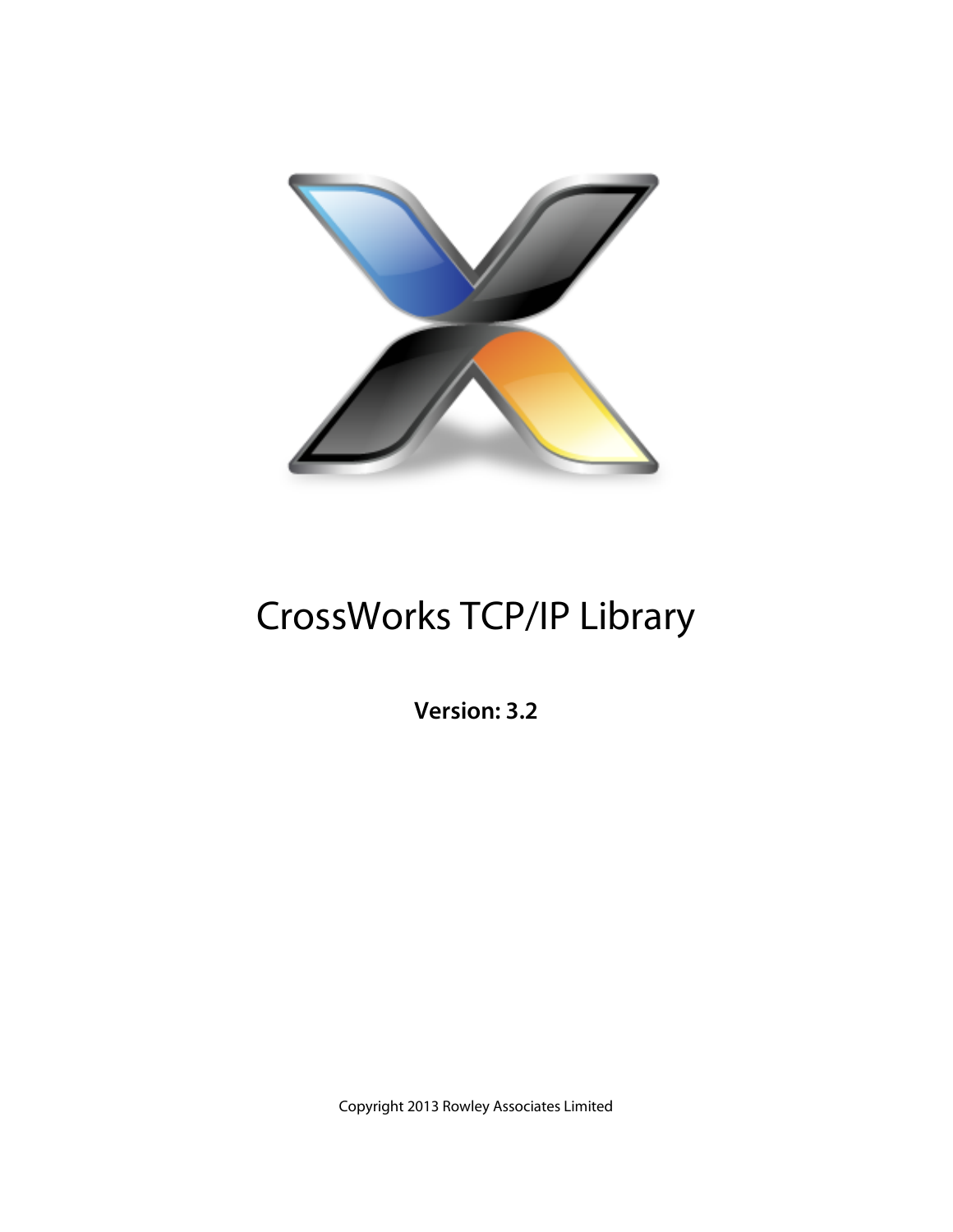CrossWorks TCP/IP Library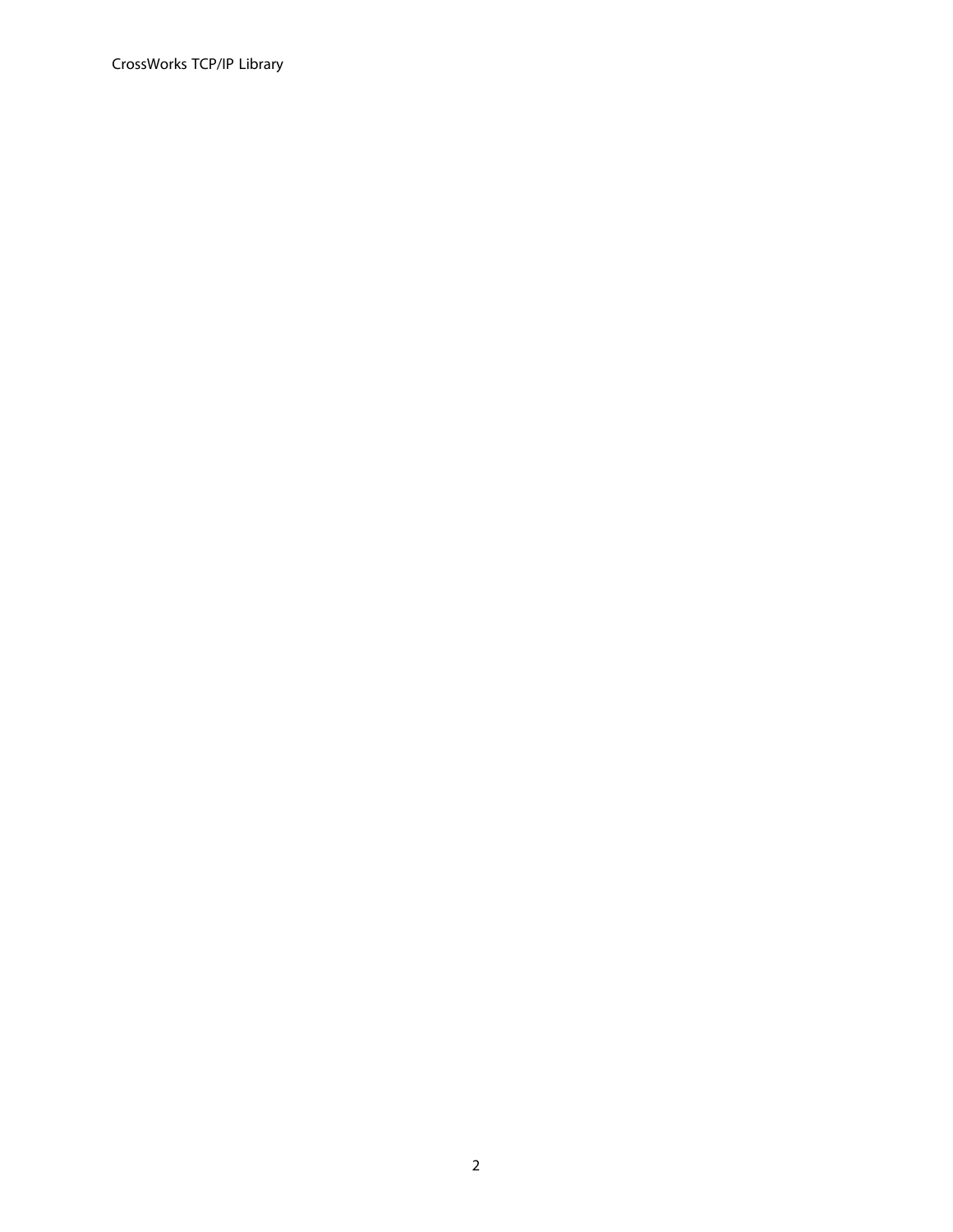Contents



# Contents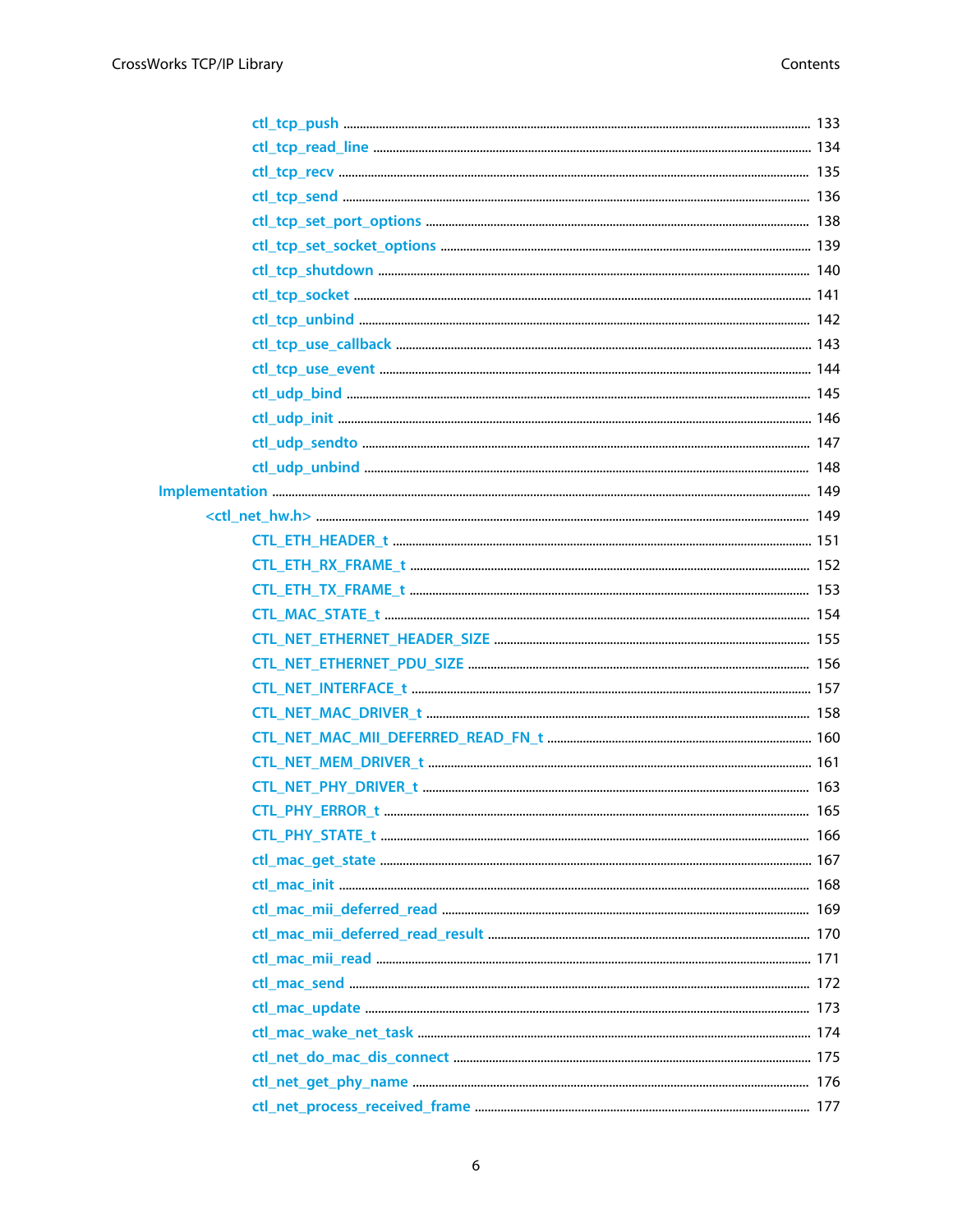| <b>Devices</b> | 208 |
|----------------|-----|
|                |     |
|                |     |
|                |     |
|                |     |
|                |     |
|                |     |
|                |     |
|                |     |
|                |     |
|                |     |
|                |     |
|                |     |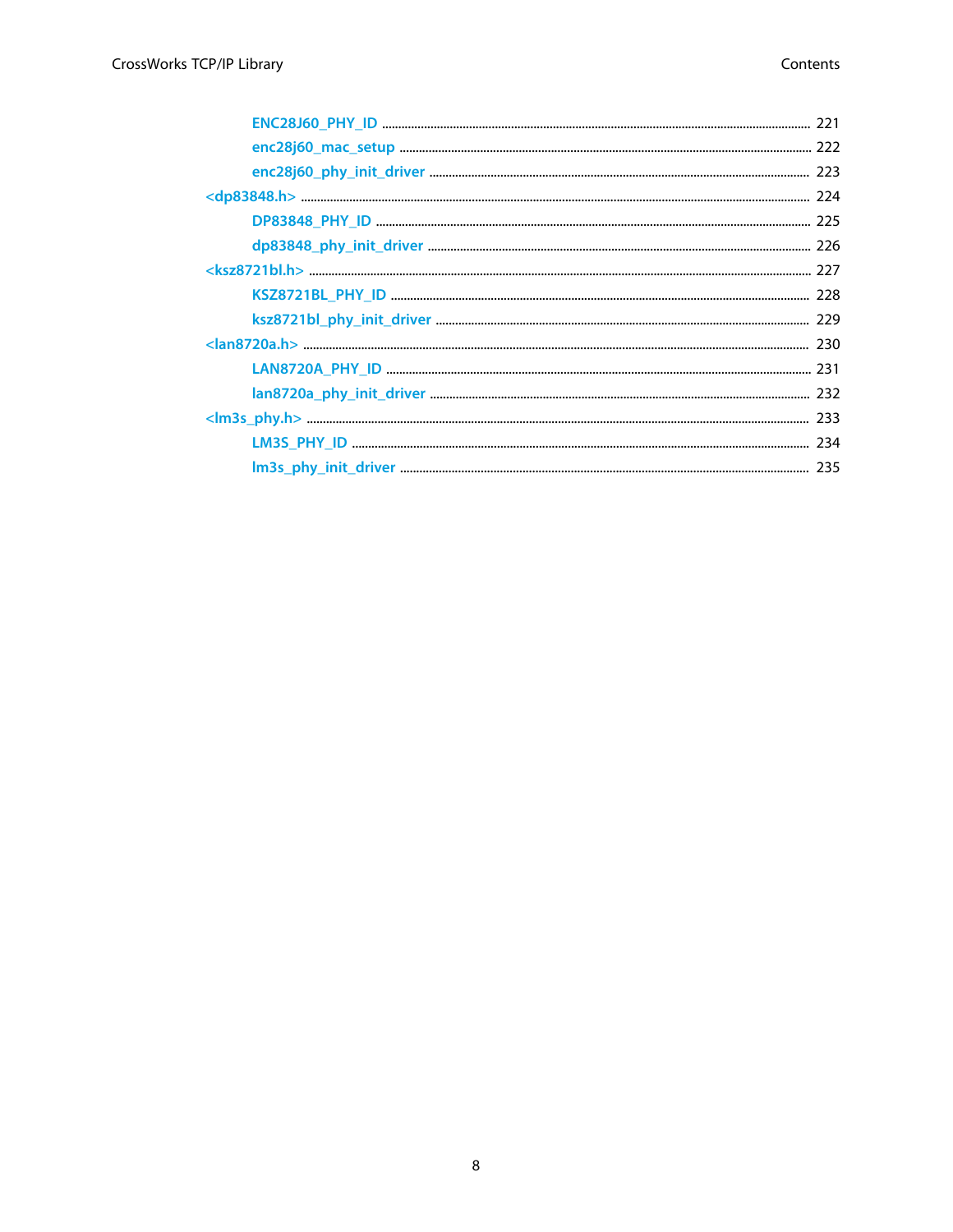

# <span id="page-8-0"></span>CrossWorks TCP/IP Library

The *CrossWorks TCP/IP Library* is a collection of functions and device drivers that add TCP/IP networking to your application. We have primarily designed the TCP/IP Library to work well on reduced-memory real-time embedded systems that require network connectivity, but you can equally well use the library on faster processors with more memory.

The TCP/IP Library is designed to run exclusively in the CrossWorks tasking environment; if your application doesn't use tasking and you wish to use this product then you must convert your application to run in a tasking environment which is simple enough to do. If you are using some other real time operating system, then using the TCP/IP Library is not viable and should seek a product that integrates well with your existing RTOS—or ditch that RTOS and use our excellent CTL tasking environment instead.

As you would expect, the TCP/IP Library integrates with other components in the CrossWorks Target Library. For instance, the TCP/IP Library uses the CrossWorks Mass Storage Library to store and retrieve files using FTP, or serve web pages from files in the file system. The file system and the TCP/IP Library both integrate with the CrossWorks Streams framework.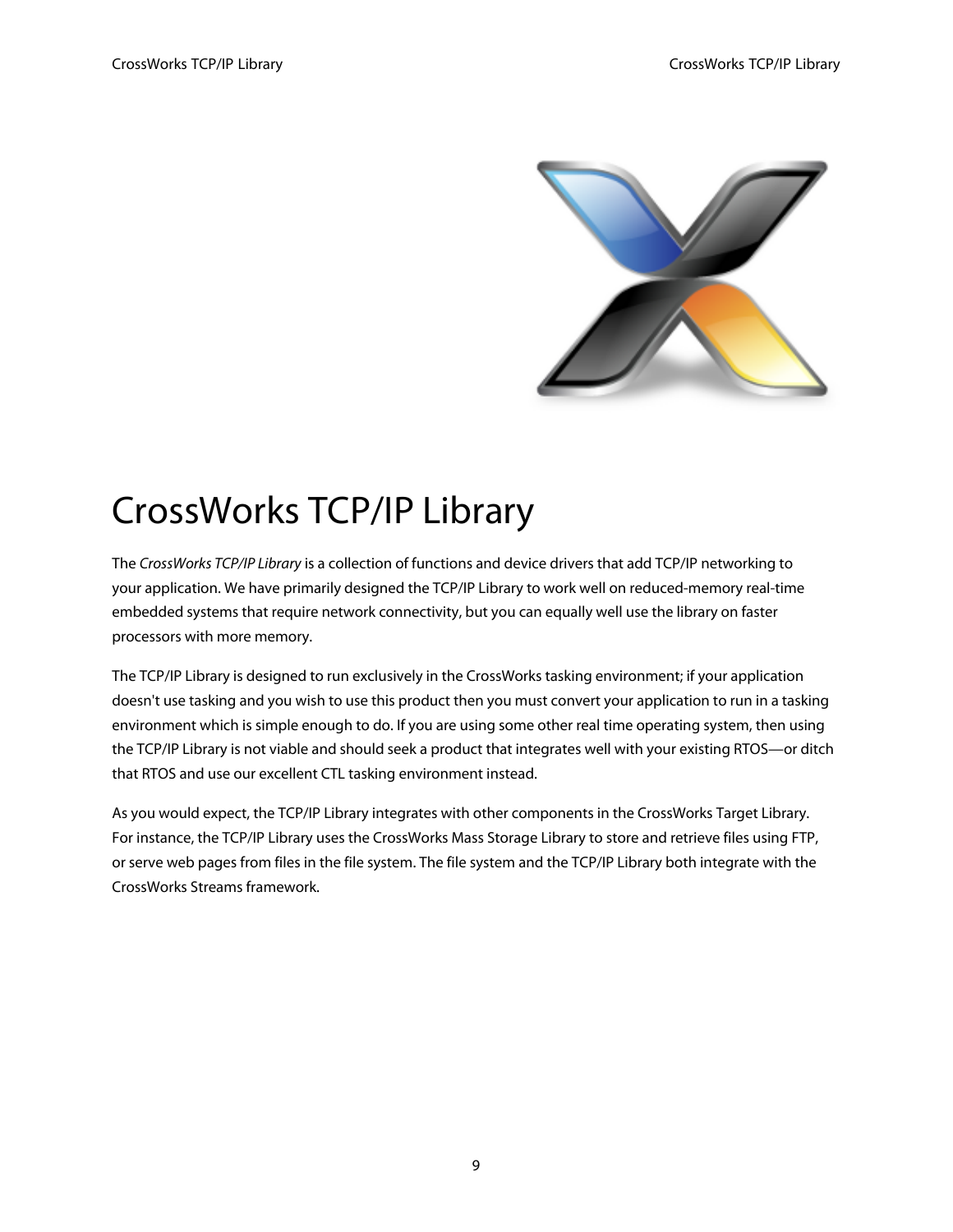## <span id="page-9-0"></span>**Object Code Evaluation License**

If you are evaluating the TCP/IP Library for use in your product, the following terms apply.

#### **General terms**

The source files and object code files in this package are not public domain and are not open source. They represent a substantial investment undertaken by Rowley Associates to assist CrossWorks customers in developing solutions using well-written, tested code.

#### **Library Evaluation License**

Rowley Associates grants you a license to the Object Code provided in this package solely to evaluate the performance and suitability of this library for inclusion into your products. You are prohibited from extracting, disassembling, and reverse engineering the Object Code in this package.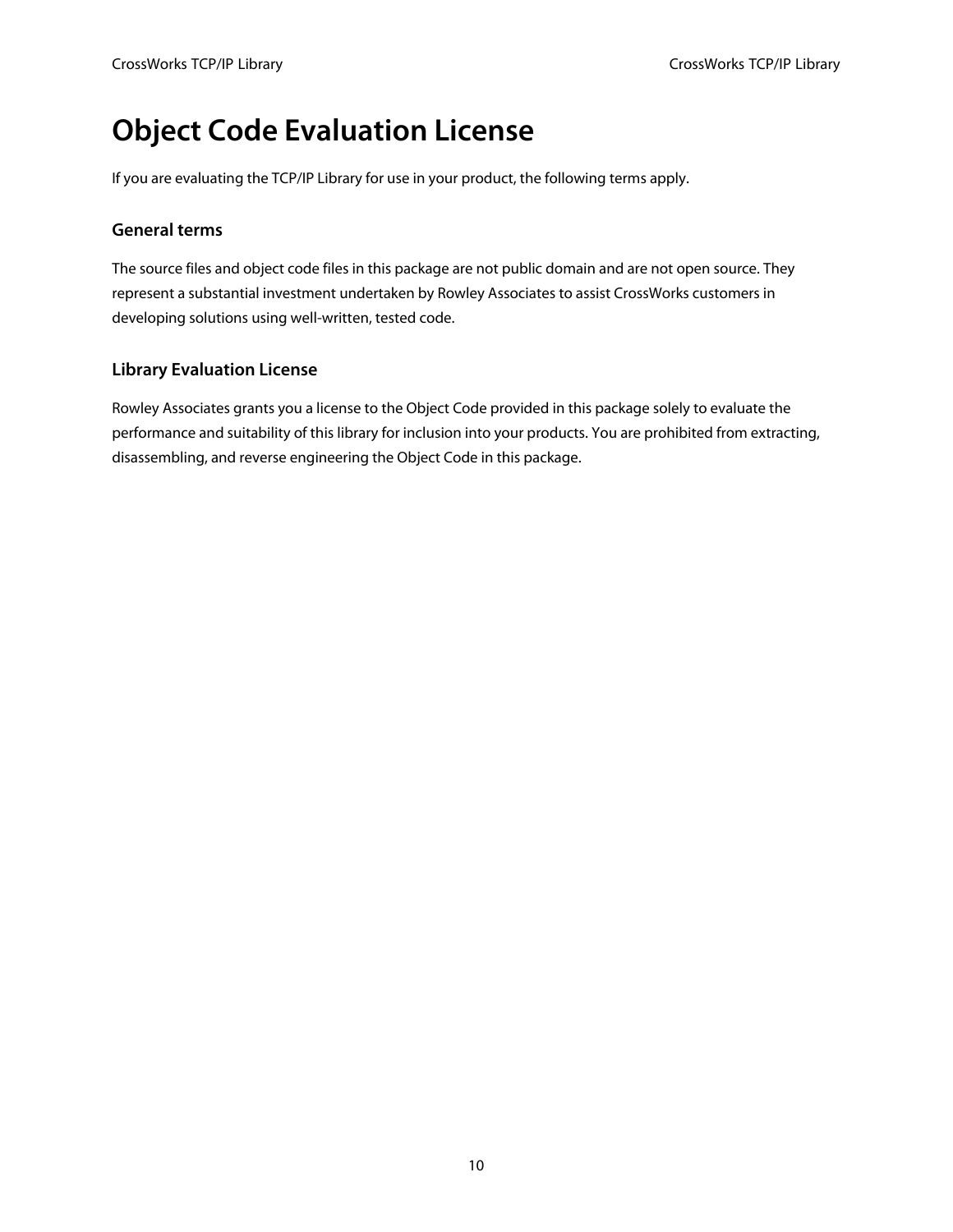# <span id="page-10-0"></span>**Object Code Commercial License**

If you have paid to use the TCP/IP Library in your product, the following terms apply.

#### **General terms**

The source files and object code files in this package are not public domain and are not open source. They represent a substantial investment undertaken by Rowley Associates to assist CrossWorks customers in developing solutions using well-written, tested code.

#### **Object Code Commercial License**

If you hold a paid-for Object Code Commercial License for this product, you are free to incorporate the object code in your own products without royalties and without additional license fees. This Library is licensed to you PER DEVELOPER and is associated with a CrossWorks Product Key which, when combined, forms the entitlement to use this library. You must not provide the library to other developers to link against: each developer that links with this Library requires their own individual license.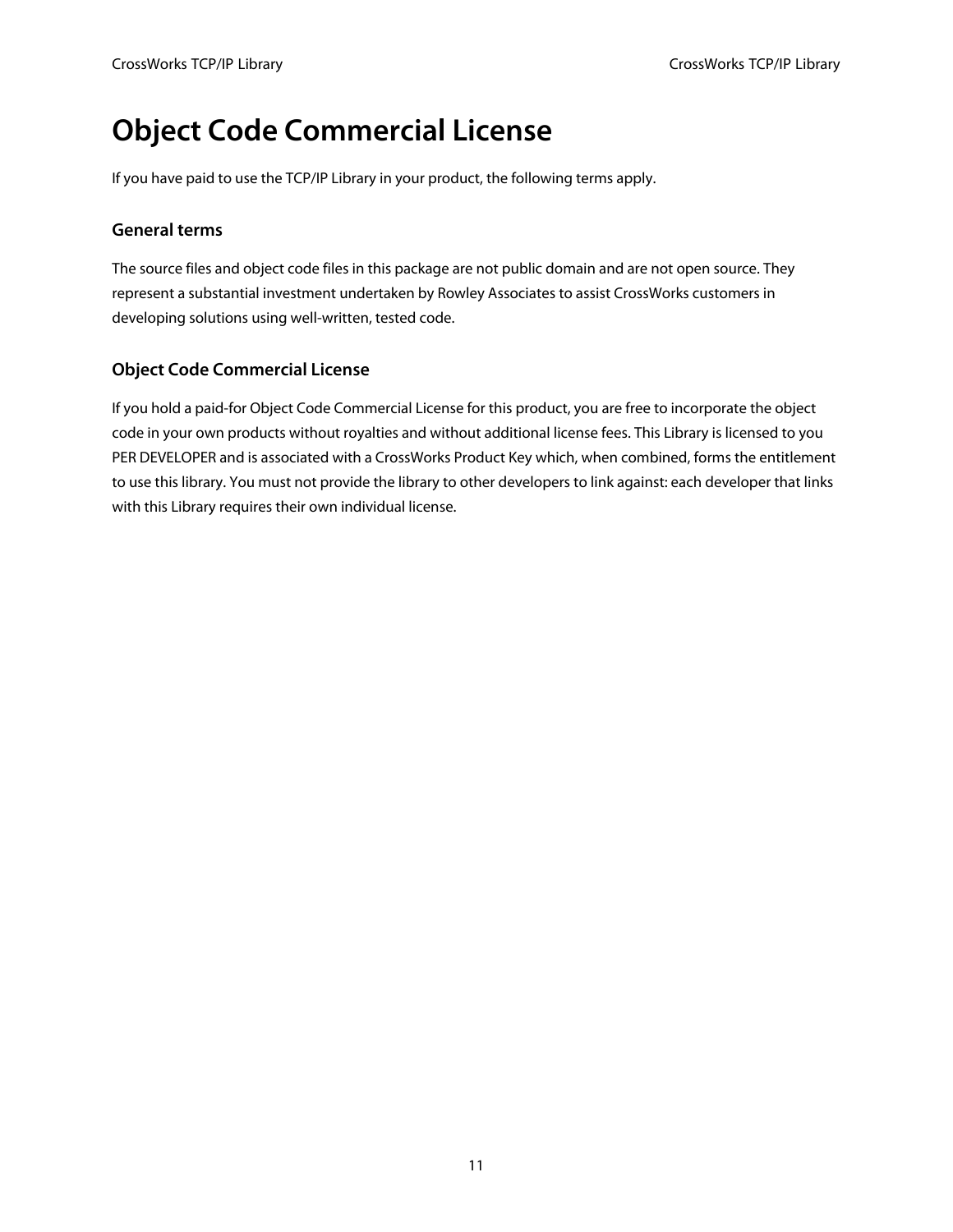## <span id="page-11-0"></span>**Prerequisites**

#### **What's in the box?**

As delivered the TCP/IP Library provides the following core TCP/IP protocols in object form:

• ARP, UDP, TCP, DHCP, NTP, and DNS

The stack also provides examples of application-level protocols in source form that you can customize:

• FTP, HTTP, SMTP

You can extend the capabilities of the TCP/IP Library by writing your own functions to implement other application-level UDP and TCP protocols just as we have implemented the existing application-level protocols using core protocols.

#### **What we assume you know**

This user manual is a user manual for our network stack. You don't know anything about our stack or how it works, so this manual teaches you how to use it. This user manual is not a 'Dummies Guide to TCP/IP', because you don't find that in the title: we expect you to know what you want to do but not how to achieve it using our software.

You need a good understanding of how TCP/IP and Ethernet work and the underlying concepts. If you know nothing to very little about TCP/IP, don't know what a datagram is or the difference between a TCP segment and grapefruit segment, you're not really ready to swim with sharks just yet—then check out the following books to expand your horizons:

- *TCP/IP Illustrated, Volume 1: The Protocols*, W. Richard Stevens, ISBN 978-0201633467.
- *TCP/IP Illustrated, Volume 3: TCP for Transactions, HTTP, NNTP, and the UNIX Domain Protocols*, W. Richard Stevens, ISBN 978-0201634952.

In fact, the books above are a great reference for anybody that needs to use TCP/IP on a daily basis, so go and buy them.

If all you want to do is send an e-mail from the network stack, this manual alone is enough to construct a solution for that. If you want to write your own TCP and datagram protocol handler, this manual shows you the mechanisms to achieve that goal. What this manual does not do is tell you how to make UDP protocols 'reliable' or how to design your own protocols—that's all up to you, we just provide the necessary parts kit for you to assemble your application.

This manual tells you how you can use some of the TCP/IP Library's built-in features that help when you're debugging your code. It doesn't tell you how to go about debugging your application or how to use a network analyzer to track down rogue packets, how to figure out which rabbit hole a particular packet disappeared down, or how to tune out noise and dig deep into packets scuttling across the network—you need to acquire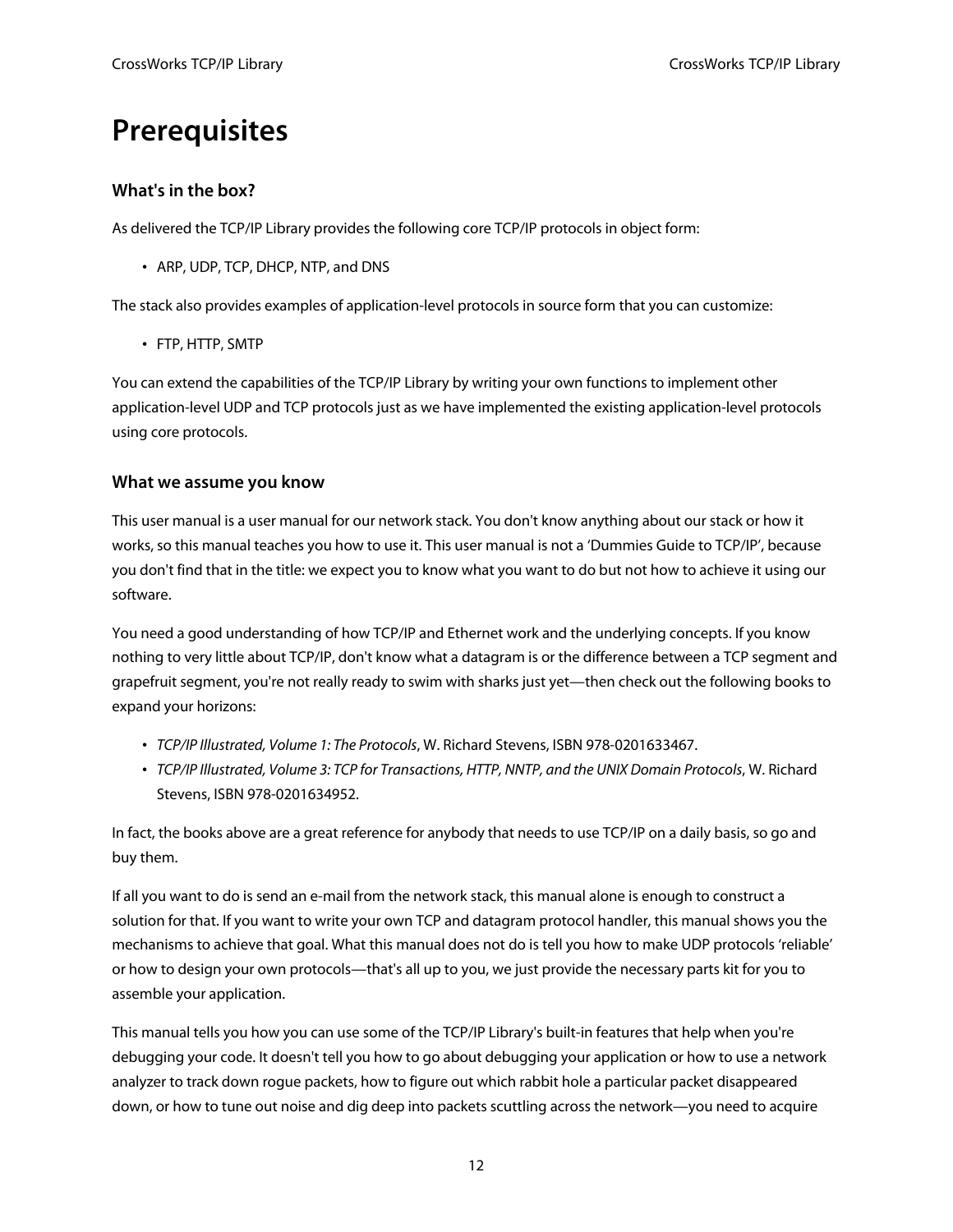those skills yourself, it's called 'being an software developer.' When you're a true network warrior, buy yourself a celebration beer and T-shirt. Nobody said this profession was easy.

#### **What's not in the box?**

I must also take the opportunity to tell you what is not included in your purchase. No, we do not include your favorite bizarre protocol for controlling a network coffee pot. There are so many protocols built upon TCP and UDP that it is impossible to offer implementations for them all, so we offer the useful few. It just means you need to implement the Coffee Pot Control Protocol yourself for that must-have network-attached Espresso machine, or find somebody who has the necessary experience and has done so already. Start your search by Googling 'RFC 2324'.

#### **Product support and questions**

If you ask us for support about things that you should really know yourself, don't be surprised or offended when we tell you that product support doesn't include hand-holding, nursemaid duties, or writing your application for you, no matter how nicely you ask.

If you ask us a question that can be answered by reading the manual, don't be surprised if you receive a short, to-the-point reply. I am writing this documentation for a reason: if I have taken the time to write it, you really should take the time to read it, or at least search it. Impending product deadlines do not excuse you from using our support service as an on-demand oracle.

And as a final request, *never* end you e-mails with 'Please advise' because that really ticks me off.

With all that understood, let's begin.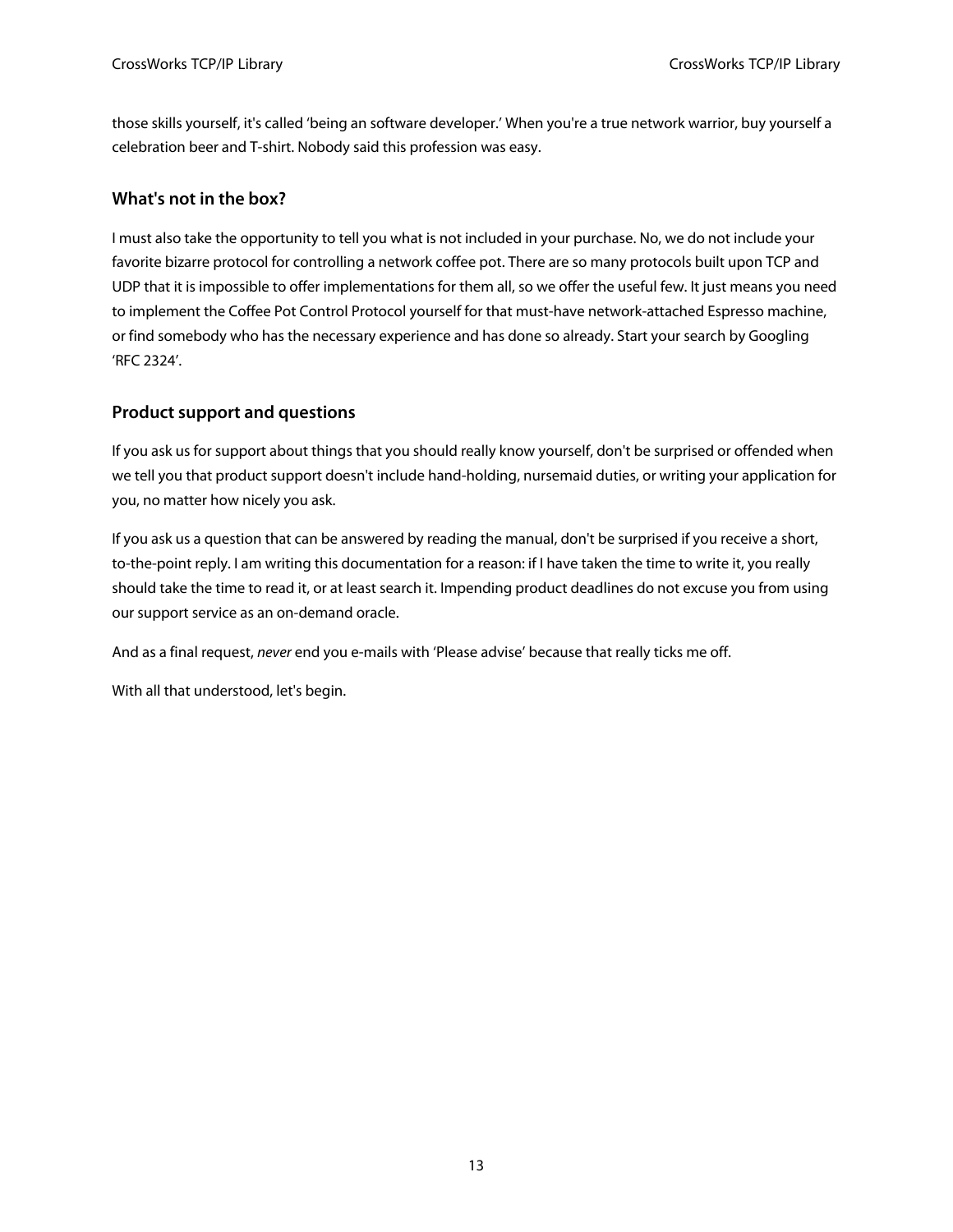# <span id="page-13-0"></span>**Before you begin**

#### **Simplify your life**

Your intention is to deploy, or evaluate, the *CrossWorks TCP/IP Library* for use in your product. Before you begin, there is something very important that I must ask you to do: *run on known-good hardware with tested software!* You don't want to make your life complicated to begin with. You don't want to port the TCP/IP Library to an untested piece of hardware, as well as learn about the TCP/IP Library and, maybe, even learn CrossWorks at the same time. So, do yourself a favor and spend a little money getting a piece of hardware that is fully tested and that we know runs the TCP/IP Library well.

#### **Purchase a SolderCore**

Suggestions? Well, the TCP/IP Library is primarily developed using the SolderCore, and as Rowley Associates manufactures the SolderCore we would recommend most highly that you purchase one, or more, of these to start learning how the TCP/IP Library works. You'll feel so much better running networking examples straight away, and then you can progress to other hardware and see how it works out for you.

#### **Tested examples**

This manual is written using the TCP/IP Library examples that come included with boards that are preconfigured, ready to run networking, as part of a CrossWorks Board Support Package. Not all Board Support Packages contain networking examples—they may not have them because we haven't supported the embedded or external network controller, or because they are too limited to run networking.

If you are familiar with TCP/IP networking, CrossWorks, and are comfortable skipping the manual and diving straight into code with a reference manual, that's great, go right ahead and try out some of the examples…

#### **What you need to know**

To try out the networking examples, there's very little that you need to know about CrossWorks and the Platform Library. All you need is a board that we ship examples for and a way to program it. If you want to start delving a little deeper into the examples, you will need to refer to the *Platform Library* user manual as the examples use Platform Library facilities to make the code portable over all the boards we support.

There are many examples that you can extract code from: inheritance by text editor is a tried and tested method of program development! Because all the support code is provided in source form, you can copy that into your application to get it working.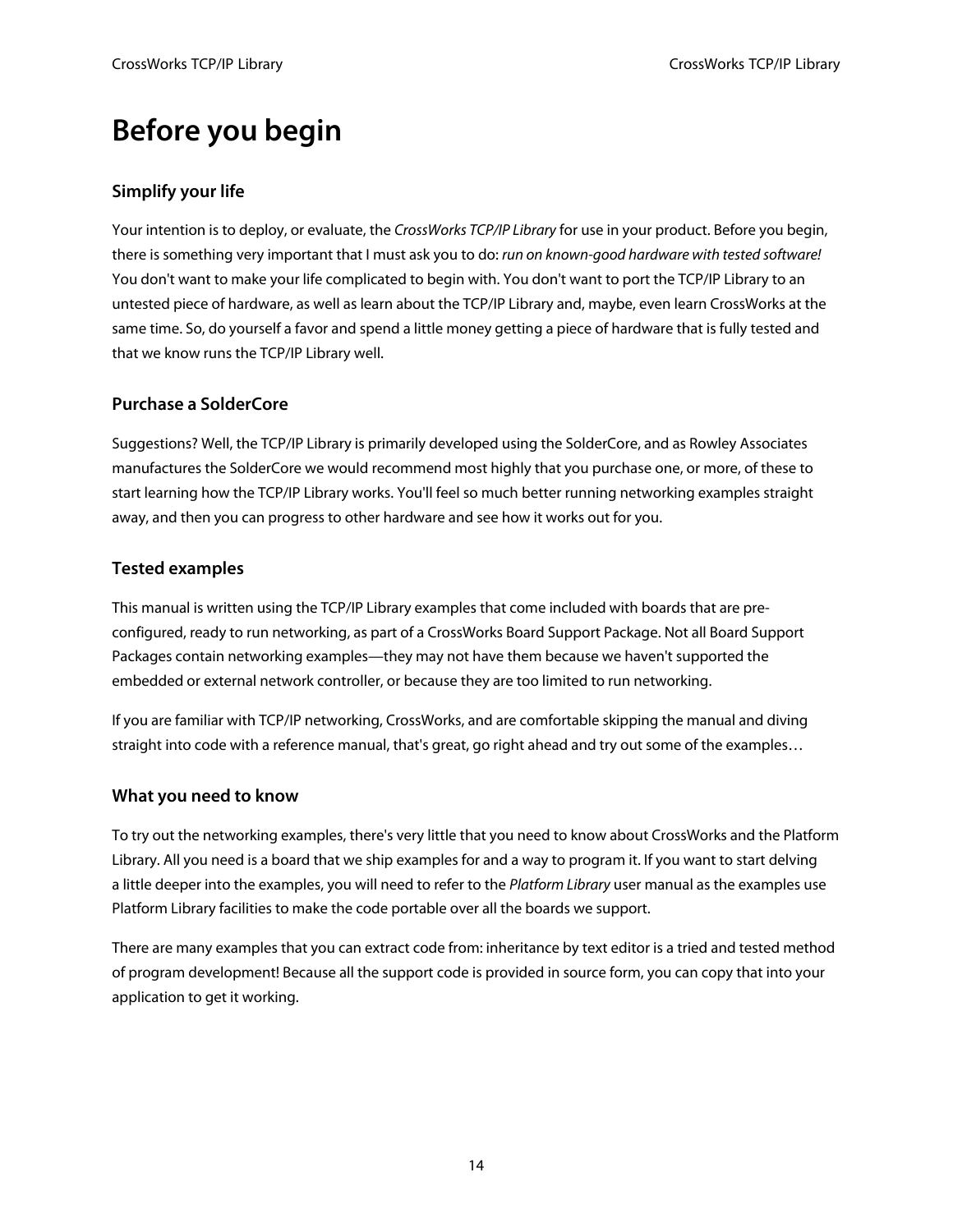### <span id="page-14-0"></span>**Get on the network**

#### **Your first TCP/IP Library application**

So you have a board, you have a network, and you're ready to attach your device to the network. The first thing to do is establish that basic Ethernet communication works between your PC and your evaluation board.

#### **Install board support**

Install the board support package for the evaluation board that you have purchased. From now on we will assume this is the SolderCore, but you can substitute your own board as required. So, install the *SolderCore Board Support Package* into CrossWorks using the package manager, **Tools > Package Manager**.

#### **Load the board examples**

The easiest way to load the examples for the board is to open up the **Contents** window, navigate to **Board Support**, expand the **SolderCore Board Support Package** item, and click the **SolderCore Samples Solution**.

#### **Select and build the project**

In the examples for your board, you'll find a **Networking Projects** solution, and within that a **Minimal Network with Ping (Fixed IP address)** project. Double-click that project to make it active and press **F7** to build. This will compile cleanly: we've tested this before release. If it doesn't build cleanly, that usually means that you're missing one of the packages that the board support package requires, or you've edited something within a support package—if this is the case, you'll need to figure out what you've done or get in touch with us.

#### **Find a spare network address**

As the example we are going to run uses a fixed IP address, you need to find a free one to assign to the evaluation board. On Windows, you can use ipconfig to view your network parameters:

```
> ipconfig
Windows IP Configuration
Ethernet adapter Local Area Connection:
    Connection-specific DNS Suffix . : rowley.co.uk
   Link-local IPv6 Address . . . . . : fe80::9c2d:e057:8641:2281%10
   IPv4 Address. . . . . . . . . . . : 10.0.0.58
   Subnet Mask . . . . . . . . . . . : 255.255.255.0
   Default Gateway . . . . . . . . . : 10.0.0.3
\qquad \qquad \geq _{-}
```
Here we see that the subnet mask is 255.255.255.0 and the PC's IP address is 10.0.0.58. So, let's try a random IP address, by changing the last number, to see if it's free:

```
> ping 10.0.0.32
Pinging 10.0.0.32 with 32 bytes of data:
Reply from 10.0.0.32: bytes=32 time<1ms TTL=64
Reply from 10.0.0.32: bytes=32 time<1ms TTL=64
```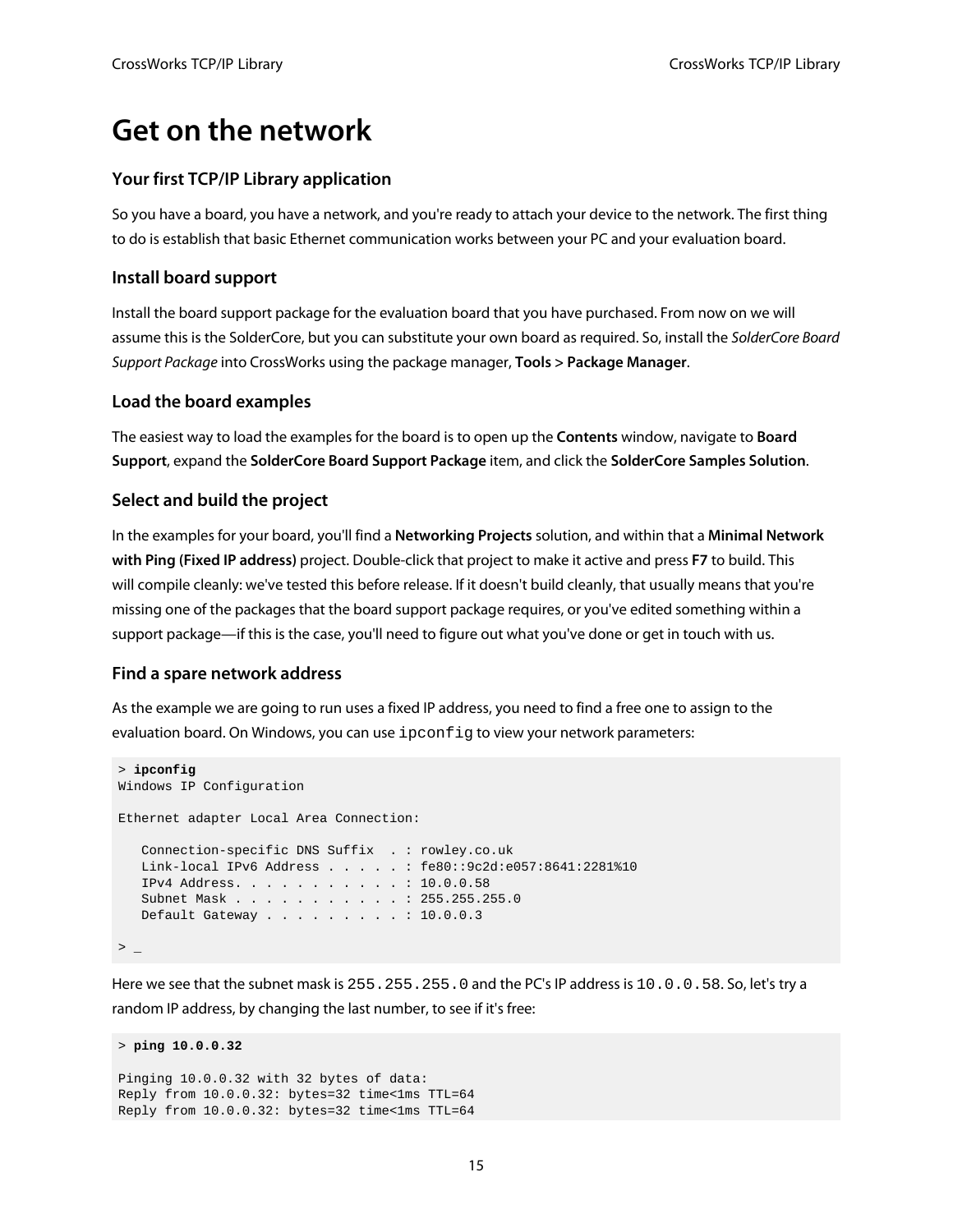```
Reply from 10.0.0.32: bytes=32 time<1ms TTL=64
Reply from 10.0.0.32: bytes=32 time<1ms TTL=64
Ping statistics for 10.0.0.32:
   Packets: Sent = 4, Received = 4, Lost = 0 (0% loss),
Approximate round trip times in milli-seconds:
    Minimum = 0ms, Maximum = 0ms, Average = 0ms
\,> \, \_
```
Ahh, that one's in use. Let's try another:

```
> ping 10.0.0.44
Pinging 10.0.0.44 with 32 bytes of data:
Request timed out.
Request timed out.
Request timed out.
Request timed out.
Ping statistics for 10.0.0.44:
    Packets: Sent = 4, Received = 0, Lost = 4 (100% loss),
\, \, \, \, \, \,
```
OK, that one seems free as the host is not reachable on the network.

You might see a variation on the above:

```
> ping 10.0.0.44
Pinging 10.0.0.44 with 32 bytes of data:
Reply from 10.0.0.58: Destination host unreachable.
Reply from 10.0.0.58: Destination host unreachable.
Reply from 10.0.0.58: Destination host unreachable.
Reply from 10.0.0.58: Destination host unreachable.
Ping statistics for 10.0.0.44:
   Packets: Sent = 4, Received = 4, Lost = 0 (0% loss),
> -
```
This indicates that the ping request was answered, in this case by 10.0.0.58, with a response that says that the IP address 10.0.0.44 cannot be reached.

#### **Configure the board's network**

Double-click the file example\_minimal\_ping\_fixed\_ipaddr.c in the **Source Files** folder and it will open in the code editor:

```
// Set up network using a fixed IP address.
#include "libnet/ctl_net_private.h"
#include "libplatform/platform.h"
#include "libplatform/platform_network.h"
#include "example_support.h"
#include <string.h>
```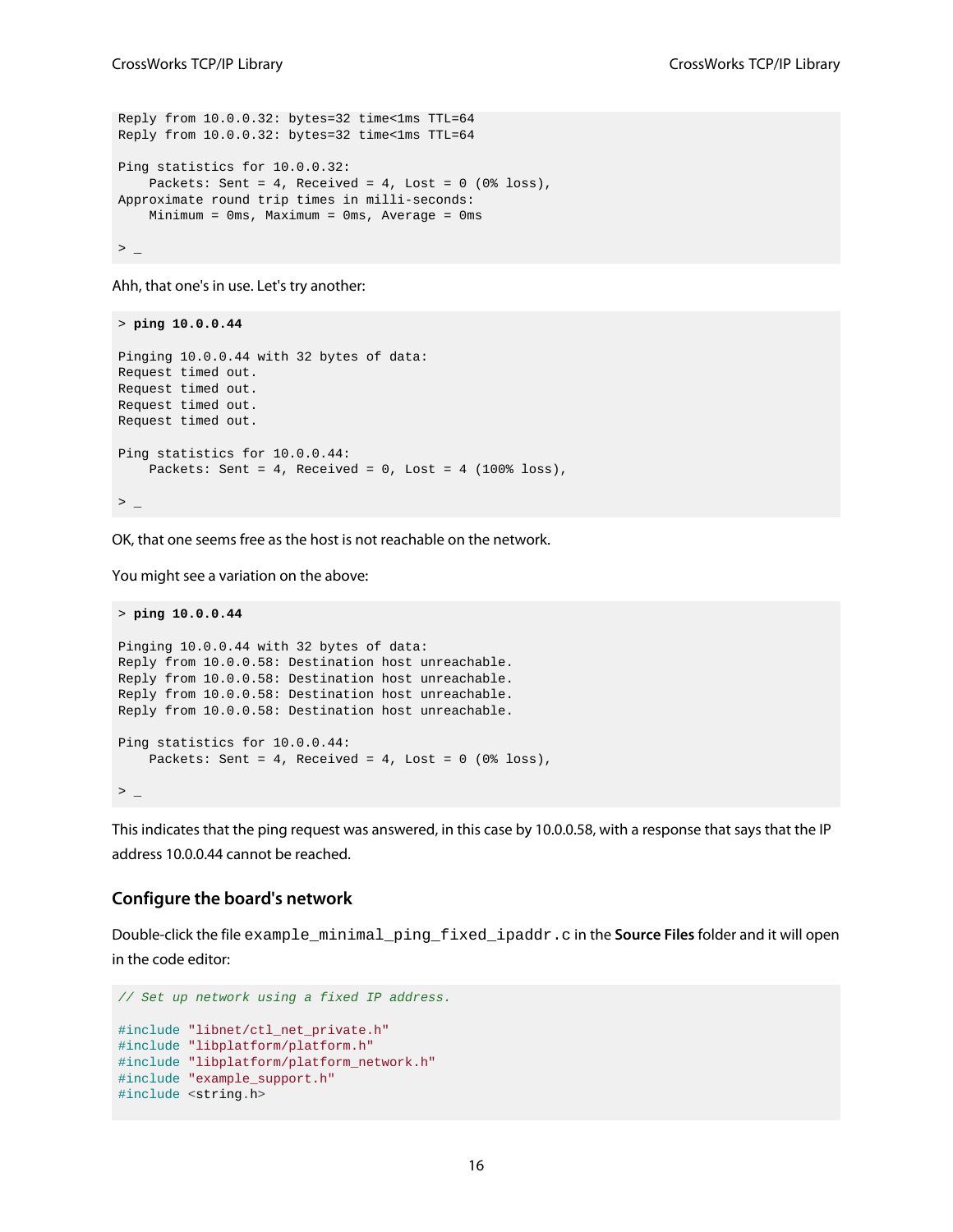```
// TODO: You must alter these to match your network!
#define FIXED_IP_ADDRESS "10.0.0.44"
#define FIXED_NETMASK "255.255.255.0"
// Assign a fixed MAC address to the NIC. Normally this will be blown into
// OTP or some other nonvolatile medium when the device is personalized as
// part of production.
#define FIXED_MAC_ADDRESS "bc-28-d6-ff-ff-ff"
// Thread Priority
#define NET_TASK_PRIORITY 200
// Network interface,
static CTL NET INTERFACE t nic;
static void
bring_up_network(void)
{
   CTL_IP_CONFIG_t ip_config;
   // Clear network IP configuration for population.
   memset(&ip_config, 0, sizeof(CTL_IP_CONFIG_t));
   // Assign fixed IP address and subnet mask.
   ip_config.ip_addr = ctl_net_scan_dot_decimal_ip_addr(FIXED_IP_ADDRESS);
   ip_config.subnet_mask = ctl_net_scan_dot_decimal_ip_addr(FIXED_NETMASK);
   // Assign a fixed MAC address to the NIC.
   example_check_status(ctl_net_scan_mac_addr(&nic.mac.mac_addr, FIXED_MAC_ADDRESS));
   // Bring up network.
   example_check_status(ctl_mac_init(&nic));
   // Bring up the IP network.
   example_check_status(ctl_net_init(NET_TASK_PRIORITY, &ip_config));
   // Bring up only ICMP to respond to pings.
   example_check_status(ctl_icmp_init());
}
int
main(void)
{
   char dot_ipaddr[16], dot_netmask[16];
   // Initialize platform.
   platform_initialize();
   // Configure the NIC for this platform.
   example_check_status(platform_configure_network(&nic));
   // Start network.
   bring_up_network();
   // Idle away, the network task responds to pings.
  for (i)\left\{\begin{array}{c} \end{array}\right\} // Dump message inviting a ping.
       printf("IP address is %s and subnet mask is %s\n",
              ctl_ip_sprint_addr(dot_ipaddr, ctl_net_get_ip_address()),
              ctl_ip_sprint_addr(dot_netmask, ctl_net_get_subnet_mask()));
```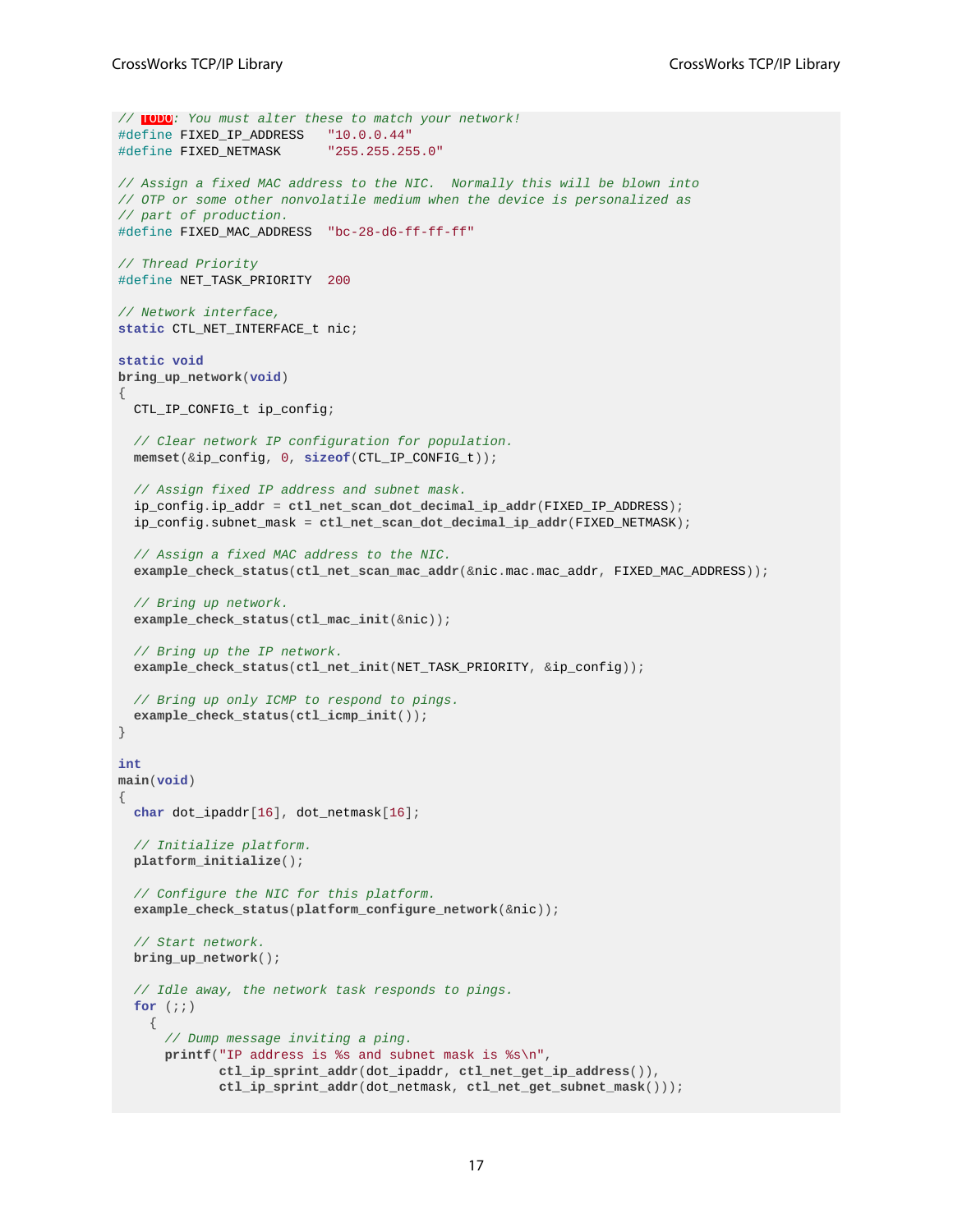```
 // Don't be too enthusiastic with messages.
       ctl_delay(1000);
     }
}
```
Modify the definition of FIXED\_IP\_ADDRESS to match your selected IP address and FIXED\_NETMASK to match your subnet mask.

Power up and attach a network cable to your evaluation board, and press **F5** to run your code. The application downloads and, if CrossWorks is configured to stop at main, press **F5** again to continue running the code.

In the CrossWorks **Debug Terminal** you should see something similar to the following, but with your selected IP address and subnet mask:

```
IP address is 10.0.0.44 and subnet mask is 255.255.255.0
IP address is 10.0.0.44 and subnet mask is 255.255.255.0
IP address is 10.0.0.44 and subnet mask is 255.255.255.0
```
This is inviting you to ping the board. So, do it:

```
> ping 10.0.0.44
Pinging 10.0.0.44 with 32 bytes of data:
Reply from 10.0.0.44: bytes=32 time<1ms TTL=64
Reply from 10.0.0.44: bytes=32 time<1ms TTL=64
Reply from 10.0.0.44: bytes=32 time<1ms TTL=64
Reply from 10.0.0.44: bytes=32 time<1ms TTL=64
Ping statistics for 10.0.0.44:
   Packets: Sent = 4, Received = 4, Lost = 0 (0% loss),
Approximate round trip times in milli-seconds:
    Minimum = 0ms, Maximum = 0ms, Average = 0ms
\,> \_
```
#### **That's it!**

So, you now have a functioning Ethernet connection between your PC and your target board!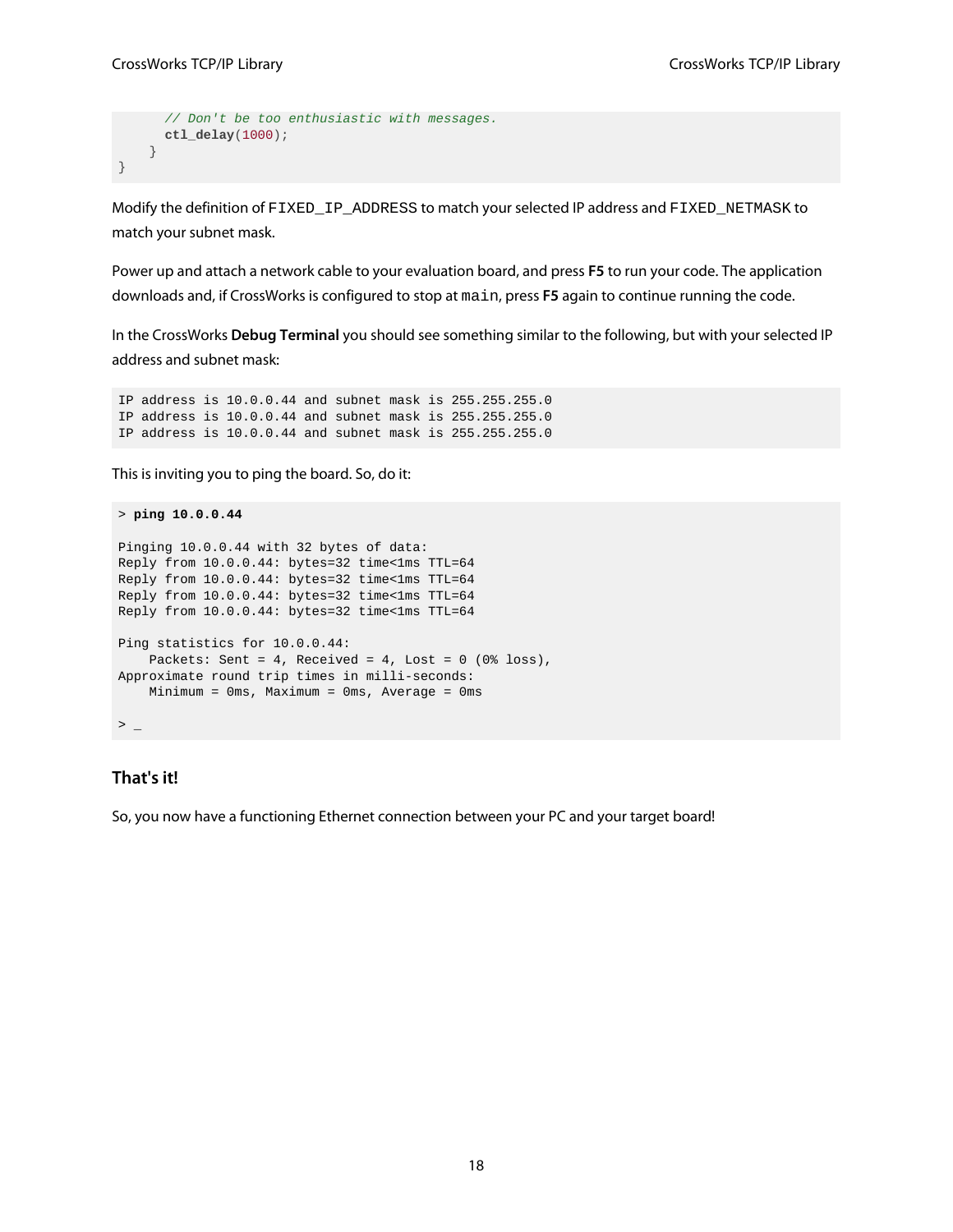### <span id="page-18-0"></span>**Don't break it...**

#### **Your second TCP/IP Library application**

It's not that common to use a fixed IP address for a network-attached device. Modern networks use dynamicallyassigned IP addresses and a *DHCP server* to manage assignment: when a device powers on, it broadcasts a request to the network asking for a DHCP server to assign it an IP address. Using a DHCP server is now a necessity with so many devices attached to a LAN, there is no way that a human can possibly manage a large network without error.

#### **Select and build the project**

In the examples for your board, you'll find a **Networking Projects** solution, and within that a **Minimal Network with Ping (DHCP IP address)** project. Double-click that project to make it active and press **F7** to build.

Double-click the file example\_minimal\_ping\_fixed\_ipaddr.c in the **Source Files** folder and it will open in the code editor:

```
// Set up network using a DHCP-assigned IP address.
#include "libnet/ctl_net_private.h"
#include "libplatform/platform.h"
#include "libplatform/platform_network.h"
#include "example_support.h"
// Assign a fixed MAC address to the NIC. Normally this will be blown into
// OTP or some other nonvolatile medium when the device is personalized as
// part of production.
#define FIXED_MAC_ADDRESS "bc-28-d6-ff-ff-ff"
// Network task thread priority
#define NET_TASK_PRIORITY 200
// Network interface,
static CTL_NET_INTERFACE_t nic;
static void
bring_up_network(void)
{
   // Assign a fixed MAC address to the NIC.
   example_check_status(ctl_net_scan_mac_addr(&nic.mac.mac_addr, FIXED_MAC_ADDRESS));
   // Initialize MAC.
   example_check_status(ctl_mac_init(&nic));
   // Bring up network task and use DHCP to assign an IP address.
   example_check_status(ctl_net_init(NET_TASK_PRIORITY, 0));
   // Bring up UDP and ICMP: DHCP requires UDP, and ICMP will respond to pings.
   example_check_status(ctl_udp_init(0));
   example_check_status(ctl_icmp_init());
   // Start DHCP to assign us an IP address.
   example_check_status(ctl_dhcp_init());
```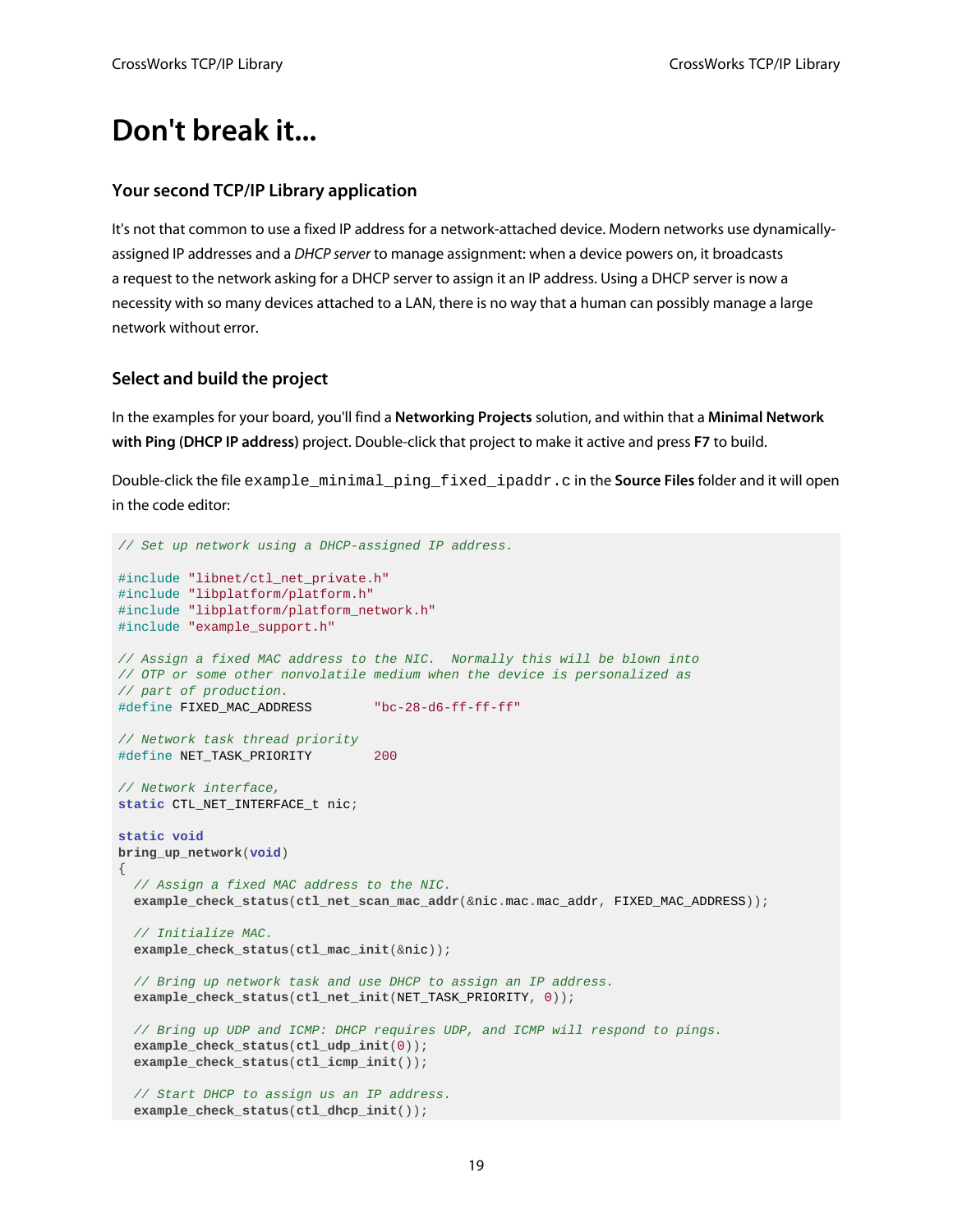}

```
int
main(void)
{
  char dot_ipaddr[16], dot_netmask[16];
   // Initialize platform.
  platform_initialize();
   // Initialize NIC for this platform.
   example_check_status(platform_configure_network(&nic));
   // Start network.
  bring_up_network();
   // Idle away; when we're configured, dump our network.
   for (;;)
\left\{\begin{array}{c} \end{array}\right\} // See if we've acquired an IP address yet...
       if (ctl_net_get_ip_address())
         {
            // Dump message inviting a ping.
           printf("DHCP: IP address is %s and subnet mask is %s\n",
                   ctl_ip_sprint_addr(dot_ipaddr, ctl_net_get_ip_address()),
                   ctl_ip_sprint_addr(dot_netmask, ctl_net_get_subnet_mask()));
         }
       else
         {
           // Can't ping me yet.
           printf("DHCP: awaiting IP address assignment\n");
 }
       // Don't be too enthusiastic with messages.
       ctl_delay(1000);
     }
}
```
There's no fixed IP address in this, but there is an option to start up the DHCP client subsystem to manage acquisition of DHCP-assigned IP addresses.

#### **See if it works**

Power up and attach a network cable to your evaluation board, and press **F5** to run your code. The application downloads and, if CrossWorks is configured to stop at main, press **F5** again to continue running the code.

In the CrossWorks **Debug Terminal** you should see something similar to the following, but with your DHCPassigned IP address and subnet mask:

DHCP: awaiting IP address assignment DHCP: awaiting IP address assignment DHCP: awaiting IP address assignment DHCP: IP address is 10.0.0.44 and subnet mask is 255.255.255.0 DHCP: IP address is 10.0.0.44 and subnet mask is 255.255.255.0 DHCP: IP address is 10.0.0.44 and subnet mask is 255.255.255.0

You can ping the device to make sure that it does indeed work.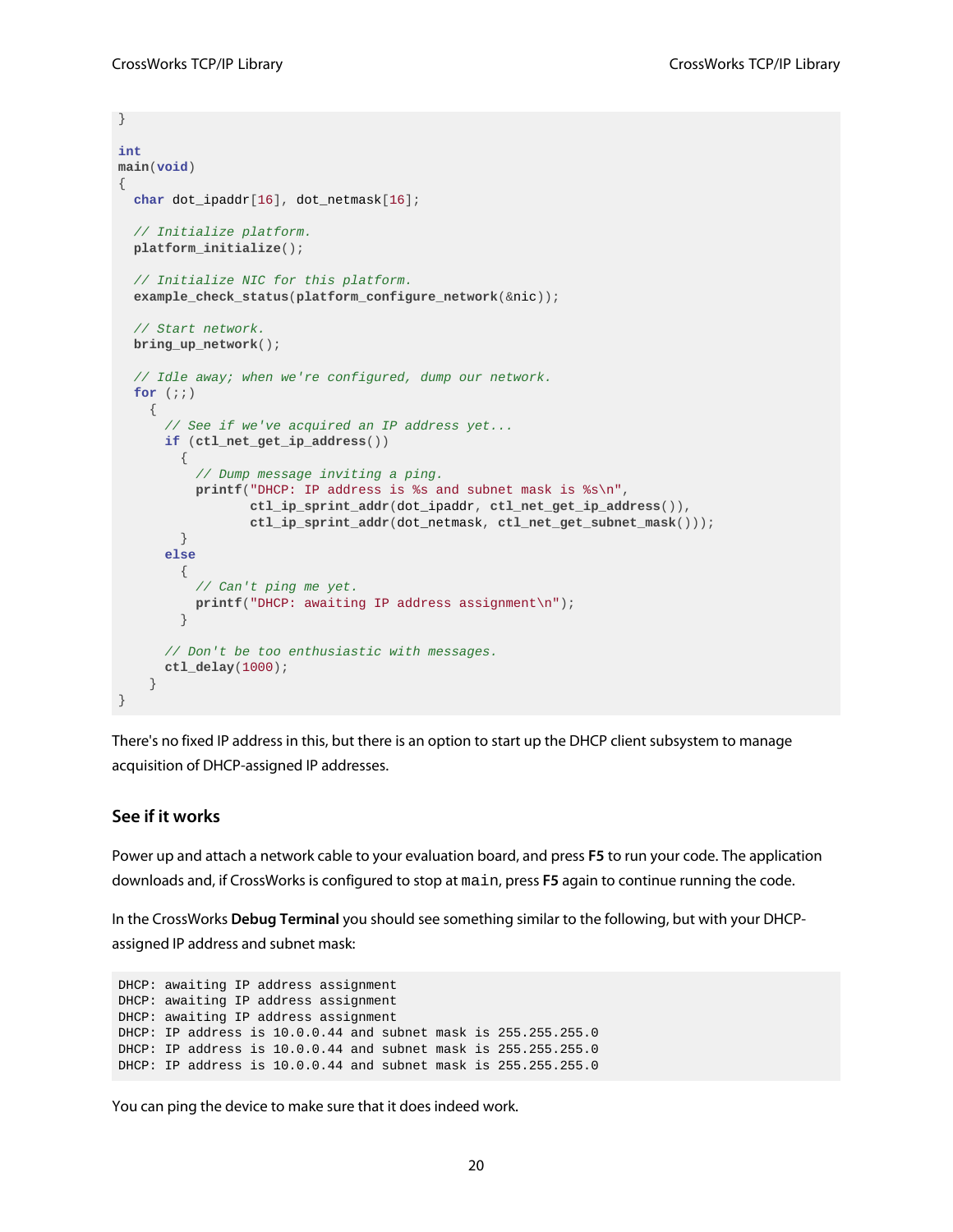#### **Job done!**

You now have a functioning Ethernet connection between your PC and your target board, using a dynamicallyassigned IP address. However, it's a bit of a bore to type in IP addresses each time, and as the IP address may change, how do you know which IP address to use?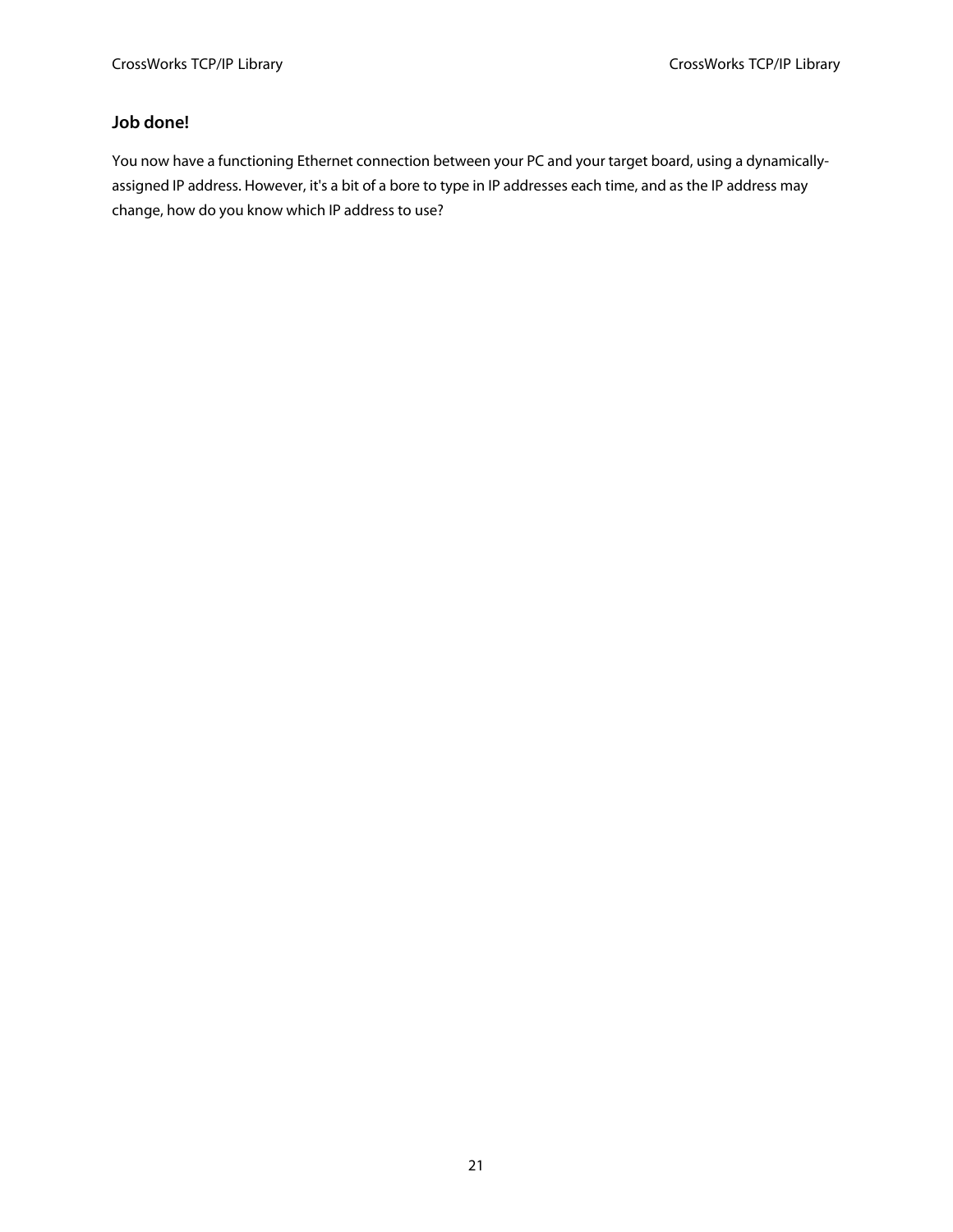### <span id="page-21-0"></span>**Ping by name**

#### **Your third TCP/IP Library application**

What would be great is if your evaluation board had a name, rather than an address, so we can simply ping the name of the board. Well, there is a way, and that is to register a name using DHCP.

#### **Select and build the project**

In the examples for your board, you'll find a **Networking Projects** solution, and within that a **Ping by Name** project. Double-click that project to make it active and press **F7** to build.

Double-click the file example\_ping\_by\_name.c in the **Source Files** folder and it will open in the code editor. In main you'll find a call to **ctl\_net\_set\_host\_name**, before the network is brought up, to set the host name of the evaluation board:

```
// Set our host name.
ctl_net_set_host_name("crossworks");
```
This registers the name of the host with the DHCP server and means that you can ping the board using a friendly name, whatever the assigned IP address is.

#### **See if it works**

Power up the board and run the code. In the CrossWorks **Debug Terminal** you should see the same as before:

DHCP: awaiting IP address assignment DHCP: awaiting IP address assignment DHCP: awaiting IP address assignment DHCP: IP address is 10.0.0.44 and subnet mask is 255.255.255.0 DHCP: IP address is 10.0.0.44 and subnet mask is 255.255.255.0 DHCP: IP address is 10.0.0.44 and subnet mask is 255.255.255.0

Now you can ping the device by its assigned name, crossworks:

```
> ping crossworks
Pinging crossworks.rowley.co.uk [10.0.0.44] with 32 bytes of data:
Reply from 10.0.0.44: bytes=32 time<1ms TTL=64
Reply from 10.0.0.44: bytes=32 time<1ms TTL=64
Reply from 10.0.0.44: bytes=32 time<1ms TTL=64
Reply from 10.0.0.44: bytes=32 time<1ms TTL=64
Ping statistics for 10.0.0.44:
   Packets: Sent = 4, Received = 4, Lost = 0 (0% loss),
Approximate round trip times in milli-seconds:
    Minimum = 0ms, Maximum = 0ms, Average = 0ms
>_
```
Notice that the full name of the host is crossworks.rowley.co.uk. This is because the LAN that the board is connected to has a domain name suffix. You might have noticed this in the output from ipconfig in the first example: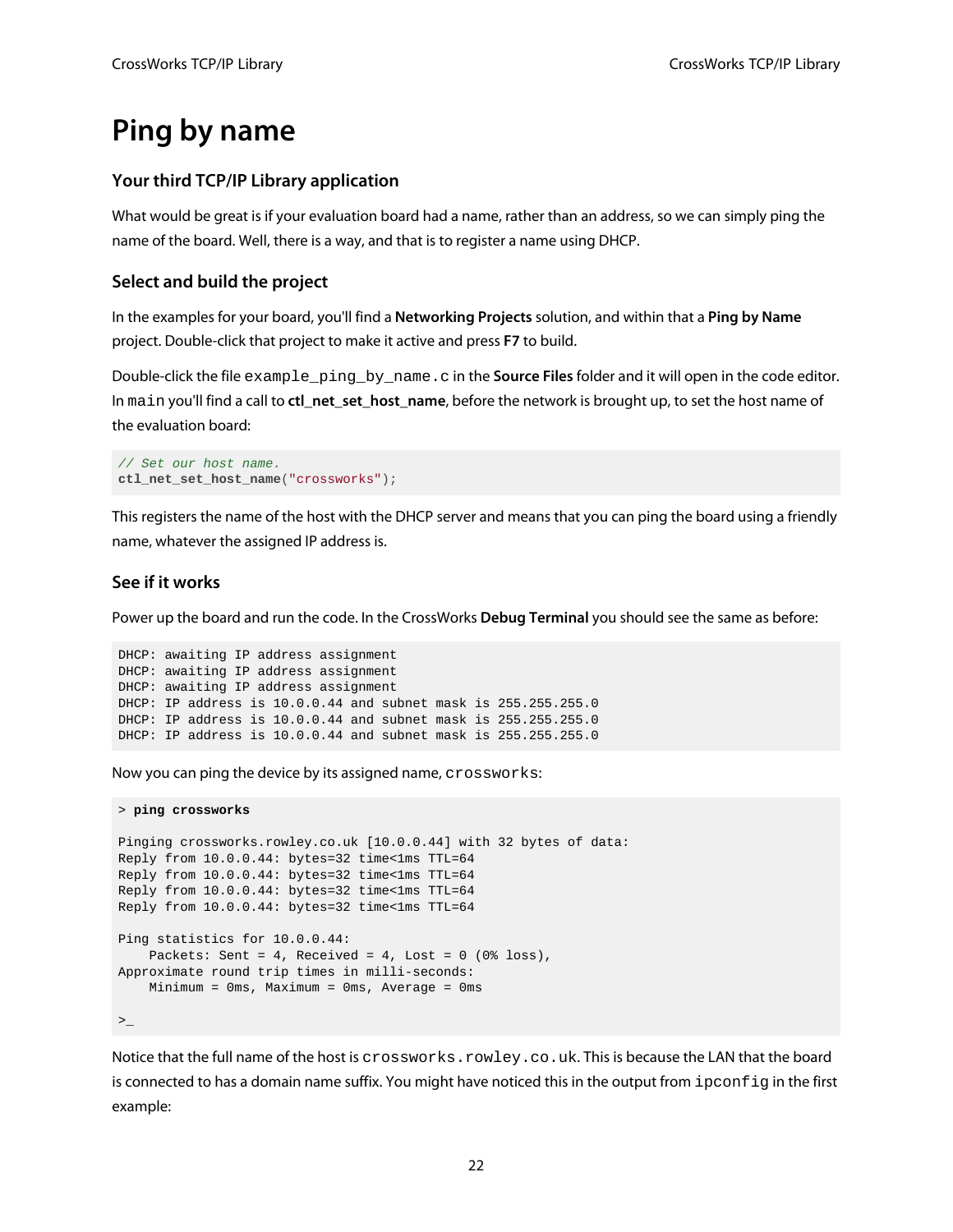```
> ipconfig
Windows IP Configuration
Ethernet adapter Local Area Connection:
    Connection-specific DNS Suffix . : rowley.co.uk
    Link-local IPv6 Address . . . . . : fe80::9c2d:e057:8641:2281%10
    IPv4 Address. . . . . . . . . . . : 10.0.0.58
    Subnet Mask . . . . . . . . . . . : 255.255.255.0
    Default Gateway . . . . . . . . . : 10.0.0.3
> -
```
The full host name is the name that we assigned to the node, crossworks, with the suffix assigned by the network, rowley.co.uk.

#### **Job done!**

You now have a functioning Ethernet connection between your PC and your target board, using a dynamicallyassigned IP address, and with a friendly name to contact the board.

#### **The code**

```
// Set up network using a DHCP-assigned IP address.
#include "libnet/ctl_net_private.h"
#include "libplatform/platform.h"
#include "libplatform/platform_network.h"
#include "example_support.h"
// Assign a fixed MAC address to the NIC. Normally this will be blown into
// OTP or some other nonvolatile medium when the device is personalized as
// part of production.
#define FIXED_MAC_ADDRESS "bc-28-d6-ff-ff-ff"
// Network task thread priority
#define NET_TASK_PRIORITY 200
// Network interface,
static CTL_NET_INTERFACE_t nic;
static void
bring_up_network(void)
{
   // Assign a fixed MAC address to the NIC.
   example_check_status(ctl_net_scan_mac_addr(&nic.mac.mac_addr, FIXED_MAC_ADDRESS));
   // Initialize MAC.
   example_check_status(ctl_mac_init(&nic));
   // Bring up network task and use DHCP to assign an IP address.
  example_check_status(ctl_net_init(NET_TASK_PRIORITY, 0));
   // Bring up UDP and ICMP: DHCP requires UDP, and ICMP will respond to pings.
   example_check_status(ctl_udp_init(0));
   example_check_status(ctl_icmp_init());
  // Start DHCP to assign us an IP address.
```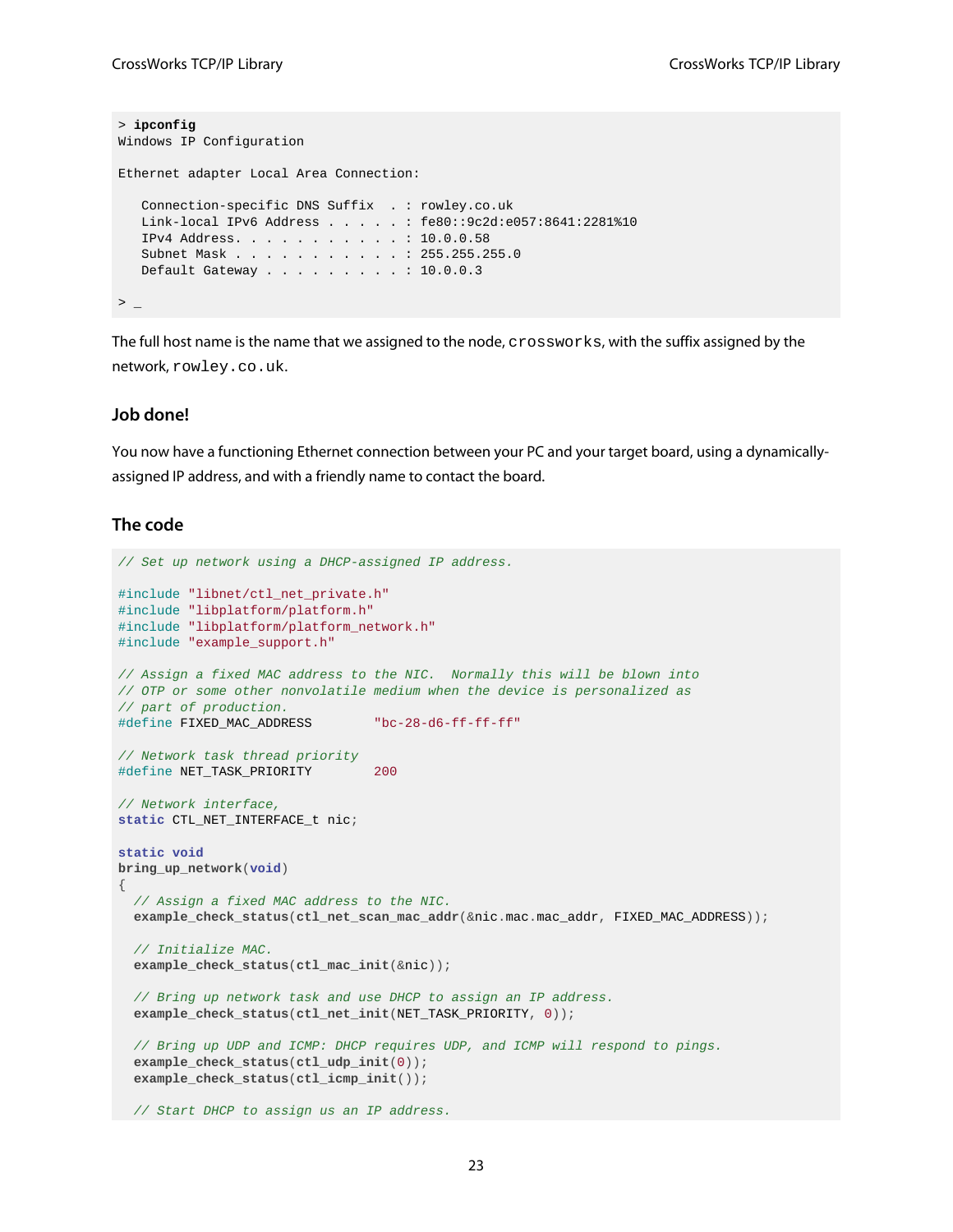```
 example_check_status(ctl_dhcp_init());
}
int
main(void)
{
   char dot_ipaddr[16], dot_netmask[16];
   // Initialize platform.
   platform_initialize();
   // Initialize NIC for this platform.
   example_check_status(platform_configure_network(&nic));
   // Set our host name.
   ctl_net_set_host_name("crossworks");
   // Start network.
   bring_up_network();
   // Idle away; when we're configured, dump our network.
   for (;;)
\left\{\begin{array}{c} \end{array}\right\} // See if we've acquired an IP address yet...
       if (ctl_net_get_ip_address())
         {
           // Dump message inviting a ping.
           printf("DHCP: IP address is %s and subnet mask is %s\n",
                  ctl_ip_sprint_addr(dot_ipaddr, ctl_net_get_ip_address()),
                  ctl_ip_sprint_addr(dot_netmask, ctl_net_get_subnet_mask()));
         }
        else
         {
           // Can't ping me yet.
           printf("DHCP: awaiting IP address assignment\n");
         }
       // Don't be too enthusiastic with messages.
       ctl_delay(1000);
 }
}
```
#### **See Also**

**[ctl\\_net\\_set\\_host\\_name](#page-110-0)**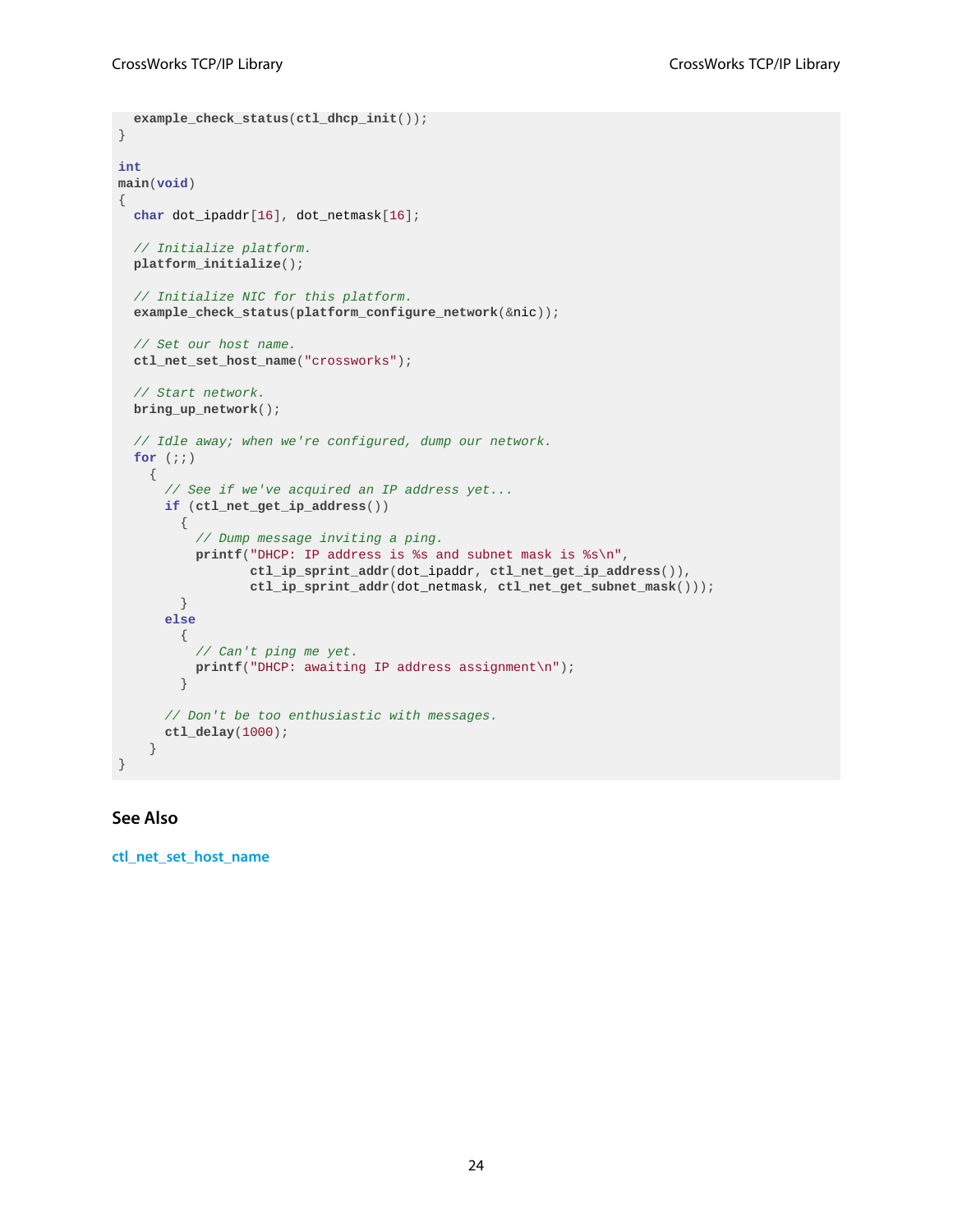## <span id="page-24-0"></span>**Resolving host names**

#### **Finding IP addresses**

You've seen how to get your board registered with a name on the LAN. Now it's time to step outside and get onto the Internet. This example is how to resolve the IP address of the Rowley Associates web server, www.rowley.co.uk.

#### **Select and build the project**

In the examples for your board, you'll find a **Networking Projects** solution, and within that a **Resolve Domain Name** project. Double-click that project to make it active and press **F7** to build.

#### **Hiding some details**

Rather than repeat all the boilerplate code that brings up the network and waits for an IP address, that code is moved into example\_network\_support.c. This example, and all following examples, assume that example\_network\_support.c is included in the project.

Double-click the file example\_network\_support.c in the **Source Files** folder and it will open in the code editor. Because this example needs to resolve a domain name, it initializes the *Domain Name System* component of the TCP/IP Library:

```
// Start DNS for domain name lookup.
stat = ctl_dns_init();
if (stat < CTL_NO_ERROR)
  return stat;
```
Initializing the DNS part of the TCP/IP Library enables you to resolve human-readable domain names, such as www.rowley.co.uk into an IP address you can communicate with.

#### **About DNS**

In order to resolve a domain name to an IP address, you must have already set the domain name server (or servers) that the TCP/IP Library communicates with to resolve the domain name. If you are using DHCP to configure the TCP/IP Library, which we assume from here on, the domain name servers are automatically set as part of IP address assignment with DHCP.

If you are using a static IP address then you must configure the DNS servers the stack uses by passing in the IP addresses of the primary and (optional) secondary server when initializing the network (see [ctl\\_net\\_init](#page-95-0) and **[CTL\\_IP\\_CONFIG\\_t](#page-38-0)**).

#### **Client code**

Double-click the file example\_resolve\_domain\_name.c in the **Source Files** folder and it will open in the code editor. The example is now much smaller: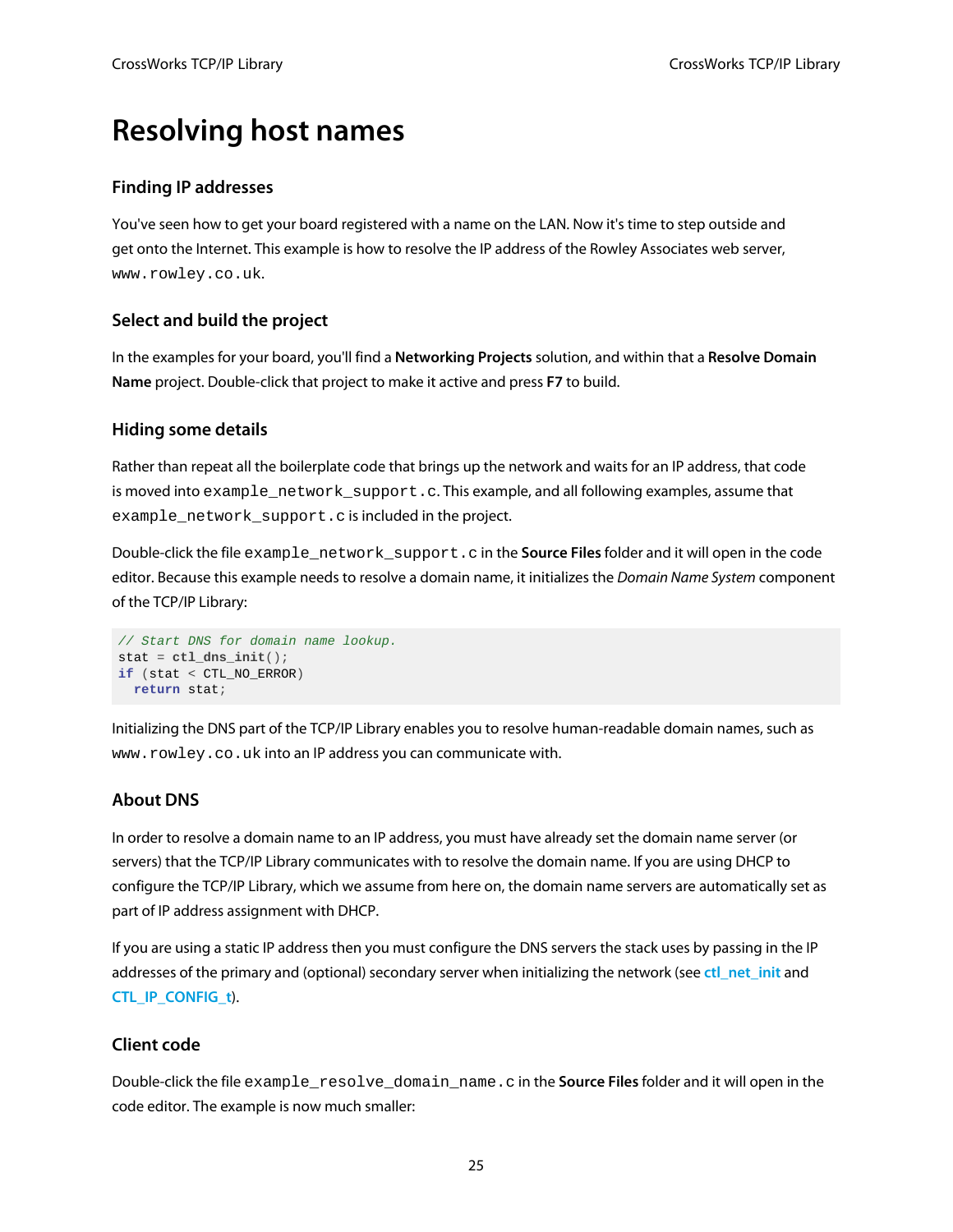```
// Resolve a domain name.
#include "libnet/ctl_net_api.h"
#include "libplatform/platform.h"
#include "libplatform/platform_network.h"
#include "example_support.h"
int
main(void)
{
  CTL_STATUS_t stat;
  CTL_NET_IPv4_ADDR_t addr;
  char dot_ipaddr[16];
   // Initialize platform.
  platform_initialize();
  // Start networking, wait for an IP address.
  example_check_status(example_bring_up_full_networking());
  example_check_status(example_await_assigned_ip_address());
   // Dump the primary domain name server, for reference.
   printf("Using DNS server %s\n",
          ctl_ip_sprint_addr(dot_ipaddr, ctl_dns_primary_server_addr()));
   // Try to resolve www.rowley.co.uk. Wait a maximum of two
   // seconds for an answer.
   stat = ctl_dns_get_host_by_name("www.rowley.co.uk", &addr, 2000);
   // Did this resolve?
   if (stat < CTL_NO_ERROR)
     {
       // No.
      printf("Could not resolve www.rowley.co.uk!\n");
 }
   else
\left\{\begin{array}{c} \end{array}\right\} // Yes, print the resolved IP address.
       printf("www.rowley.co.uk resolved to %s\n",
              ctl_ip_sprint_addr(dot_ipaddr, addr));
     }
   // Done.
   return example_finish();
}
```
The part of interest is:

stat = **ctl\_dns\_get\_host\_by\_name**("www.rowley.co.uk", &addr, 2000);

This sends a request to the DNS server to resolve the domain name www.rowley.c.uk and deliver the result to **addr**. The third parameter, 2000, indicates the maximum duration we're prepare to wait for—in this case, two seconds.

#### **See if it works**

Power up the board and run the code. In the CrossWorks **Debug Terminal** you will see something similar to this:

```
DHCP: awaiting IP address assignment
```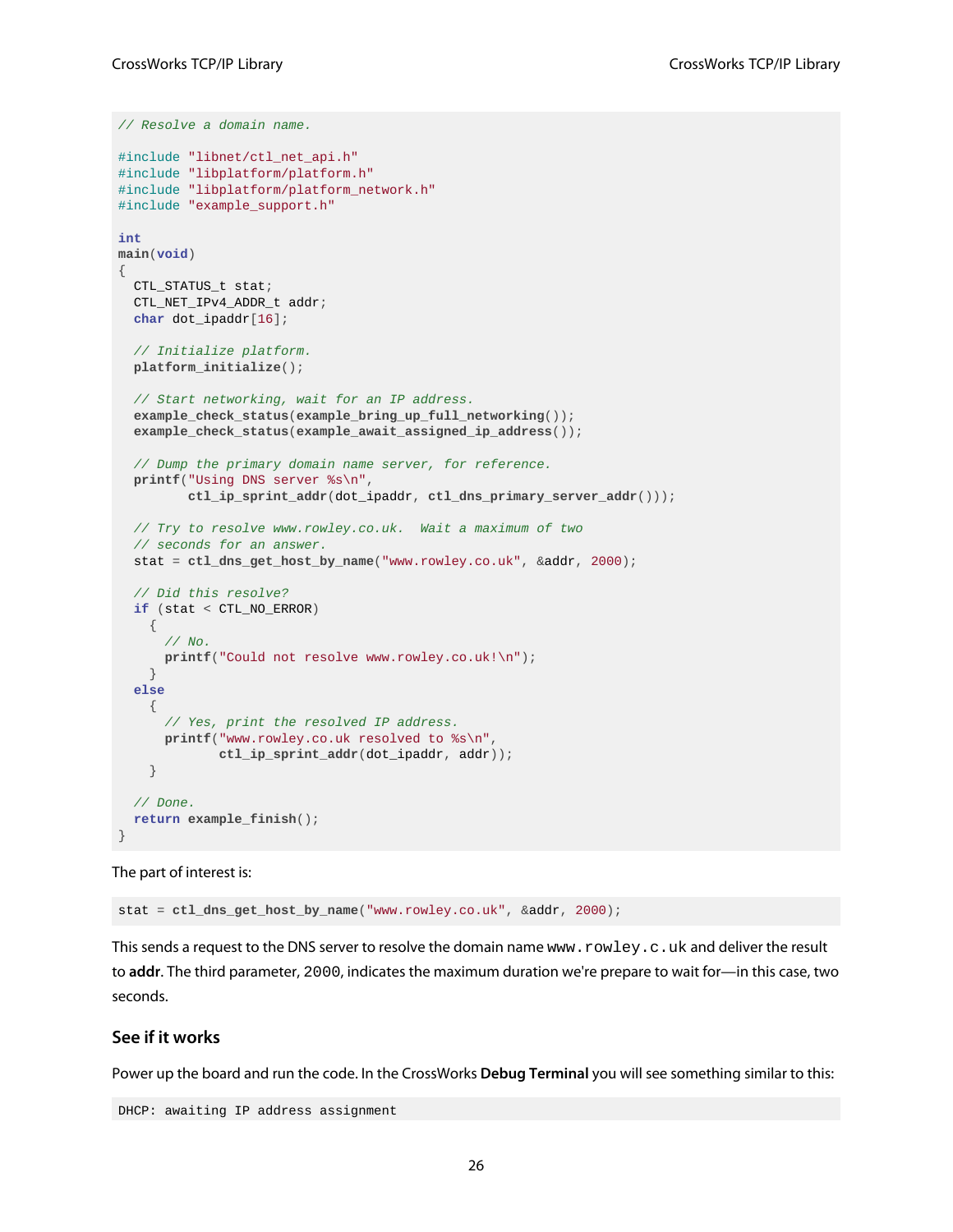DHCP: awaiting IP address assignment DHCP: awaiting IP address assignment DHCP: IP address is 10.0.0.44 and subnet mask is 255.255.255.0 Using DNS server 10.0.0.8 www.rowley.co.uk resolved to 178.236.4.60 Finished.

#### **See Also**

**[ctl\\_dns\\_get\\_host\\_by\\_name](#page-72-0)**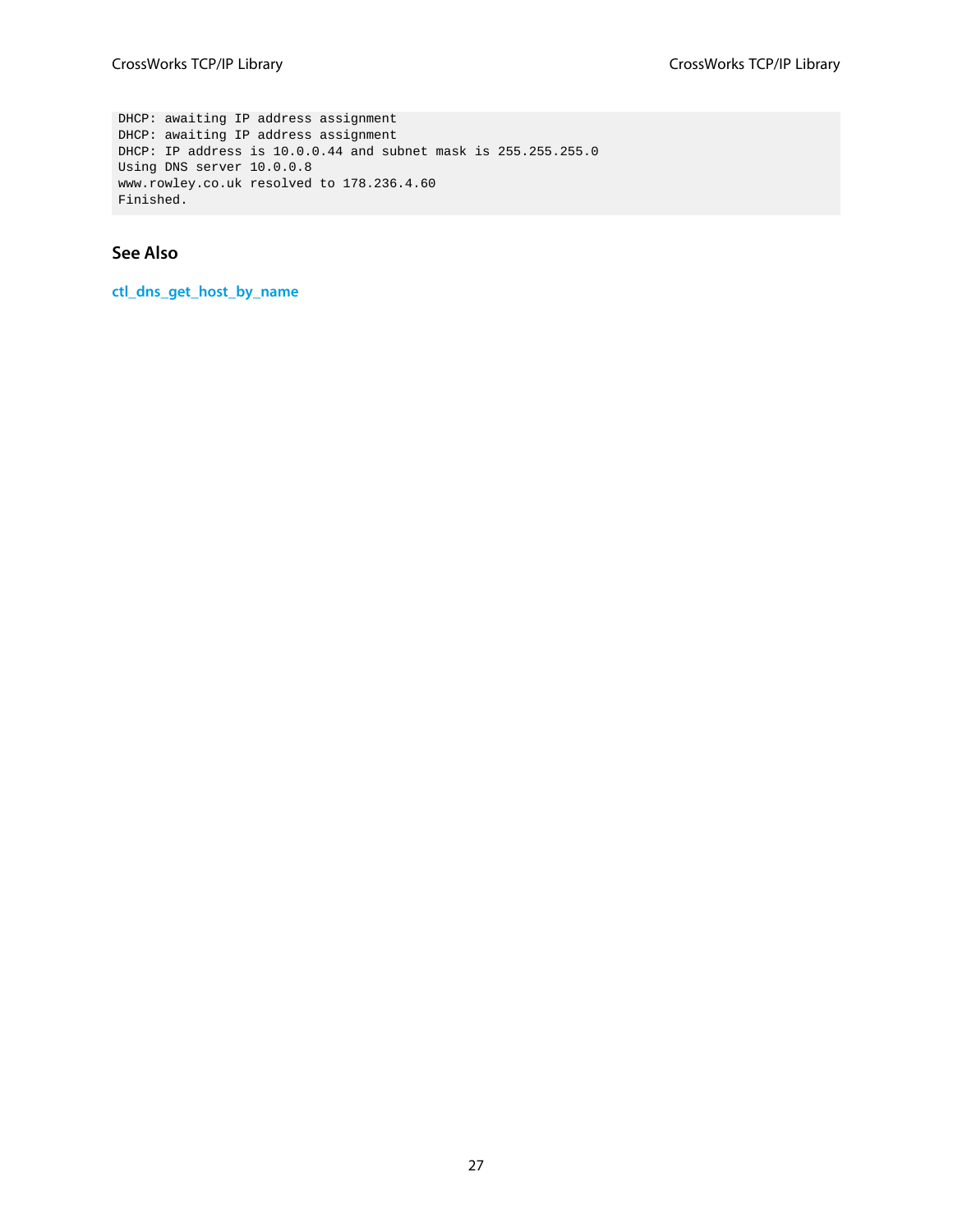### <span id="page-27-0"></span>**Retrieving a web page**

#### **Start of a web browser...**

We build upon the capabilities of previous examples by showing how to grab the contents of a web page from the Internet. This example shows how to dump the HTML data of the Rowley Associates home page at www.rowley.co.uk/index.htm.

#### **Select and build the project**

In the examples for your board, you'll find a **Networking Projects** solution, and within that a **Retrieve Web Page** project. Double-click that project to make it active and press **F7** to build.

#### **Sockets**

Double-click the file example\_retrieve\_web\_page.c in the **Source Files** folder and it will open in the code editor. This example is longer than before, but then it does much more than previous examples.

Once the domain name is resolved, the example needs to communicate with the web server in order to download the web page. It does this by creating a socket and connecting the socket to the server:

```
// Open a socket to the host on port 80.
s = ctl_tcp_socket();
if (s < CTL_NO_ERROR)
   example_terminate("No sockets available\n");
example_check_status(ctl_tcp_connect(s, addr, HTONS(80), 1000));
```
**ctl\_tcp\_socket** creates a new socket and **ctl\_tcp\_connect** connects that socket to the server. The parameters to ctl\_tcp\_connect are:

- The socket, created by **ctl\_tcp\_socket**.
- The IP address of the server to connect to. The IP address in this example is resolved using DNS using **ctl\_dns\_get\_host\_by\_name**.
- The TCP/IP port to connect to. HTTP connections use port 80, and HTONS converts the port number from host byte order to network byte order as required by the TCP/IP Library.
- The maximum time to wait for the connection to be made. In this example we are prepared to wait one second for the connection to be established.

#### **Sending the request**

Once the socket is established, you start to communicate with the server using a GET request. For reference, the HTTP protocol is fully described in **[RFC2616](http://www.w3.org/Protocols/rfc2616/rfc2616.html)**.

The GET request consists of the command, the headers, and a blank line to terminate the headers:

```
ctl_tcp_printf(s, "GET http://%s/%s HTTP/1.0\r\n", host, name);
ctl_tcp_printf(s, "Accept: text/plain\r\n");
ctl_tcp_printf(s, "Host: %s\r\n", host);
ctl_tcp_printf(s, "\r\n");
```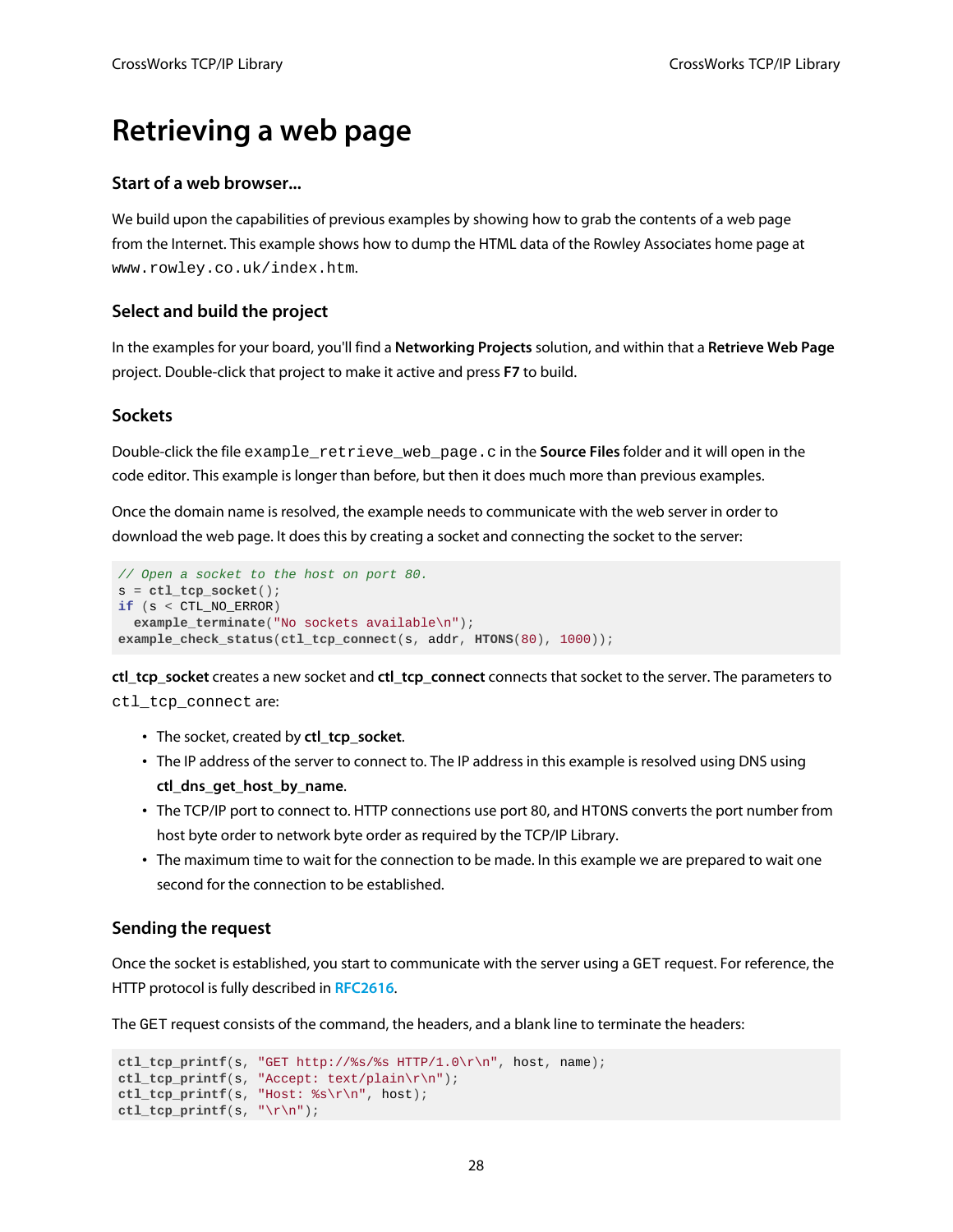**ctl\_tcp\_push**(s);

The application sends:

- The GET command specifying the URL and the protocol to use. In this case, the URL is composed of the host name and the page we are interested in. Following that is the protocol to use, HTTP/1.0, which simplifies the following code somewhat.
- The headers. This tells the server the MIME type of the response and the host we are addressing.
- A blank line which indicates that the headers are complete.

#### **An important difference**

One thing to notice is the call to **ctl\_tcp\_push**: this ensures that the data sent to the socket gets pushed to the network and sent out on the wire. The TCP/IP Library buffers data on a socket until a TCP segment is full, when it is pushed to the network—to flush a partially-filled segment, call **ctl\_tcp\_flush**. This makes the TCP/IP Library different from classic TCP stacks which will typically flush a partially-filled segment to the network after a short timeout.

#### **Reading the response**

Once the headers are sent, the example reads the response from the server using repeated calls to tcp\_read\_line. We specified HTTP/1.0 which requests the server to close the connection after sending all its data, and take advantage of the fact that when a socket is closed, we'll receive an error if we try to read more from it, and we exit the loop:

```
// Process response.
for (;;)
   {
     // Try to read a whole line from the web server.
     stat = ctl_tcp_read_line(s, line_buffer, sizeof(line_buffer)-1);
     // Ensure the buffer is terminated.
     line_buffer[sizeof(line_buffer)-1] = 0;
     // Process return status.
     if (stat == CTL_NET_ERR_TIMEDOUT)
        {
          // Didn't get anything, loiter...
 }
     else if (stat < CTL_NO_ERROR)
\left\{ \begin{array}{c} \end{array} \right. // Error reading the socket or the socket closed?
          break;
        }
     else
\left\{ \begin{array}{c} \end{array} \right. // Dump response.
          printf("%s\n", line_buffer);
 }
   }
// Make sure socket is closed.
ctl_tcp_shutdown(s);
```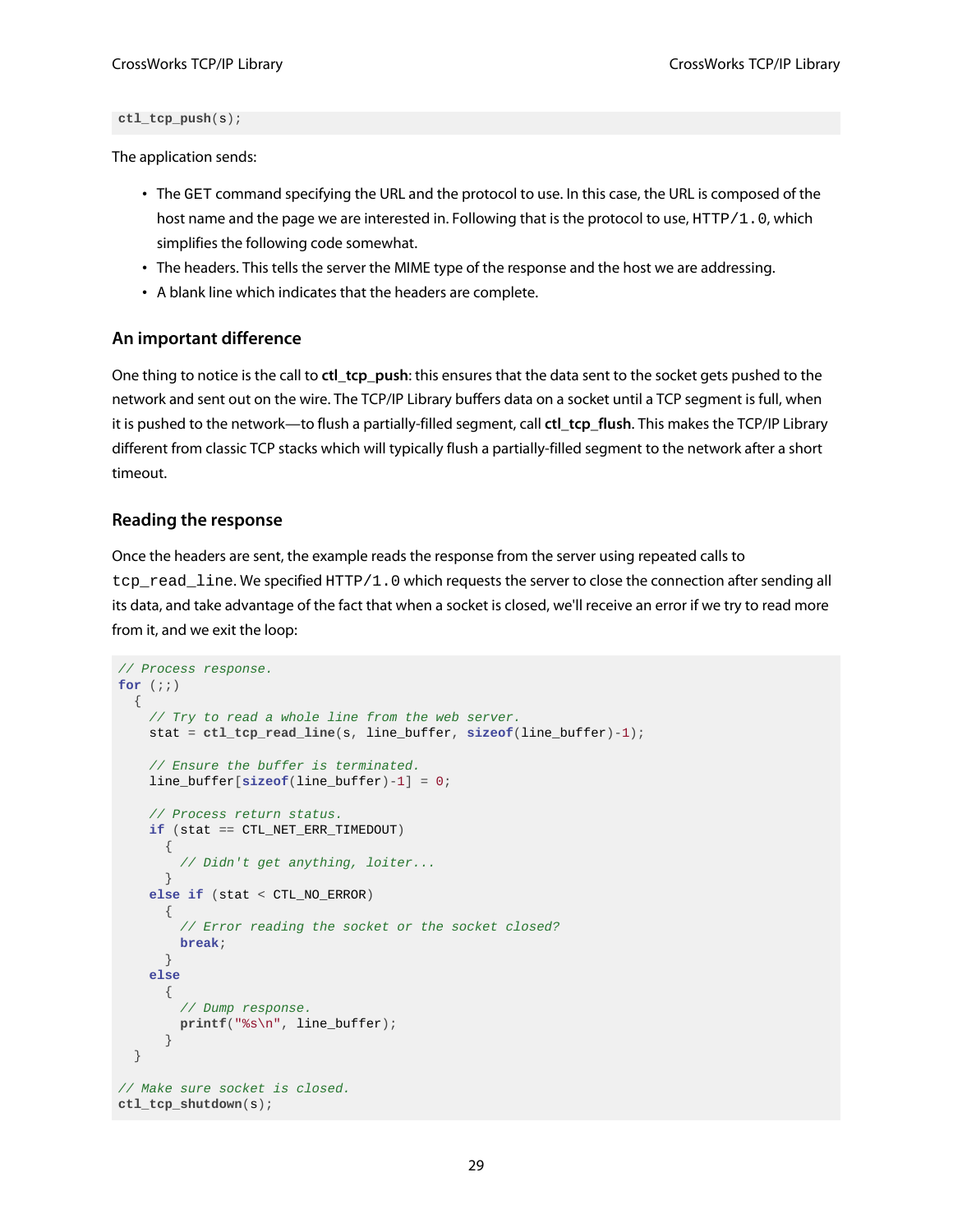Before exiting, we close the socket. If the socket is already closed because the server closed it, closing it a second time makes no difference.

#### **See if it works**

Power up the board and run the code. In the CrossWorks **Debug Terminal** you will see something similar to this:

```
DHCP: awaiting IP address assignment
DHCP: awaiting IP address assignment
DHCP: awaiting IP address assignment
DHCP: IP address is 10.0.0.44 and subnet mask is 255.255.255.0
Using DNS server 10.0.0.8
www.rowley.co.uk resolved to 178.236.4.60
Connecting to www.rowley.co.uk (178.236.4.60)...
Requesting ...
HTTP/1.1 200 OK
Date: Mon, 09 Sep 2013 13:17:33 GMT
Last-Modified: Thu, 29 Aug 2013 08:37:15 GMT
Content-Type: text/html
Content-Length: 13841
Connection: keep-alive
Server: AmazonS3
<!DOCTYPE HTML>
<h+ml>…
```
#### **Job done!**

You now have a way to communicate with an HTTP server. You'll find that many servers will communicate in much the same way: a command, some headers, a blank line, and read the response, so you have a starting point at least.

#### **The code**

```
// Retrieve a web page.
#include "libnet/ctl_net_api.h"
#include "libplatform/platform.h"
#include "libplatform/platform_network.h"
#include "example_support.h"
// Static data.
static char line_buffer[512];
static void
example_retrieve_web_page(const char *host, const char *name)
{
   CTL_NET_IPv4_ADDR_t addr;
   CTL_SOCKET_t s;
   CTL_STATUS_t stat;
   char str[16];
   // Try to resolve host.
   stat = ctl_dns_get_host_by_name(host, &addr, 2000);
   // Did this resolve?
   if (stat < CTL_NO_ERROR)
```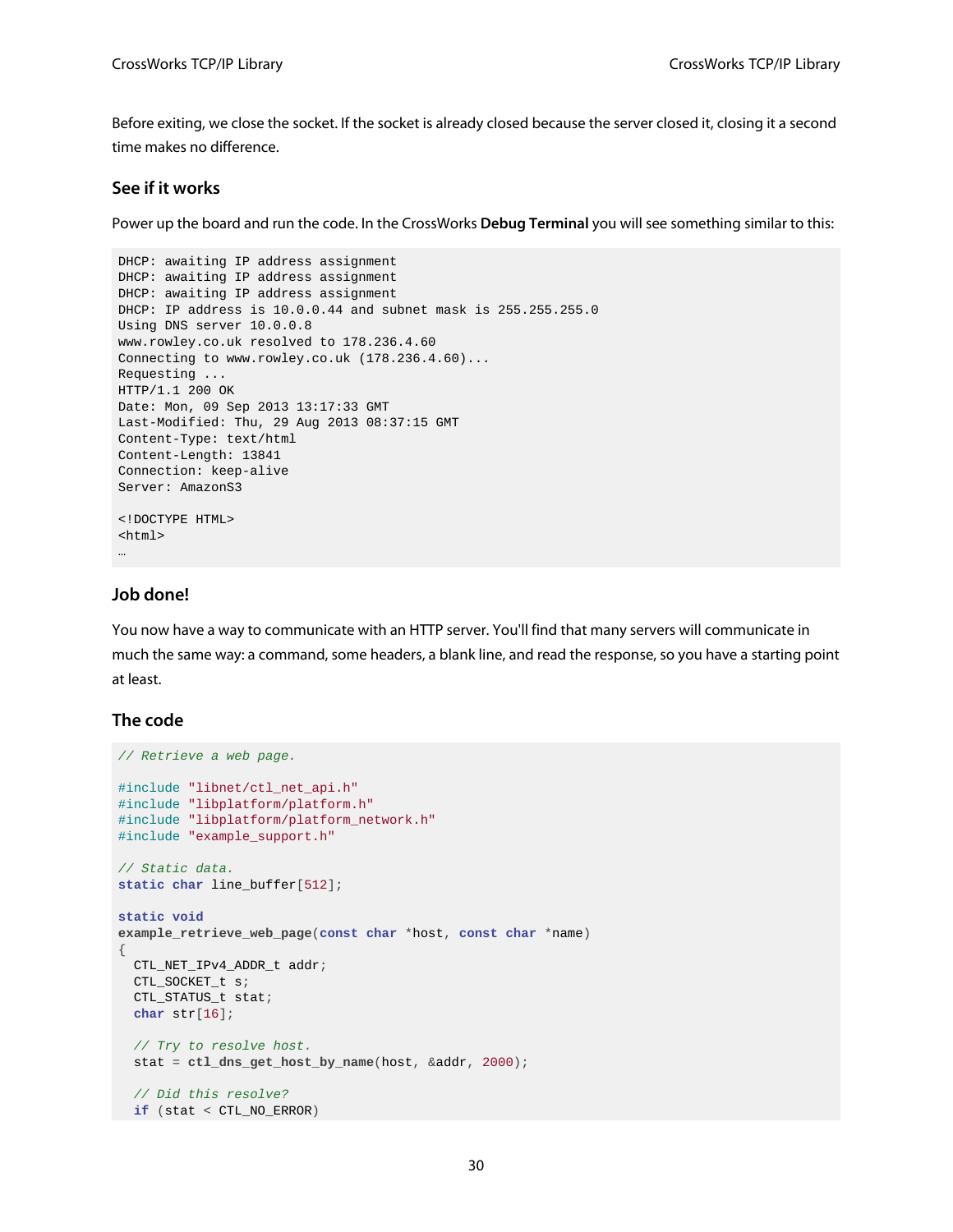{

}

```
 // No.
      example_terminate("Could not resolve www.rowley.co.uk!\n");
    }
  else
    {
      // Yes, print the resolved IP address.
      printf("%s resolved to %s\n",
             host,
              ctl_ip_sprint_addr(str, addr));
    }
  // User needs to know...
  printf("Connecting to %s (%s)...\n",
         host,
          ctl_ip_sprint_addr(str, addr));
  // Open a socket to the host on port 80.
  s = ctl_tcp_socket();
  if (s < CTL_NO_ERROR)
    example_terminate("No sockets available\n");
  example_check_status(ctl_tcp_connect(s, addr, HTONS(80), 1000));
  // Send the request
  printf("Requesting %s...\n", name);
  ctl_tcp_printf(s, "GET http://%s/%s HTTP/1.0\r\n", host, name);
  ctl_tcp_printf(s, "Accept: text/plain\r\n");
  ctl_tcp_printf(s, "Host: %s\r\n", host);
 ctl_tcp_printf(s, "\r\n'\n);
  ctl_tcp_push(s);
  // Process response.
  for (;;)
\left\{\begin{array}{c} \end{array}\right\} // Try to read a whole line from the web server.
      stat = ctl_tcp_read_line(s,
                                 line_buffer, sizeof(line_buffer)-1,
                                CTL TIMEOUT DELAY, 4000);
       // Ensure the buffer is terminated.
      line_buffer[sizeof(line_buffer)-1] = 0;
       // Process return status.
       if (stat == CTL_NET_ERR_TIMEDOUT)
        {
          // Didn't get anything, loiter...
 }
       else if (stat < CTL_NO_ERROR)
\{ // Error reading the socket or the socket closed?
          break;
        }
      else
         {
          // Dump response.
          printf("%s\n", line_buffer);
         }
    }
  // Make sure socket is closed.
  ctl_tcp_shutdown(s);
```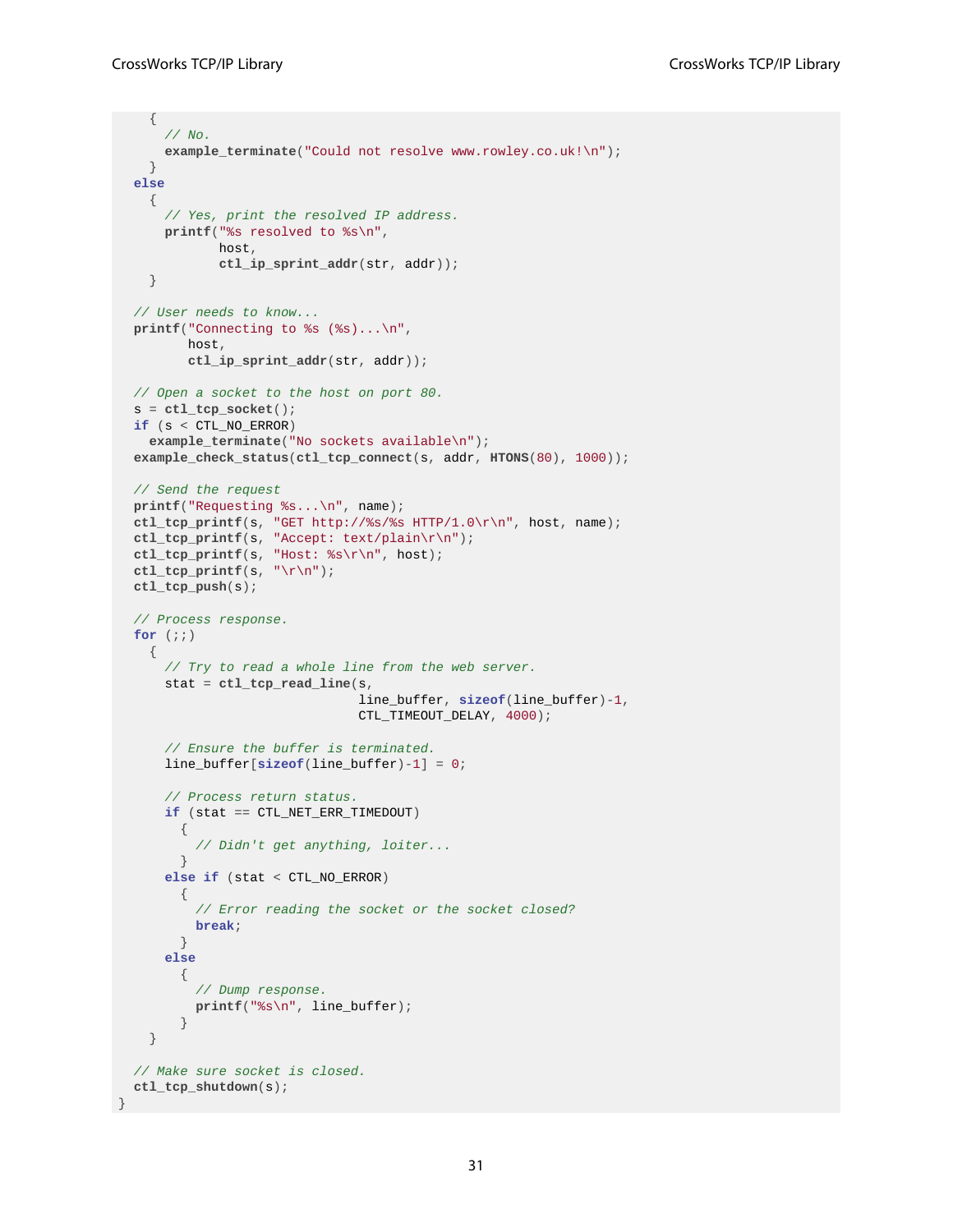**int main**(**void**) { // Initialize platform. **platform\_initialize**(); // Start networking, wait for an IP address. **example\_check\_status**(**example\_bring\_up\_full\_networking**()); **example\_check\_status**(**example\_await\_assigned\_ip\_address**()); // Send headers, read web page. **example\_retrieve\_web\_page**("www.rowley.co.uk", "");

```
 // Done.
 return example_finish();
```
}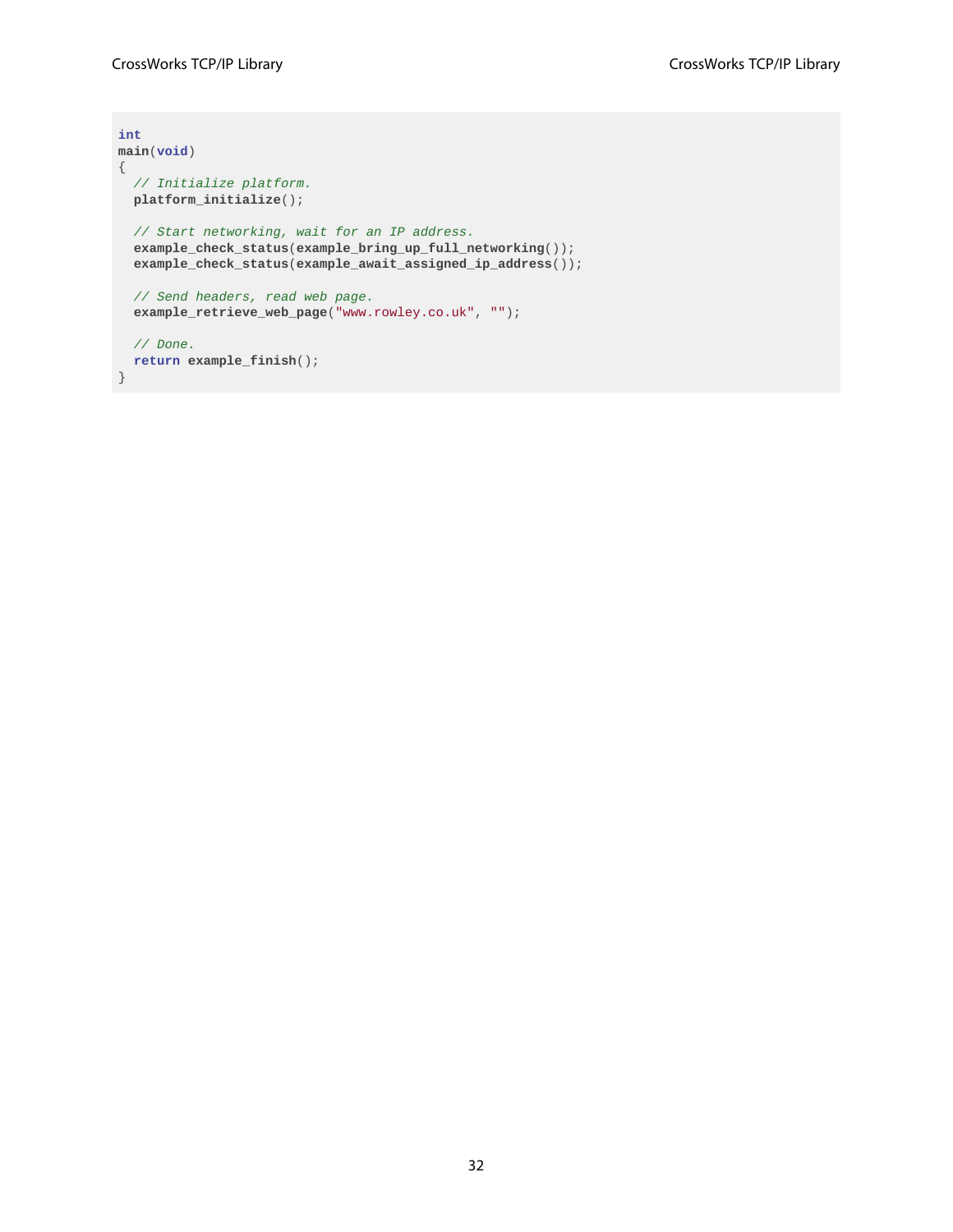## <span id="page-32-0"></span>**Sending e-mail**

#### **Send a mail...**

As a more complex example of interacting with a server, here is an example of how to send e-mail using an open relay. You can send e-mail

#### **Select and build the project**

In the examples for your board, you'll find a **Networking Projects** solution, and within that a **Send E-mail** project. Double-click that project to make it active and press **F7** to build.

#### **SMTP server**

You need to configure the SMTP server for this example to work. In the example you will need to configure SMTP\_SERVER with the domain name or dotted-decimal IP address of your SMTP server, and also set USER\_EMAIL\_ADDRESS to the e-mail address of the recipient.

#### **The code**

There is nothing new in this example, it's just a little longer than retrieving a web page in the previous example.

```
/* Copyright (c) 2004-2013 Rowley Associates Limited.
*/
#include <string.h>
#include "example_support.h"
#include "libnet/ctl_net_api.h"
#include "libnet/extras/ctl_smtp_client.h"
#include "libplatform/platform.h"
#include "libplatform/platform network.h"
// TODO: Example SMTP server address. Replace with yours, either
// dotted-decimal or DNS name.
#define SMTP_SERVER \
  "your.mailserver.here"
// TODO: Example e-mail delivery address. Replace with yours.
#define USER_EMAIL_ADDRESS \
   "somebody@home.com"
// Resolved SMTP server.
static CTL_NET_IPv4_ADDR_t smtp_server_addr;
int
main(void)
{
  CTL_STATUS_t stat;
  char dot_ipaddr[16];
  // Initialize platform.
  platform_initialize();
  example_initialize();
```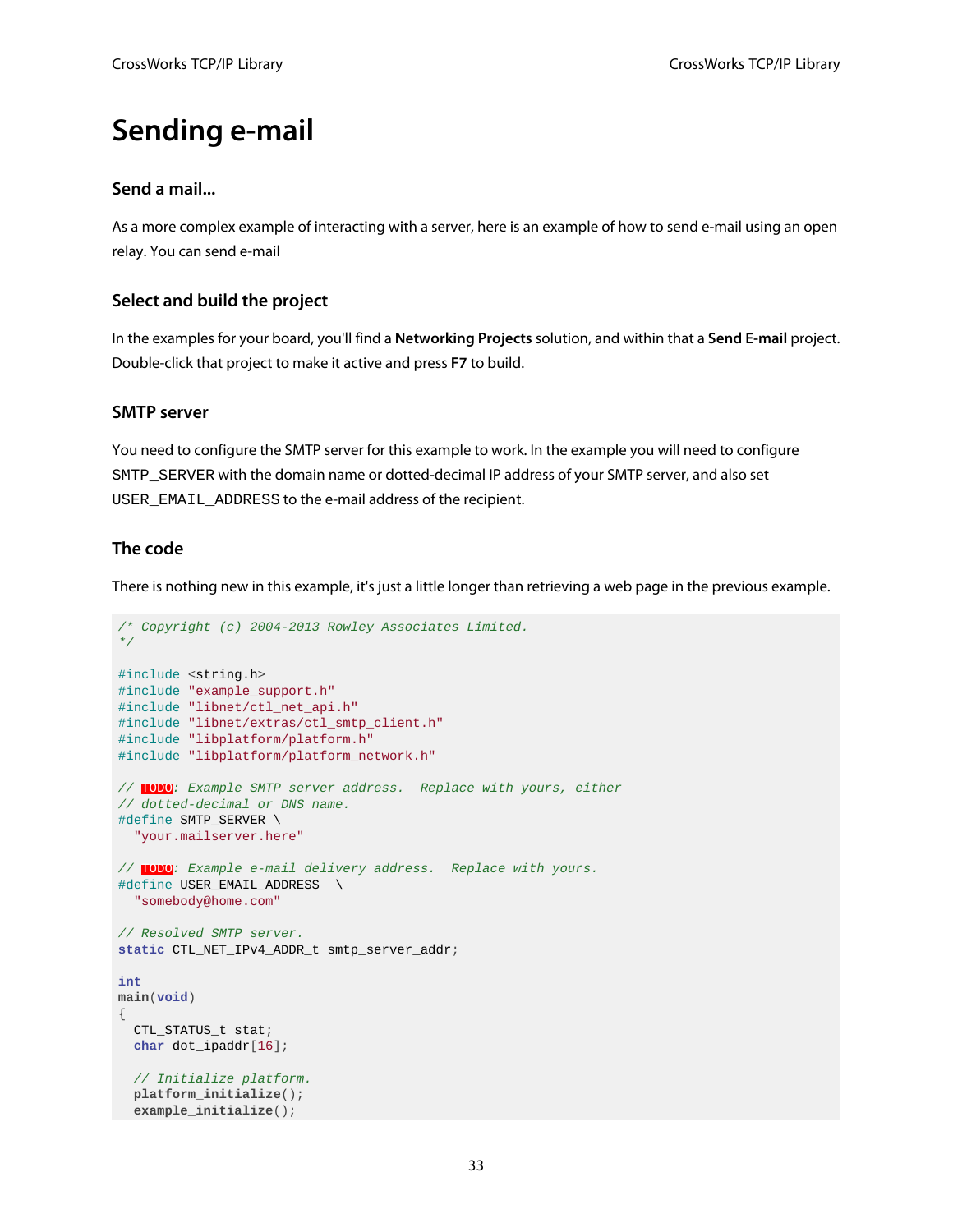}

```
 // Start networking, wait for an IP address.
 example_check_status(example_bring_up_full_networking());
 example_check_status(example_await_assigned_ip_address());
 // Wait 5s to see if we can resolve our mail server. If you
 // use a dotted-decimal IPv4 address, there is no name lookup
 // and this completes immediately.
 printf("DNS: Resolving %s, maximum wait for DNS reply is 5 seconds.\n",
       SMTP_SERVER);
 example_check_status(ctl_dns_get_host_by_name(SMTP_SERVER,
                                                &smtp_server_addr,
                                               5000));
 printf("DNS: Resolved %s to %s\n",
       SMTP_SERVER,
       ctl_ip_sprint_addr(dot_ipaddr, smtp_server_addr));
 // Attempt to send some mail.
 stat = ctl_smtp_client_send_mail(smtp_server_addr,
                                   USER_EMAIL_ADDRESS,
                                  "crossworks@rowley.co.uk", // fake
                                   "Hello from the CrossWorks TCP/IP Library!",
                                  0,"Hello!\n\nThis is the CrossWorks TCP/IP Library"
                                     "sending an e-mail to you.\n\n"
                                    "Regards,\n\n-- The CrossWorks Team.");
 // Say whether it worked.
 if (stat < CTL_NO_ERROR)
  example_terminate("SMTP: Didn't send that e-mail correctly. Sorry.");
 else
  printf("SMTP: E-mail sent OK!\n");
 // Done.
 return example_finish();
```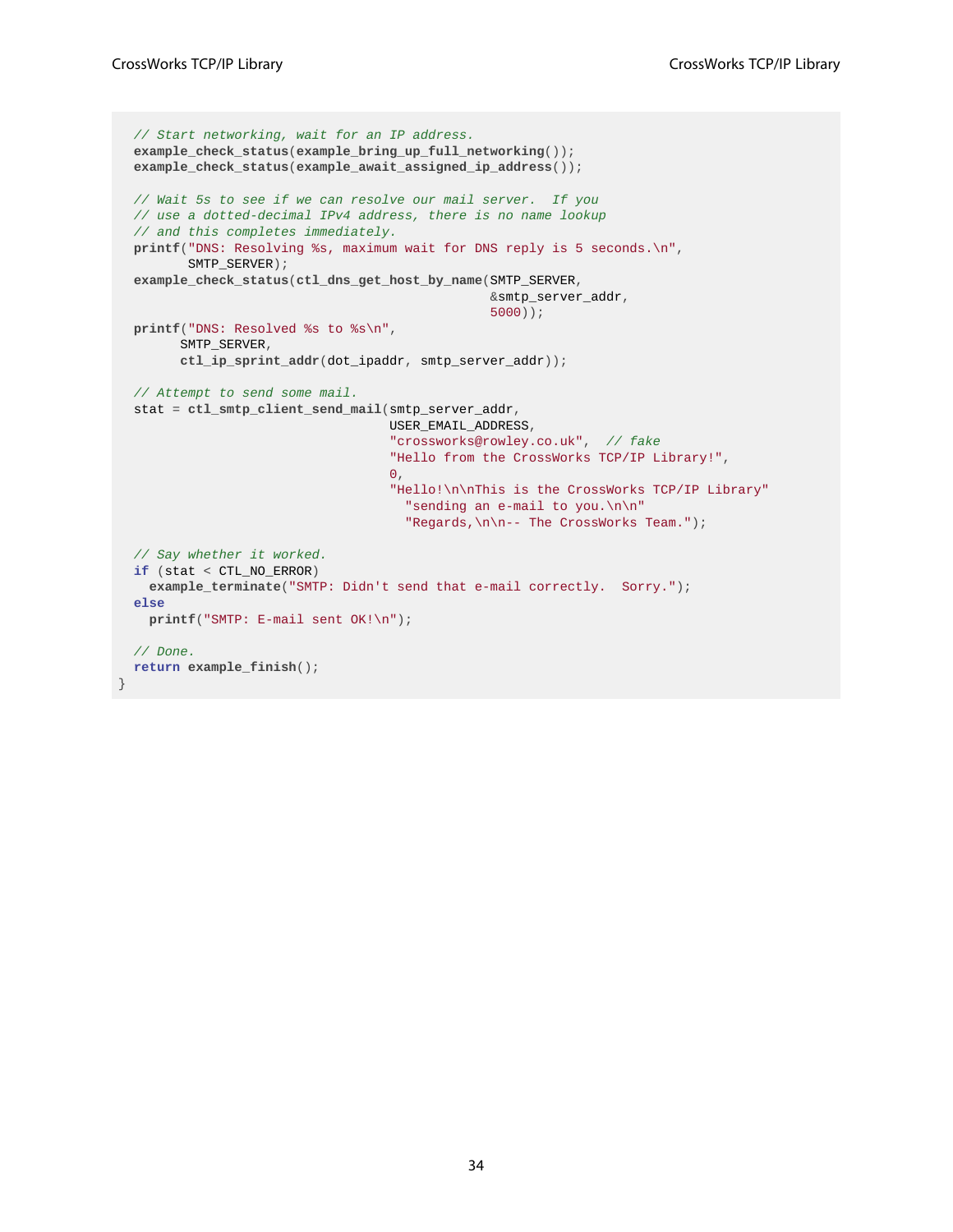# <span id="page-34-0"></span>**<ctl\_net\_api.h>**

### **Overview**

TCP/IP Library public interface.

### **API Summary**

| <b>Network</b>                    |                                                         |
|-----------------------------------|---------------------------------------------------------|
| <b>CTL_NET_ERROR_t</b>            | Network Library errors                                  |
| <b>CTL_NET_PORT_t</b>             | A network port                                          |
| ctl_net_get_host_name             | Get host name                                           |
| ctl_net_init                      | Initialize network library                              |
| ctl_net_interface                 | Network interface                                       |
| ctl_net_set_host_name             | Set host name                                           |
| <b>Sockets</b>                    |                                                         |
| <b>CTL SOCKET t</b>               | A TCP socket                                            |
| <b>CTL_TCP_ACCEPT_FN_t</b>        | Accept callback                                         |
| <b>CTL_TCP_GEN_ISS_FN_t</b>       | Initial send segment generation                         |
| <b>CTL_TCP_GET_SOCKETS_FLAG_t</b> | Flags for enumerating sockets                           |
| <b>CTL_TCP_PORT_OPTIONS_t</b>     | TCP port options                                        |
| <b>CTL_TCP_SEND_FLAG_t</b>        | Socket send options                                     |
| CTL_TCP_SOCKET_CLOSE_TYPE_t       | Socket close options                                    |
| CTL_TCP_SOCKET_CONNECTION_STATE_t | Logical socket state                                    |
| CTL_TCP_SOCKET_OPTIONS_t          | Socket options                                          |
| ctl_soc_use_callback              | Assign a server callback function on a per-socket basis |
| ctl_soc_use_event                 | Assign event group to socket                            |
| ctl_tcp_accept                    | Register an accept callback for a port                  |
| ctl_tcp_bind                      | Reserve TCP listener for TCP port                       |
| ctl_tcp_close_socket              | Close a socket                                          |
| ctl_tcp_connect                   | Connect a socket to port on a remote host               |
| ctl_tcp_get_local_ip_addr         | Get socket's local IP address                           |
| ctl_tcp_get_local_port            | Get socket's local port                                 |
| ctl_tcp_get_port_options          | Get options for a TCP port                              |
| ctl_tcp_get_remote_ip_addr        | Get socket's local IP address                           |
| ctl_tcp_get_remote_port           | Get socket's remote port                                |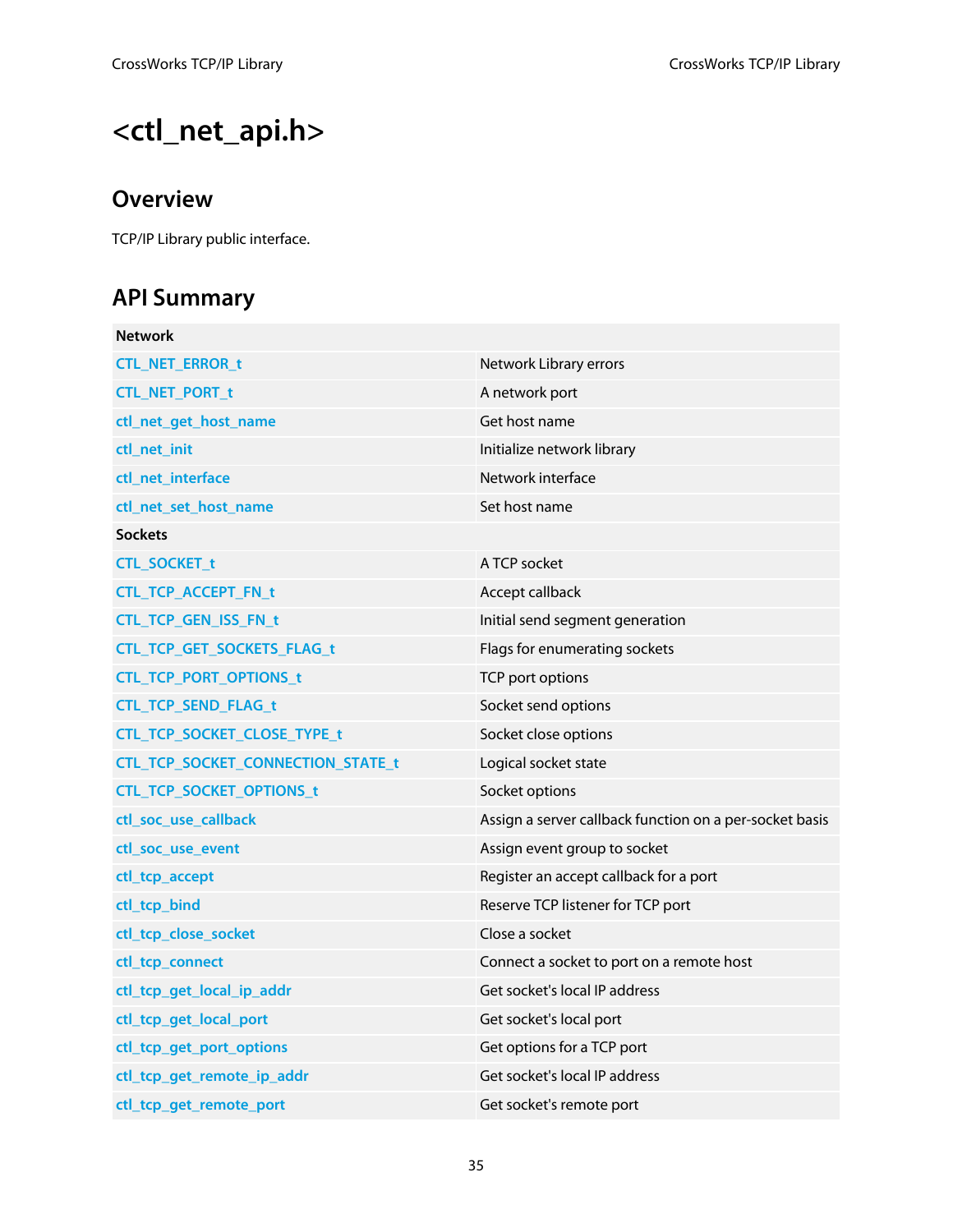| ctl_tcp_get_socket_connection_state | Get socket state                                      |  |
|-------------------------------------|-------------------------------------------------------|--|
| ctl_tcp_get_socket_error            | Get socket error                                      |  |
| ctl_tcp_get_socket_options          | Get socket options                                    |  |
| ctl_tcp_get_sockets                 | Enumerate sockets for port                            |  |
| ctl_tcp_init                        | Initialize TCP layer                                  |  |
| ctl_tcp_look_ahead                  | Look ahead in socket data                             |  |
| ctl_tcp_push                        | Push data on socket to network                        |  |
| ctl_tcp_read_line                   | Read a line of text from a socket                     |  |
| ctl_tcp_recv                        | Receive from socket                                   |  |
| ctl_tcp_send                        | Send data to socket                                   |  |
| ctl_tcp_set_port_options            | Set options for a TCP port                            |  |
| ctl_tcp_set_socket_options          | Set socket options                                    |  |
| ctl_tcp_shutdown                    | Shut down a socket                                    |  |
| ctl_tcp_socket                      | Fetch a TCP socket from the pool of unused sockets    |  |
| ctl_tcp_unbind                      | Releases TCP listener resources for a TCP port        |  |
| ctl_tcp_use_callback                | Assign a server callback function to a bound TCP port |  |
| ctl_tcp_use_event                   | Assign a server event                                 |  |
| <b>UDP</b>                          |                                                       |  |
| CTL_UDP_CONFIGURATION_t             | UDP layer configuration parameters                    |  |
| CTL_UDP_INFO_t                      | UDP packet information                                |  |
| ctl_udp_bind                        | Register a UDP port callback                          |  |
| ctl_udp_init                        | Initialize UDP layer                                  |  |
| ctl_udp_sendto                      | Send a UDP datagram                                   |  |
| ctl_udp_unbind                      | Release a UDP port callback                           |  |
| <b>DHCP</b>                         |                                                       |  |
| ctl_dhcp_init                       | Initialize DHCP client subsystem                      |  |
| ctl_dhcp_lease_expire_time          | Get lease renewal time                                |  |
| ctl_dhcp_lease_rebind_time          | Get lease rebind time                                 |  |
| ctl_dhcp_lease_renew_time           | Get lease renewal time                                |  |
| ctl_net_domain_name_suffix          | Return assigned domain name suffix                    |  |
| <b>DNS</b>                          |                                                       |  |
| ctl_dns_get_host_by_name            | Look up a host name                                   |  |
| ctl_dns_get_server                  | Get DNS server address                                |  |
| ctl_dns_init                        | Initialize DNS Client subsystem                       |  |
| ctl_dns_primary_server_addr         | Get primary DNS server address                        |  |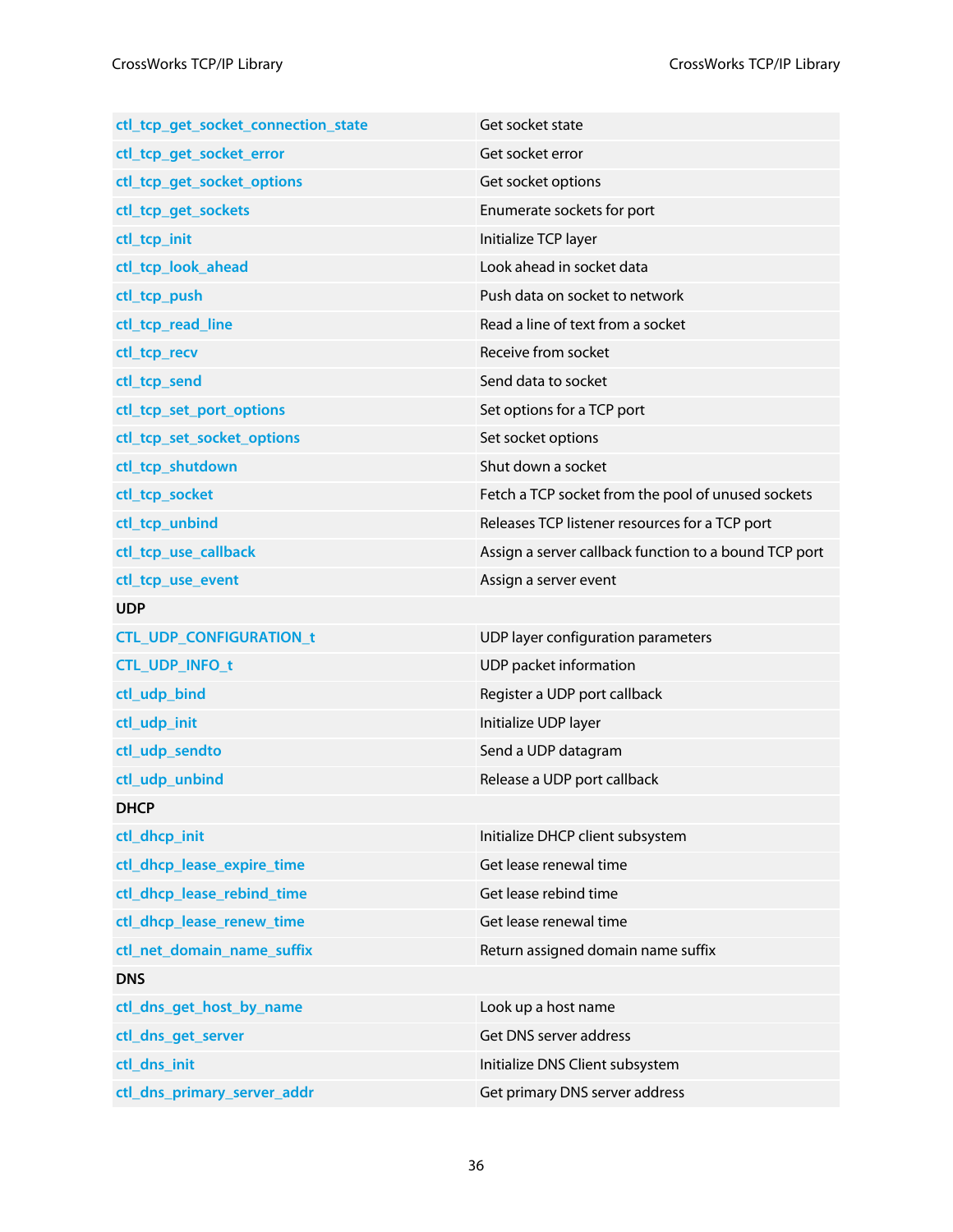| ctl_dns_print_cache                 | Display the DNS cache                           |  |
|-------------------------------------|-------------------------------------------------|--|
| ctl_dns_purge_cache                 | Purge the DNS cache                             |  |
| ctl_dns_secondary_server_addr       | Get secondary DNS server address                |  |
| ctl_dns_set_max_ttl                 | Set DNS time to live                            |  |
| ctl_dns_set_memory_allocator        | Set DNS request memory allocator                |  |
| ctl_dns_set_primary_server_addr     | Set primary DNS server IP address               |  |
| ctl_dns_set_secondary_server_addr   | Set secondary DNS server IP address             |  |
| ctl_dns_set_server                  | Set DNS server list entry                       |  |
| <b>NTP</b>                          |                                                 |  |
| ctl_ntp_init                        | Initialize NTP subsystem                        |  |
| ctl_ntp_server_addr                 | Return IPv4 address of NTP server               |  |
| ctl_ntp_set_time_server             | Set IPv4 address of NTP server                  |  |
| <b>ICMP</b>                         |                                                 |  |
| ctl_icmp_init                       | Initialize ICMP                                 |  |
| IP                                  |                                                 |  |
| CTL_IP_CONFIG_t                     | IP configuration structure                      |  |
| CTL_NET_IPv4_ADDR_t                 | IPv4 network address                            |  |
| CTL_NET_IPv4_LOCAL_BROADCAST_ADDR   | IP local network broadcast address              |  |
| ctl_net_get_gateway_address         | Get gateway IP address                          |  |
| ctl_net_get_ip_address              | Get system IP address                           |  |
| ctl_net_get_subnet_mask             | Get system subnet mask                          |  |
| ctl_net_is_autoip_address           | Is an IP address a link-local Auto-IP address?  |  |
| ctl_net_is_local_broadcast_address  | Is an IP address a local broadcast IP address?  |  |
| ctl_net_is_local_ip_address         | Is an IP address on the local subnet?           |  |
| ctl_net_is_multicast_ip_address     | Is an IP address a multicast IP address?        |  |
| ctl_net_is_private_ip_address       | Is an IP address a private address?             |  |
| ctl_net_is_subnet_broadcast_address | Is an IP address a subnet broadcast IP address? |  |
| ctl_net_scan_dot_decimal_ip_addr    | Scan a dotted-decimal IPv4 address              |  |
| <b>ARP</b>                          |                                                 |  |
| ctl_arp_cache_entry                 | Replace ARP cache entry                         |  |
| ctl_arp_clear_entry                 | Clear ARP cache entry                           |  |
| ctl_arp_get_entry                   | Get ARP cache entry                             |  |
| ctl_arp_get_ttl                     | Get the ARP time to live                        |  |
| ctl_arp_print_cache                 | Display the ARP cache                           |  |
| ctl_arp_purge_cache                 | Purge ARP cache                                 |  |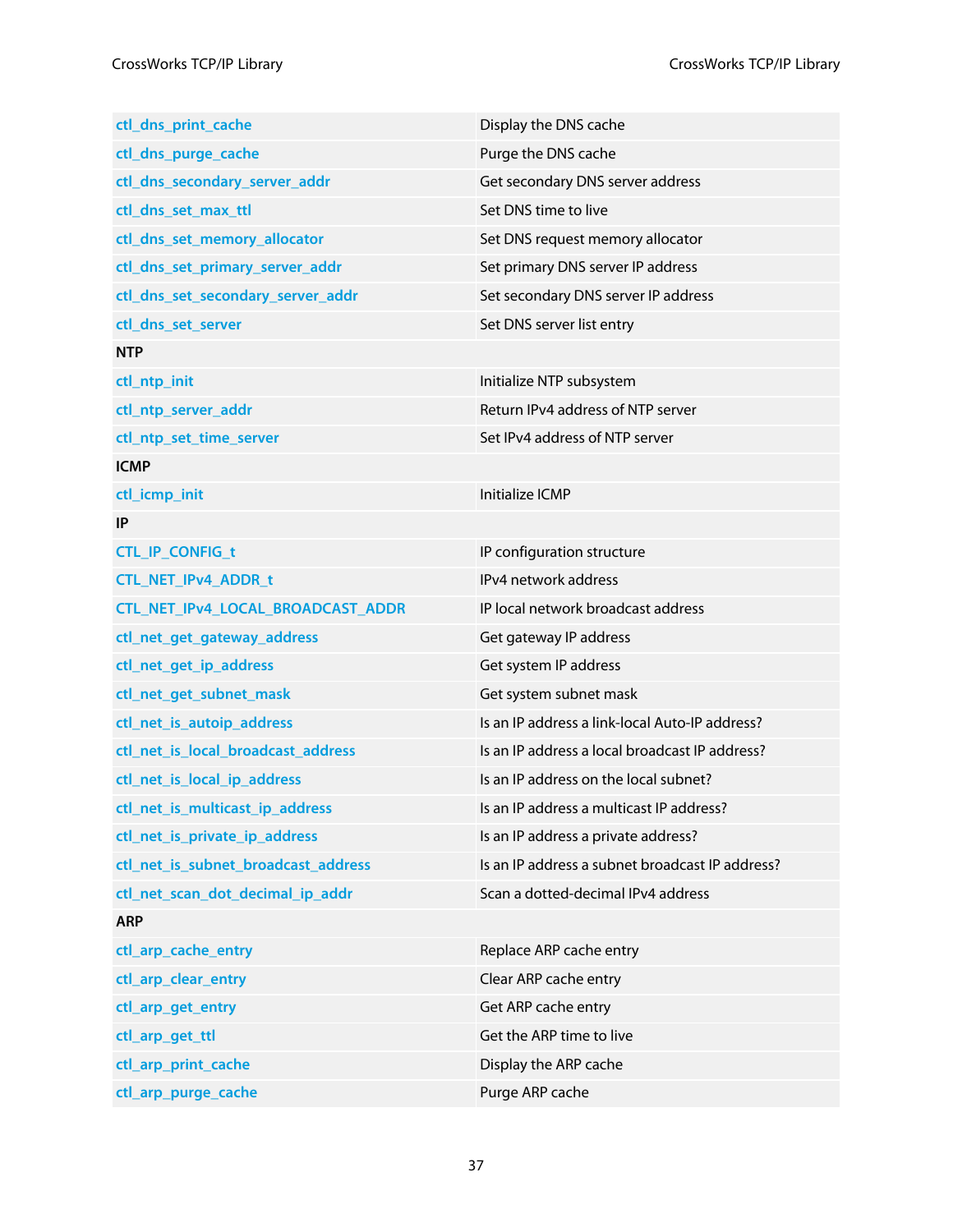| ctl_arp_request_entry          | Generate an ARP request for an IP address     |  |
|--------------------------------|-----------------------------------------------|--|
| ctl_arp_set_cache_size         | Set maximum ARP cache size                    |  |
| ctl_arp_set_memory_allocator   | Set ARP cache memory allocator                |  |
| ctl_arp_set_ttl                | Set ARP time to live                          |  |
| <b>MAC</b>                     |                                               |  |
| <b>CTL_NET_MAC_ADDR_t</b>      | Ethernet MAC address                          |  |
| ctl_eth_get_mac_addr           | Return interface's MAC address                |  |
| ctl_mac_addr_is_broadcast      | Is this MAC address a broadcast address?      |  |
| ctl_mac_addr_is_null_or_empty  | Is this MAC address a null address?           |  |
| ctl_net_scan_mac_addr          | Scan a textual MAC address                    |  |
| <b>Memory</b>                  |                                               |  |
| ctl_net_mem_alloc_data         | Allocate network memory                       |  |
| ctl_net_mem_alloc_xmit         | Allocate network memory                       |  |
| ctl_net_mem_free               | Deallocate network memory                     |  |
| ctl_net_mem_trim               | Trim allocated network memory                 |  |
| <b>Utility</b>                 |                                               |  |
| ctl_ip_sprint_addr             | Convert IPv4 address to dotted decimal string |  |
| ctl_mac_sprint_addr            | Convert Ethernet MAC address to string        |  |
| ctl_net_register_error_decoder | Register network error decoder                |  |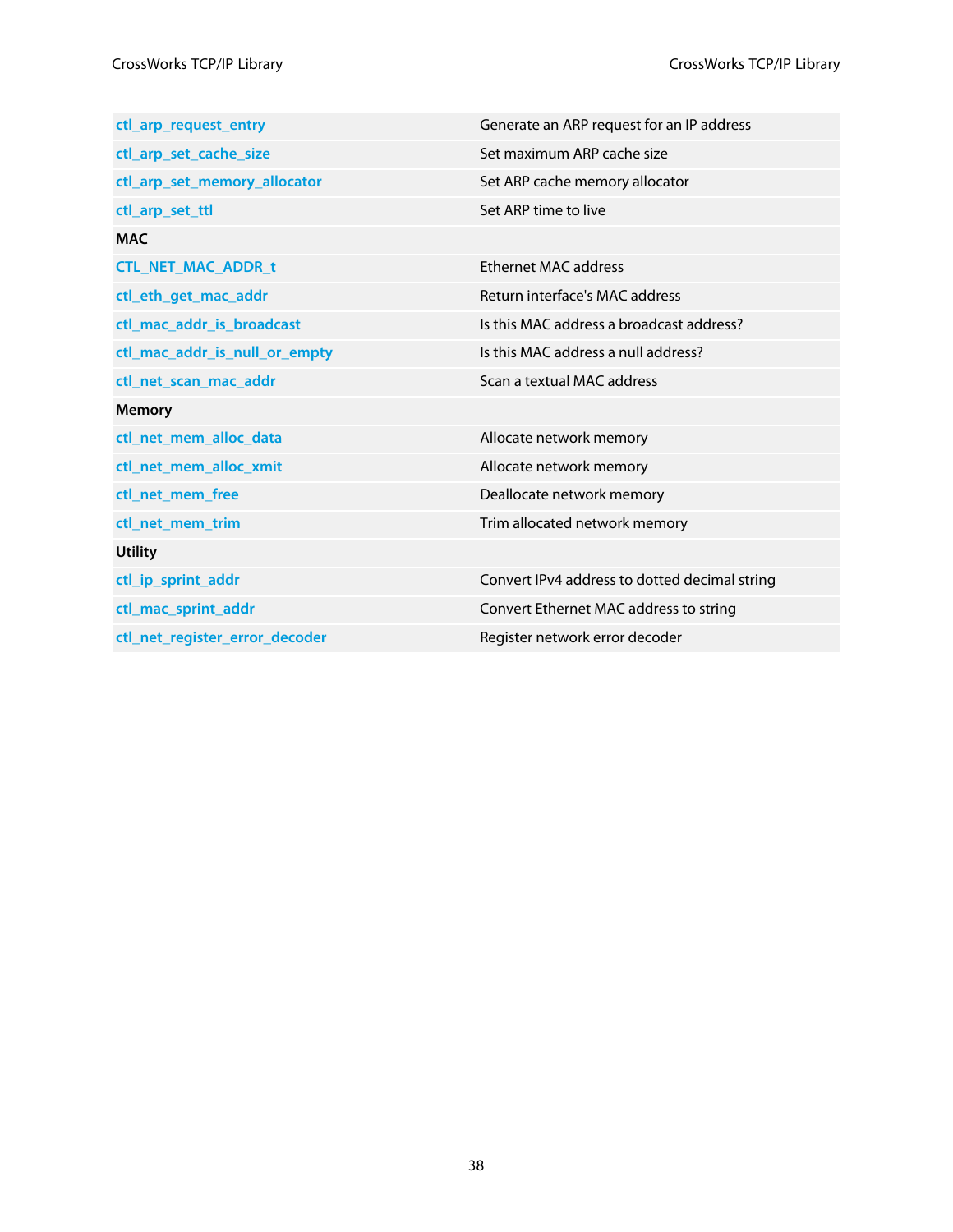# <span id="page-38-0"></span>**CTL\_IP\_CONFIG\_t**

### **Synopsis**

```
typedef struct {
   CTL_NET_IPv4_ADDR_t ip_addr;
  CTL_NET_IPv4_ADDR_t subnet_mask;
  CTL_NET_IPv4_ADDR_t gateway;
  CTL_NET_IPv4_ADDR_t dns_primary_server;
  CTL_NET_IPv4_ADDR_t dns_secondary_server;
  unsigned char ttl;
} CTL_IP_CONFIG_t;
```
### **Description**

**CTL\_IP\_CONFIG\_t** contains the values needed to configure the IPv4 layer of the network library. If DHCP is not used, the application code must supply one of these structures to **ctl\_net\_init** during startup.

#### **ip\_addr**

Our IP address in network byte order.

#### **subnet\_mask**

Our subnet mask in network byte order.

#### **gateway**

Local router (gateway) address in network byte order. This can be zero if packets never leave the LAN.

#### **dns\_primary\_server**

Primary DNS server IP address in network byte order. This can be zero if DNS is not used.

#### **dns\_secondary\_server**

Secondary DNS server IP address in network byte order. This can be zero if DNS is not used or there is no secondary DNS server.

#### **ttl**

Time to live for outgoing IP packets. Generally a 'don't care' for use on a LAN.

#### **See Also**

**[ctl\\_net\\_init](#page-95-0)**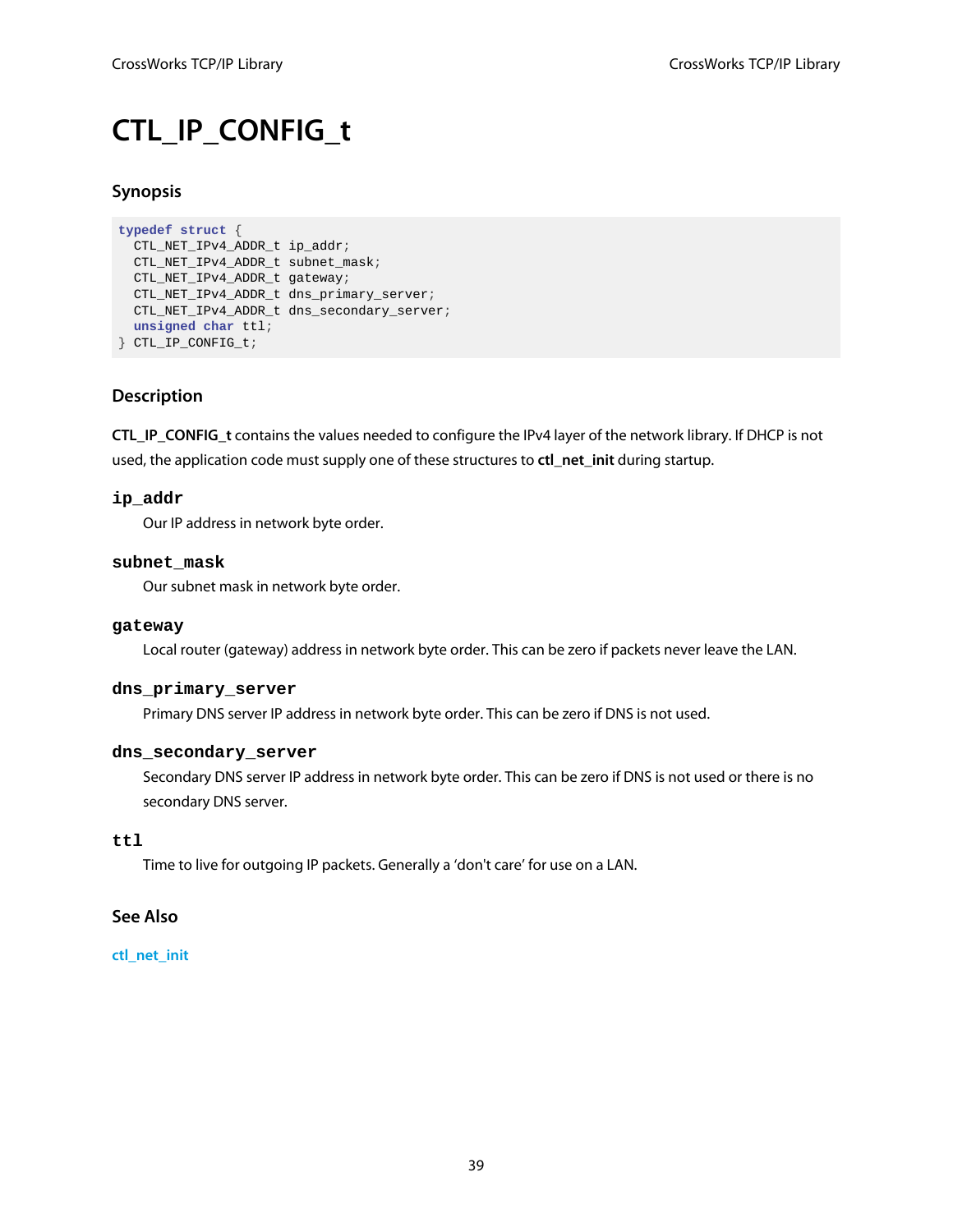# **CTL\_NET\_ERROR\_t**

#### **Synopsis**

**typedef enum** { CTL\_NET\_CONFIGURATION\_ERROR, CTL\_NET\_NOT\_UP, CTL\_NET\_UNREACHABLE, CTL\_DNS\_HOST\_NAME\_ERROR, CTL\_DNS\_RESOLVE\_IN\_PROGRESS, CTL\_DNS\_OUT\_OF\_MEMORY, CTL\_DNS\_NAME\_UNKNOWN, CTL\_DNS\_NO\_DNS\_SERVER, CTL\_UDP\_TOO\_MANY\_PORTS, CTL\_UDP\_PORT\_IN\_USE, CTL\_TCP\_PORT\_ACTIVE, CTL\_UDP\_BAD\_PORT, CTL TCP TOO MANY PORTS, CTL\_TCP\_BAD\_PORT, CTL\_TCP\_PORT\_NOT\_BOUND, CTL\_TCP\_PORT\_IN\_USE, CTL\_TCP\_BAD\_SOCKET, CTL\_TCP\_TOO\_MANY\_OPEN\_SOCKETS, CTL\_TCP\_SOCKET\_CLOSED, CTL\_NET\_ERR\_WOULD\_BLOCK, CTL\_NET\_ERR\_ALREADY, CTL\_NET\_ERR\_NOTSOCK, CTL\_NET\_ERR\_OPNOTSUPP, CTL\_NET\_ERR\_NETDOWN, CTL\_NET\_ERR\_NETUNREACH, CTL NET ERR CONNABORTED, CTL\_NET\_ERR\_CONNRESET, CTL\_NET\_ERR\_NOTCONN, CTL\_NET\_ERR\_TIMEDOUT, CTL\_NET\_ERR\_CONNREFUSED, CTL NET ERR HOSTUNREACH, CTL\_NET\_ERR\_NOTEMPTY, CTL\_NET\_ERR\_DISCON } CTL\_NET\_ERROR\_t;

## **Description**

**CTL\_NET\_ERROR\_t** enumerates the errors that the TCP/IP Library generates.

#### **CTL\_NET\_CONFIGURATION\_ERROR**

Indicates that the network library is not configured correctly. As delivered, the CTL network library is correctly configured and tested, so this error should not be seen by users. If you do see this error, please check your configuration.

#### **CTL\_NET\_NOT\_UP**

Indicates that a call to **ctl\_dns\_get\_host\_by\_name** timed out without the network stack coming up.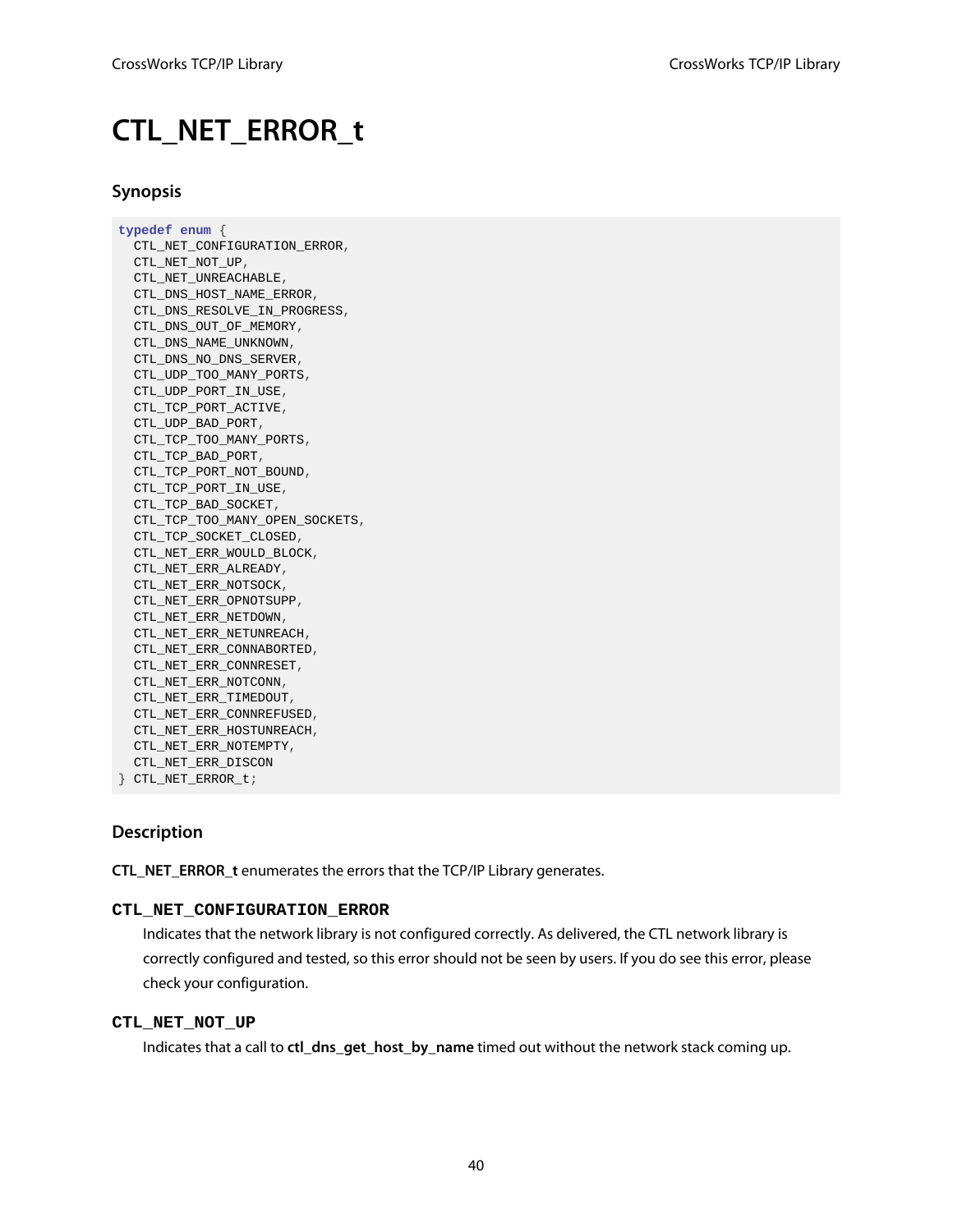#### **CTL\_NET\_UNREACHABLE**

Indicates that a network packet needs to be delivered to an IP address that has no route. This can happen, for instance, when the packet has a non-local IP address which must be delivered to the gateway and no gateway has been configured either statically or by DHCP.

#### **CTL\_DNS\_HOST\_NAME\_ERROR**

Indicates that a host name is invalid, for instance it has a trailing period ( $f \circ \circ$ ). bar. is invalid), or the host name has more than 47 characters.

#### **CTL\_DNS\_RESOLVE\_IN\_PROGRESS**

Indicates that the requested host name is already being resolved. Typically, this status is returned by **ctl\_dns\_get\_host\_by\_name** when a non-zero timeout is specified and the name did not resolve before the timeout.

#### **CTL\_DNS\_OUT\_OF\_MEMORY**

Indicates that the DNS resolver could not allocate memory using the DNS memory allocator when queuing a DNS request.

#### **CTL\_DNS\_NAME\_UNKNOWN**

Indicates that the DNS resolver could not resolve the host name.

#### **CTL\_DNS\_NO\_DNS\_SERVER**

Indicates that no DNS server has been defined in order to resolve requests.

#### **CTL\_UDP\_TOO\_MANY\_PORTS**

Indicates that all UDP ports are bound and no unused port exists when using **ctl\_udp\_bind**.

#### **CTL\_UDP\_PORT\_IN\_USE**

Indicates that the client tried to bind a port using **ctl udp bind** but that port has already been bound.

#### **CTL\_UDP\_BAD\_PORT**

Indicates that the port passed to **ctl\_udp\_unbind** is invalid or is not currently bound.

#### **CTL\_TCP\_TOO\_MANY\_PORTS**

Indicates that you have requested to bind a TCP ports using **ctl\_tcp\_bind** but there are no TCP ports left in the TCP port pool. You will need to increase the number of ports when calling **ctl\_tcp\_init** to initialize the TCP subsystem.

#### **CTL\_TCP\_PORT\_ACTIVE**

Indicates that there are active, open sockets associated with a port when the port is unbound with **ctl\_tcp\_unbind**.

#### **CTL\_TCP\_BAD\_PORT**

Indicates that an invalid TCP port has been provided as a parameter. Port numbers in API calls must be in network byte order and must specify a valid TCP port number, usually between 1 and 65535.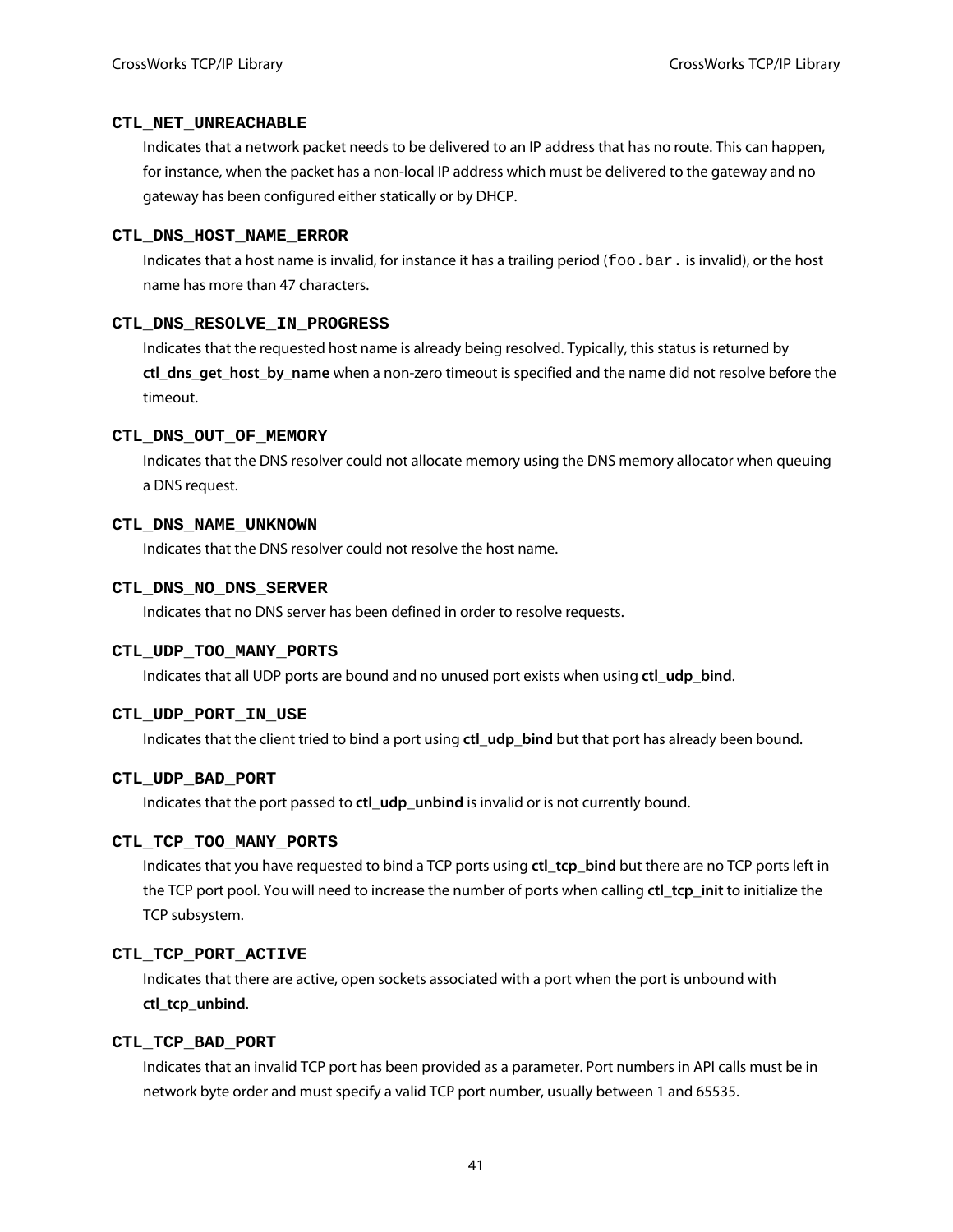#### **CTL\_TCP\_PORT\_NOT\_BOUND**

Indicates that an unbound port parameter has been passed to an API call that requires a bound TCP port. Many API calls require bound ports, and you try to operate on a port that has not been bound using **ctl\_tcp\_bind** you will receive this error.

#### **CTL\_TCP\_PORT\_IN\_USE**

Indicates that a call to **ctl\_tcp\_bind** failed because the port provided is already being listened to. In order to specify a different listener for a port, the port must be first be unbound using **ctl\_tcp\_unbind**.

#### **CTL\_TCP\_BAD\_SOCKET**

Indicates that the socket provided to a network API call is invalid because the socket has been closed (either by the client or by the network library), or has never been open.

#### **CTL\_TCP\_TOO\_MANY\_SOCKETS**

Indicates that an API call could not allocate a socket using **ctl\_tcp\_socket**. The number of sockets that the application can open is determined by the number of streams that the CTL library supports—one socket requires one stream, and other components, such as the mass storage library, will consume shared streams when you use them.

#### **CTL\_TCP\_SOCKET\_CLOSED**

Indicates that the other TCP closed the socket whilst the client was waiting for data from the socket. In some cases the network library will return **CTL\_TCP\_BAD\_SOCKET** for the same conditions if, on entry to the API call, the socket is already closed.

For socket-related errors, see **[ctl\\_tcp\\_get\\_socket\\_error](#page-126-0)**.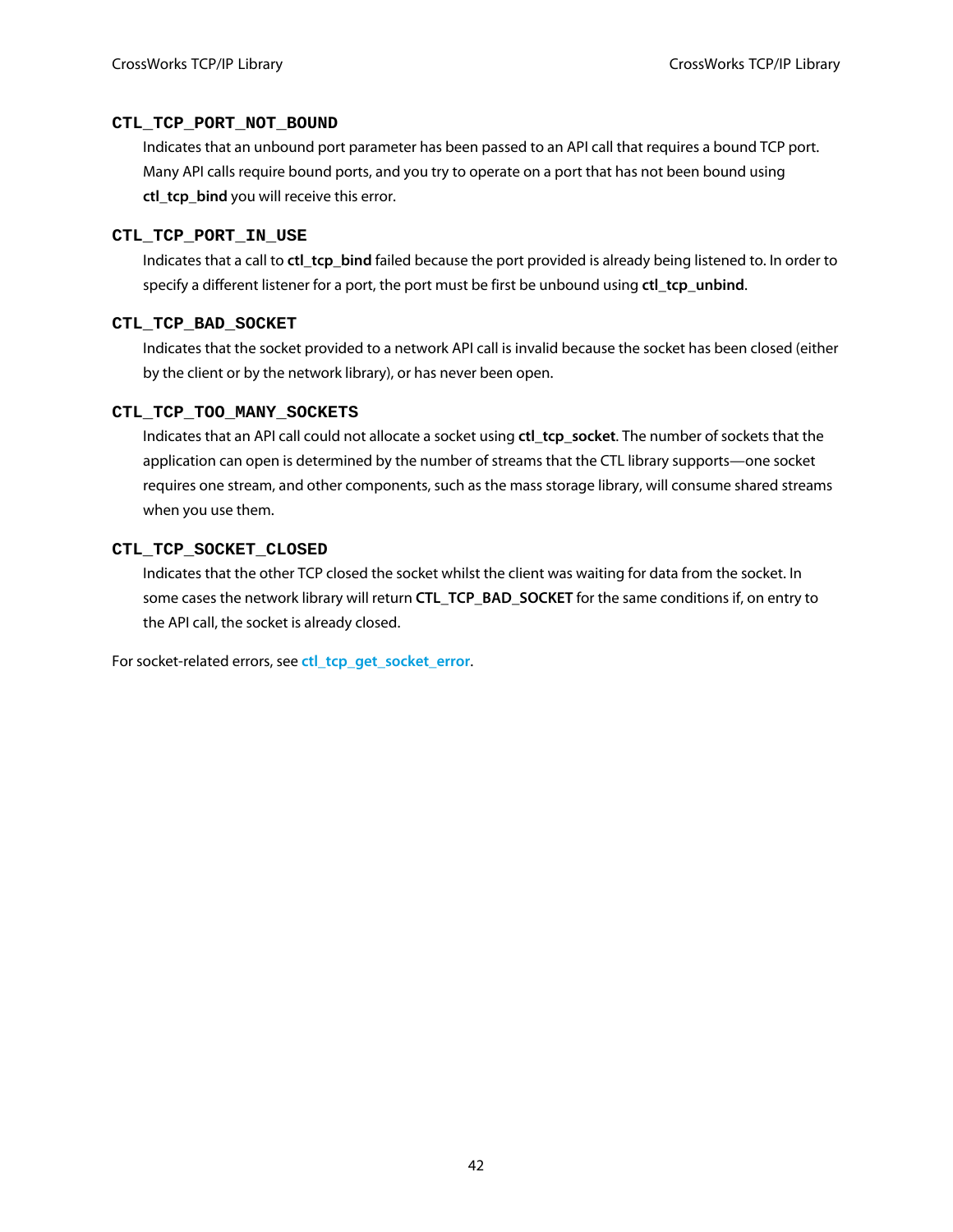# <span id="page-42-0"></span>**CTL\_NET\_IPv4\_ADDR\_t**

## **Synopsis**

**typedef unsigned long** CTL\_NET\_IPv4\_ADDR\_t;

## **Description**

**CTL\_NET\_IPv4\_ADDR\_t** contains a 4-octet IPv4 address held in in network byte order.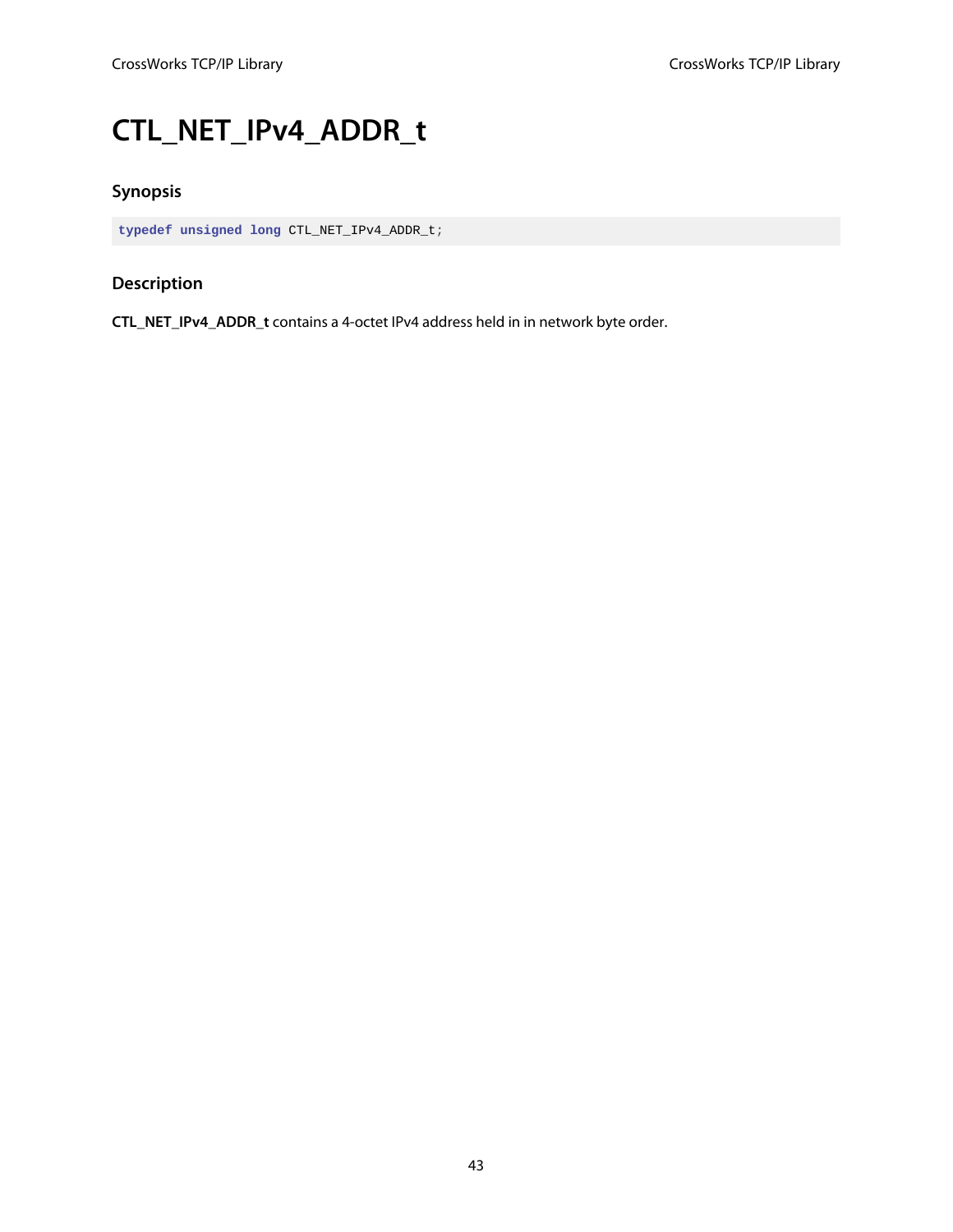# <span id="page-43-0"></span>**CTL\_NET\_IPv4\_LOCAL\_BROADCAST\_ADDR**

### **Synopsis**

#define CTL\_NET\_IPv4\_LOCAL\_BROADCAST\_ADDR 0xFFFFFFFF

## **Description**

**CTL\_NET\_IPv4\_LOCAL\_BROADCAST\_ADDR** is the IP broadcast address 255.255.255.255. It is the broadcast address of the zero network (0.0.0.0/0), which in IP standards stands for *this* network, i.e. the local network. Transmission to this address is limited *by definition*—it is never forwarded by routers that connect the local network to the Internet.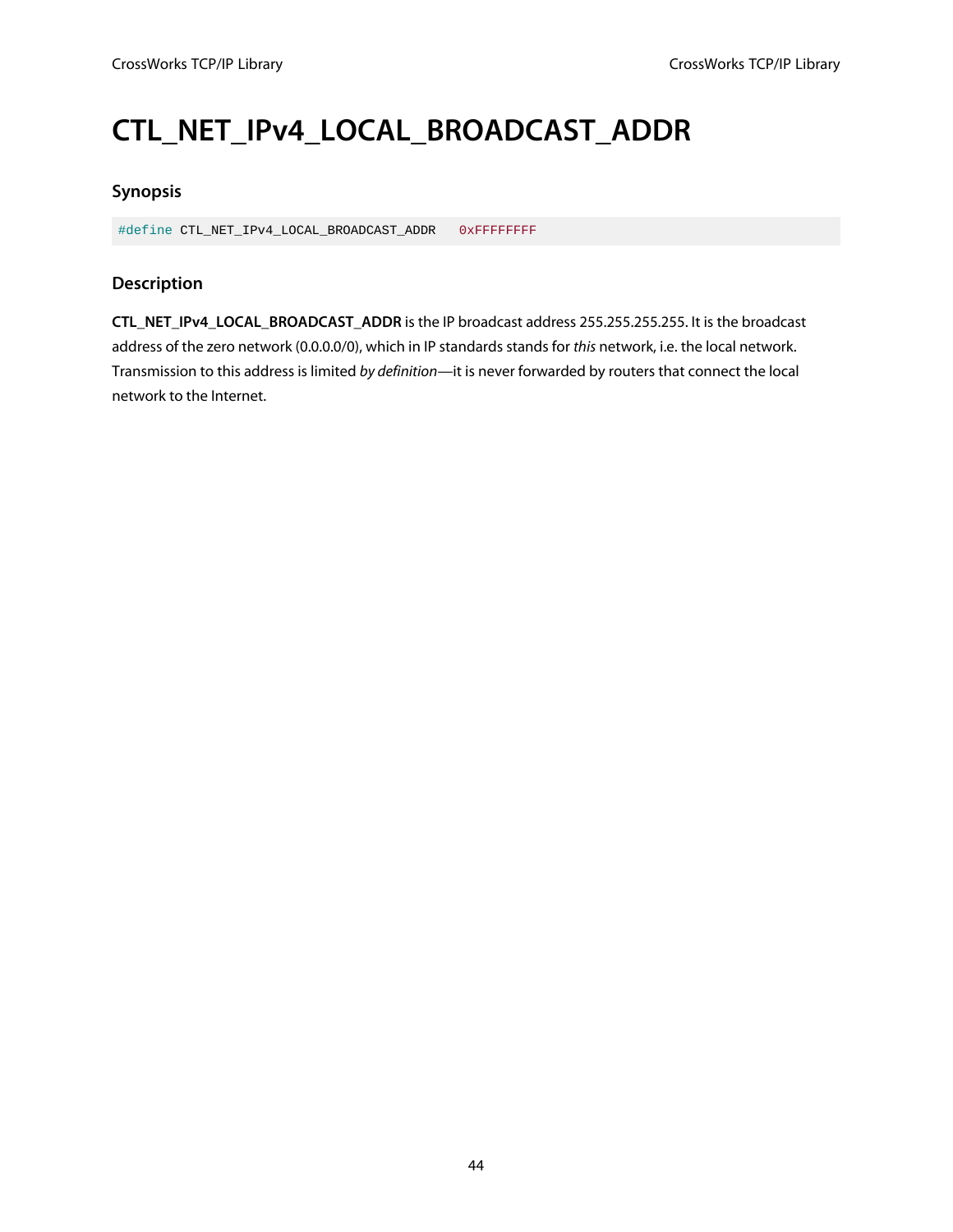# <span id="page-44-0"></span>**CTL\_NET\_MAC\_ADDR\_t**

## **Synopsis**

```
typedef struct {
 unsigned char octet[];
} CTL_NET_MAC_ADDR_t;
```
## **Description**

**CTL\_NET\_MAC\_ADDR\_t** points to an object that contains the Ethernet MAC address in network byte order.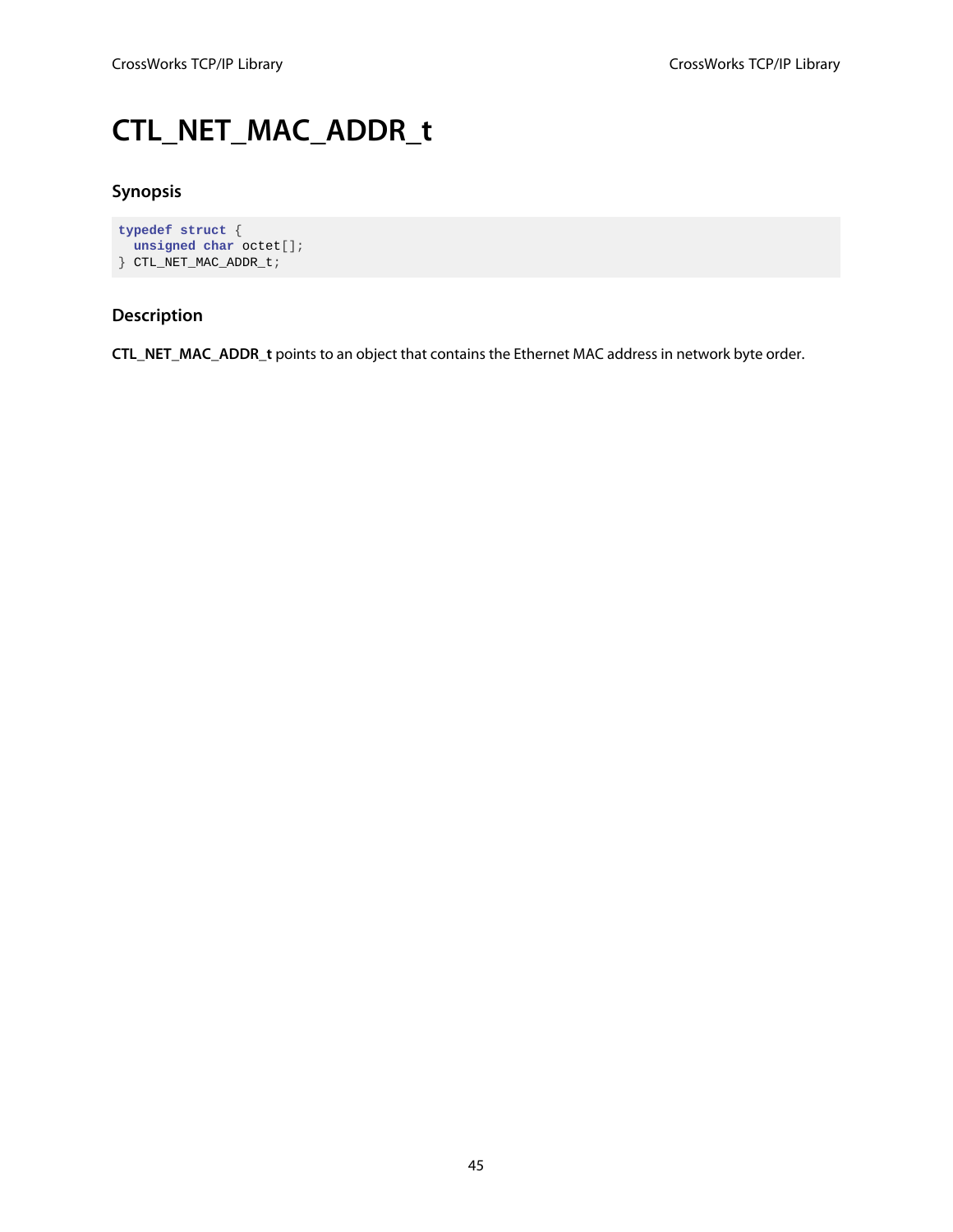# **CTL\_NET\_PORT\_t**

## **Synopsis**

**typedef unsigned short** CTL\_NET\_PORT\_t;

## **Description**

**CTL\_NET\_PORT\_t** is a network port.

## **Note**

Ports are *always* specified in network byte order.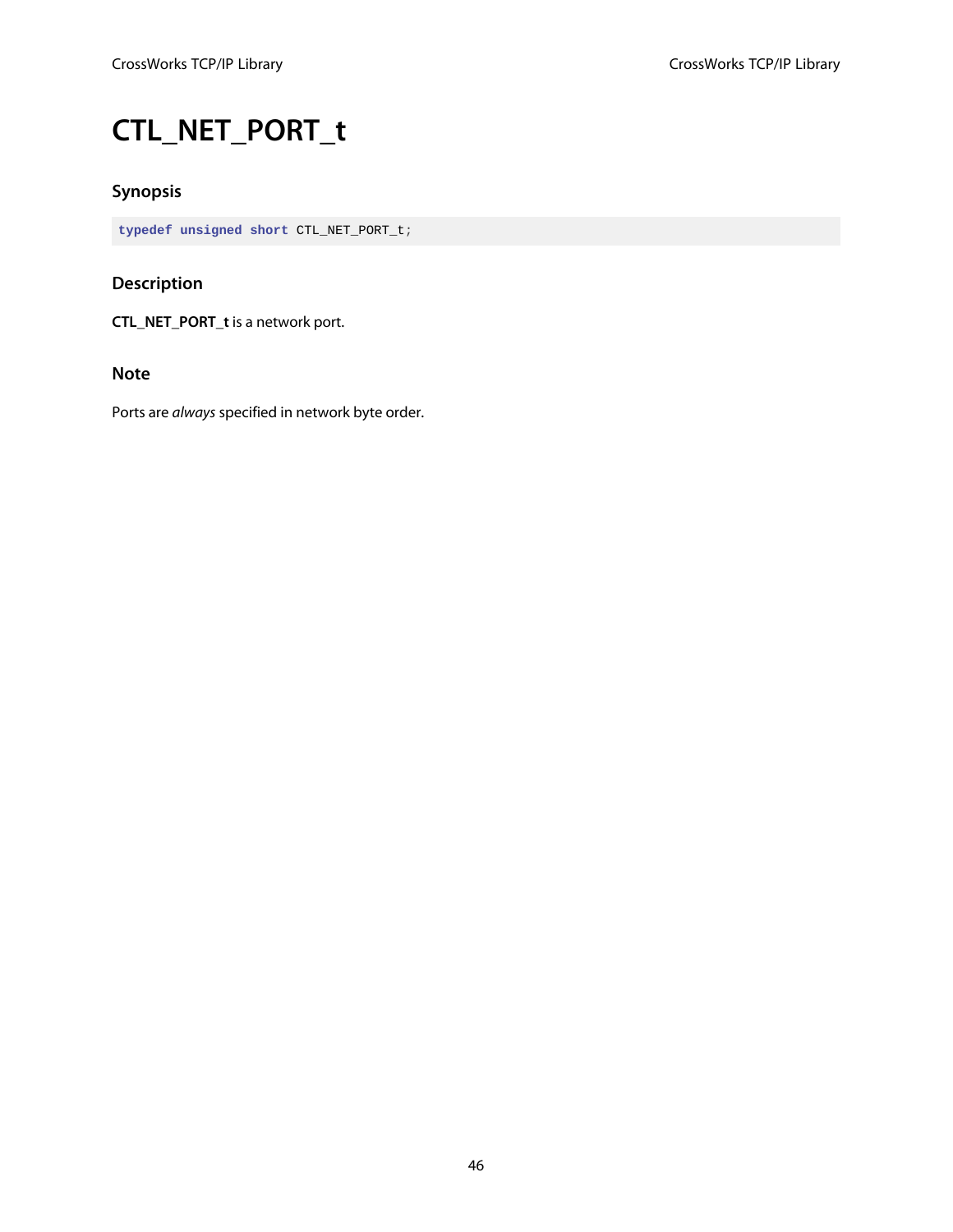# **CTL\_SOCKET\_t**

## **Synopsis**

**typedef** CTL\_STREAM\_t CTL\_SOCKET\_t;

## **Description**

**CTL\_SOCKET\_t** is the type for TCP sockets. You can treat the TCP socket as a simple stream of bytes and read from and write to the socket using standard CTL stream functions.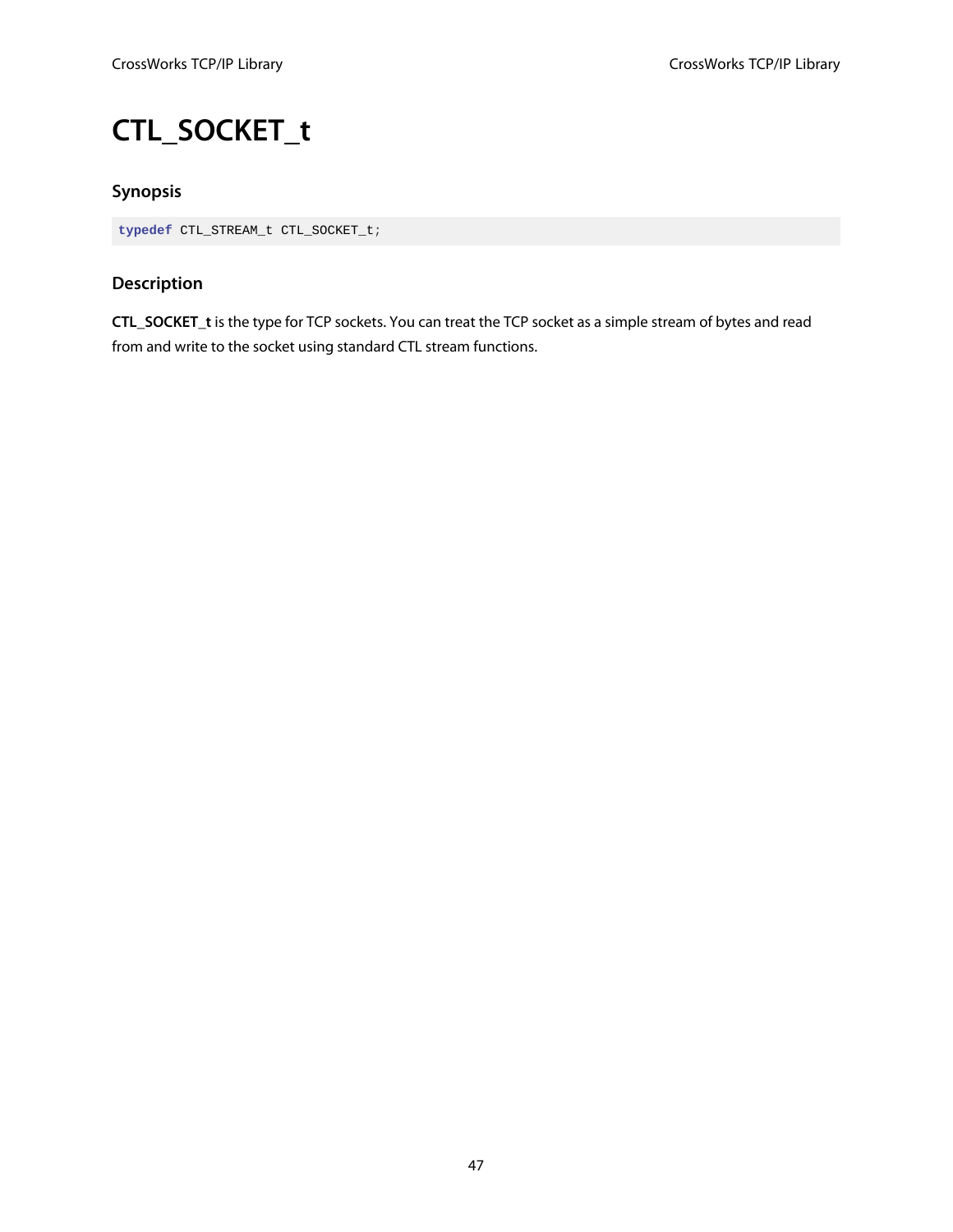# **CTL\_TCP\_ACCEPT\_FN\_t**

## **Synopsis**

**typedef unsigned** (\*CTL\_TCP\_ACCEPT\_FN\_t)(CTL\_SOCKET\_t);

## **Description**

The Accept callback performs two functions:

- Decide whether or not the network library will accept an incoming connection request.
- Setup the "process socket" callback or CTL task trigger event, i.e. call **ctl\_tcp\_use\_callback** or **ctl\_tcp\_use\_event**.

When a SYN (synchronize, or "connect") packet arrives for a bound port, a check is first made to determine if there is a free socket and that the number of open sockets for the port is less than the **max\_connections** value for that port.

If that check is passes, a socket is allocated and the port's accept callback is invoked, to make the final pass/fail judgment.

For example:

```
unsigned tcpAcceptCallbackFn(SOCKET s)
{
  // SOCKET s is not yet readable or writable, but does have
  // valid endpoint information. You may choose to accept or
  // reject the connection based upon the remote TCP's IP
   // address, for example.
   // If the connection is accepted, ctl_tcp_use_callback() or
   // ctl_tcp_use_event() should be called to set up processing
   // of the TCP data.
   // Now is the time to adjust per-socket memory limits using
   // ctl_tcp_set_socket_options(), before the response is made
  // to the remote TCP's synchroization packet.
  if (we accept connection)
    return 1;
   else
    return 0;
}
```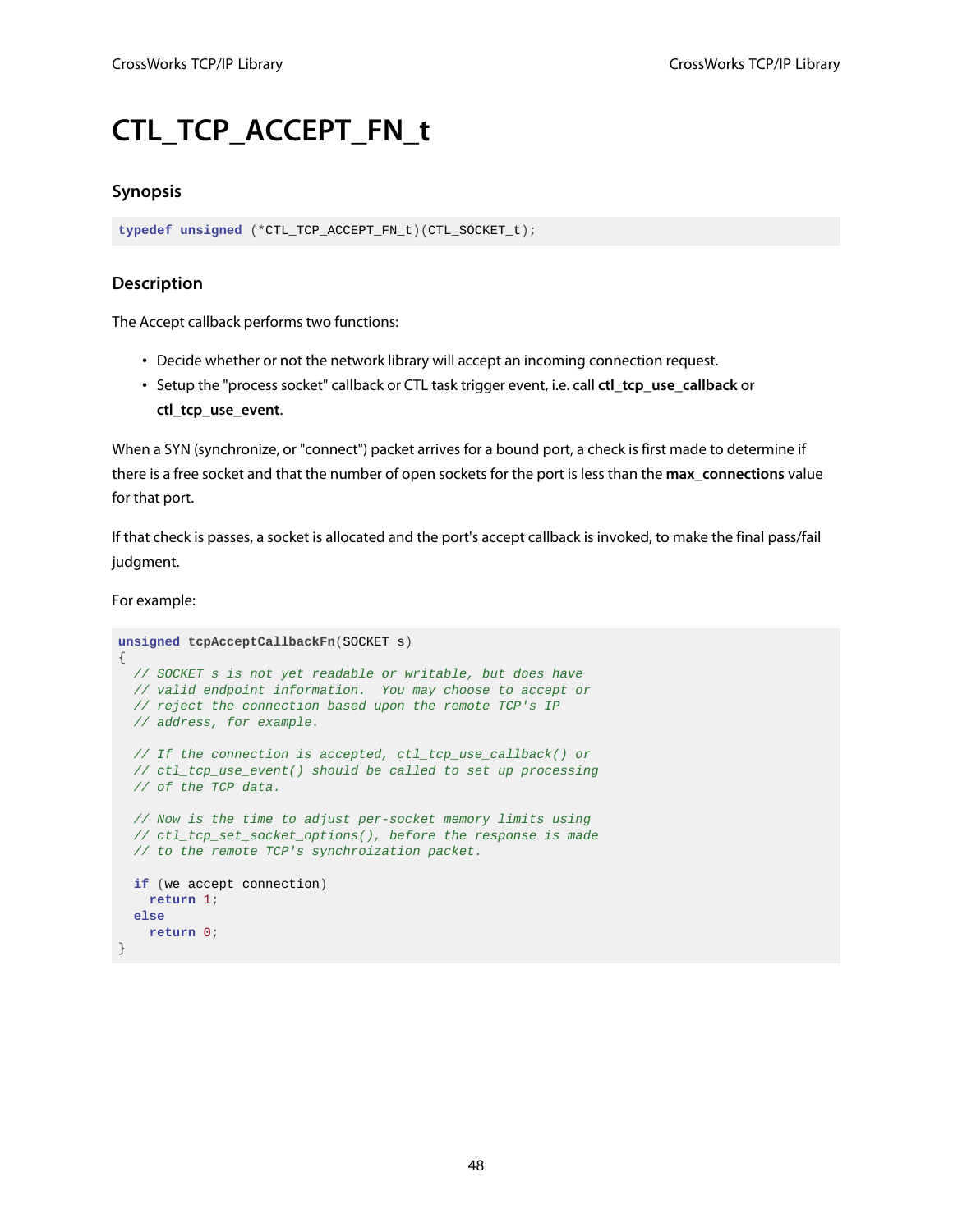# **CTL\_TCP\_GEN\_ISS\_FN\_t**

## **Synopsis**

**typedef unsigned long** (\*CTL\_TCP\_GEN\_ISS\_FN\_t)(**void**);

## **Description**

**CTL\_TCP\_GEN\_ISS\_FN\_t** describes a callback function to generate TCP *initial send segment* numbers. The application must supply an instance of this which must generate unpredictable numbers.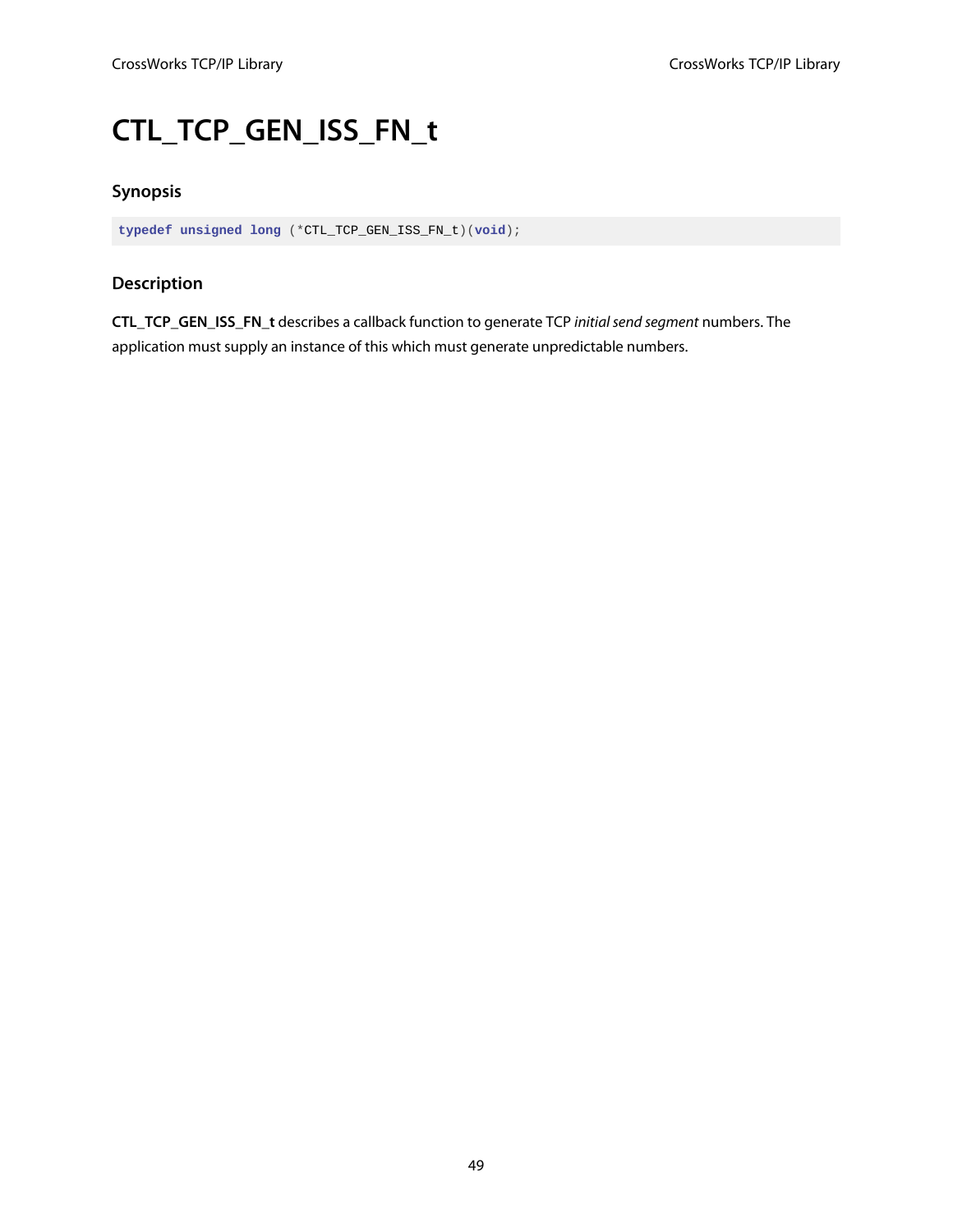# **CTL\_TCP\_GET\_SOCKETS\_FLAG\_t**

### **Synopsis**

```
typedef enum {
   CTL_TCP_GET_SOCKETS_CONNECTING,
  CTL_TCP_GET_SOCKETS_CONNECTED,
  CTL_TCP_GET_SOCKETS_READABLE,
  CTL_TCP_GET_SOCKETS_TRIGGERED,
  CTL_TCP_GET_SOCKETS_CLOSED
} CTL_TCP_GET_SOCKETS_FLAG_t;
```
## **Description**

**CTL\_TCP\_GET\_SOCKETS\_FLAG\_t** defines a set of flags for enumerating sockets using **ctl\_tcp\_get\_sockets**.

#### **CTL\_TCP\_GET\_SOCKETS\_CONNECTING**

Enumerate sockets that have not completed the synchronization handshake.

#### **CTL\_TCP\_GET\_SOCKETS\_CONNECTED**

Enumerate sockets with an established connection.

#### **CTL\_TCP\_GET\_SOCKETS\_READABLE**

Sockets with an established connection that also have queued bytes available.

#### **CTL\_TCP\_GET\_SOCKETS\_TRIGGERED**

Sockets with an established connection that have a "push" packet in the receive queue and all sent "push" packets have been acknowledged by the remote.

#### **CTL\_TCP\_GET\_SOCKETS\_CLOSED**

Sockets that are to be reclaimed soon, typically within 100 milliseconds.

### **See Also**

**[ctl\\_tcp\\_get\\_sockets](#page-129-0)**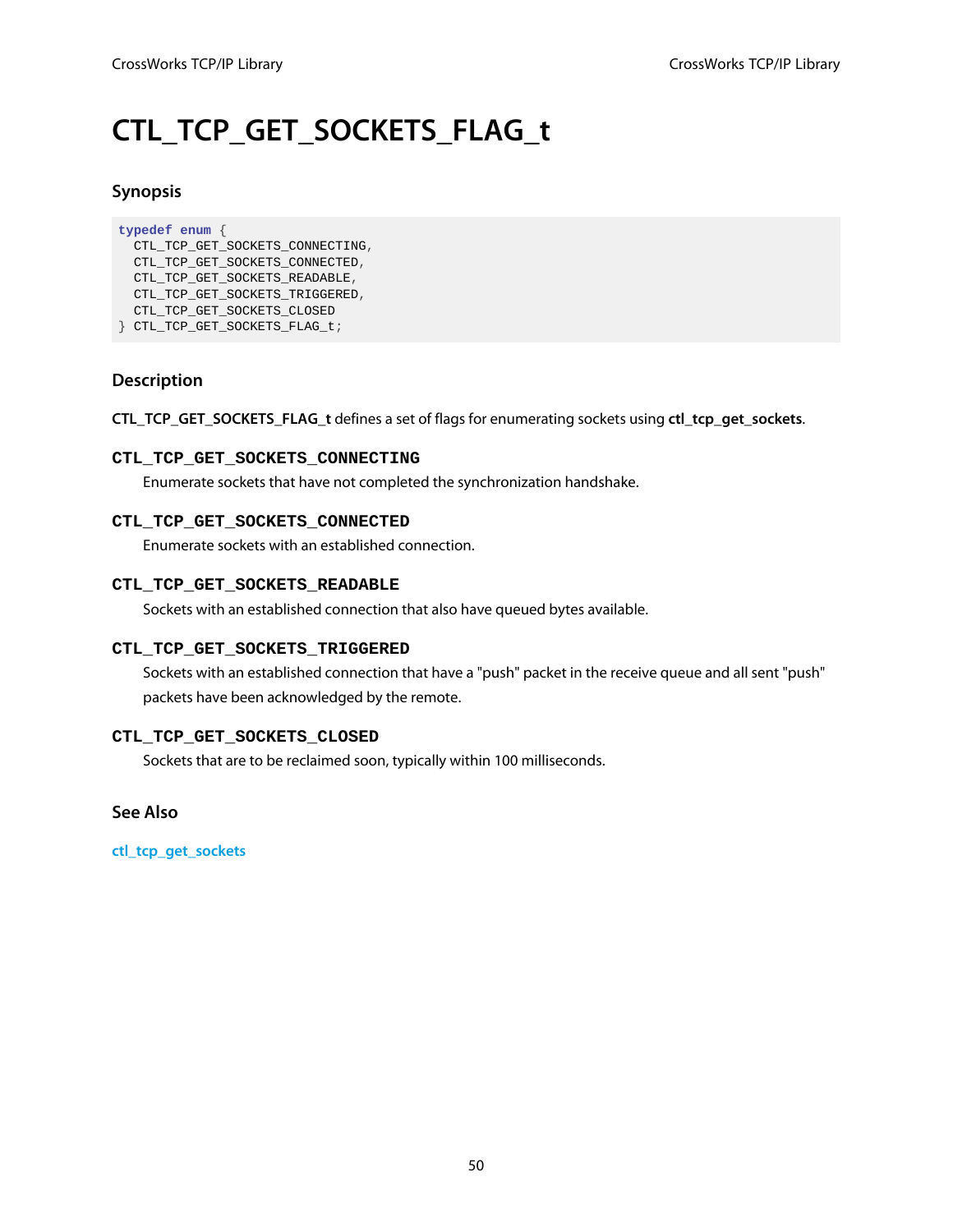# **CTL\_TCP\_PORT\_OPTIONS\_t**

## **Synopsis**

```
typedef struct {
   unsigned max_connections;
   CTL_TCP_SOCKET_OPTIONS_t defaults;
} CTL_TCP_PORT_OPTIONS_t;
```
**CTL\_TCP\_PORT\_OPTIONS\_t** contains settings for server sockets, on a port-by-port basis.

#### **max\_connections**

Maximum number of sockets that can be 'owned' by the server.

#### **defaults**

Default options for a socket created by the server. When a new TCP connect request is received for the port registered to the server, a socket is created and its options are initialized with these values before the 'accept' callback is invoked.

### **See Also**

**[CTL\\_TCP\\_SOCKET\\_OPTIONS\\_t](#page-54-0)**, **[ctl\\_tcp\\_get\\_port\\_options](#page-122-0)**, **[ctl\\_tcp\\_set\\_port\\_options](#page-137-0)**, **[ctl\\_tcp\\_get\\_socket\\_options](#page-128-0)**, **[ctl\\_tcp\\_set\\_socket\\_options](#page-138-0)**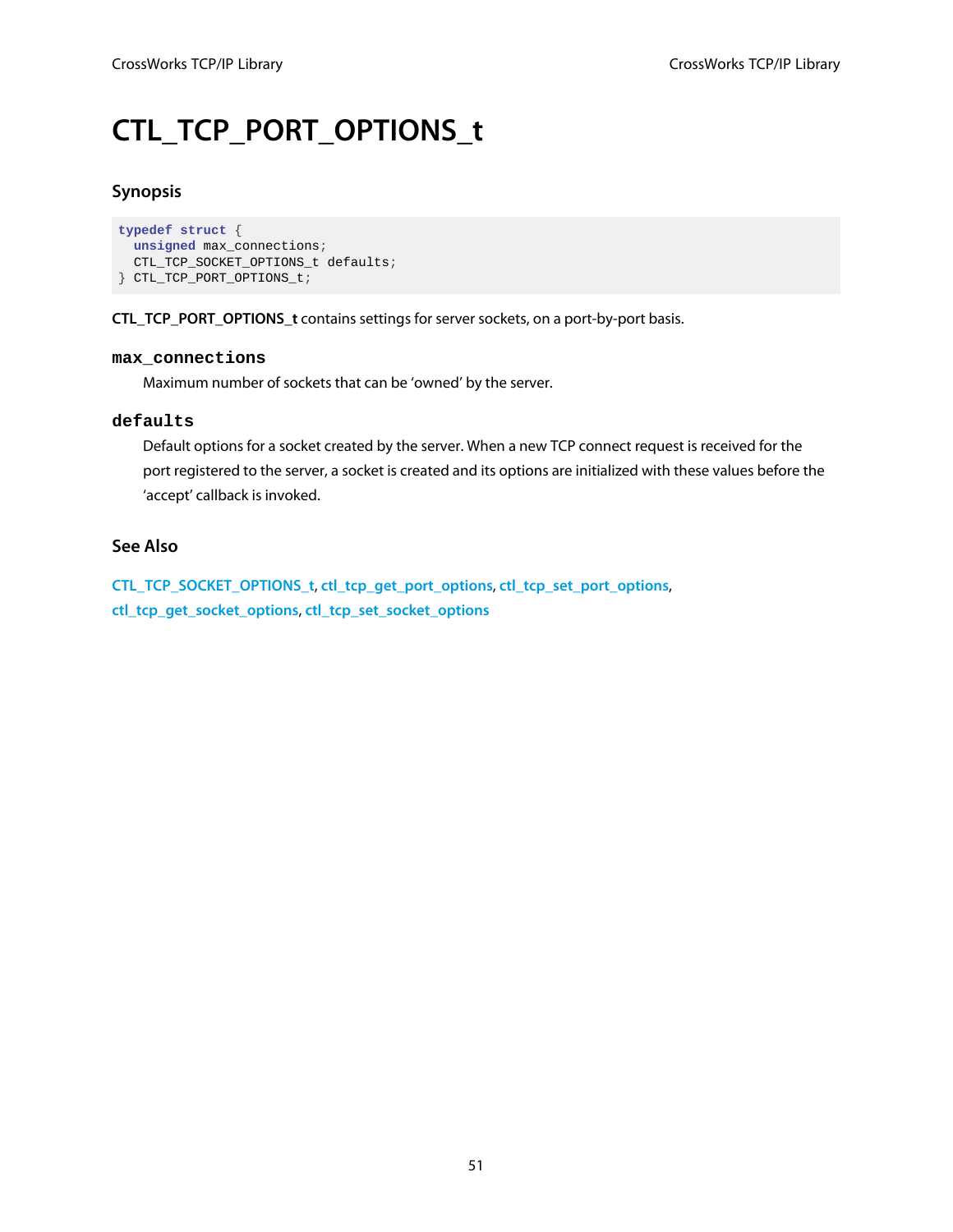# **CTL\_TCP\_SEND\_FLAG\_t**

## **Synopsis**

**typedef enum** { CTL\_TCP\_SEND\_PUSH, CTL\_TCP\_SEND\_URGENT, CTL\_TCP\_SEND\_NOCOPY, CTL\_TCP\_SEND\_FREE } CTL\_TCP\_SEND\_FLAG\_t;

See **[ctl\\_tcp\\_send](#page-135-0)** for a full description of the flags.

#### **CTL\_TCP\_SEND\_PUSH**

Push buffered data to network.

#### **CTL\_TCP\_SEND\_URGENT**

Send out-of-band data. This is not implemented.

#### **CTL\_TCP\_SEND\_NOCOPY**

Perform a zero-copy send of static data.

#### **CTL\_TCP\_SEND\_FREE**

Perform a zero-copy send of dynamic data.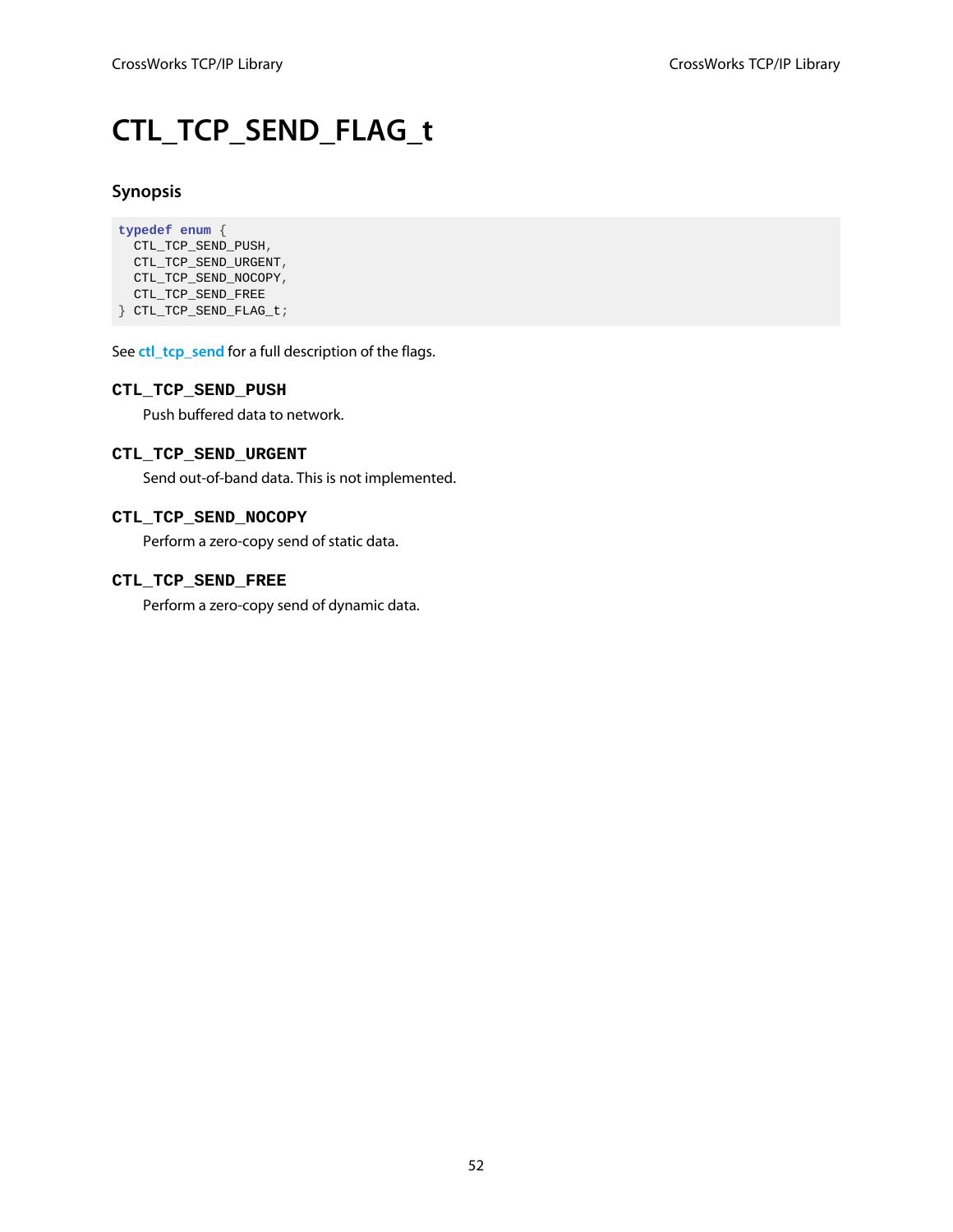# **CTL\_TCP\_SOCKET\_CLOSE\_TYPE\_t**

## **Synopsis**

```
typedef enum {
  CTL_TCP_CLOSE_LINGER,
  CTL_TCP_CLOSE_DONTLINGER
} CTL_TCP_SOCKET_CLOSE_TYPE_t;
```
## **Description**

**CTL\_TCP\_SOCKET\_CLOSE\_TYPE\_t** indicates how a socket should be closed.

| linger                            | timeout | Type of close | Wait for close? |
|-----------------------------------|---------|---------------|-----------------|
| CTL TCP CLOSE DONTLIN( Don't care |         | Graceful      | No.             |
| CTL_TCP_CLOSE_LINGER Zero         |         | Hard          | No.             |
| CTL_TCP_CLOSE_LINGER Nonzero      |         | Graceful      | Yes             |

## **See Also**

**[ctl\\_tcp\\_close\\_socket](#page-118-0)**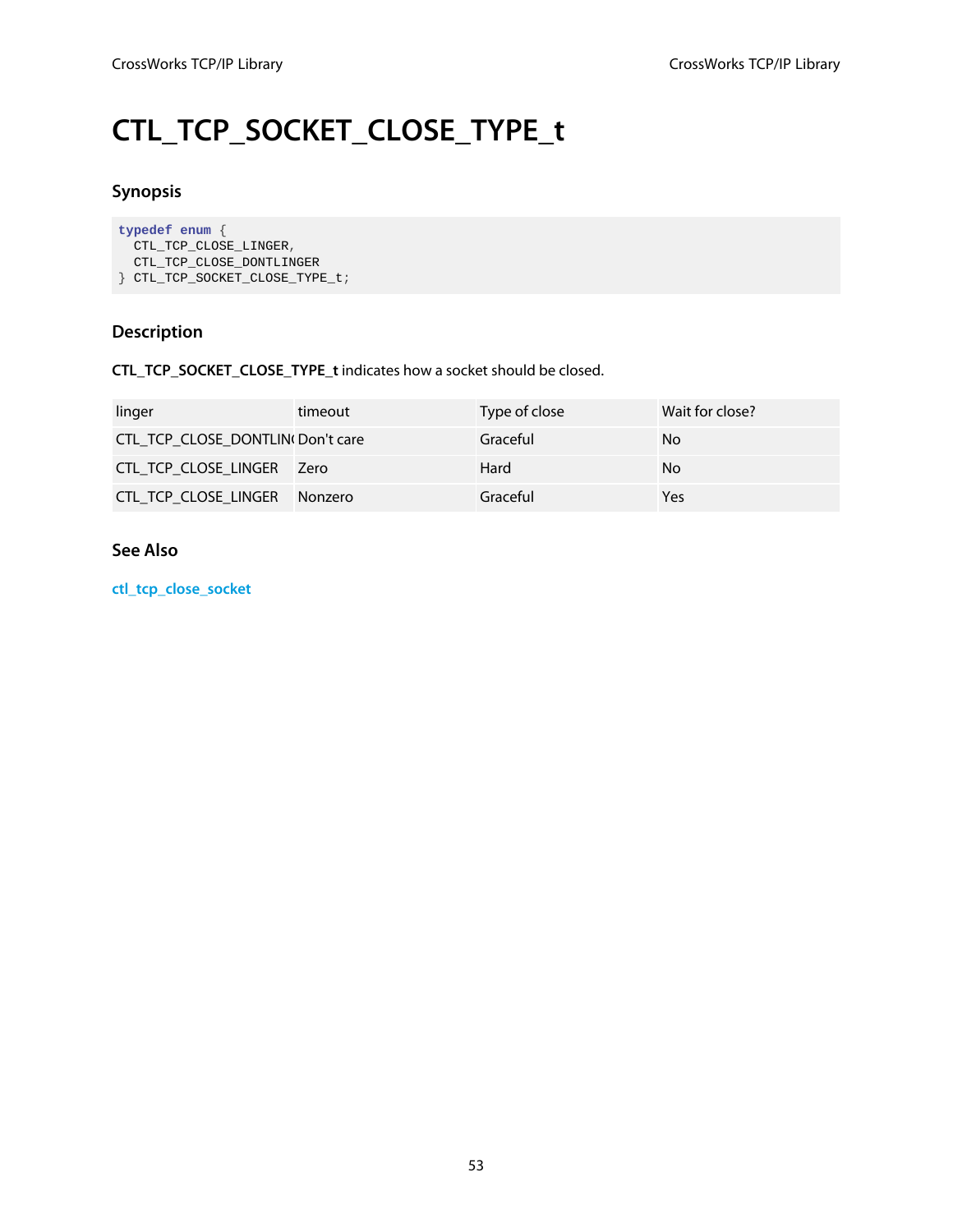# **CTL\_TCP\_SOCKET\_CONNECTION\_STATE\_t**

### **Synopsis**

```
typedef enum {
   CTL_TCP_SOCKET_STATE_CLOSED,
  CTL_TCP_SOCKET_STATE_CONNECTING,
  CTL_TCP_SOCKET_STATE_CONNECTED,
  CTL_TCP_SOCKET_STATE_CLOSING
} CTL_TCP_SOCKET_CONNECTION_STATE_t;
```
### **Description**

**CTL\_TCP\_SOCKET\_CONNECTION\_STATE\_t** is a condensed version of the complete set of states defined by RFC793. Whilst this should be self-explanatory we document the states anyway:

#### **CTL\_TCP\_SOCKET\_STATE\_CLOSED**

Socket has never been open, is invalid, or has been closed.

#### **CTL\_TCP\_SOCKET\_STATE\_CONNECTING**

Socket is connecting.

#### **CTL\_TCP\_SOCKET\_STATE\_CONNECTED**

Socket has completed three-way handshake and is ready for business.

#### **CTL\_TCP\_SOCKET\_STATE\_CLOSING**

Socket is closing.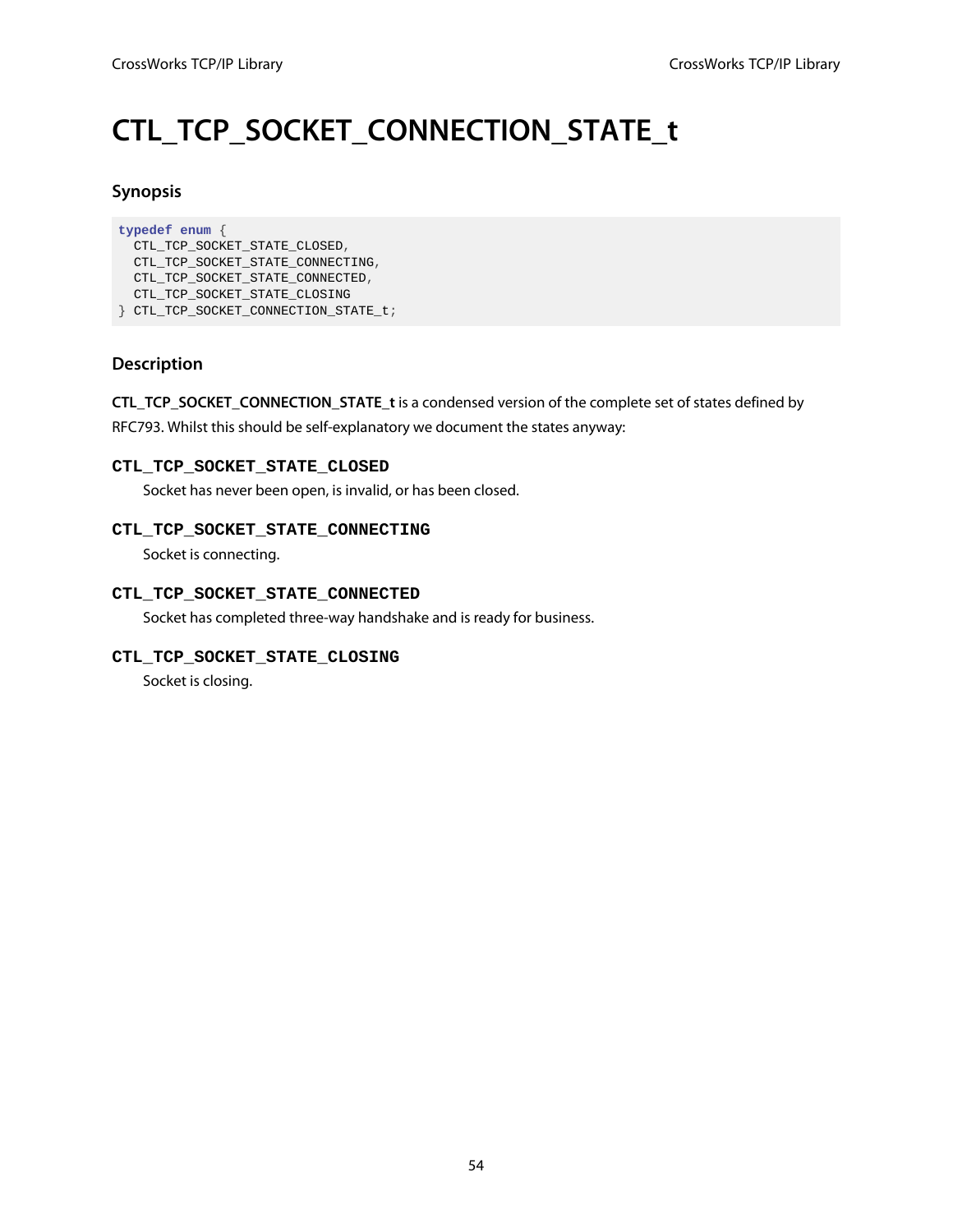# <span id="page-54-0"></span>**CTL\_TCP\_SOCKET\_OPTIONS\_t**

### **Synopsis**

```
typedef struct {
  size_t max_receive_segment_size;
  size_t max_owned_receive_bytes;
  size_t max_send_segment_size;
  size_t max_owned_send_bytes;
  unsigned long idle_socket_shutdown;
  char autoPush;
} CTL_TCP_SOCKET_OPTIONS_t;
```
**CTL\_TCP\_SOCKET\_OPTIONS\_t** contains configuration information for a socket.

In lieu of the classic sockets **getsockopt** and **setsockopt** functions, the TCP layer presents and receives its options in a single structure.

A client socket should set these options before calling **ctl\_tcp\_connect**.

A server socket's only chance at legally manipulating this its options would be during the CTL\_TCP\_ACCEPT\_FN\_t callback, but all sockets for a given port are initialized with the CTL\_TCP\_SOCKET\_OPTIONS\_t contained in the CTL\_TCP\_PORT\_OPTIONS\_t for that port. In general, calling ctl tcp set socket options for an individual server socket is not required.

The structure has the following members:

#### **max\_receive\_segment\_size**

Maximum size of a receive segment. This cannot be greater than 1460 for Ethernet transports.

#### **max\_owned\_receive\_bytes**

Used to calculate the *receive window* and slow down the remote TCP, if required. For maximum efficiency, it should be a multiple of **max\_receive\_segment\_size**.

#### **max\_send\_segment\_size**

Maximum size of a sense segment. This cannot be greater than 1460 for Ethernet transports. When sending a segment for this socket, the network library will allocate the minimum of this value and what the remote advertises during the connect handshake.

#### **max\_owned\_send\_bytes**

Used to slow down application code, if required. This value does not include big external buffers that are passed during blocking **ctl\_tcp\_send**. For maximum efficiency, this should be a multiple of the **max\_send\_segment\_size**.

#### **idle\_socket\_shutdown**

In whole seconds. Set this to zero if an idle socket should be kept alive forever. Otherwise, when a socket is idle for longer than this value, the network library will gracefully close the socket and recover its resources by initiating a FIN handshake with the remote TCP.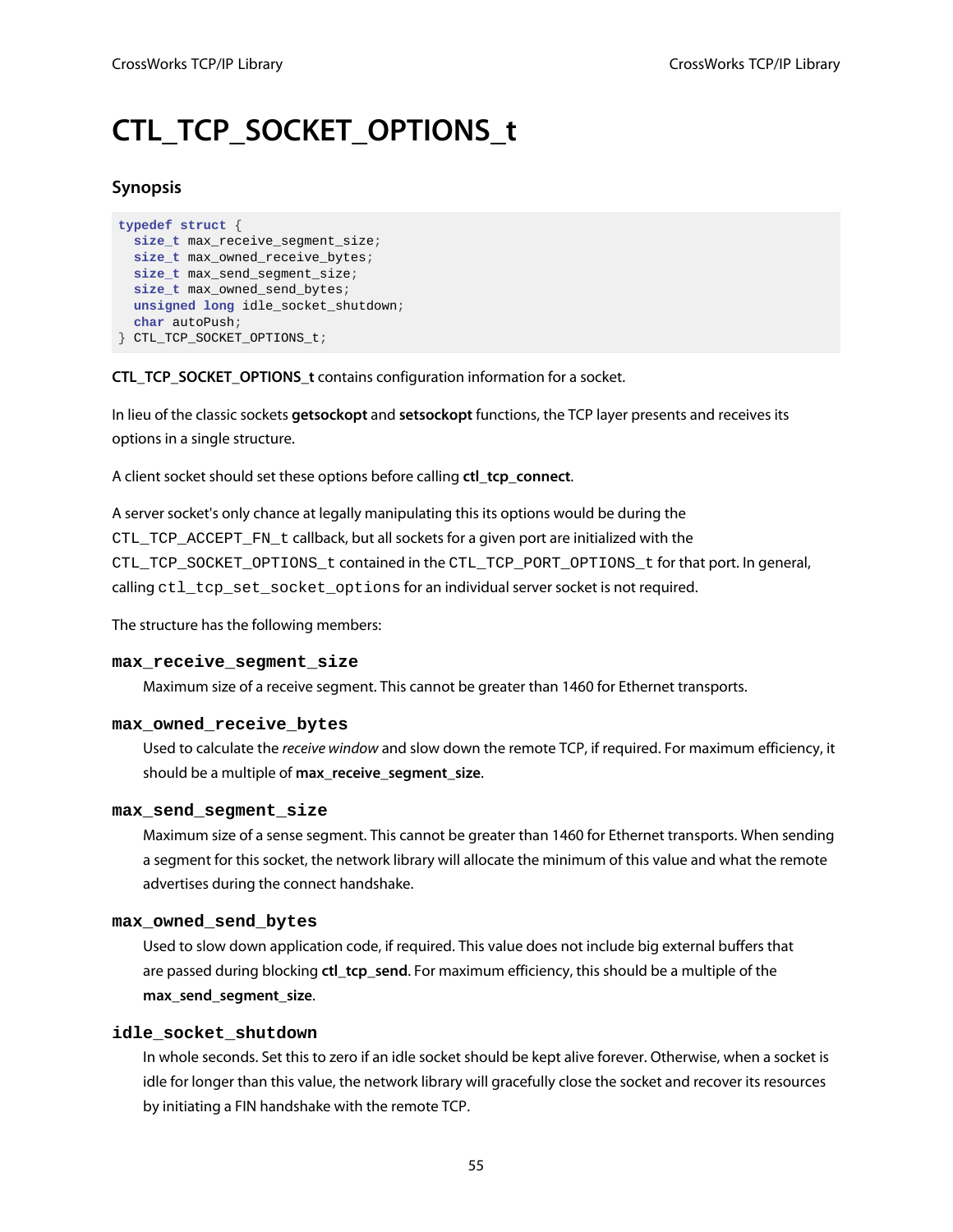## **Note**

This structure should be set *prior* to a connection being established with a remote TCP. For a client socket, it means that the application layer may only set a socket's options between the calls to **ctl\_tcp\_socket** and **ctl\_tcp\_connect**. For a server socket, it means that the only place to modify the socket options is within the CTL\_TCP\_ACCEPT\_FN\_t callback function.

## **See Also**

**[ctl\\_tcp\\_get\\_socket\\_options](#page-128-0)**, **[ctl\\_tcp\\_set\\_socket\\_options](#page-138-0)**, **[ctl\\_tcp\\_connect](#page-119-0)**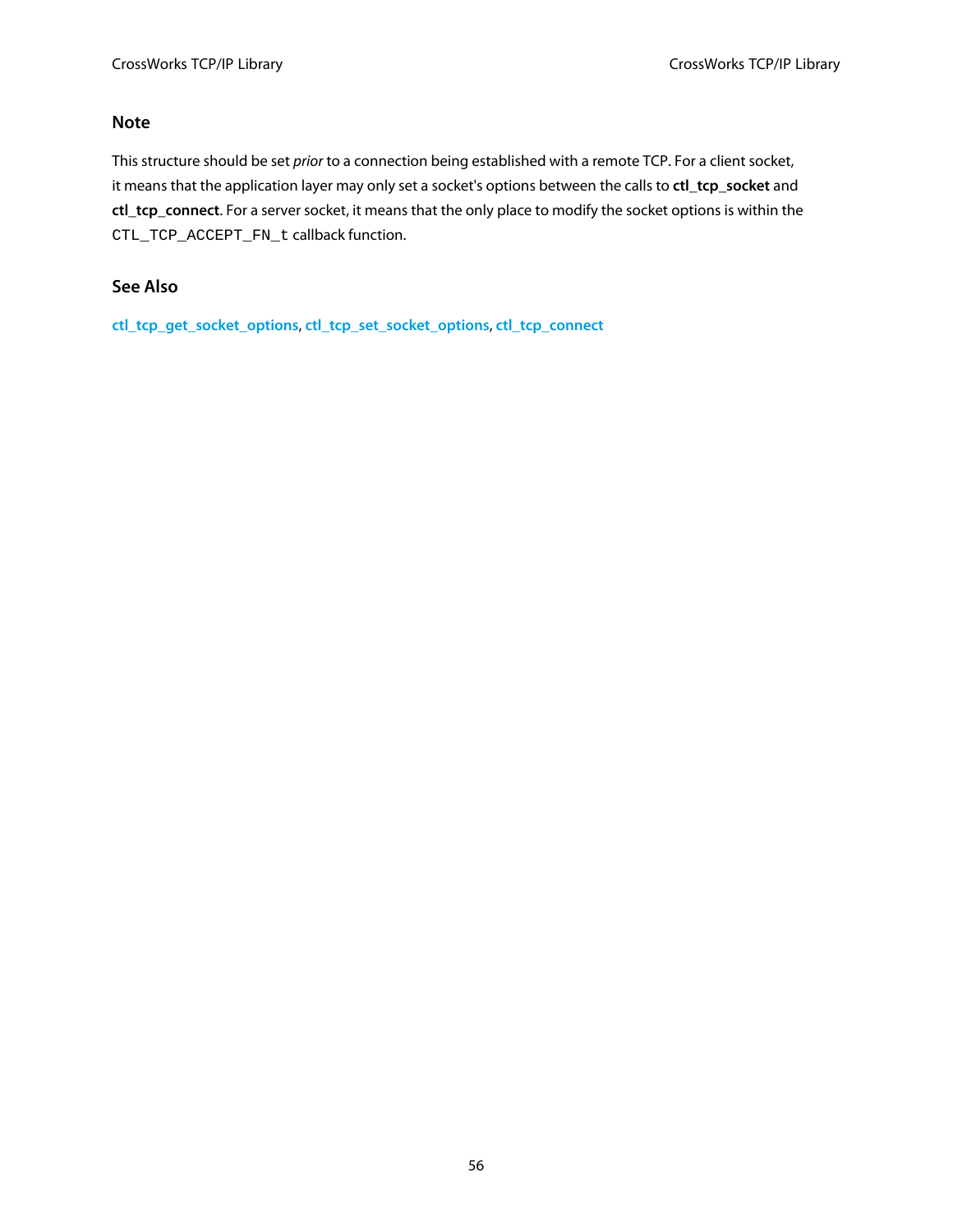# **CTL\_UDP\_CONFIGURATION\_t**

## **Synopsis**

```
typedef struct {
  CTL_NET_PORT_t min_ephemeral_port;
  CTL_NET_PORT_t max_ephemeral_port;
  int max_bound_ports;
} CTL_UDP_CONFIGURATION_t;
```
## **Description**

**CTL\_UDP\_CONFIGURATION\_t** contains the initialization parameters for the UDP layer. Please refer to **ctl\_udp\_init** for a description of these members.

## **See Also**

**[ctl\\_udp\\_init](#page-145-0)**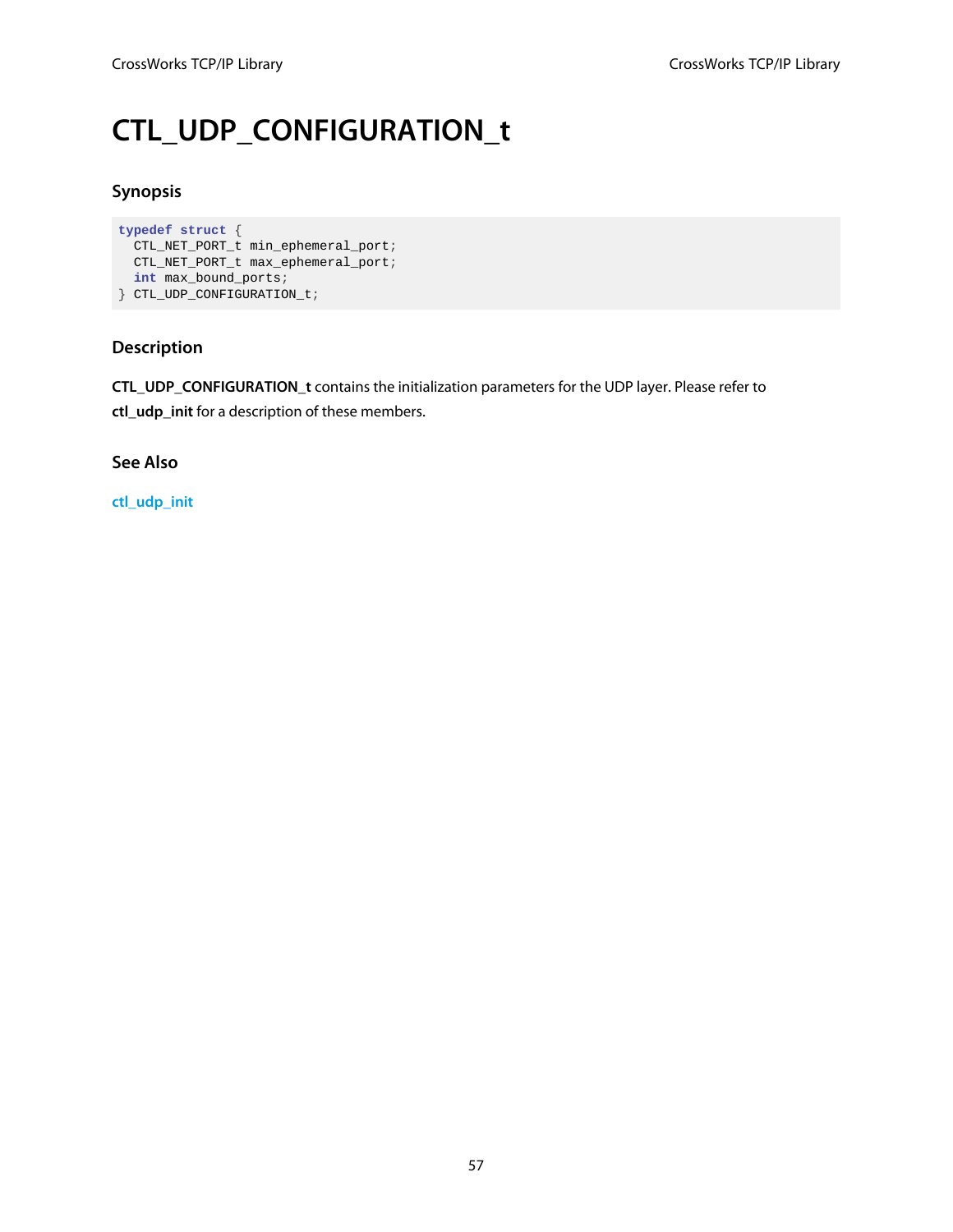# **CTL\_UDP\_INFO\_t**

## **Synopsis**

```
typedef struct {
   CTL_NET_PORT_t this_port;
   CTL_NET_PORT_t other_port;
  CTL_NET_IPv4_ADDR_t other_ip_addr;
   void *metadata;
} CTL_UDP_INFO_t;
```
## **Description**

pointer to an instance of **CTL\_UDP\_INFO\_t** is passed into user code during a UDP receive callback and out of user code when calling **ctl\_udp\_sendto**.

Note the use of 'this' and 'other' semantics rather than 'src' and 'dst'.

In a UDP server, the same **CTL\_UDP\_INFO\_t** pointer received in the **CTL\_UDP\_RECV\_FN\_t** may be passed unmodified to **ctl\_udp\_sendto** as in the following example: The simple semantic change of using "this" and "other" avoids having to do a parameter swap in the callback.

```
void myUdpReceiveFn(unsigned long *rcvData,
                     unsigned rcvByteCount,
                    const CTL_UDP_INFO_t *info)
{
 // \text{lem} process the rcvData...}
  // \em{and then call ctl_udp_sendto}
  ctl_udp_sendto(sendData, sendByteCount, info, 0);
}
```
You can use the **metaData** member to store endpoint information for any application-specific data set by the MAC-layer driver.

#### **Note**

The **metaData** member is intended to be used by IEEE 1588 (Precision Time Protocol)-compliant MAC layers to provide a packet timestamp (or at least a pointer to a packet timestamp), but the field may be used for any information that needs to be transmitted from the MAC layer to the application layer as part of a UDP datagram.

#### **See Also**

**CTL\_UDP\_RECV\_FN\_t**, **[ctl\\_udp\\_sendto](#page-146-0)**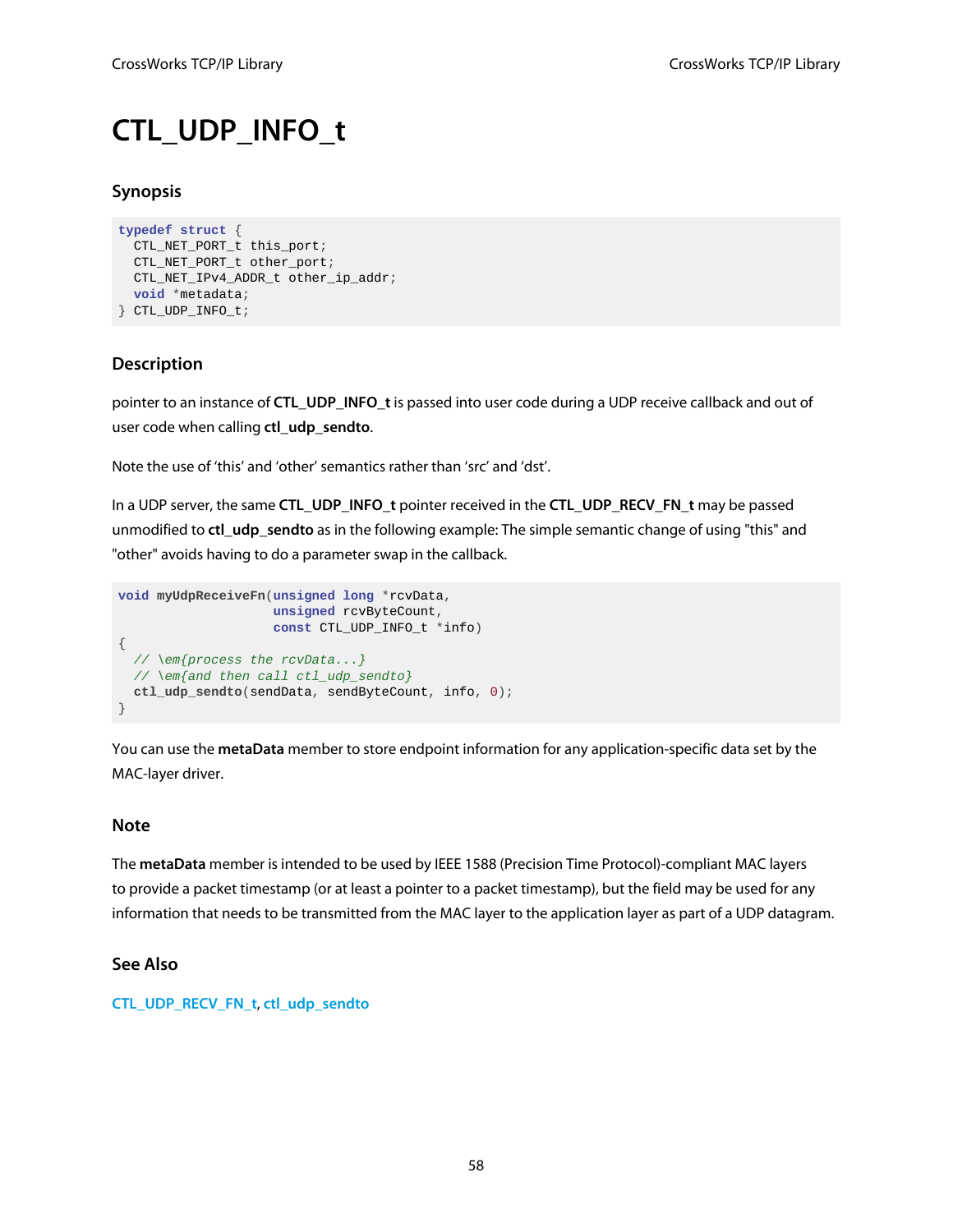## <span id="page-58-0"></span>**ctl\_arp\_cache\_entry**

## **Synopsis**

```
void ctl_arp_cache_entry(CTL_NET_IPv4_ADDR_t ip_addr,
                          const CTL_NET_MAC_ADDR_t *mac_addr);
```
## **Description**

**ctl\_arp\_cache\_entry** updates the ARP cache to associate the IP address **ip\_addr** with the MAC address **mac\_addr**. Broadcast MAC addresses are rejected and not entered into the cache.

You would not usually need to call **ctl\_arp\_cache\_entry** as ARP management is handled transparently by the network library.

## **Thread Safety**

**ctl\_arp\_cache\_entry** is thread-safe.

## **See Also**

**[ctl\\_arp\\_clear\\_entry](#page-59-0)**, **[ctl\\_arp\\_purge\\_cache](#page-63-0)**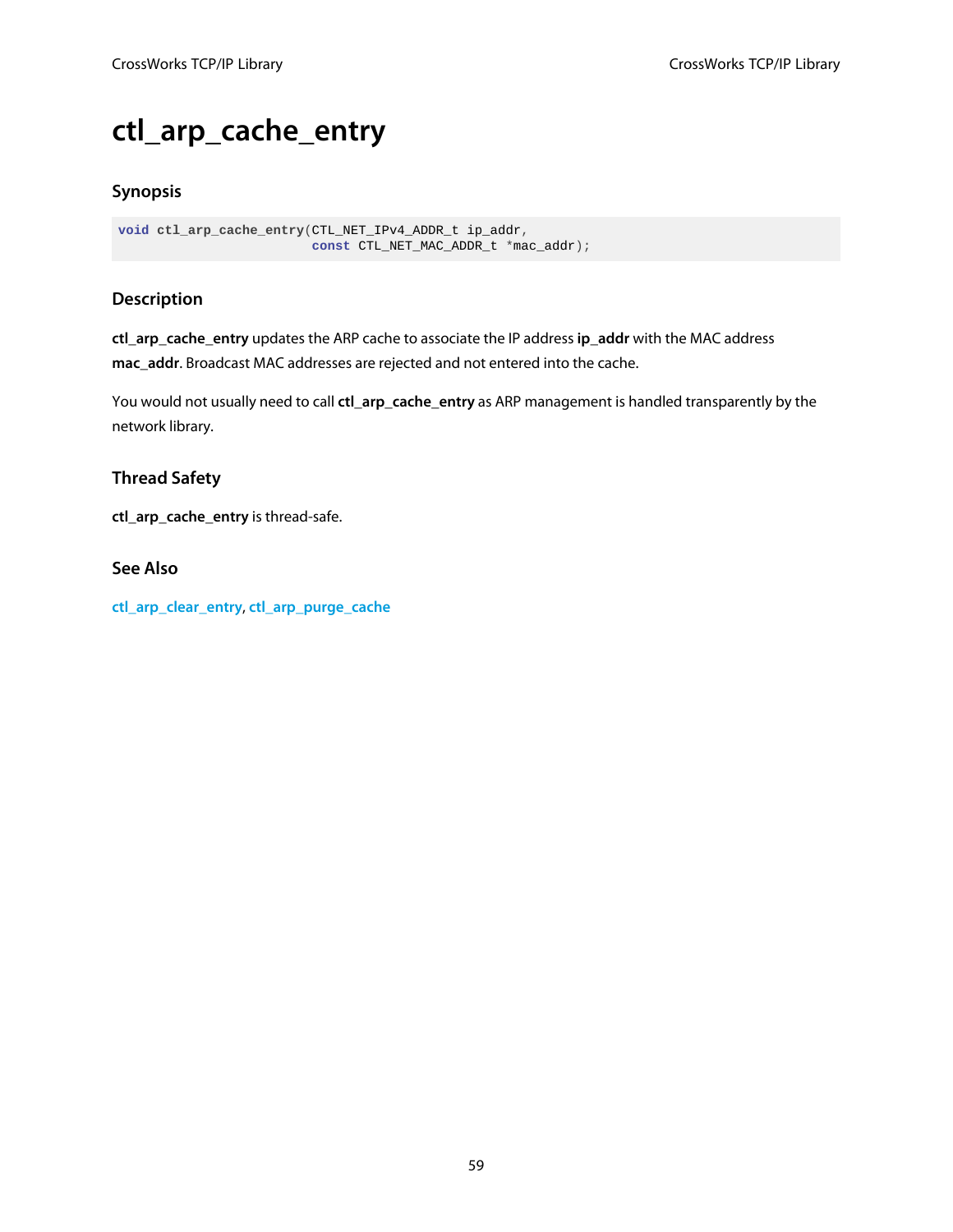## <span id="page-59-0"></span>**ctl\_arp\_clear\_entry**

## **Synopsis**

**void ctl\_arp\_clear\_entry**(CTL\_NET\_IPv4\_ADDR\_t ip\_addr);

## **Description**

**ctl\_arp\_clear\_entry** removes the entry for the IP address **ip\_addr** in the ARP cache.

## **Thread Safety**

**ctl\_arp\_clear\_entry** is thread-safe.

## **See Also**

**[ctl\\_arp\\_purge\\_cache](#page-63-0)**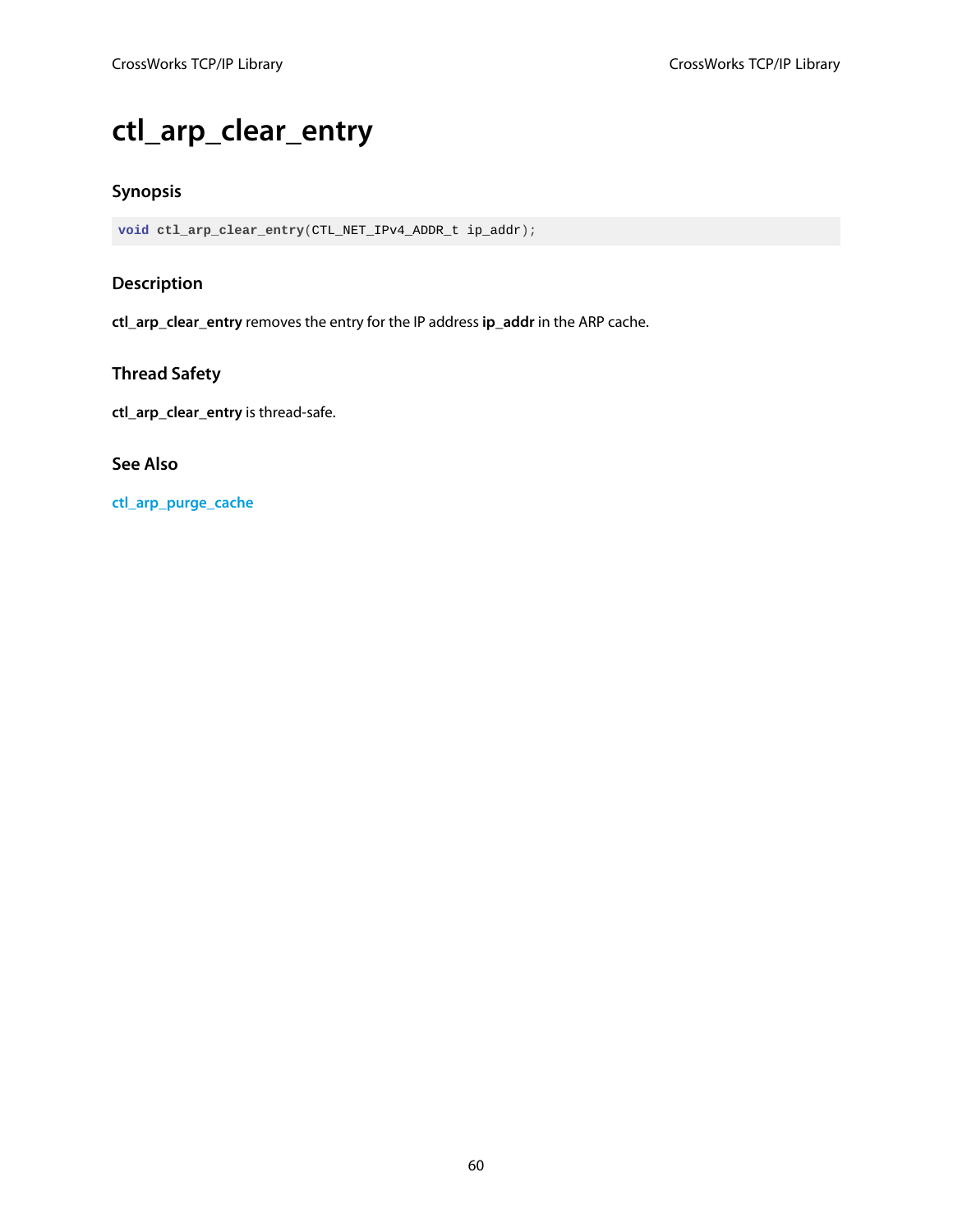## <span id="page-60-0"></span>**ctl\_arp\_get\_entry**

## **Synopsis**

```
unsigned ctl_arp_get_entry(CTL_NET_MAC_ADDR_t *dst,
                            CTL_NET_IPv4_ADDR_t ip_addr);
```
## **Description**

**ctl\_arp\_get\_entry** queries the ARP cache for the MAC address corresponding to the IP address **ip\_addr**.

If the IP address is found in the ARP cache, the found MAC address is copied into the MAC address pointed to by **mac\_addr** and a non-zero result is returned.

If the IP address is not found in the ARP cache, the MAC address pointed to by **mac\_addr** is zeroed and **ctl\_arp\_get\_entry** returns zero.

**mac\_addr** can be null to query the presence of an IP-to-MAC mapping without returning the MAC address of the entry.

### **Note**

**ctl\_arp\_get\_entry** only queries the cache and does not send an ARP request top the network if the IP address is not found in the cache.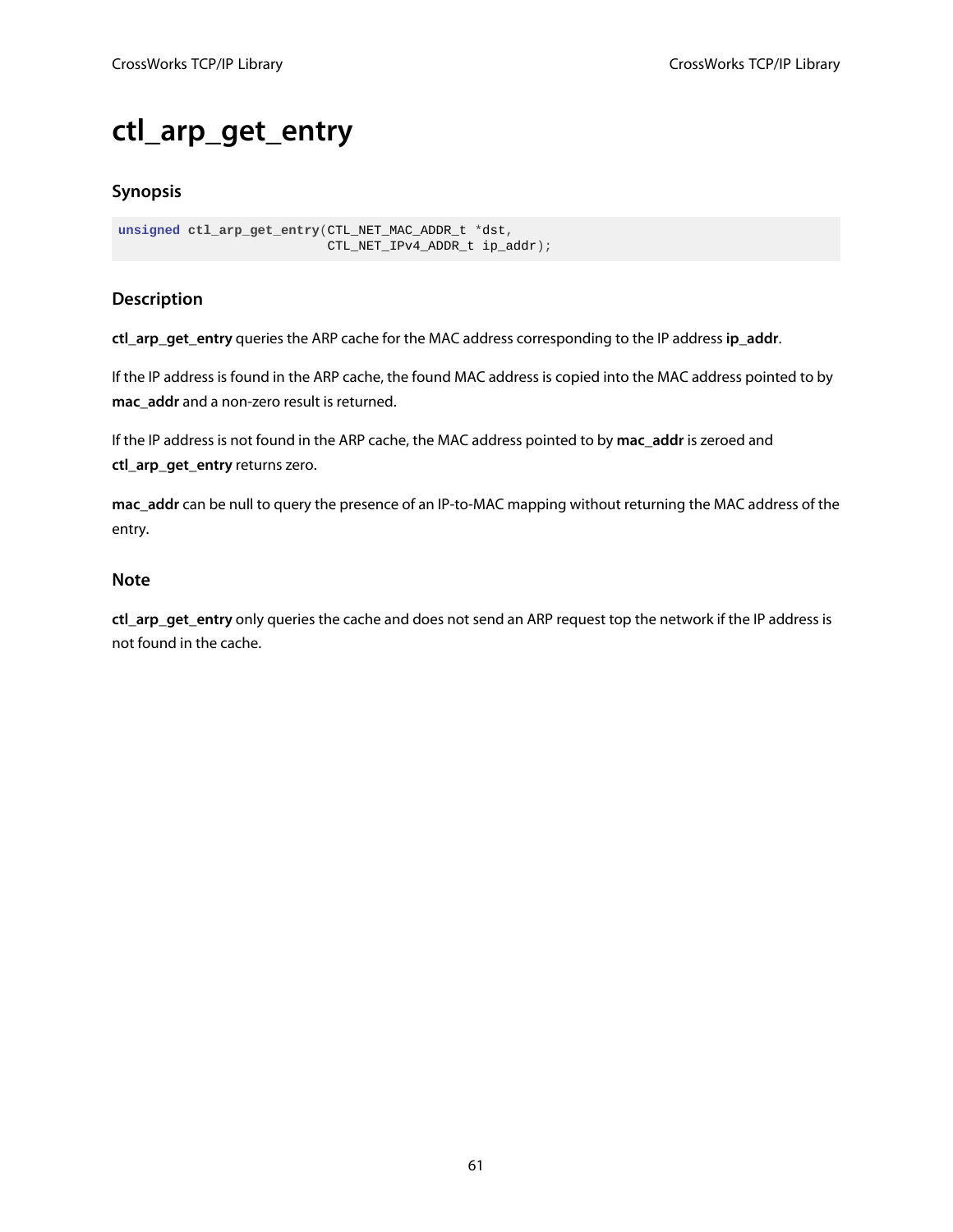## <span id="page-61-0"></span>**ctl\_arp\_get\_ttl**

## **Synopsis**

**unsigned long ctl\_arp\_get\_ttl**(**void**);

## **Description**

**ctl\_arp\_get\_ttl** returns the currently-set time-to-live for entries in the ARP cache. The default time to live is 10 minutes.

## **Thread Safety**

**ctl\_arp\_get\_ttl** is thread-safe.

## **See Also**

**[ctl\\_arp\\_set\\_ttl](#page-67-0)**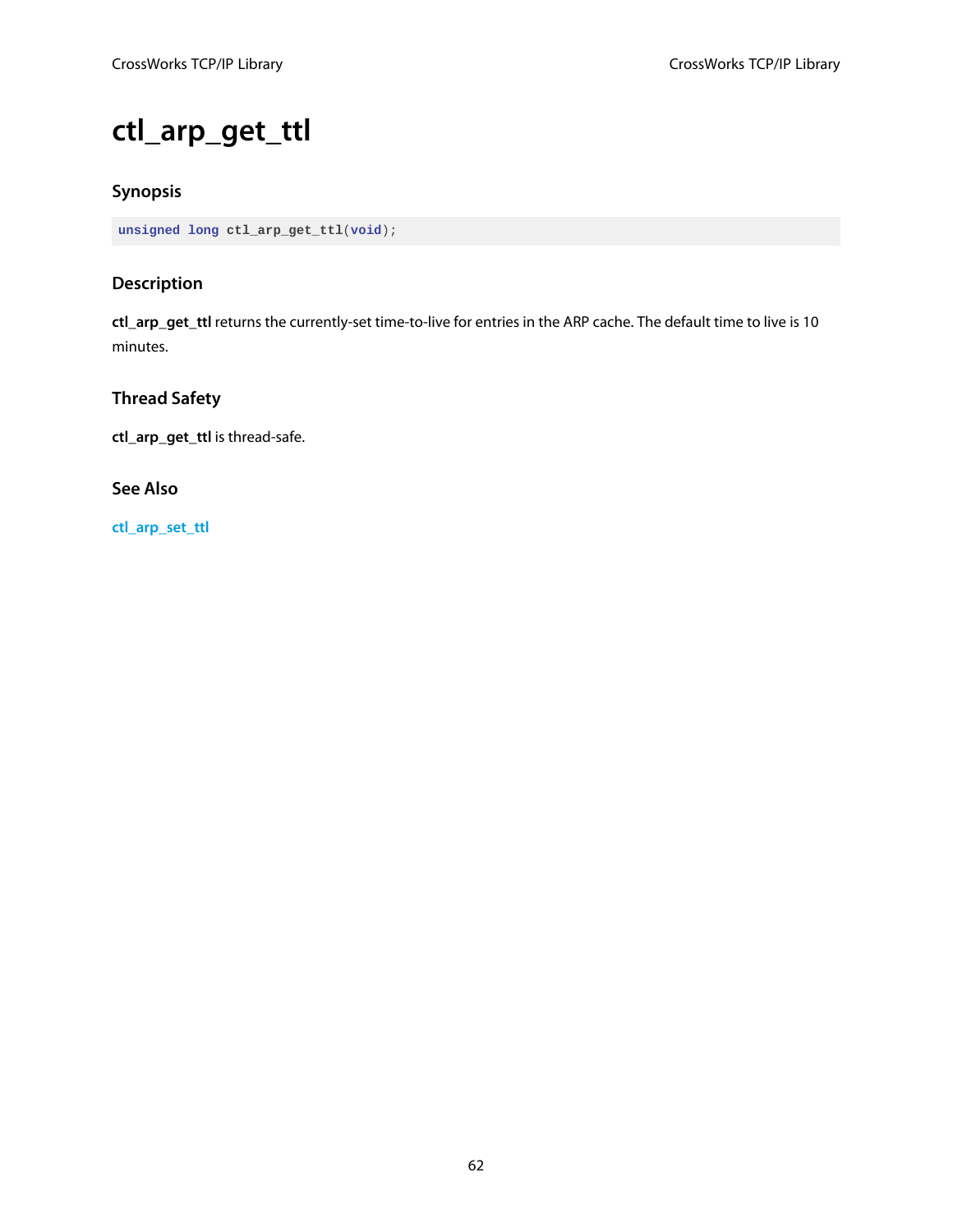# <span id="page-62-0"></span>**ctl\_arp\_print\_cache**

## **Synopsis**

**void ctl\_arp\_print\_cache**(CTL\_STREAM\_t s);

## **Description**

**ctl\_arp\_print\_cache** displays the contents of the ARP cache to the stream **s**.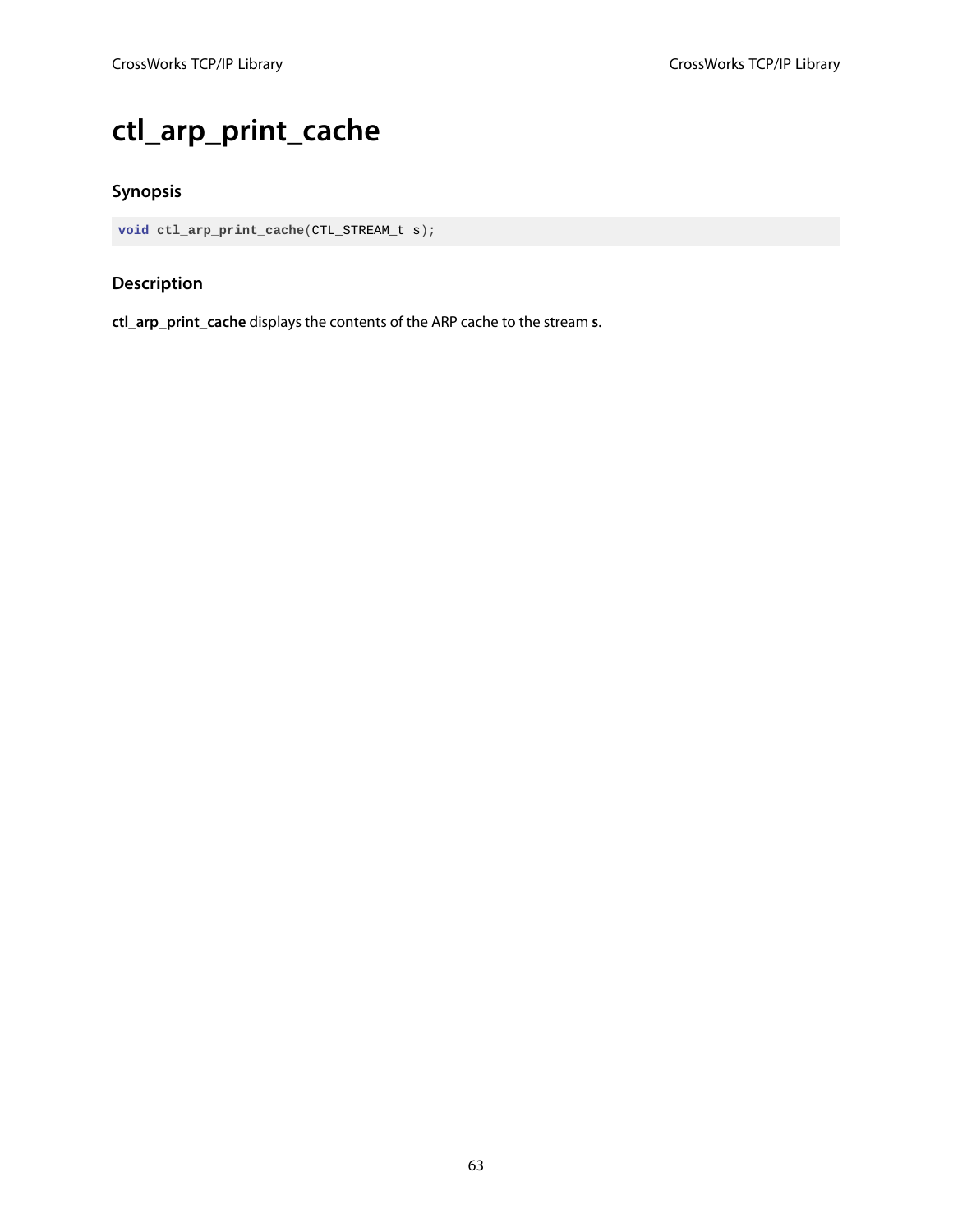## <span id="page-63-0"></span>**ctl\_arp\_purge\_cache**

## **Synopsis**

**void ctl\_arp\_purge\_cache**(**void**);

## **Description**

**ctl\_arp\_purge\_cache** clears the entire ARP cache.

**Thread Safety**

**ctl\_arp\_purge\_cache** is thread-safe.

## **See Also**

**[ctl\\_arp\\_clear\\_entry](#page-59-0)**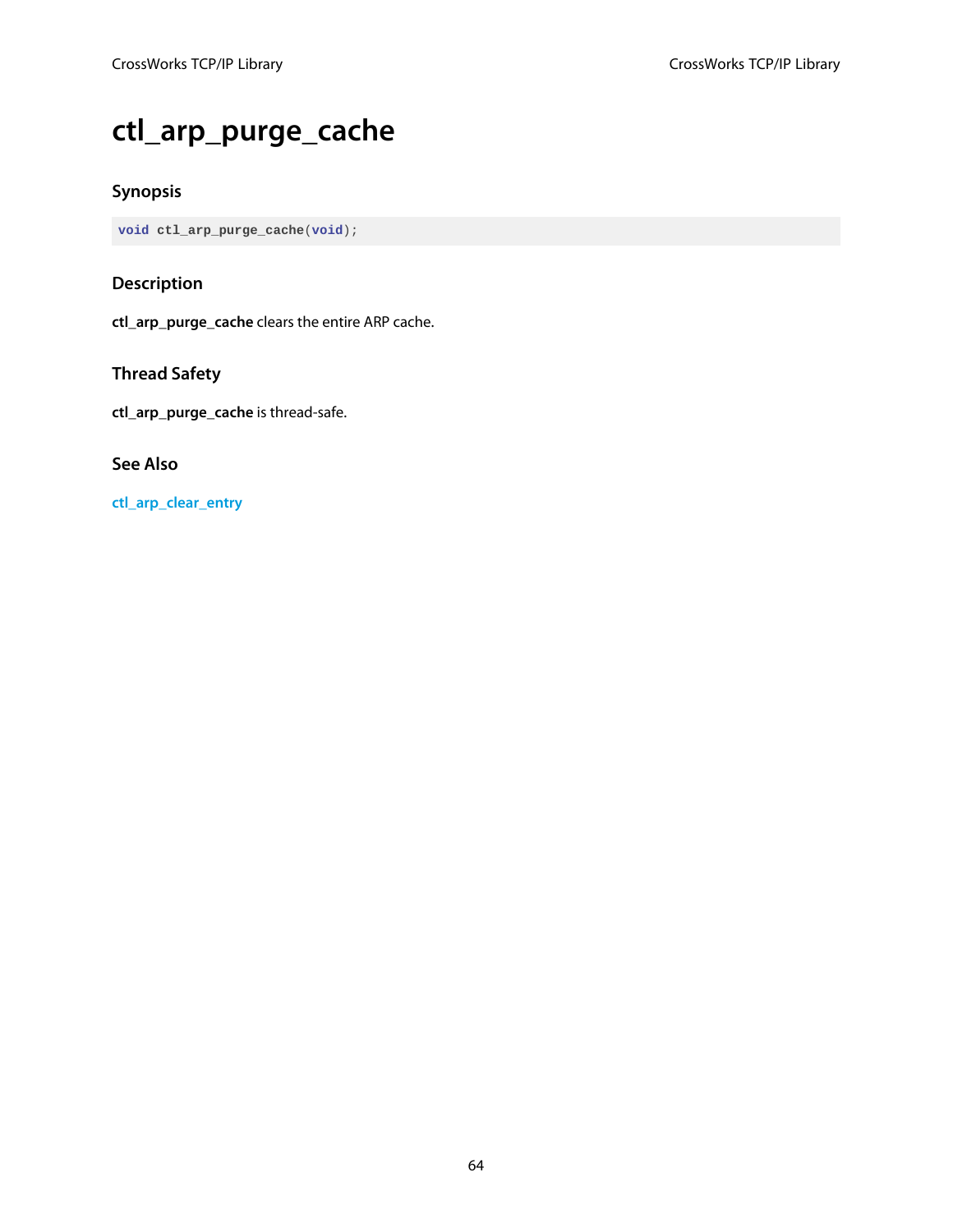## <span id="page-64-0"></span>**ctl\_arp\_request\_entry**

## **Synopsis**

**void ctl\_arp\_request\_entry**(CTL\_NET\_IPv4\_ADDR\_t ip\_addr);

## **Description**

**ctl\_arp\_request\_entry** generates an ARP request for the MAC address corresponding to the IP address **ip\_addr**.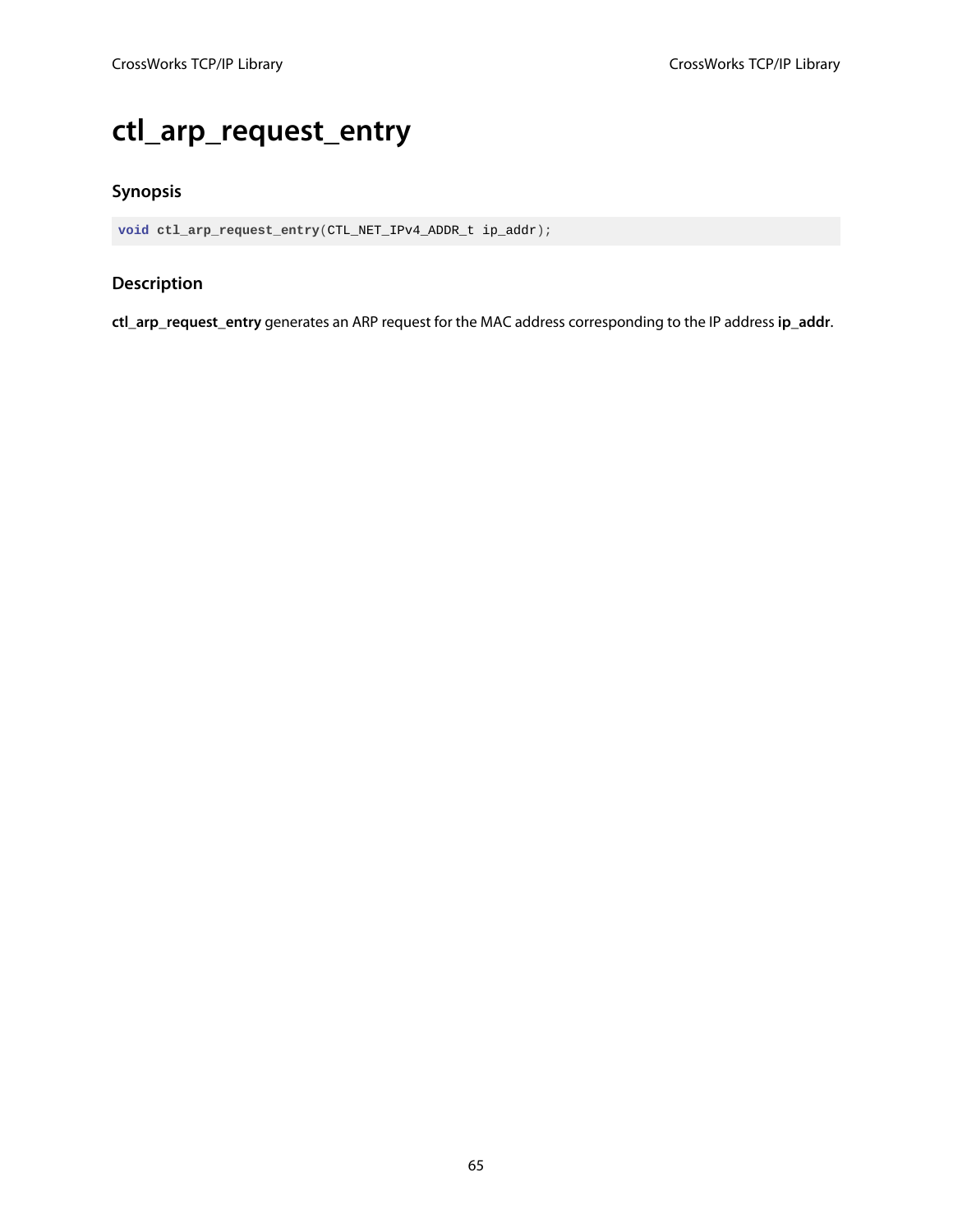## <span id="page-65-0"></span>**ctl\_arp\_set\_cache\_size**

## **Synopsis**

**void ctl\_arp\_set\_cache\_size**(**unsigned** size);

## **Description**

**ctl\_arp\_set\_cache\_size** sets the maximum number of entries held in the ARP cache to **size**. **ctl\_arp\_set\_cache\_size** restricts the range of **size** to be between 4 and 256 entries.

**ctl\_arp\_set\_cache\_size** does not clear the ARP cache when it is resized, but if the cache is contracted, entries in the cache cache are discarded in reverse age order, from oldest to youngest.

## **Thread Safety**

**ctl\_arp\_set\_cache\_size** is thread-safe.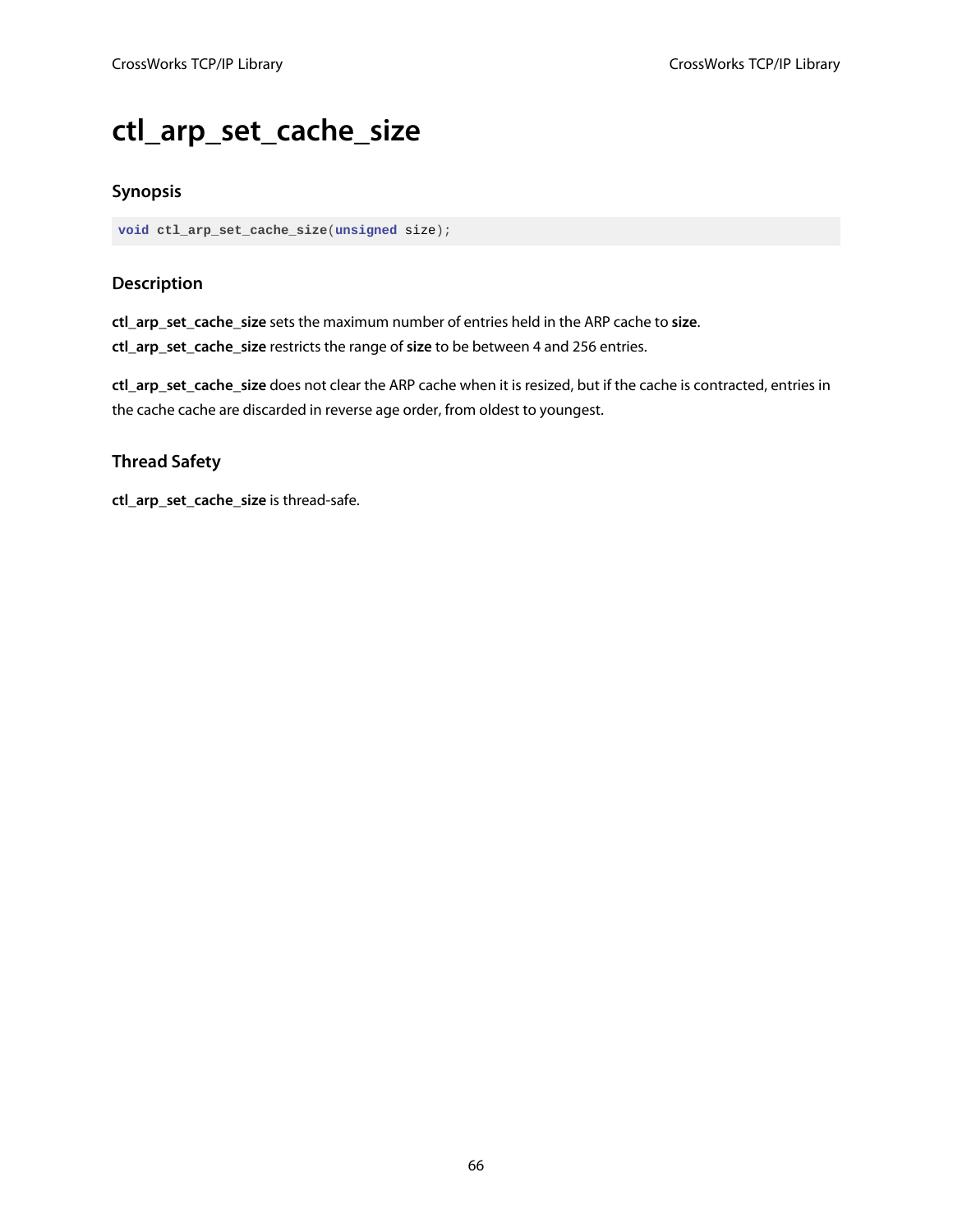## <span id="page-66-0"></span>**ctl\_arp\_set\_memory\_allocator**

## **Synopsis**

**void ctl\_arp\_set\_memory\_allocator**(CTL\_MEMORY\_ALLOCATOR\_t \*allocator);

## **Description**

**ctl\_arp\_set\_memory\_allocator** sets ARP memory allocator to **allocator**. If **allocator** is zero, the ARP cache uses the system memory allocator **ctl\_system\_memory\_allocator**.

## **Thread Safety**

**ctl\_arp\_set\_memory\_allocator** is thread-safe.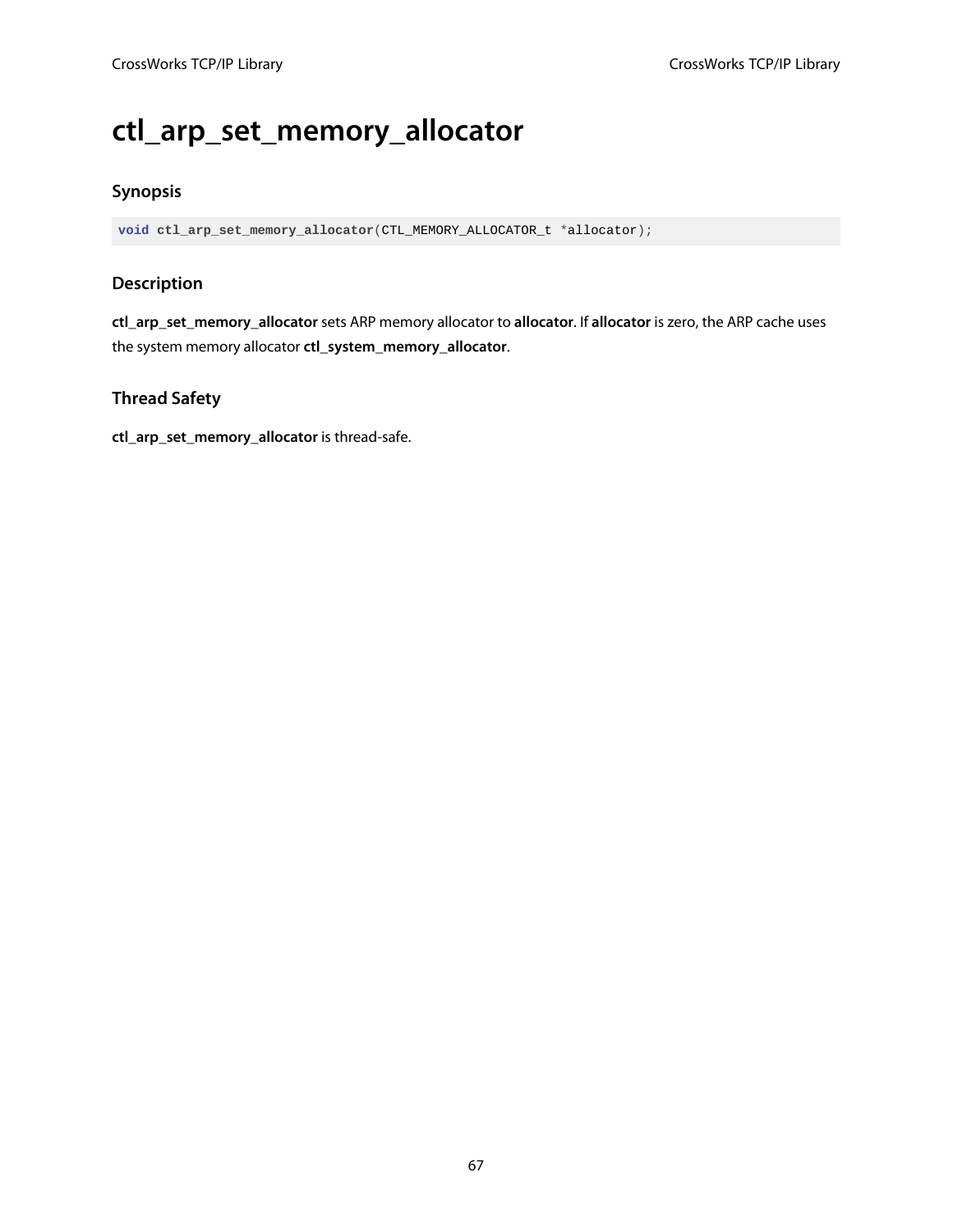## <span id="page-67-0"></span>**ctl\_arp\_set\_ttl**

## **Synopsis**

**void ctl\_arp\_set\_ttl**(**unsigned long** ttl);

## **Description**

**ctl\_arp\_set\_ttl** sets the timeout before an entry is deleted from the ARP cache to **ttl** seconds. The default time to live is 10 minutes.

## **Thread Safety**

**ctl\_arp\_set\_ttl** is thread-safe.

## **See Also**

**[ctl\\_arp\\_get\\_ttl](#page-61-0)**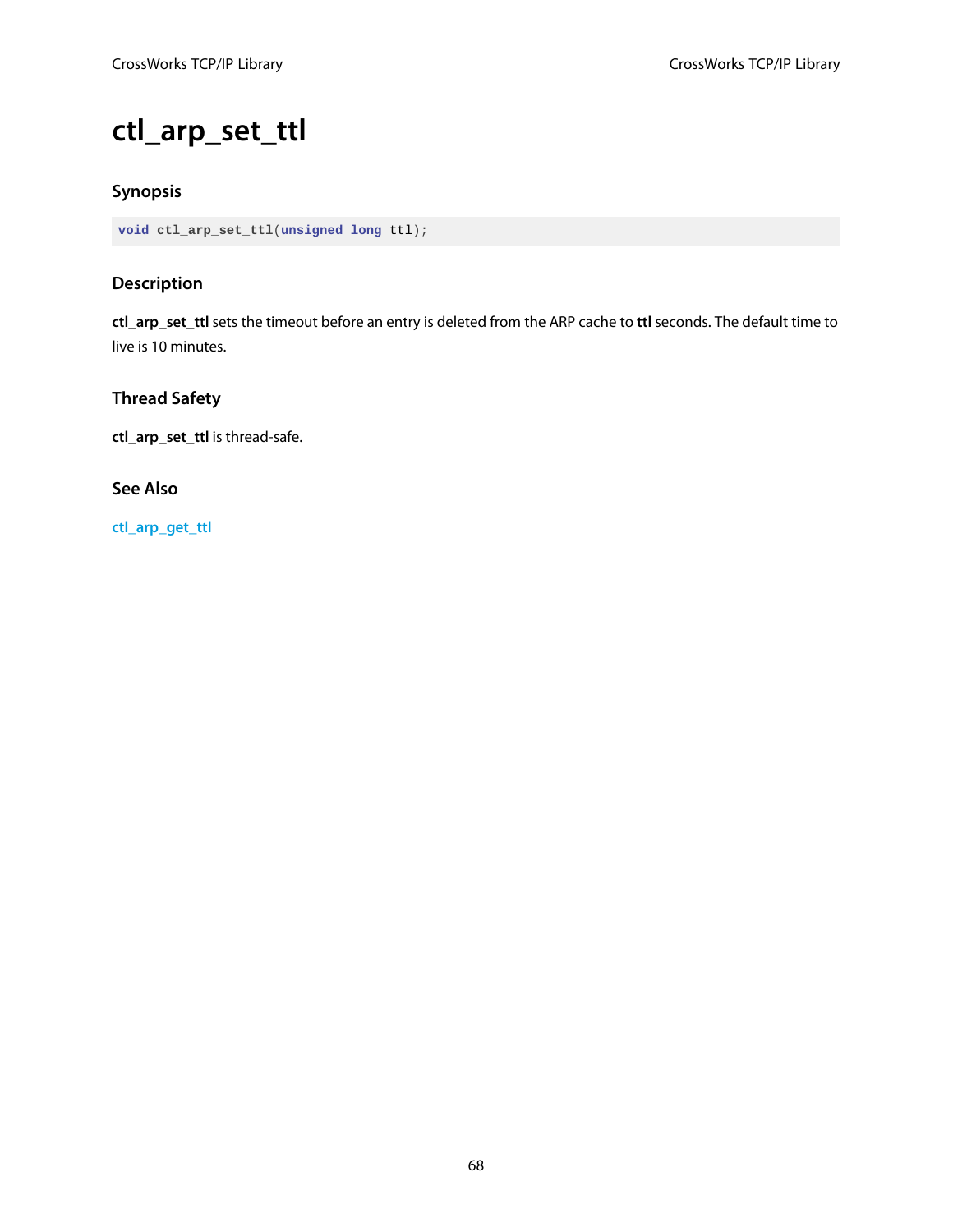# **ctl\_dhcp\_init**

## **Synopsis**

CTL\_STATUS\_t **ctl\_dhcp\_init**(**void**);

## **Description**

**ctl\_dhcp\_init** initializes the DHCP client subsystem and registers it with the IP layer. DHCP counts as one of your bound UDP ports.

## **See Also**

**[ctl\\_net\\_init](#page-95-0)**, **[ctl\\_udp\\_init](#page-145-0)**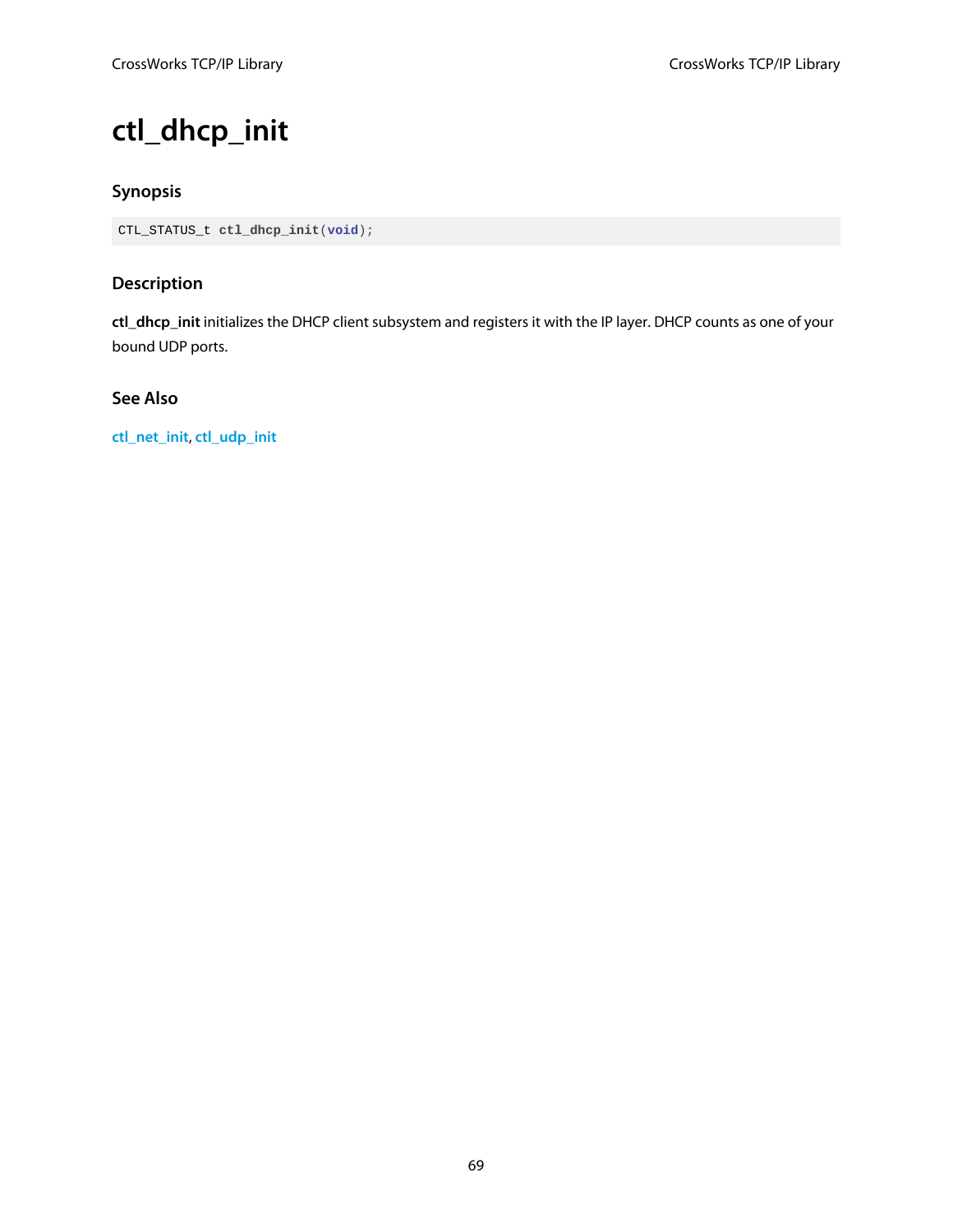# <span id="page-69-0"></span>**ctl\_dhcp\_lease\_expire\_time**

## **Synopsis**

CTL\_TIME\_t **ctl\_dhcp\_lease\_expire\_time**(**void**);

## **Description**

**ctl\_dhcp\_lease\_expire\_time** returns the time that the DHCP lease expires.

## **Note**

This is provided as a convenience so the application can print DHCP information; the DHCP client code in the Network Library manages all aspects of the IP lease.

## **See Also**

**[ctl\\_dhcp\\_lease\\_renew\\_time](#page-71-0)**, **[ctl\\_dhcp\\_lease\\_rebind\\_time](#page-70-0)**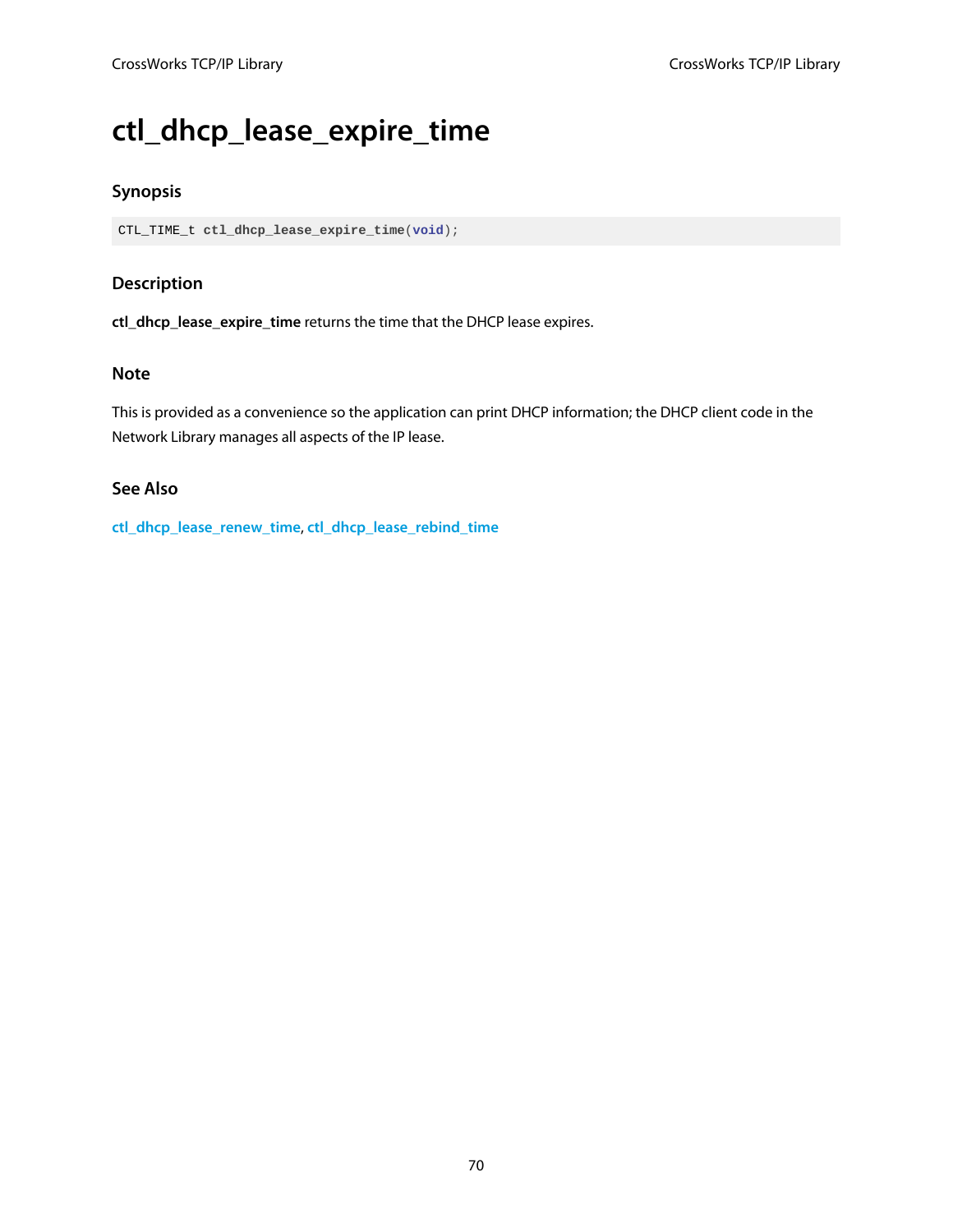## <span id="page-70-0"></span>**ctl\_dhcp\_lease\_rebind\_time**

## **Synopsis**

CTL\_TIME\_t **ctl\_dhcp\_lease\_rebind\_time**(**void**);

## **Description**

**ctl\_dhcp\_lease\_rebind\_time** returns the time that the DHCP client will attempt a rebind as the lease has not been renewed by a DHCP server.

## **Note**

This is provided as a convenience so the application can print DHCP information; the DHCP client code in the Network Library manages all aspects of the IP lease.

## **See Also**

**[ctl\\_dhcp\\_lease\\_renew\\_time](#page-71-0)**, **[ctl\\_dhcp\\_lease\\_expire\\_time](#page-69-0)**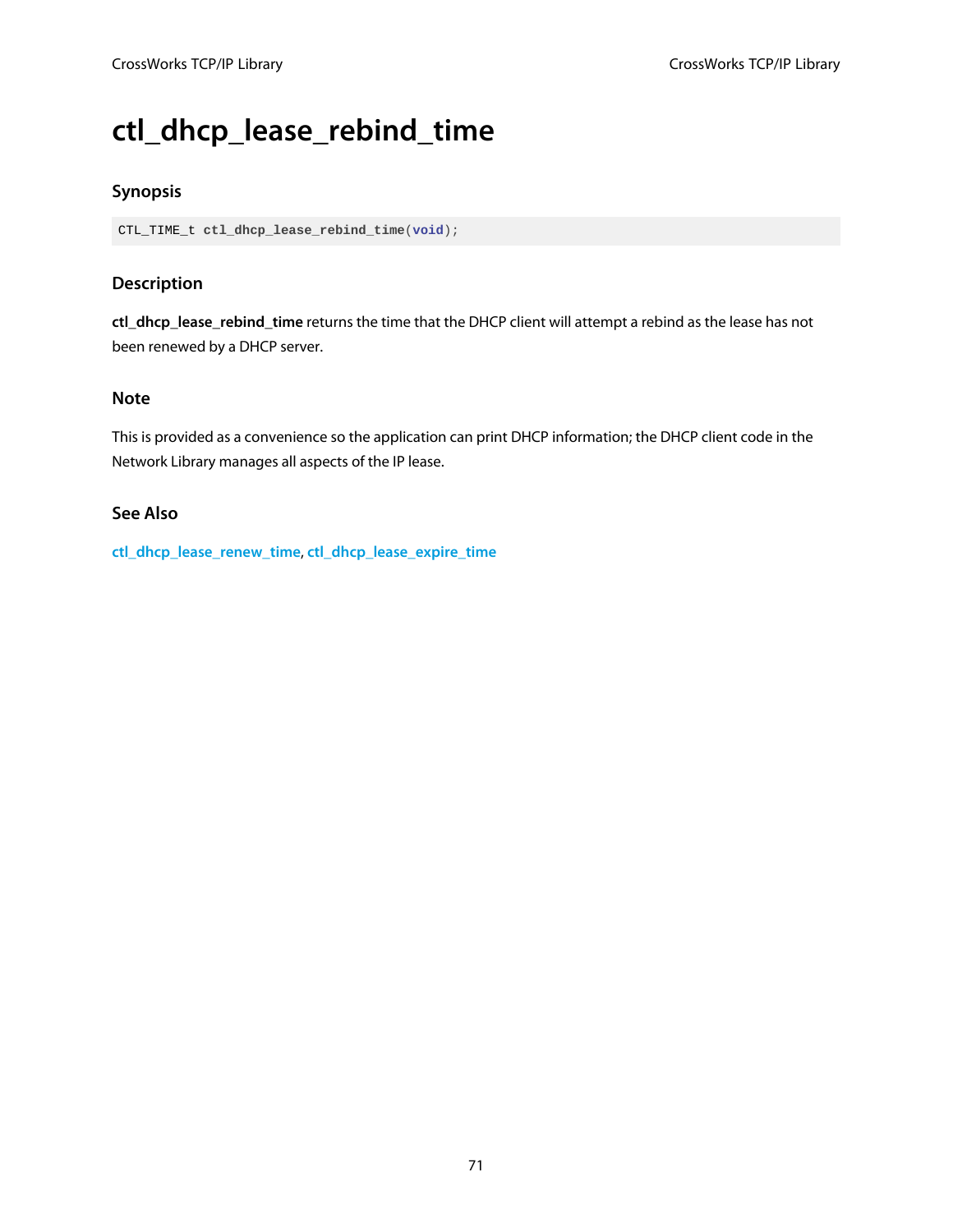# <span id="page-71-0"></span>**ctl\_dhcp\_lease\_renew\_time**

## **Synopsis**

CTL\_TIME\_t **ctl\_dhcp\_lease\_renew\_time**(**void**);

## **Description**

**ctl\_dhcp\_lease\_renew\_time** returns the time that the DHCP client initiates renewal to extend the lease of the assigned IP address.

## **Note**

This is provided as a convenience so the application can print DHCP information; the DHCP client code in the Network Library manages all aspects of the IP lease.

## **See Also**

**[ctl\\_dhcp\\_lease\\_rebind\\_time](#page-70-0)**, **[ctl\\_dhcp\\_lease\\_expire\\_time](#page-69-0)**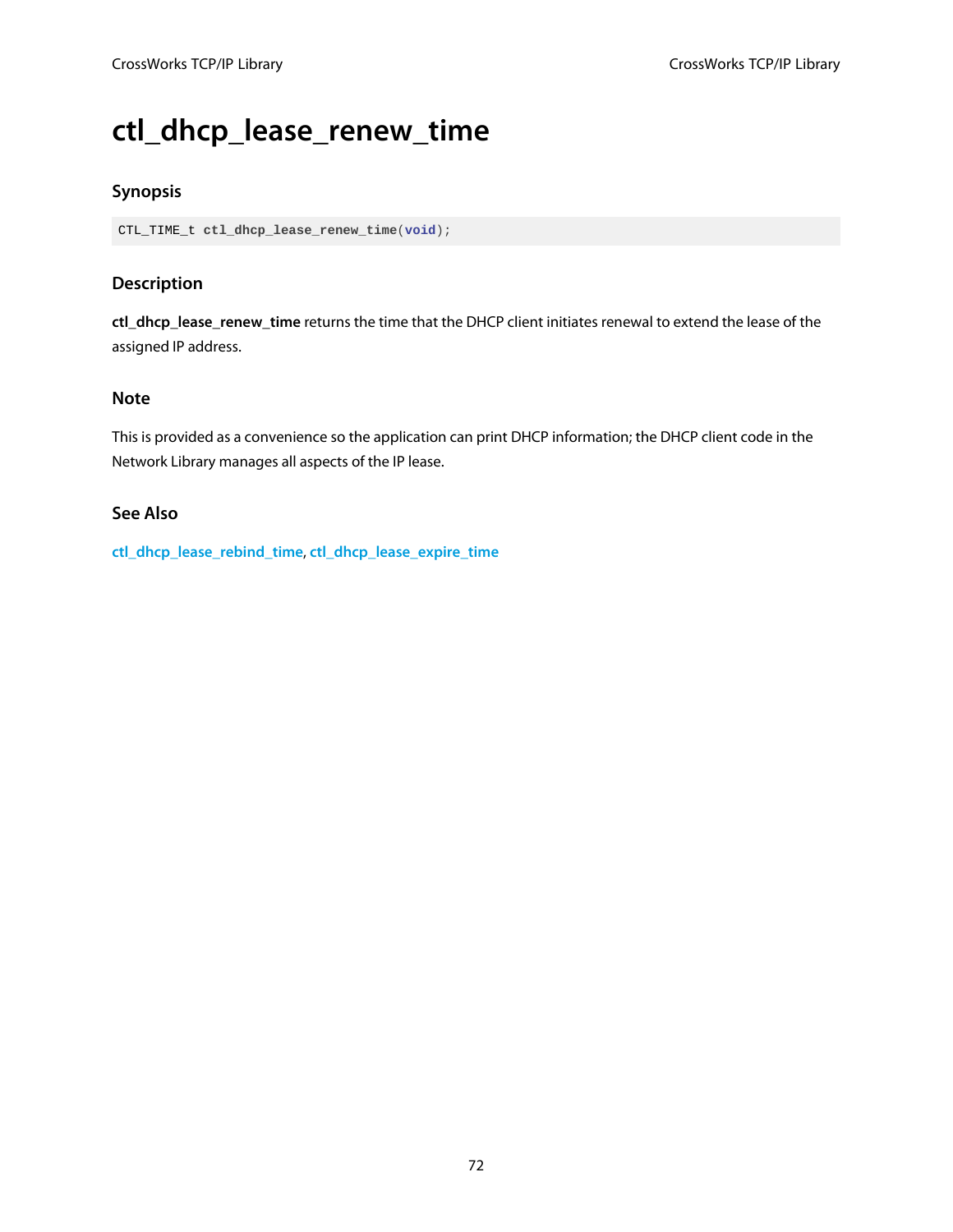## **ctl\_dns\_get\_host\_by\_name**

### **Synopsis**

```
CTL_STATUS_t ctl_dns_get_host_by_name(const char *hostname,
                                       CTL_NET_IPv4_ADDR_t *addr,
                                      CTL_TIME_t timeout);
```
### **Description**

**ctl\_dns\_get\_host\_by\_name** writes the IP address of the host **hostname** into the address pointed to by **ip\_addr**. If **ms** is zero this is a non-blocking lookup otherwise it is a blocking lookup.

The host name is validated and, if invalid, **ctl\_dns\_get\_host\_by\_name** returns **CTL\_DNS\_HOST\_NAME\_ERROR**. If the network is not yet up (for instance, the network library has not received an IP address from a static configuration or by DHCP), **ctl\_dns\_get\_host\_by\_name** returns **CTL\_NET\_NOT\_UP**.

If the host address is in the DNS cache maintained by the network library, the address is written to **ip\_addr** immediately and **ctl\_dns\_get\_host\_by\_name** returns **CTL\_NO\_ERROR**.

If the host address is not in the DNS cache, the network library queues a DNS lookup. If this is a nonblocking call (i.e. **ms** is zero) then **ctl\_dns\_get\_host\_by\_name** immediately returns the non-fatal status **CTL\_DNS\_RESOLVE\_IN\_PROGRESS**.

If this is a blocking call, **ctl\_dns\_get\_host\_by\_name** waits for a response. If no response is received from a DNS server within **timeout** milliseconds, or all DNS servers are queried and time out, **ctl\_dns\_get\_host\_by\_name** returns **CTL\_DNS\_NAME\_UNKNOWN**.

#### **Return Value**

**ctl\_dns\_get\_host\_by\_name** returns a standard status code.

**Thread Safety**

**ctl\_dns\_get\_host\_by\_name** is thread-safe.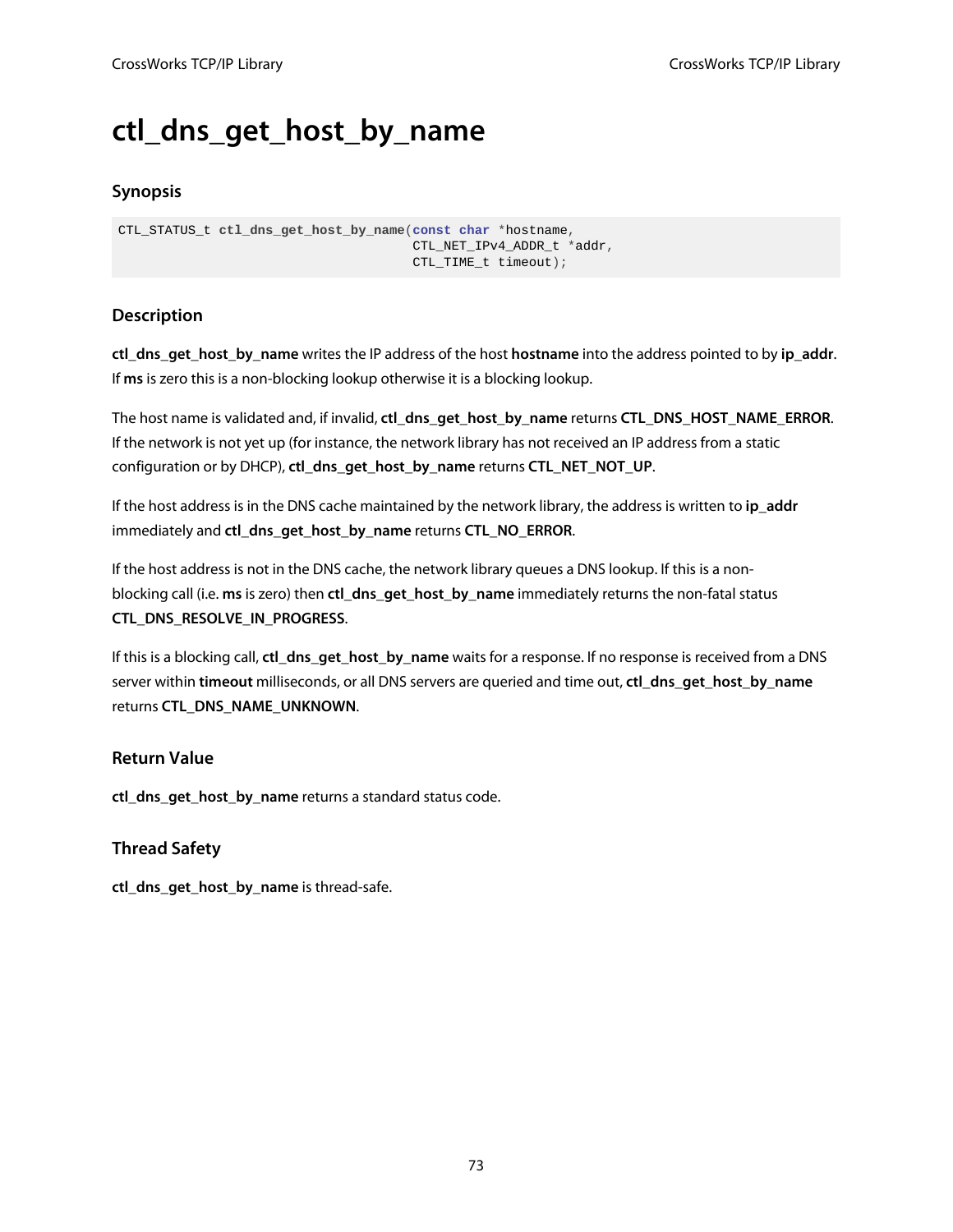# **ctl\_dns\_get\_server**

### **Synopsis**

CTL\_NET\_IPv4\_ADDR\_t **ctl\_dns\_get\_server**(**unsigned** index);

## **Description**

**ctl\_dns\_get\_server** returns the IP address of the DNS server with index **index**. If **index** is invalid, **ctl\_dns\_get\_server** returns an all-zero IP address.

If IP addresses are assigned by DHCP, **ctl\_dns\_get\_server** returns all-zero IP address whilst IP negotiation is in progress.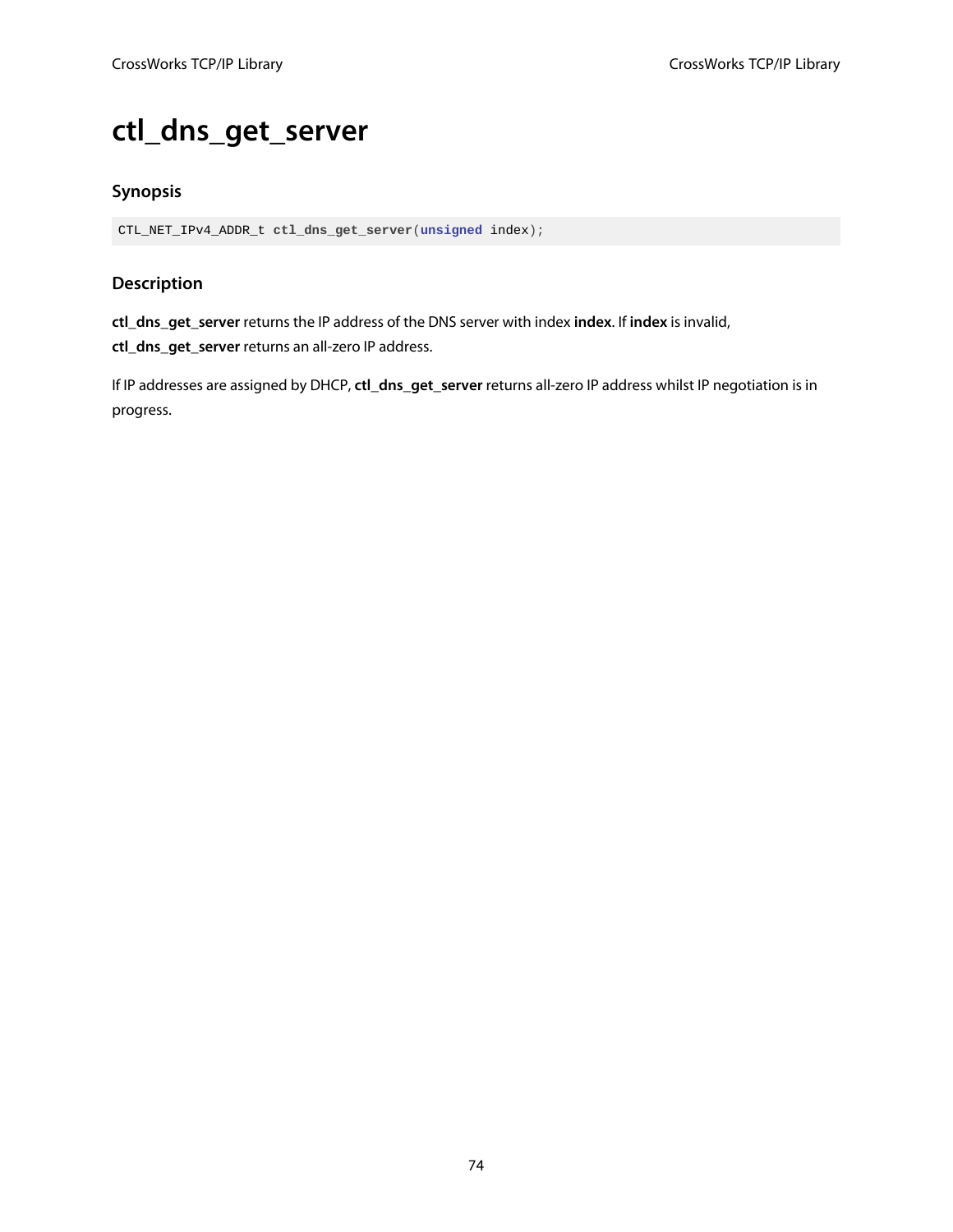# **ctl\_dns\_init**

## **Synopsis**

CTL\_STATUS\_t **ctl\_dns\_init**(**void**);

## **Description**

**ctl\_dns\_init** initializes the DNS client subsystem and registers it with the IP layer. DNS counts as one of your bound UDP ports.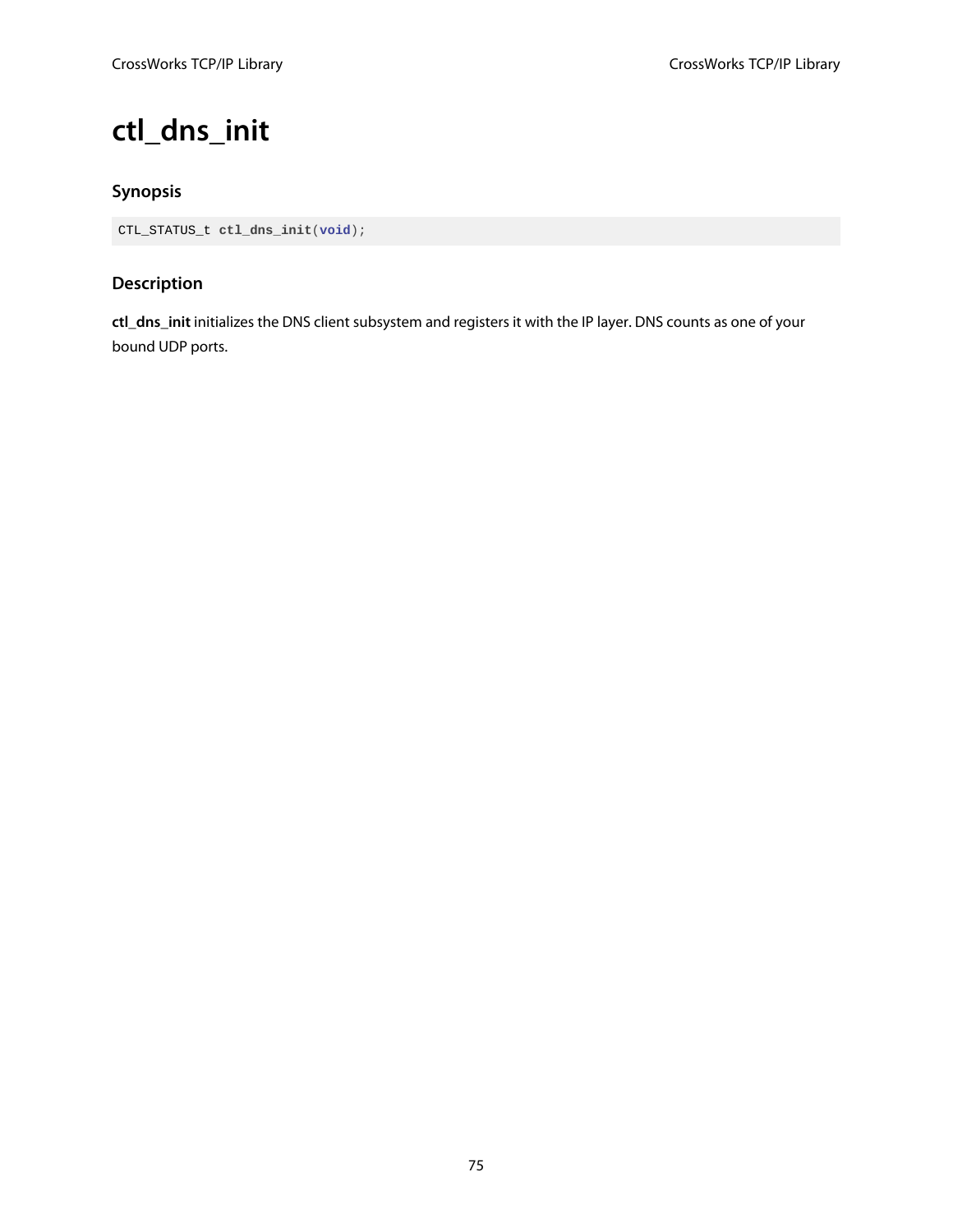# **ctl\_dns\_primary\_server\_addr**

## **Synopsis**

CTL\_NET\_IPv4\_ADDR\_t **ctl\_dns\_primary\_server\_addr**(**void**);

## **Description**

**ctl\_dns\_primary\_server\_addr** returns the primary DNS server as set in the **CTL\_IP\_CONFIG\_t** passed to **ctl\_net\_init** or or retrieved from a DHCP server.

If IP addresses are assigned by DHCP, **ctl\_dns\_primary\_server\_addr** will returns an all-zero IP address whilst IP negotiation is in progress.

### **See Also**

**[CTL\\_IP\\_CONFIG\\_t](#page-38-0)**, **[ctl\\_net\\_init](#page-95-0)**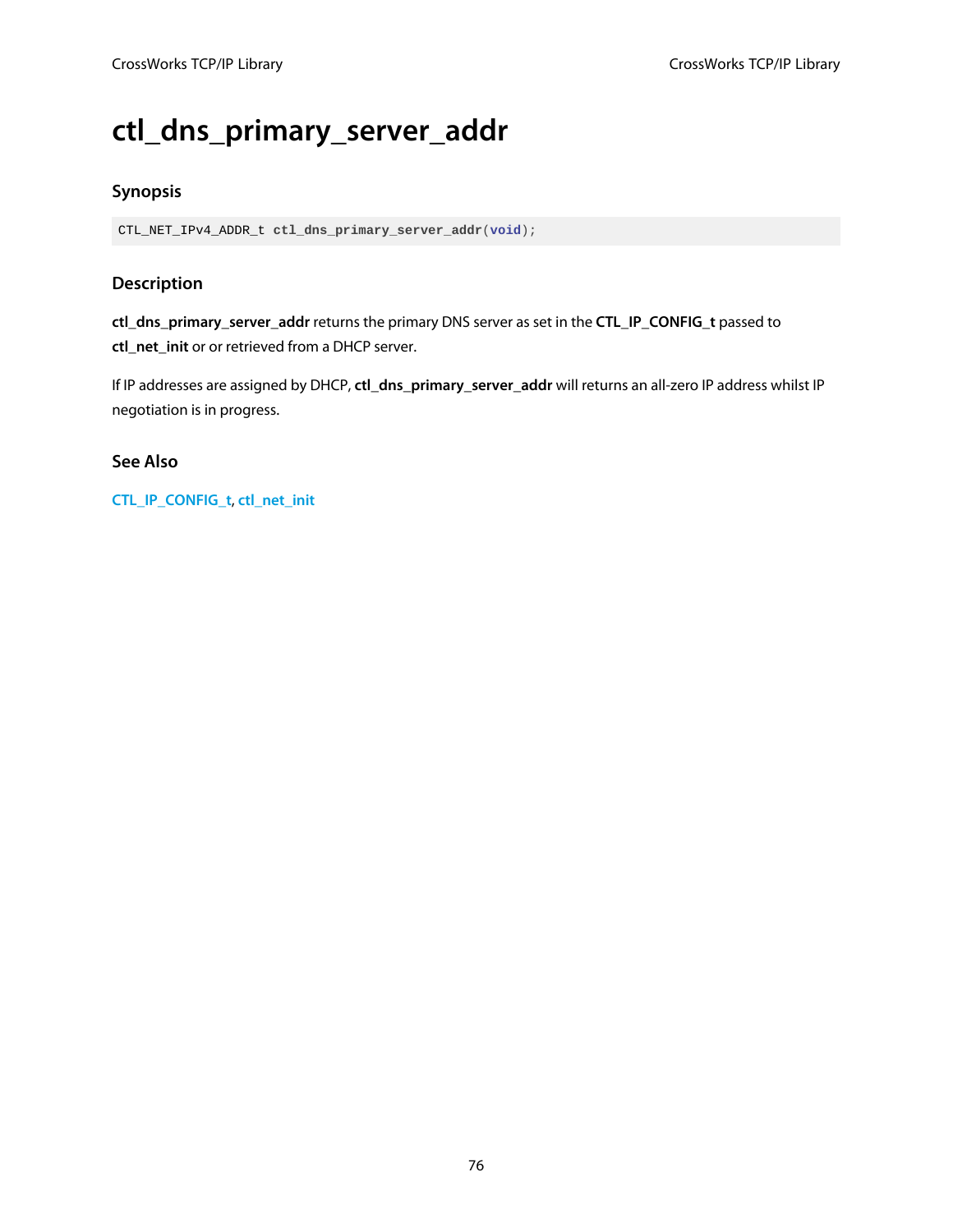# **ctl\_dns\_print\_cache**

## **Synopsis**

**void ctl\_dns\_print\_cache**(CTL\_STREAM\_t s);

## **Description**

**ctl\_dns\_print\_cache** prints the contents of the DNS cache to the stream **s**.

## **Thread Safety**

**ctl\_dns\_print\_cache** is thread-safe if writing to stream **s** is thread-safe.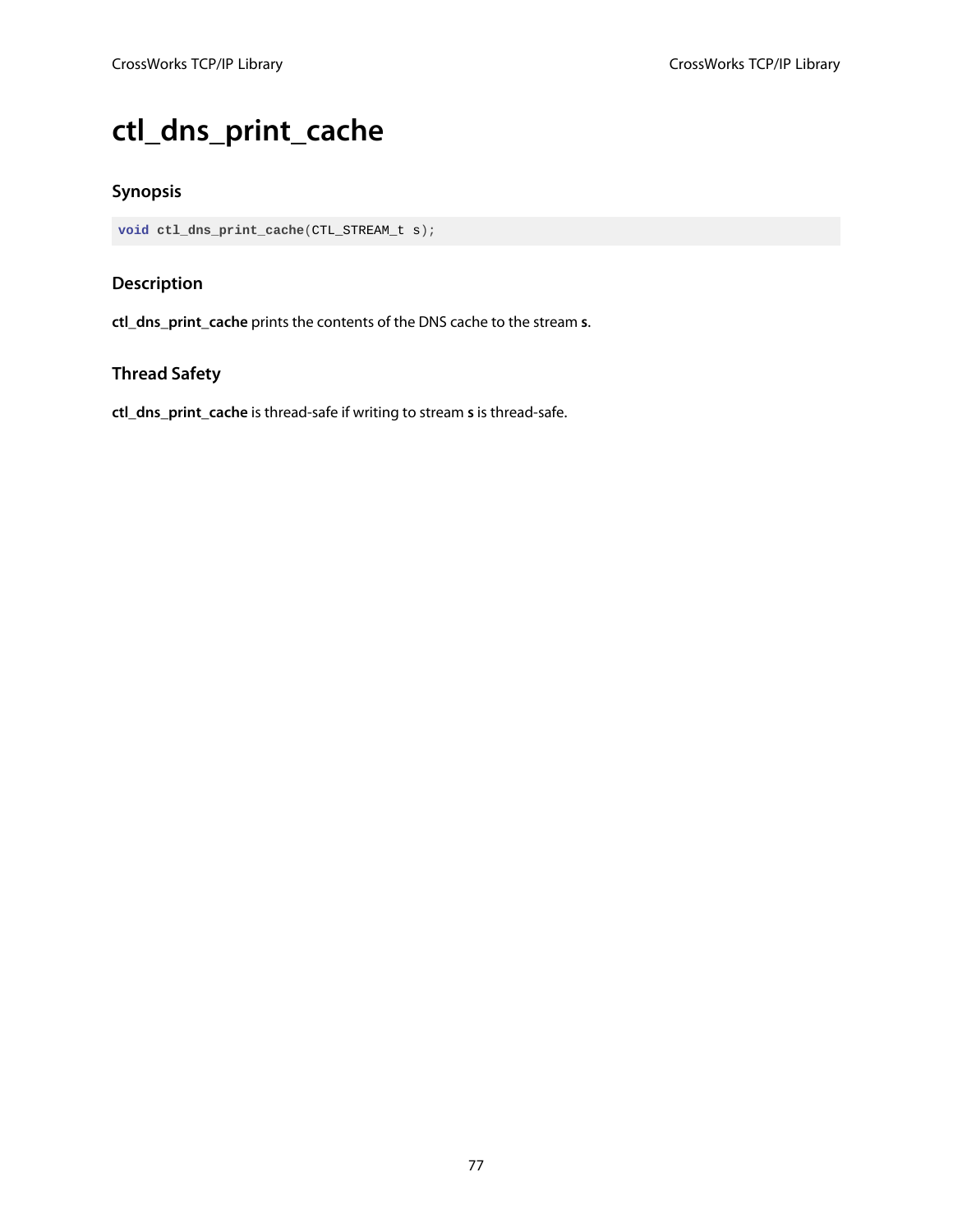# **ctl\_dns\_purge\_cache**

### **Synopsis**

**void ctl\_dns\_purge\_cache**(**void**);

## **Description**

**ctl\_dns\_purge\_cache** purges the DNS cache throwing away all cache entries and canceling all outstanding resolves.

### **Thread Safety**

**ctl\_dns\_purge\_cache** is thread-safe.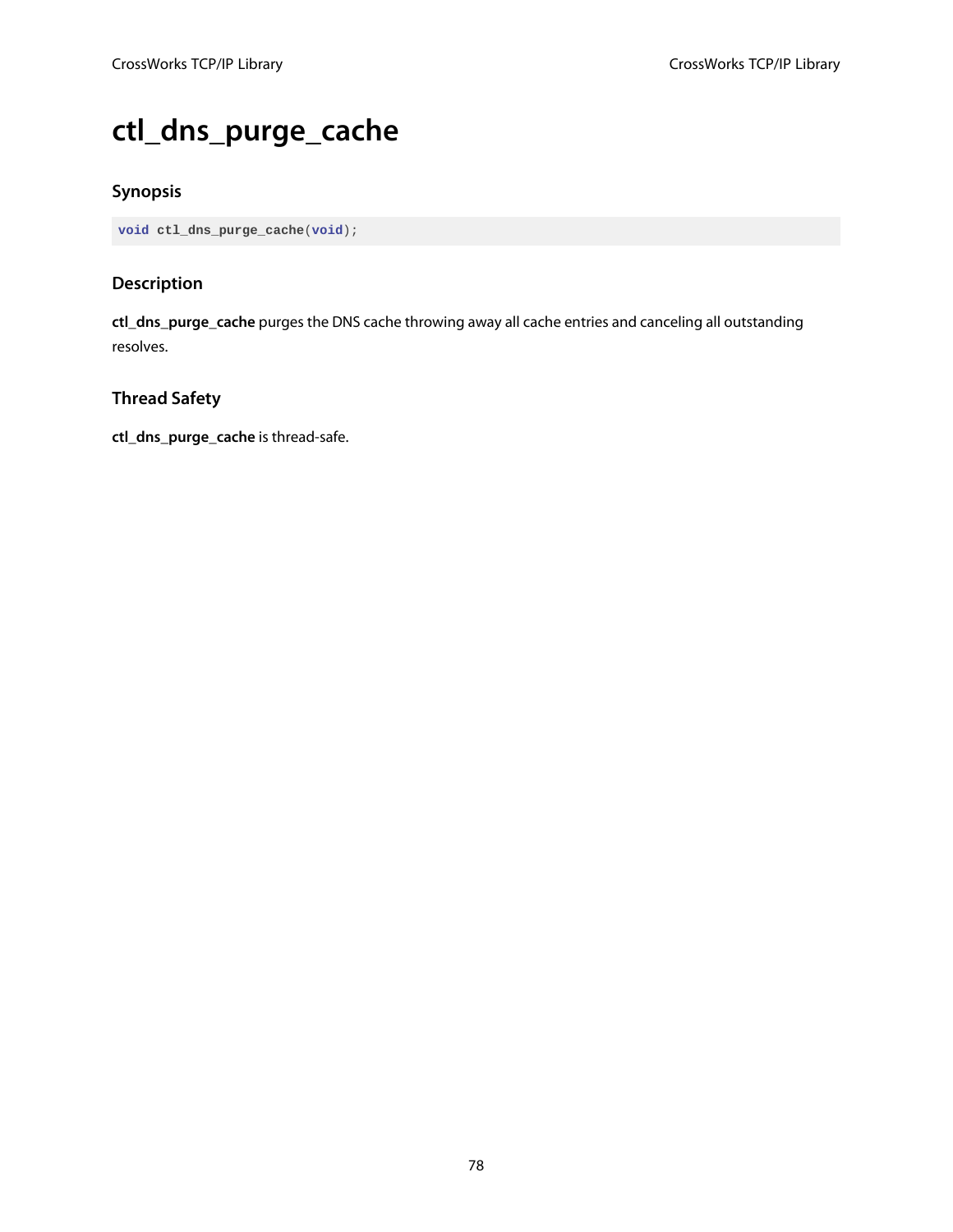# **ctl\_dns\_secondary\_server\_addr**

### **Synopsis**

CTL\_NET\_IPv4\_ADDR\_t **ctl\_dns\_secondary\_server\_addr**(**void**);

## **Description**

**ctl\_dns\_secondary\_server\_addr** returns the secondary DNS server as set in the **CTL\_IP\_CONFIG\_t** passed to **ctl\_net\_init** or or retrieved from a DHCP server.

If IP addresses are assigned by DHCP, **ctl\_dns\_secondary\_server\_addr** will returns an all-zero IP address whilst IP negotiation is in progress.

### **See Also**

**[CTL\\_IP\\_CONFIG\\_t](#page-38-0)**, **[ctl\\_net\\_init](#page-95-0)**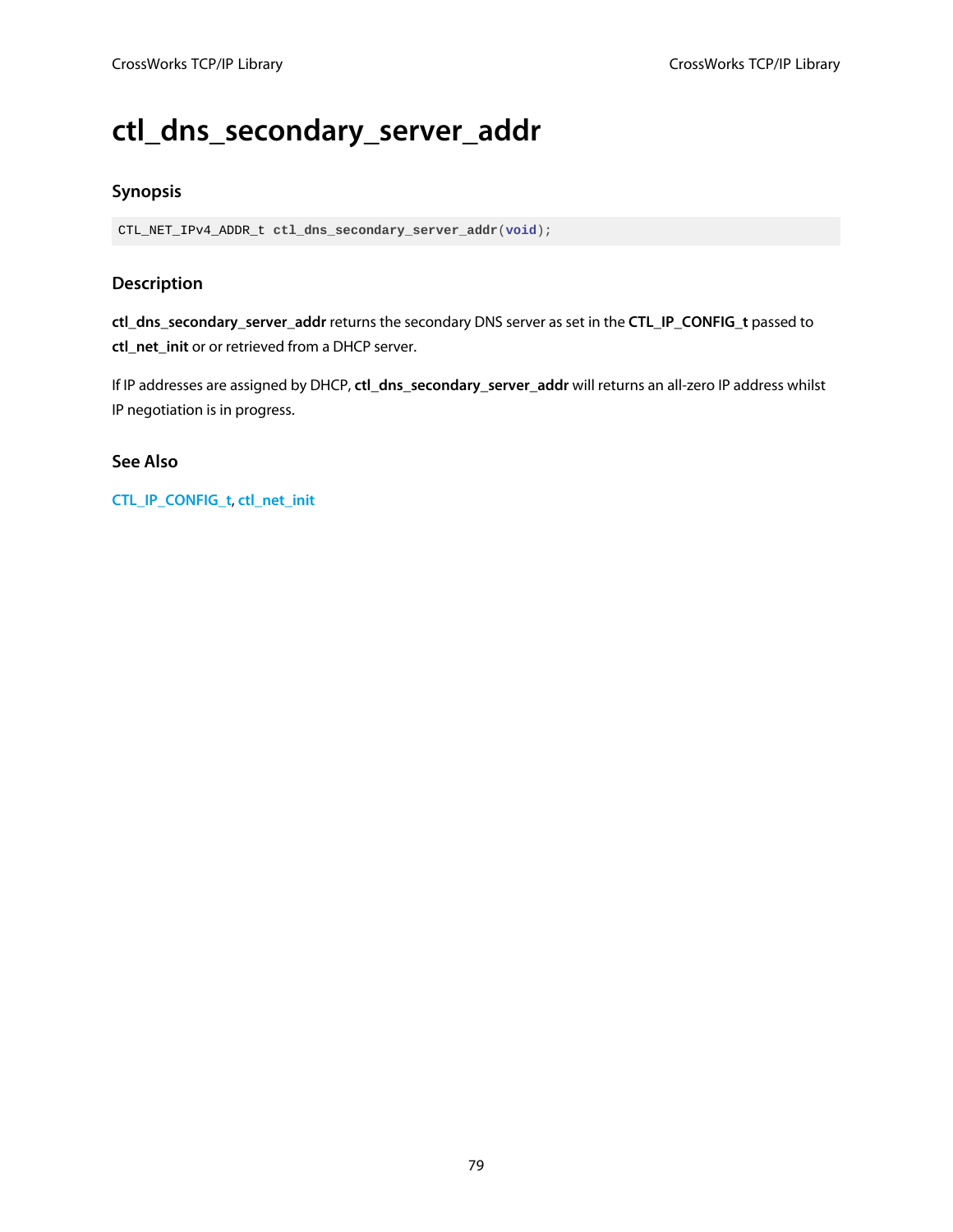## **ctl\_dns\_set\_max\_ttl**

### **Synopsis**

**void ctl\_dns\_set\_max\_ttl**(**unsigned long** ttl);

#### **Description**

**ctl\_dns\_set\_max\_ttl** sets the maximum timeout before an entry is deleted from the DNS cache to **ttl** seconds. The default time to live is 24 hours.

The DNS cache entry for a DNS record is set to the earliest of the time to live set by **ctl\_dns\_set\_max\_ttl** and the time to live returned by the server.

### **Thread Safety**

**ctl\_dns\_set\_max\_ttl** is thread-safe.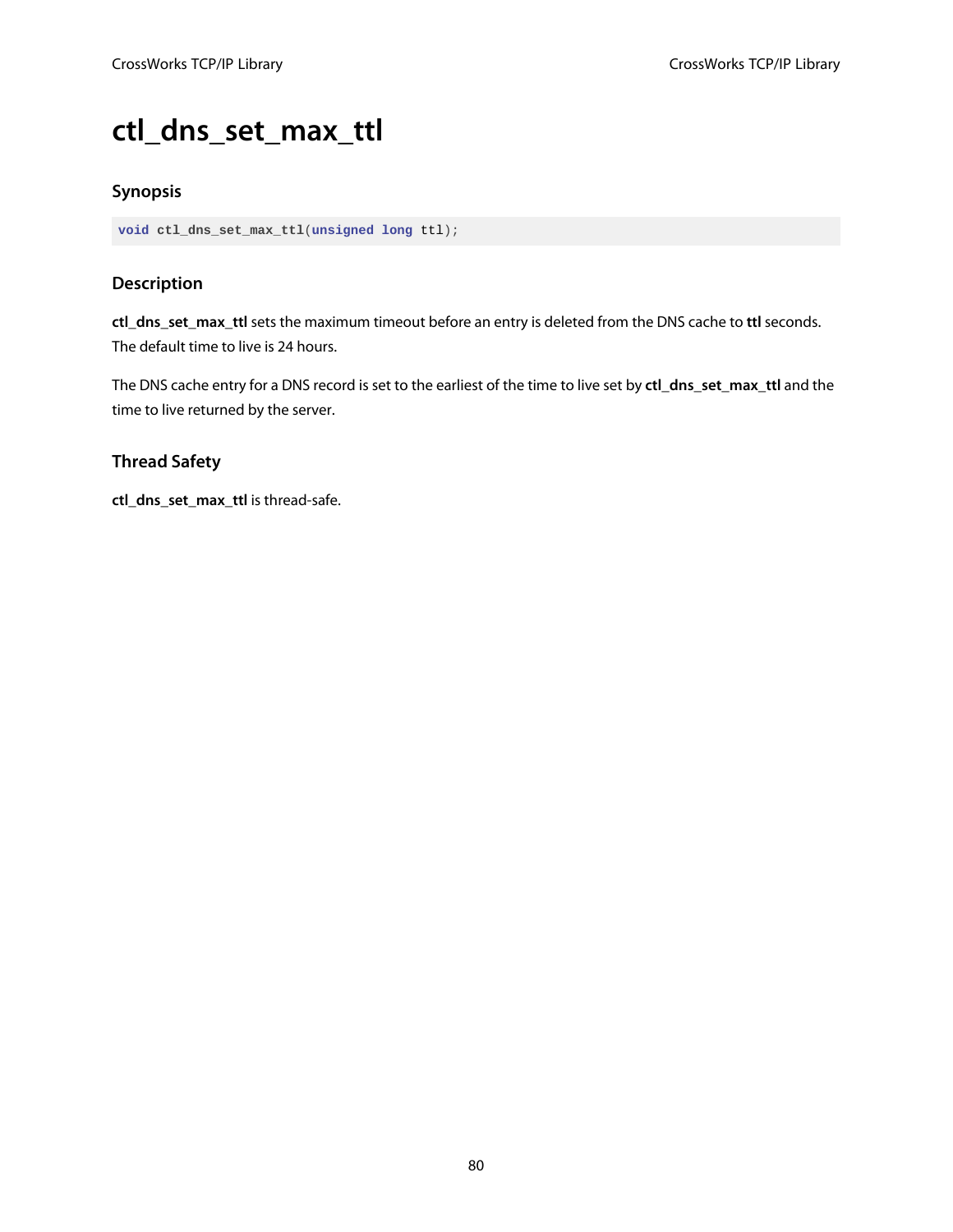# **ctl\_dns\_set\_memory\_allocator**

### **Synopsis**

**void ctl\_dns\_set\_memory\_allocator**(CTL\_MEMORY\_ALLOCATOR\_t \*allocator);

### **Description**

**ctl\_dns\_set\_memory\_allocator** sets DNS memory allocator to **allocator**. If **allocator** is zero, the DNS cache uses the system memory allocator **ctl\_system\_memory\_allocator**.

#### **Note**

Setting the memory allocator automatically clears the DNS cache and cancels any outstanding DNS resolves. We recommend that you set the DNS allocator before starting the DNS revolver.

## **Thread Safety**

**ctl\_dns\_set\_memory\_allocator** is thread-safe.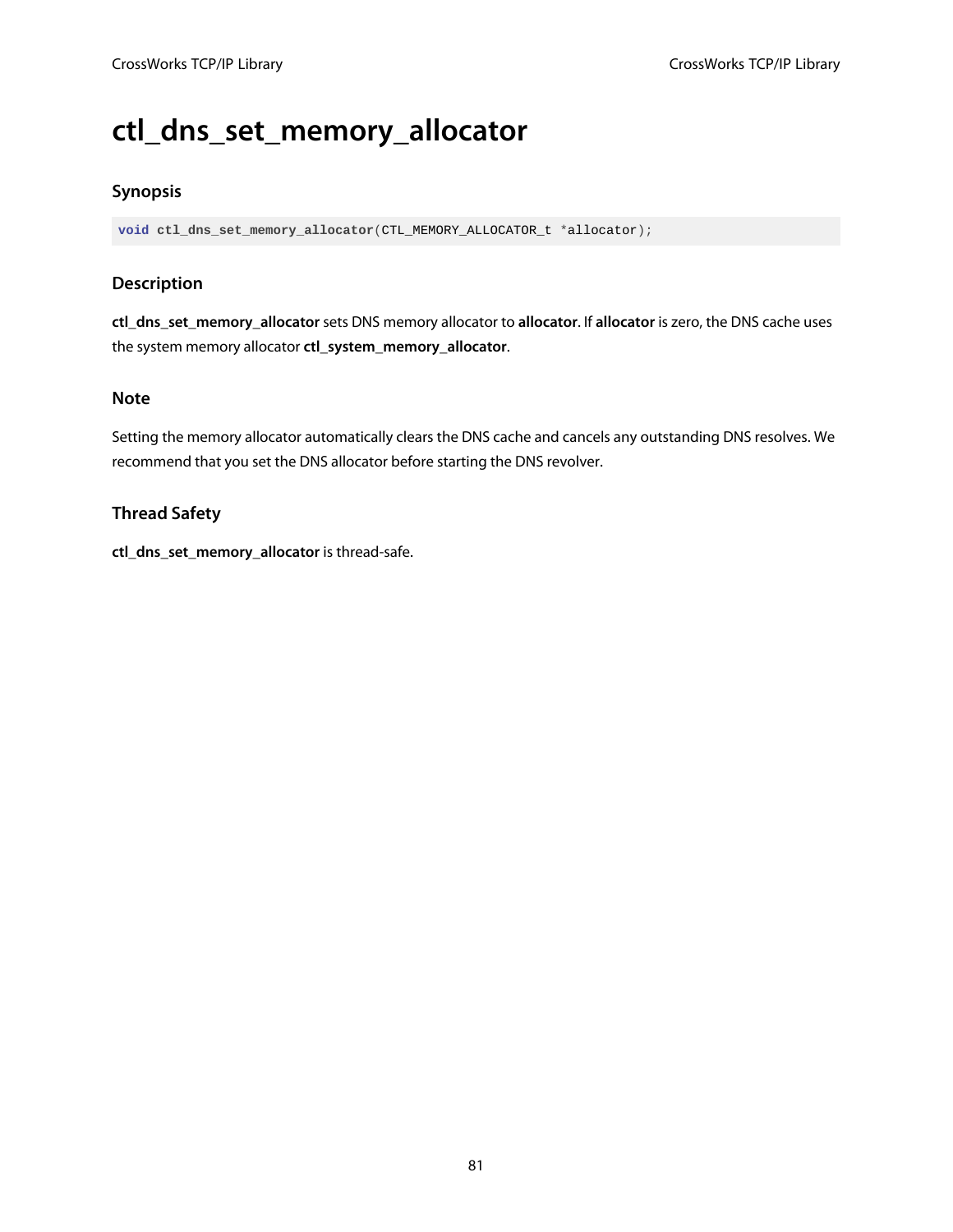## **ctl\_dns\_set\_primary\_server\_addr**

### **Synopsis**

**void ctl\_dns\_set\_primary\_server\_addr**(CTL\_NET\_IPv4\_ADDR\_t addr);

## **Description**

**ctl\_dns\_set\_primary\_server\_addr** sets the primary DNS server IP address to **addr**.

#### **Note**

Other parts of the network library may overwrite the address set by this function, for instance when DHCP negotiation is complete.

**ctl\_dns\_set\_primary\_server\_addr** and **ctl\_dns\_set\_secondary\_server\_addr** are decoupled from the rest of the DNS resolver so that you can use DHCP with assigned DNS server addresses set without automatically pulling in the resolver code.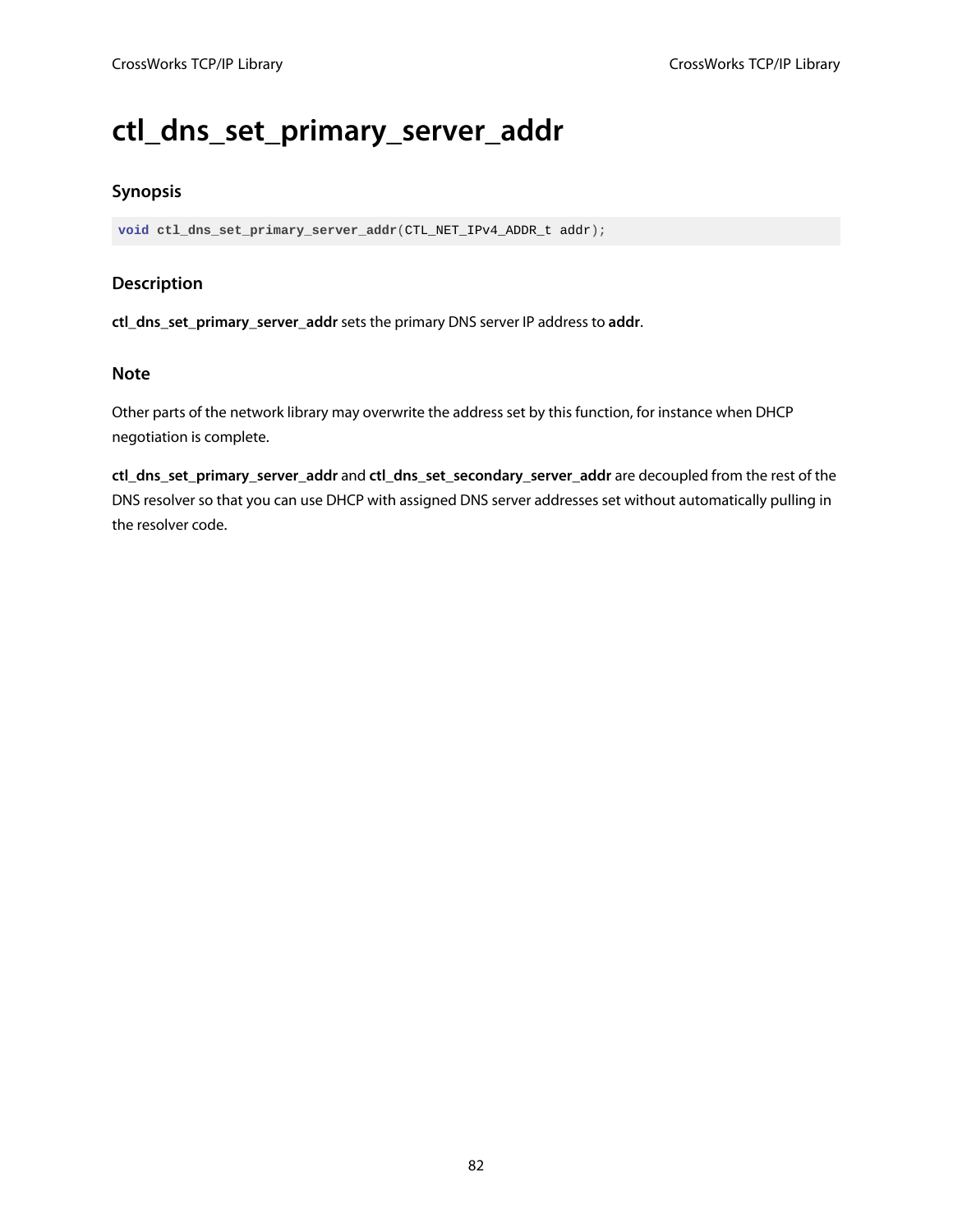## **ctl\_dns\_set\_secondary\_server\_addr**

#### **Synopsis**

**void ctl\_dns\_set\_secondary\_server\_addr**(CTL\_NET\_IPv4\_ADDR\_t addr);

## **Description**

**ctl\_dns\_set\_secondary\_server\_addr** sets the secondary DNS server IP address to **addr**.

#### **Note**

Other parts of the network library may overwrite the address set by this function, for instance when DHCP negotiation is complete.

**ctl\_dns\_set\_primary\_server\_addr** and **ctl\_dns\_set\_secondary\_server\_addr** are decoupled from the rest of the DNS resolver so that you can use DHCP with assigned DNS server addresses set without automatically pulling in the resolver code.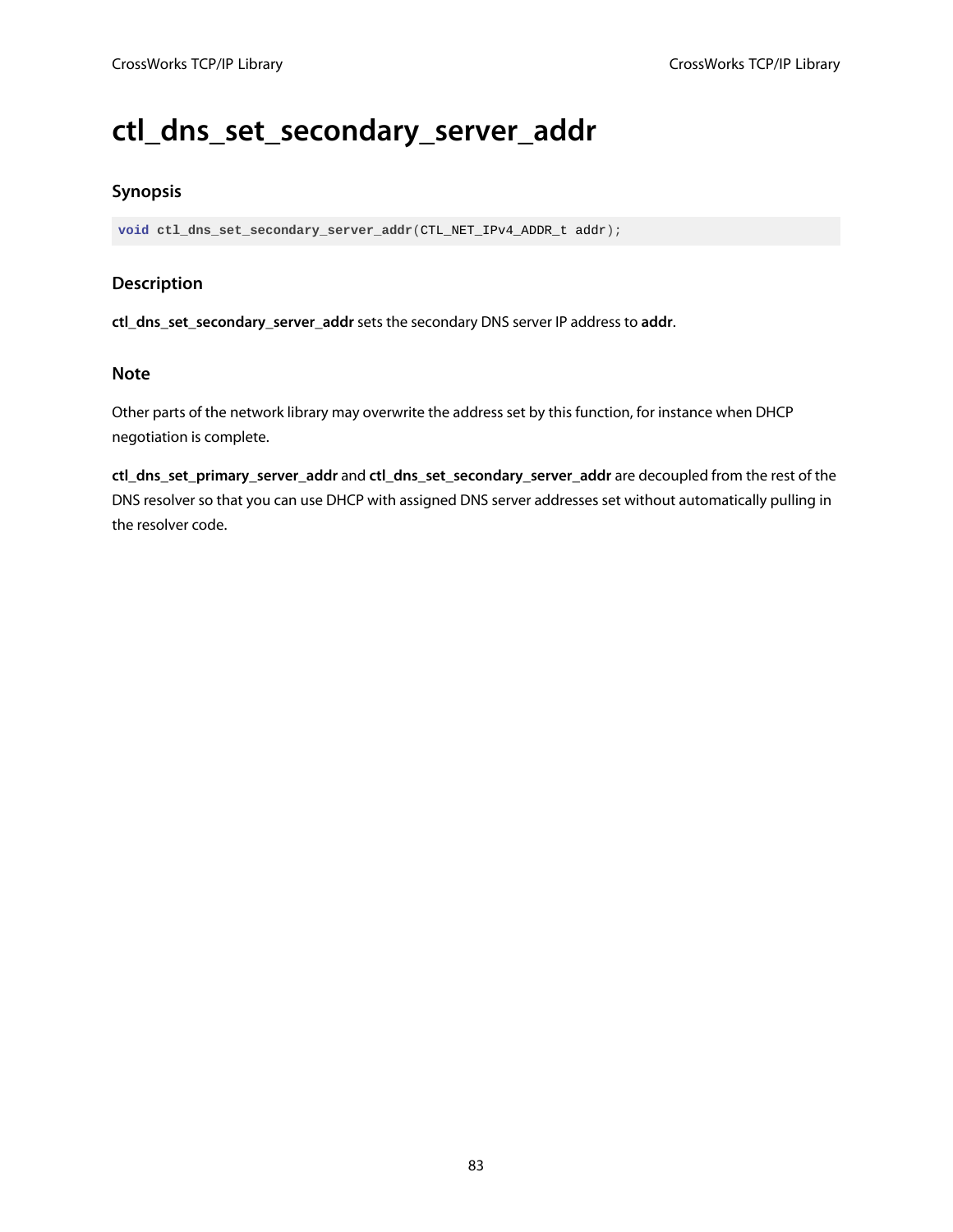# **ctl\_dns\_set\_server**

### **Synopsis**

```
void ctl_dns_set_server(int index,
                         CTL_NET_IPv4_ADDR_t addr);
```
### **Description**

**ctl\_dns\_set\_server** sets index entry **index** of the DNS server list to **addr**. Index 0 is the primary DNS server, 1 is the secondary server, and so on.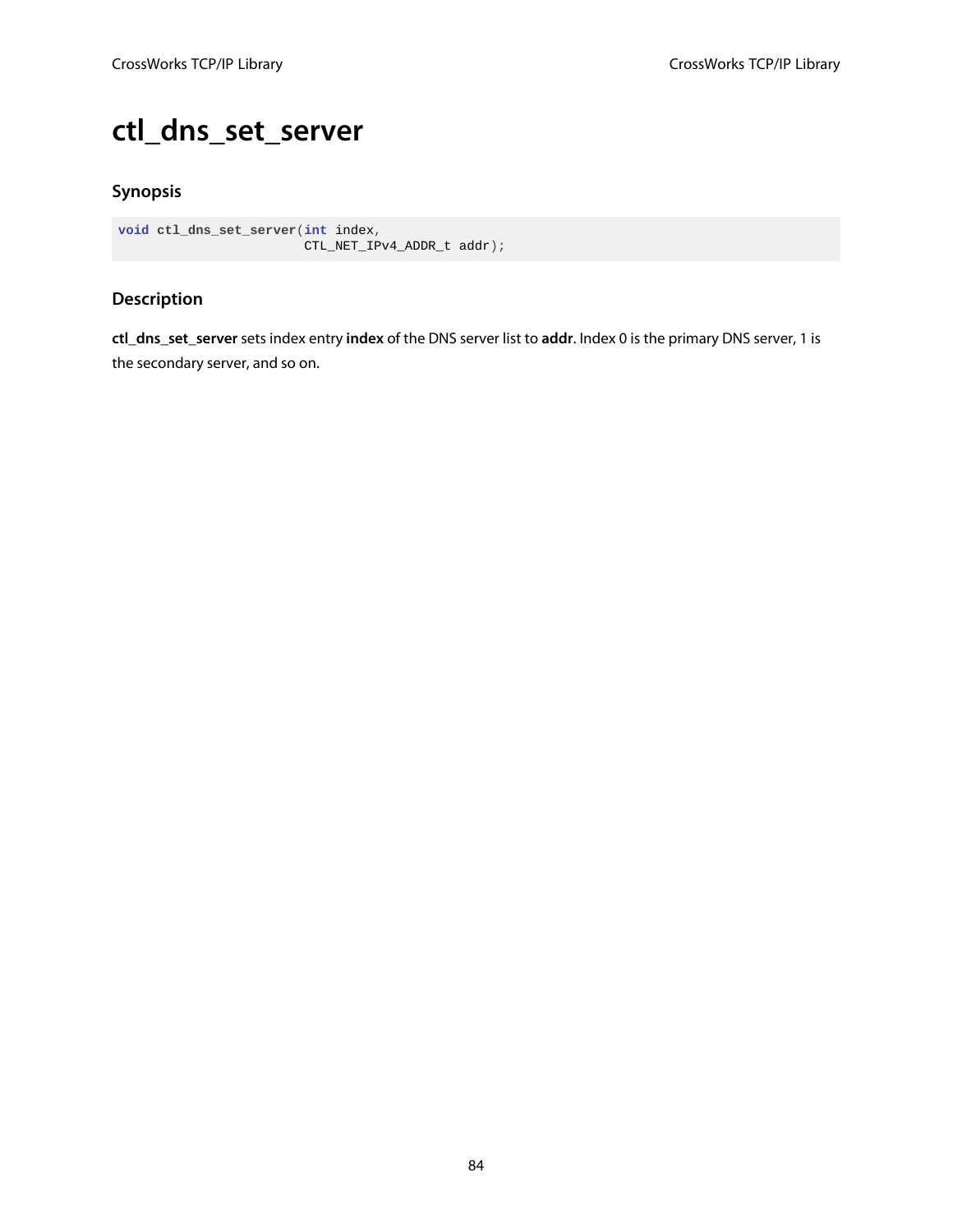# **ctl\_eth\_get\_mac\_addr**

## **Synopsis**

CTL\_NET\_MAC\_ADDR\_t \***ctl\_eth\_get\_mac\_addr**(**void**);

**ctl\_eth\_get\_mac\_addr** returns the MAC address set when registering the MAC driver using **ctl\_net\_set\_mac\_driver**.

**See Also**

**ctl\_net\_set\_mac\_driver**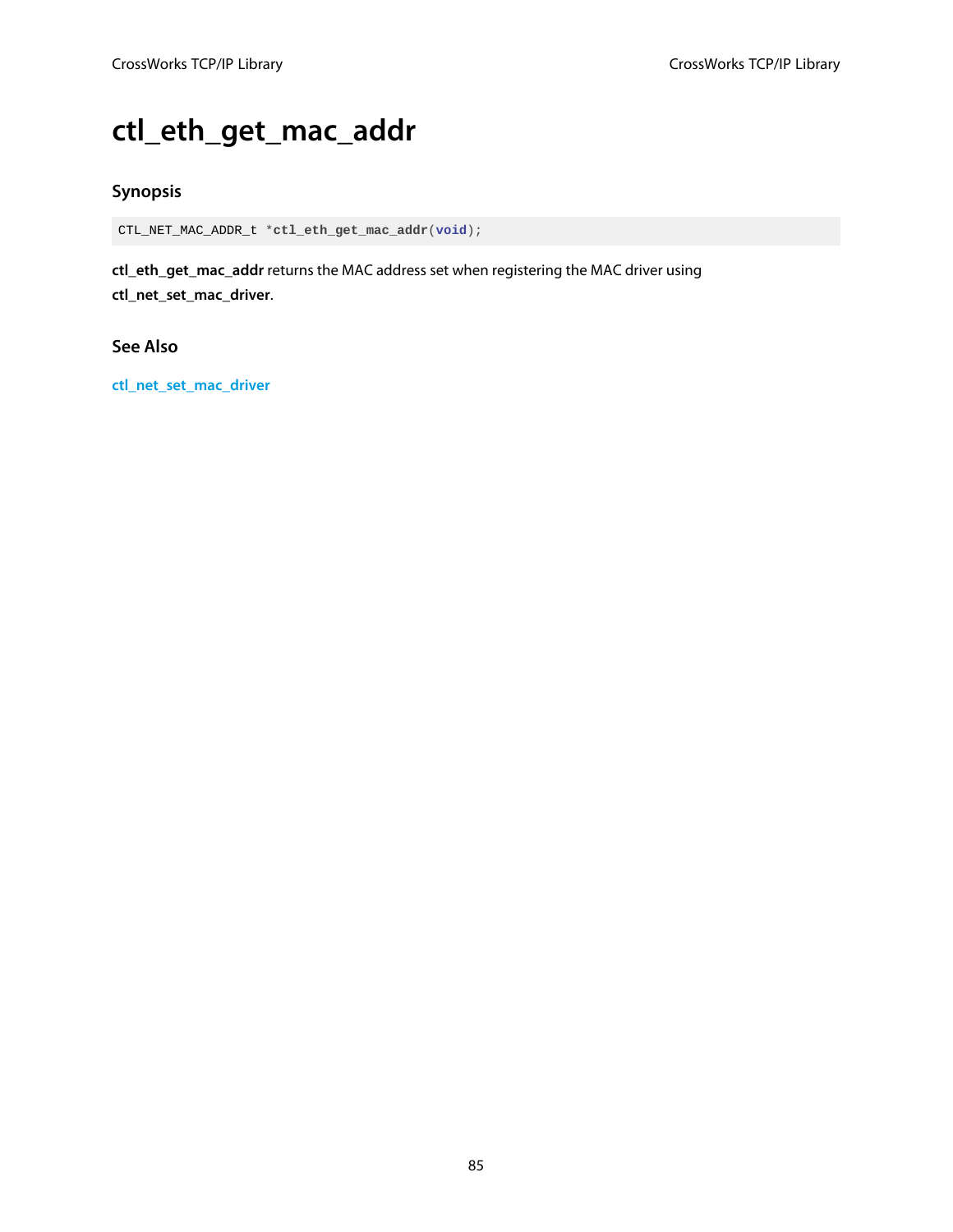# **ctl\_icmp\_init**

## **Synopsis**

CTL\_STATUS\_t **ctl\_icmp\_init**(**void**);

## **Description**

**ctl\_icmp\_init** initializes the ICMP subsystem. Only the Echo Request (ping) ICMP type code is supported by the network library, all other type codes fail silently.

**ctl\_icmp\_init** returns **CTL\_NO\_ERROR** on success; i.e. the ICMP subsystem is registered with the IP layer.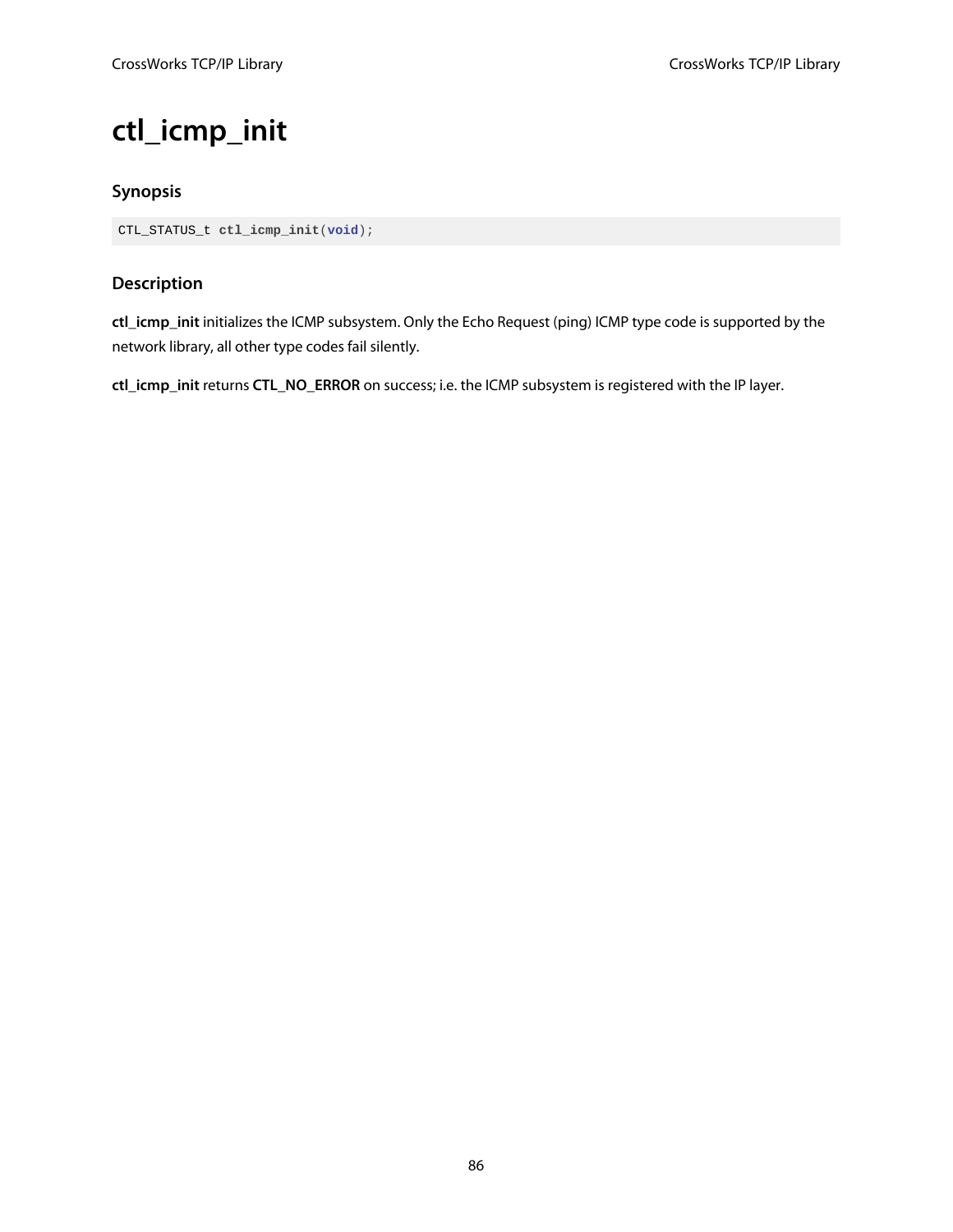# **ctl\_ip\_sprint\_addr**

## **Synopsis**

```
char *ctl_ip_sprint_addr(char *dst,
                          CTL_NET_IPv4_ADDR_t addr);
```
### **Description**

**ctl\_ip\_sprint\_addr** converts the address **addr** to dotted decimal notation and writes the result to the object pointed to by **dst**. **dst** must be 16 characters or more for three dotted decimal octets plus a terminating zero.

### **Return Value**

**ctl\_ip\_sprint\_addr** returns **dst**.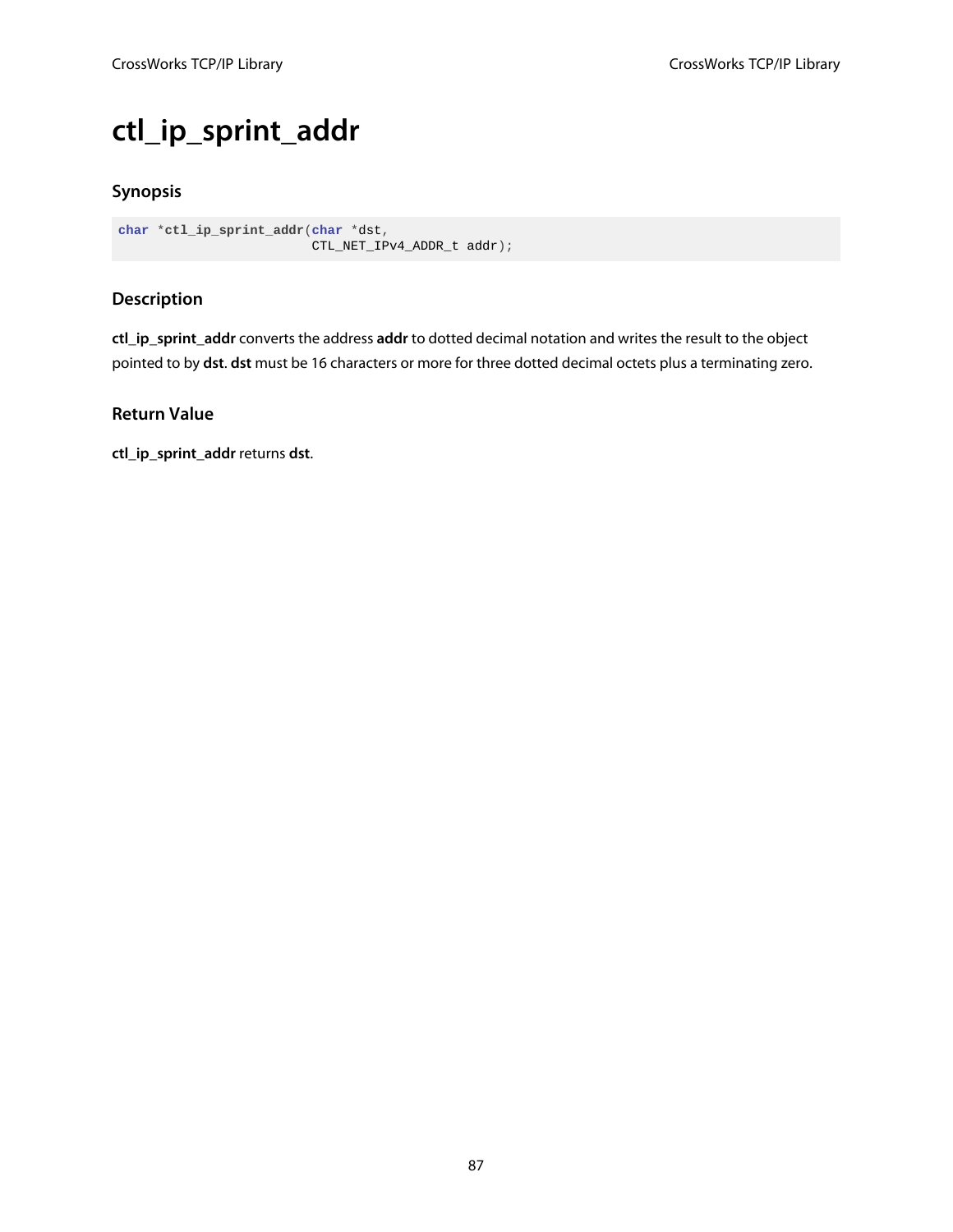# **ctl\_mac\_addr\_is\_broadcast**

## **Description**

**ctl\_mac\_addr\_is\_broadcast** returns true if the address **addr** is a broadcast address. A MAC address with every bit set to one is a broadcast address, i.e. address FF:FF:FF:FF:FF:FF.

## **Thread Safety**

**ctl\_mac\_addr\_is\_broadcast** is thread-safe.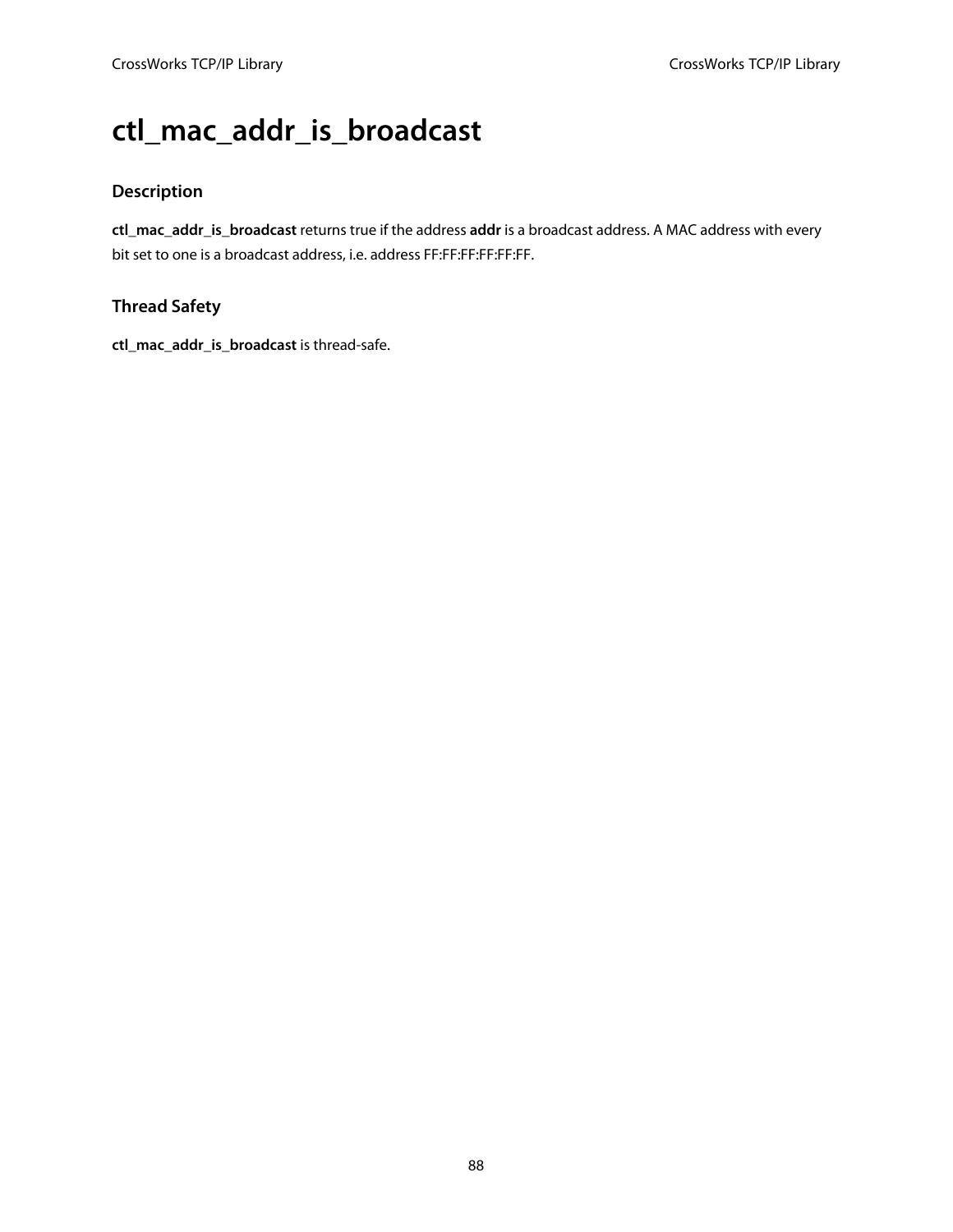# **ctl\_mac\_addr\_is\_null\_or\_empty**

## **Description**

**ctl\_mac\_addr\_is\_null\_or\_empty** returns true if the address **addr** is null or the address pointed to is an all-zero address. A MAC address with every bit set to zero is a null address, i.e. address 00:00:00:00:00:00.

## **Thread Safety**

**ctl\_mac\_addr\_is\_null\_or\_empty** is thread-safe.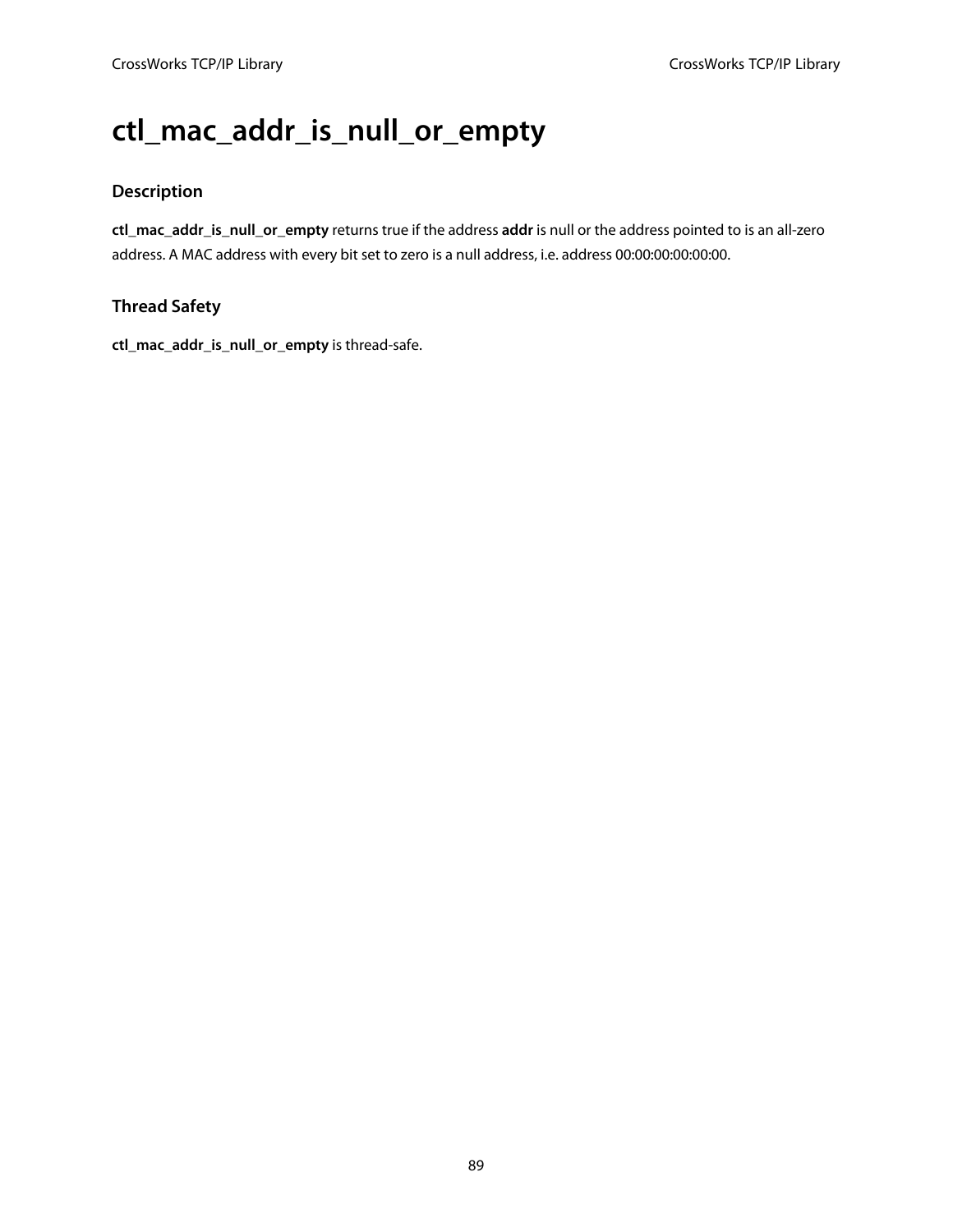## **ctl\_mac\_sprint\_addr**

#### **Synopsis**

```
char *ctl_mac_sprint_addr(char *dst,
                           const CTL_NET_MAC_ADDR_t *addr,
                           char sep);
```
## **Description**

**ctl\_mac\_sprint\_addr** converts the address **addr** to hexadecimal notation, using **sep** to separate each octet, and writes the result to the object pointed to by **dst**. **dst** must be 18 characters or more for six hexadecimal octets, separators, and a terminating zero.

#### **Return Value**

**ctl\_mac\_sprint\_addr** returns **dst**.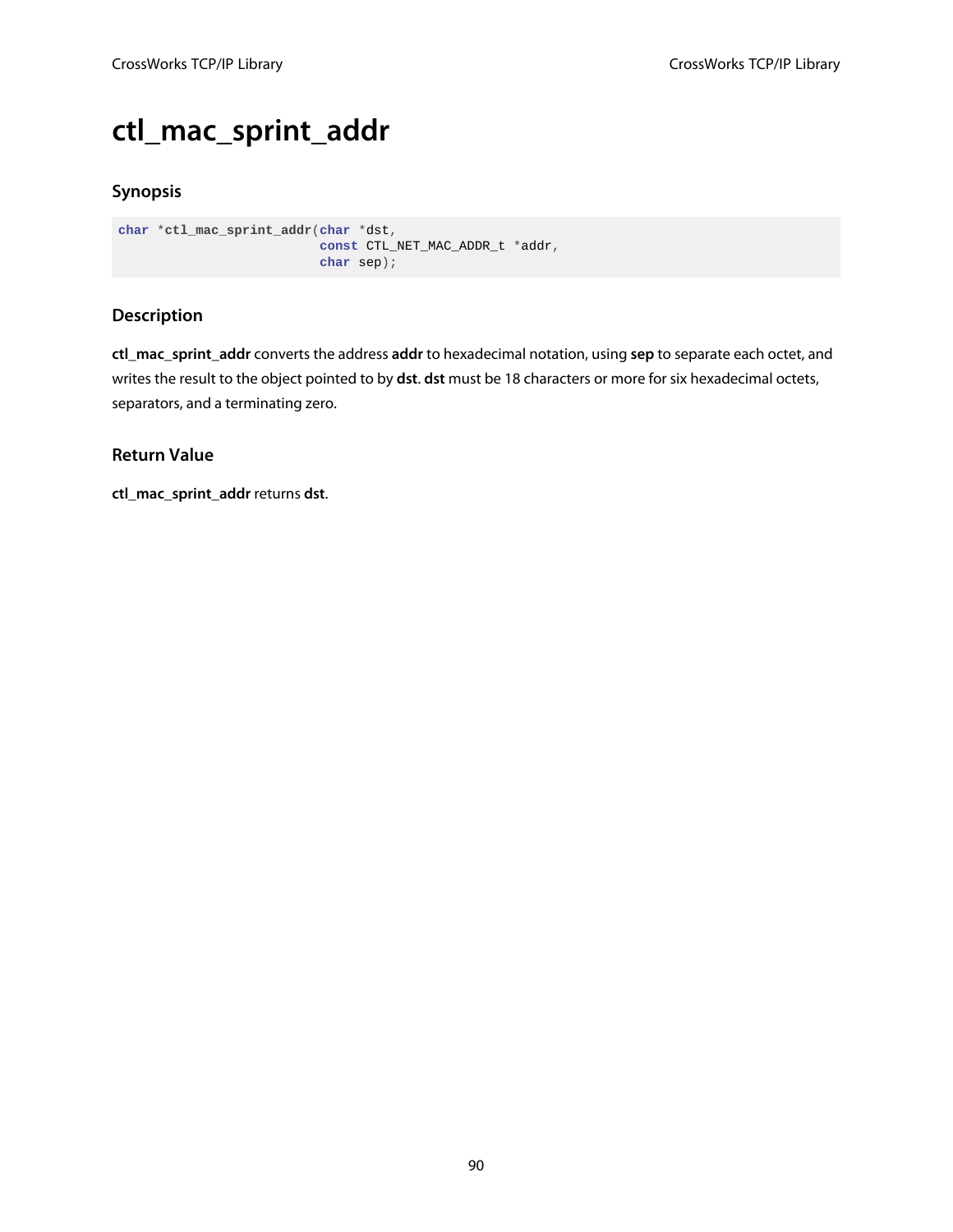# **ctl\_net\_domain\_name\_suffix**

### **Synopsis**

**char** \***ctl\_net\_domain\_name\_suffix**(**void**);

## **Description**

**ctl\_net\_domain\_name\_suffix** returns domain name suffix provided by the DHCP server when an IP address is assigned. If no domain name suffix is set by the DHCP server, or no address has been assigned by the DHCP server, **ctl\_net\_domain\_name\_suffix** returns zero.

## **Thread Safety**

**ctl\_net\_domain\_name\_suffix** is thread-safe.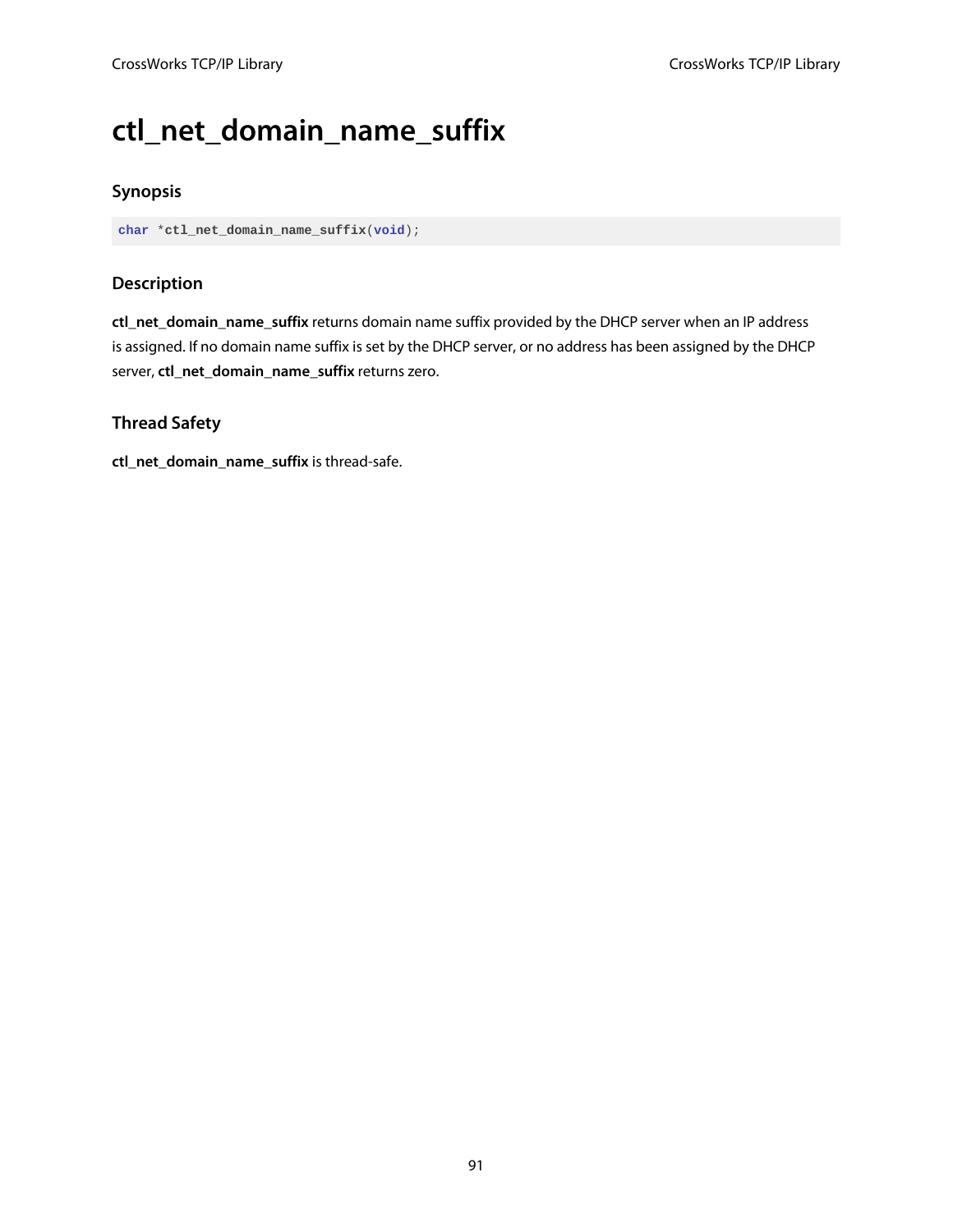# **ctl\_net\_get\_gateway\_address**

### **Synopsis**

CTL\_NET\_IPv4\_ADDR\_t **ctl\_net\_get\_gateway\_address**(**void**);

## **Description**

**ctl\_net\_get\_gateway\_address** returns returns the gateway (local router's) IP address as set in the **CTL\_IP\_CONFIG\_t** configuration passed to **ctl\_net\_init** or retrieved from a DHCP server.

If IP addresses are assigned by DHCP, **ctl\_net\_get\_gateway\_address** will returns an all-zero IP address whilst IP negotiation is in progress.

## **Thread Safety**

**ctl\_net\_get\_gateway\_address** is thread-safe.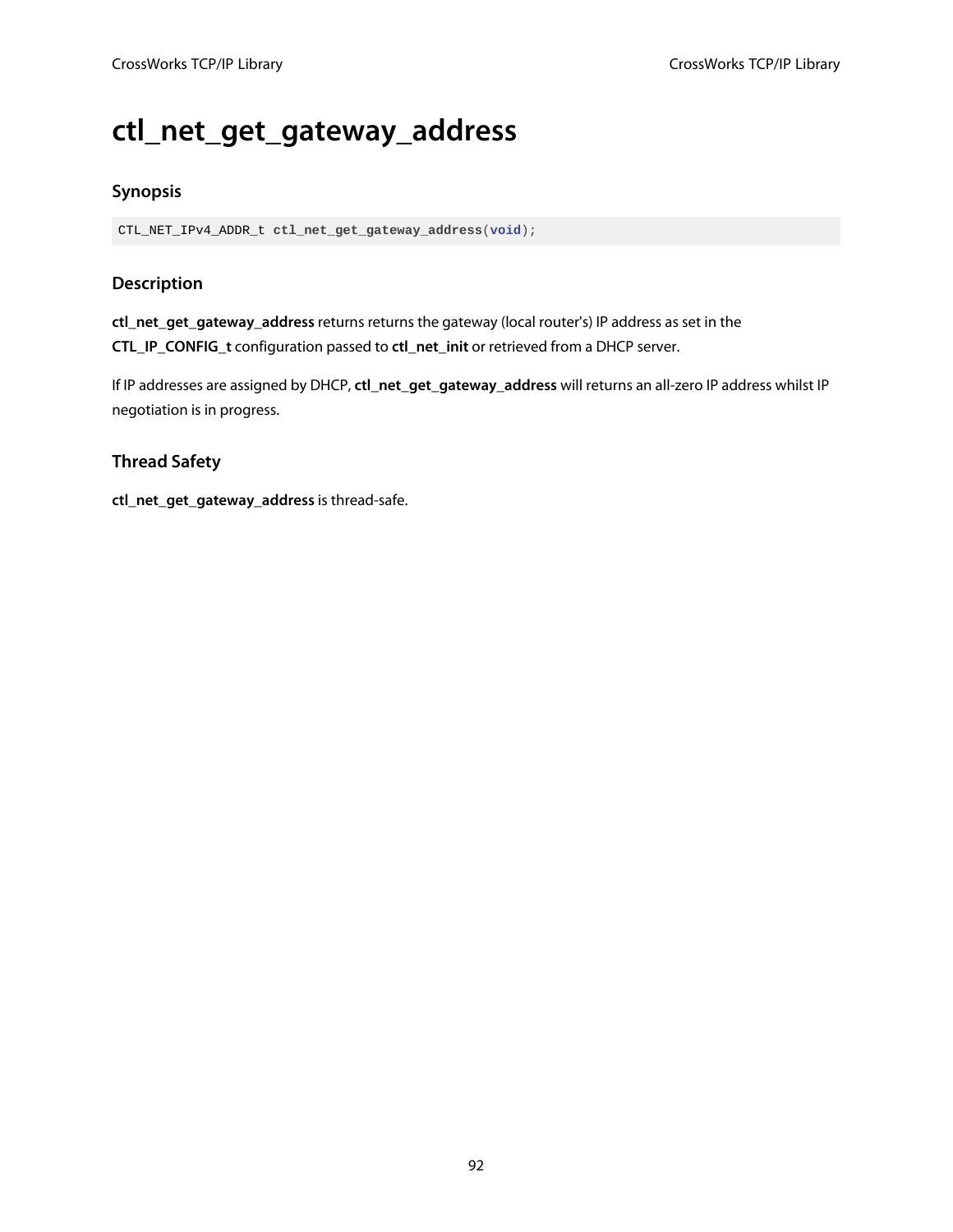# <span id="page-92-0"></span>**ctl\_net\_get\_host\_name**

### **Synopsis**

**char** \***ctl\_net\_get\_host\_name**(**void**);

## **Description**

**ctl\_net\_get\_host\_name** returns a pointer to a null-terminated read-only string that contains the host name set by **ctl\_net\_set\_host\_name**. If no host name has been set, the host name is empty.

#### **See Also**

**[ctl\\_net\\_get\\_host\\_name](#page-92-0)**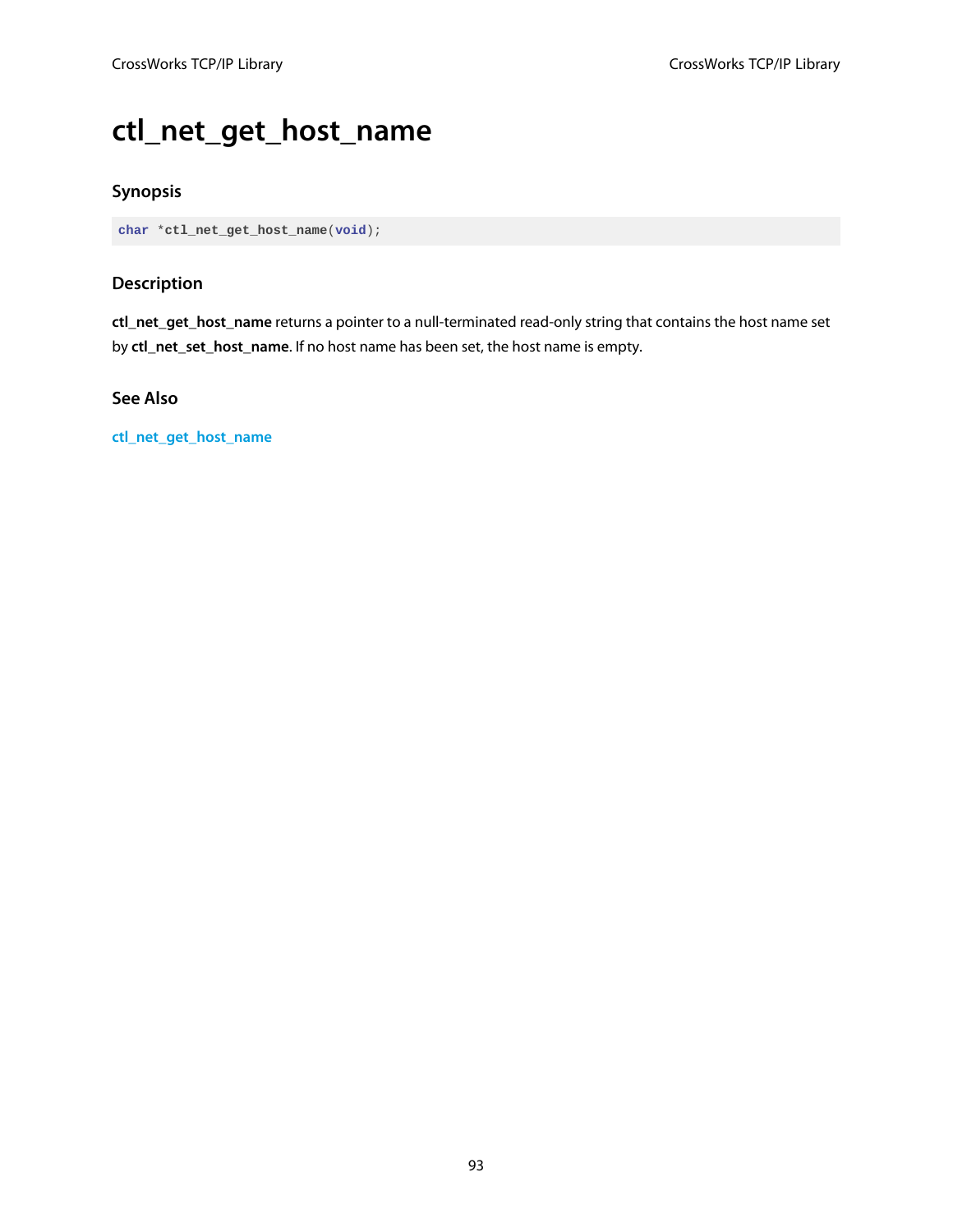## **ctl\_net\_get\_ip\_address**

#### **Synopsis**

CTL\_NET\_IPv4\_ADDR\_t **ctl\_net\_get\_ip\_address**(**void**);

## **Description**

**ctl\_net\_get\_ip\_address** returns the system's IP address as set in the **CTL\_IP\_CONFIG\_t** configuration passed to **ctl\_net\_init** or retrieved from a DHCP server.

If IP addresses are assigned by DHCP, **ctl\_net\_get\_ip\_address** will return an all-zero IP address whilst IP negotiation is in progress.

## **Thread Safety**

**ctl\_net\_get\_ip\_address** is thread-safe.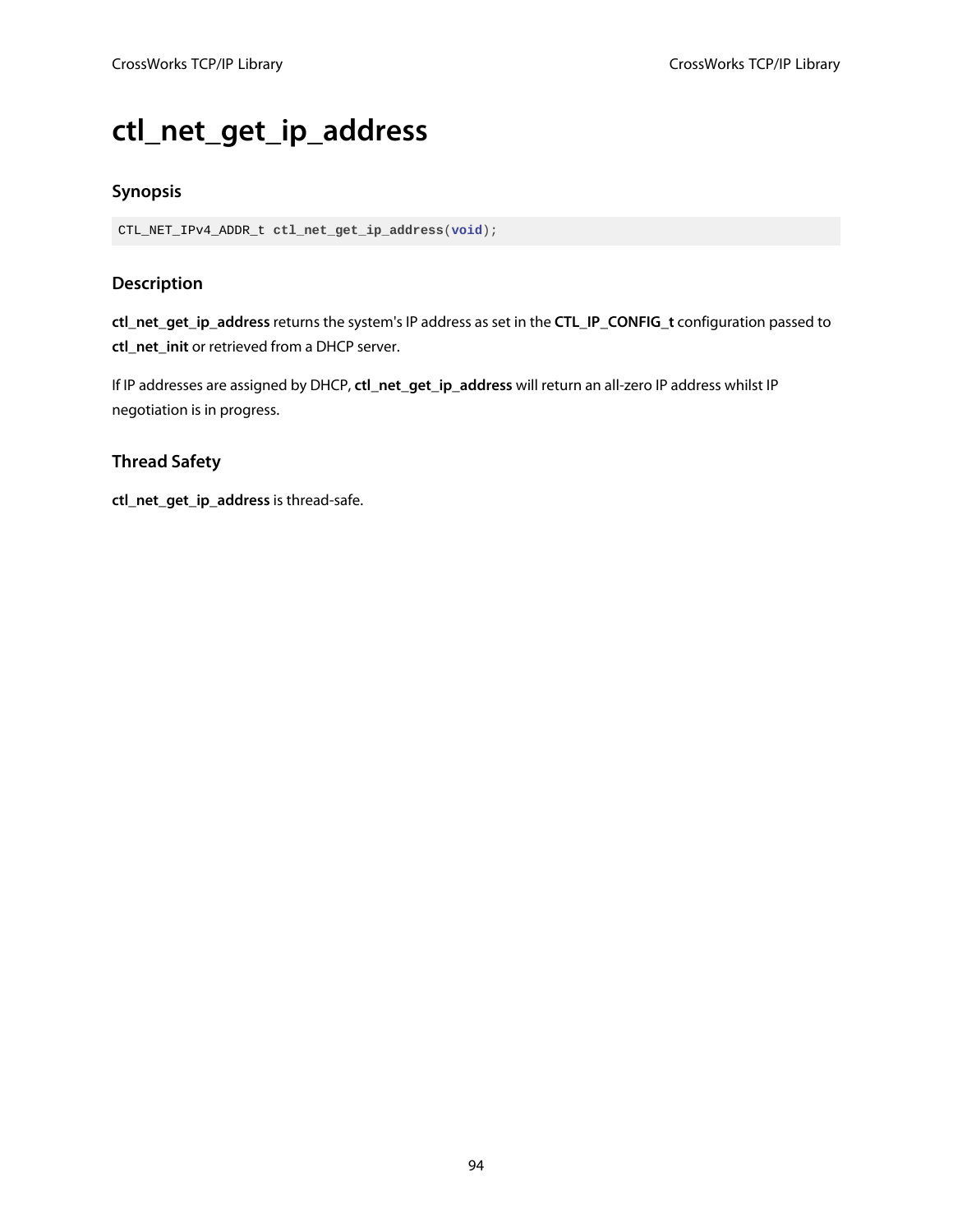# **ctl\_net\_get\_subnet\_mask**

### **Synopsis**

CTL\_NET\_IPv4\_ADDR\_t **ctl\_net\_get\_subnet\_mask**(**void**);

## **Description**

**ctl\_net\_get\_subnet\_mask** returns the system's subnet mask as set in the **CTL\_IP\_CONFIG\_t** configuration passed to **ctl\_net\_init** or retrieved from a DHCP server.

If IP addresses are assigned by DHCP, **ctl\_net\_get\_subnet\_mask** will returns an all-zero IP address whilst IP negotiation is in progress.

## **Thread Safety**

**ctl\_net\_get\_subnet\_mask** is thread-safe.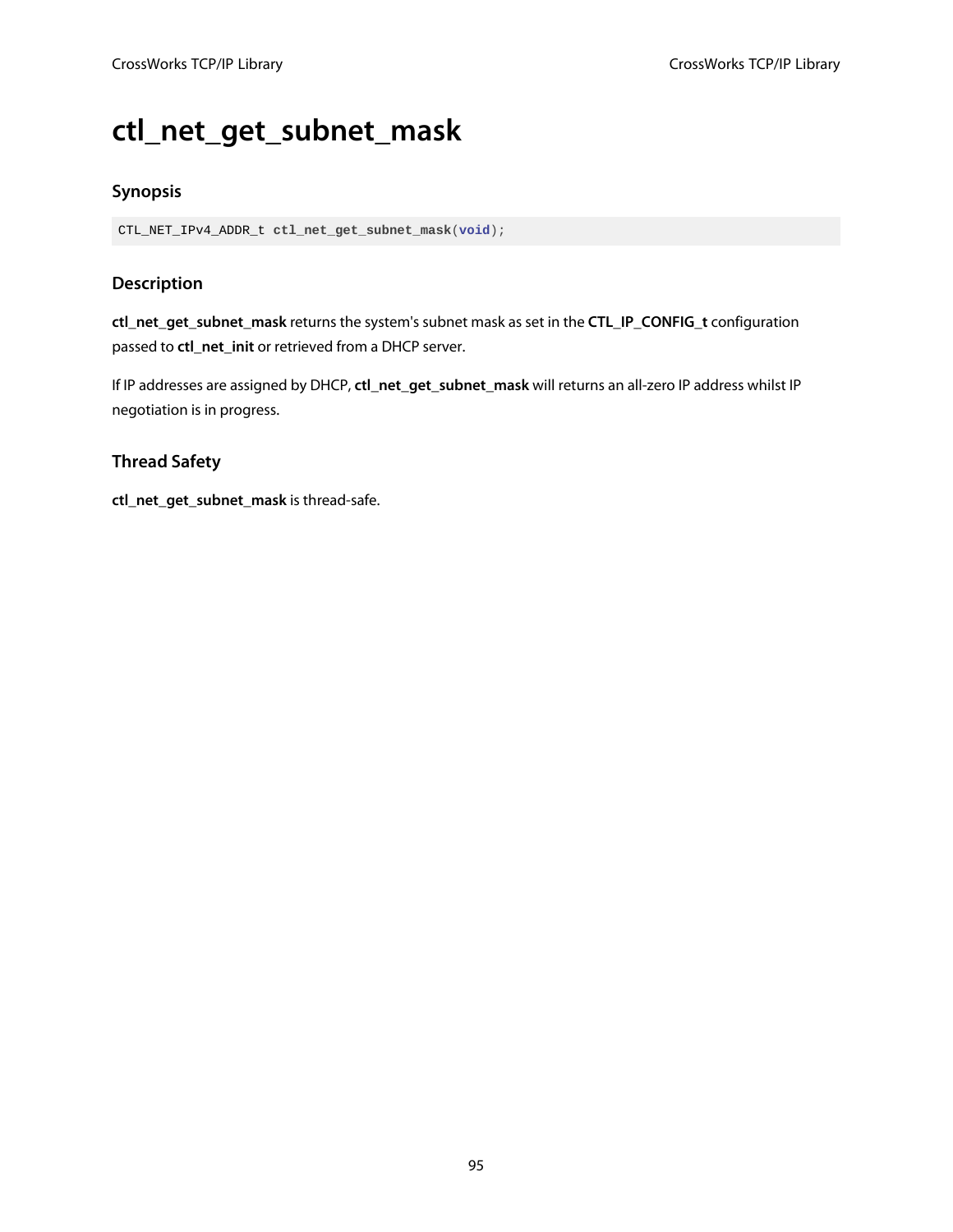# <span id="page-95-0"></span>**ctl\_net\_init**

## **Synopsis**

```
CTL_STATUS_t ctl_net_init(unsigned taskPriority,
const CTL_IP_CONFIG_t *ipInit);
```
**ctl\_net\_init** initializes the network library core, which consists of the IP and ARP layers. The network task is created using a task priority **priority**. The initial IP configuration is pointed to by and this may be null if DHCP is used to configure the host settings.

**See Also**

**[CTL\\_IP\\_CONFIG\\_t](#page-38-0)**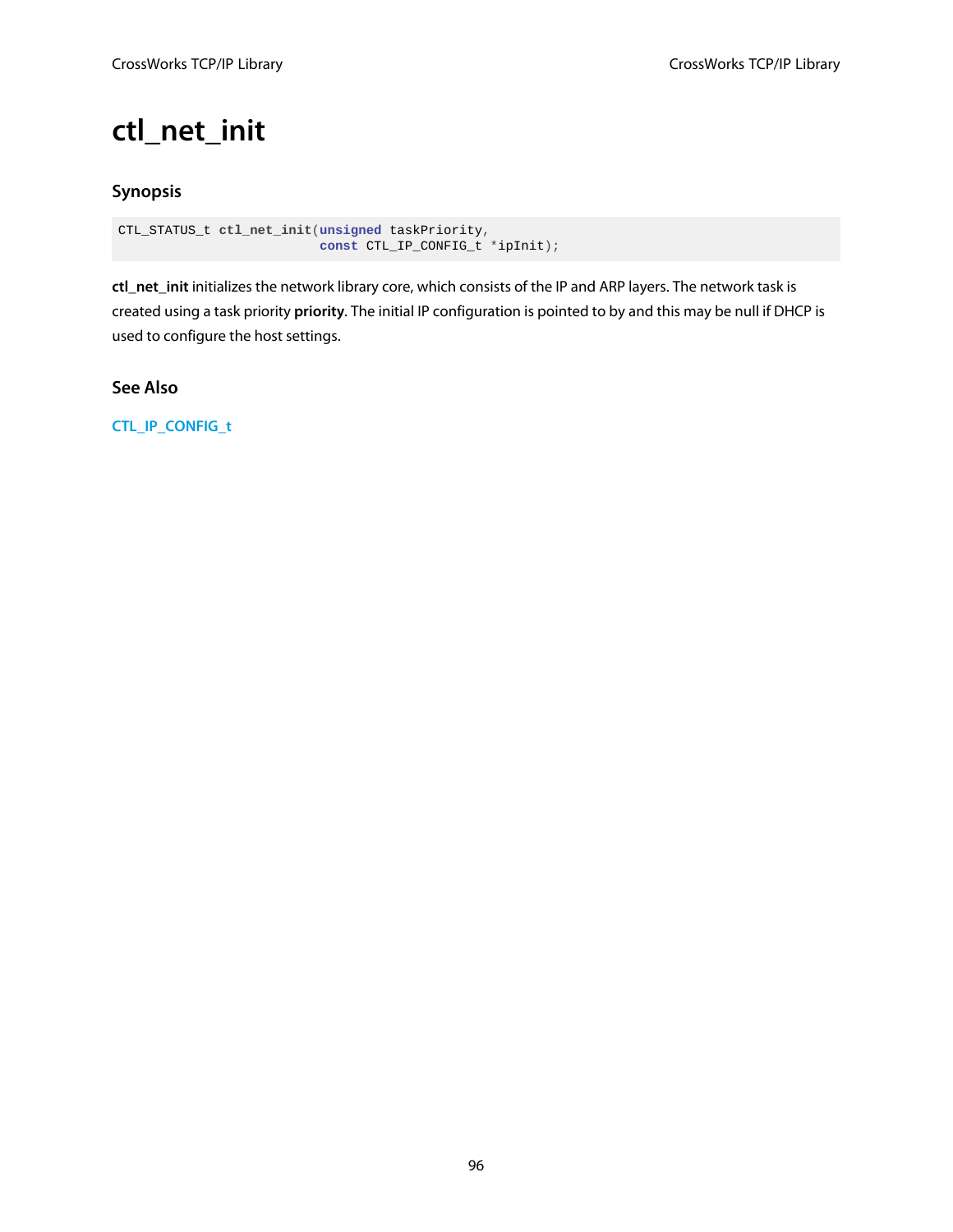# **ctl\_net\_interface**

### **Synopsis**

CTL\_NET\_INTERFACE\_t \*ctl\_net\_interface;

## **Description**

**ctl\_net\_interface** holds a pointer to the network interface initialized by **ctl\_mac\_init**. If **ctl\_net\_interface** is zero, the MAC has not been initialized.

The TCP/IP library supports a single MAC at this time.

## **See Also**

**[ctl\\_mac\\_init](#page-167-0)**.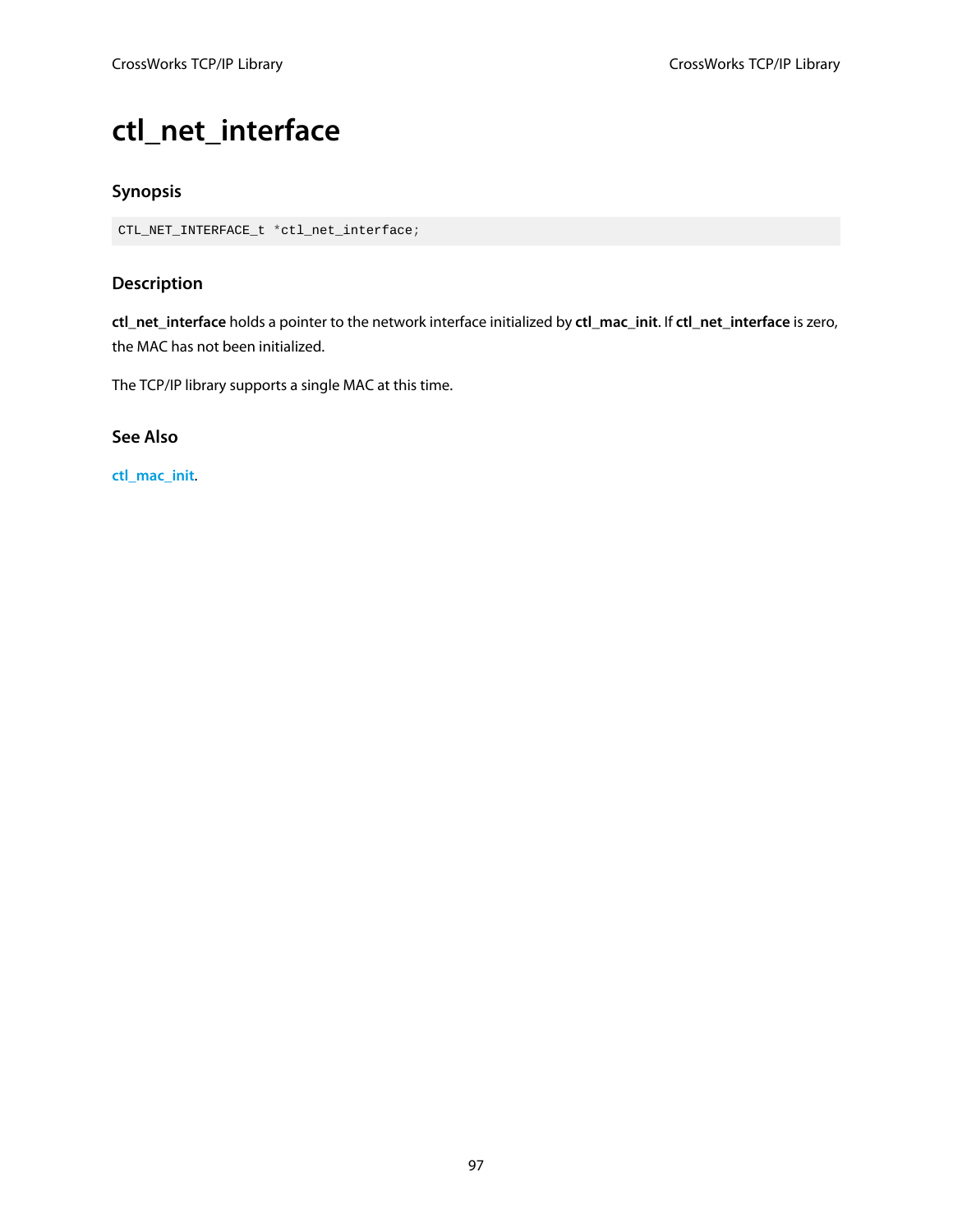# **ctl\_net\_is\_autoip\_address**

### **Synopsis**

**unsigned ctl\_net\_is\_autoip\_address**(CTL\_NET\_IPv4\_ADDR\_t addr);

## **Description**

**ctl\_net\_is\_autoip\_address** determines whether **addr** is a IPv4 link-local Auto-IP address on the local subnet. **ctl\_net\_is\_autoip\_address** returns non-zero if **addr** is an Auto-IP address on the local subnet and zero if not.

Auto-IP addresses are defined by RFC 3927 to be the range 169.254.0.0—169.254.255.255 (169.254/16 prefix) with subnet mask 255.255.0.0.

## **Thread Safety**

**ctl\_net\_is\_autoip\_address** is thread-safe.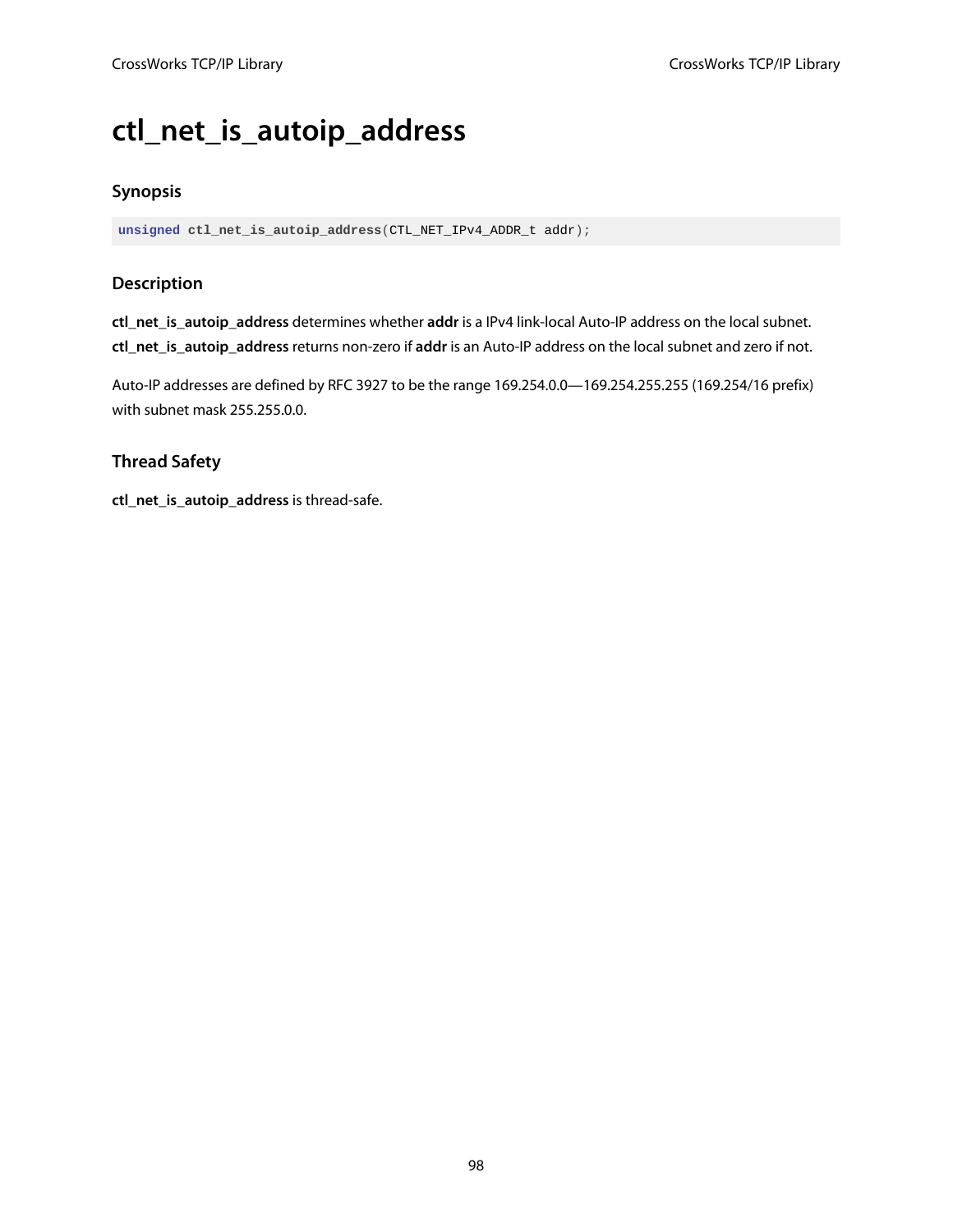# <span id="page-98-0"></span>**ctl\_net\_is\_local\_broadcast\_address**

### **Synopsis**

**unsigned ctl\_net\_is\_local\_broadcast\_address**(CTL\_NET\_IPv4\_ADDR\_t addr);

## **Description**

**ctl\_net\_is\_local\_broadcast\_address** determines whether **addr** is an local subnet broadcast address, that is the address **addr** is either the limited subnet broadcast address 255.255.255.255 or the subnet broadcast address.

## **Thread Safety**

**ctl\_net\_is\_local\_broadcast\_address** is thread-safe.

## **See Also**

**[ctl\\_net\\_is\\_subnet\\_broadcast\\_address](#page-102-0)**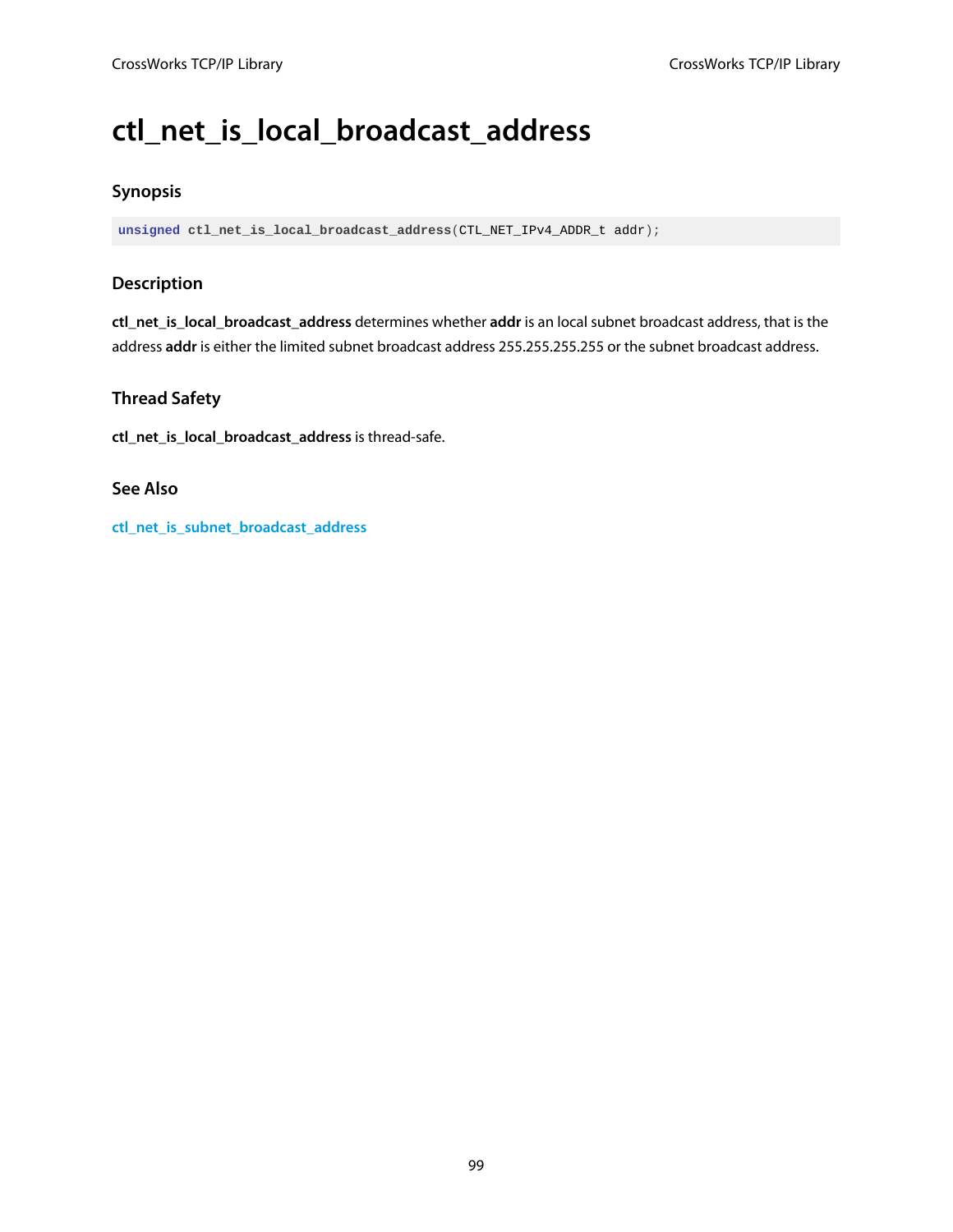# **ctl\_net\_is\_local\_ip\_address**

### **Synopsis**

**unsigned ctl\_net\_is\_local\_ip\_address**(CTL\_NET\_IPv4\_ADDR\_t addr);

## **Description**

**ctl\_net\_is\_local\_ip\_address** determines whether **addr** is an IP address on the local subnet. **ctl\_net\_is\_local\_ip\_address** returns non-zero if **addr** is known to be on the local subnet and zero if not.

## **Thread Safety**

**ctl\_net\_is\_local\_ip\_address** is thread-safe.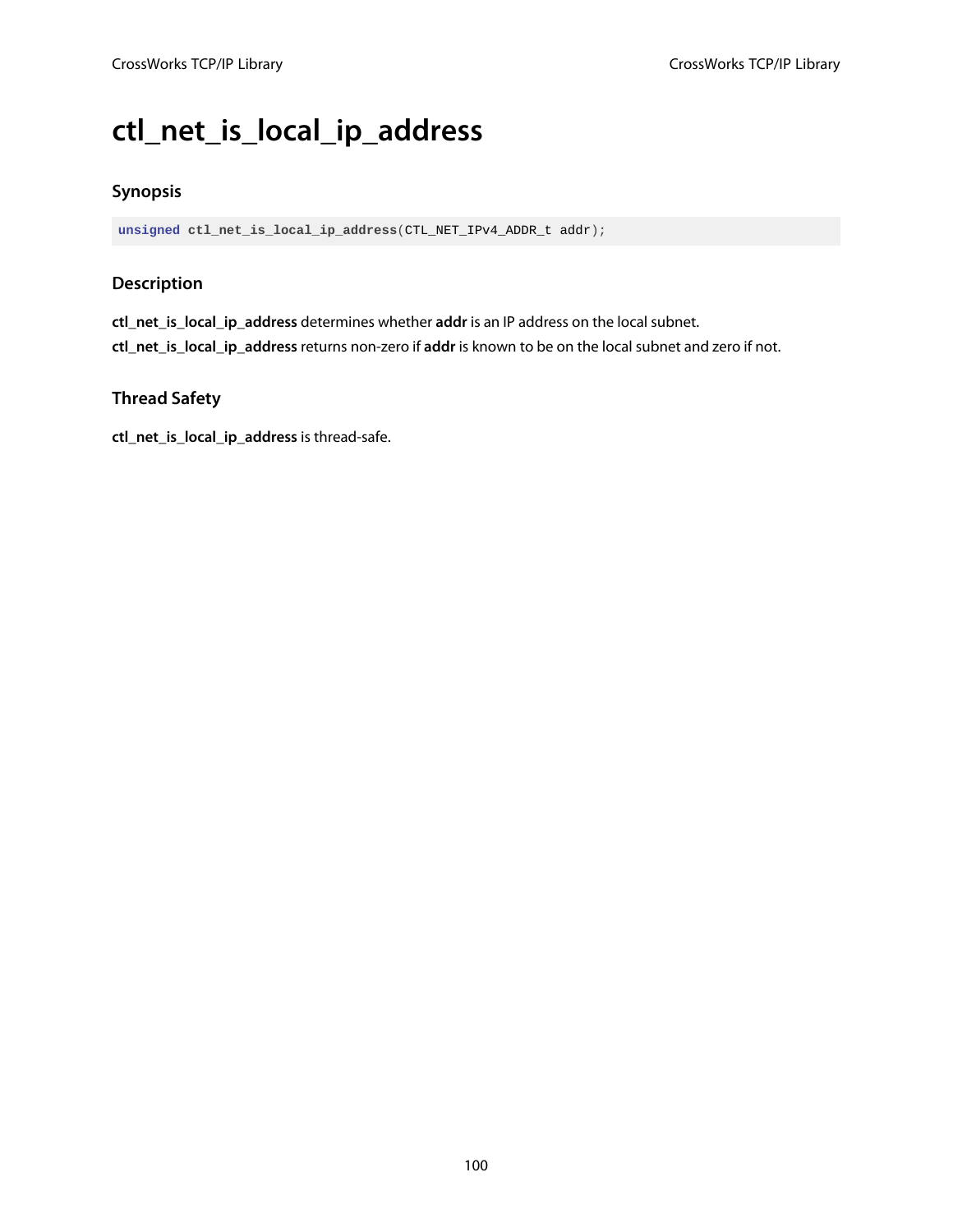# **ctl\_net\_is\_multicast\_ip\_address**

### **Synopsis**

**unsigned ctl\_net\_is\_multicast\_ip\_address**(CTL\_NET\_IPv4\_ADDR\_t addr);

## **Description**

**ctl\_net\_is\_multicast\_ip\_address** determines whether **addr** is an IP multicast address. **ctl\_net\_is\_multicast\_ip\_address** returns non-zero if **addr** is known to be a multicast address zero if not.

## **Thread Safety**

**ctl\_net\_is\_multicast\_ip\_address** is thread-safe.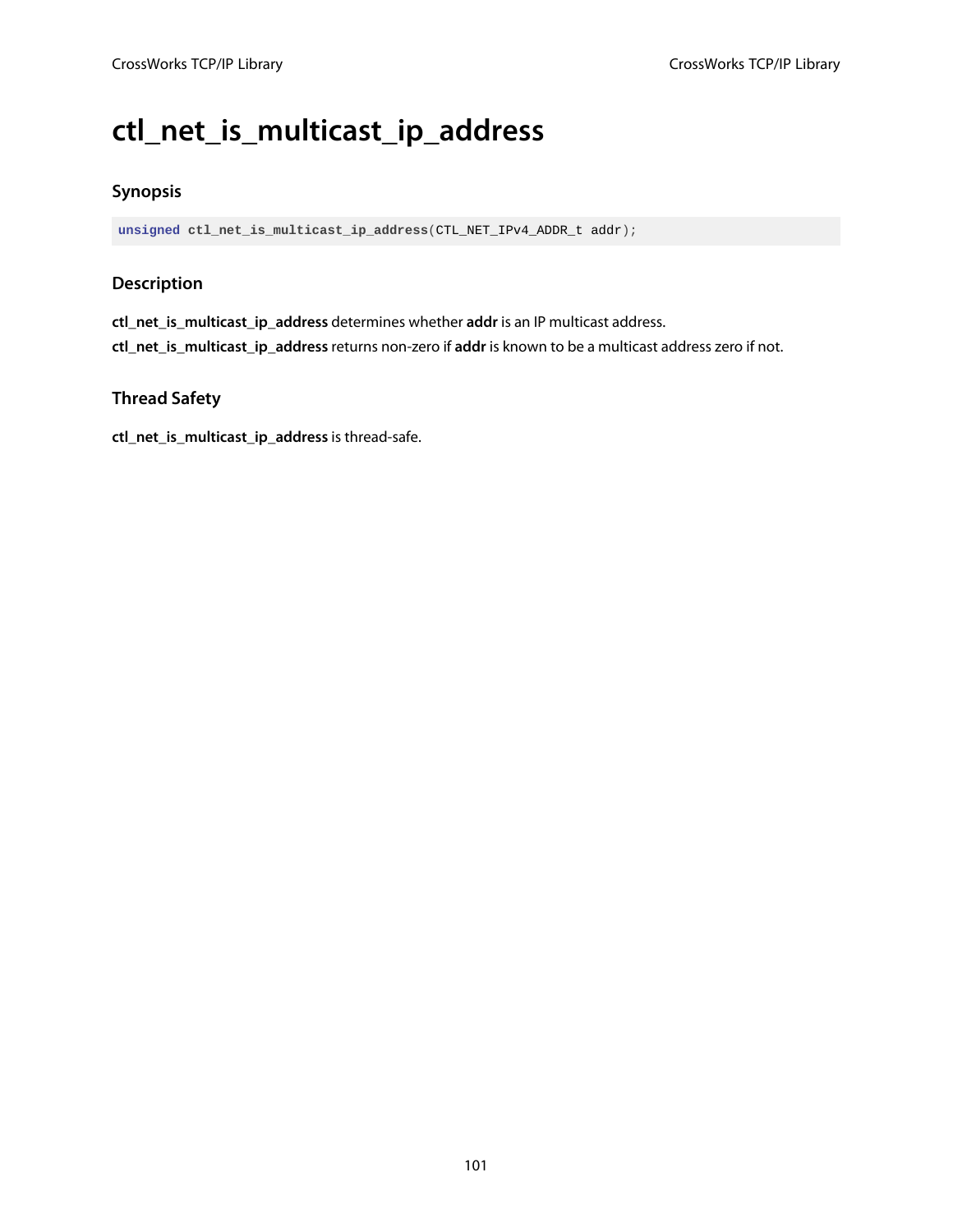# **ctl\_net\_is\_private\_ip\_address**

### **Synopsis**

**unsigned ctl\_net\_is\_private\_ip\_address**(CTL\_NET\_IPv4\_ADDR\_t addr);

## **Description**

**ctl\_net\_is\_private\_ip\_address** determines whether **addr** is a private IPv4 address on the local subnet. **ctl\_net\_is\_private\_ip\_address** returns non-zero if **addr** is a private address zero if not.

The private address ranges are 10.0.0.0—10.255.255.255 (10/8 prefix), 172.16.0.0—172.31.255.255 (172.16/12 prefix), and 192.168.0.0—192.168.255.255 (192.168/16 prefix).

## **Thread Safety**

**ctl\_net\_is\_private\_ip\_address** is thread-safe.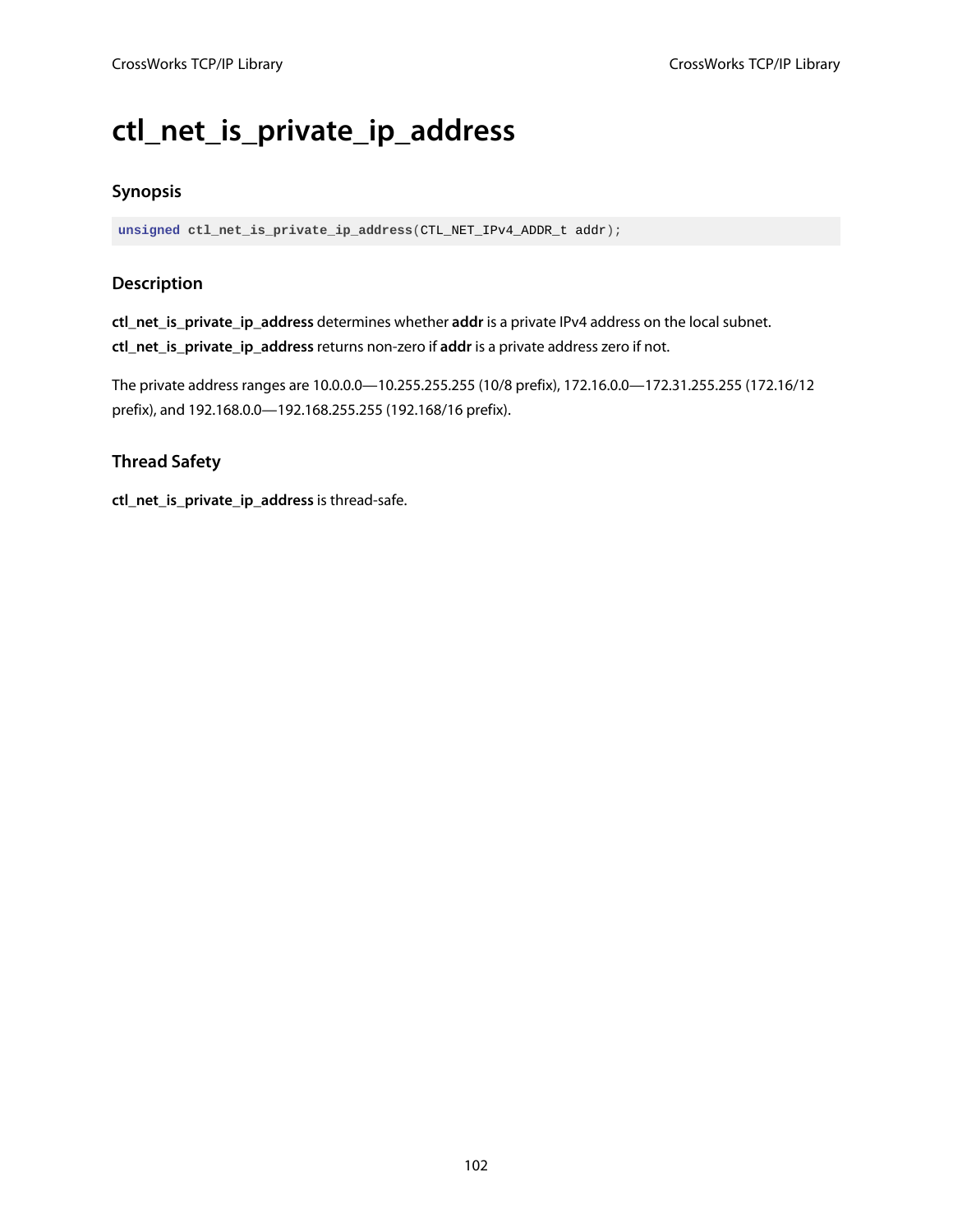## <span id="page-102-0"></span>**ctl\_net\_is\_subnet\_broadcast\_address**

### **Synopsis**

**unsigned ctl\_net\_is\_subnet\_broadcast\_address**(CTL\_NET\_IPv4\_ADDR\_t addr);

## **Description**

**ctl\_net\_is\_subnet\_broadcast\_address** determines whether **addr** is an IP subnet broadcast address; the limited broadcast address 255.255.255.255 is not considered a subnet broadcast address by **ctl\_net\_is\_subnet\_broadcast\_address**; if you need to know whether an IP address is a local subnet broadcast address or a limited broadcast address, use **ctl\_net\_is\_local\_broadcast\_address**.

## **Thread Safety**

**ctl\_net\_is\_subnet\_broadcast\_address** is thread-safe.

#### **See Also**

**[ctl\\_net\\_is\\_local\\_broadcast\\_address](#page-98-0)**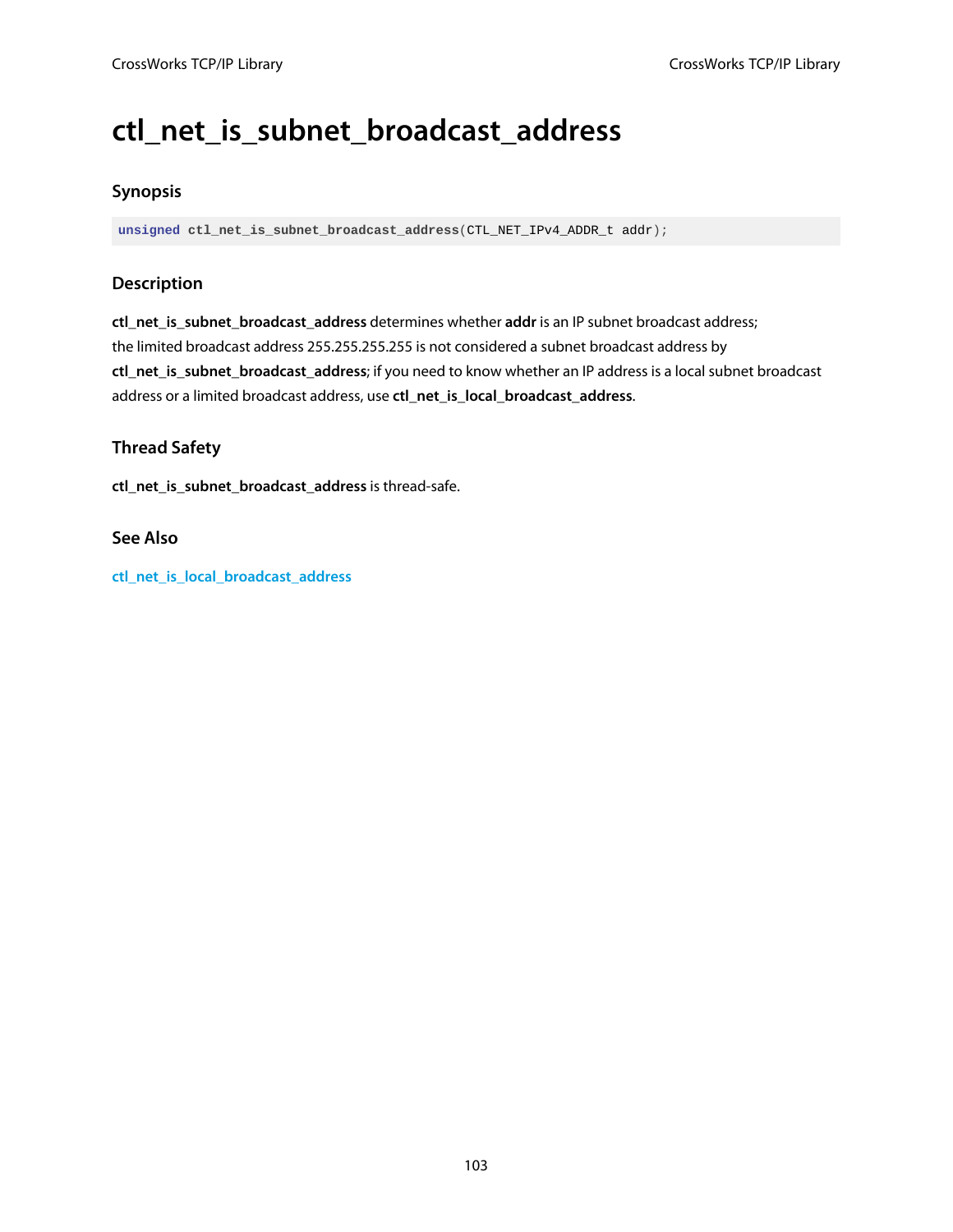## <span id="page-103-0"></span>**ctl\_net\_mem\_alloc\_data**

#### **Synopsis**

```
void *ctl_net_mem_alloc_data(size_t byteSize,
                              CTL_TIME_t toTicks);
```
#### **Description**

**ctl\_net\_mem\_alloc\_data** is a wrapper around the **alloc\_data** member of the of the network memory manager (see **CTL\_NET\_MEM\_DRIVER\_t** and **ctl\_net\_mem\_alloc\_fn\_t**).

The network memory manager will not use its entire heap for this request. Instead, a kilobyte or so is held in reserve for future ctl net mem alloc xmit requests and this routine will fail before dipping into that reserve. Buffers allocated with this routine should be freed using **ctl\_net\_mem\_free**.

The network memory manager driver will return a word-aligned buffer of at least **byteSize** bytes if successful, null for fail. If **toTicks** is non-zero and the allocation initially fails, the routine will block in the hope that another task or ISR will call **ctl\_net\_mem\_free** in the interim, giving the network memory manager adequate resources to perform the allocation.

## **Thread Safety**

Even with **toTicks** set to zero, **ctl\_net\_mem\_alloc\_data** routine is not safe to call from an ISR or a zero-priority main CTL task.

#### **See Also**

**[CTL\\_NET\\_MEM\\_DRIVER\\_t](#page-160-0)**, **[ctl\\_net\\_mem\\_alloc\\_xmit](#page-104-0)**, **[ctl\\_net\\_mem\\_free](#page-105-0)**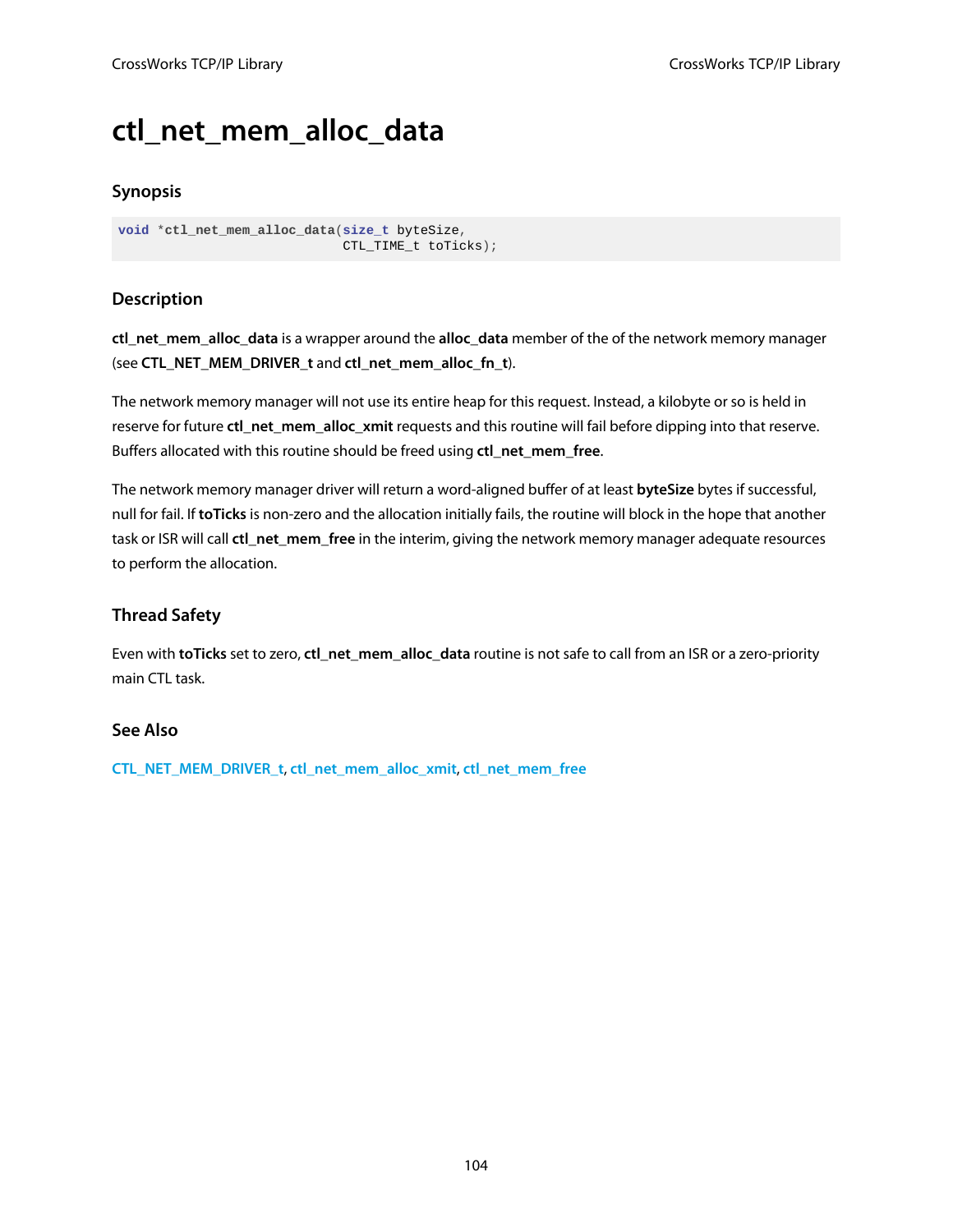## <span id="page-104-0"></span>**ctl\_net\_mem\_alloc\_xmit**

#### **Synopsis**

```
void *ctl_net_mem_alloc_xmit(size_t byteSize,
                              CTL_TIME_t toTicks);
```
### **Description**

**ctl\_net\_mem\_alloc\_xmit** is a wrapper around the **alloc\_xmit** member of the singleton instance of the network memory manager (see **CTL\_NET\_MEM\_DRIVER\_t** and **ctl\_net\_mem\_alloc\_fn\_t**).

The network library memory manager attempts to use its entire heap to satisfy this request. Buffers allocated with this routine should be freed using **ctl\_net\_mem\_free**.

The network memory manager driver returns a word-aligned buffer of at least **byteSize** bytes when successful, null for fail. If **toTicks** is non-zero and the allocation initially fails, **ctl\_net\_mem\_alloc\_xmit** blocks in the hope that another task or ISR will call **ctl\_net\_mem\_free** in the interim, giving the network memory manager adequate resources to perform the allocation.

### **Thread Safety**

Even with **toTicks** set to zero, **ctl\_net\_mem\_alloc\_xmit** is not safe to call from an interrupt service routine.

#### **See Also**

**[ctl\\_net\\_mem\\_alloc\\_data](#page-103-0)**, **[ctl\\_net\\_mem\\_free](#page-105-0)**, **[CTL\\_NET\\_MEM\\_DRIVER\\_t](#page-160-0)**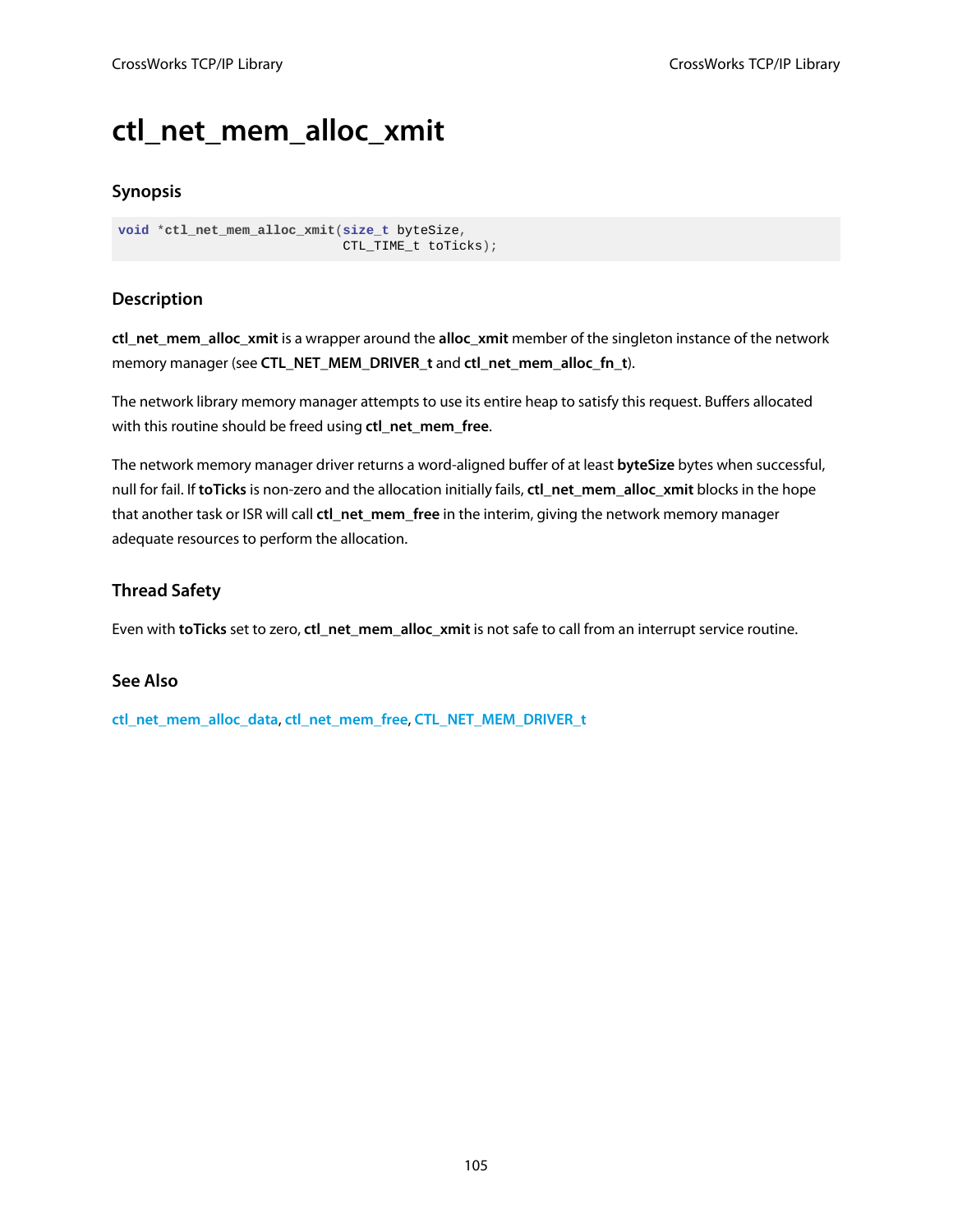# <span id="page-105-0"></span>**ctl\_net\_mem\_free**

#### **Synopsis**

**void ctl\_net\_mem\_free**(**void** \*p);

#### **Description**

**ctl\_net\_mem\_free** frees the object pointed to by **p**; if **p** is a null pointer, **ctl\_net\_mem\_free** does nothing.

**ctl\_net\_mem\_free** is a wrapper around the **free\_fn** member of the singleton instance of the network memory manager (see **CTL\_NET\_MEM\_DRIVER\_t**).

**ctl\_net\_mem\_free** should only be used on buffers allocated with **ctl\_net\_mem\_alloc\_xmit** or **ctl\_net\_mem\_alloc\_data**. **ctl\_net\_mem\_free** is safe to call from an interrupt service routine or the zero-priority main task.

#### **See Also**

**CTL\_NET\_MEM\_FREE\_FN\_t**, **[CTL\\_NET\\_MEM\\_DRIVER\\_t](#page-160-0)**, **[ctl\\_net\\_mem\\_alloc\\_xmit](#page-104-0)**, **[ctl\\_net\\_mem\\_alloc\\_data](#page-103-0)**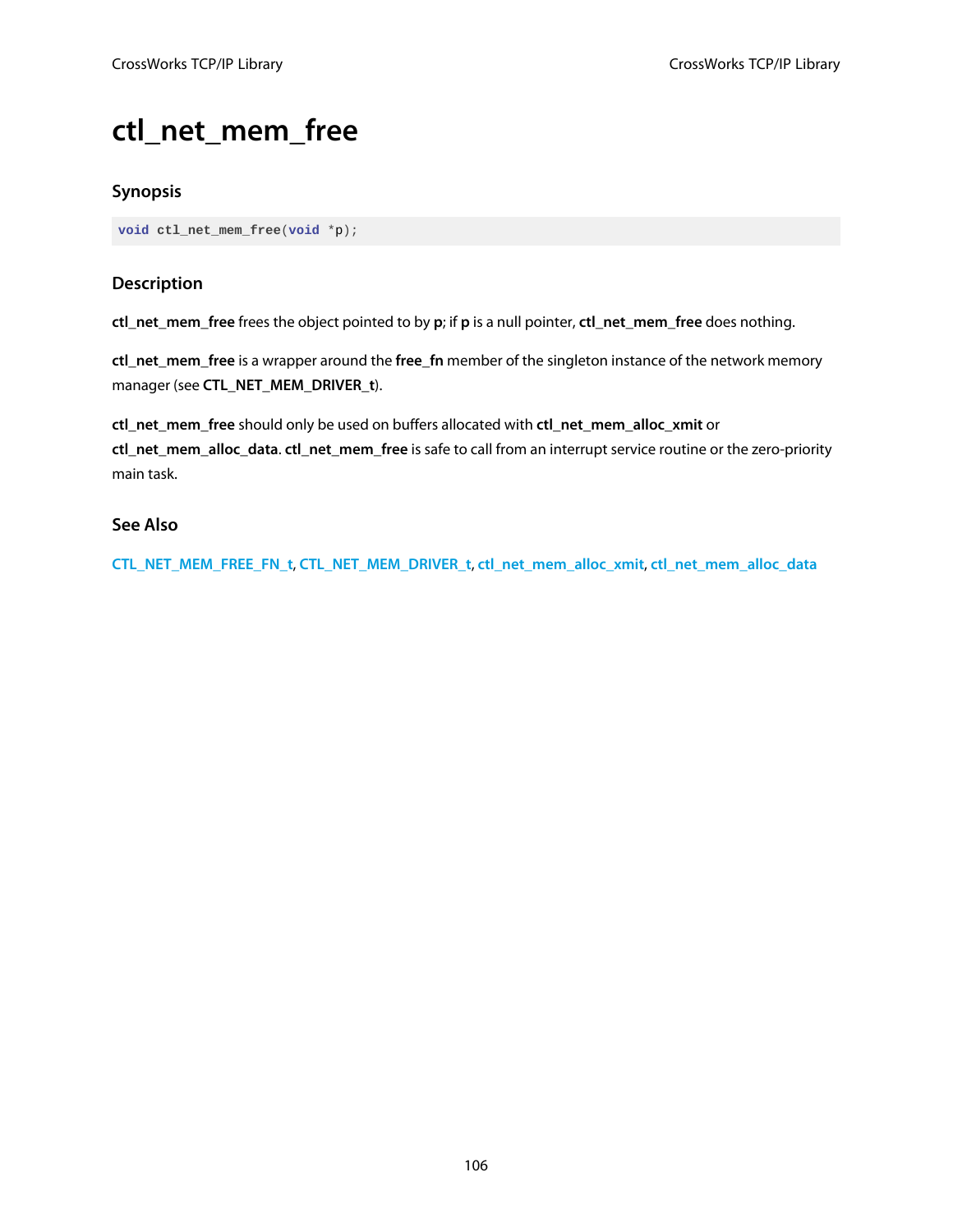## **ctl\_net\_mem\_trim**

#### **Synopsis**

```
void ctl_net_mem_trim(void *p,
                        size_t byteSize);
```
### **Description**

**ctl\_net\_mem\_trim** is a wrapper around the **trim** member of the of the network memory manager (see **CTL\_NET\_MEM\_DRIVER\_t** and **ctl\_net\_mem\_alloc\_fn\_t**).

This is a request to reduce the memory allocated and pointed to by **p** to **byteSize** bytes. It is guaranteed that **byteSize** is less than the currently allocated size for **p**. The network memory allocator is not required to trim its memory allocation, this call is an indication to the memory allocator that the extra memory will not be used by the network library and the allocator can recover it. It is acceptable for the implementation of the underlying trim function to do nothing.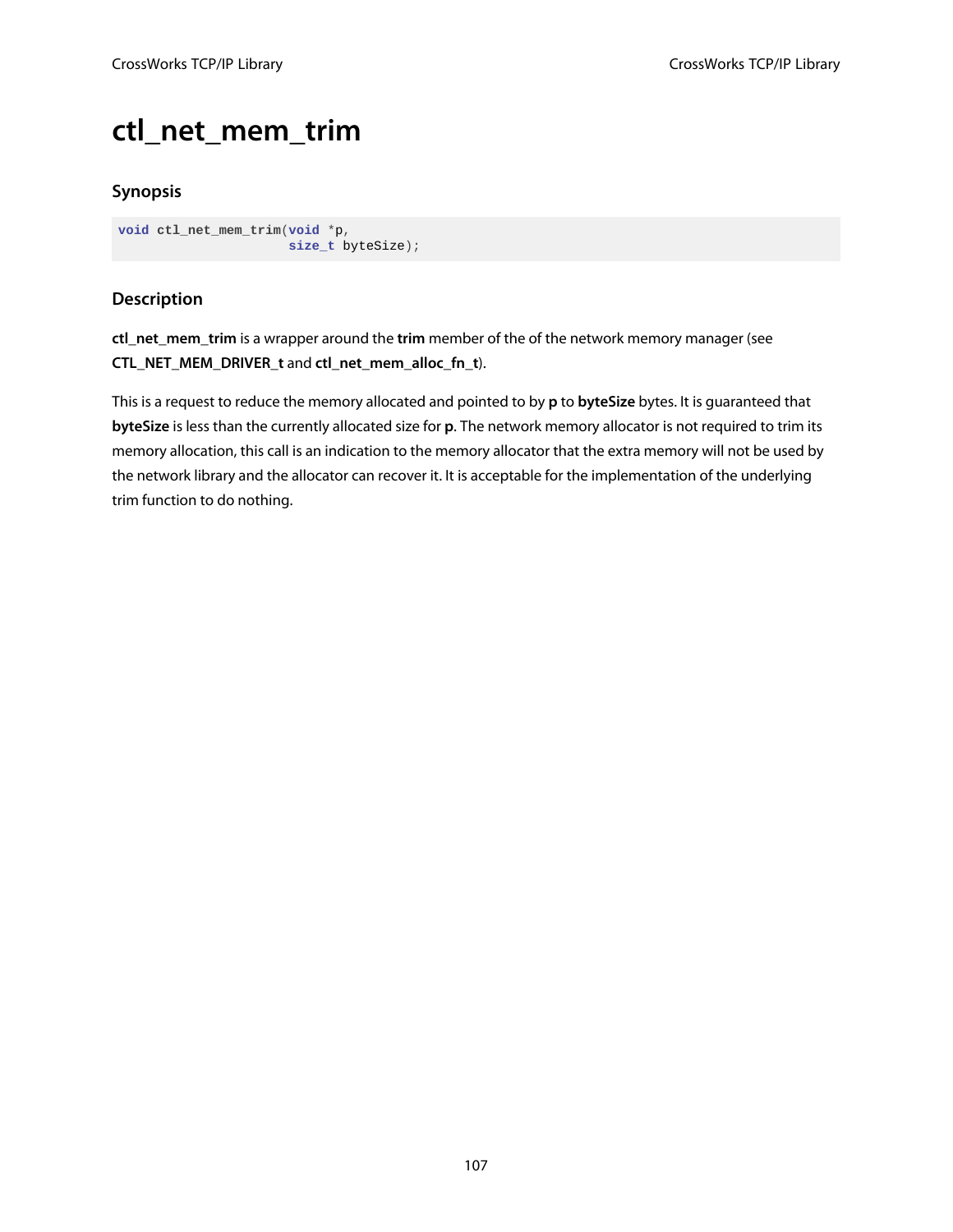# **ctl\_net\_register\_error\_decoder**

## **Synopsis**

**void ctl\_net\_register\_error\_decoder**(**void**);

## **Description**

**ctl\_net\_register\_error\_decoder** registers an error decoder with the CrossWorks runtime to decode errors generated by the TCP/IP Library.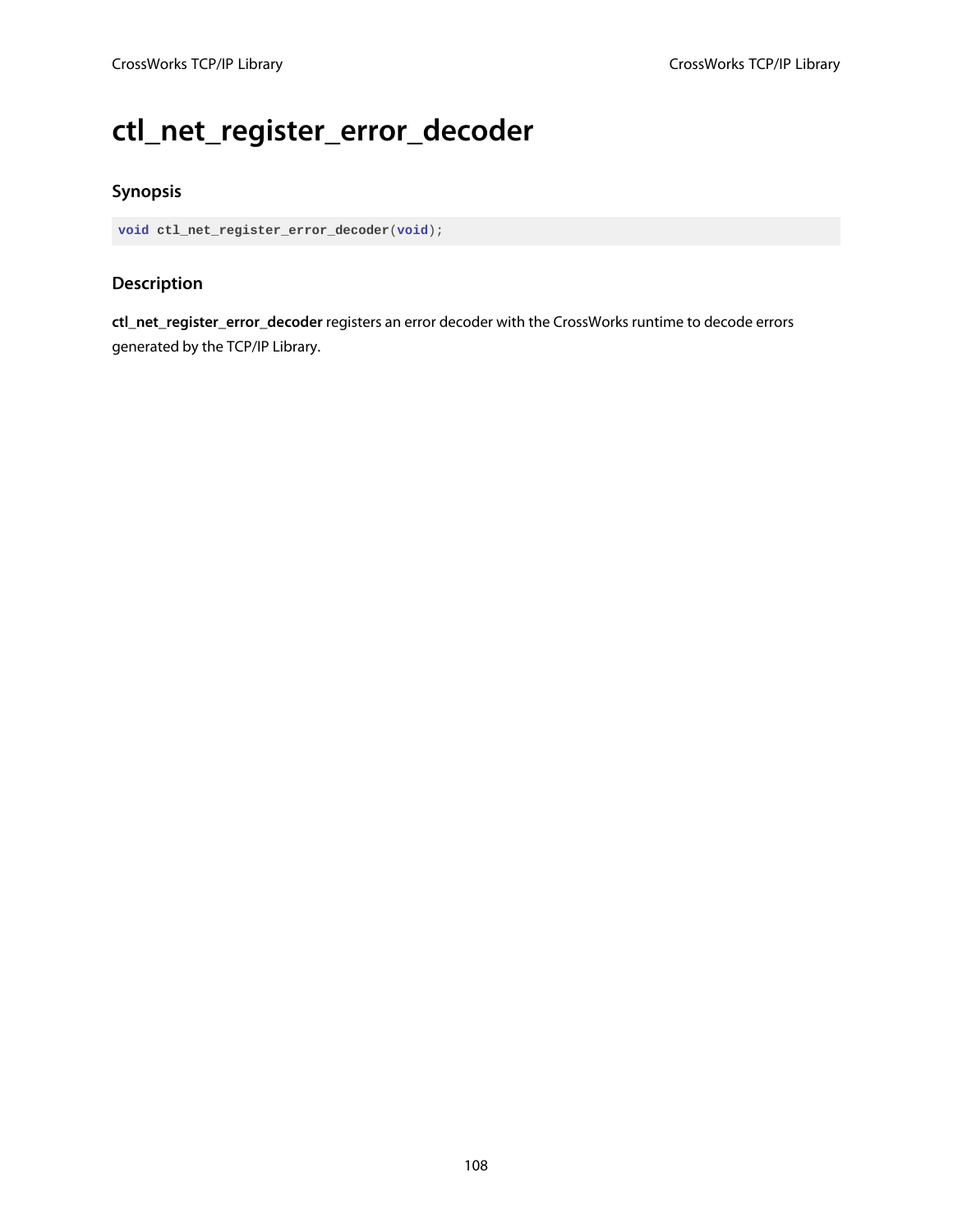# **ctl\_net\_scan\_dot\_decimal\_ip\_addr**

## **Synopsis**

CTL\_NET\_IPv4\_ADDR\_t **ctl\_net\_scan\_dot\_decimal\_ip\_addr**(**const char** \*str);

## **Description**

**ctl\_net\_scan\_dot\_decimal\_ip\_addr** parses the string pointed to by **str** as a a dotted-decimal IPv4 address and returns that address. If the string does not contain a valid IPv4 address, **ctl\_net\_scan\_dot\_decimal\_ip\_addr** returns an all-zero IP address.

## **See Also**

**[ctl\\_ip\\_sprint\\_addr](#page-86-0)**.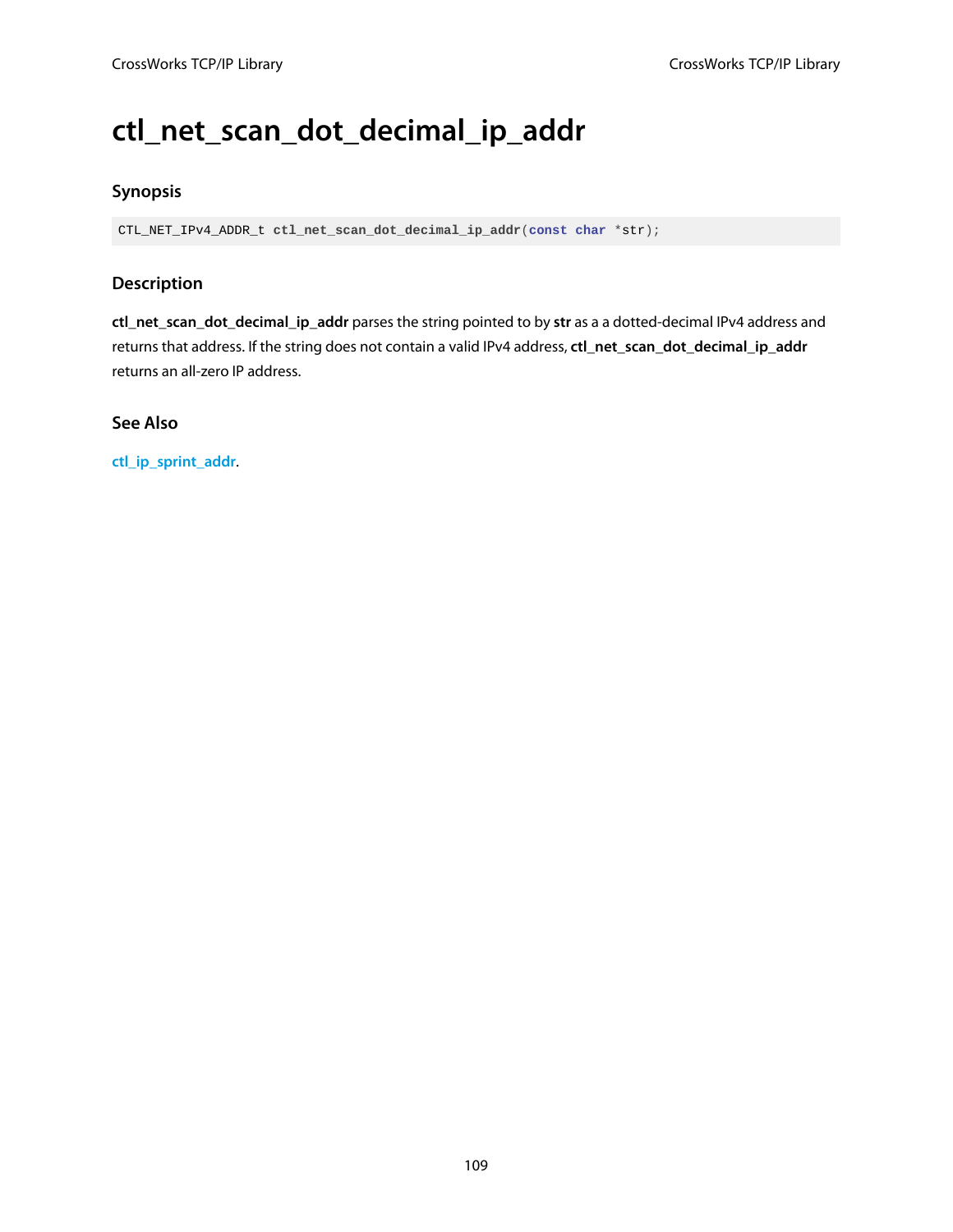## **ctl\_net\_scan\_mac\_addr**

## **Synopsis**

```
CTL_STATUS_t ctl_net_scan_mac_addr(CTL_NET_MAC_ADDR_t *dst,
                                   const char *text);
```
## **Description**

**ctl\_net\_scan\_mac\_addr** converts the zero-terminated string **text** into a MAC address in **dst**. The textual string is in the form "0A 1B 2C 4D F7 78"; the spaces between the octets can be any character, allowing use of both ':' and '-' as separators.

## **Return Value**

**ctl\_net\_scan\_mac\_addr** returns a standard status code.

### **See Also**

**[ctl\\_mac\\_sprint\\_addr](#page-89-0)**.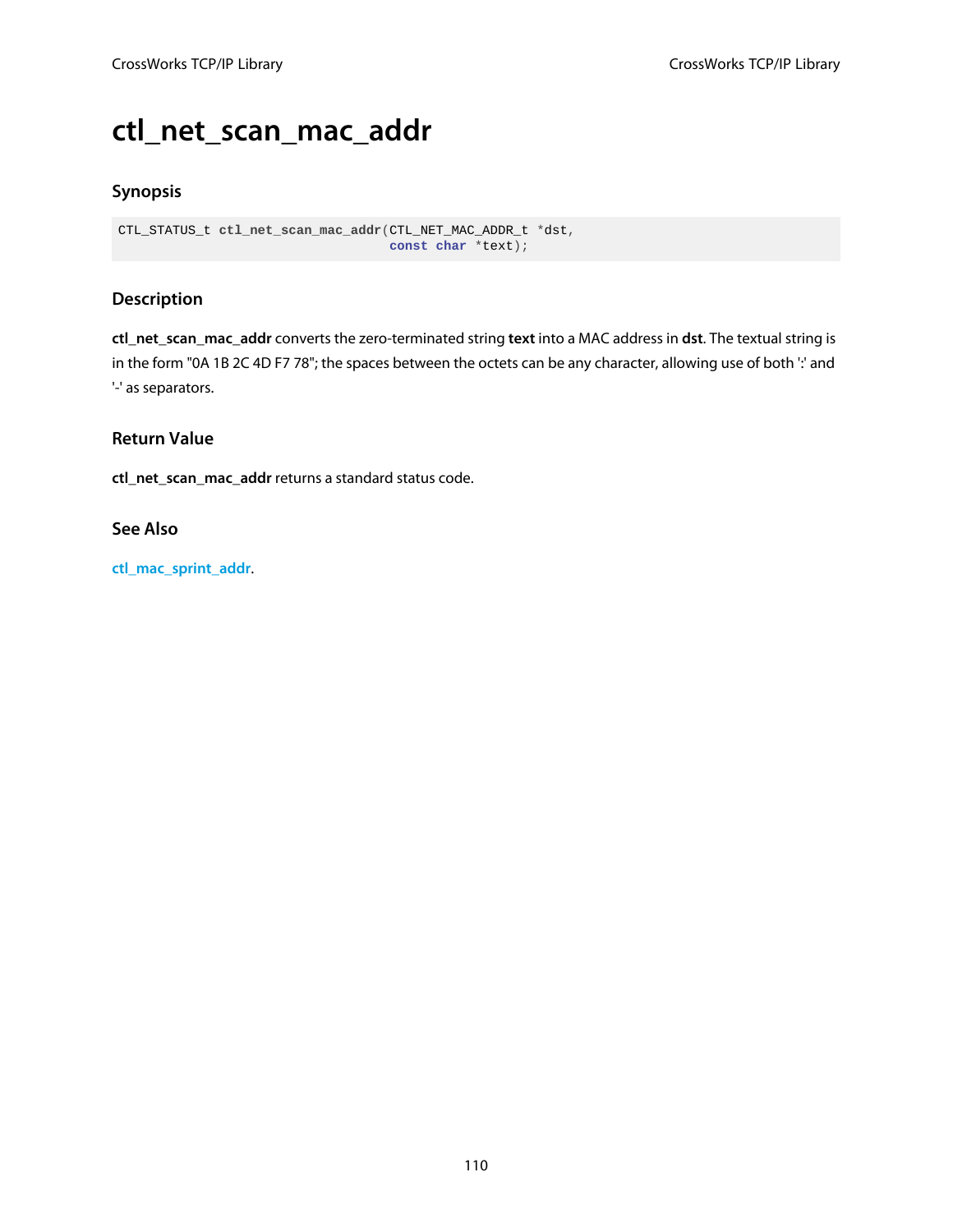## **ctl\_net\_set\_host\_name**

## **Synopsis**

**void ctl\_net\_set\_host\_name**(**const char** \*name);

## **Description**

**ctl\_net\_set\_host\_name** sets the host name to the null-terminated string pointed to by **name**. **ctl\_net\_set\_host\_name** makes a local copy of the host name which is truncated to 15 characters.

### **See Also**

**[ctl\\_net\\_get\\_host\\_name](#page-92-0)**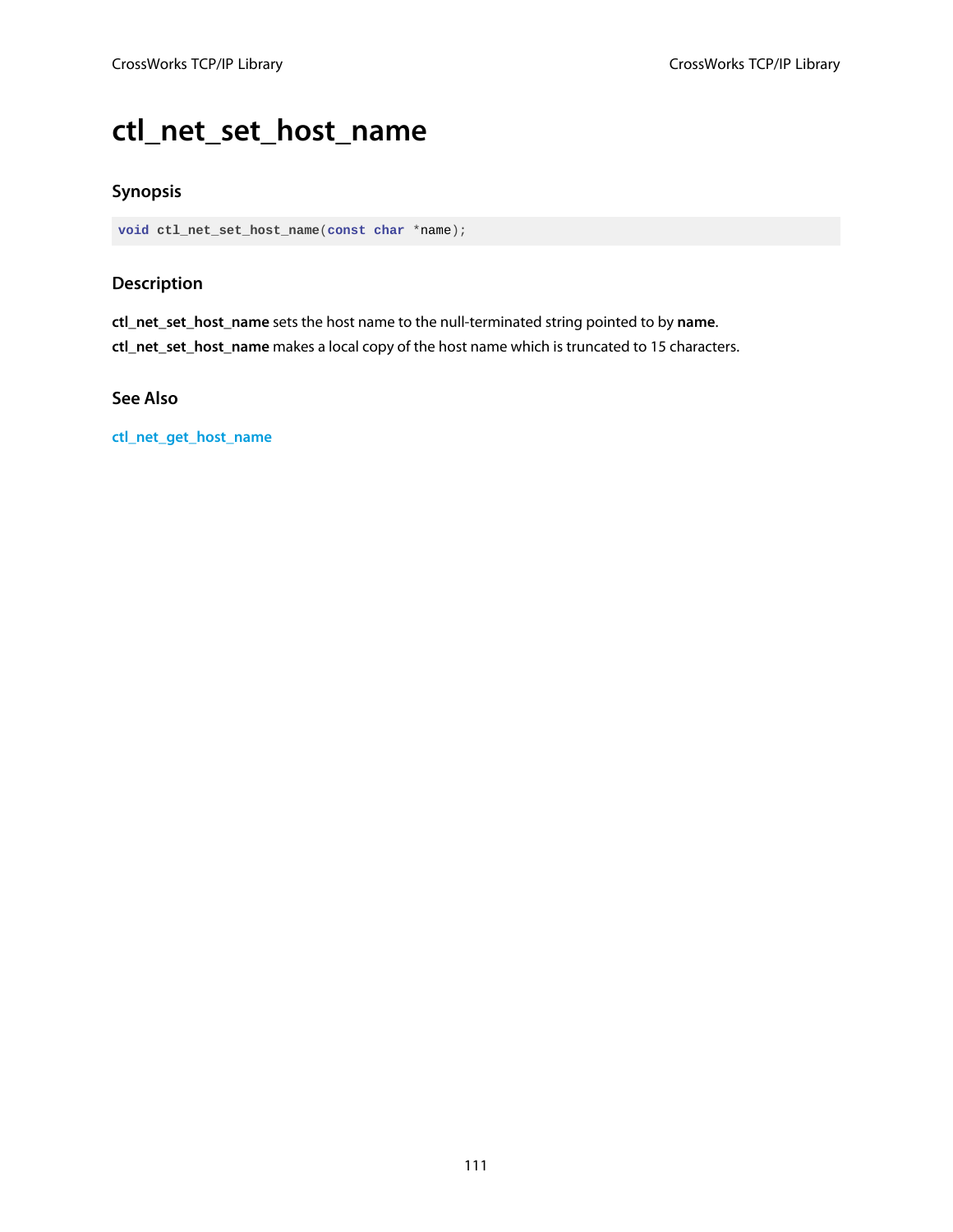# **ctl\_ntp\_init**

## **Synopsis**

CTL\_STATUS\_t **ctl\_ntp\_init**(**void**);

## **Description**

**ctl\_ntp\_init** initializes the NTP subsystem ready for use.

**ctl\_ntp\_init** returns **CTL\_NO\_ERROR** if the call was successful; i.e. the NTP callbacks were successfully registered with the UDP layer.

## **Note**

You must call call this after initializing the UDP subsystem with **ctl\_udp\_init**. NTP counts as one of your bound UDP ports.

## **See Also**

**[ctl\\_udp\\_init](#page-145-0)**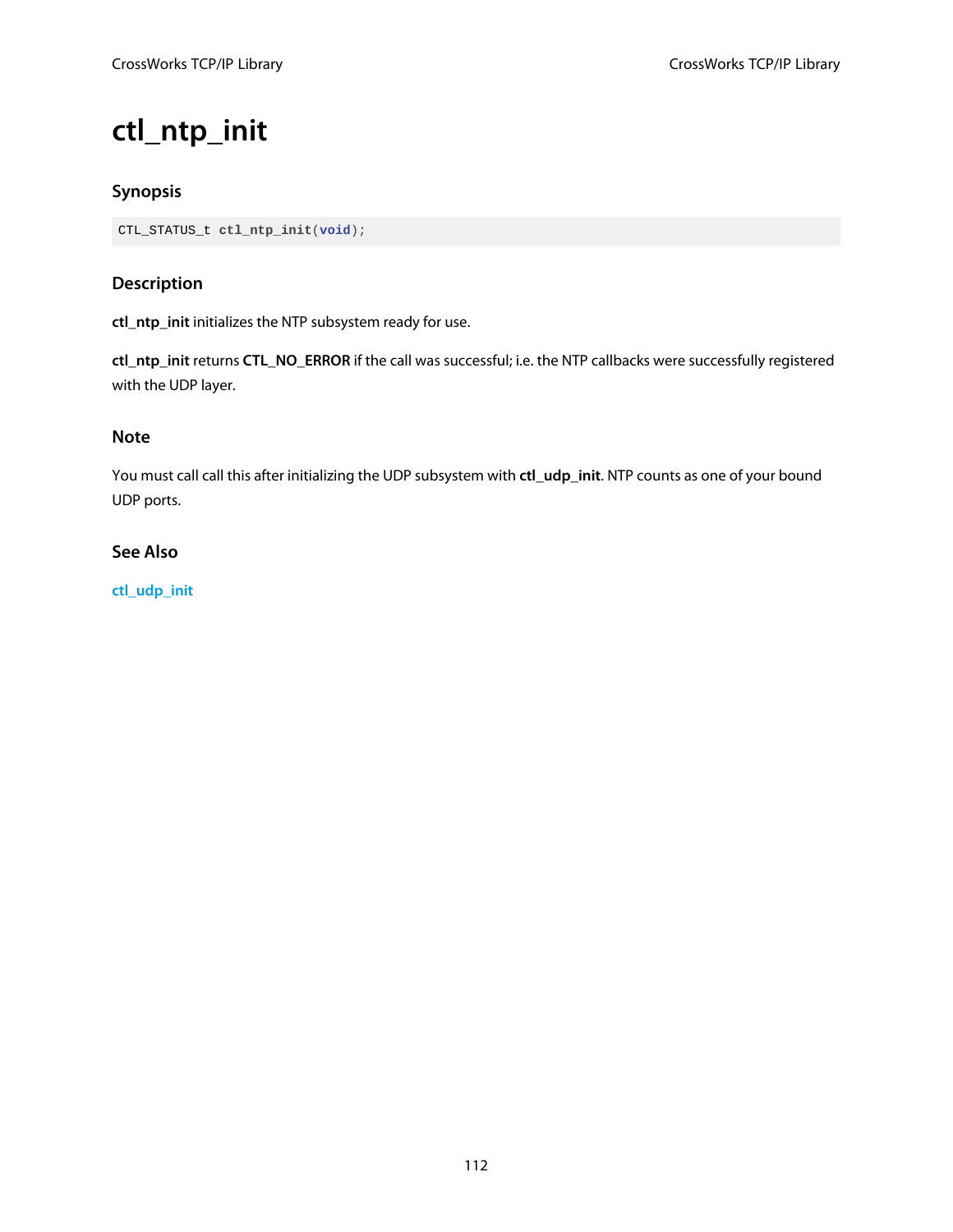# **ctl\_ntp\_server\_addr**

## **Synopsis**

CTL\_NET\_IPv4\_ADDR\_t **ctl\_ntp\_server\_addr**(**void**);

## **Description**

**ctl\_ntp\_server\_addr** returns the IPv4 address of the NTP server. If no NTP server is has been configured using **ctl\_ntp\_init**, **ctl\_ntp\_server\_addr** returns an all-zero IP address.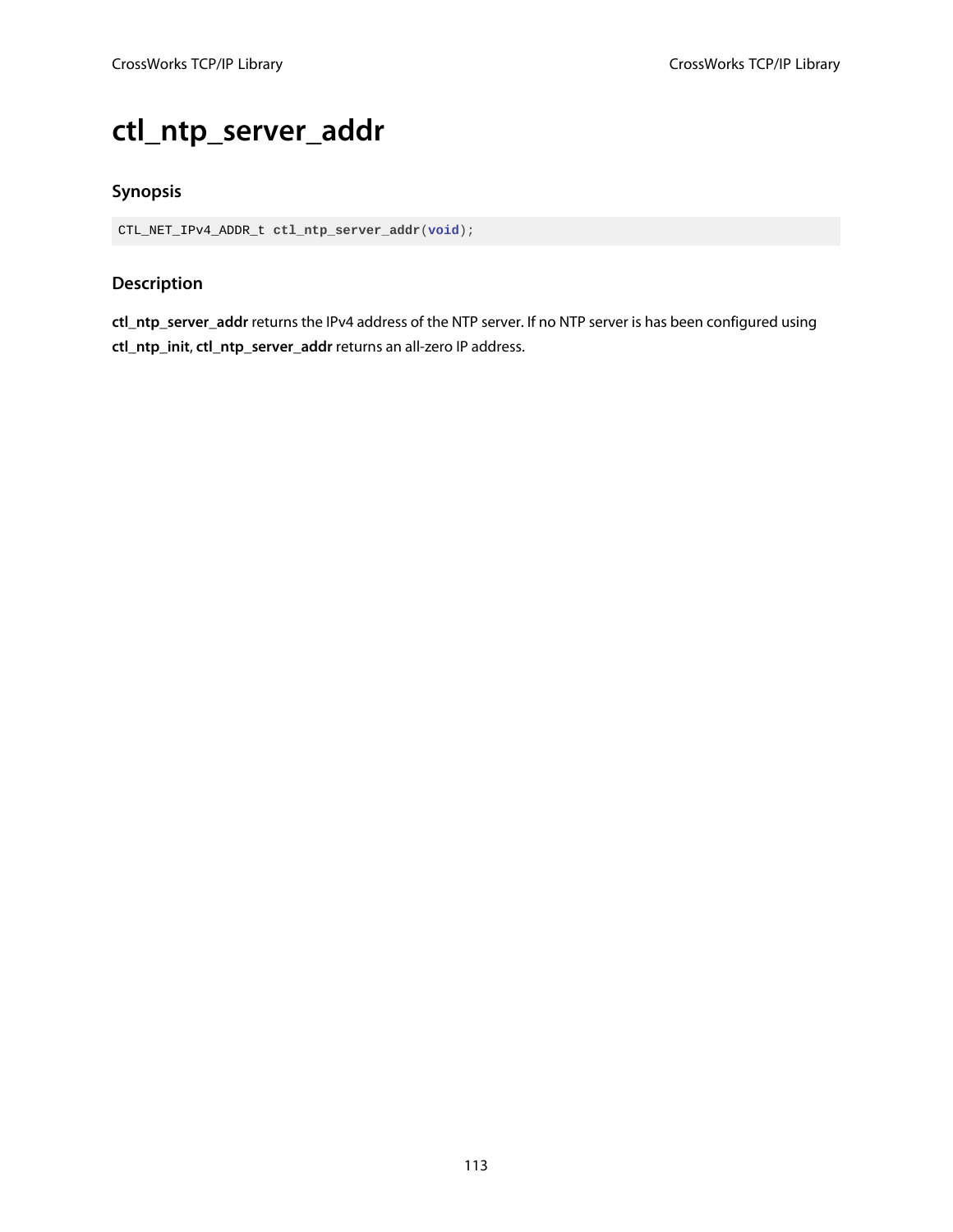## **ctl\_ntp\_set\_time\_server**

## **Synopsis**

CTL\_STATUS\_t **ctl\_ntp\_set\_time\_server**(CTL\_NET\_IPv4\_ADDR\_t addr);

## **Description**

**ctl\_ntp\_set\_time\_server** sets the address to use for the NTP time server to **addr**.

## **Return Value**

**ctl\_ntp\_set\_time\_server** returns a standard status code.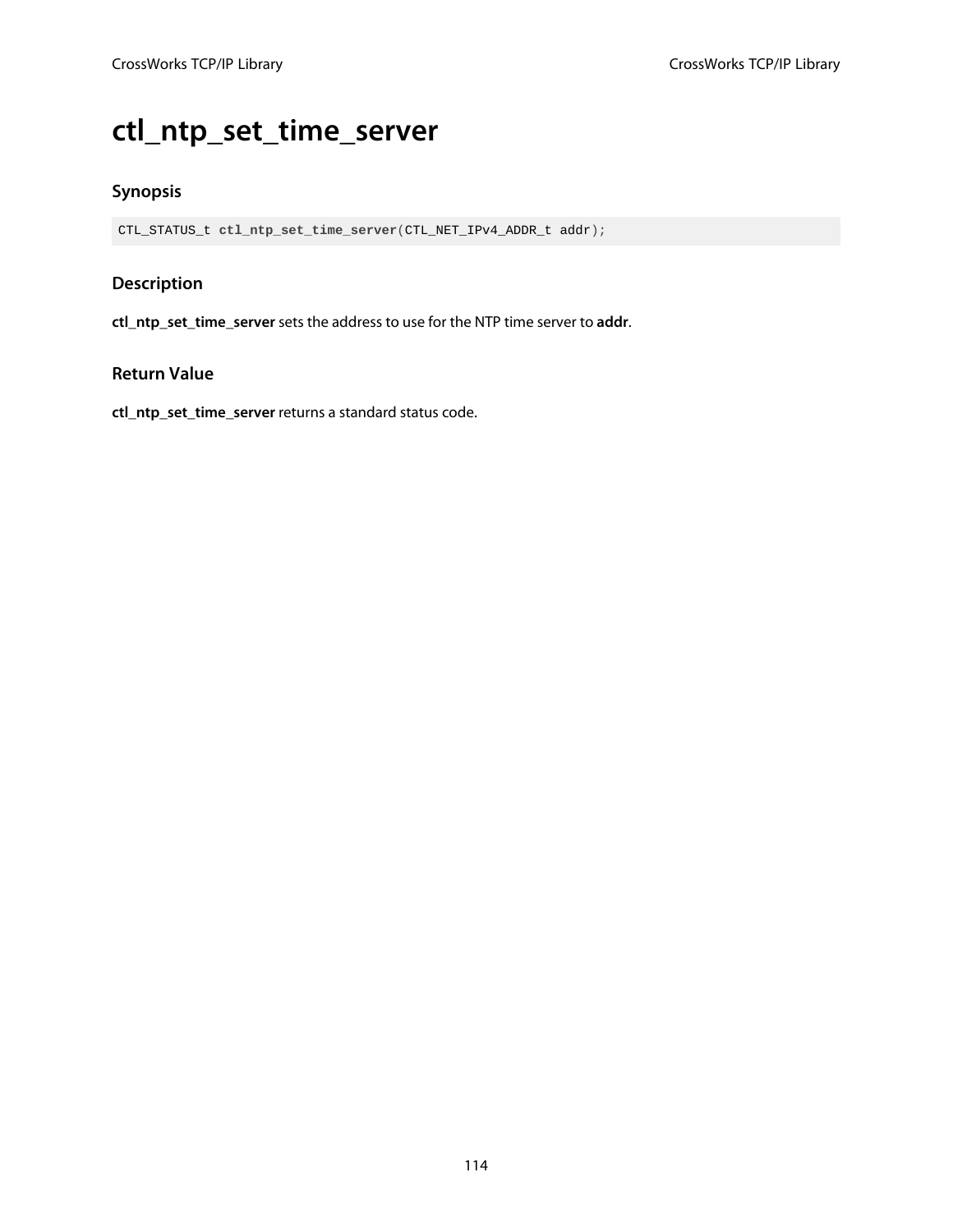## <span id="page-114-0"></span>**ctl\_soc\_use\_callback**

## **Synopsis**

```
CTL_STATUS_t ctl_soc_use_callback(CTL_SOCKET_t s,
                                  CTL_TCP_SERVER_FN_t serverFn);
```
## **Description**

**ctl\_soc\_use\_callback** assign the server callback function **serverFn** to the socket **s**. This function should only be called in the accept callback (see **[CTL\\_TCP\\_ACCEPT\\_FN\\_t](#page-47-0)**).

'Callback' and 'Event' TCP server models are mutually exclusive—invoking this function will nullify the behavior set in a previous call to **ctl\_soc\_use\_event**, **ctl\_tcp\_use\_callback**, **ctl\_tcp\_use\_event**.

### **See Also**

**[ctl\\_tcp\\_accept](#page-116-0)**, **[ctl\\_tcp\\_bind](#page-117-0)**, **[ctl\\_tcp\\_use\\_callback](#page-142-0)**, **[ctl\\_soc\\_use\\_event](#page-115-0)**, **[ctl\\_tcp\\_use\\_event](#page-143-0)**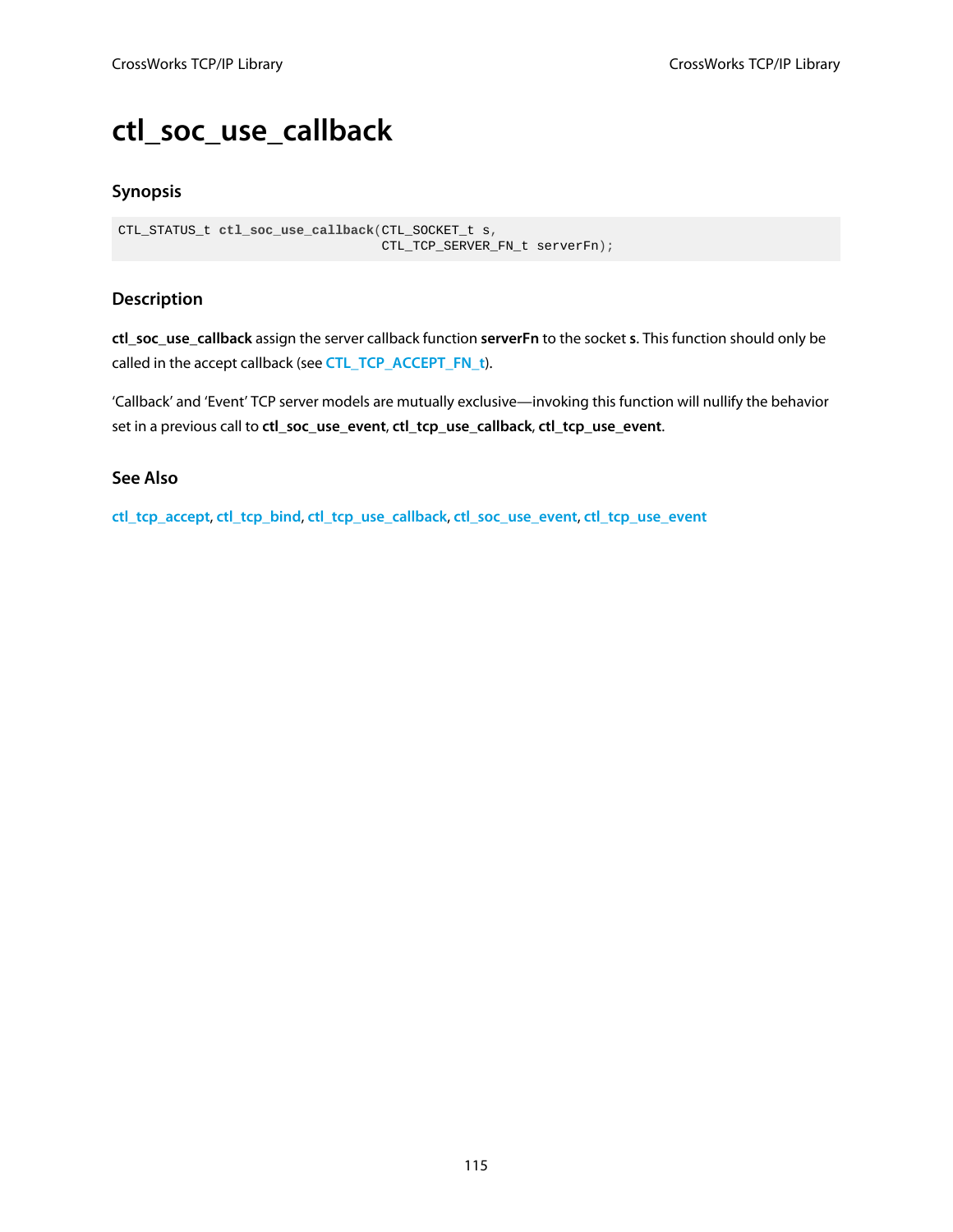## <span id="page-115-0"></span>**ctl\_soc\_use\_event**

## **Synopsis**

```
CTL_STATUS_t ctl_soc_use_event(CTL_SOCKET_t s,
                               CTL_EVENT_SET_t *wakeEvent,
                              CTL_EVENT_SET_t wakeValue);
```
## **Description**

**ctl\_soc\_use\_event** is a TCP server function to assign the wake event pointer and wake event value used for thread synchronization on a per-socket basis. **ctl\_soc\_use\_event** This function should be called from the accept callback function (see **[CTL\\_TCP\\_ACCEPT\\_FN\\_t](#page-47-0)**).

'Callback' and 'Event' TCP server models are mutually exclusive—invoking **ctl\_soc\_use\_event** will nullify the behavior set in a previous call to **ctl\_soc\_use\_callback**, **ctl\_tcp\_use\_callback**, or **ctl\_tcp\_use\_event**.

### **See Also**

**[ctl\\_soc\\_use\\_callback](#page-114-0)**, **[ctl\\_tcp\\_use\\_event](#page-143-0)**, **[ctl\\_tcp\\_accept](#page-116-0)**, **[ctl\\_tcp\\_bind](#page-117-0)**, **[ctl\\_tcp\\_use\\_callback](#page-142-0)**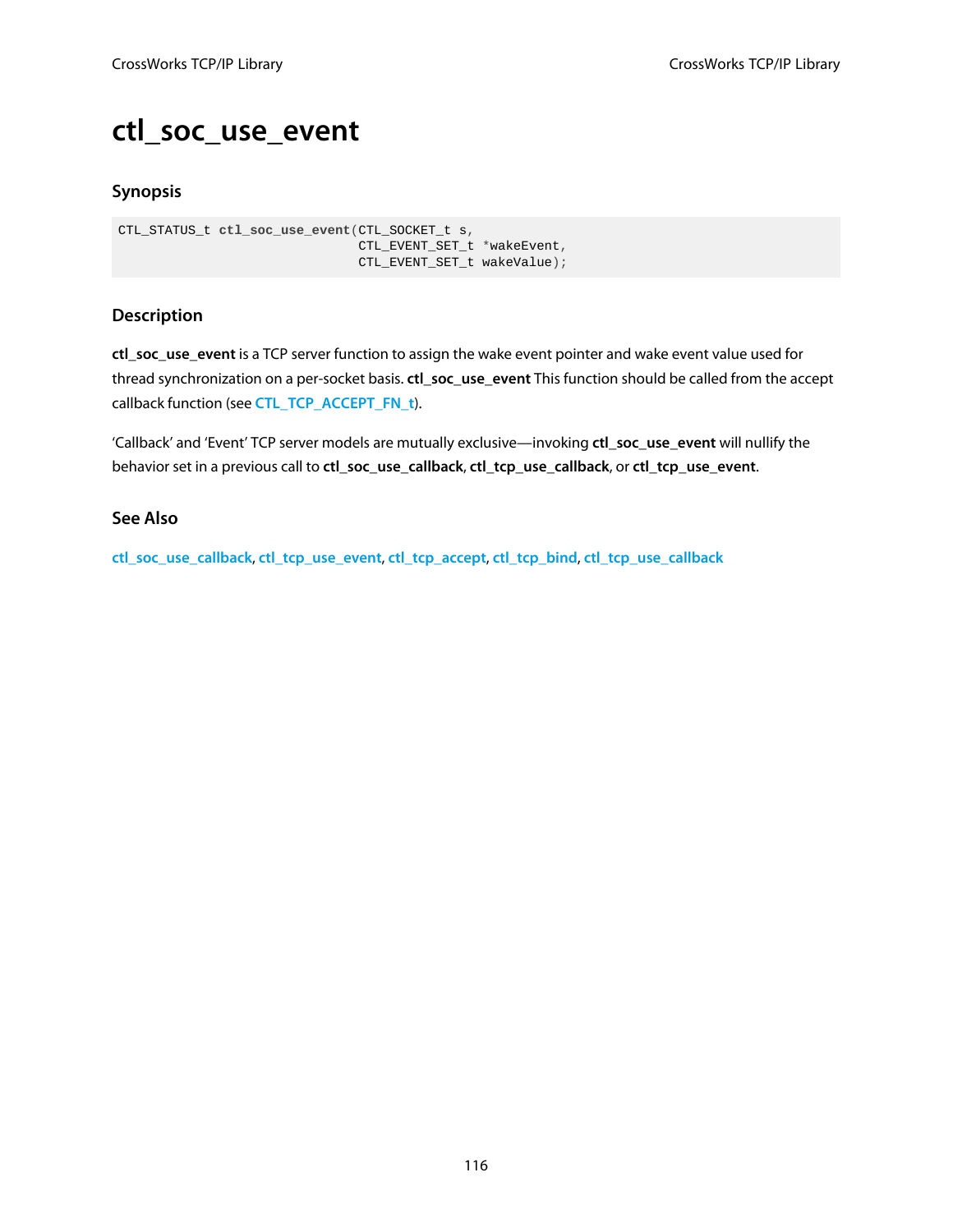# <span id="page-116-0"></span>**ctl\_tcp\_accept**

## **Synopsis**

```
CTL_STATUS_t ctl_tcp_accept(CTL_NET_PORT_t port,
CTL_TCP_ACCEPT_FN_t acceptFn);
```
## **Description**

**ctl\_tcp\_accept** registers the function **acceptFn** as the accept callback for port **port**. **port** is specified in network byte order.

**acceptFn** may be null, in which case all incoming connection requests are accepted provided that the number of open sockets is less than the allowed limit.

## **See Also**

**[CTL\\_TCP\\_ACCEPT\\_FN\\_t](#page-47-0)**, **[ctl\\_tcp\\_bind](#page-117-0)**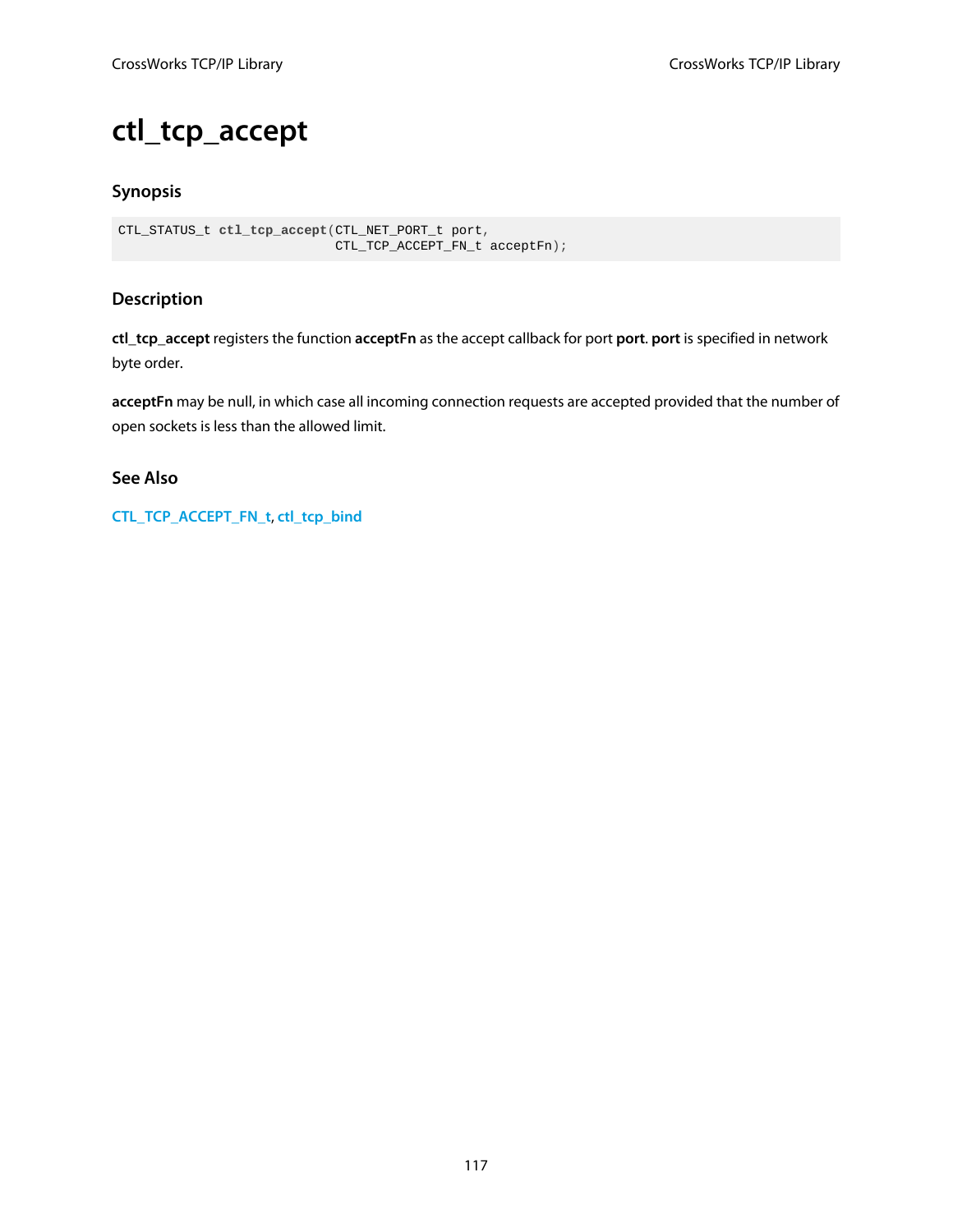# <span id="page-117-0"></span>**ctl\_tcp\_bind**

## **Synopsis**

```
CTL_STATUS_t ctl_tcp_bind(CTL_NET_PORT_t port);
```
## **Description**

**ctl\_tcp\_bind** reserves a listener for the TCP port **port**. **port** is specified in network byte order.

In the case of this library, "Bind" means "set aside one of the allocated server port slots for this port". "Unbind" means to free up the resource.

## **See Also**

**[ctl\\_tcp\\_unbind](#page-141-0)**, **[ctl\\_tcp\\_accept](#page-116-0)**, **[ctl\\_tcp\\_init](#page-130-0)**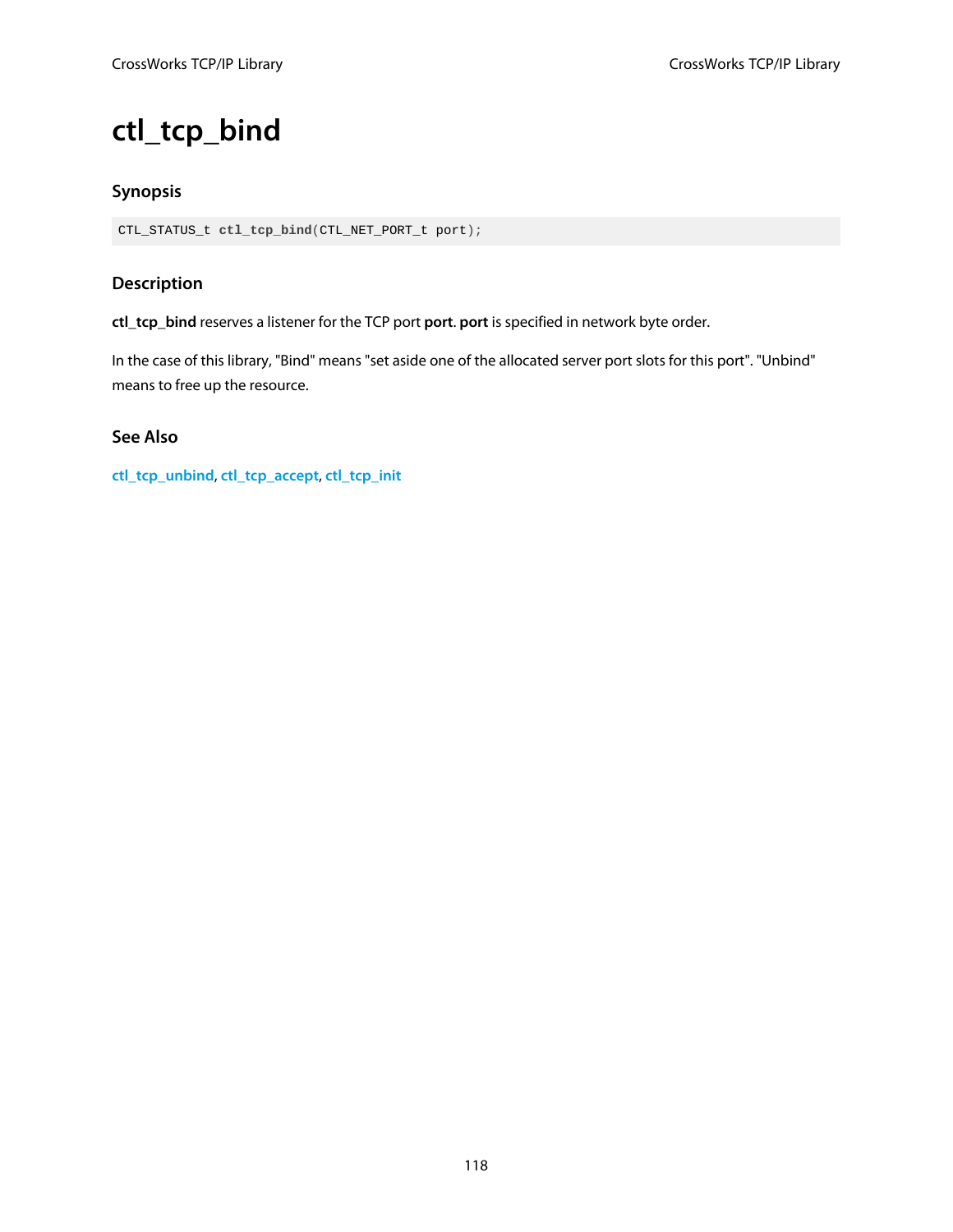## <span id="page-118-0"></span>**ctl\_tcp\_close\_socket**

## **Synopsis**

```
void ctl_tcp_close_socket(CTL_SOCKET_t soc,
                          CTL_TCP_SOCKET_CLOSE_TYPE_t linger,
                         CTL_TIME_t timeout);
```
## **Description**

**ctl\_tcp\_close\_socket** closes the socket **soc**. Closing can be either *graceful* or *hard*. A graceful shutdown involves invoking the three-way FIN handshake with the remote TCP after all outgoing data has been sent. A hard shutdown merely closes socket **soc** at the local end—any further packets from the socket's remote partner are NAKed with a reset response.

| linger                           | timeout | Type of close | Wait for close? |
|----------------------------------|---------|---------------|-----------------|
| CTL_TCP_CLOSE_DONTLIN(Don't care |         | Graceful      | No.             |
| CTL_TCP_CLOSE_LINGER Zero        |         | Hard          | No.             |
| CTL TCP CLOSE LINGER Nonzero     |         | Graceful      | Yes             |

**ctl\_tcp\_close\_socket** should not be invoked from the network task with **CTL\_TCP\_CLOSE\_LINGER** and a nonzero timeout value. In other words, do not use the blocking version of this function in a UDP or TCP callback.

## **See Also**

#### **[ctl\\_tcp\\_shutdown](#page-139-0)**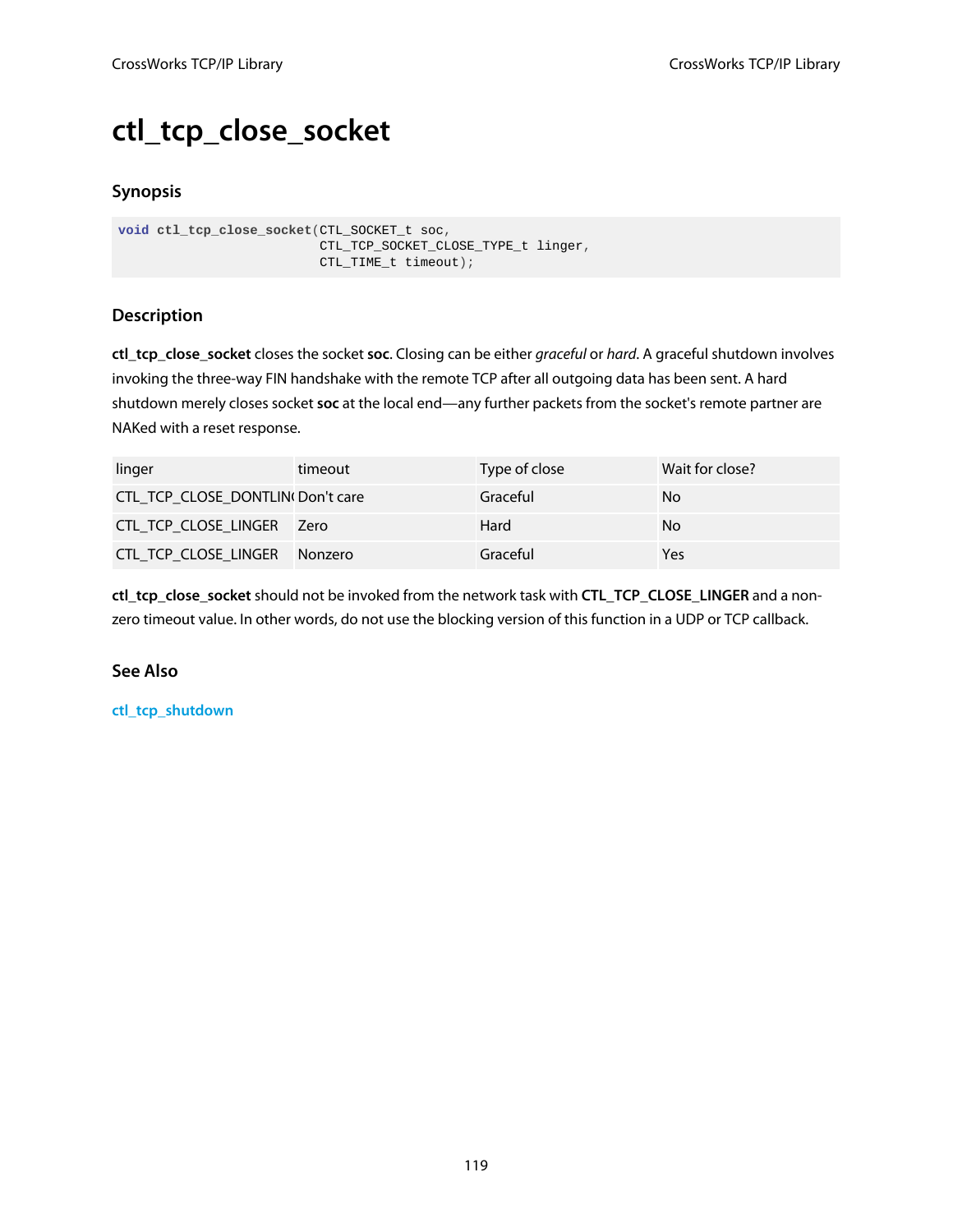## <span id="page-119-0"></span>**ctl\_tcp\_connect**

## **Synopsis**

```
CTL_STATUS_t ctl_tcp_connect(CTL_SOCKET_t s,
                             CTL_NET_IPv4_ADDR_t remoteIpAddr,
                            CTL_NET_PORT_t remotePort,
                            CTL_TIME_t timeout);
```
## **Description**

**ctl\_tcp\_connect** connects socket **s** to port **remotePort** of remote host **remoteIpAddr**. The socket should have been previously allocated with **ctl\_tcp\_socket**.

Returns **CTL\_NO\_ERROR** if successful or an error code for fail (i.e. no sockets were available).

There is no non-blocking version of this function. If **timeout** is non-zero **ctl\_tcp\_connect** will block until the connection is made or it times out. If **timeout** is zero, **ctl\_tcp\_connect** will block for a few microseconds until the network task signals that it has started the connect process.

If you call **ctl\_tcp\_connect** with **timeout** set to zero, you can poll the connection state using **ctl\_tcp\_get\_socket\_state** to determine when the connect (or fail timeout) occurs.

## **Note**

**ctl\_tcp\_connect** must not be called in the zero-priority main task nor should it be called from the network task (in a UDP or TCP receive callback).

## **See Also**

**[ctl\\_tcp\\_socket](#page-140-0)**, **ctl\_tcp\_get\_socket\_state**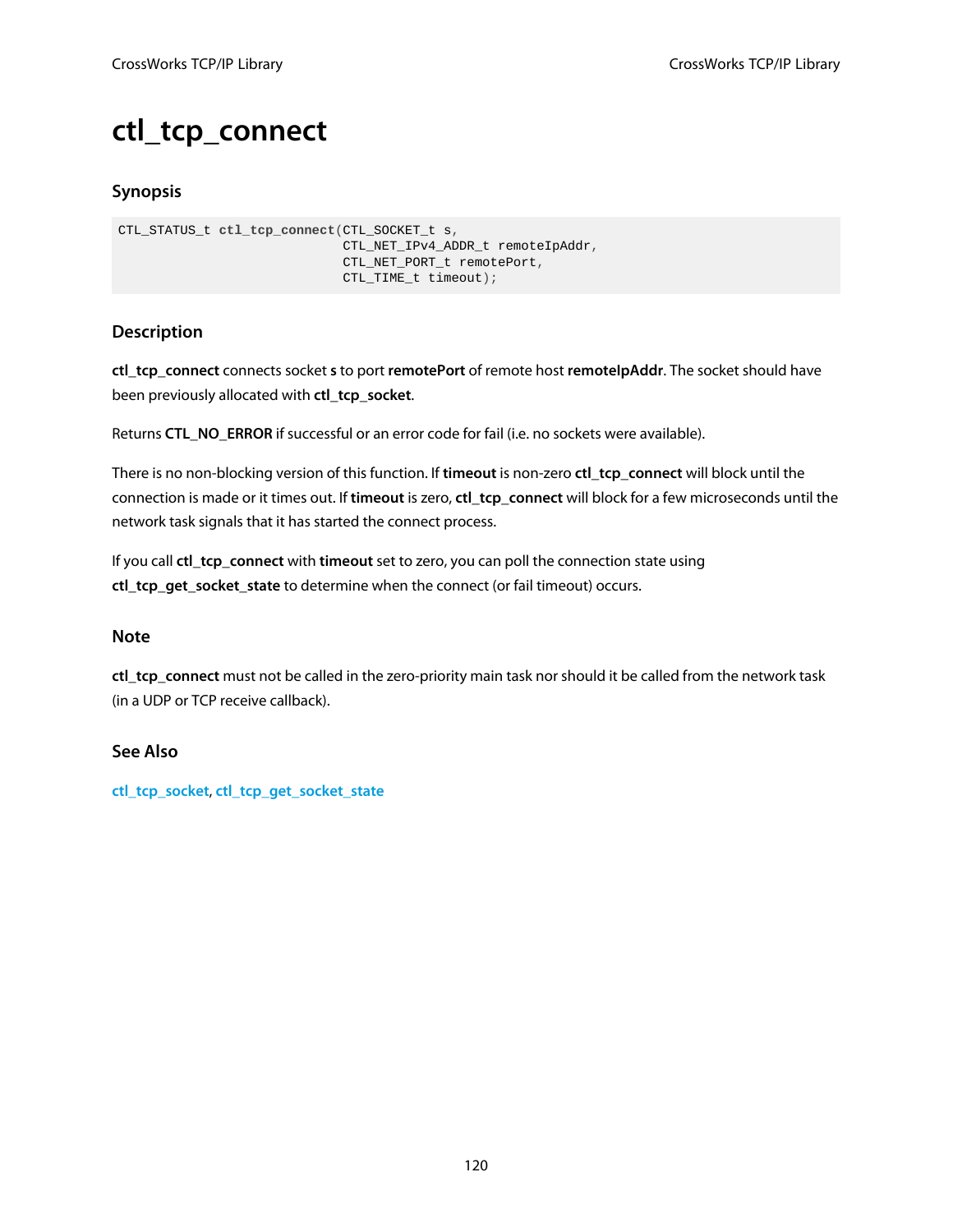# **ctl\_tcp\_get\_local\_ip\_addr**

## **Synopsis**

CTL\_NET\_IPv4\_ADDR\_t **ctl\_tcp\_get\_local\_ip\_addr**(CTL\_SOCKET\_t s);

## **Description**

**ctl\_tcp\_get\_local\_ip\_addr** returns the IP address of the TCP partner of socket **soc** or zero if there is an error. The local IPv4 address is returned in network byte order.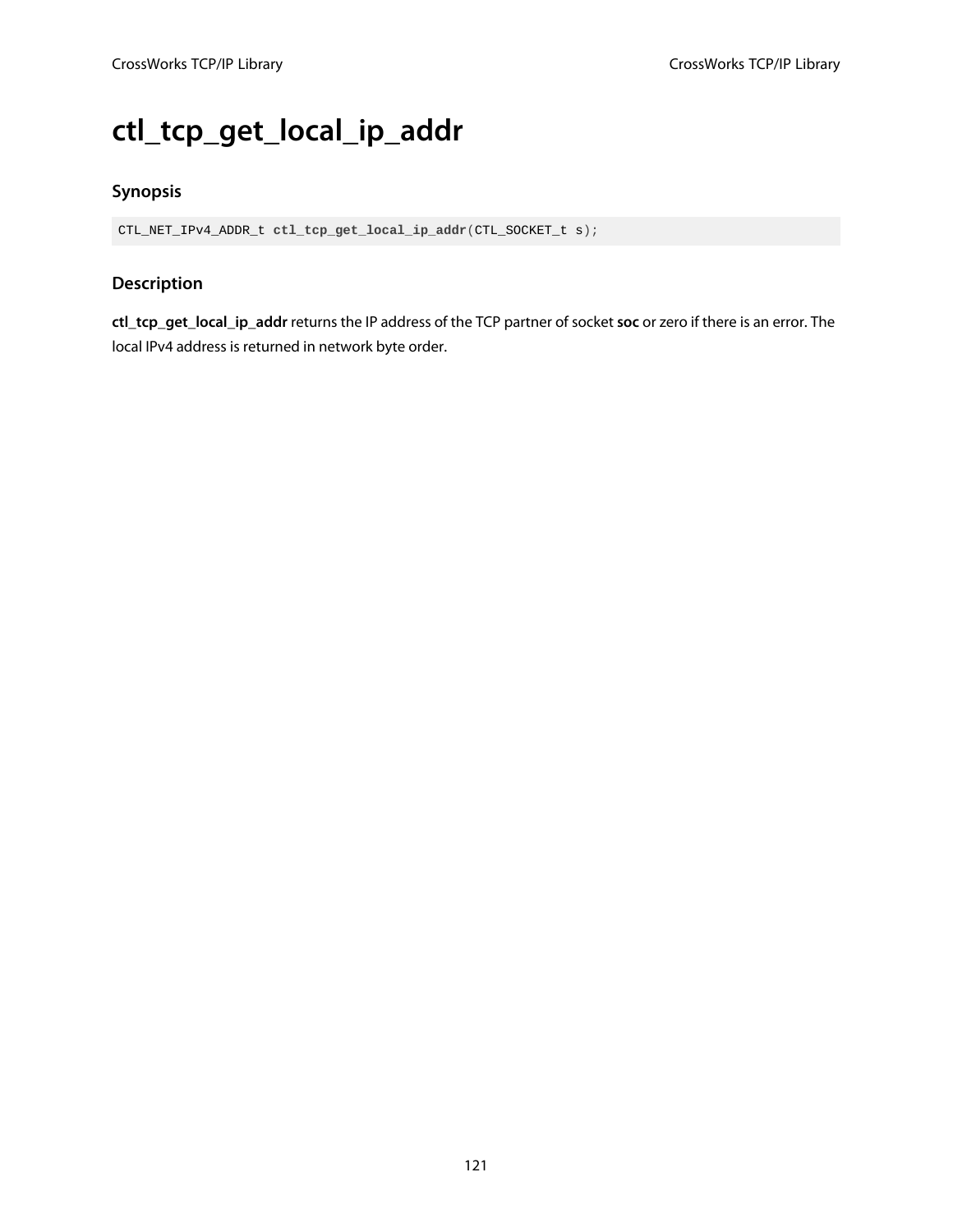# <span id="page-121-0"></span>**ctl\_tcp\_get\_local\_port**

## **Synopsis**

CTL\_NET\_PORT\_t **ctl\_tcp\_get\_local\_port**(CTL\_SOCKET\_t soc);

## **Description**

**ctl\_tcp\_get\_local\_port** returns the local port number for socket **soc** or zero if there is an error. The local remote port is returned in network byte order.

## **See Also**

**[ctl\\_tcp\\_get\\_remote\\_port](#page-124-0)**, **[ctl\\_tcp\\_get\\_remote\\_ip\\_addr](#page-123-0)**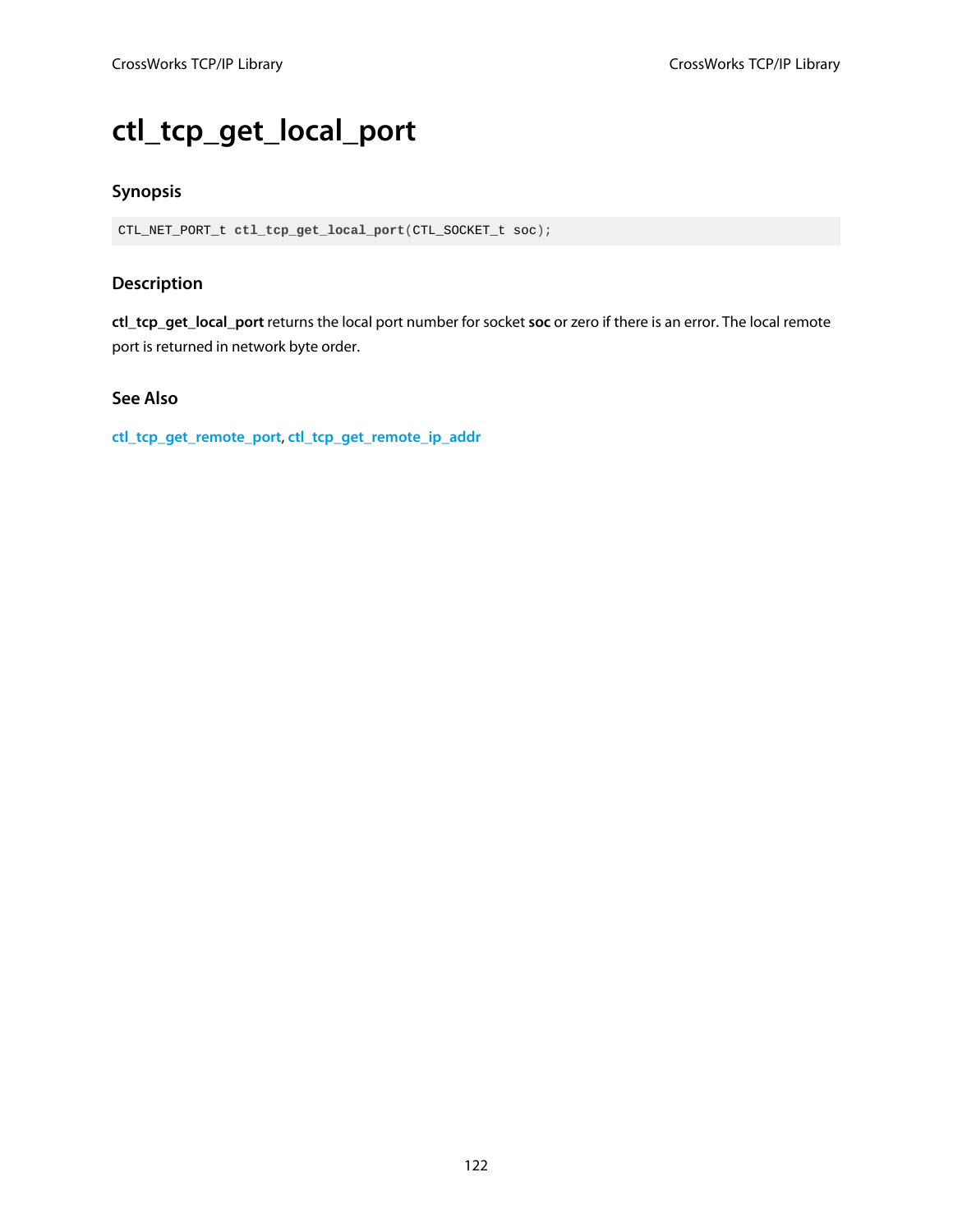## <span id="page-122-0"></span>**ctl\_tcp\_get\_port\_options**

## **Synopsis**

```
CTL_STATUS_t ctl_tcp_get_port_options(CTL_NET_PORT_t port,
                                    CTL_TCP_PORT_OPTIONS_t *options);
```
## **Description**

**ctl\_tcp\_get\_port\_options** copies the port options used by a server on TCP port **port** to the buffer pointed to by **options**. **port** is specified in network byte order.

## **See Also**

**[CTL\\_TCP\\_PORT\\_OPTIONS\\_t](#page-50-0)**, **[ctl\\_tcp\\_set\\_port\\_options](#page-137-0)**, **[CTL\\_TCP\\_SOCKET\\_OPTIONS\\_t](#page-54-0)**, **[ctl\\_tcp\\_get\\_socket\\_options](#page-128-0)**, **[ctl\\_tcp\\_set\\_socket\\_options](#page-138-0)**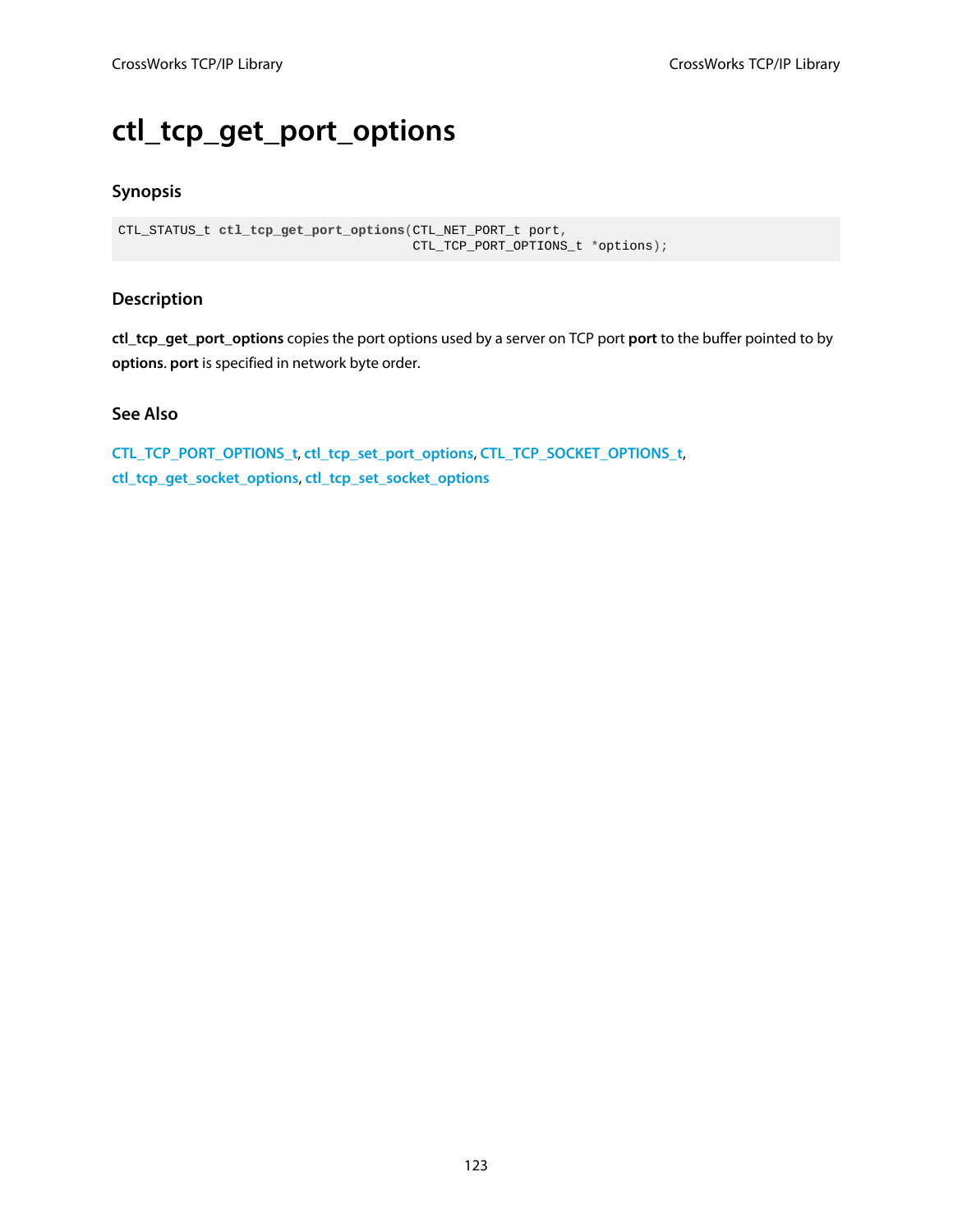# <span id="page-123-0"></span>**ctl\_tcp\_get\_remote\_ip\_addr**

## **Synopsis**

CTL\_NET\_IPv4\_ADDR\_t **ctl\_tcp\_get\_remote\_ip\_addr**(CTL\_SOCKET\_t soc);

## **Description**

**ctl\_tcp\_get\_remote\_ip\_addr** returns the IP address for socket **soc** or zero if there is an error. The IP address is returned in network byte order.

## **See Also**

**[ctl\\_tcp\\_get\\_local\\_port](#page-121-0)**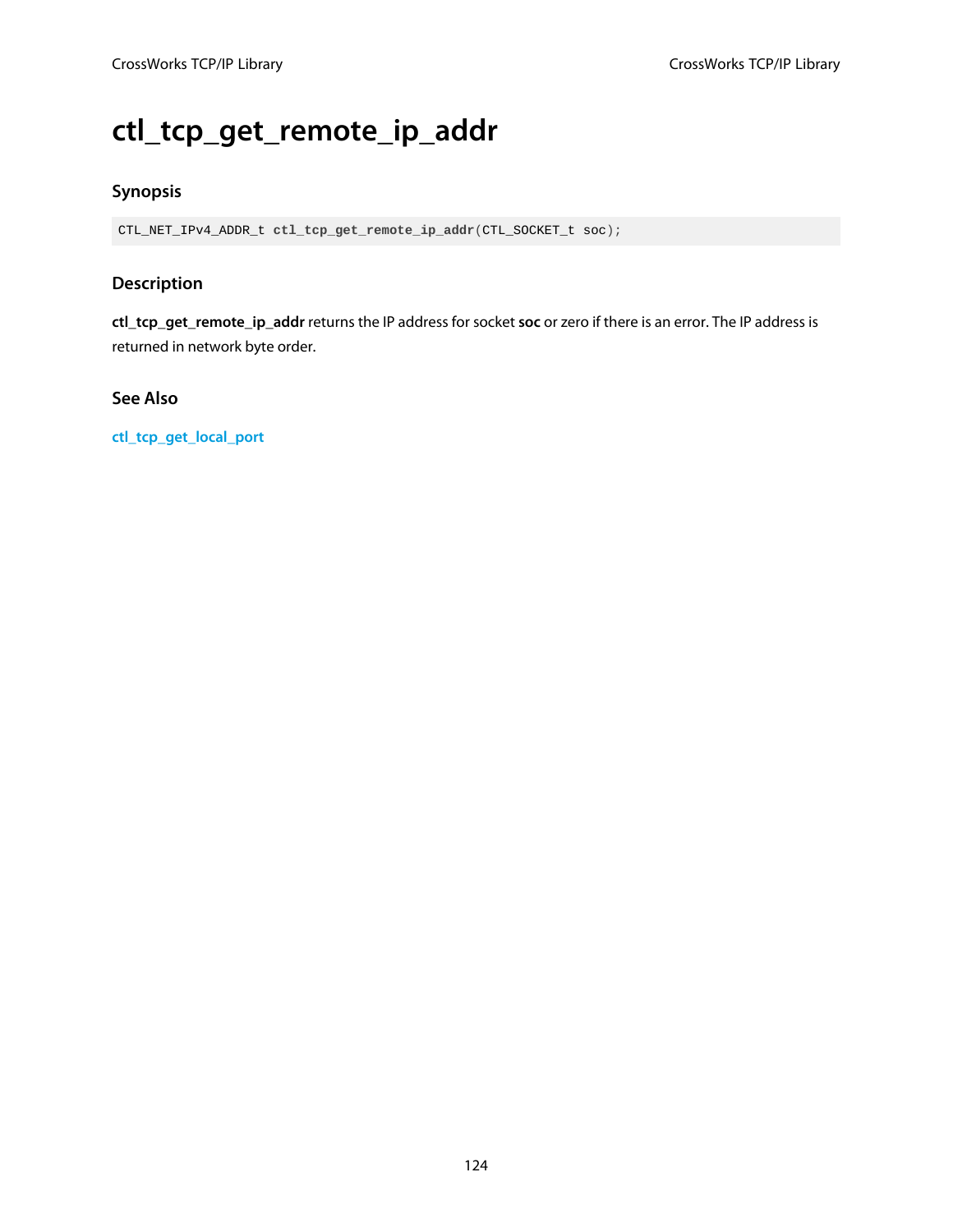## <span id="page-124-0"></span>**ctl\_tcp\_get\_remote\_port**

## **Synopsis**

CTL\_NET\_PORT\_t **ctl\_tcp\_get\_remote\_port**(CTL\_SOCKET\_t soc);

## **Description**

**ctl\_tcp\_get\_remote\_port** returns the port number for the TCP partner of socket **soc** or zero if there is an error. The remote port is returned in network byte order.

## **See Also**

**[ctl\\_tcp\\_get\\_local\\_port](#page-121-0)**, **[ctl\\_tcp\\_get\\_remote\\_ip\\_addr](#page-123-0)**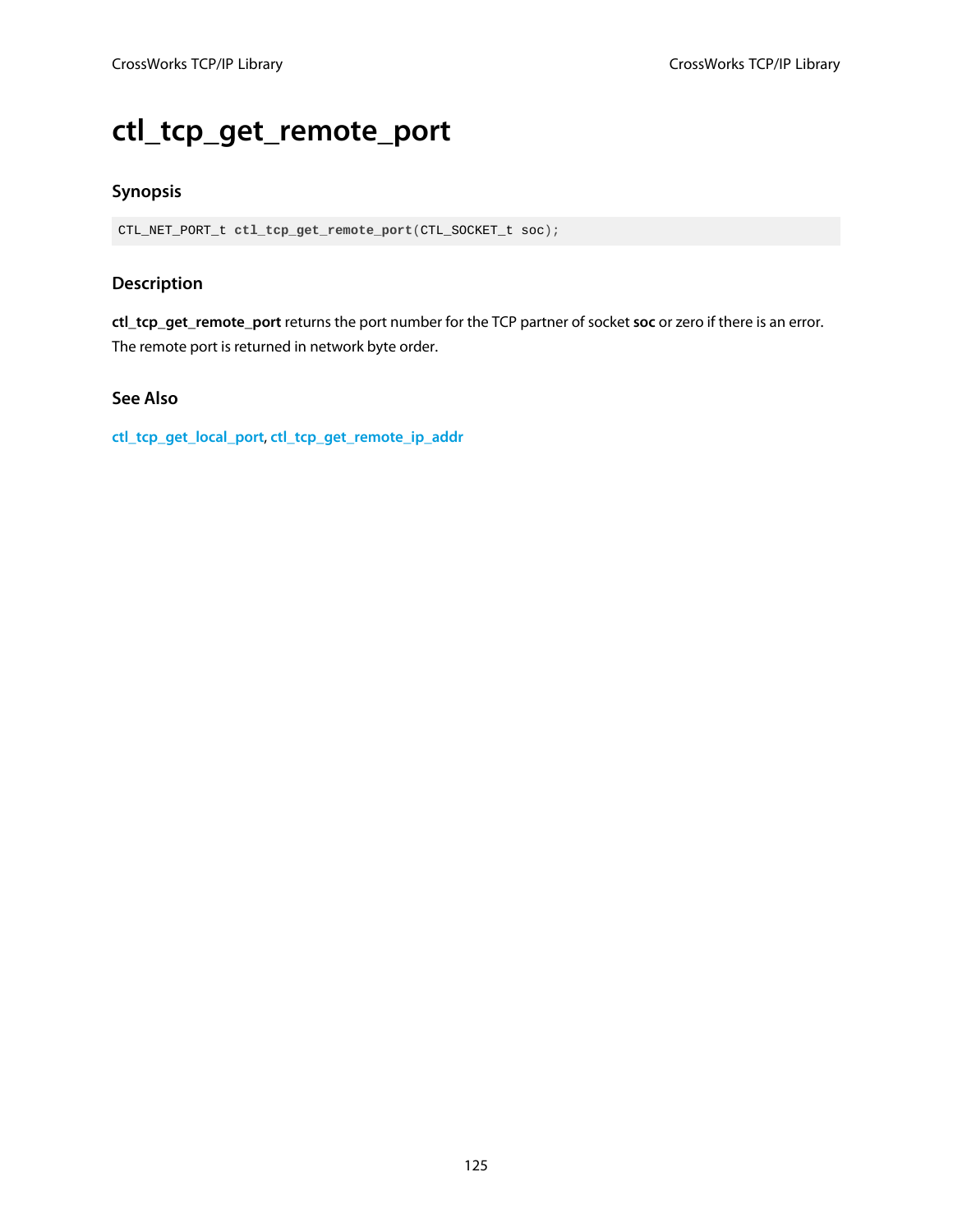## **ctl\_tcp\_get\_socket\_connection\_state**

## **Synopsis**

CTL\_TCP\_SOCKET\_CONNECTION\_STATE\_t **ctl\_tcp\_get\_socket\_connection\_state**(CTL\_SOCKET\_t soc);

## **Description**

**ctl\_tcp\_get\_socket\_connection\_state** returns the connection state of socket **soc**. If **soc** does not identify a socket, **ctl\_tcp\_get\_socket\_connection\_state** returns **CTL\_TCP\_SOCKET\_STATE\_CLOSED**.

## **See Also**

**[CTL\\_TCP\\_SOCKET\\_CONNECTION\\_STATE\\_t](#page-53-0)**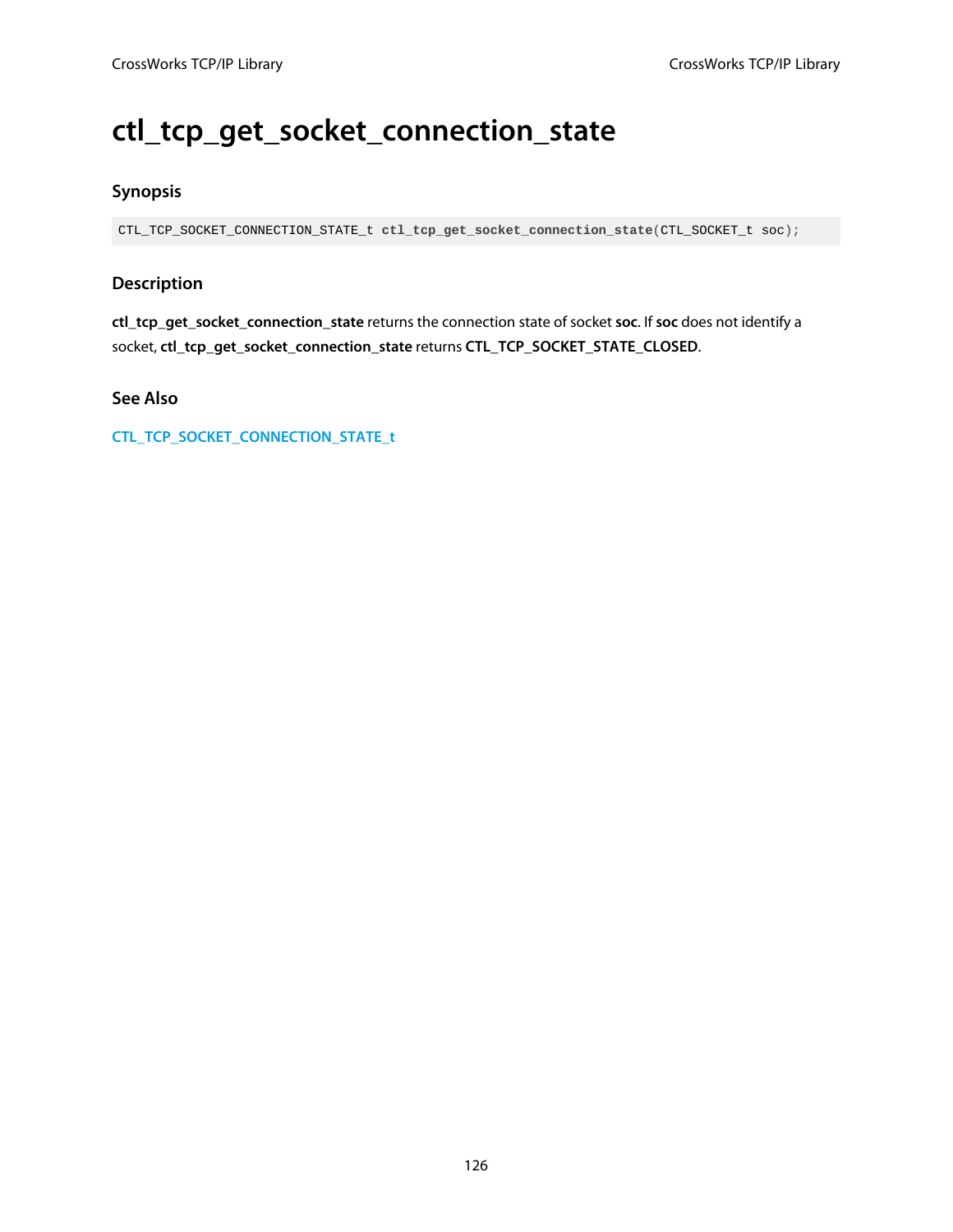## <span id="page-126-0"></span>**ctl\_tcp\_get\_socket\_error**

### **Synopsis**

CTL\_STATUS\_t **ctl\_tcp\_get\_socket\_error**(CTL\_SOCKET\_t soc);

#### **Description**

**ctl\_tcp\_get\_socket\_error** returns the error state of the socket **soc**. If there is no error on the socket, **ctl\_tcp\_get\_socket\_error** returns **CTL\_NO\_ERROR**, otherwise one of the following error codes:

#### **CTL\_NET\_ERR\_WOULDBLOCK**

The operation cannot be completed without blocking and the application-layer software requested nonblocking operation.

#### **CTL\_NET\_ERR\_ALREADY**

The requested operation has already been performed.

#### **CTL\_NET\_ERR\_NOTSOCK**

Invalid socket descriptor.

#### **CTL\_NET\_ERR\_OPNOTSUPP**

Option not supported.

#### **CTL\_NET\_ERR\_NETDOWN**

Network interface is not configured or has a problem at the MAC level.

#### **CTL\_NET\_ERR\_NETUNREACH**

Network interface is not connected.

#### **CTL\_NET\_ERR\_CONNABORTED**

TCP connection aborted.

#### **CTL\_NET\_ERR\_CONNRESET**

TCP connection reset.

#### **CTL\_NET\_ERR\_NOTCONN**

Not connected.

#### **CTL\_NET\_ERR\_TIMEDOUT**

Timed out.

#### **CTL\_NET\_ERR\_CONNREFUSED**

The remote TCP refused our connection attempt.

#### **CTL\_NET\_ERR\_HOSTUNREACH**

The remote host does not respond.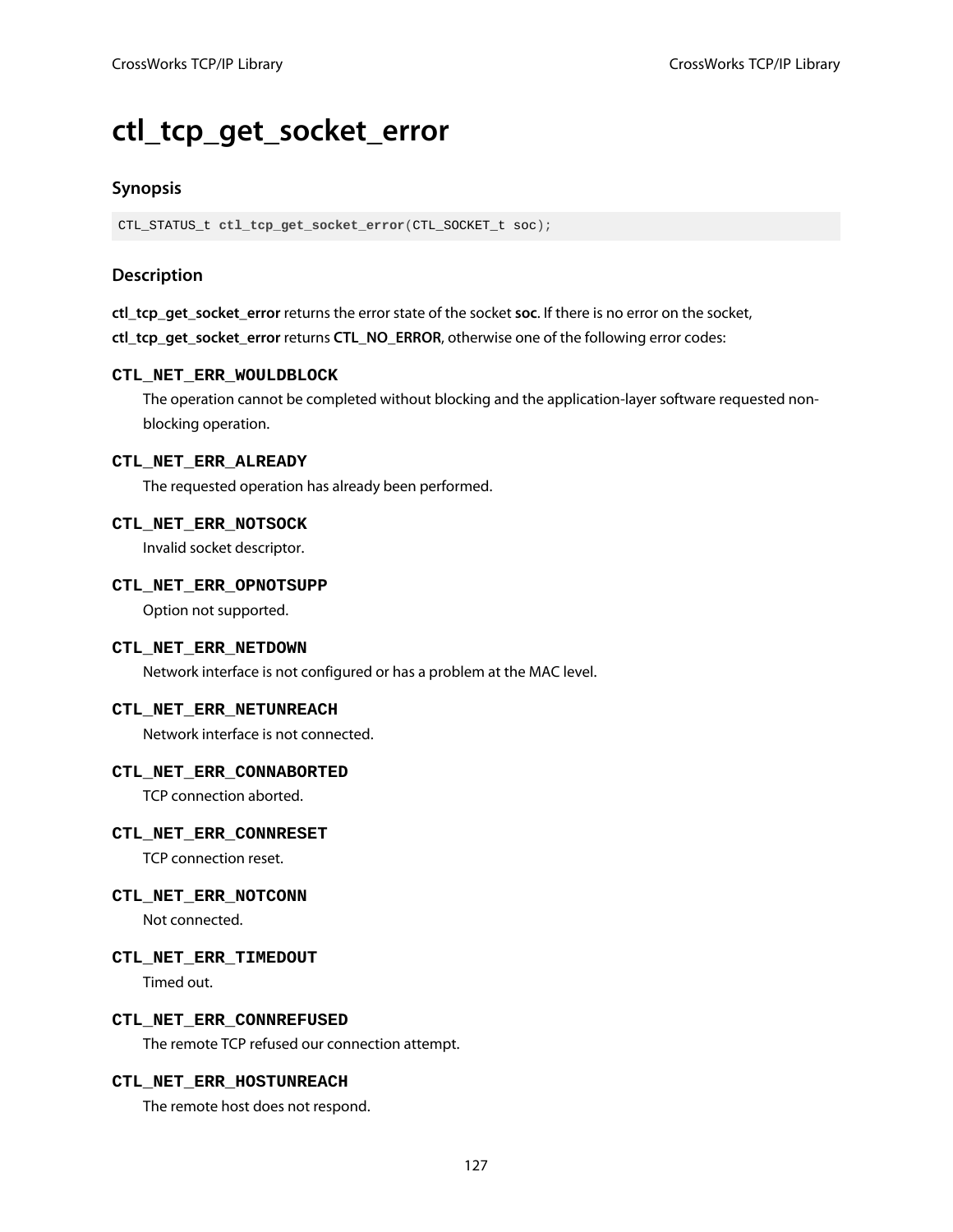#### **CTL\_NET\_ERR\_NOTEMPTY**

A TCP connect call was made on a socket is already connected.

### **CTL\_NET\_ERR\_DISCON**

The socket was disconnected: no further communication is possible.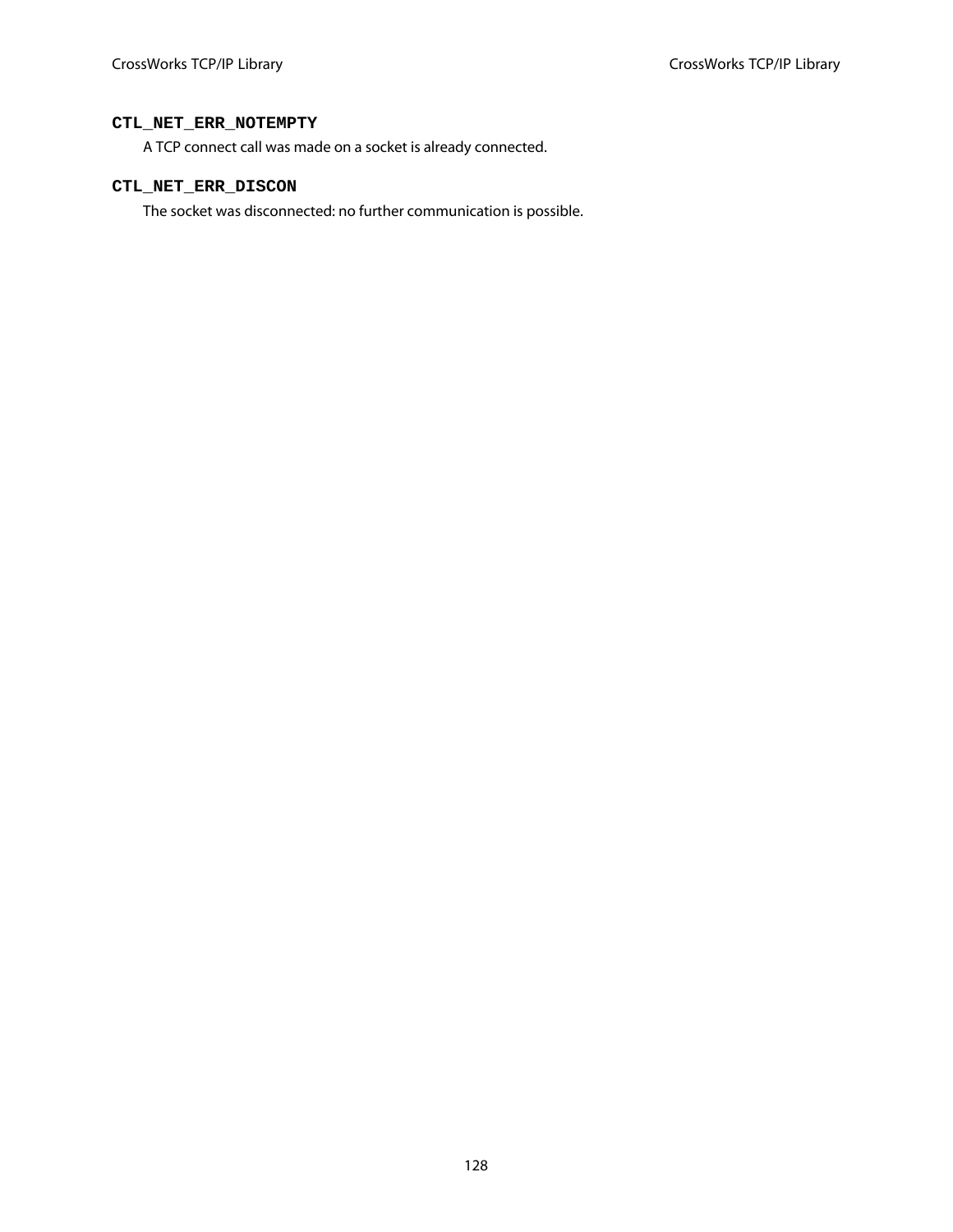# <span id="page-128-0"></span>**ctl\_tcp\_get\_socket\_options**

## **Synopsis**

```
CTL_STATUS_t ctl_tcp_get_socket_options(CTL_SOCKET_t s,
CTL_TCP_SOCKET_OPTIONS_t *options);
```
## **Description**

**ctl\_tcp\_get\_socket\_options** copies the socket options used by socket **soc** into the buffer pointed to by **options**.

## **See Also**

**[CTL\\_TCP\\_SOCKET\\_OPTIONS\\_t](#page-54-0)**, **[ctl\\_tcp\\_set\\_socket\\_options](#page-138-0)**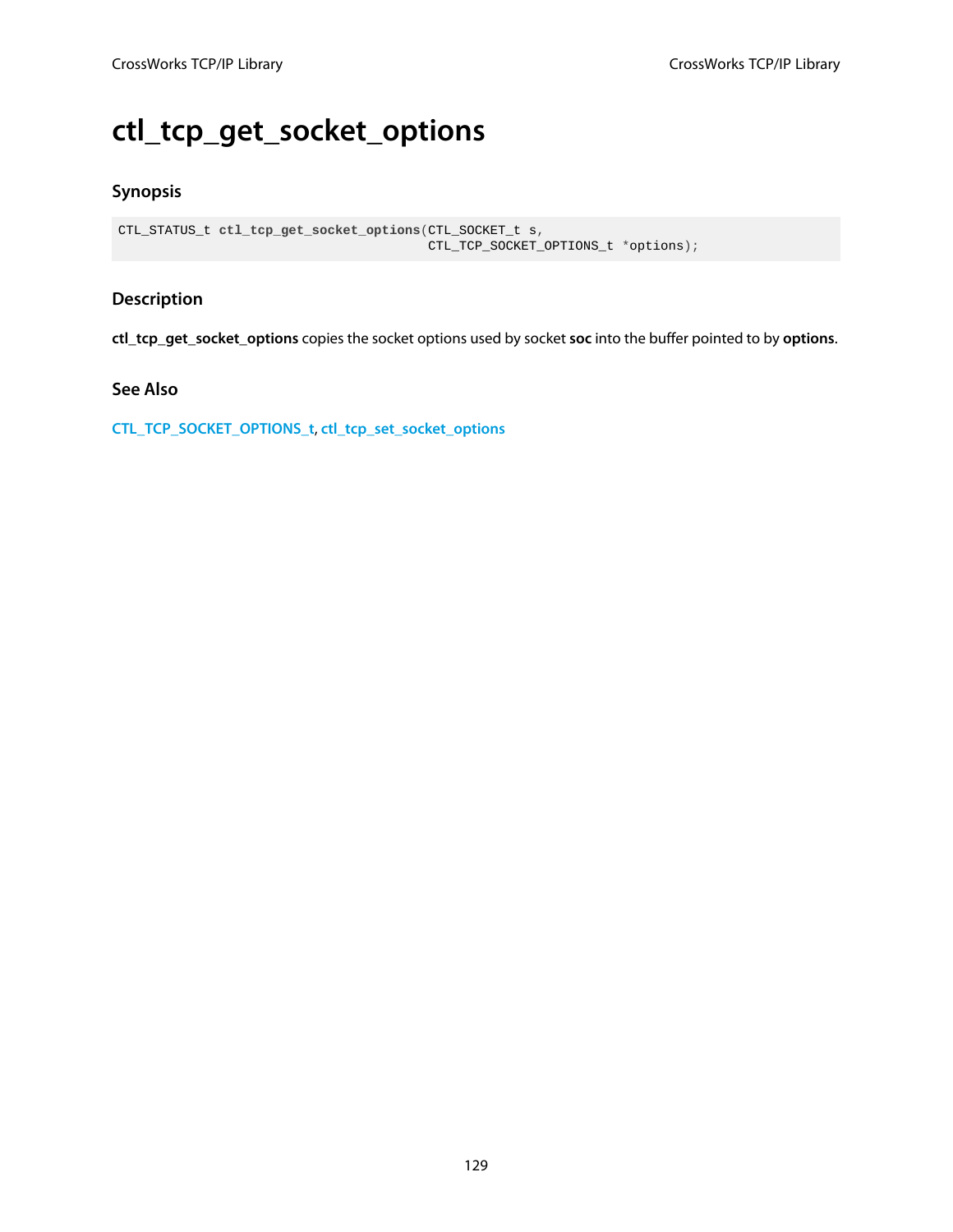## **ctl\_tcp\_get\_sockets**

## **Synopsis**

```
unsigned ctl_tcp_get_sockets(CTL_NET_PORT_t port,
                             unsigned flags,
                            CTL_SOCKET_t *sockets,
                            unsigned max_socket_count);
```
## **Description**

**ctl\_tcp\_get\_sockets** enumerates the sockets for the port **port** that match the conditions specified in **flags**. **port** is specified in network byte order. When a TCP server thread is woken up, before it can do anything useful it must first fetch a list of active sockets (on a per-port basis) using **ctl\_tcp\_get\_sockets**.

**flags** is the bitwise-or of one or more of the flags in **CTL\_TCP\_GET\_SOCKETS\_FLAG\_t**.

The sockets matching the combination of **flags** are written into the array pointed to by **sockets** which must have at least **max\_socket\_count** elements.

## **Description**

**ctl\_tcp\_get\_sockets** returns the number of sockets that matched and were written into the **sockets** array.

#### **See Also**

**[CTL\\_TCP\\_GET\\_SOCKETS\\_FLAG\\_t](#page-49-0)**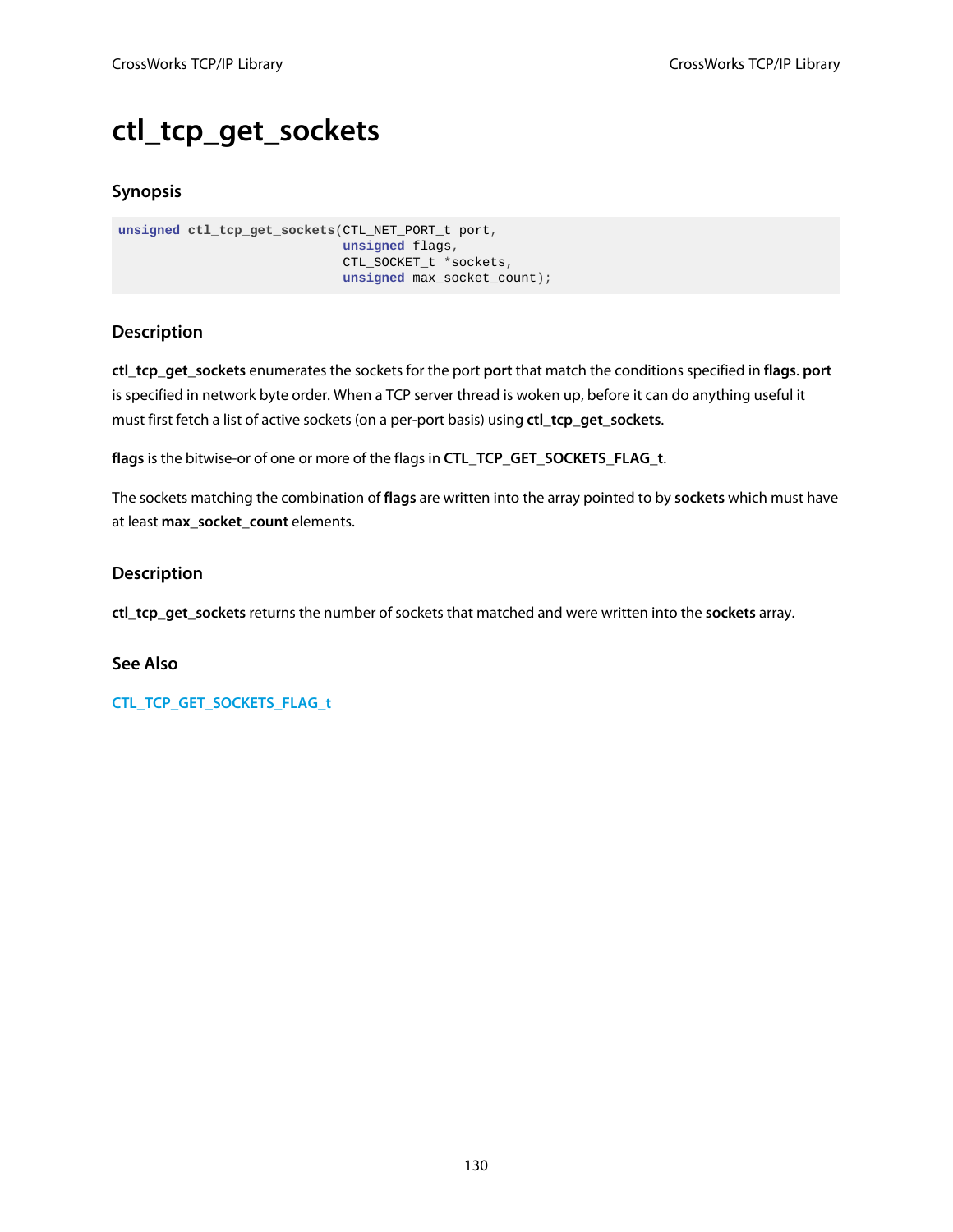# <span id="page-130-0"></span>**ctl\_tcp\_init**

## **Synopsis**

```
CTL_STATUS_t ctl_tcp_init(unsigned socket_count,
                          unsigned listener_count,
                         CTL_TCP_GEN_ISS_FN_t issGenCallback);
```
## **Description**

**ctl\_tcp\_init** will attempt to allocate a buffer for its state data from the general heap and then register itself with the IP layer. The buffer allocation will be approximately:

```
(160 bytes * socket_count) + (48 bytes * listener_count)
```
Registration with the IP layer requires a small allocation as well. **ctl\_tcp\_init** must be invoked during initialization, prior to calling any other function in the TCP group.

A pseudo-random number generating routine, **issGenCallback**, must be provided to make 'initial send segments', **CTL\_TCP\_GEN\_ISS\_FN\_t**.

In general, the free-running accumulator from the hardware timer that drives **ctl\_get\_current\_time** is used for this purpose so the network library can provide a one-size-fits-all solution.

## **See Also**

**[CTL\\_TCP\\_GEN\\_ISS\\_FN\\_t](#page-48-0)**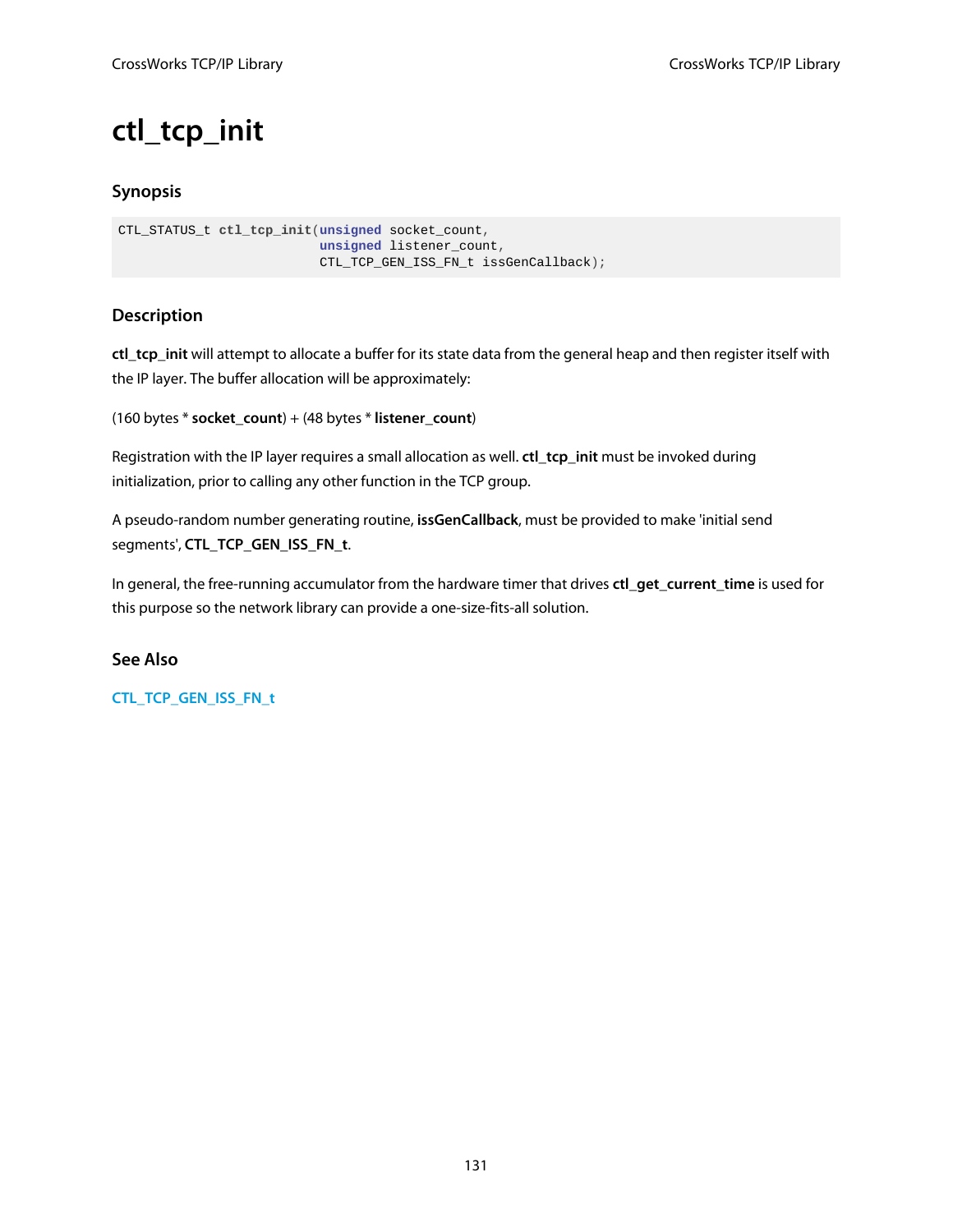# <span id="page-131-0"></span>**ctl\_tcp\_look\_ahead**

## **Synopsis**

```
size_t ctl_tcp_look_ahead(CTL_SOCKET_t soc,
                          char ch);
```
## **Description**

**ctl\_tcp\_look\_ahead** looks ahead to find the character **ch** in the received (but as yet unread) data for the socket **soc**.

**ctl\_tcp\_look\_ahead** returns the number of characters that can be read from the socket such that the data on the socket is exhausted or the character **ch** is the terminating character read.

You can use **ctl\_tcp\_look\_ahead**, for instance, to search for specific characters in the stream.

## **See Also**

**[ctl\\_tcp\\_read\\_line](#page-133-0)**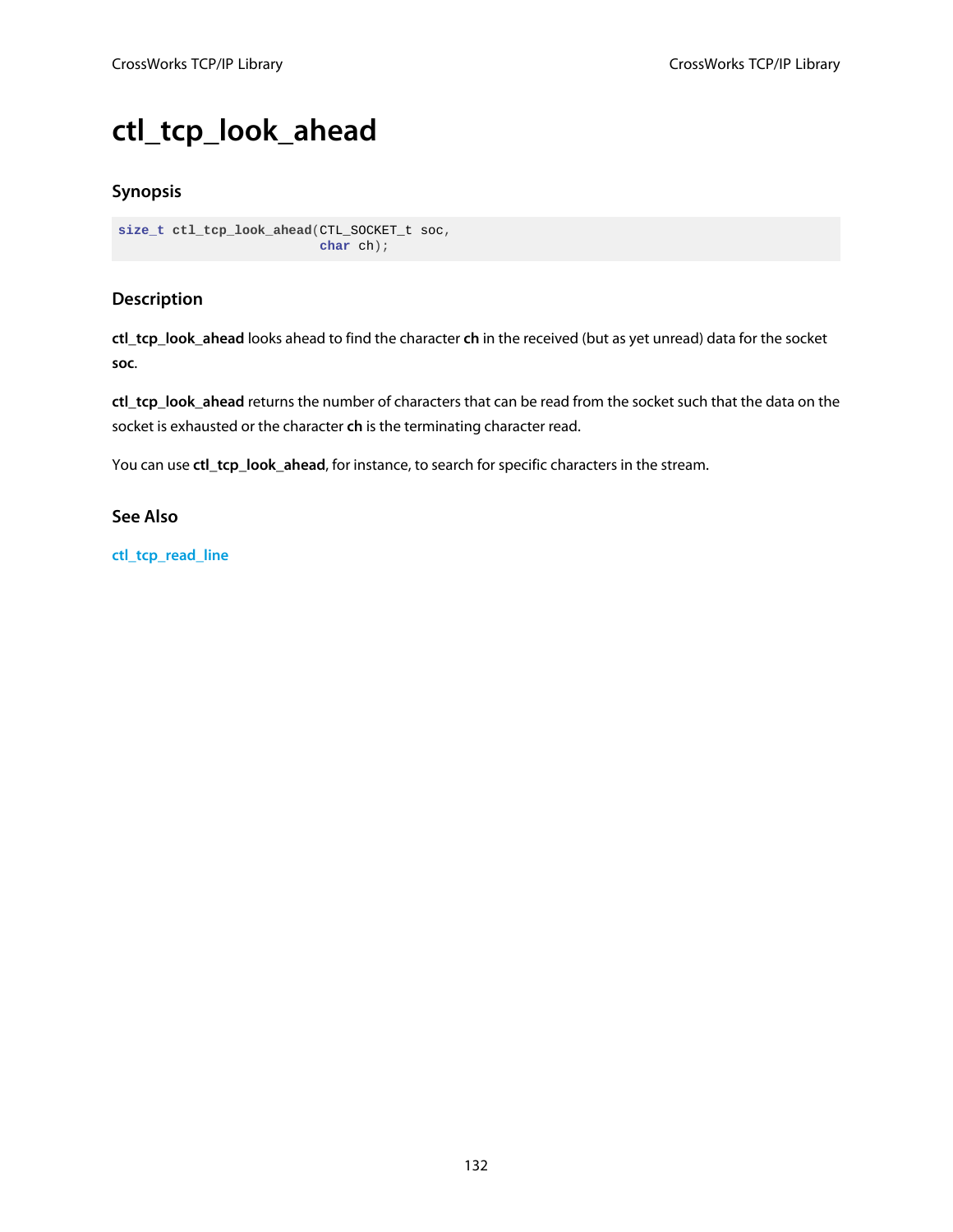# **ctl\_tcp\_push**

## **Synopsis**

CTL\_STATUS\_t **ctl\_tcp\_push**(CTL\_SOCKET\_t s);

## **Description**

**ctl\_tcp\_push** sends any data queued on socket **s** to the network layer for transmission. Socket **s** must first be in the connected state, **CTL\_TCP\_SOCKET\_STATE\_CONNECTED**, or **ctl\_tcp\_push** fails.

**ctl\_tcp\_push** is equivalent to calling **ctl\_tcp\_send** with no data and the push flag set.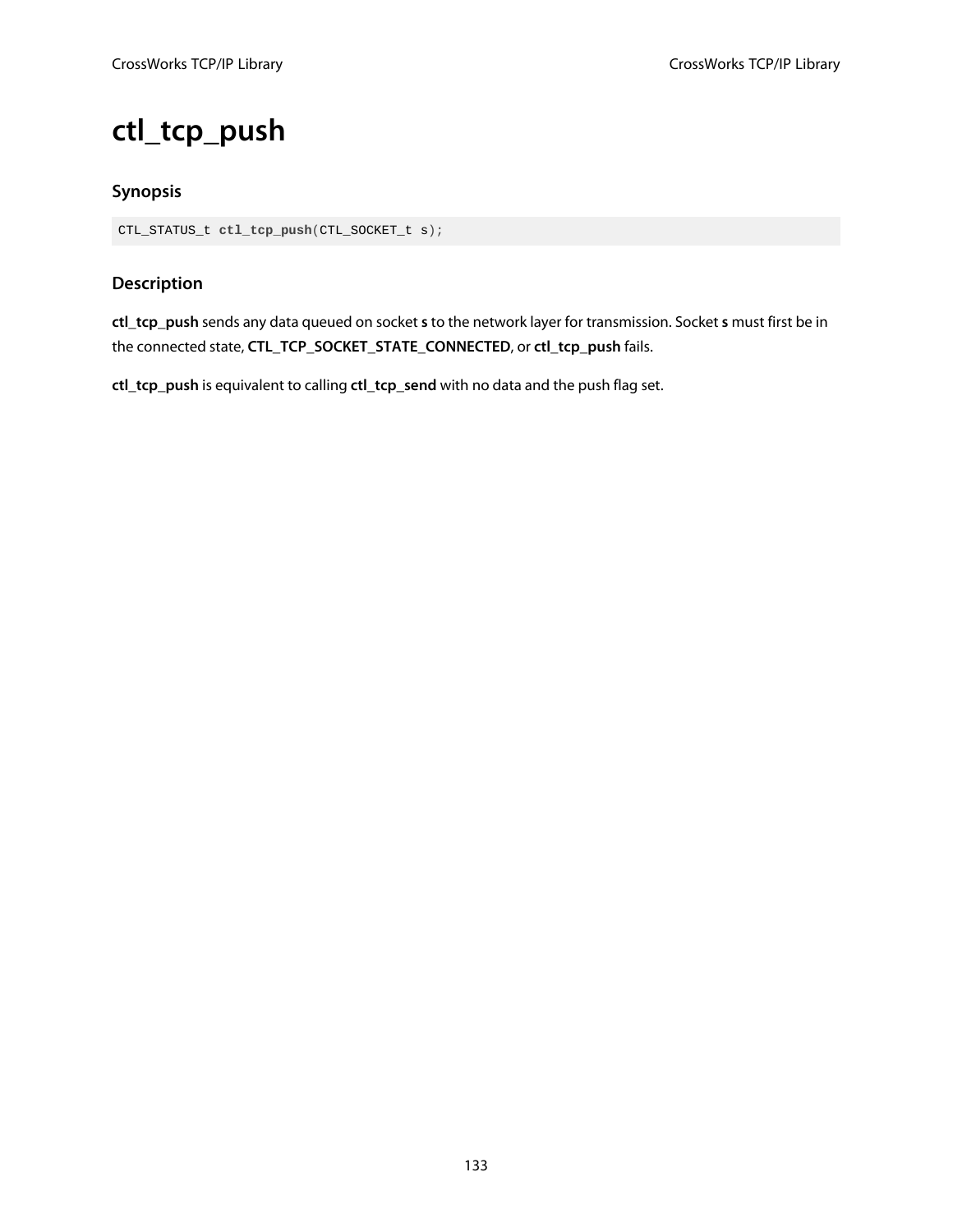# <span id="page-133-0"></span>**ctl\_tcp\_read\_line**

## **Synopsis**

```
CTL_STATUS_t ctl_tcp_read_line(CTL_SOCKET_t s,
                               char *str,
                               size_t size,
                              CTL_TIMEOUT_t type,
                              CTL_TIME_t timeout);
```
## **Description**

**ctl\_tcp\_read\_line** reads a whole line up to and including the CR and optional LF from the socket **s**. **size** is the size of the string that the line is returned in.

If the whole string cannot be placed into **str**, characters beyond the end of the string, up to the end of the line, are discarded.

**ctl\_tcp\_read\_line** returns the number of characters that have been consumed from the socket **s** which may be greater than the length of the returned string or **size**.

## **See Also**

**[ctl\\_tcp\\_look\\_ahead](#page-131-0)**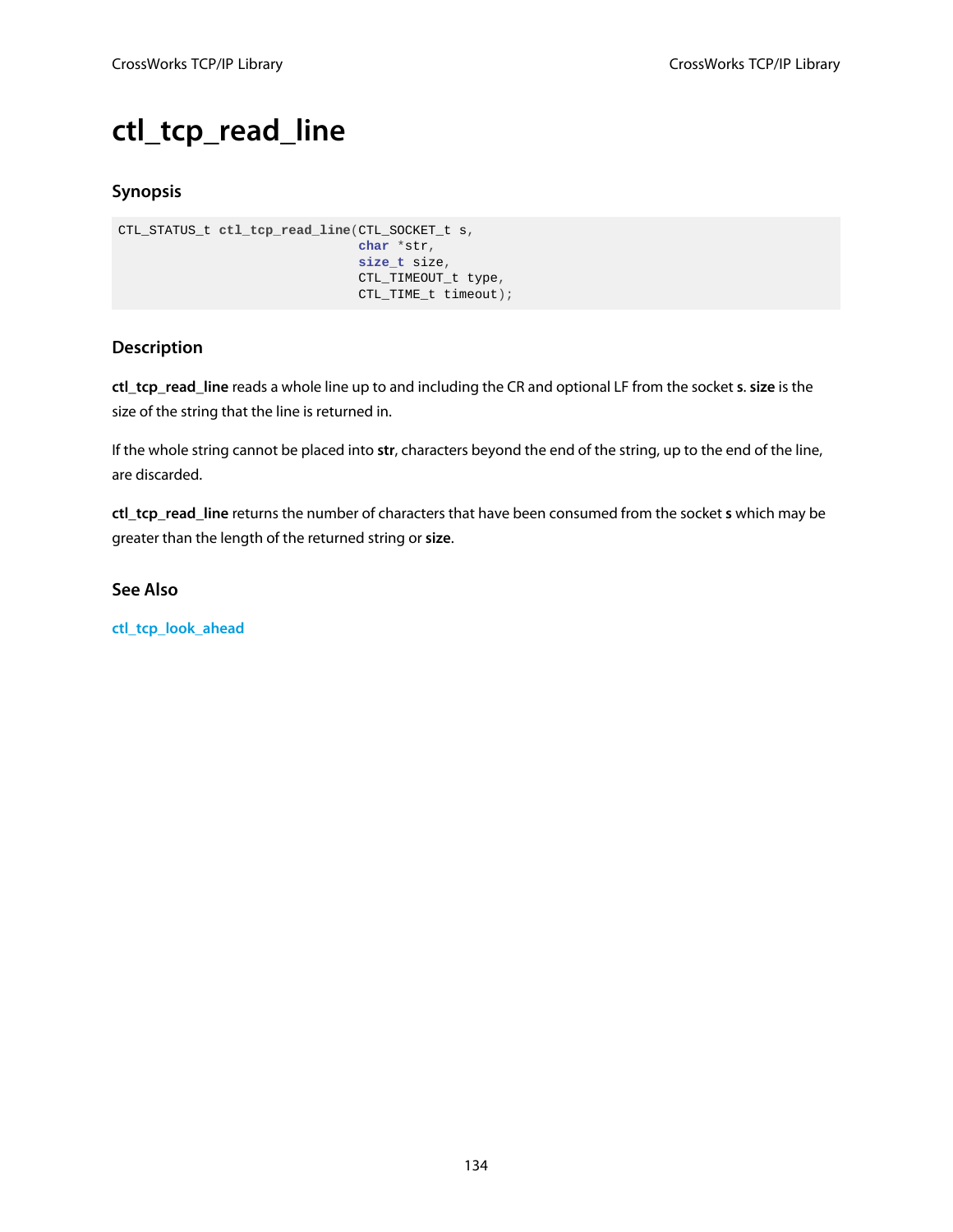## <span id="page-134-0"></span>**ctl\_tcp\_recv**

## **Synopsis**

```
CTL_STATUS_t ctl_tcp_recv(CTL_SOCKET_t s,
                          void *buf,
                          size_t bufLen,
                         CTL_TIMEOUT_t type,
                         CTL_TIME_t timeout);
```
## **Description**

**ctl\_tcp\_recv** receives up to **bufLen** bytes into **buf** from socket **soc**.

Socket **soc** must first be in the connected state, **CTL\_TCP\_SOCKET\_STATE\_CONNECTED**, or **ctl\_tcp\_recv** will fail.

**buf** may be null, in which case up to **bufLen** bytes are discarded from the input stream.

The timeout value **timeout** can be zero to indicate a non-blocking call. If that is the case, this routine will retrieve as much data as it can (up to **bufLen**) from the socket and immediately return. In a blocking call, multiple passes across the task synchronization between the network task and the calling task may be required before the entire **bufLen** is received.

**ctl\_tcp\_recv** returns the count actually received for success or a standard CTL error code if the socket failed. A non-blocking call that received at least one byte but fewer than **bufLen** bytes is considered 'successful'.

#### **Note**

**ctl\_tcp\_recv** must not be called from the network task with a non-zero **timeout**. In other words, do not use the blocking version of this function in a TCP server callback.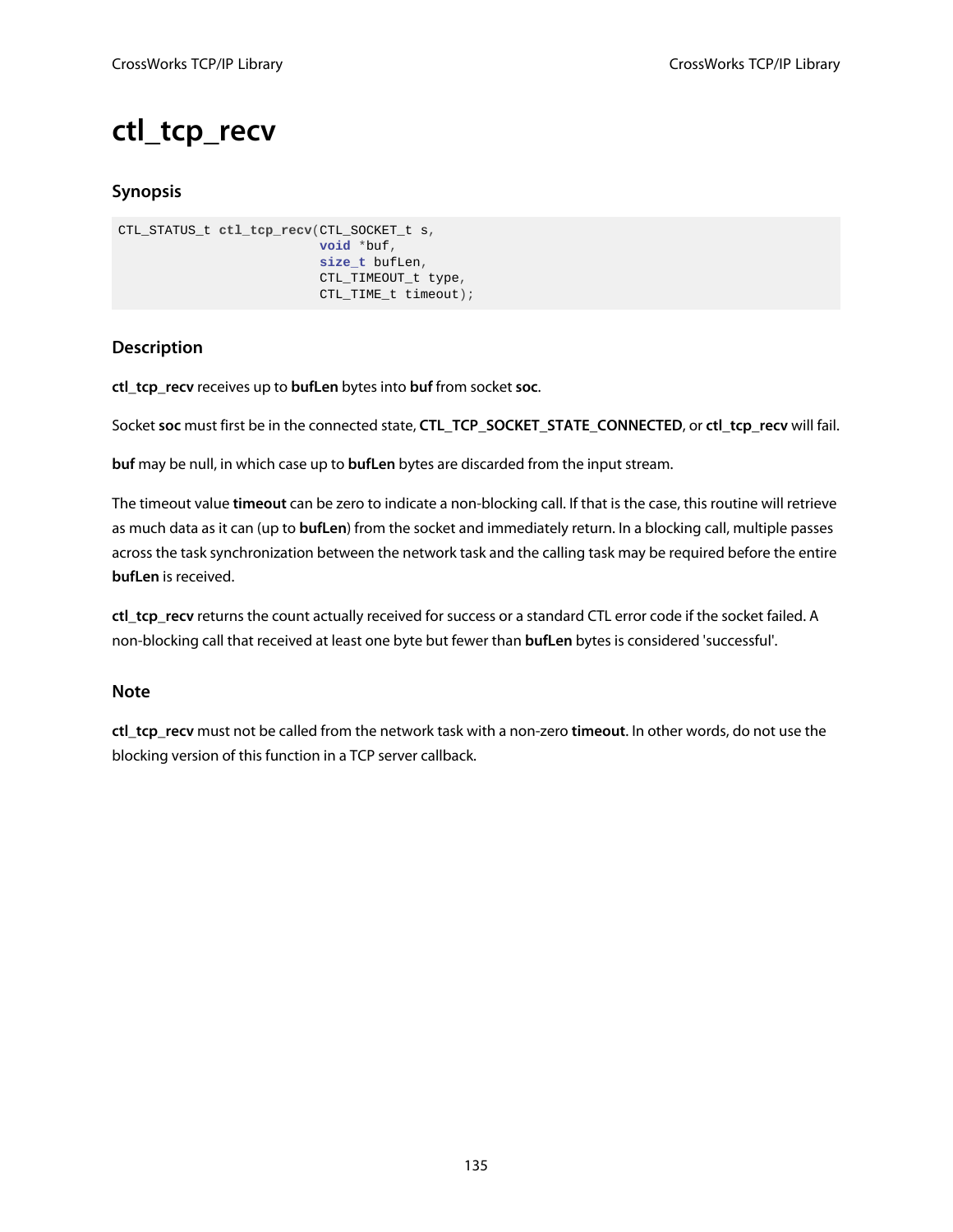## <span id="page-135-0"></span>**ctl\_tcp\_send**

## **Synopsis**

```
CTL_STATUS_t ctl_tcp_send(CTL_SOCKET_t s,
                          const void *buf,
                          size_t len,
                         CTL TIMEOUT t type,
                         CTL TIME t timeout,
                         unsigned flags);
```
## **Description**

**ctl\_tcp\_send** sends **len** bytes from **buf** to socket **s**. Socket **s** must first be in the connected state, **CTL\_TCP\_SOCKET\_STATE\_CONNECTED**, or **ctl\_tcp\_send** fails.

Setting the timeout value **ms** to zero indicates a non-blocking call. In this case, as much data as possible will be passed to the MAC before returning. In a blocking call, multiple passes across the task synchronization between the network task and the calling task may be required before the entire **len** is sent.

Parameter **flags** may be zero or a bitwise combination of the following:

#### **CTL\_TCP\_SEND\_PUSH**

Indicates the end of the current query or response to the remote TCP. In other words, this is the final call to **ctl\_tcp\_send** in a message.

#### **CTL\_TCP\_SEND\_URGENT**

Send out-of-band data.

#### **CTL\_TCP\_SEND\_NOCOPY**

Perform a zero-copy send of static data. This flag indicates that **buf** meets the target CPU's requirement for network DMA memory (if any) and that **buf** will remain in scope indefinitely. Buffer pointer **buf** will be passed through the stack directly to the MAC layer instead of copying its data to network memory first.

#### **CTL\_TCP\_SEND\_FREE**

Perform a zero-copy send of dynamic data. This flag indicates that **buf** has been allocated by application code using **ctl\_net\_mem\_alloc\_data** and that the network library is to use **ctl\_net\_mem\_free** to free it after the remote TCP acknowledges receipt.

#### **Notes**

Using the network library, the application layer has complete control over packet send coalescing. If the **CTL TCP SEND PUSH** flag is not set, then an outgoing packet is only sent when a complete TCP segment has been built up. The **CTL\_TCP\_SEND\_PUSH** flag will cause the **buf** and any previous queued send data to be sent to the remote TCP.

If **flags** is **CTL\_TCP\_SEND\_PUSH**, **buf** may be null or **len** may be zero; in that case all previous queued data is sent on its way to the remote TCP.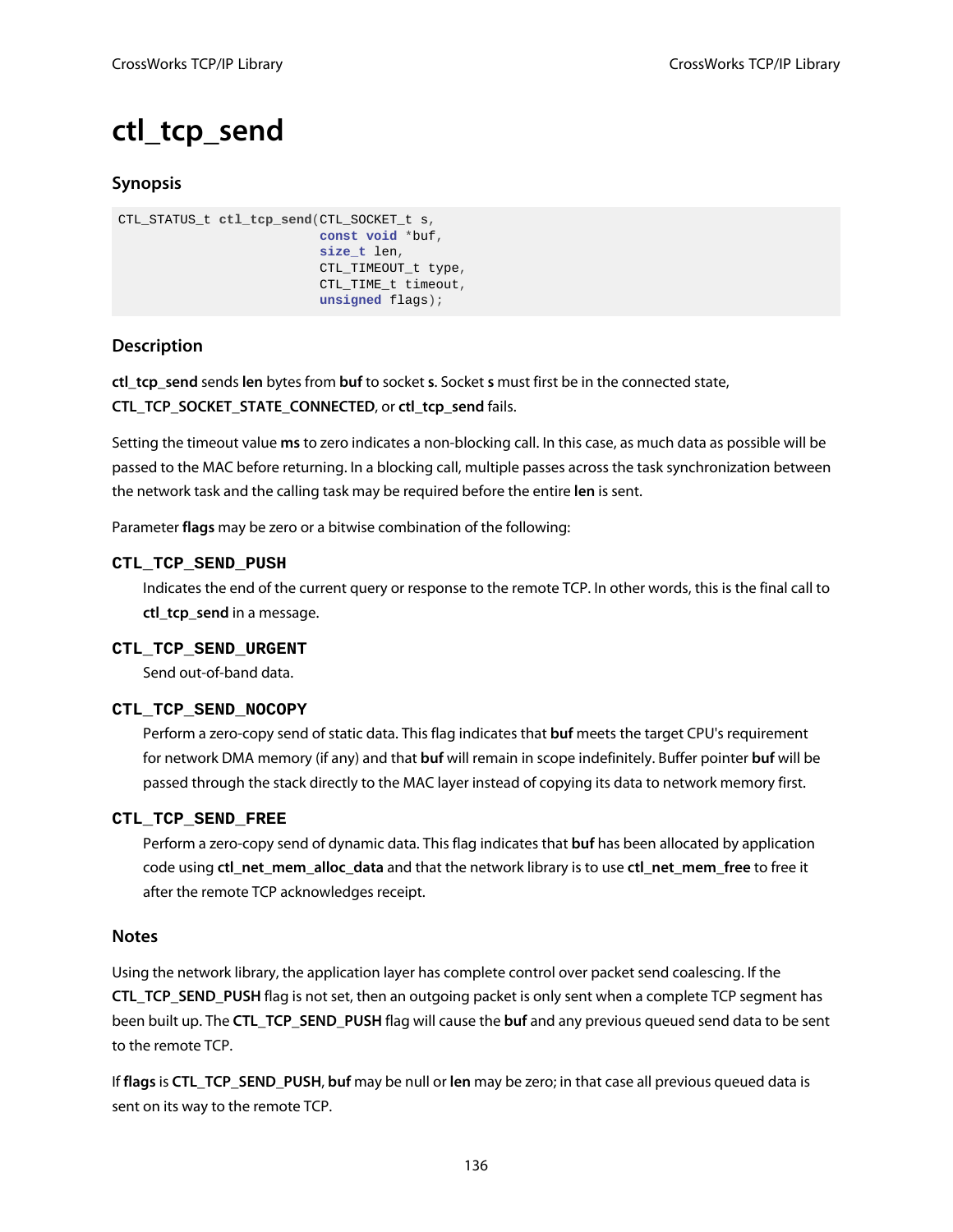## **Return Value**

**ctl\_tcp\_send** returns the count of bytes actually sent for success or a negative value for fail. A non-blocking call (**timeout** is zero) that sent at least one byte but less than **len** bytes is considered successful.

**ctl\_tcp\_send** should not be invoked from the network task with a non-zero **timeout** value. In other words, do not use the blocking version of this function in a TCP server callback.

### **See Also**

**[ctl\\_net\\_mem\\_alloc\\_data](#page-103-0)**, **[ctl\\_net\\_mem\\_free](#page-105-0)**, **ctl\_tcp\_get\_socket\_state**, **[ctl\\_tcp\\_get\\_socket\\_error](#page-126-0)**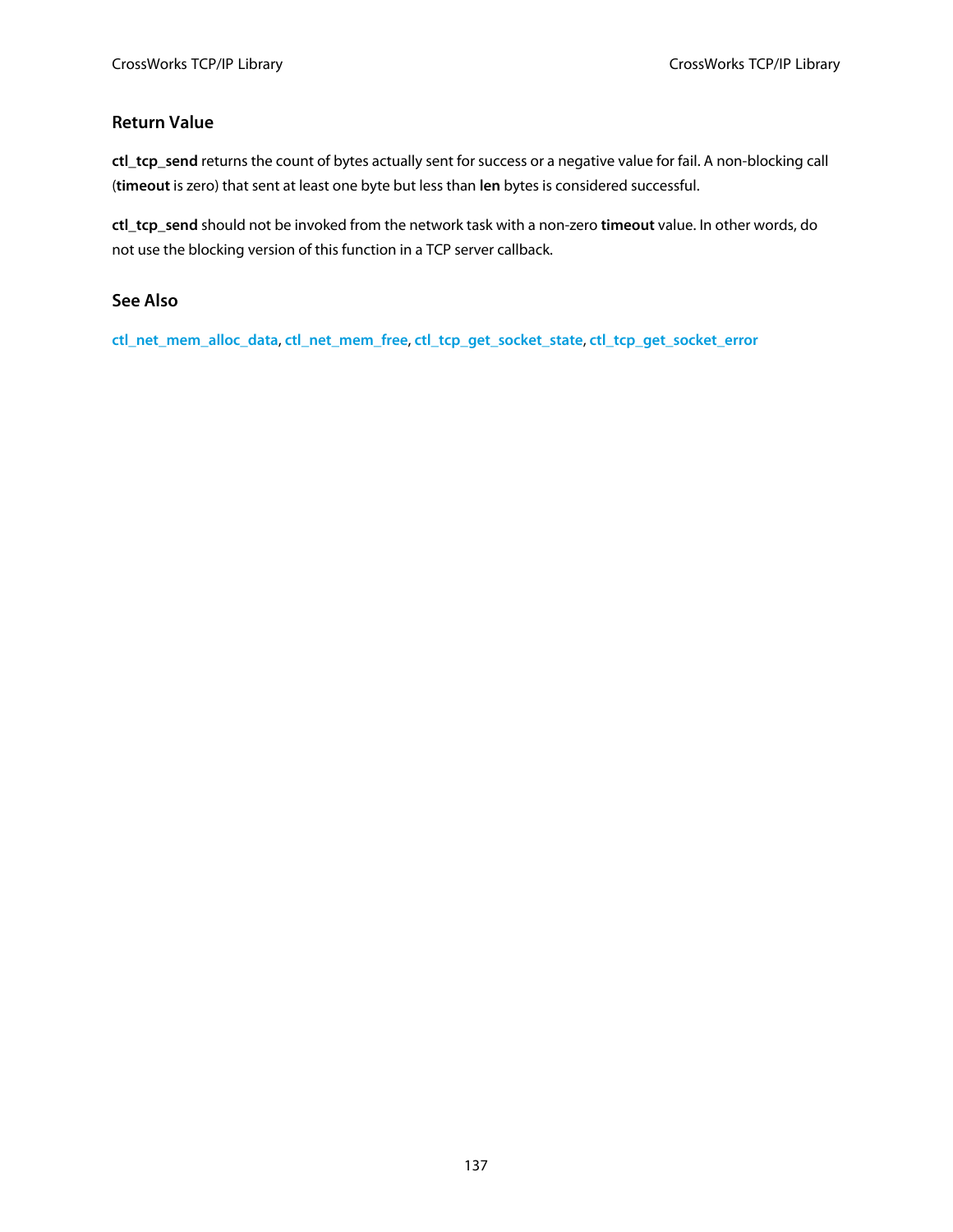## <span id="page-137-0"></span>**ctl\_tcp\_set\_port\_options**

## **Synopsis**

```
CTL_STATUS_t ctl_tcp_set_port_options(CTL_NET_PORT_t port,
                                      const CTL_TCP_PORT_OPTIONS_t *options);
```
## **Description**

**ctl\_tcp\_set\_port\_options** sets the server options for 'bound' TCP port **port**. The **socDefault** member of the port options only will be applied for newly-created sockets.

**ctl\_tcp\_set\_port\_options** returns **CTL\_NO\_ERROR** if the call was successful otherwise an error code if **port** is not a bound port.

**See Also**

**[CTL\\_TCP\\_PORT\\_OPTIONS\\_t](#page-50-0)**, **[ctl\\_tcp\\_get\\_port\\_options](#page-122-0)**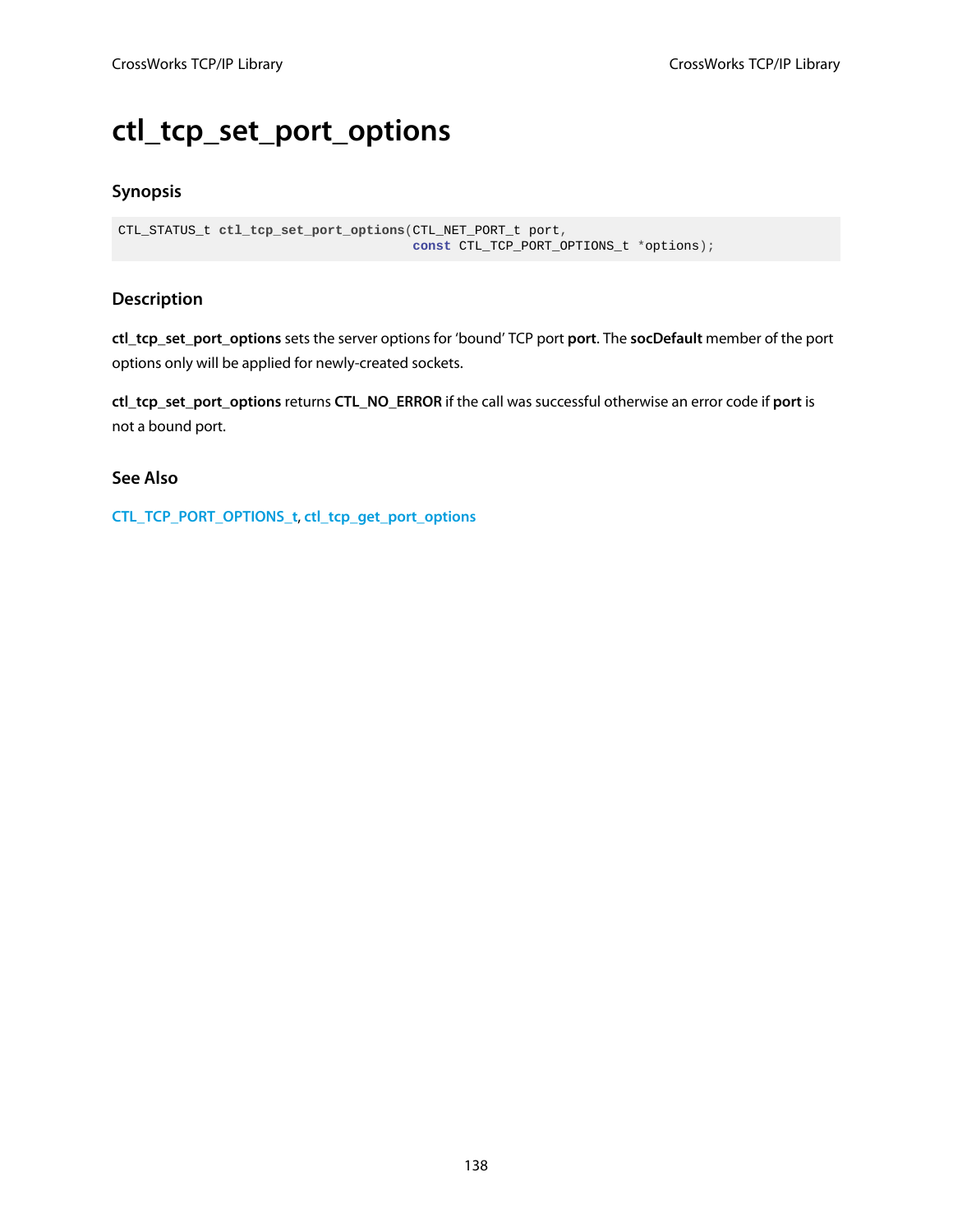## <span id="page-138-0"></span>**ctl\_tcp\_set\_socket\_options**

## **Synopsis**

```
CTL_STATUS_t ctl_tcp_set_socket_options(CTL_SOCKET_t s,
                                        const CTL_TCP_SOCKET_OPTIONS_t *options);
```
## **Description**

**ctl\_tcp\_set\_socket\_options** copy the data pointed to by **options** to the set of values used by socket**soc**. This call should be made *prior* to a connection being established with a remote TCP. For a client socket, it means that the application layer should only use this function between the calls to **ctl\_tcp\_socket** and **ctl\_tcp\_connect**. For a server socket, it means that the appropriate place to call **ctl\_tcp\_set\_socket\_options** is in the 'accept' callback function.

## **See Also**

**[CTL\\_TCP\\_SOCKET\\_OPTIONS\\_t](#page-54-0)**, **[ctl\\_tcp\\_get\\_socket\\_options](#page-128-0)**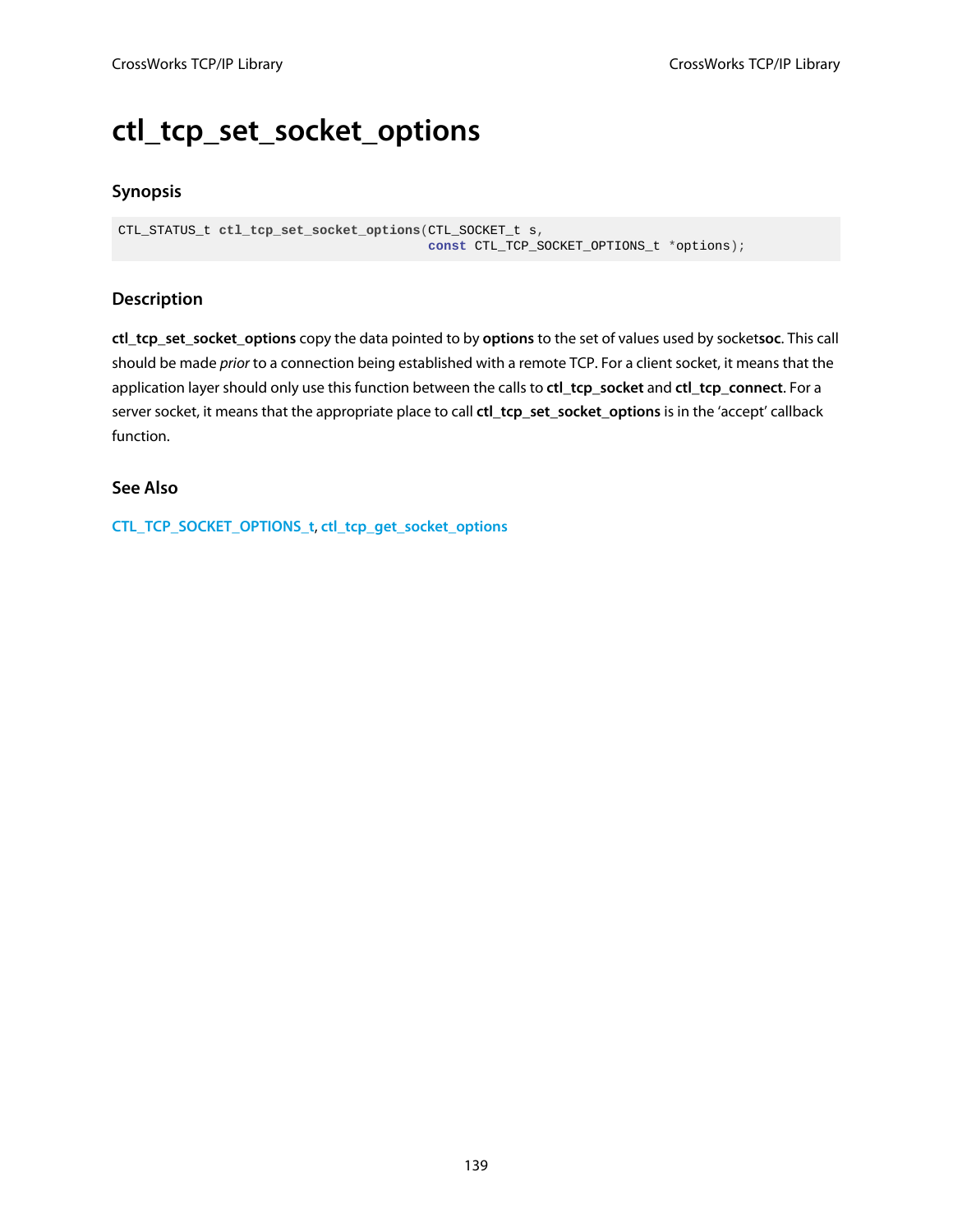# <span id="page-139-0"></span>**ctl\_tcp\_shutdown**

### **Synopsis**

**void ctl\_tcp\_shutdown**(CTL\_SOCKET\_t s);

## **Description**

**ctl\_tcp\_shutdown** begins the three-way shutdown handshake on socket **soc** after all outgoing data has been sent. Socket **soc**'s remote TCP partner is sent a FIN packet, indicating end-of-stream. Half-open connections are not supported—the classic socket's 'how' parameter is always **SD\_BOTH**.

## **See Also**

**[ctl\\_tcp\\_socket](#page-140-0)**, **[ctl\\_tcp\\_connect](#page-119-0)**, **[ctl\\_tcp\\_send](#page-135-0)**, **[ctl\\_tcp\\_recv](#page-134-0)**, **[ctl\\_tcp\\_close\\_socket](#page-118-0)**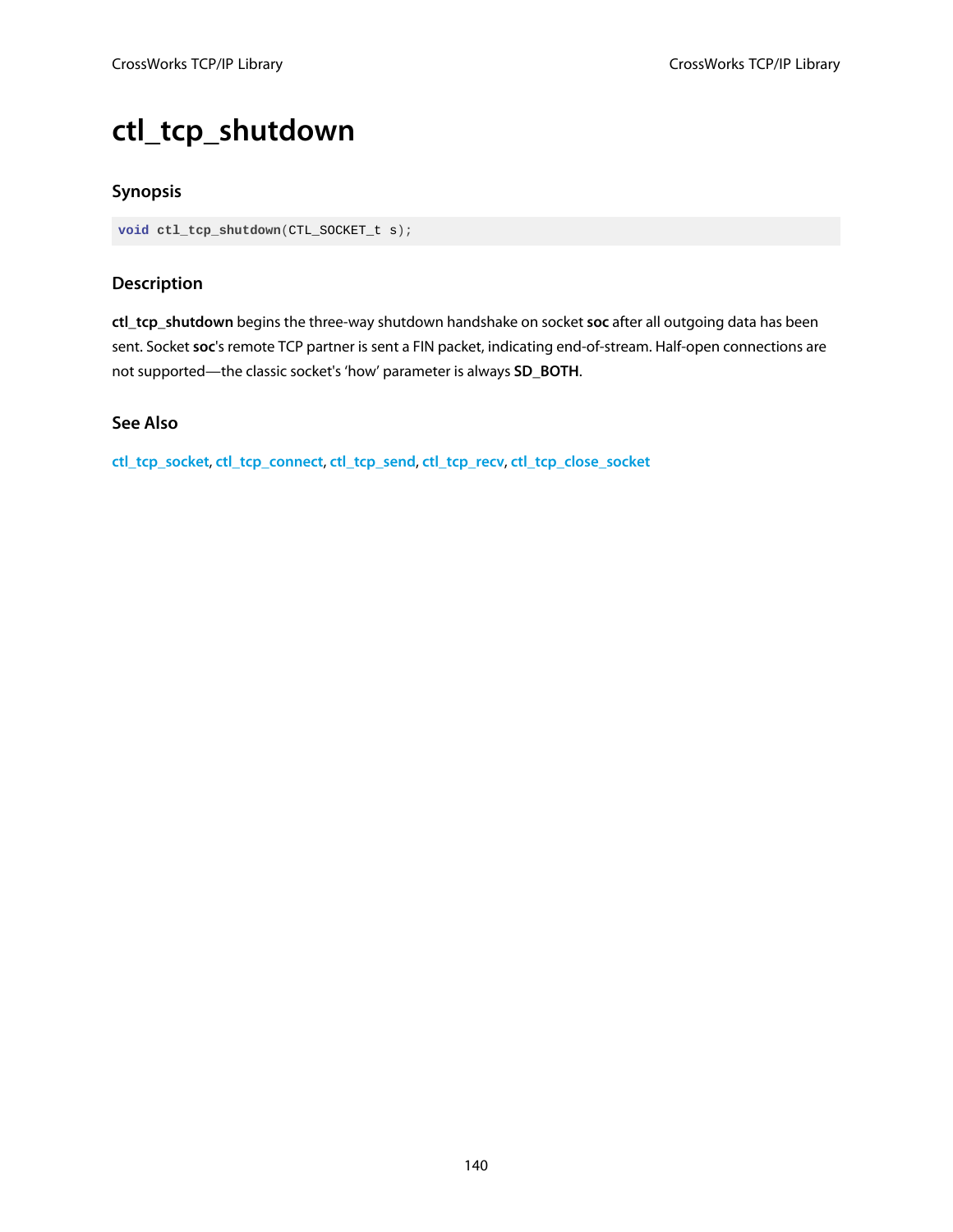# <span id="page-140-0"></span>**ctl\_tcp\_socket**

## **Synopsis**

CTL\_SOCKET\_t **ctl\_tcp\_socket**(**void**);

## **Description**

**ctl\_tcp\_socket** fetches a TCP socket from the pool of unused sockets. **ctl\_tcp\_socket** returns a socket index if successful or zero for fail (i.e. no sockets were available for use).

Once a socket is allocated, application code must make a call to **ctl\_tcp\_connect** within 100 **CTL\_TIME\_t** units or the socket will be reclaimed by the network library.

## **See Also**

**[CTL\\_SOCKET\\_t](#page-46-0)**, **[ctl\\_tcp\\_connect](#page-119-0)**, **[ctl\\_tcp\\_send](#page-135-0)**, **[ctl\\_tcp\\_recv](#page-134-0)**, **[ctl\\_tcp\\_shutdown](#page-139-0)**, **[ctl\\_tcp\\_close\\_socket](#page-118-0)**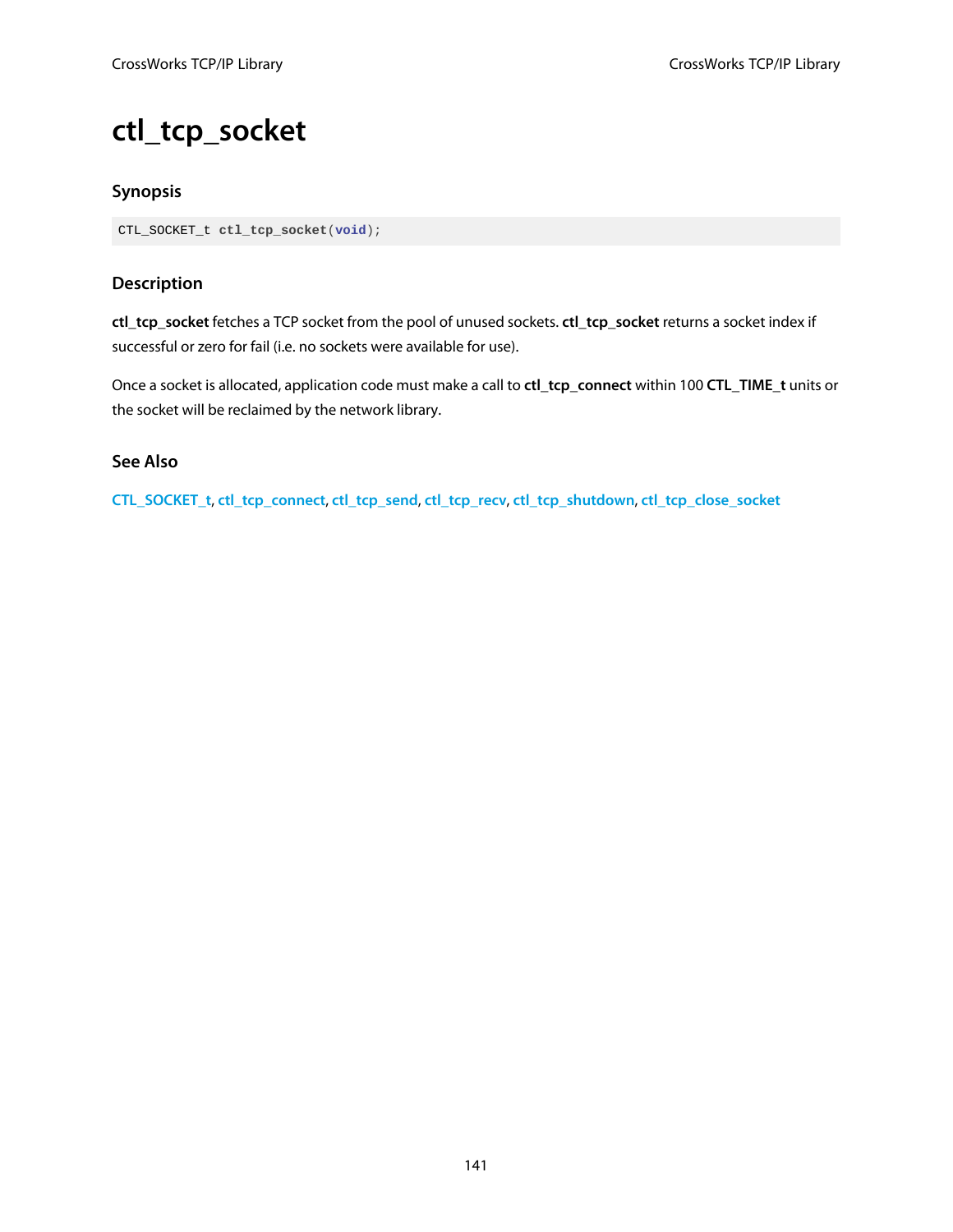# <span id="page-141-0"></span>**ctl\_tcp\_unbind**

## **Synopsis**

CTL\_STATUS\_t **ctl\_tcp\_unbind**(CTL\_NET\_PORT\_t port);

## **Description**

**ctl\_tcp\_unbind** tells the TCP layer to stop accepting connections on TCP port **port**. **port** is specified in network byte order.

To resume accepting connections, call **ctl\_tcp\_bind** followed by **ctl\_tcp\_accept**.

## **See Also**

**[ctl\\_tcp\\_unbind](#page-141-0)**, **[ctl\\_tcp\\_accept](#page-116-0)**, **[CTL\\_NET\\_PORT\\_t](#page-45-0)**, **[ctl\\_tcp\\_init](#page-130-0)**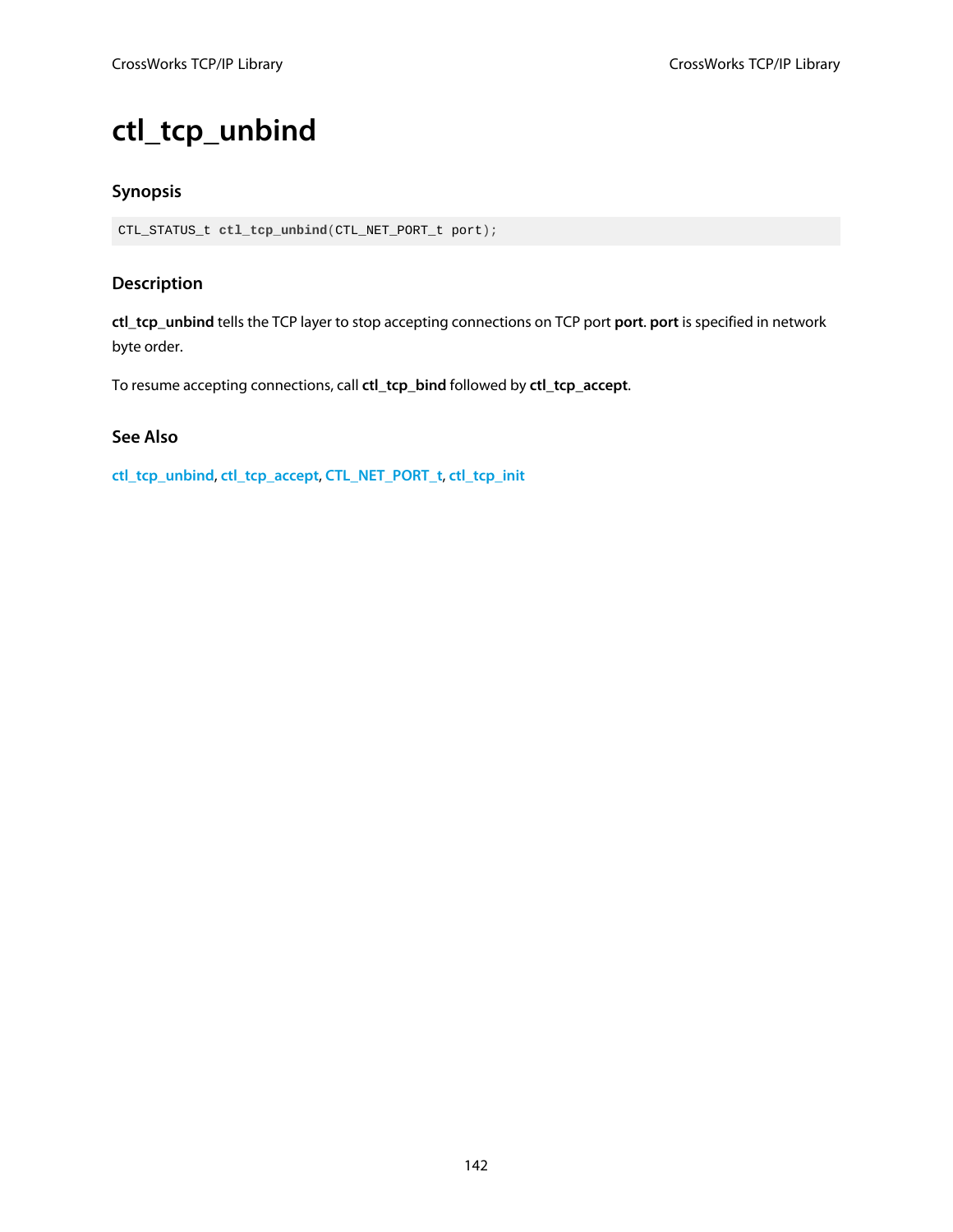# <span id="page-142-0"></span>**ctl\_tcp\_use\_callback**

## **Synopsis**

```
CTL_STATUS_t ctl_tcp_use_callback(CTL_NET_PORT_t port,
                                  CTL_TCP_SERVER_FN_t serverFn);
```
## **Description**

**ctl\_tcp\_use\_callback** sets **serverFn** to be the callback function for the the bound TCP port **port**. You should call **ctl\_tcp\_use\_callback** after **ctl\_tcp\_bind** but before **ctl\_tcp\_accept**. **port** is specified in network byte order.

'Callback' and 'Event' TCP server models are mutually exclusive—invoking this function will nullify the behavior set in a previous call to **ctl\_tcp\_use\_event**.

### **See Also**

**[ctl\\_tcp\\_use\\_event](#page-143-0)**, **[ctl\\_tcp\\_use\\_callback](#page-142-0)**, **[ctl\\_soc\\_use\\_event](#page-115-0)**, **[ctl\\_tcp\\_accept](#page-116-0)**, **[ctl\\_tcp\\_bind](#page-117-0)**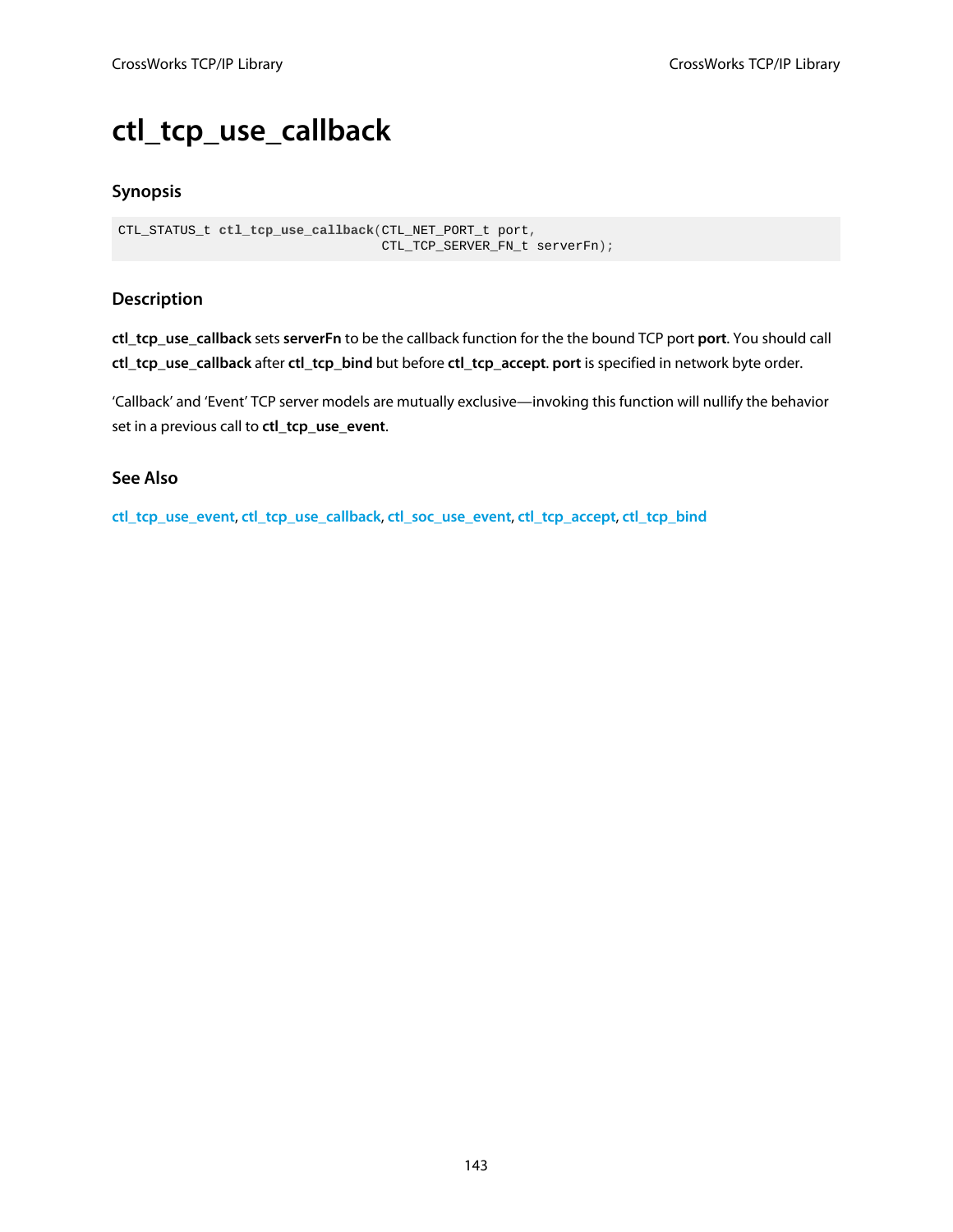# <span id="page-143-0"></span>**ctl\_tcp\_use\_event**

## **Synopsis**

```
CTL_STATUS_t ctl_tcp_use_event(CTL_NET_PORT_t port,
CTL_EVENT_SET_t *wake_event,
                        CTL_EVENT_SET_t wake_value);
```
**ctl\_tcp\_use\_event** assigns the wake event pointer and value used for sockets used by a TCP server on port **port**. 'Callback' and 'event' TCP server models are mutually exclusive—invoking this function will nullify the behavior set in a previous call to **ctl\_tcp\_use\_callback**.

## **See Also**

**[ctl\\_tcp\\_use\\_callback](#page-142-0)**, **[ctl\\_soc\\_use\\_callback](#page-114-0)**, **[ctl\\_soc\\_use\\_event](#page-115-0)**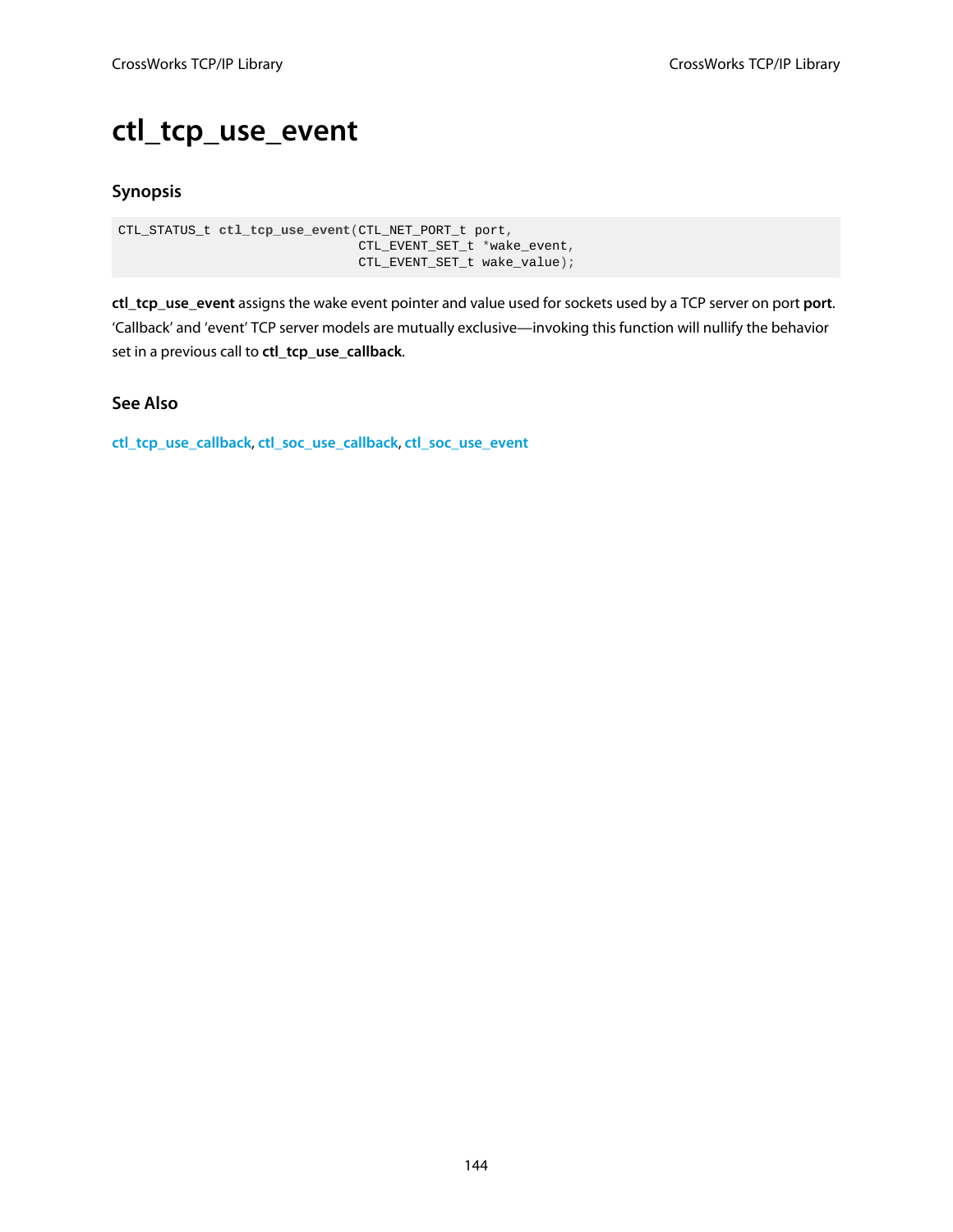# <span id="page-144-0"></span>**ctl\_udp\_bind**

## **Synopsis**

```
CTL_STATUS_t ctl_udp_bind(CTL_NET_PORT_t port,
                           CTL_UDP_RECV_FN_t callback);
```
## **Description**

**ctl\_udp\_bind** registers the callback function **callback** for received datagrams on UDP port **port**. To unbind a port to enable reuse of the port's resources, use **ctl\_udp\_unbind**.

**ctl\_udp\_bind** returns **CTL\_NO\_ERROR** if the call was successful; i.e. the number of bound ports was less than the value passed to **ctl\_udp\_init**.

### **See Also**

**CTL\_UDP\_RECV\_FN\_t**, **[ctl\\_udp\\_unbind](#page-147-0)**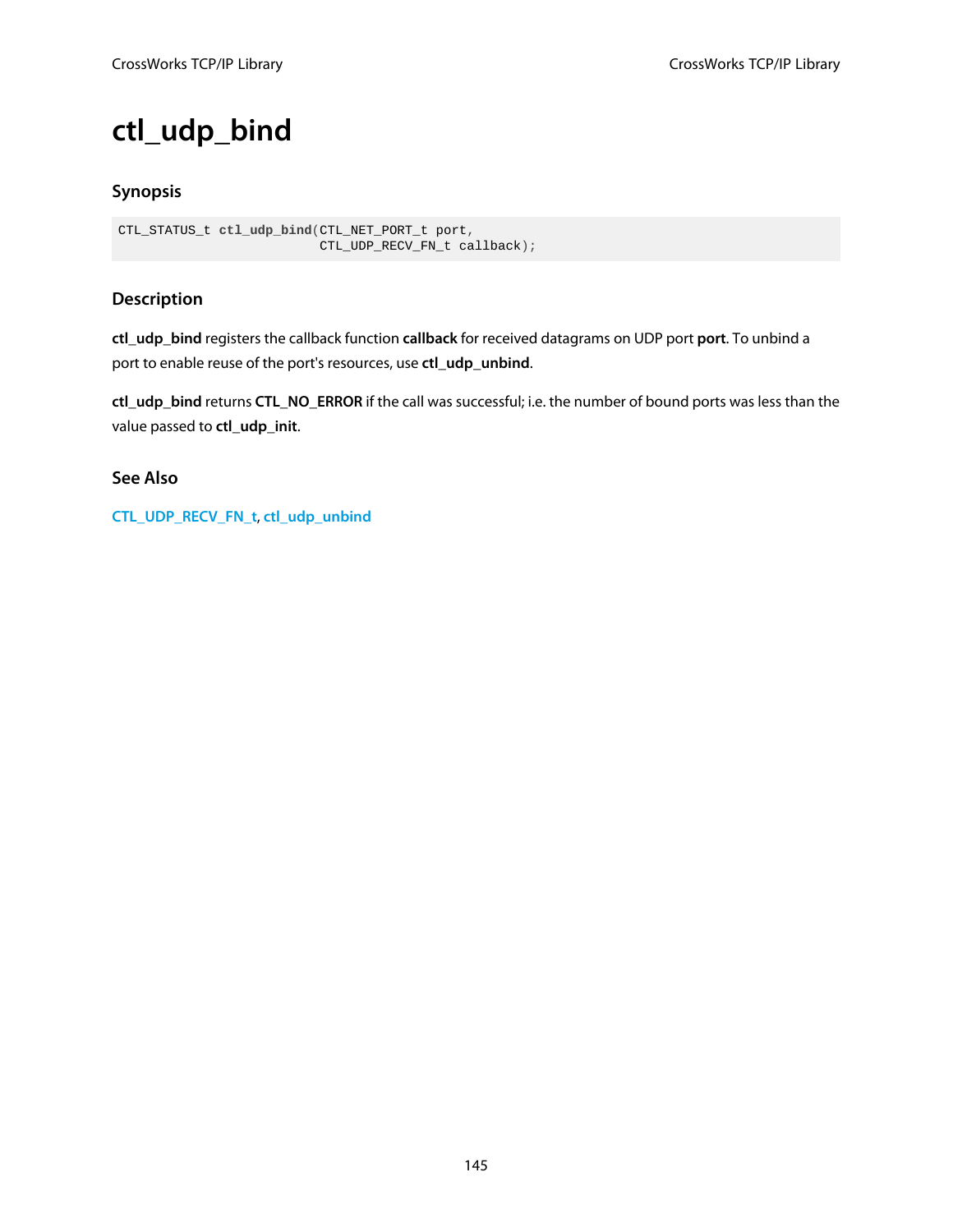# <span id="page-145-0"></span>**ctl\_udp\_init**

### **Synopsis**

CTL\_STATUS\_t **ctl\_udp\_init**(**const** CTL\_UDP\_CONFIGURATION\_t \*init\_data);

## **Description**

**ctl\_udp\_init** initializes the UDP layer with the configuration parameters in **init\_data**.

The configuration parameter **max\_bound\_ports** sets the maximum number of bound UDP ports. The UDP layer will attempt to allocate a buffer for its state data, of approximately eight bytes times **max\_bound\_ports**, and then register the UDP layer with the IP layer.

The configuration parameters **min\_ephemeral\_port** and **max\_ephemeral\_port** define the UDP ephemeral port range.

You can elect to use a default configuration by passing a null pointer for **init\_data**. In this case, the UDP layer is initialized with a maximum of 20 bound UDP ports with the ephemeral UDP port range being between 1024 and 65535.

### **Note**

**ctl\_udp\_init** must be called prior to calling **ctl\_udp\_bind**.

### **See Also**

**CTL\_UDP\_RECV\_FN\_t**, **[ctl\\_udp\\_bind](#page-144-0)**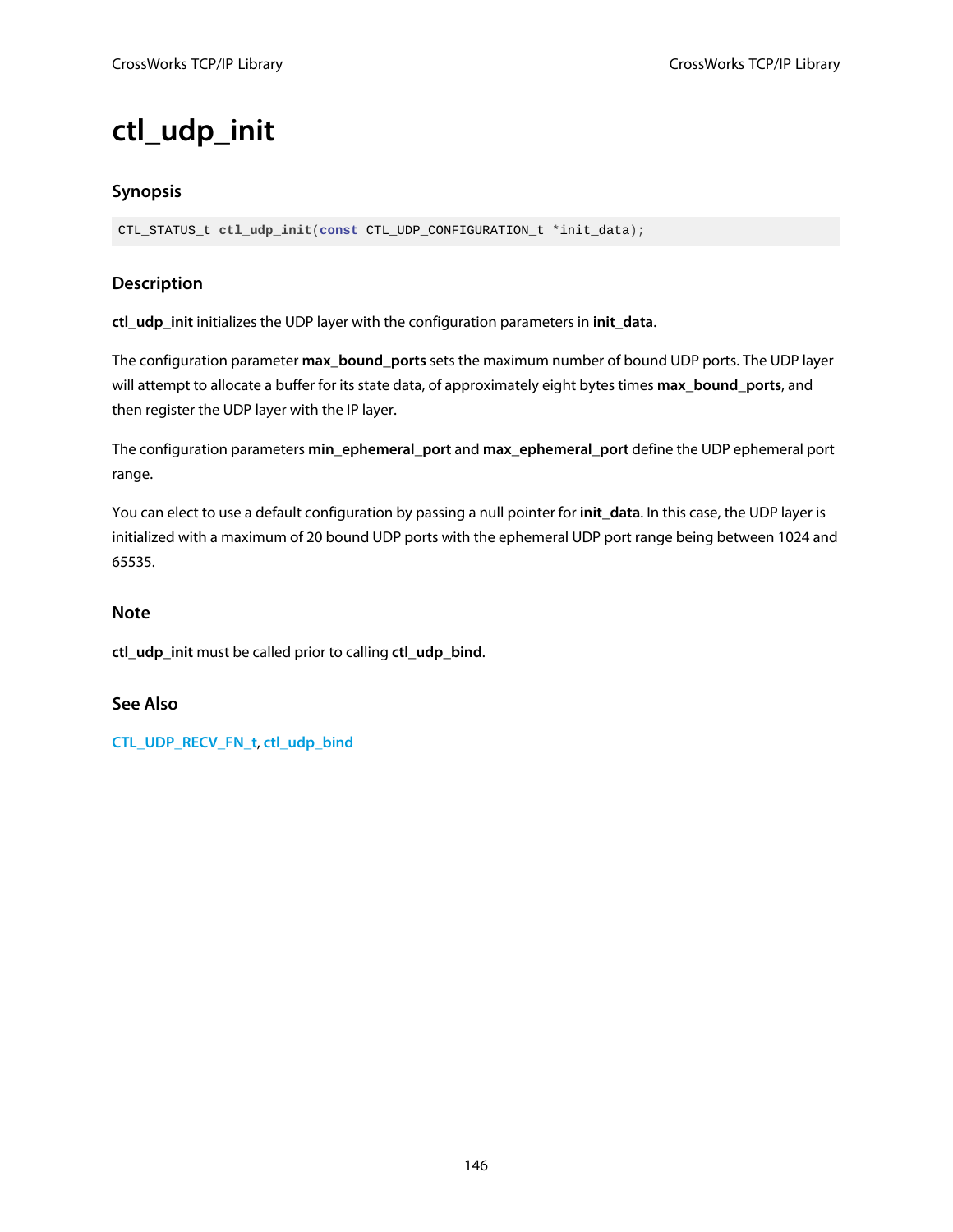# **ctl\_udp\_sendto**

### **Synopsis**

```
void ctl_udp_sendto(void *data,
                    size_t byte_count,
                    const CTL_UDP_INFO_t *info,
                     unsigned flags);
```
## **Description**

**ctl\_udp\_sendto** sends a UDP datagram to a remote host. The member **other\_port** of **info** is the remote port and the member **otherIpAddr** of **info** is the remote IP address.

**ctl\_udp\_sendto** will return almost immediately, after the outgoing datagram has been queued for transmission by the MAC layer or queued for ARP hold at the IP layer.

The UDP datagram will be dropped by the network library if:

- The destination IP address is not on the local subnet (as returned by **ctl\_net\_is\_local\_ip\_address**) and no gateway is configured, or
- The network library cannot allocate an Ethernet transmission frame for the datagram, or
- The network library cannot allocate network memory for the datagram payload.

**flags** may be zero or one of the following:

#### **CTL\_UDP\_SENDTO\_NOCOPY**

Perform a zero-copy send of static data. This flag indicates that **data** meets the target CPU's requirement for network DMA memory (if any) and that **data** will remain in scope indefinitely. Buffer pointer **data** will be passed through the stack directly to the MAC layer instead of copying its data to network memory first.

#### **CTL\_UDP\_SENDTO\_FREE**

Perform a zero-copy send of dynamic data. This flag indicates that **data** was allocated by application code using **ctl\_net\_mem\_alloc\_data** and that the library is to use **ctl\_net\_mem\_free** to free it after it is sent.

#### **See Also**

**[CTL\\_UDP\\_INFO\\_t](#page-57-0)**, **[ctl\\_udp\\_init](#page-145-0)**, **[ctl\\_udp\\_bind](#page-144-0)**, **[ctl\\_net\\_mem\\_alloc\\_data](#page-103-0)**, **[ctl\\_net\\_mem\\_free](#page-105-0)**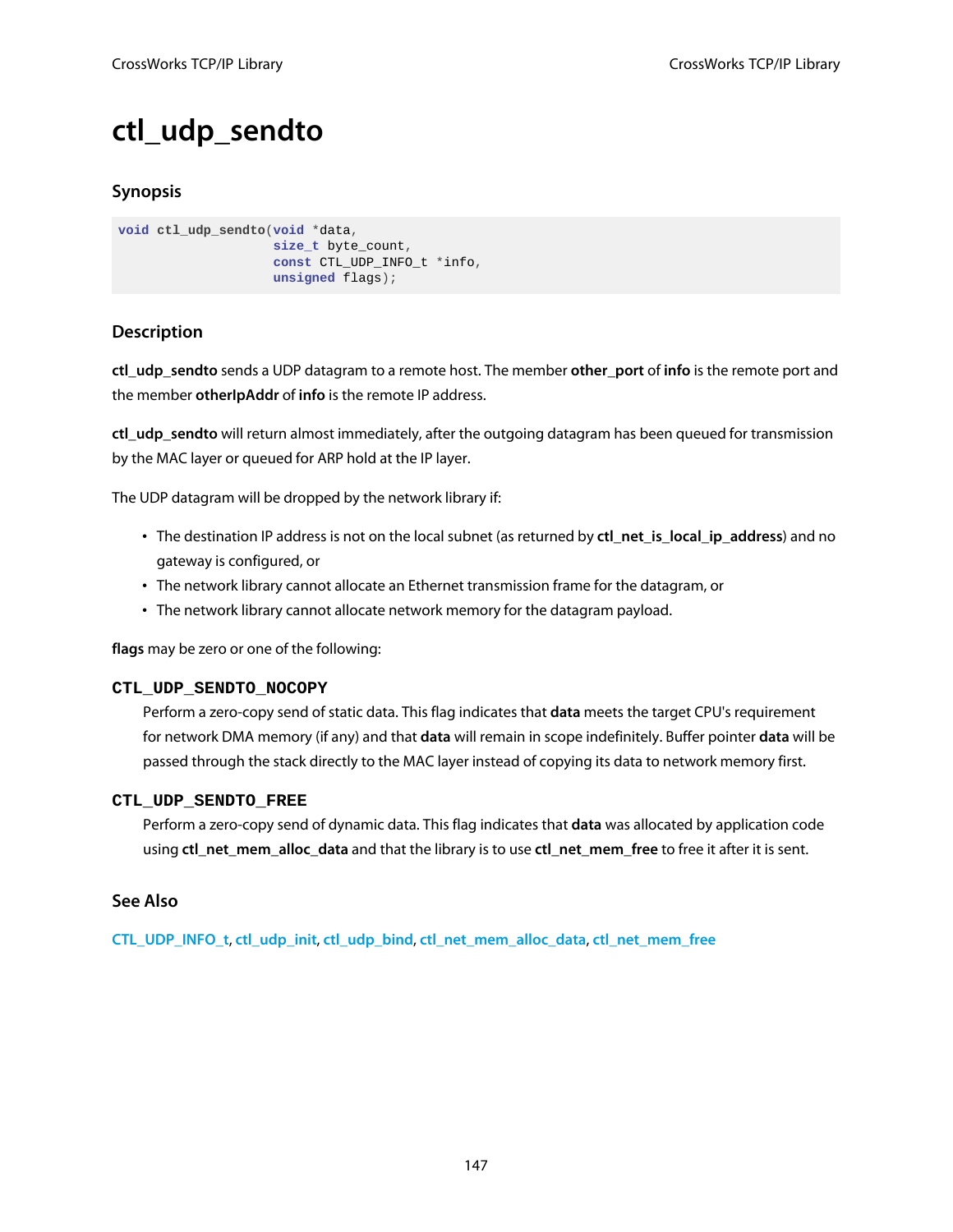# <span id="page-147-0"></span>**ctl\_udp\_unbind**

## **Synopsis**

CTL\_STATUS\_t **ctl\_udp\_unbind**(CTL\_NET\_PORT\_t port);

# **Description**

**ctl\_udp\_unbind** unregisters any associated callback function associated with UDP port **port**.

**ctl\_udp\_unbind** returns **CTL\_NO\_ERROR** if the call was successful; i.e. the port is current bound, otherwise an error code.

## **See Also**

**CTL\_UDP\_RECV\_FN\_t**, **[ctl\\_udp\\_init](#page-145-0)**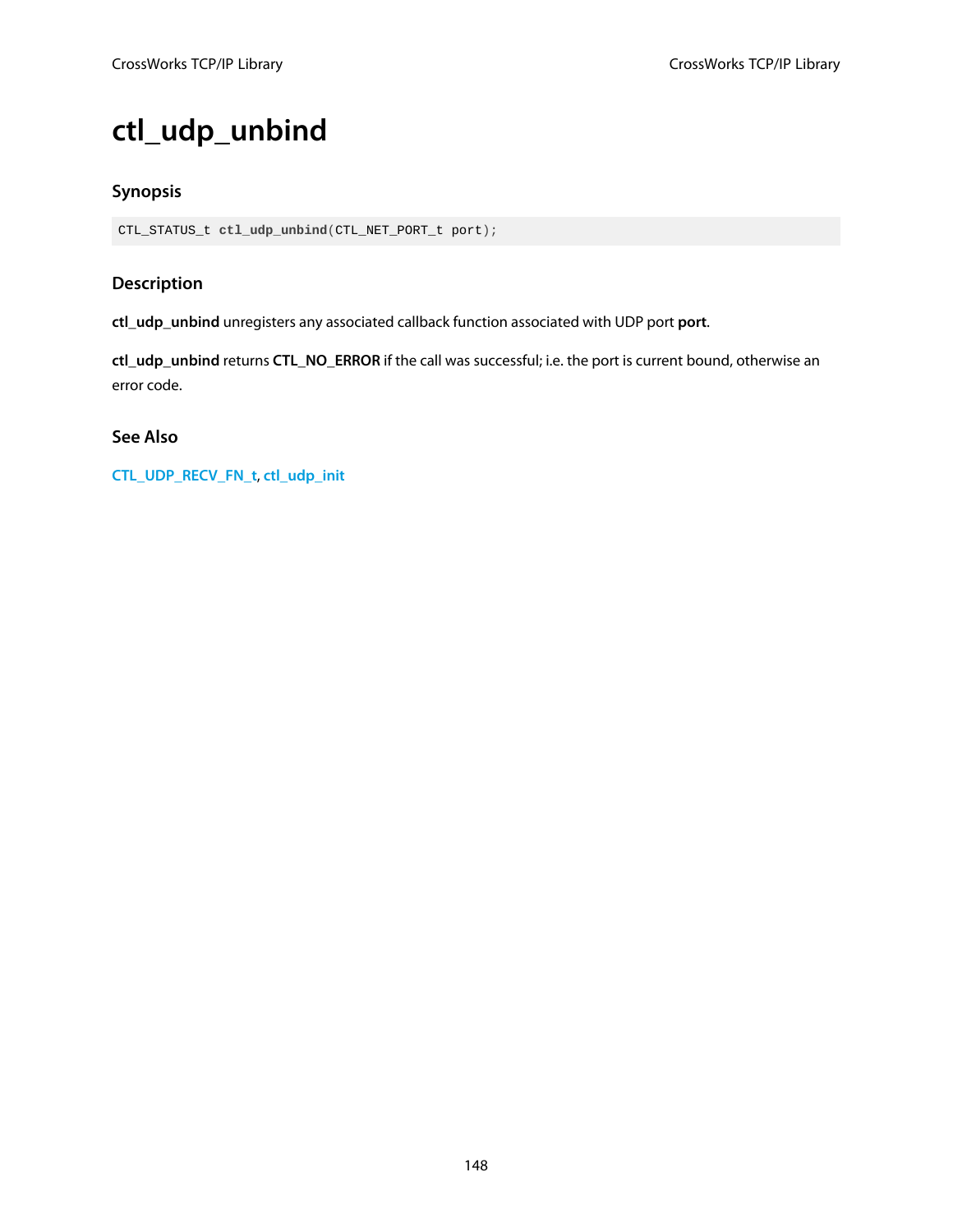# **<ctl\_net\_hw.h>**

# **Overview**

This is the private set of functions and types that are required to implement a MAC or PHY driver when porting the Network Library to a new device.

# **API Summary**

| <b>Constants</b>                 |                                            |
|----------------------------------|--------------------------------------------|
| CTL_NET_ETHERNET_HEADER_SIZE     | The number of bytes in an Ethernet header  |
| <b>CTL_NET_ETHERNET_PDU_SIZE</b> | The size of the PDU of a Ethernet II frame |
| <b>Types</b>                     |                                            |
| <b>CTL_ETH_RX_FRAME_t</b>        | Receive frame buffer descriptor            |
| CTL_ETH_TX_FRAME_t               | Transmit frame descriptor                  |
| <b>CTL_NET_INTERFACE_t</b>       | A network interface                        |
| <b>MAC</b>                       |                                            |
| <b>CTL_MAC_STATE_t</b>           | <b>MAC</b> states                          |
| <b>CTL_NET_MAC_DRIVER_t</b>      | <b>MAC</b> driver                          |
| ctl_mac_get_state                | Return MAC state                           |
| ctl_mac_init                     | MAC-layer driver initialization function   |
| ctl_mac_send                     | Send Ethernet frame to MAC                 |
| ctl_mac_update                   | Wapper for MAC update                      |
| ctl_mac_wake_net_task            | Wake network task for MAC event            |
| ctl_net_process_received_frame   | Process received frame                     |
| <b>PHY</b>                       |                                            |
| <b>CTL_NET_PHY_DRIVER_t</b>      | PHY driver                                 |
| <b>CTL_PHY_ERROR_t</b>           | RMII, MII, and PHY layer errors            |
| CTL_PHY_STATE_t                  | PHY state                                  |
| ctl_net_get_phy_name             | Get PHY name                               |
| ctl_net_read_phy_operating_mode  | Returns PHY operating mode                 |
| ctl_net_read_phy_register        | Read a PHY register                        |
| ctl_net_read_phy_state           | Read state of the PHY driver               |
| ctl_net_search_for_first_phy     | Search for attached PHY                    |
| ctl_net_update_phy               | PHY-layer update function                  |
| ctl_phy_read_id                  | Read the PHY ID                            |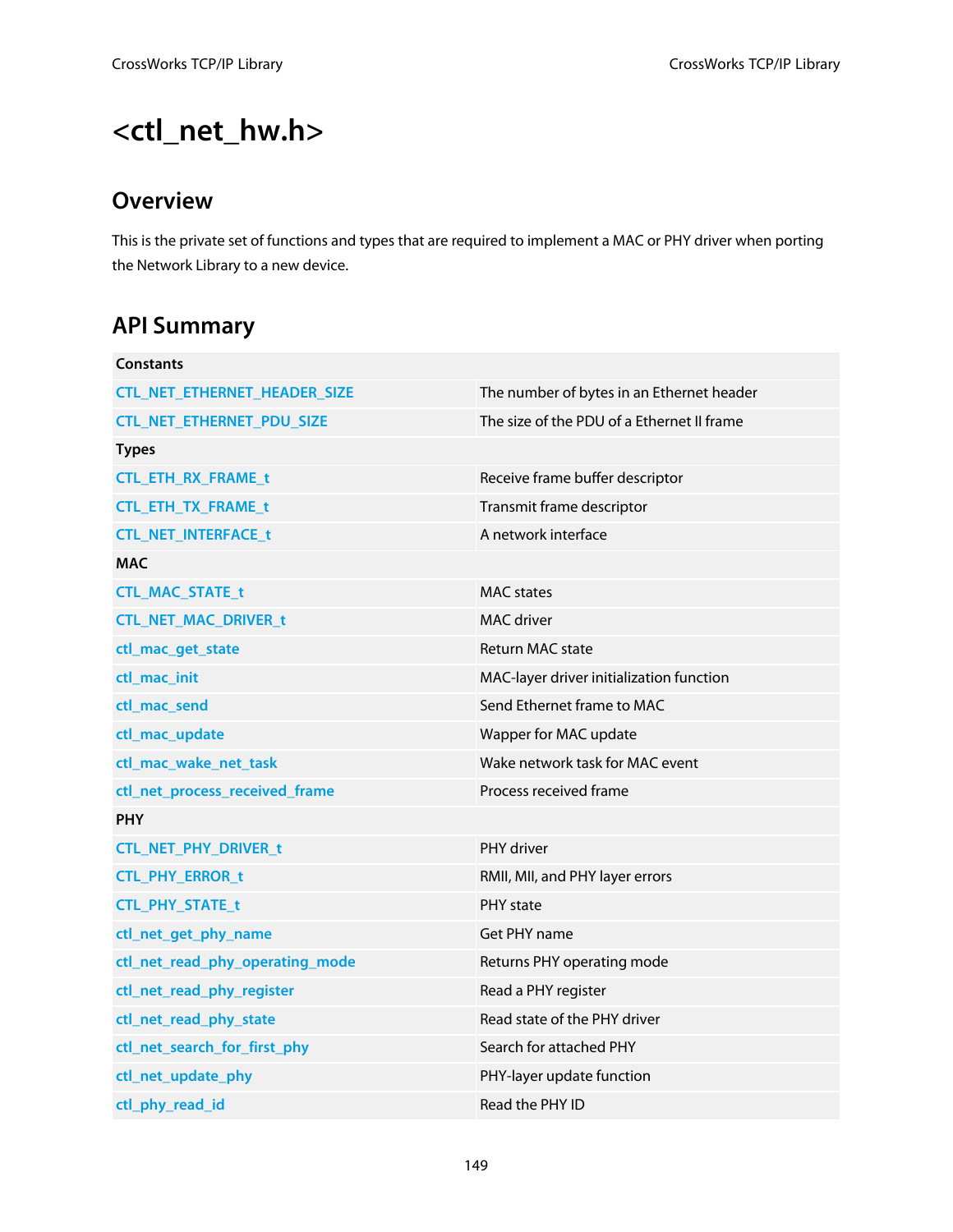| ctl_phy_reset                      | <b>Reset the PHY</b>                                             |
|------------------------------------|------------------------------------------------------------------|
| MIL                                |                                                                  |
| CTL_NET_MAC_MII_DEFERRED_READ_FN_t | Initiates a read of the MII management interface                 |
| ctl_mac_mii_deferred_read          | Initiate an asynchronous read of the MII management<br>interface |
| ctl_mac_mii_deferred_read_result   | Get result of last asynchronous MII read                         |
| ctl_mac_mii_read                   | Read the MII management interface                                |
| <b>Memory management</b>           |                                                                  |
| <b>CTL_NET_MEM_DRIVER_t</b>        | Network stack memory manager                                     |
| ctl_net_set_mem_driver             | Set the network memory allocator                                 |
| <b>Utility</b>                     |                                                                  |
| ctl_net_do_mac_dis_connect         | Signal change of media connection state                          |
| <b>Stock PHY drivers</b>           |                                                                  |
| ctl_phy_lm3s_init_driver           | Luminary Stellaris integrated PHY driver setup                   |
| <b>Frames</b>                      |                                                                  |
| <b>CTL_ETH_HEADER_t</b>            | 802.3 Ethernet Header                                            |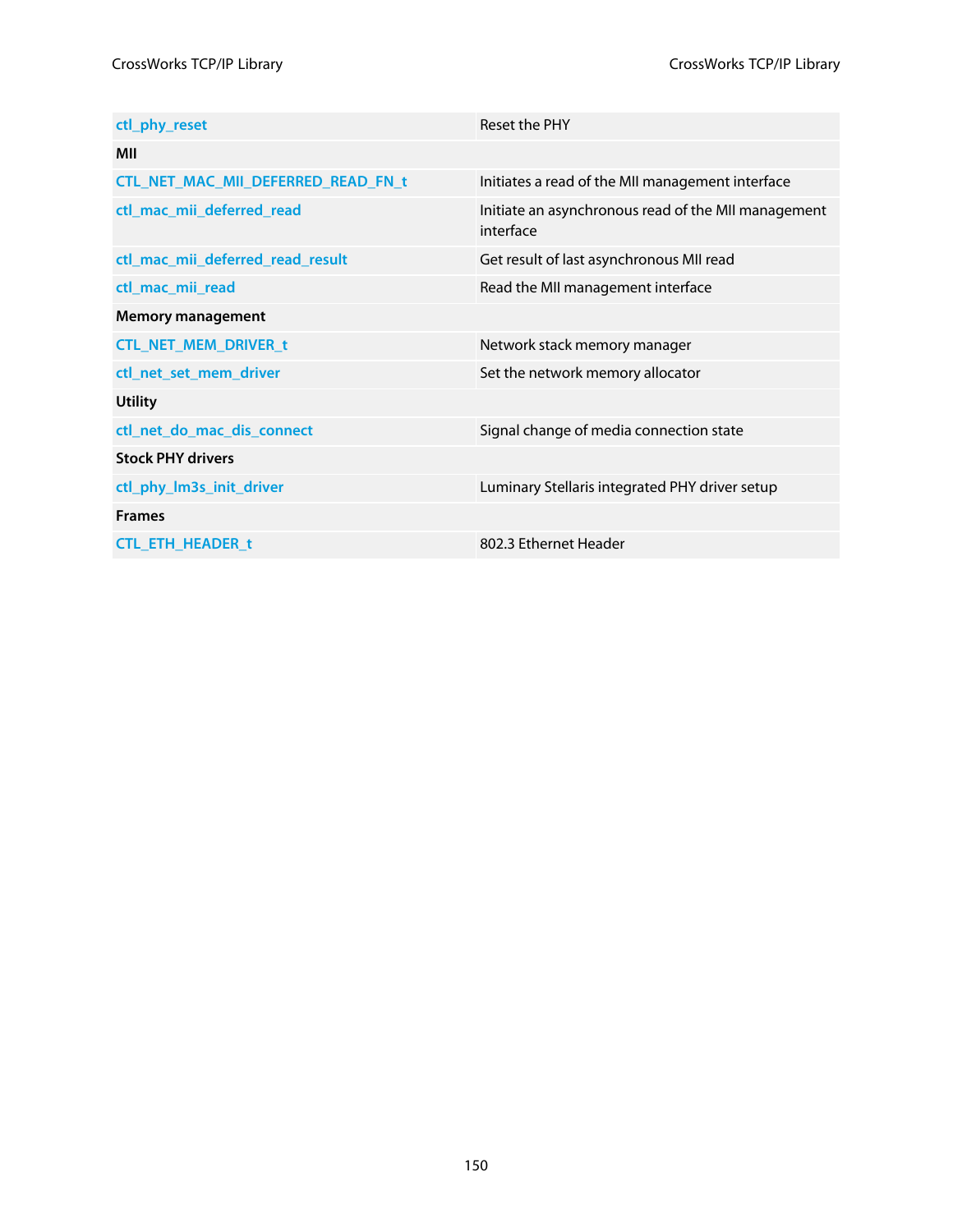# <span id="page-150-0"></span>**CTL\_ETH\_HEADER\_t**

## **Synopsis**

```
typedef struct {
   unsigned short __required_align;
  unsigned char ethDstMac[];
  unsigned char ethSrcMac[];
  unsigned short ethType;
} CTL_ETH_HEADER_t;
```
# **Description**

The Ethernet header is 14 bytes long. In order to make the subsequent IP and TCP/UDP headers align on a 32-bit word, an extra short is added to the start of the structure. The 1536 byte frame buffer passed back and forth with the hardware actually begins at &**ethDstMac[0]**.

Some MAC layers have a short word length field preceding the Ethernet header when the data is sent/received to the hardware. The *required\_align short mentioned in the preceding paragraph is used for that* purpose. An example of this is the Ethernet FIFO on the TI LM3S Stellaris devices.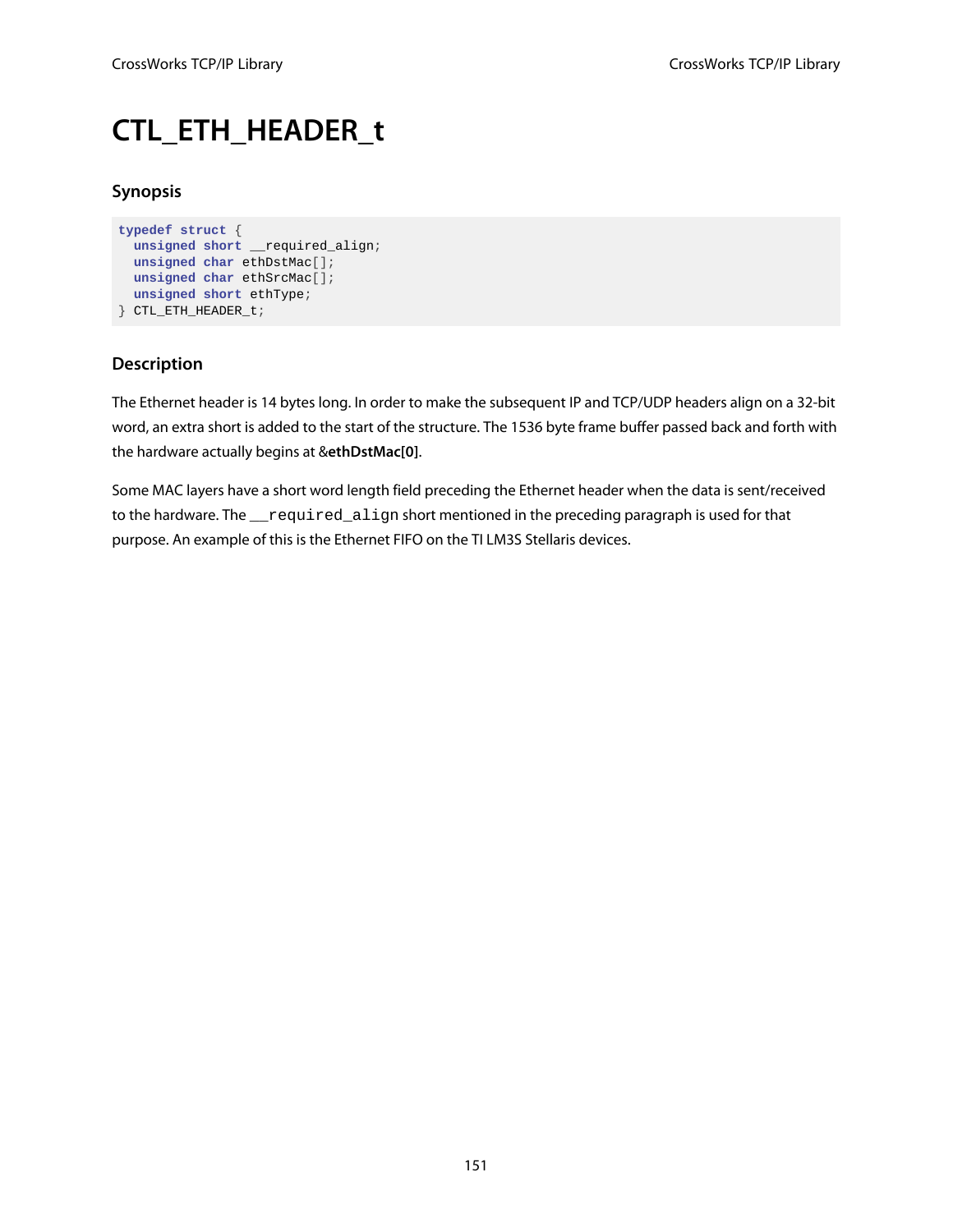# <span id="page-151-0"></span>**CTL\_ETH\_RX\_FRAME\_t**

## **Synopsis**

```
typedef struct {
   CTL_ETH_HEADER_t *data;
   unsigned byteCount;
   unsigned ethAndIpByteCount;
} CTL_ETH_RX_FRAME_t;
```
# **Description**

For frame-based MACs (LPC2xxx, STR91x, SAM7X), there is a rotating ring of receive frame buffers that are passed to the network task during processing of received frames.

For FIFO-based MACs (Stellaris, ENC28J60), there is a single static receive frame buffer that is filled and then passed to the network task as frames arrive.

In either case, the stack or application code must not hold on to any data in the received frame outside the context of **ctl\_net\_process\_received\_frame**, nor should it block in **ctl\_net\_process\_received\_frame** (which includes any UDP callback handler).

The members are:

#### **data**

Pointer to the complete Ethernet receive frame; the Ethernet header and payload data are held in a single chunk, unlike transmission frames which separate header and payload.

#### **byteCount**

The total count of bytes in the received Ethernet frame, which excludes the *required* align member in the Ethernet header, and excludes the FCS appended by the transmitting MAC.

#### **ethAndIpByteCount**

Set in the IP layer. The offset of the start of the TCP, UDP, or ICMP header after IP options have been parsed, relative to *the start of the Ethernet frame, excluding the alignment short*.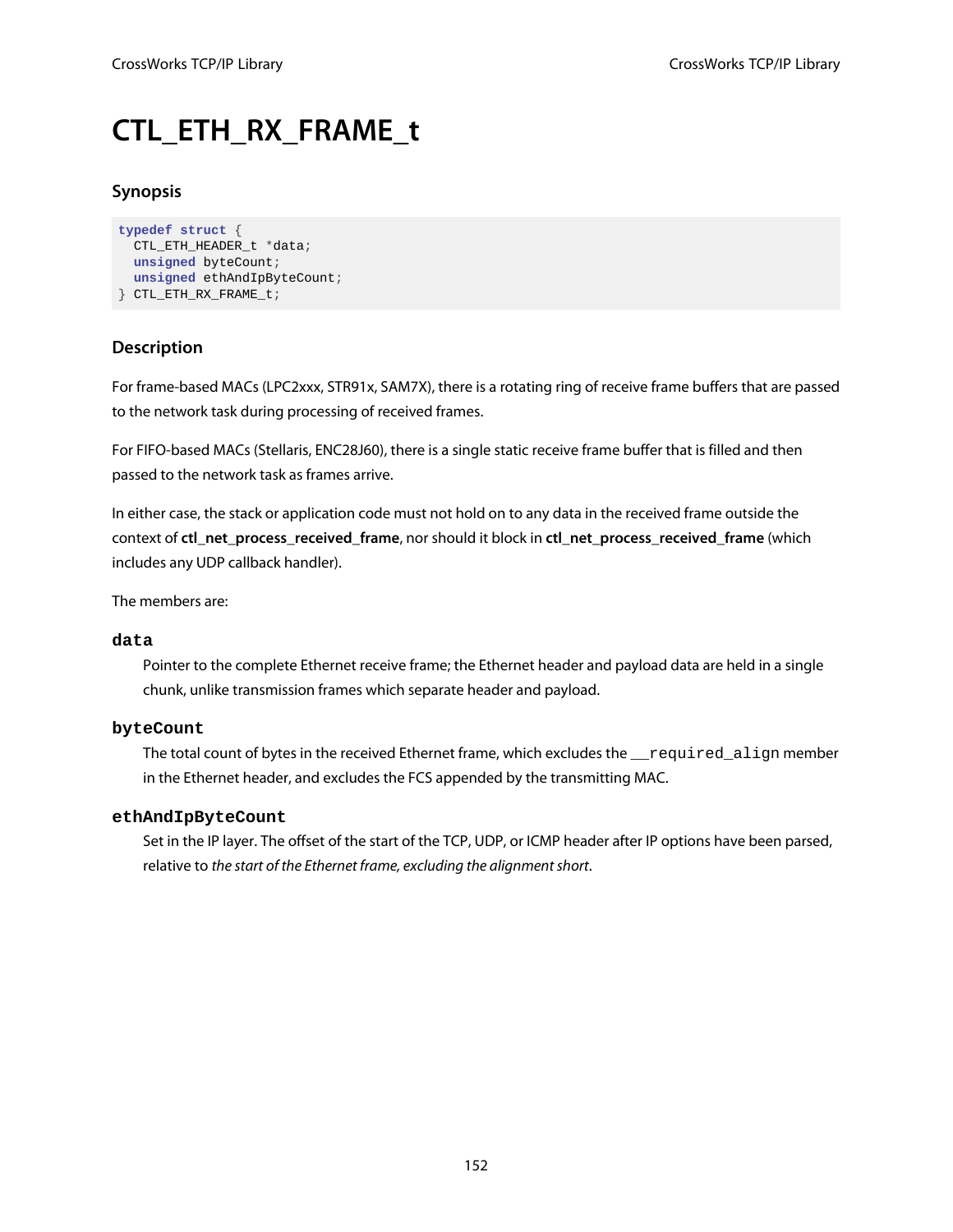# <span id="page-152-0"></span>**CTL\_ETH\_TX\_FRAME\_t**

### **Synopsis**

```
typedef struct {
   CTL_ETH_HEADER_t *header;
   unsigned short header_byte_count;
  unsigned short payload_byte_count;
  void *payload;
   void *payload_free;
} CTL_ETH_TX_FRAME_t;
```
## **Description**

Transmit frames are allocated from the network stack's private heap by the highest-level stack code (TCP or UDP or ICMP) and then passed down the stack to the MAC layer, which ctl\_net\_mem\_free()s the memory allocated to the frame and its header data.

A separate pointer, **payload\_free**, is provided for the MAC layer to free payload data. This is decoupled from the actual 'payload' pointer for a number of reasons:

- TCP payload data is not freed from the MAC layer; a null pointer does double duty as a 'do not free' flag.
- It can be desirable for the "payload" data to be a subset of a larger block of memory which should all be freed on transmit completion.
- With fragmented IP packets, the entire buffer is freed after the final fragment is transmitted.

The members are:

#### **header**

A pointer to the header data to transmit, guaranteed to be correctly aligned for the MAC. Data transmission starts with header->ethDstMac.

#### **header\_byte\_count**

The number of header bytes to transmit. This byte count always excludes the  $\epsilon$  required align member from the count. Frames presented to the MAC driver for transmission are guaranteed that header byte count+2 is divisible by four.

#### **payload**

A pointer to the payload data, if any, and guaranteed to be correctly aligned for the MAC. If there is no payload, this member must be set to zero.

#### **payload\_byte\_count**

The number of bytes in the payload. If there is no payload, this member must be set to zero.

#### **payload\_free**

The data to free once the frame is sent. If there is nothing to free, this member must be zero.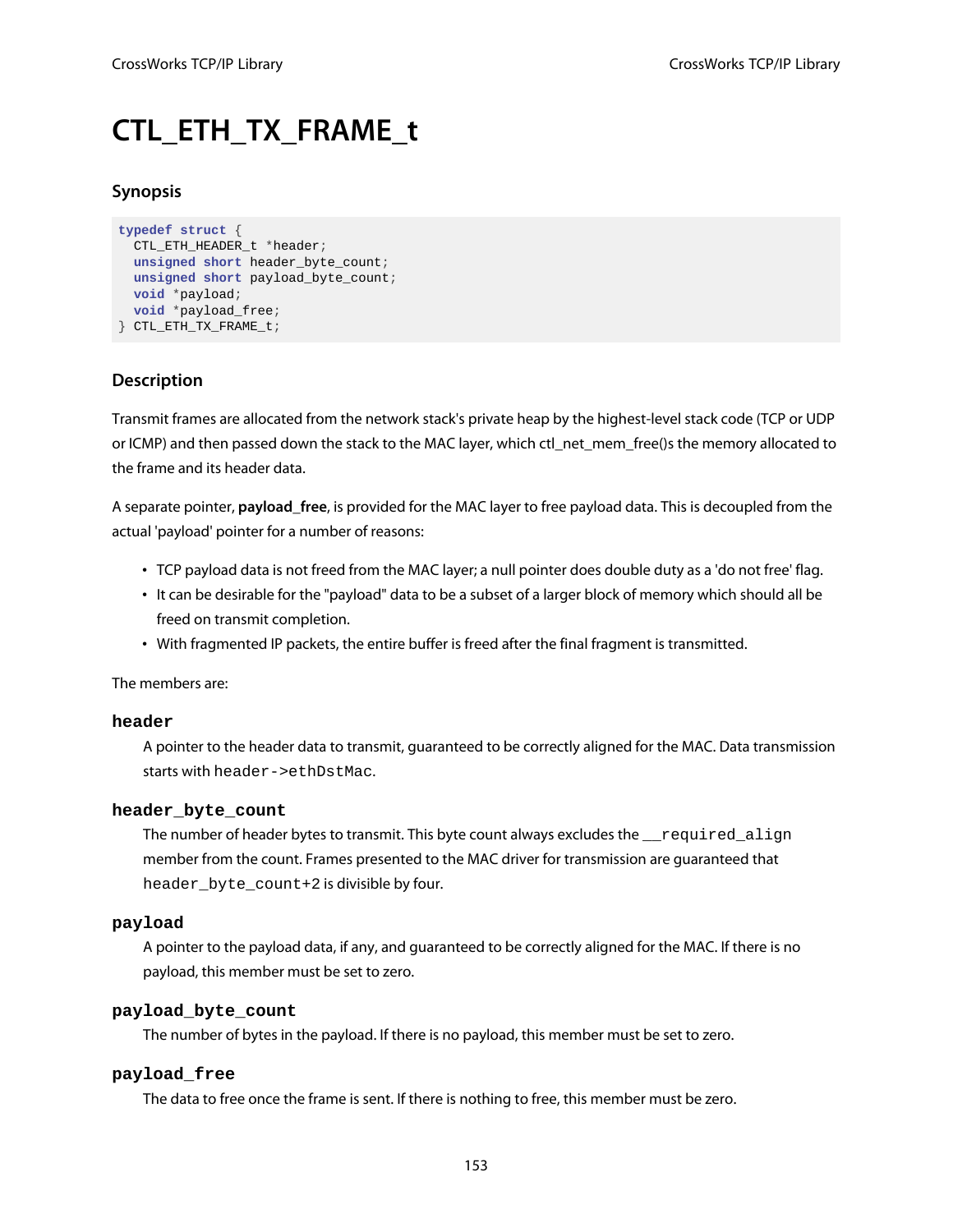# <span id="page-153-0"></span>**CTL\_MAC\_STATE\_t**

## **Synopsis**

```
typedef enum {
  CTL_MAC_STATE_FATAL_ERROR,
  CTL_MAC_STATE_NO_LINK,
  CTL_MAC_STATE_NEEDS_REINIT,
  CTL_MAC_STATE_CONNECTED
} CTL_MAC_STATE_t;
```
# **Description**

**CTL\_MAC\_STATE\_t** defines the internal states that the MAC state machine may go though. A MAC driver can use this to maintain its internal state.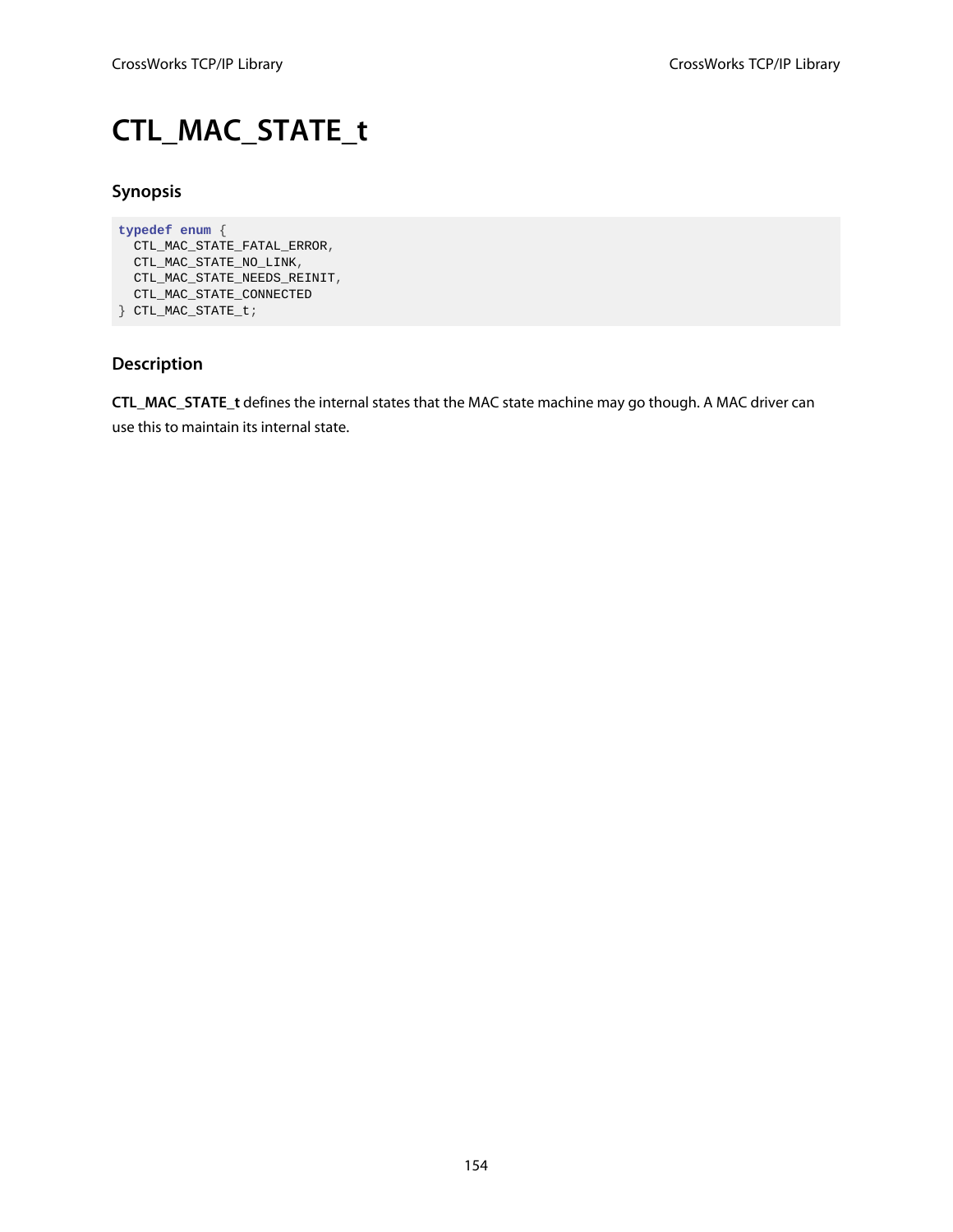# <span id="page-154-0"></span>**CTL\_NET\_ETHERNET\_HEADER\_SIZE**

### **Synopsis**

#define **CTL\_NET\_ETHERNET\_HEADER\_SIZE** (6+6+2)

# **Description**

**CTL\_NET\_ETHERNET\_HEADER\_SIZE** defines the number of bytes in an Ethernet II header. The Ethernet header comprises six bytes of source MAC address, six bytes of destination MAC address, and two bytes for the EtherType field.

Note that we do not support 802.1Q VLAN tagging nor do we support non-Ethernet LAN protocols that rely on IEEE 802.2 LLC encapsulation at present.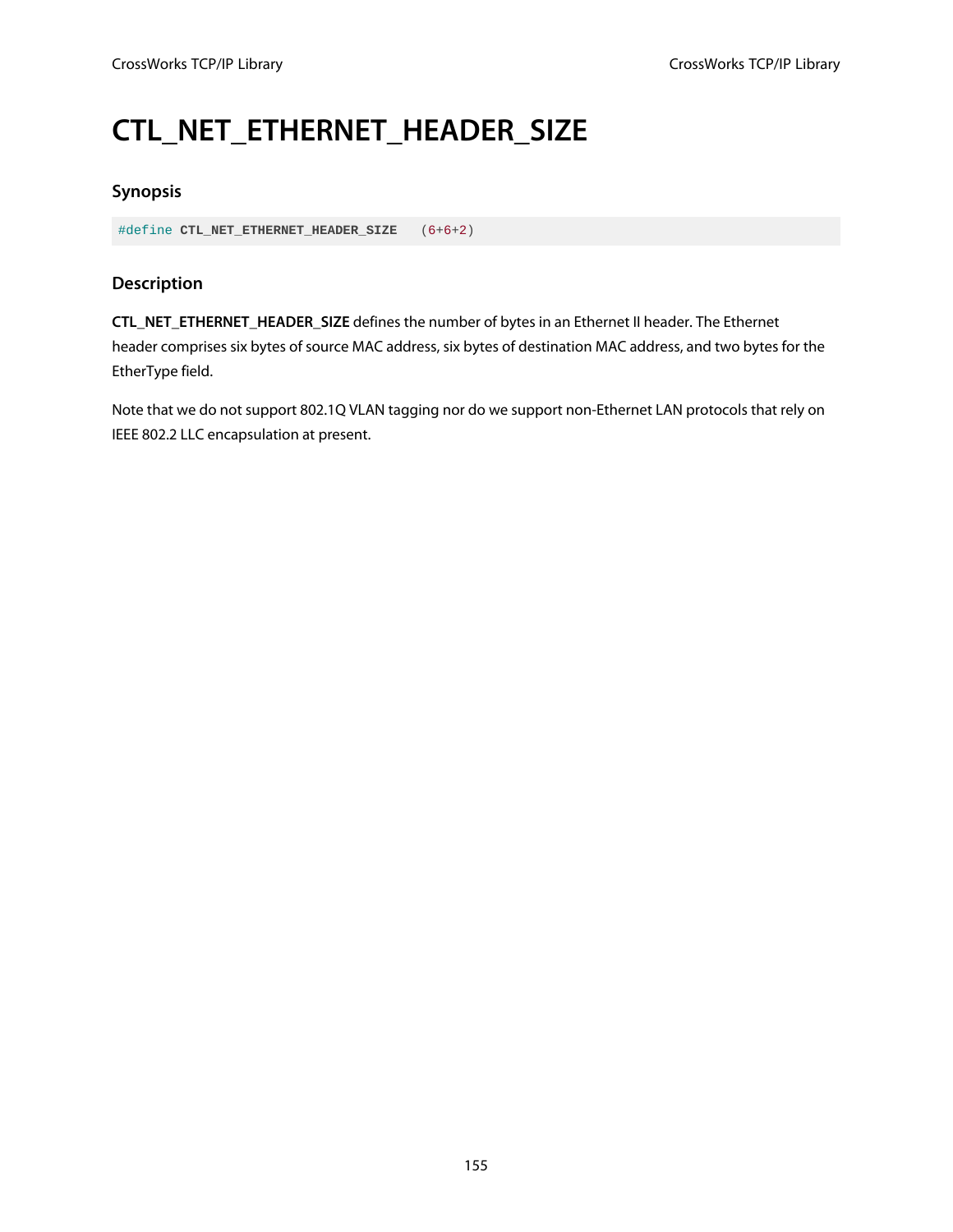# <span id="page-155-0"></span>**CTL\_NET\_ETHERNET\_PDU\_SIZE**

### **Synopsis**

#define CTL\_NET\_ETHERNET\_PDU\_SIZE 1500

### **Description**

**CTL\_NET\_ETHERNET\_PDU\_SIZE** defines the number of bytes of payload data (the network PDU) in an Ethernet II frame.

In general, when dealing with Ethernet MAC drivers, we have:

- 1. A 16-bit padding short, 2 bytes. (Required to align TCP headers)
- 2. Destination MAC, 6 bytes.
- 3. Source MAC, 6 bytes.
- 4. Ethernet Type/Frame Size, 2 bytes. (16 bits, including padding)
- 5. Payload of 1,500 bytes.
- 6. FCS, 4 bytes.

Excluding the padding, 1518 bytes. Including the padding, 1520 bytes, which is divisible by four.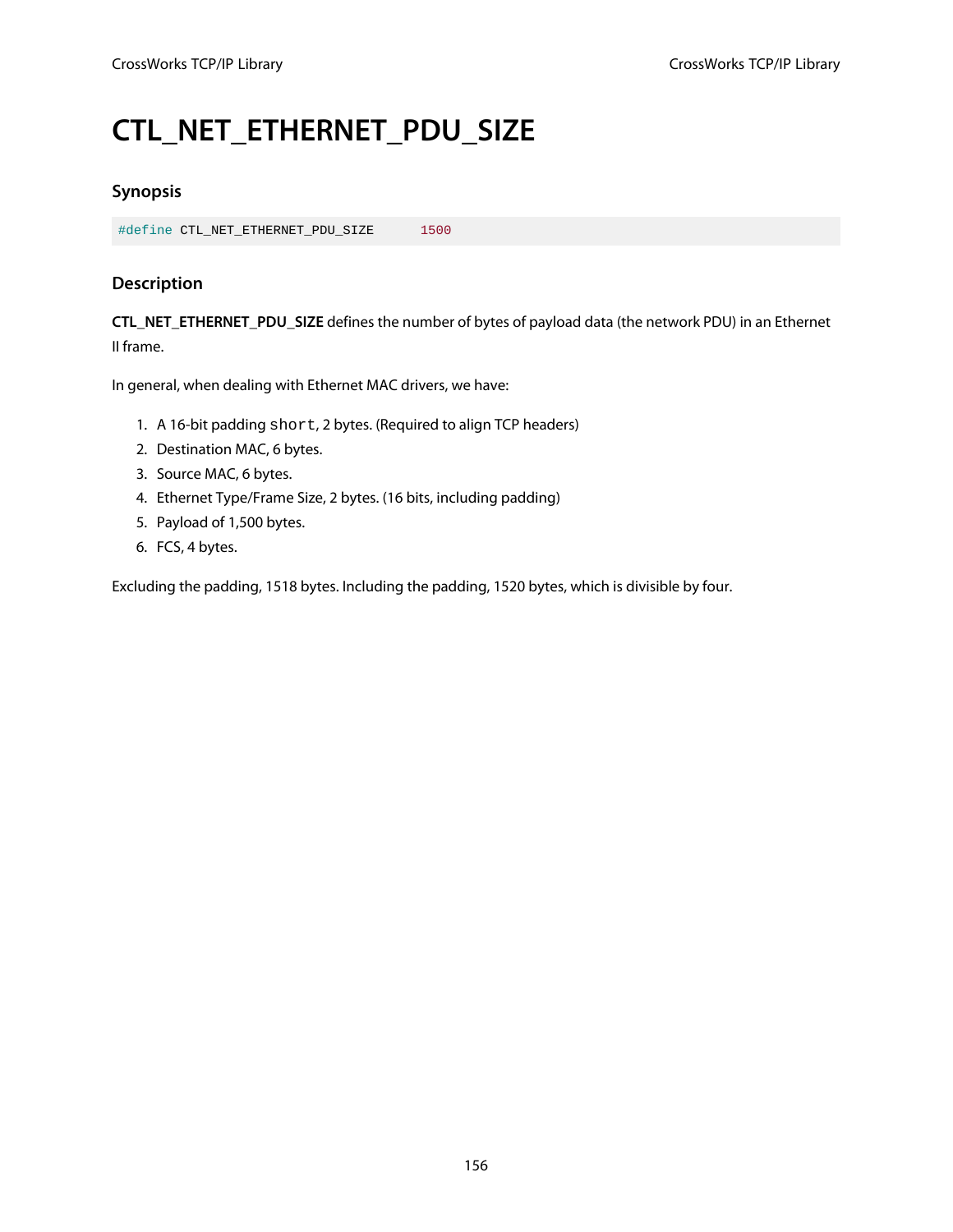# <span id="page-156-0"></span>**CTL\_NET\_INTERFACE\_t**

### **Synopsis**

```
typedef struct {
  CTL_NET_MAC_DRIVER_t mac;
  CTL_NET_PHY_DRIVER_t phy;
} CTL_NET_INTERFACE_t;
```
### **Description**

**CTL\_NET\_INTERFACE\_t** describes a single network interface.

#### **Structure**

#### **mac**

The MAC driver that the network interface uses.

#### **phy**

The PHY driver associated with the MAC interface.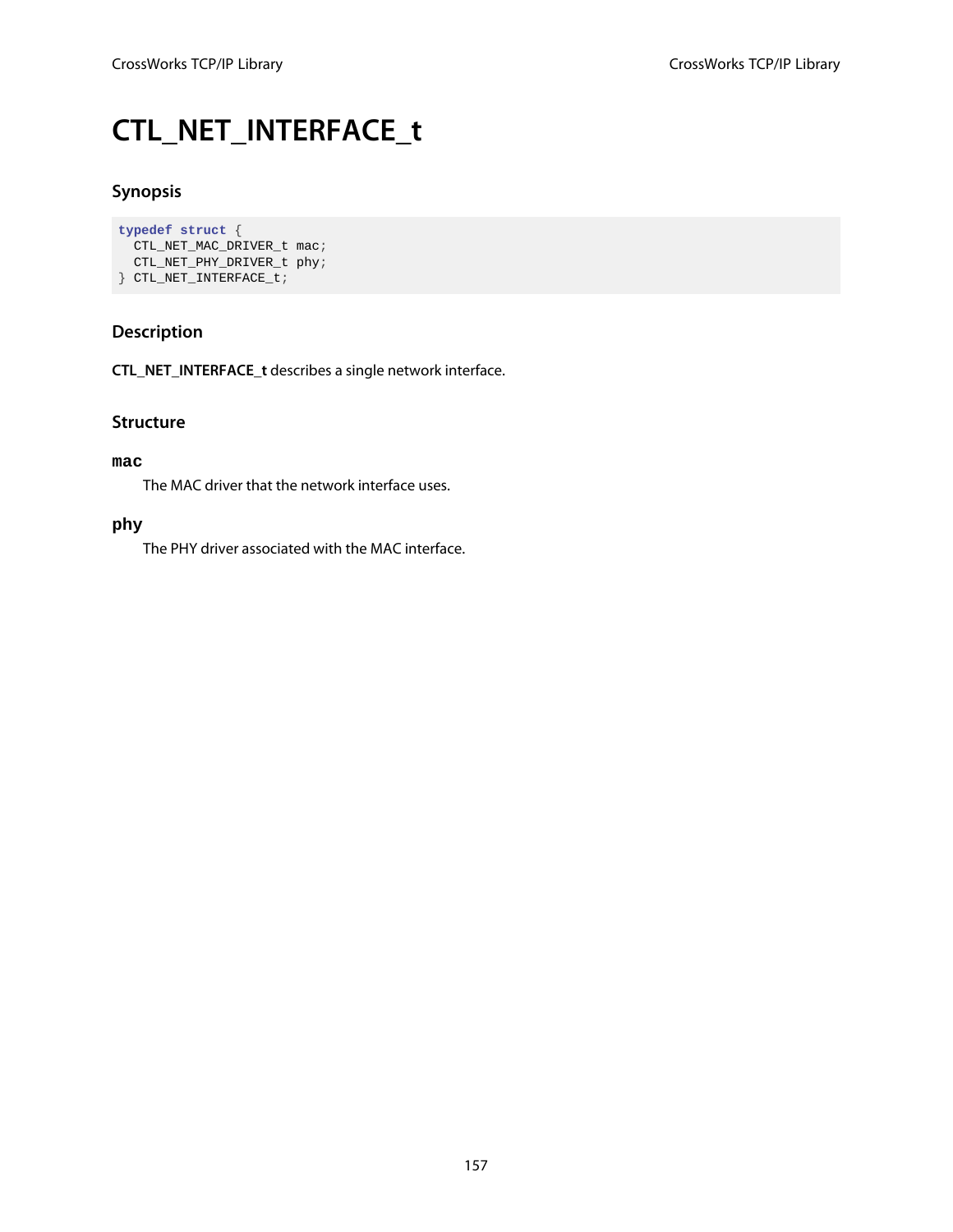# <span id="page-157-0"></span>**CTL\_NET\_MAC\_DRIVER\_t**

#### **Synopsis**

```
typedef struct {
  CTL_NET_MAC_ADDR_t mac_addr;
  CTL_NET_MAC_INIT_FN_t init_fn;
  CTL_NET_MAC_UPDATE_FN_t update_fn;
  CTL_NET_MAC_GET_STATE_FN_t get_state_fn;
  CTL_NET_MAC_SEND_FN_t send_fn;
  CTL_NET_MAC_MULTICAST_ACCEPT_FN_t multicast_accept_fn;
  CTL_NET_MAC_MULTICAST_QUERY_FN_t multicast_query_fn;
  CTL_NET_MAC_MII_WRITE_FN_t mii_write_fn;
  CTL_NET_MAC_MII_READ_FN_t mii_read_fn;
  CTL_NET_MAC_MII_DEFERRED_READ_FN_t mii_deferred_read_fn;
   CTL_NET_MAC_MII_DEFERRED_READ_RESULT_FN_t mii_deferred_read_result_fn;
   CTL_NET_MAC_SELECT_PHY_FN_t select_phy_fn;
  CTL_NET_MAC_PRIVATE_s *device;
} CTL_NET_MAC_DRIVER_t;
```
#### **Associated types**

typedef CTL\_STATUS\_t (\*CTL\_NET\_MAC\_INIT\_FN\_t)(CTL\_NET\_INTERFACE\_t \*);

typedef void (\*CTL\_NET\_MAC\_UPDATE\_FN\_t)(CTL\_NET\_INTERFACE\_t \*, unsigned);

typedef CTL\_MAC\_STATE\_t (\*CTL\_NET\_MAC\_GET\_STATE\_FN\_t)(CTL\_NET\_INTERFACE\_t \*);

typedef void (\*CTL\_NET\_MAC\_SEND\_FN\_t)(CTL\_NET\_INTERFACE\_t \*, CTL\_ETH\_TX\_FRAME\_t \*);

```
typedef unsigned (*CTL_NET_MAC_MULTICAST_ACCEPT_FN_t)(CTL_NET_INTERFACE_t *, const
 CTL_NET_MAC_ADDR_t *, unsigned);
```

```
typedef unsigned (*CTL_NET_MAC_MULTICAST_OUERY_FN_t)(CTL_NET_INTERFACE_t *, const
 CTL_NET_MAC_ADDR_t *);
```
typedef CTL\_STATUS\_t (\*CTL\_NET\_MAC\_MII\_WRITE\_FN\_t)(CTL\_NET\_INTERFACE\_t \*, int , int);

```
typedef CTL_STATUS_t (*CTL_NET_MAC_MII_READ_FN_t)(CTL_NET_INTERFACE_t *, int);
```
typedef CTL\_STATUS\_t (\*CTL\_NET\_MAC\_MII\_DEFERRED\_READ\_FN\_t)(CTL\_NET\_INTERFACE\_t \*, int);

```
typedef CTL_STATUS_t (*CTL_NET_MAC_MII_DEFERRED_READ_RESULT_FN_t)(CTL_NET_INTERFACE_t *);
```
typedef CTL\_STATUS\_t (\*CTL\_NET\_MAC\_SELECT\_PHY\_FN\_t)(CTL\_NET\_INTERFACE\_t \*);

#### **Description**

#### **CTL\_NET\_MAC\_DRIVER\_t** holds the data and functions that handle the MAC layer.

#### **mac\_addr**

The Ethernet MAC address that the network interface uses. You must set this before calling **init\_fn**.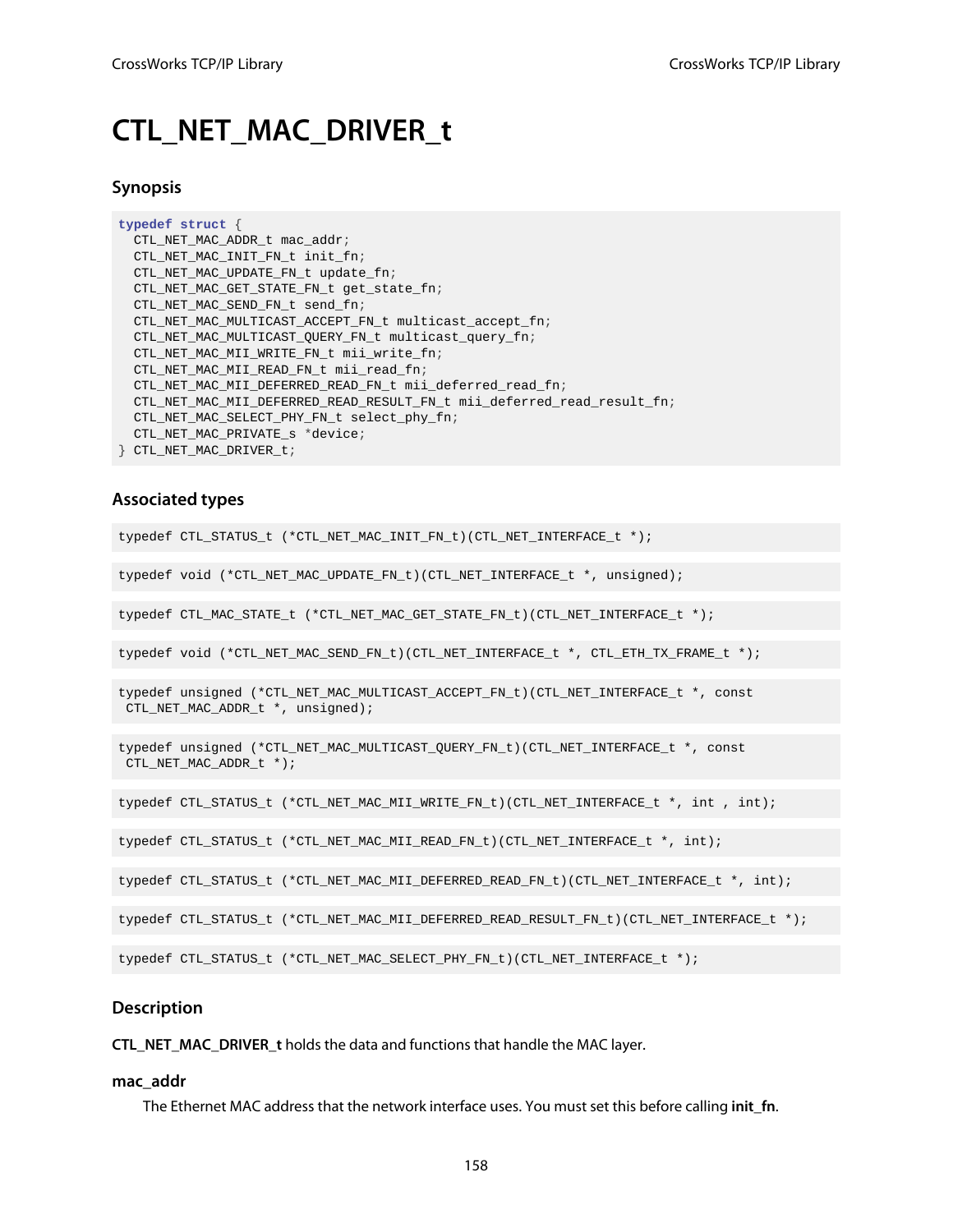#### **init\_fn**

This should return non-zero if MAC hardware initialization was successful.

#### **update\_fn**

The network stack will call **update\_fn** called periodically (with a non-zero isHousekeeping) or when the network task is activated by **ctl\_mac\_wake\_net\_task**.

#### **get\_state\_fn**

The network stack will will call **get\_state\_fn** to query the state of the MAC in various layers.

#### **send\_fn**

The IP layer will call **send\_fn** to send a frame to the MAC for transmission. **send\_fn** must be thread-safe.

#### **multicast\_accept\_fn**

Enable or disable accepting packets given the layer 2 destination address. Returns non-zero if successful.

#### **multicast\_query\_fn**

Returns non-zero if the MAC layer is currently accepting mulitcast packets with the given MAC address.

#### **mii\_write\_fn**

Writes to a PHY register. This doesn't need to be thread-safe as it is only called from the network task.

#### **mii\_read\_fn**

Reads a PHY register. This doesn't need to be thread-safe as it is only called from the network task.

#### **mii\_deferred\_read\_fn**

Start a deferred read of an MII register. The result will be read by calling **mii\_deferred\_read\_result\_fn**.

#### **mii\_deferred\_read\_result\_fn**

Return the PHY register requested by **mii\_deferred\_read\_fn**. If the result is not ready, return **CTL\_PHY\_AGAIN**, or an error code if there is an error, else the register contents.

#### **select\_phy\_fn**

Select the appropriate PHY attached to the MAC.

#### **device**

Additional MAC data, if any.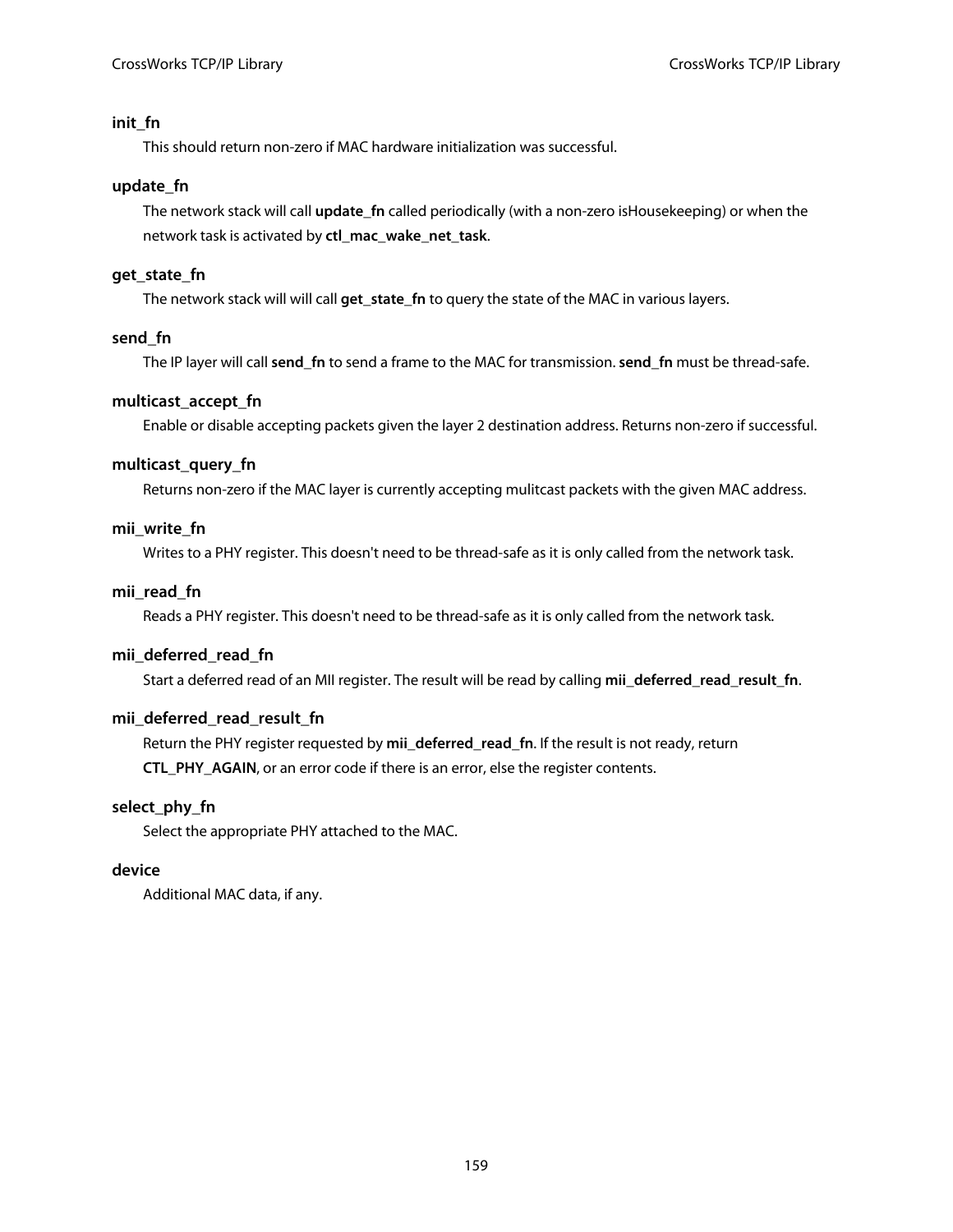# <span id="page-159-0"></span>**CTL\_NET\_MAC\_MII\_DEFERRED\_READ\_FN\_t**

### **Synopsis**

**typedef CTL\_STATUS\_t** (\*CTL\_NET\_MAC\_MII\_DEFERRED\_READ\_FN\_t)(CTL\_NET\_INTERFACE\_t \*, **int**);

## **Description**

**CTL\_NET\_MAC\_MII\_DEFERRED\_READ\_FN\_t** is the MAC-layer MII management interface deferred read function signature. This function in the network interface initializes a read of the MII/RMII management interface and immediately returns.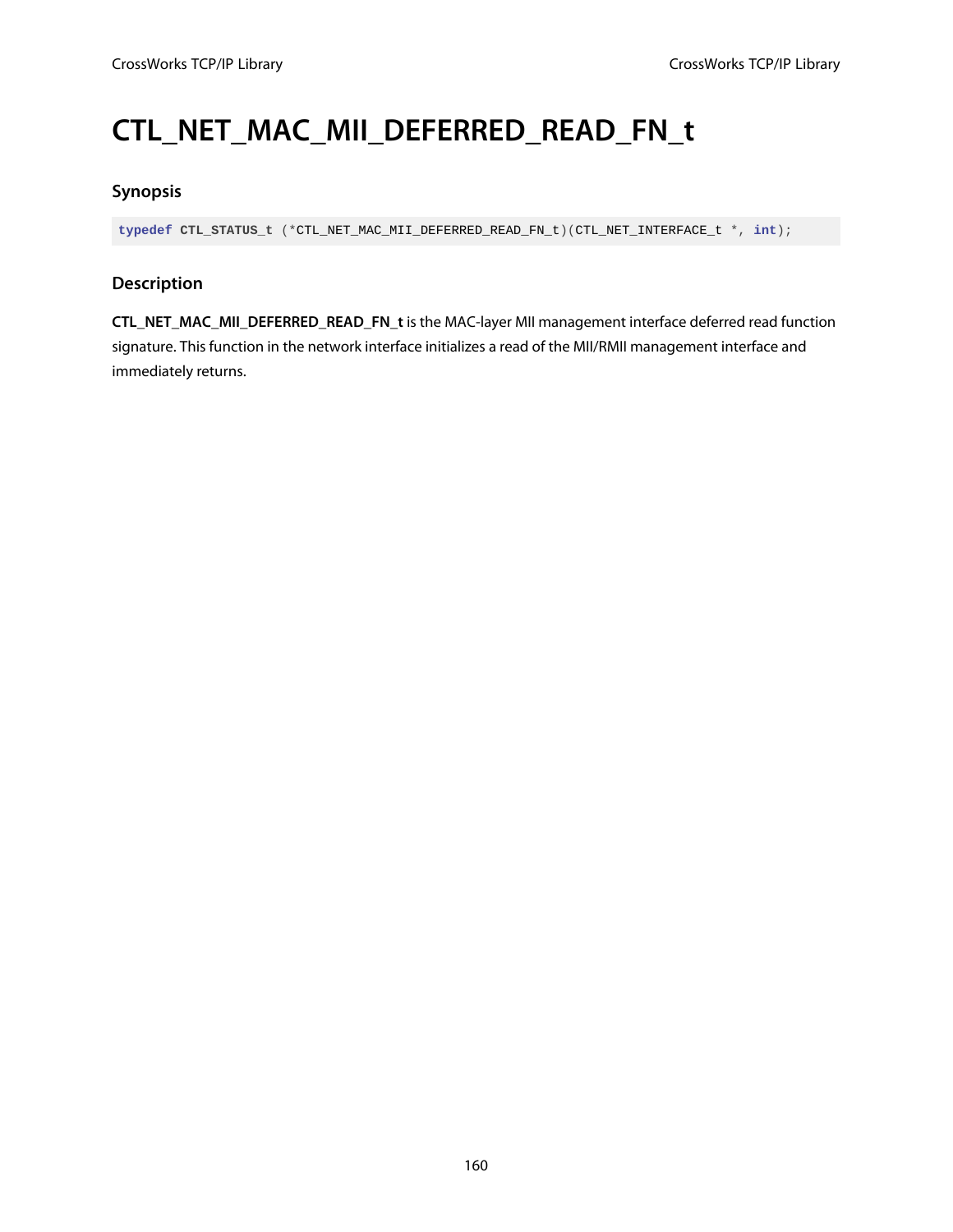# <span id="page-160-0"></span>**CTL\_NET\_MEM\_DRIVER\_t**

#### **Synopsis**

```
typedef struct {
 CTL NET MEM FREE FN t free fn;
   CTL_NET_MEM_ALLOC_FN_t alloc_xmit_fn;
  CTL_NET_MEM_ALLOC_FN_t alloc_data_fn;
   CTL_NET_MEM_TRIM_FN_t trim_fn;
} CTL_NET_MEM_DRIVER_t;
```
### **Description**

In order to get the most flexibility out of a limited resource, the network library dynamically allocates RAM where and when it needs it. Systems that have dedicated Ethernet memory may use the network stack's built-in 'net memory manager' to manage the pool of Ethernet memory that is used for outgoing frames and TCP and UDP buffers.

Targets that don't have dedicated Ethernet memory may still benefit from using the net memory manager. Because the stack memory allocations are extremely transitory, more often than not there is no net memory allocated and the net memory heap is thus not fragmented. Using a private sub-heap is much more efficient than using the general heap in this particular case.

If you must squeeze every last bit of flexibility from dynamic RAM, then there is a stack version of the net memory manager that uses the general heap. You gain access to "all" of the heap, but you will be sharing it with the rest of the application and you will take a performance hit because of fragmentation issues.

The MAC layer is responsible for freeing net memory. After transmit, it should call **ctl\_net\_mem\_free** on transmit frames (and their data) that it gets from the higher stack layers. The **hdrData** pointer of the **CTL\_ETH\_TX\_FRAME\_t** should always be **ctl\_net\_mem\_free**'d, as well as the **payload\_free** pointer (if it is nonnull) and the **CTL\_ETH\_TX\_FRAME\_t** itself.

**ctl\_net\_mem\_alloc\_xmit** and **ctl\_net\_mem\_alloc\_data** both allocate memory for the network stack. The difference is that ctl net mem alloc xmit will attempt to take every last byte in the heap if that is what is required, while ctl net mem alloc data will attempt to leave a few bytes for future transmit allocations.

The reason for this duality is to prevent a potential fatal embrace whereby there is data available to be sent, but a transmit frame cannot be allocated to send it. Application code should always use ctl net mem alloc data when allocating memory from the network heap.

#### **free\_fn**

Method to free previously-allocated memory.

#### **alloc\_xmit\_fn**

Method to allocate data for a transmit frame.

#### **alloc\_data\_fn**

Method to allocate data for payload.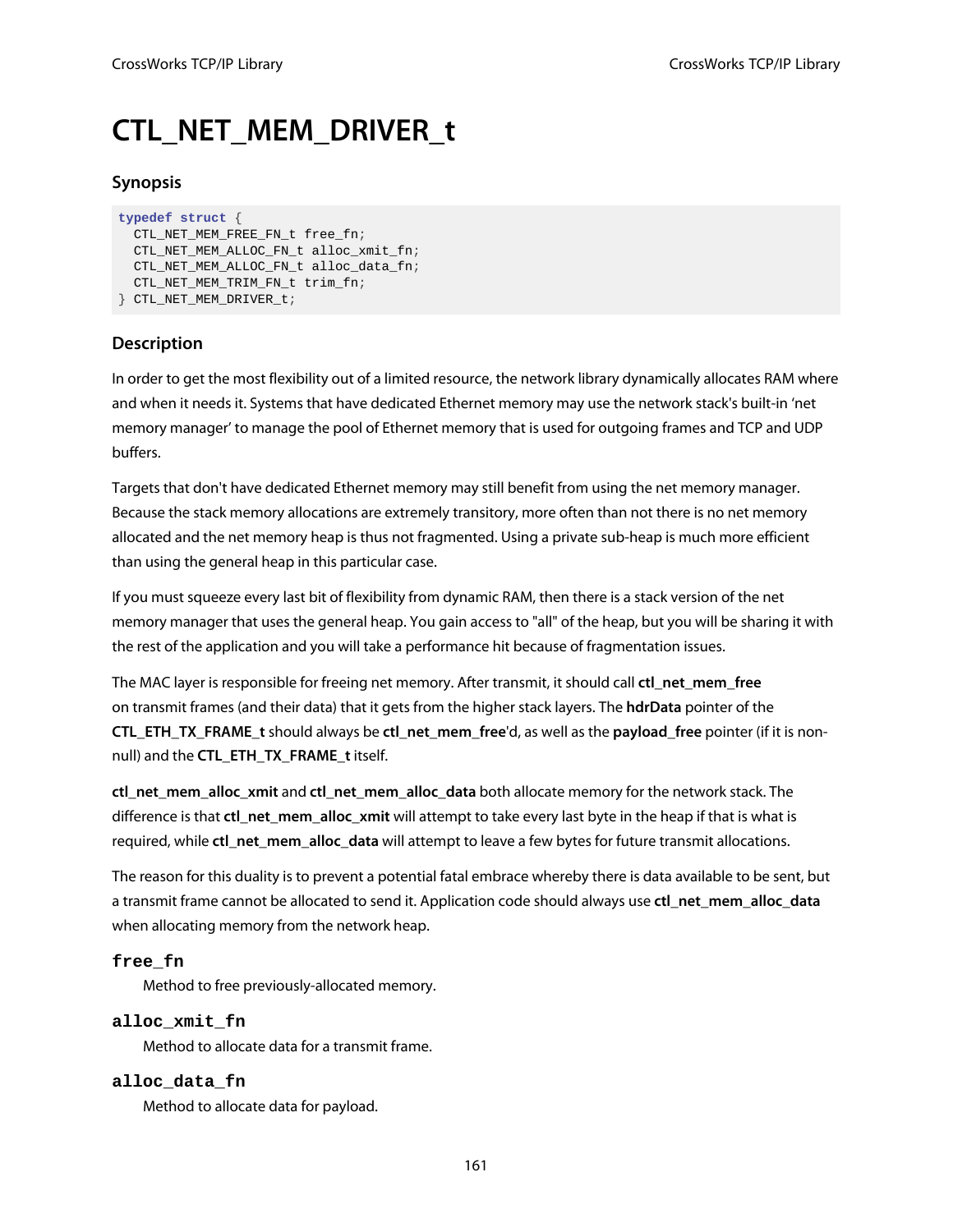# **See Also**

**CTL\_NET\_MEM\_FREE\_FN\_t**, **CTL\_NET\_MEM\_ALLOC\_FN\_t**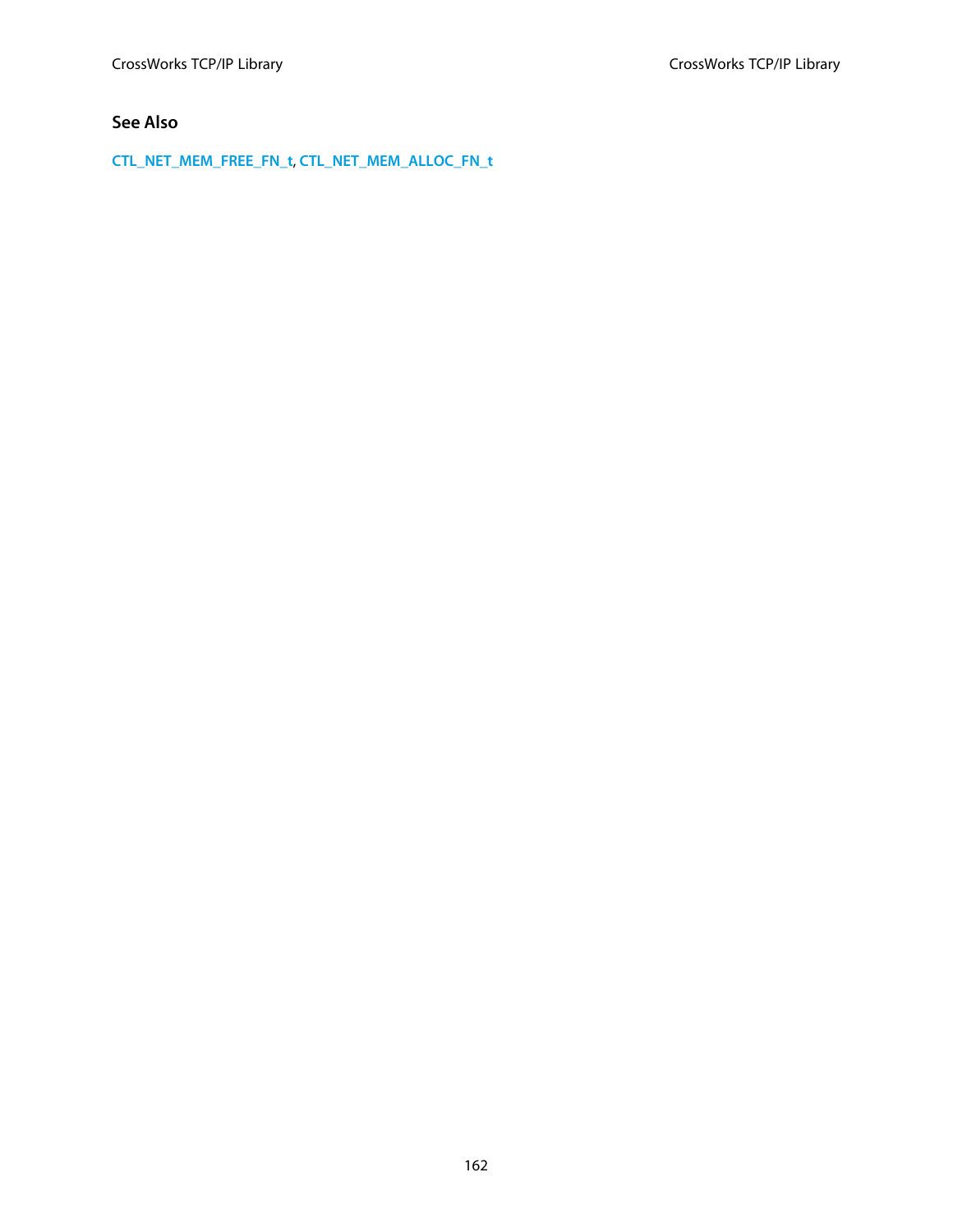# <span id="page-162-0"></span>**CTL\_NET\_PHY\_DRIVER\_t**

### **Synopsis**

```
typedef struct {
   int addr;
  unsigned short operating_mode;
  unsigned short configuration_flags;
  unsigned short mii_mode;
  unsigned short auto_negotiation;
  CTL_NET_PHY_INIT_FN_t init_fn;
  CTL_NET_PHY_UPDATE_FN_t update_fn;
  CTL_PHY_STATE_t state;
  CTL_MUTEX_t mutex;
  const char *name;
} CTL_NET_PHY_DRIVER_t;
```
## **Description**

**CTL\_NET\_PHY\_DRIVER\_t** contains data and hardware-specific function overloads for the PHY layer. The **CTL\_NET\_PHY\_DRIVER\_t** structure has the following members:

#### **addr**

The address of the PHY in use, 0 through 31. The network stack sets this member before initializing the PHY using **init\_fn**.

#### **flags**

The PHY-layer flags including link capability and operating mode.

#### **state**

The logical state of the PHY. This member must only be written by the **update\_fn** method, to reflect the current link state.

#### **init\_fn**

The MAC layer should call the wrapper version of this function, **ctl\_phy\_init**, during hardware initialization, after the MII is initialized.

#### **update\_fn**

The network task will periodically call the wrapper version of this function, **ctl\_net\_update\_phy**, to update the PHY state.

#### **mutex**

When user-level code wants access to PHY registers, this holds off the periodic functions so we can access the PHY ourselves. There is no need for direct access to this mutex as the wrapper functions

**ctl\_net\_read\_phy\_register** and **ctl\_net\_get\_phy\_state** lock the mutex to prevent simultaneous access by the network task.

#### **name**

The device name of the PHY.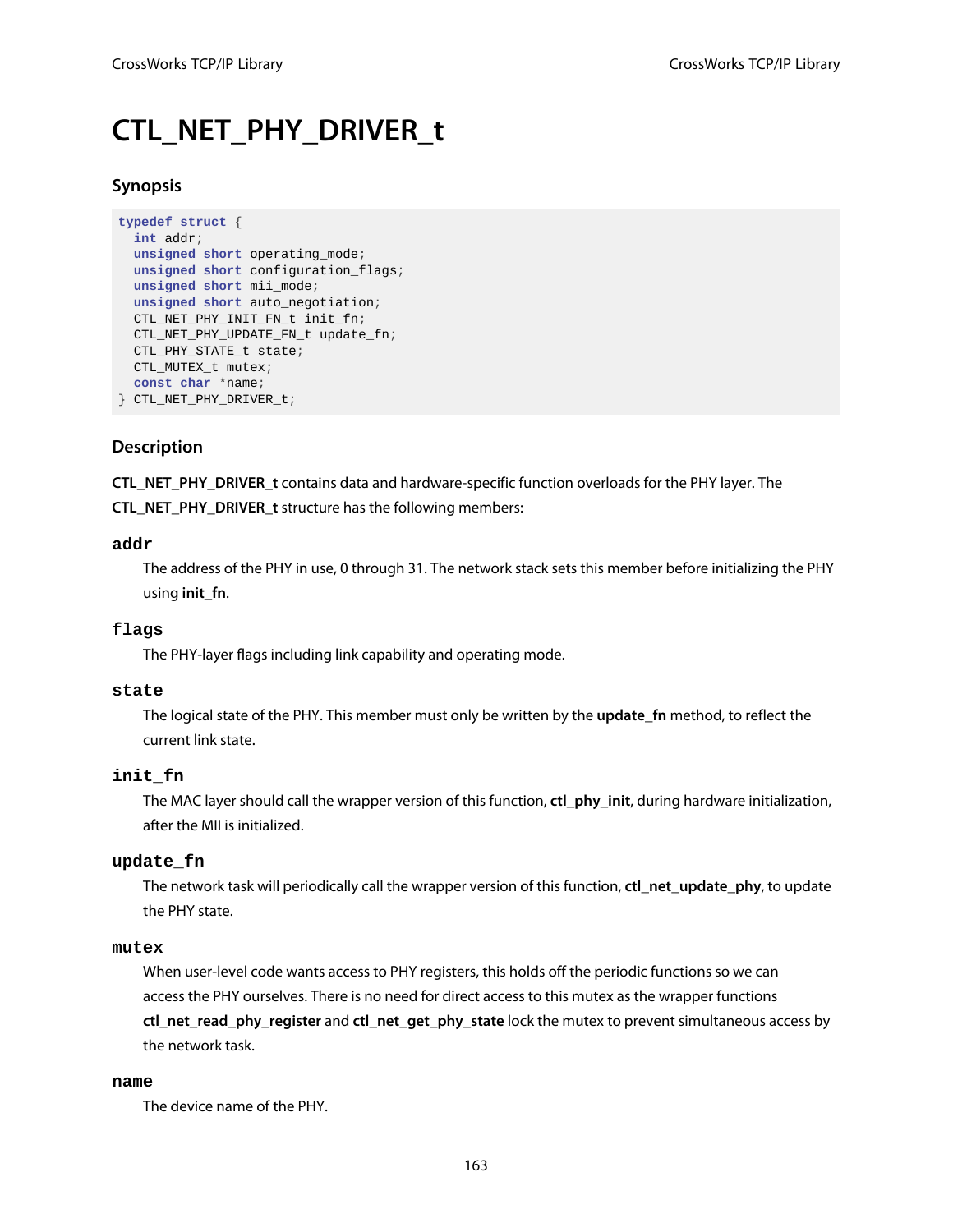# **See Also**

**[ctl\\_net\\_update\\_phy](#page-182-0)**, **ctl\_net\_get\_phy\_state**, **[ctl\\_net\\_read\\_phy\\_operating\\_mode](#page-177-0)**, **[ctl\\_net\\_read\\_phy\\_register](#page-178-0)**.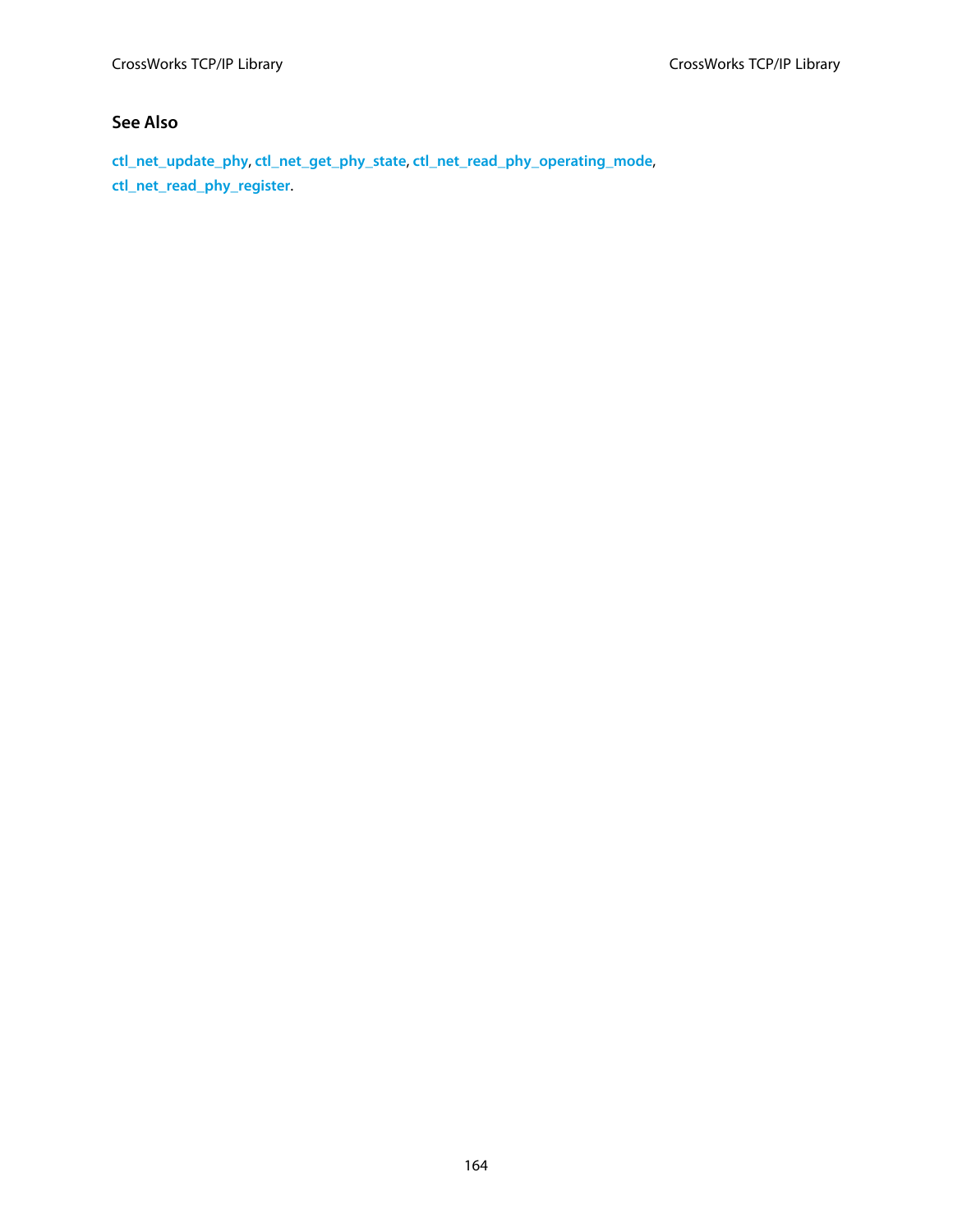# <span id="page-164-0"></span>**CTL\_PHY\_ERROR\_t**

### **Synopsis**

**typedef enum** { CTL\_PHY\_MII\_READ\_FAILURE, CTL\_PHY\_MII\_WRITE\_FAILURE, CTL\_PHY\_RESET\_FAILURE, CTL\_PHY\_NOT\_FOUND, CTL\_PHY\_INCORRECT\_ID, CTL\_PHY\_UNSUPPORTED\_ID, CTL\_PHY\_AGAIN } CTL\_PHY\_ERROR\_t;

# **Description**

**CTL\_PHY\_ERROR\_t** defines the potential errors from the MII, RMII, and PHY.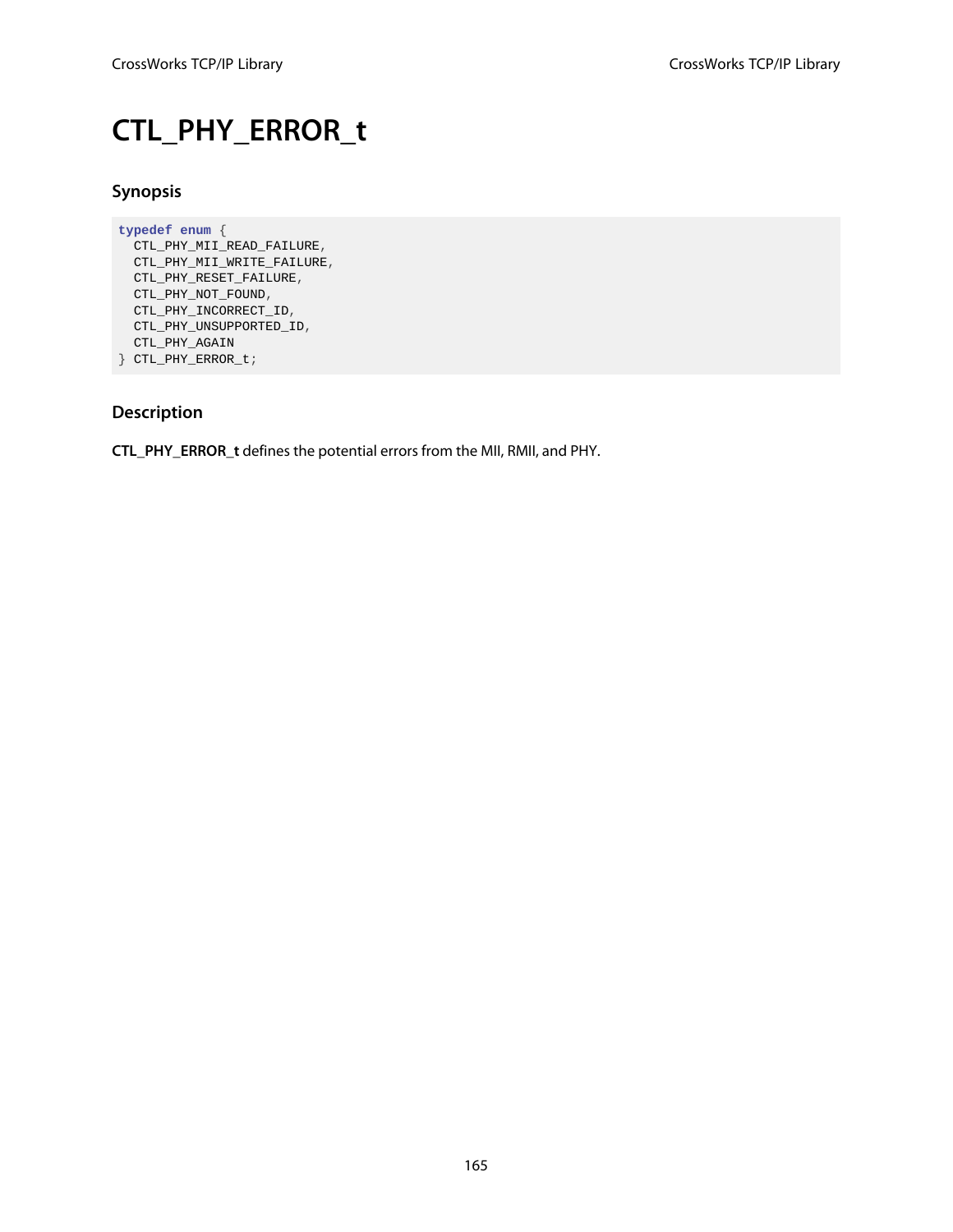# <span id="page-165-0"></span>**CTL\_PHY\_STATE\_t**

### **Synopsis**

```
typedef enum {
  CTL_PHY_STATE_ERROR,
  CTL_PHY_STATE_NO_LINK,
  CTL_PHY_STATE_NEGOTIATING,
  CTL_PHY_STATE_LINKED,
  CTL_PHY_STATE_INITIALIZE
} CTL_PHY_STATE_t;
```
## **Description**

**CTL\_PHY\_STATE\_t** is the set of values that a PHY driver should report as its 'state' to the outside world, even if its actual state machine is more complicated than that represented here.

#### **CTL\_PHY\_STATE\_INITIALIZE**

Indicates that the PHY requires initializing.

#### **CTL\_PHY\_STATE\_ERROR**

An error prevents the PHY from operating.

#### **CTL\_PHY\_STATE\_NO\_LINK**

The Ethernet cable or other media is unplugged.

#### **CTL\_PHY\_STATE\_NEGOTIATING**

The PHY is negotiating duplex and transmission rate with its partner.

#### **CTL\_PHY\_STATE\_LINKED**

The PHY and its partner have completed negotiating, the link is active.

### **See Also**

**ctl\_net\_get\_phy\_state**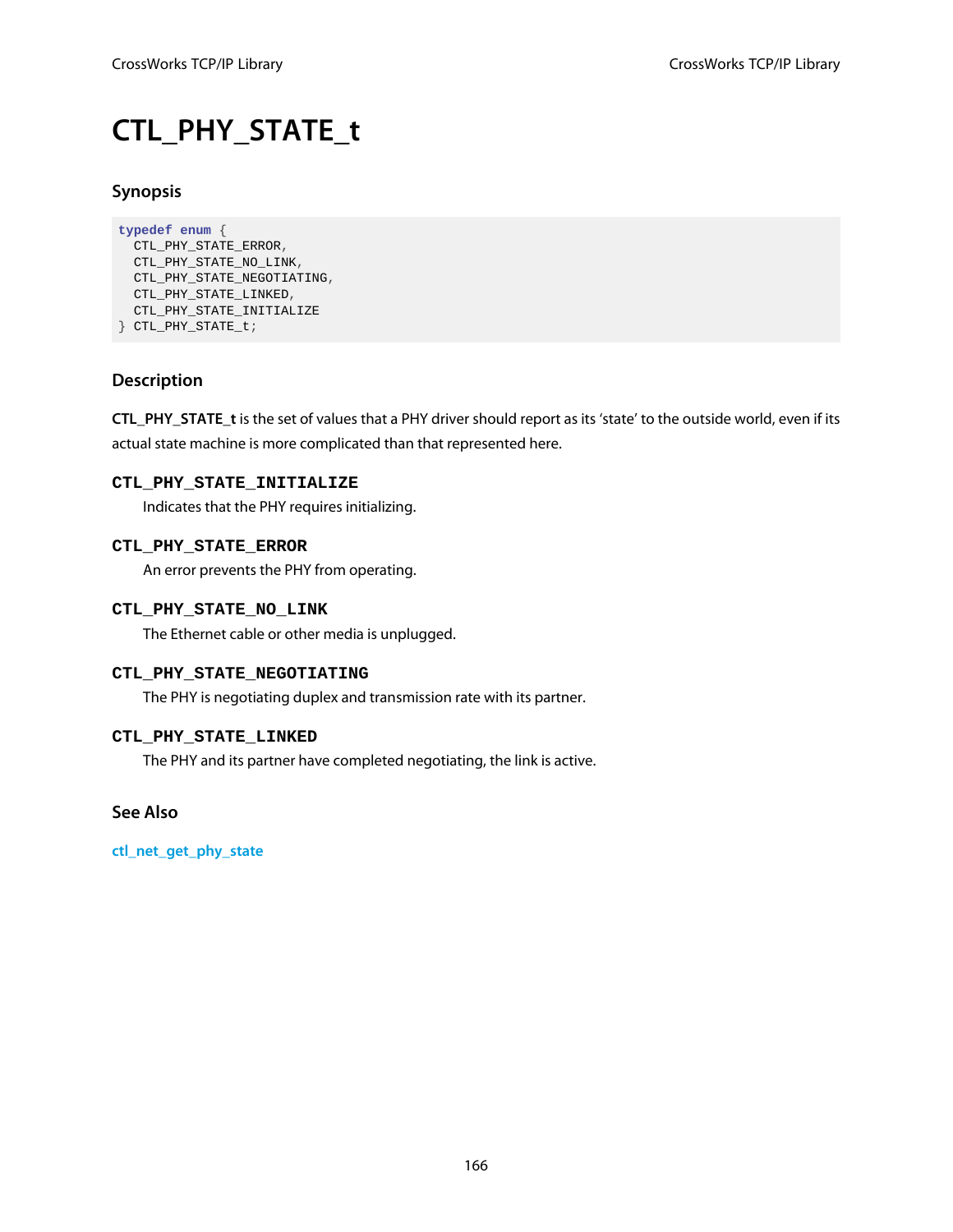# <span id="page-166-0"></span>**ctl\_mac\_get\_state**

# **Synopsis**

CTL\_MAC\_STATE\_t **ctl\_mac\_get\_state**(CTL\_NET\_INTERFACE\_t \*self);

# **Description**

**ctl\_mac\_get\_state** returns the MAC state for the network interface **self**.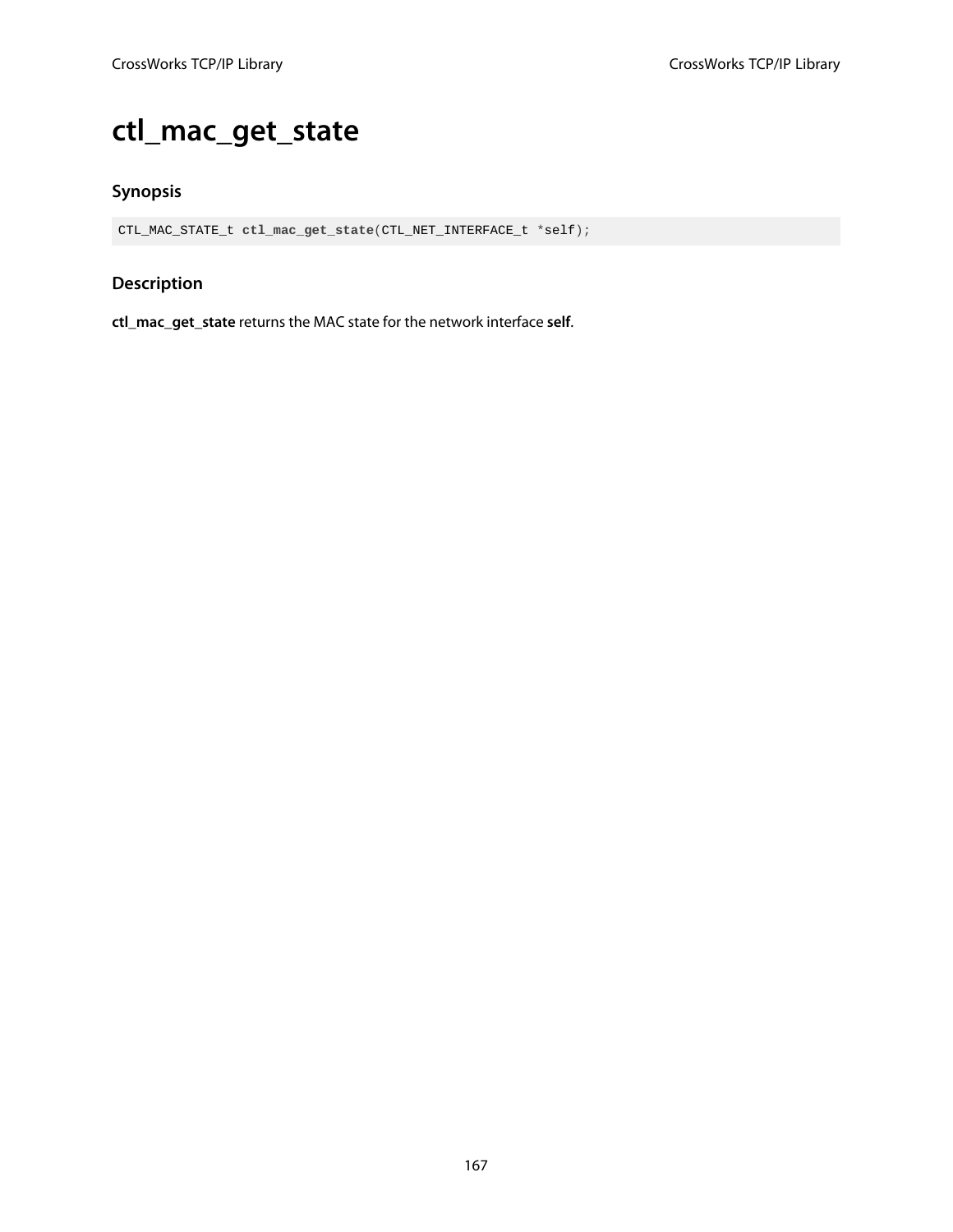# <span id="page-167-0"></span>**ctl\_mac\_init**

## **Synopsis**

CTL\_STATUS\_t **ctl\_mac\_init**(CTL\_NET\_INTERFACE\_t \*self);

# **Description**

**ctl\_mac\_init** initializes the MAC on the network interface **self**. In effect, **ctl\_mac\_init** is a wrapper around the **init\_fn** member of the the **CTL\_NET\_MAC\_DRIVER\_t** driver. You need to call **ctl\_mac\_init** from your application code. **ctl\_mac\_init** returns a MAC-layer or PHY-layer error status.

### **See Also**

**[CTL\\_NET\\_MAC\\_DRIVER\\_t](#page-157-0)**, **ctl\_phy\_init**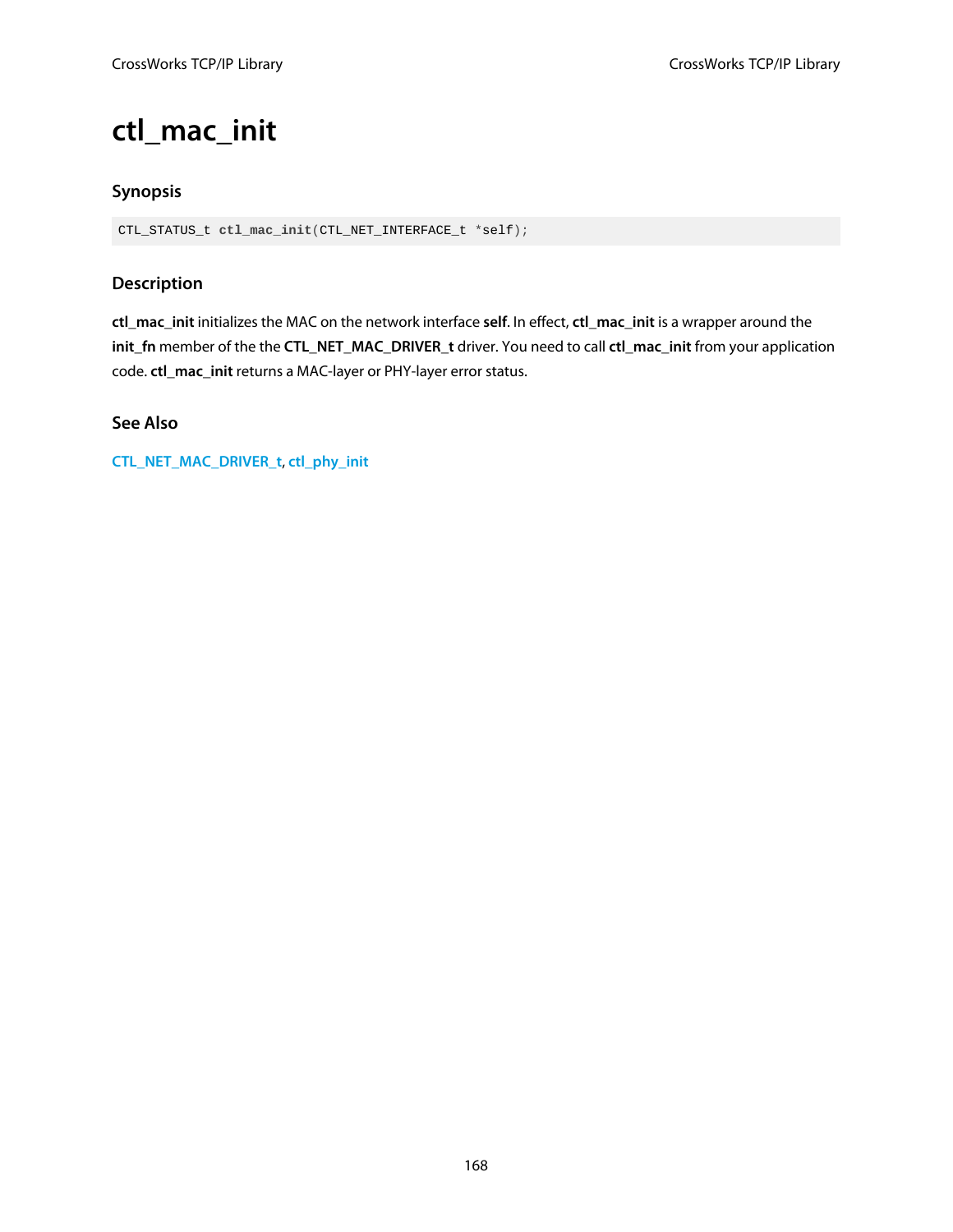# <span id="page-168-0"></span>**ctl\_mac\_mii\_deferred\_read**

### **Synopsis**

```
CTL_STATUS_t ctl_mac_mii_deferred_read(CTL_NET_INTERFACE_t *net,
                                         int reg);
```
### **Description**

**ctl\_mac\_mii\_deferred\_read** is a wrapper around the **mii\_deferred\_read\_fn** member of the network MAC driver.

The valid range for **devAddr** is 0 through 31 and needs to match the PHY chip's physical address, which is typically set on the PHY hardware using strapping pins. See your PHY chip's datasheet for valid values of **reg**.

You can retrieve the result of the deferred read using **ctl\_mac\_mii\_deferred\_read\_result**.

### **See Also**

**ctl\_mac\_mii\_deferred\_read\_fn\_t**, **[CTL\\_NET\\_MAC\\_DRIVER\\_t](#page-157-0)**, **[ctl\\_mac\\_mii\\_deferred\\_read\\_result](#page-169-0)**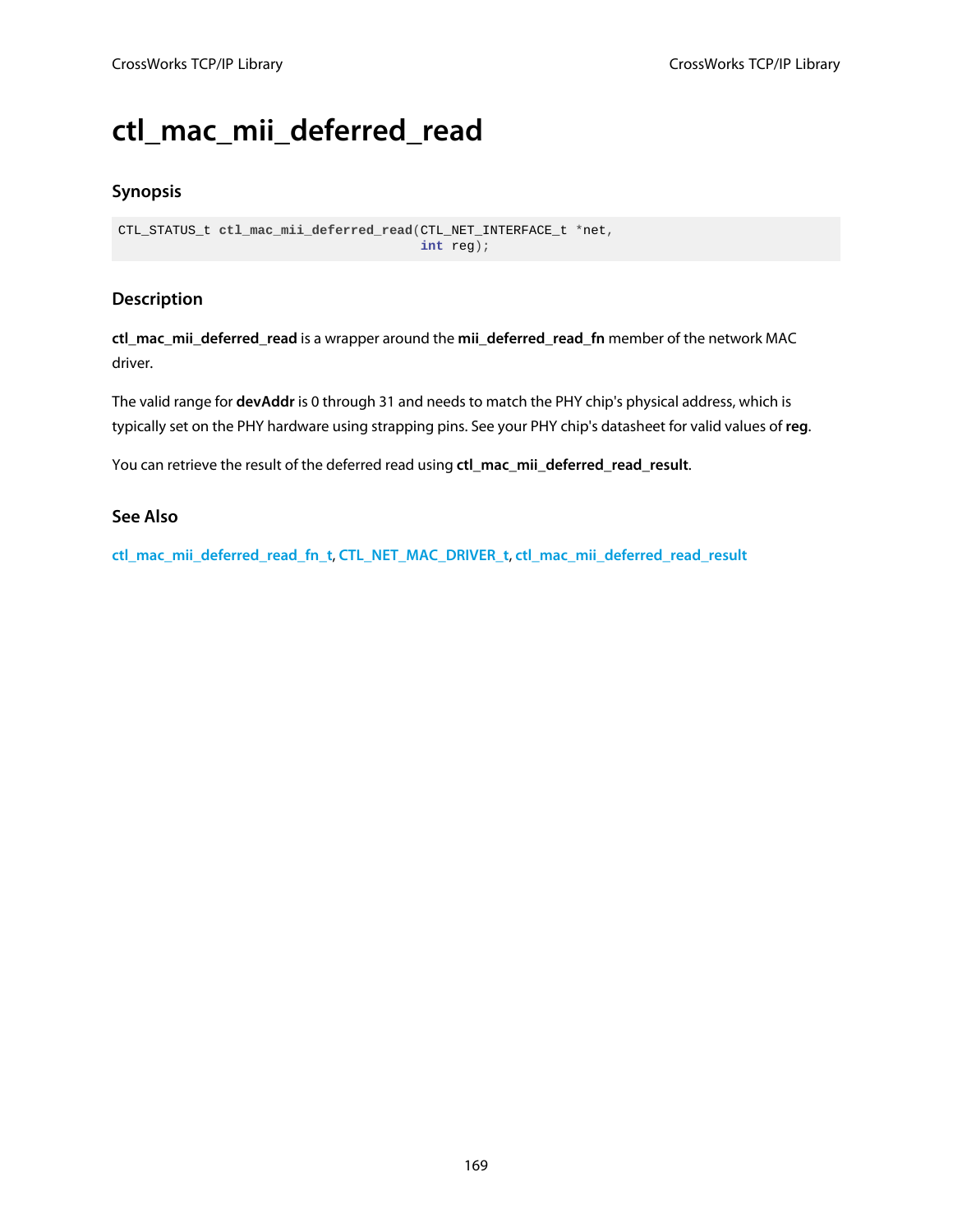# <span id="page-169-0"></span>**ctl\_mac\_mii\_deferred\_read\_result**

## **Synopsis**

CTL\_STATUS\_t **ctl\_mac\_mii\_deferred\_read\_result**(CTL\_NET\_INTERFACE\_t \*net);

### **Description**

**ctl\_mac\_mii\_deferred\_read\_result** returns the result of the last read of the MII management interface without blocking or busy-wait. This is a wrapper around the **mii\_deferred\_read\_result\_fn** member of the network driver.

Return values are the same as **ctl\_mac\_mii\_read**: negactive for failure, a number between 0 and 0xFFFF (inclusive) for success.

### **See Also**

**ctl\_mac\_mii\_deferred\_read\_fn\_t**, **[CTL\\_NET\\_MAC\\_DRIVER\\_t](#page-157-0)**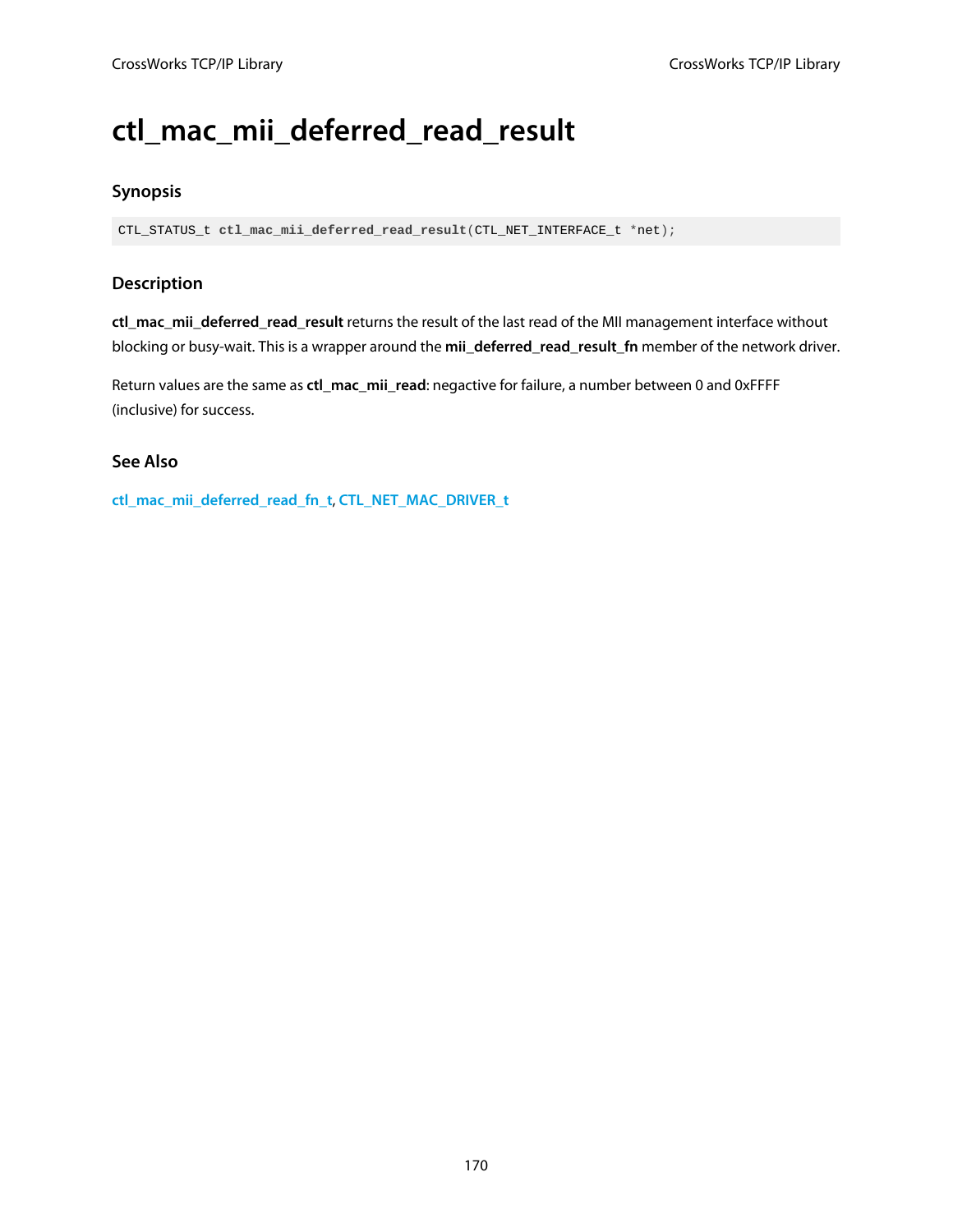# <span id="page-170-0"></span>**ctl\_mac\_mii\_read**

## **Synopsis**

```
CTL_STATUS_t ctl_mac_mii_read(CTL_NET_INTERFACE_t *net,
                               int reg);
```
## **Description**

**ctl\_mac\_mii\_read** busy-waits until the result is available. This is a wrapper around the **mii\_read\_fn** member of the network MAC driver.

The valid range for **devAddr** is 0 through 31 and needs to match the PHY chip's physical address, which is typically set on the PHY hardware using strapping pins. See your PHY chip's datasheet for valid values of **reg**. Return values are negative for failure, a number between 0 and 0xFFFF (inclusive) for success.

### **See Also**

**ctl\_mac\_mii\_read\_fn\_t**, **[CTL\\_NET\\_MAC\\_DRIVER\\_t](#page-157-0)**, **[ctl\\_mac\\_mii\\_deferred\\_read](#page-168-0)**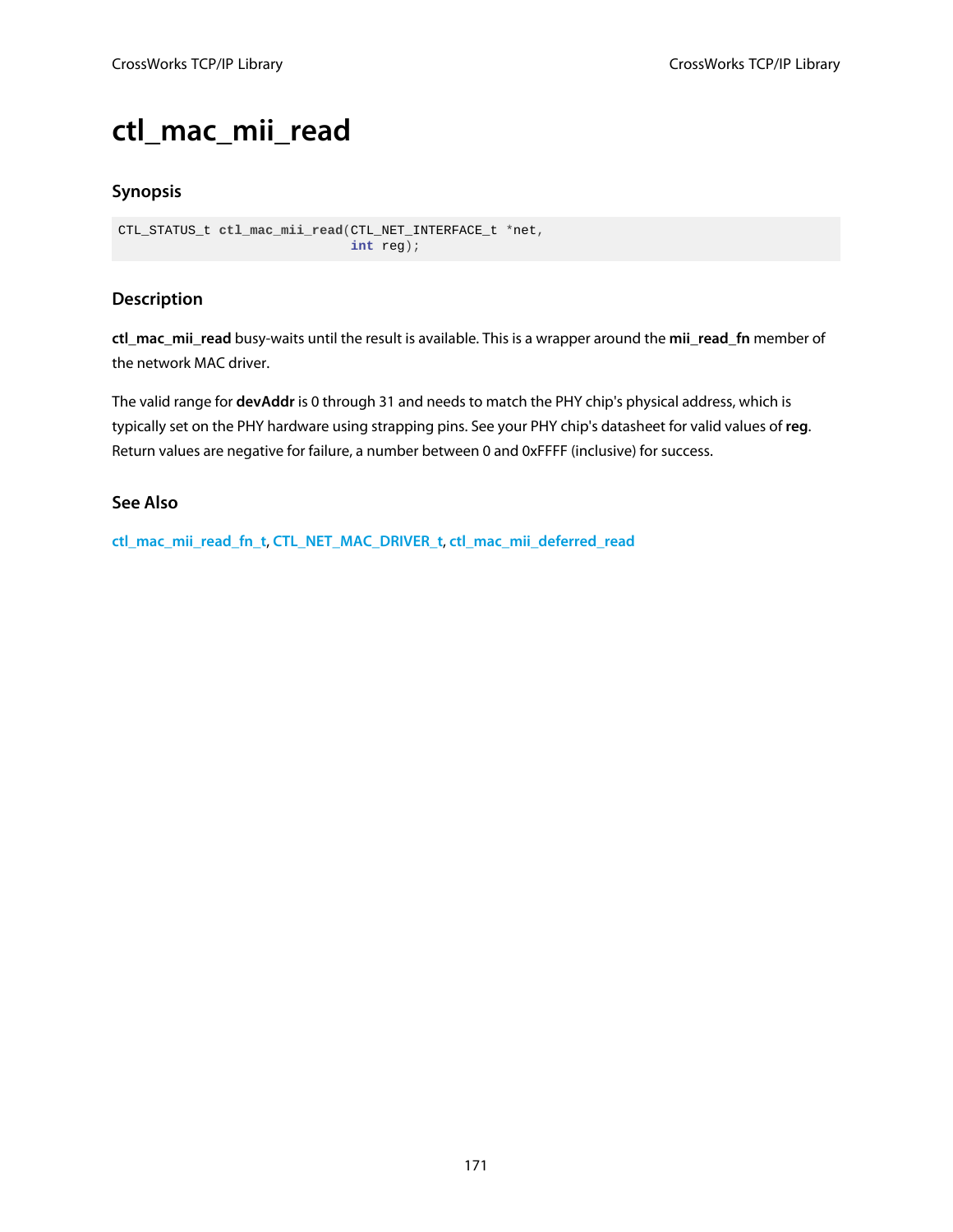# <span id="page-171-0"></span>**ctl\_mac\_send**

## **Synopsis**

**void ctl\_mac\_send**(CTL\_ETH\_TX\_FRAME\_t \*frame);

# **Description**

**ctl\_mac\_send** sends the Ethernet frame **frame** to the MAC for transmission. Note that this can be called from any thread, not just the network thread dealing with TCP segments. For instance, UDP frames are sent in the context of the sending thread.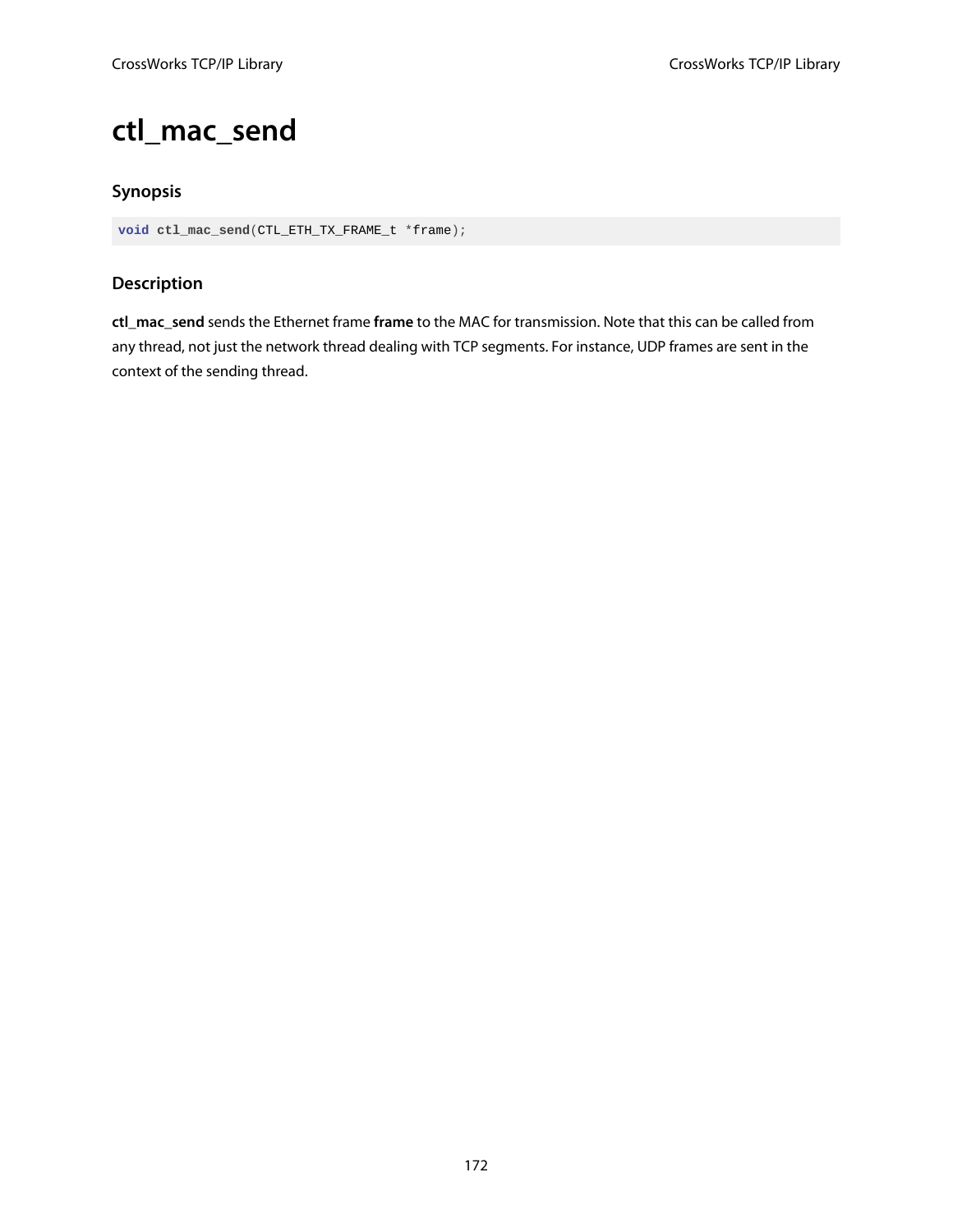# <span id="page-172-0"></span>**ctl\_mac\_update**

# **Synopsis**

**void ctl\_mac\_update**(**unsigned** isHousekeeping);

# **Description**

**ctl\_mac\_update** is a wrapper for the update method of the network interface.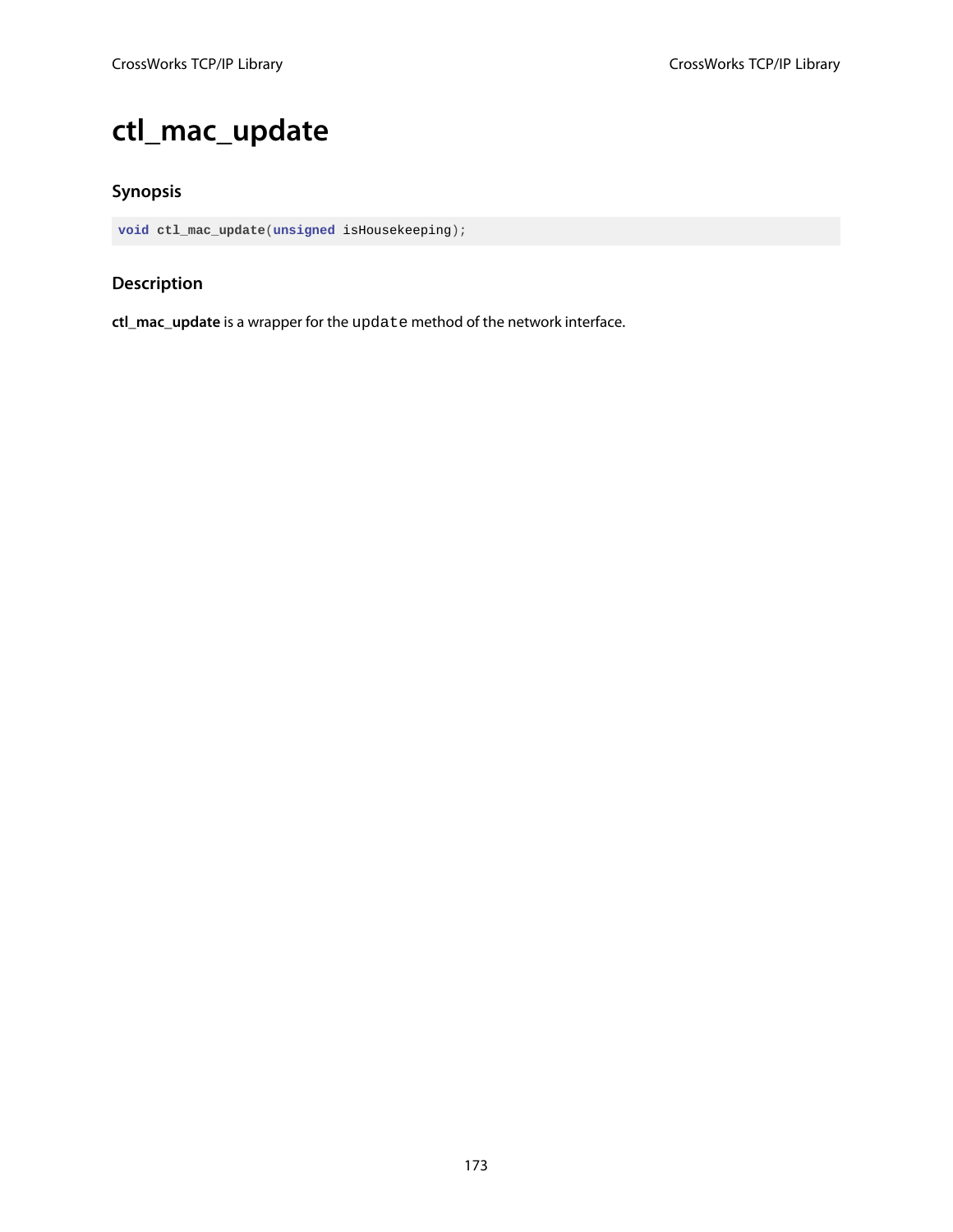# <span id="page-173-0"></span>**ctl\_mac\_wake\_net\_task**

## **Synopsis**

**void ctl\_mac\_wake\_net\_task**(**void**);

# **Description**

**ctl\_mac\_wake\_net\_task** must be called by the MAC-layer driver's interrupt service routine when there is action to be taken in the network stack task. **ctl\_mac\_wake\_net\_task** will wake the network task, which will call **ctl\_mac\_update** in due course.

### **See Also**

**[ctl\\_mac\\_update](#page-172-0)**, **[ctl\\_net\\_process\\_received\\_frame](#page-176-0)**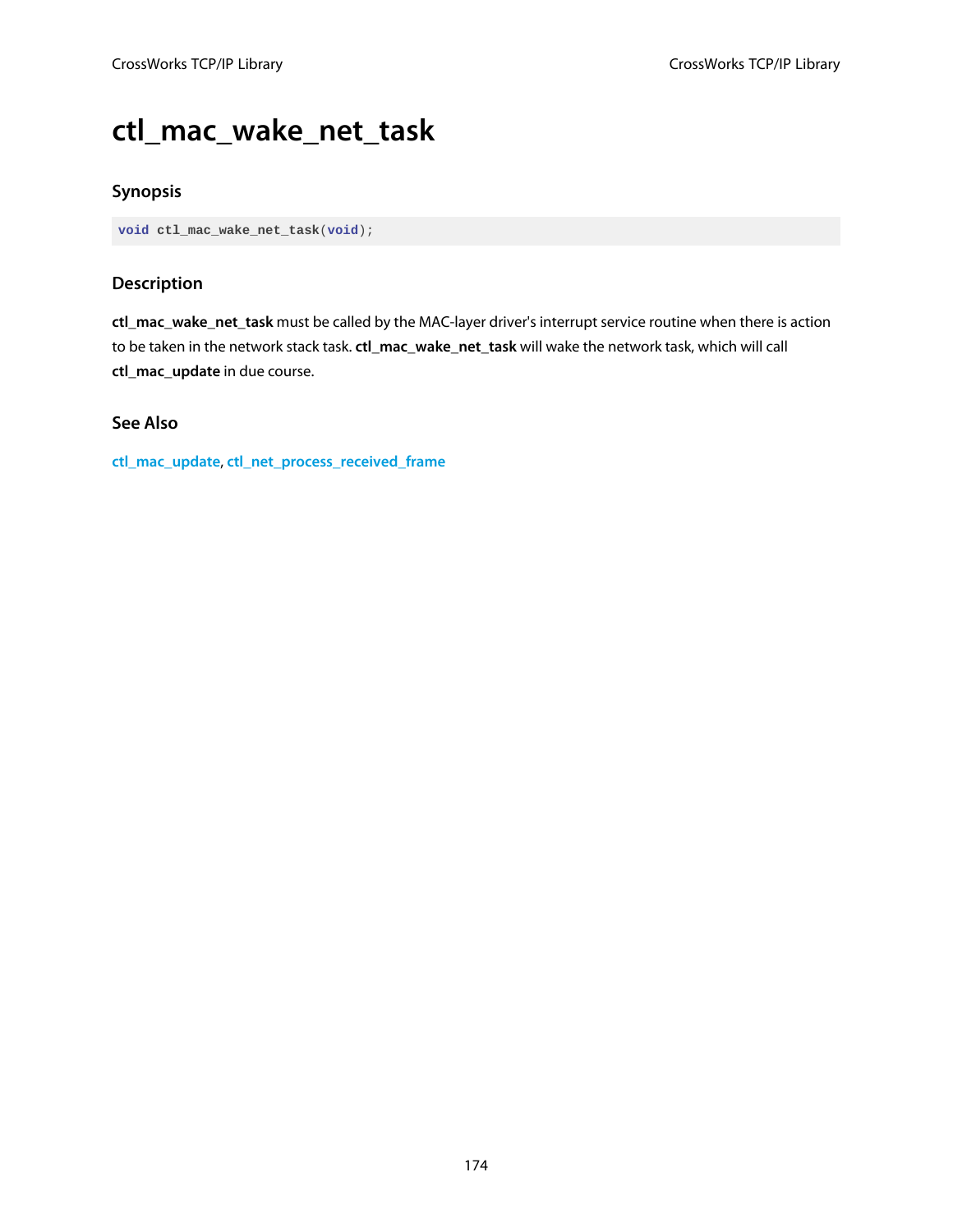# <span id="page-174-0"></span>**ctl\_net\_do\_mac\_dis\_connect**

### **Synopsis**

**void ctl\_net\_do\_mac\_dis\_connect**(**void**);

## **Description**

**ctl\_net\_do\_mac\_dis\_connect** signals to the network stack that the media connected to an network interface has changed state, such as unplugging or plugging the Ethernet cable.

It is intended that MAC-layer or PHY-layer drivers call **ctl\_net\_do\_mac\_dis\_connect** when they detect that the media has changed as the PHY will renegotiate its operating parameters and the MAC may well need to be reconfigured for inter-packet gaps and so on. In addition, the network stack must renegotiate its DHCP parameters.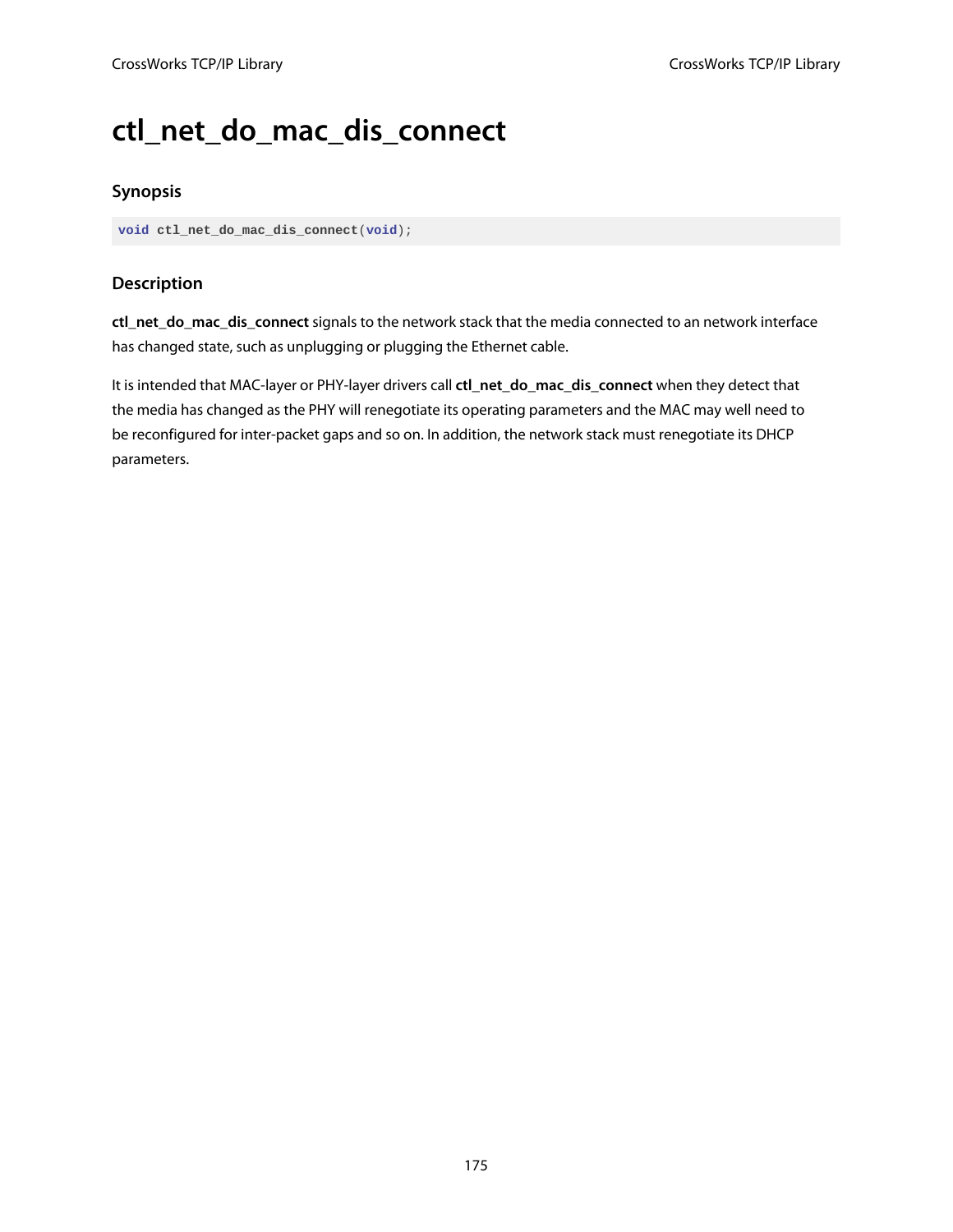# <span id="page-175-0"></span>**ctl\_net\_get\_phy\_name**

# **Synopsis**

**char** \***ctl\_net\_get\_phy\_name**(CTL\_NET\_INTERFACE\_t \*self);

# **Description**

**ctl\_net\_get\_phy\_name** returns the name of the PHY driver attached to the network interface **self**.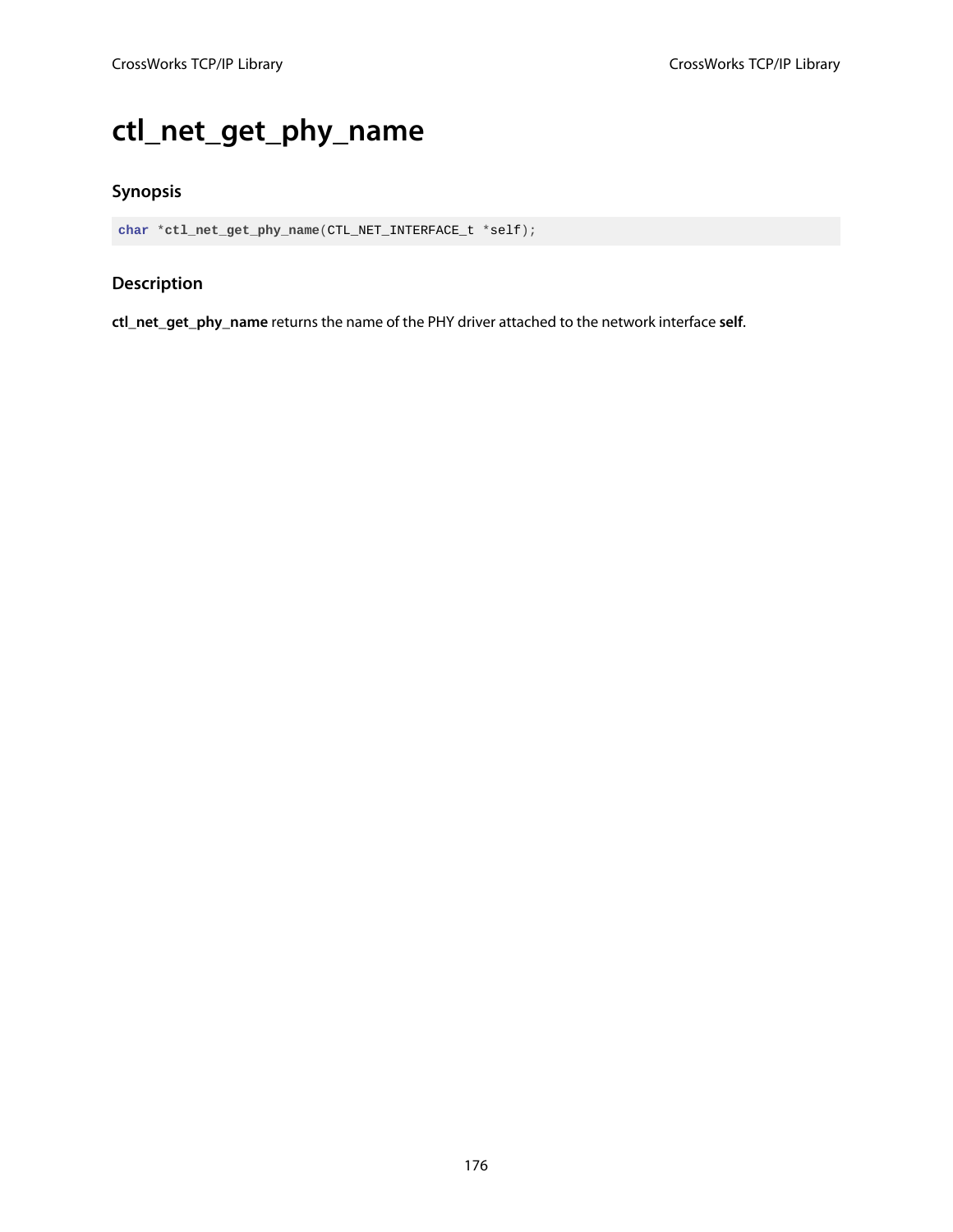# <span id="page-176-0"></span>**ctl\_net\_process\_received\_frame**

# **Synopsis**

**void ctl\_net\_process\_received\_frame**(CTL\_ETH\_RX\_FRAME\_t \*frame);

# **Description**

**ctl\_net\_process\_received\_frame** should be called by the network interface's MAC update function for each Ethernet frame the interface receives.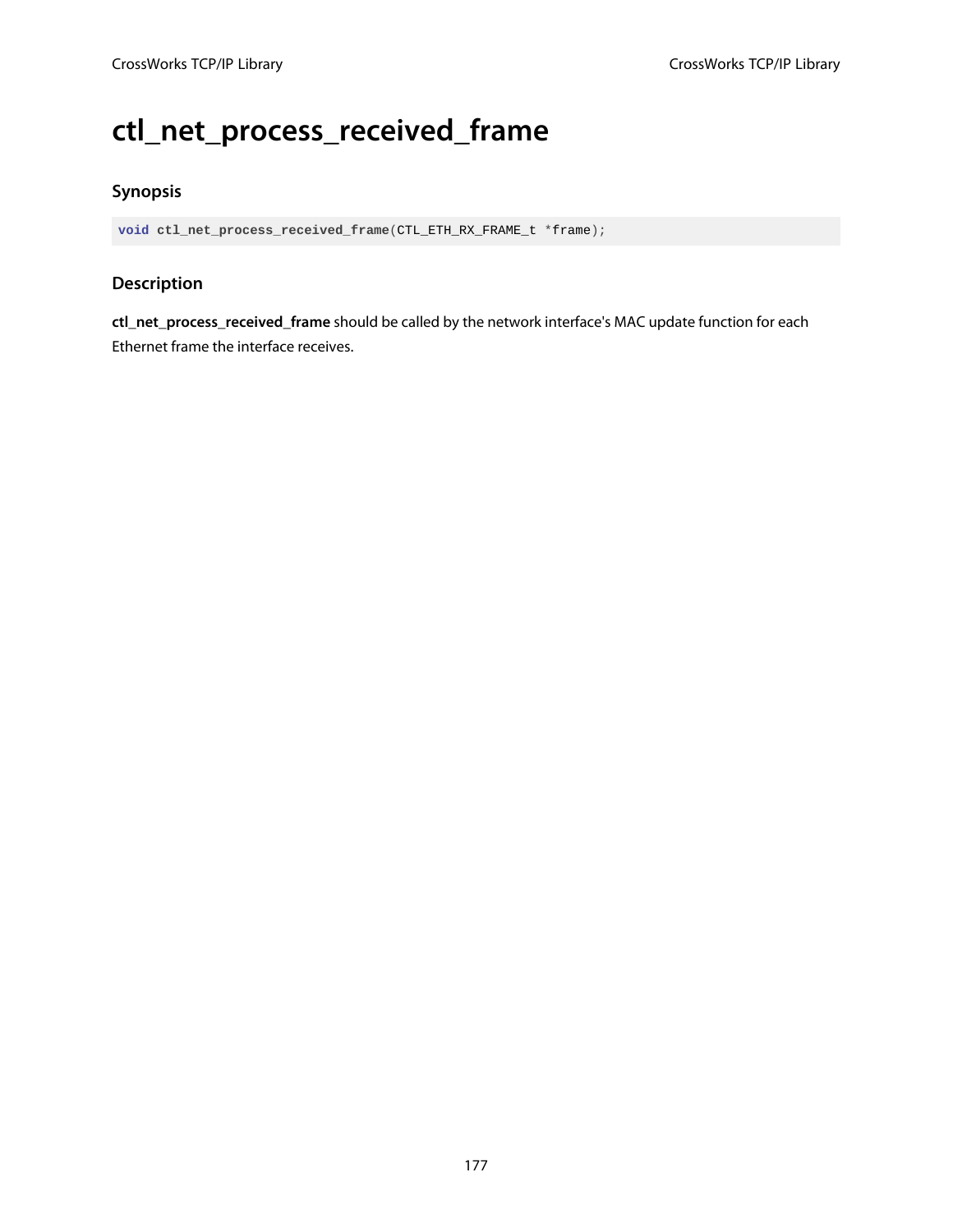# <span id="page-177-0"></span>**ctl\_net\_read\_phy\_operating\_mode**

# **Synopsis**

**int ctl\_net\_read\_phy\_operating\_mode**(CTL\_NET\_INTERFACE\_t \*self);

# **Description**

**ctl\_net\_read\_phy\_operating\_mode** returns the PHY flags for the network interface **net**.

## **See Also**

**[CTL\\_NET\\_PHY\\_DRIVER\\_t](#page-162-0)**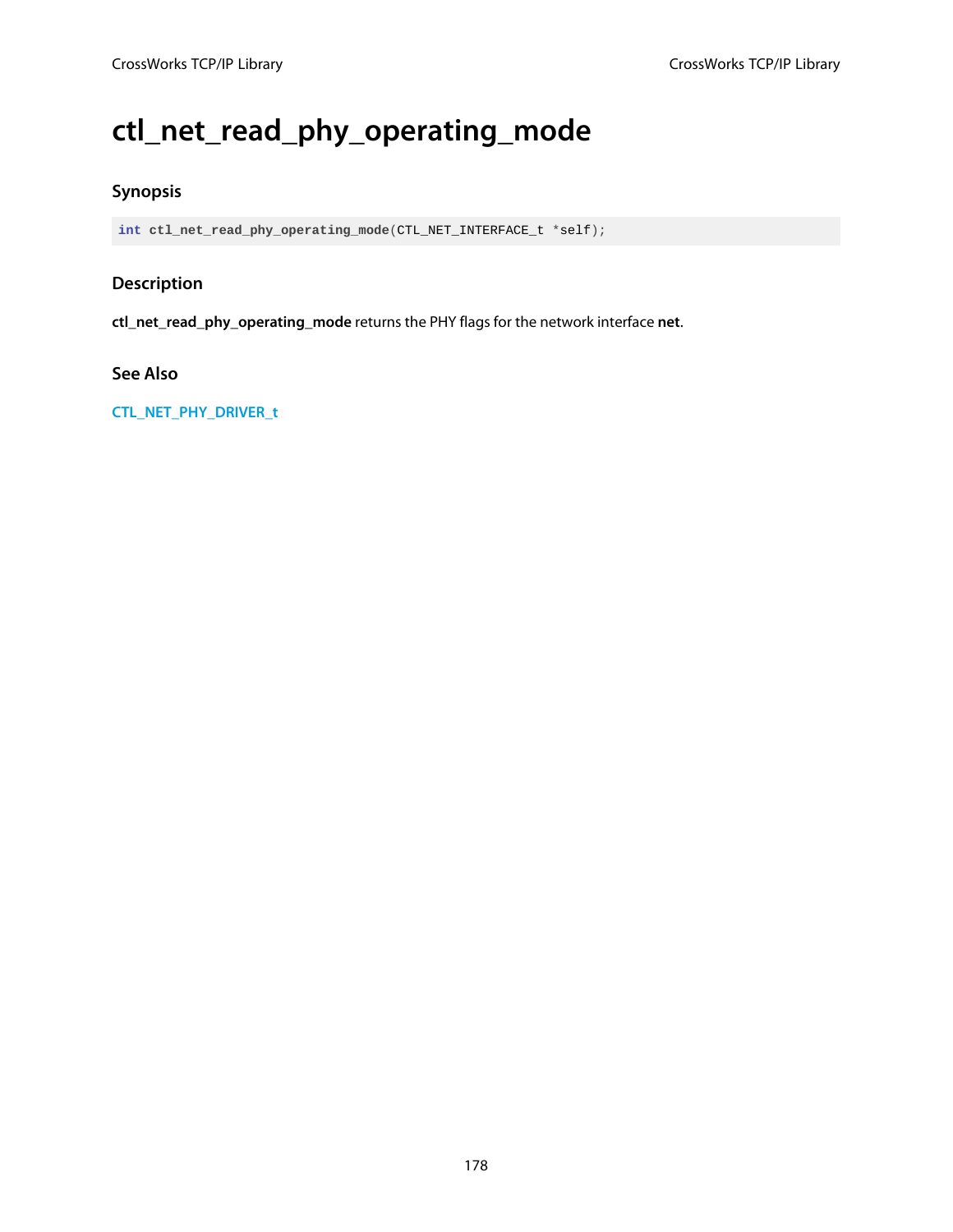# <span id="page-178-0"></span>**ctl\_net\_read\_phy\_register**

### **Synopsis**

```
CTL_STATUS_t ctl_net_read_phy_register(CTL_NET_INTERFACE_t *self,
                                        int reg);
```
## **Description**

**ctl\_net\_read\_phy\_register** reads PHY register **reg** from the PHY associated with the network interface **self**.

You can call this from any task to read the PHY register as access to the MAC and PHY is protected by a mutex.

### **Return Value**

**ctl\_net\_read\_phy\_register** returns a standard status code.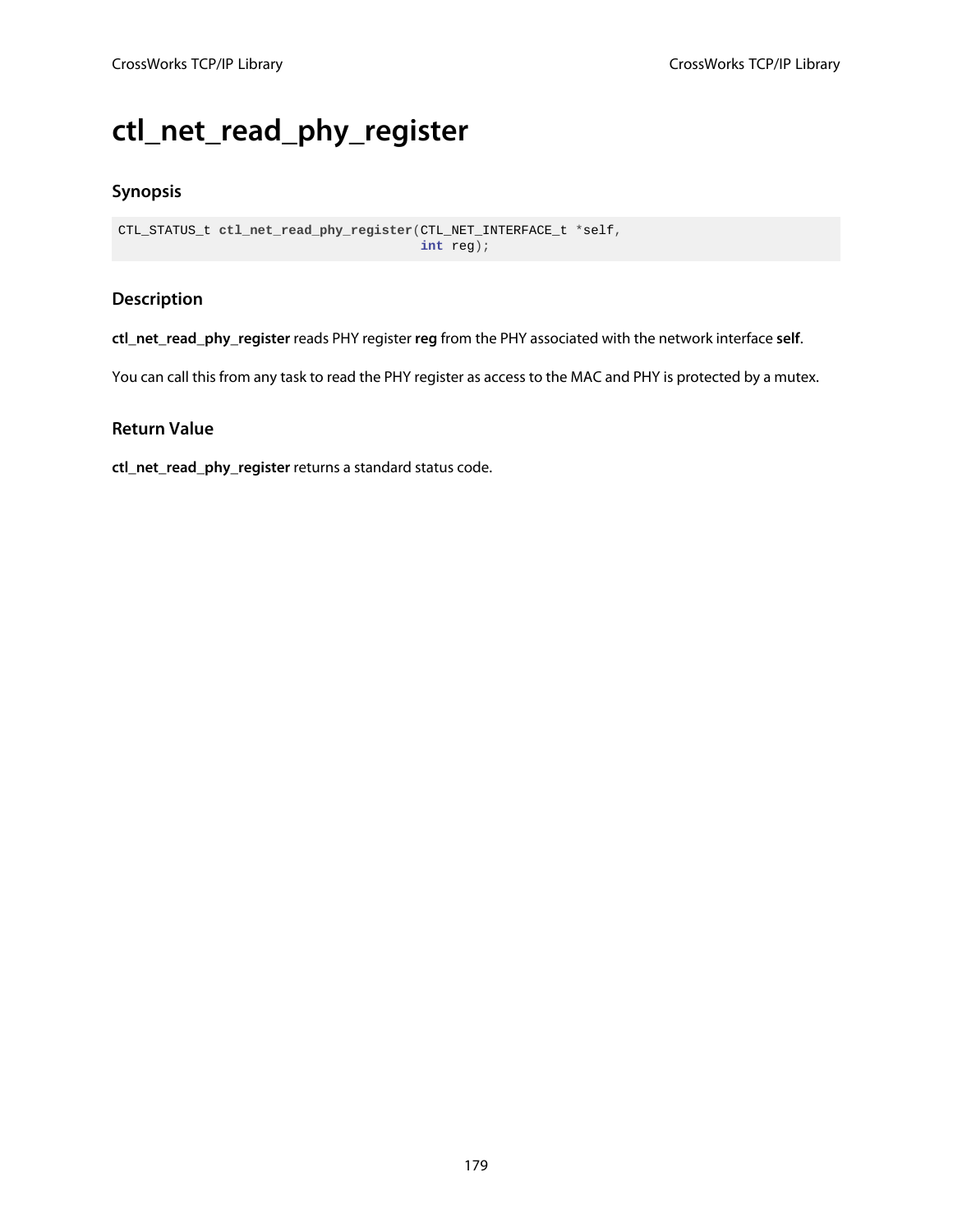# <span id="page-179-0"></span>**ctl\_net\_read\_phy\_state**

# **Synopsis**

CTL\_PHY\_STATE\_t **ctl\_net\_read\_phy\_state**(CTL\_NET\_INTERFACE\_t \*self);

## **Description**

**ctl\_net\_read\_phy\_state** is a wrapper for the **get\_state\_fn** member of the PHY-layer driver.

## **See Also**

**[CTL\\_NET\\_PHY\\_DRIVER\\_t](#page-162-0)**, **[CTL\\_PHY\\_STATE\\_t](#page-165-0)**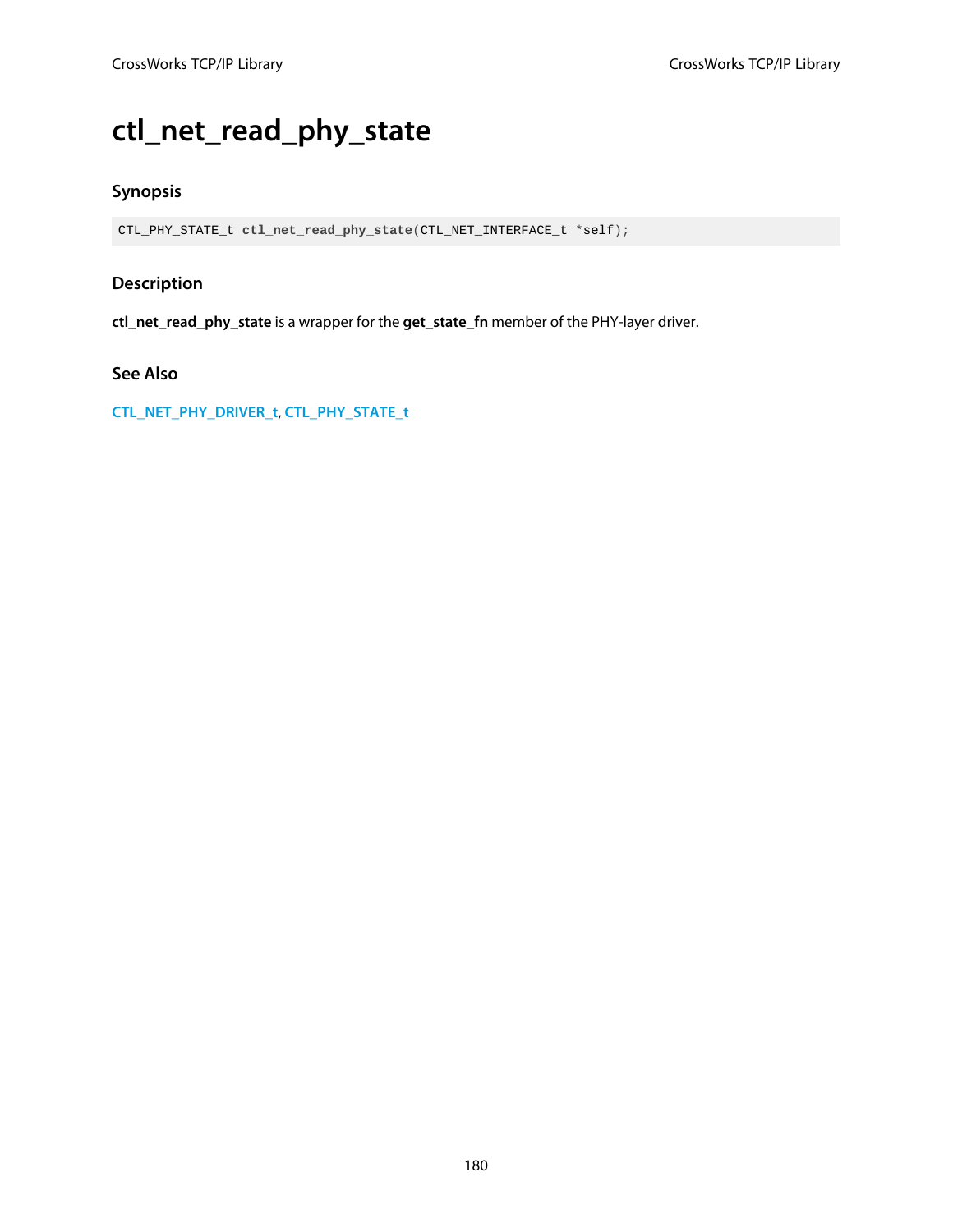# **ctl\_net\_search\_for\_first\_phy**

# **Synopsis**

CTL\_STATUS\_t **ctl\_net\_search\_for\_first\_phy**(CTL\_NET\_INTERFACE\_t \*net);

# **Description**

**ctl\_net\_search\_for\_first\_phy** tries to read the PHY identification registers from each PHY on the MAC interface **net**, starting at address zero and progressing through address 31. If a PHY is found, **ctl\_net\_search\_for\_first\_phy** returns the address corresponding to that PHY and the PHY address is set in the network interface's PHY driver. If no PHY is found, **ctl\_net\_search\_for\_first\_phy** returns **CTL\_PHY\_NOT\_FOUND**.

# **Return Value**

**ctl\_net\_search\_for\_first\_phy** returns a standard status code.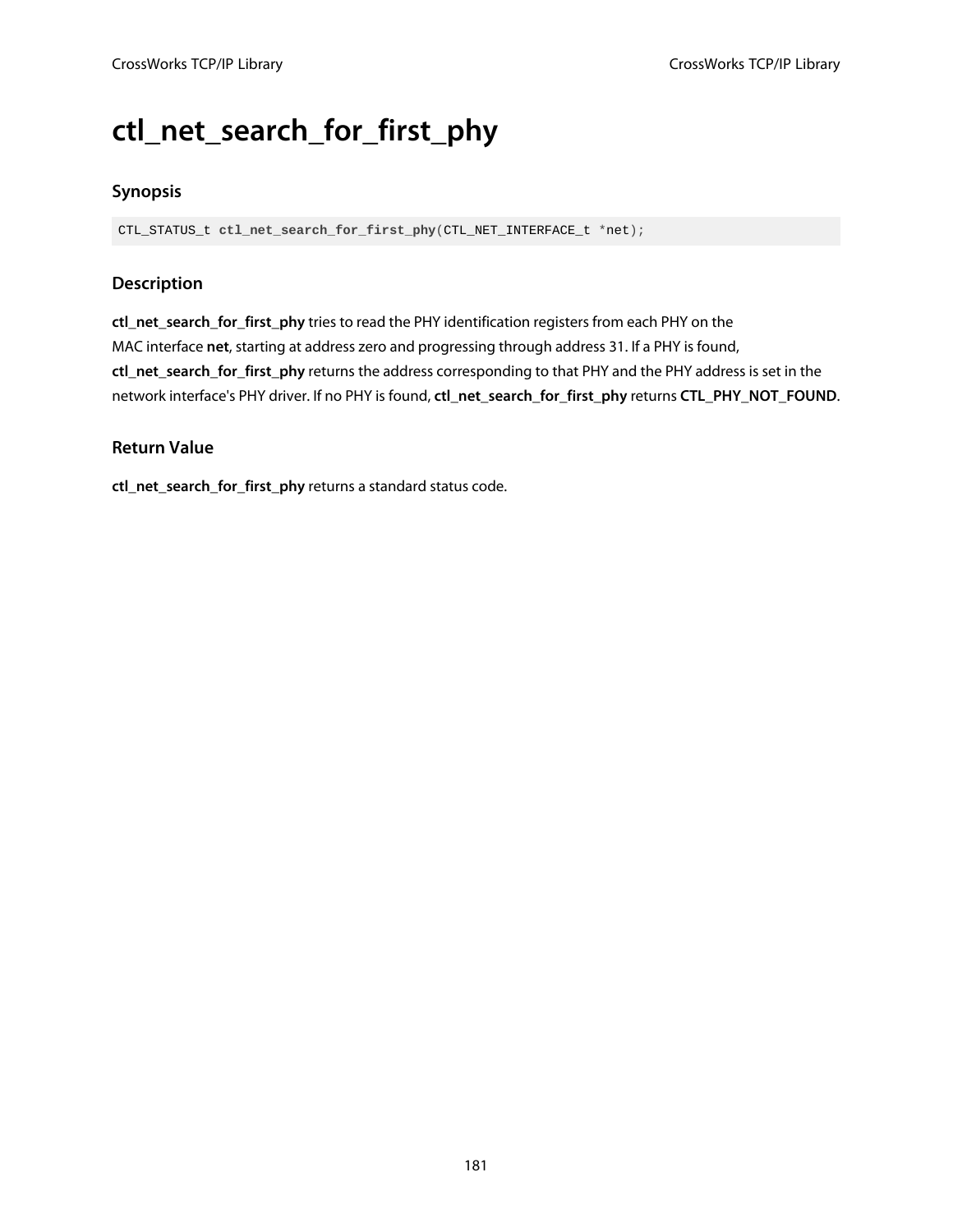# **ctl\_net\_set\_mem\_driver**

# **Synopsis**

**void ctl\_net\_set\_mem\_driver**(**const** CTL\_NET\_MEM\_DRIVER\_t \*mem);

# **Description**

**ctl\_net\_set\_mem\_driver** sets the memory driver to **mem**.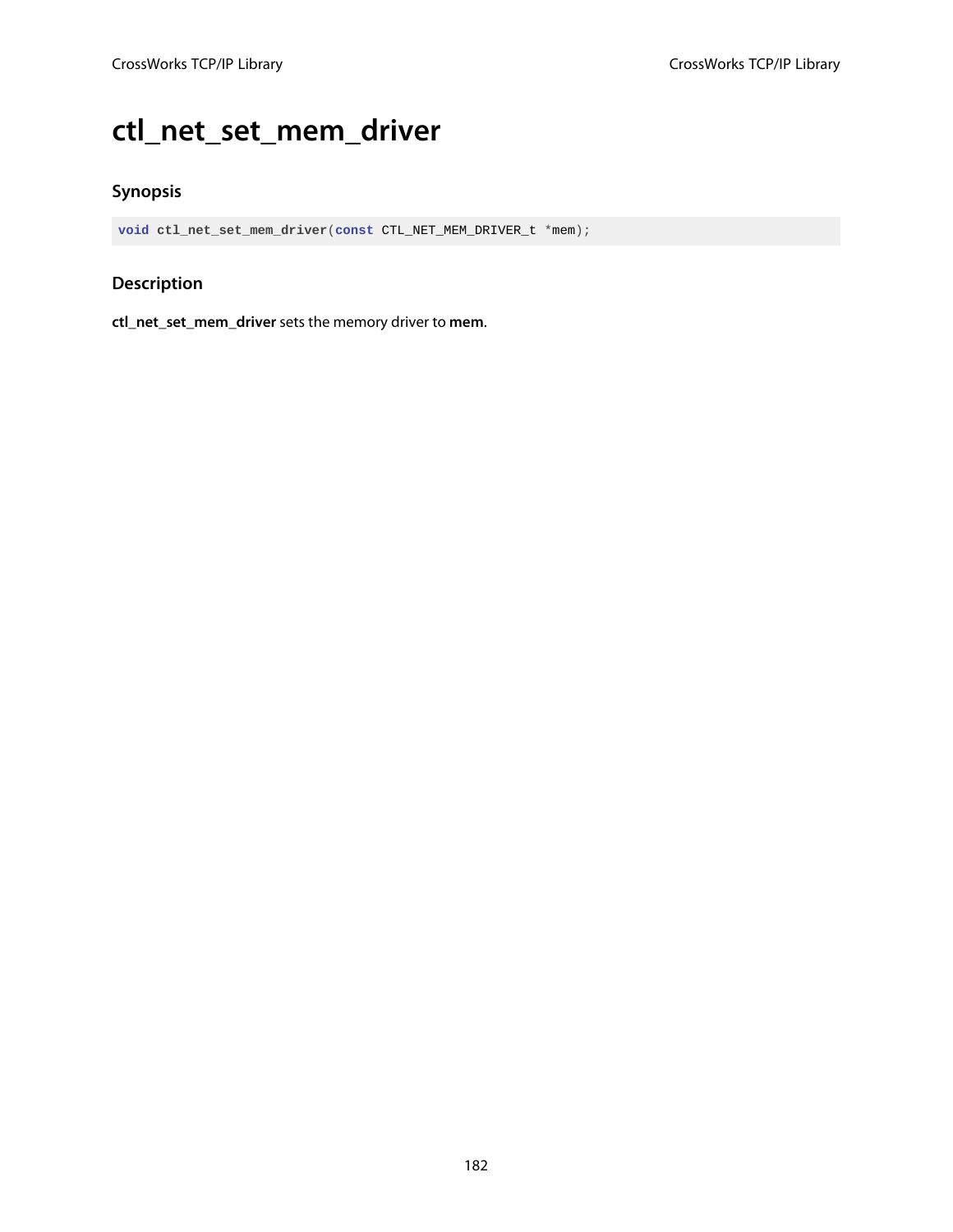# **ctl\_net\_update\_phy**

# **Synopsis**

**void ctl\_net\_update\_phy**(CTL\_NET\_INTERFACE\_t \*self);

# **Description**

**ctl\_net\_update\_phy** is a wrapper around the **update\_fn** of the PHY layer driver. It is called periodically by the CTL stack task when nothing else is happening.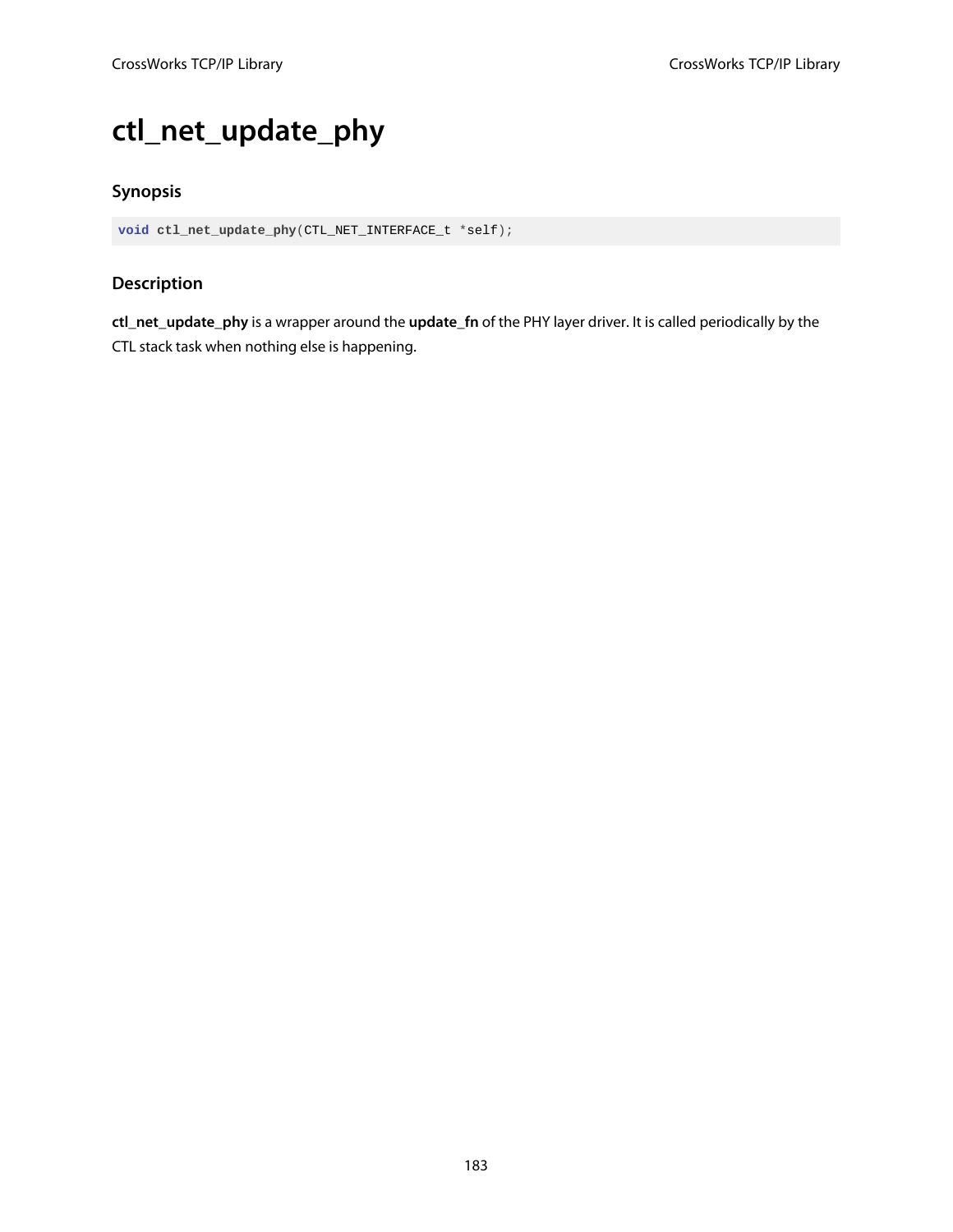# **ctl\_phy\_lm3s\_init\_driver**

## **Synopsis**

**void ctl\_phy\_lm3s\_init\_driver**(CTL\_NET\_PHY\_DRIVER\_t \*self);

# **Description**

**ctl\_phy\_lm3s\_init\_driver** initializes **driver** with functions that implement the PHY state machine for the Luminary Stellaris integrated PHY.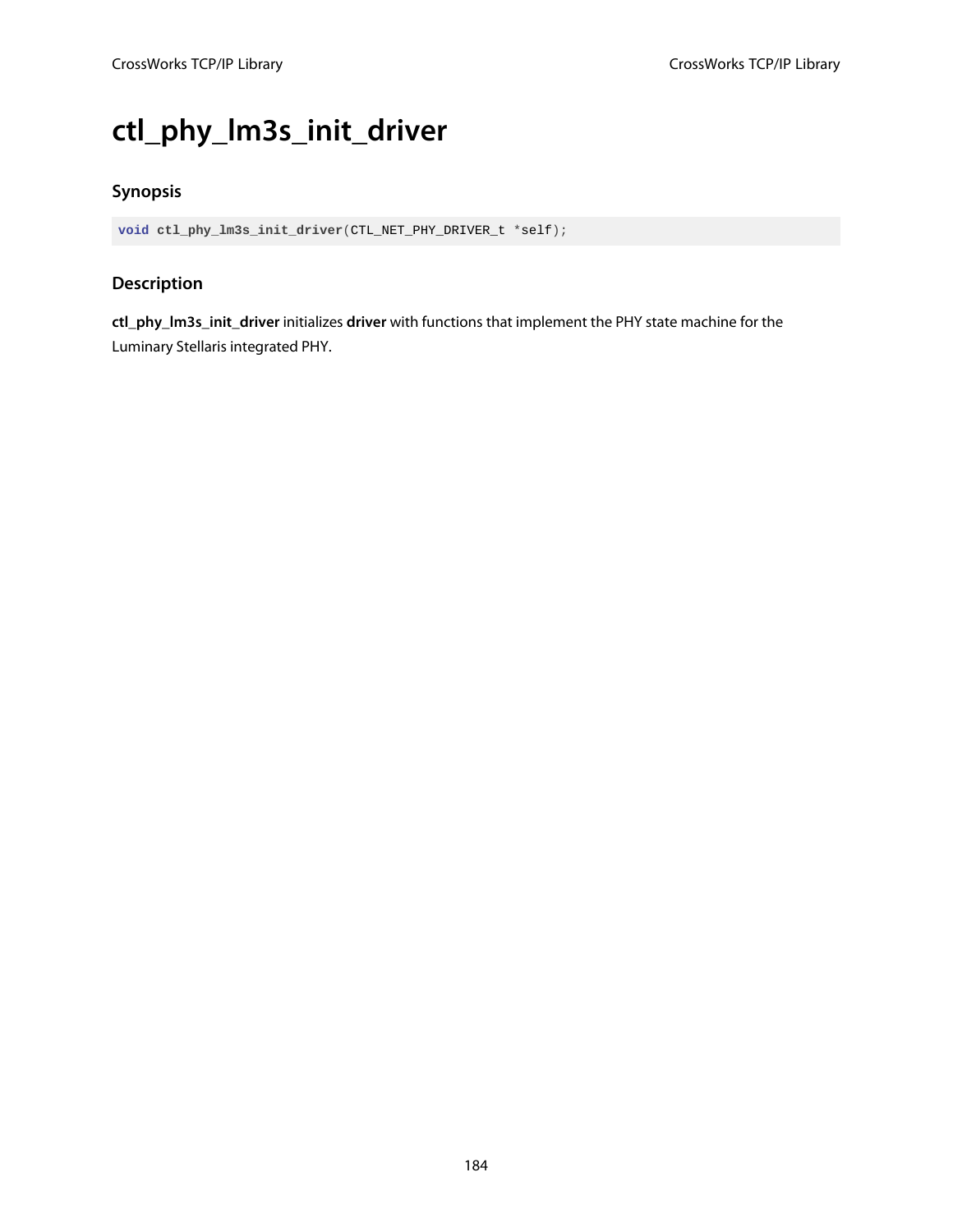# **ctl\_phy\_read\_id**

# **Synopsis**

```
CTL_STATUS_t ctl_phy_read_id(CTL_NET_INTERFACE_t *self,
                              unsigned long *id);
```
## **Description**

**ctl\_phy\_read\_id** reads the PHY device identification register. The ID is returned with the least significant four bits, which indicates the PHY revision, set to zero.

# **Return Value**

**ctl\_phy\_read\_id** returns a standard status code.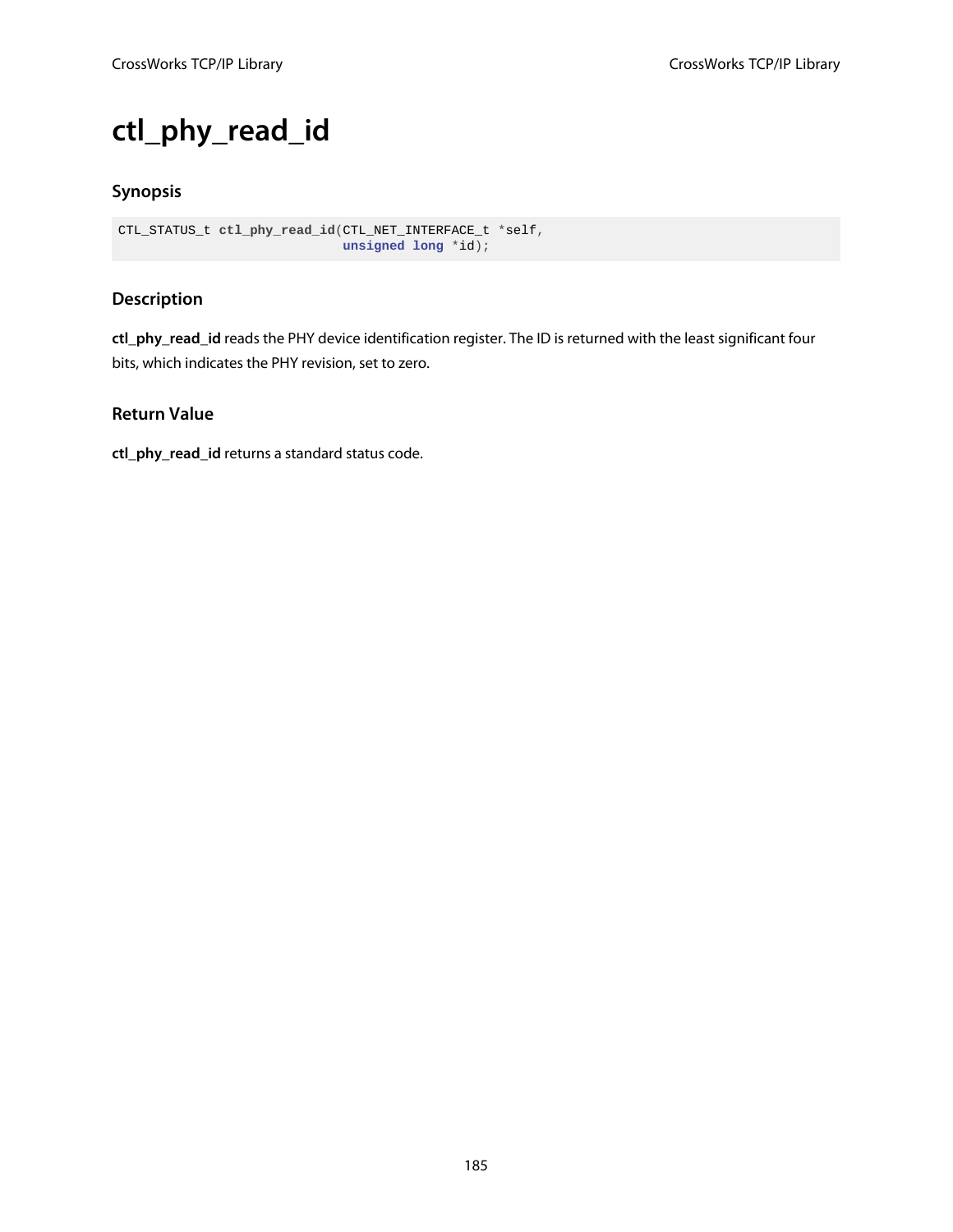# **ctl\_phy\_reset**

# **Synopsis**

CTL\_STATUS\_t **ctl\_phy\_reset**(CTL\_NET\_INTERFACE\_t \*self);

# **Description**

**ctl\_phy\_reset** resets the PHY using the standard BMCR register.

### **Return Value**

**ctl\_phy\_reset** returns a standard status code.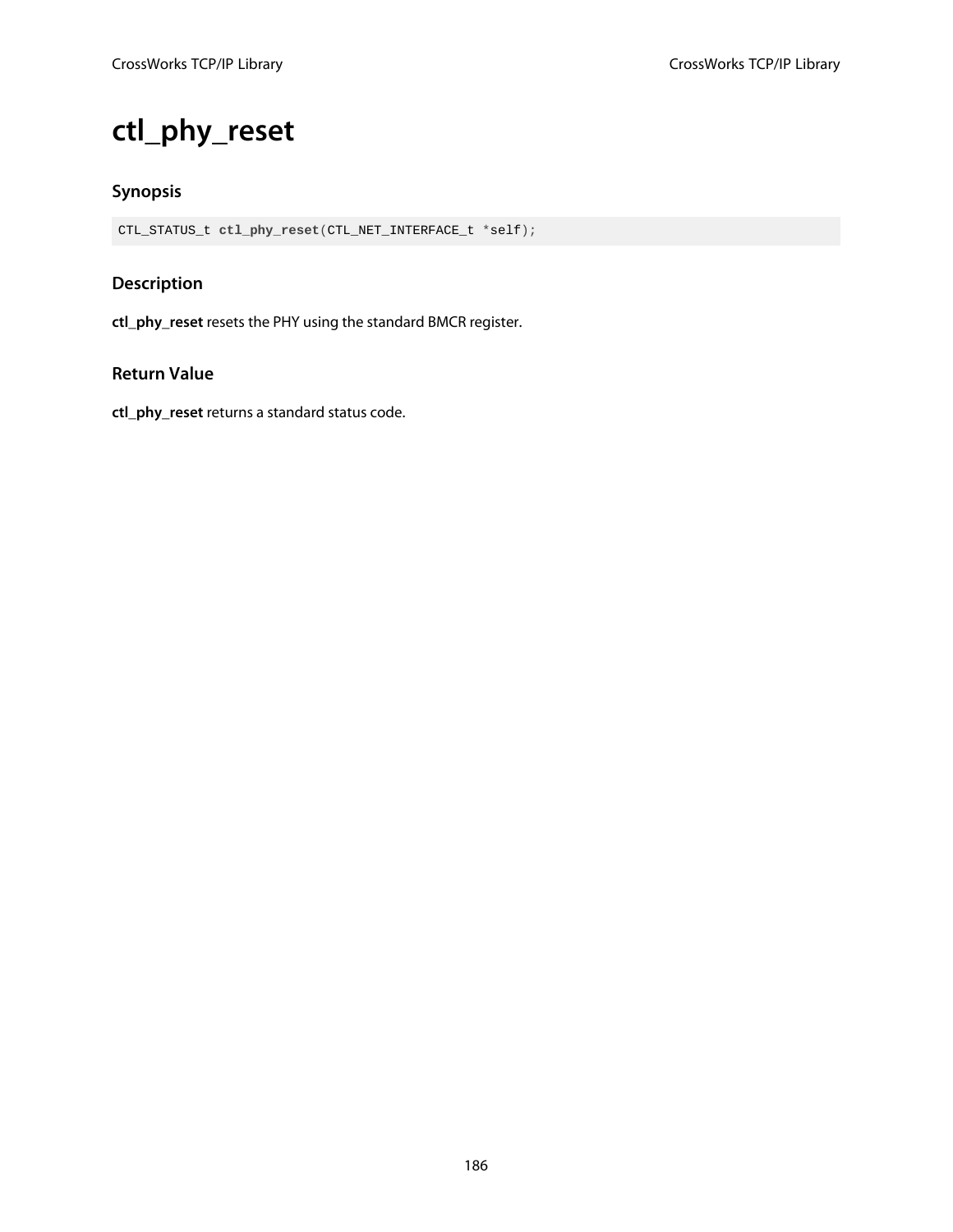# **<ctl\_net\_private.h>**

# **API Summary**

| IP                               |                                                       |
|----------------------------------|-------------------------------------------------------|
| <b>CTL_IPV4_HEADER_t</b>         | IPv4 header                                           |
| <b>CTL IP STATS t</b>            | <b>IP</b> statistics                                  |
| <b>Utility</b>                   |                                                       |
| ctl_eth_tx_frame_total_count     | Compute total Ethernet frame size                     |
| ctl_ipv4_rx_payload_start        | Get a pointer to receive frame's payload              |
| <b>Transmission Frames</b>       |                                                       |
| ctl_eth_alloc_tx_frame           | Allocate a transmission frame                         |
| ctl_eth_free_tx_frame            | Free a transmission frame                             |
| <b>ARP</b>                       |                                                       |
| ctl_arp_init                     | <b>Initialize ARP</b>                                 |
| <b>IP Function</b>               |                                                       |
| ctl_ipv4_rx_payload_byte_count   | Calculate IPv4 payload length                         |
| <b>Utility functions</b>         |                                                       |
| ctl_ipv4_make_multicast_mac_addr | Create a multicast MAC address                        |
| <b>TCP</b>                       |                                                       |
| ctl_net_calc_cksum               | Calculates the TCP checksum over 16-bit data          |
| ctl_net_normalize_cksum_and_comp | Normalize and complement a calculated TCP<br>checksum |
| ctl_net_sum_bytes                | Calculates the TCP checksum over 16-bit data          |
| ctl_tcp_register_stats           | <b>Register TCP statistics</b>                        |
| <b>*** UNASSIGNED GROUP ***</b>  |                                                       |
| ctl_dns_register_stats           | Register statistics for the DNS module                |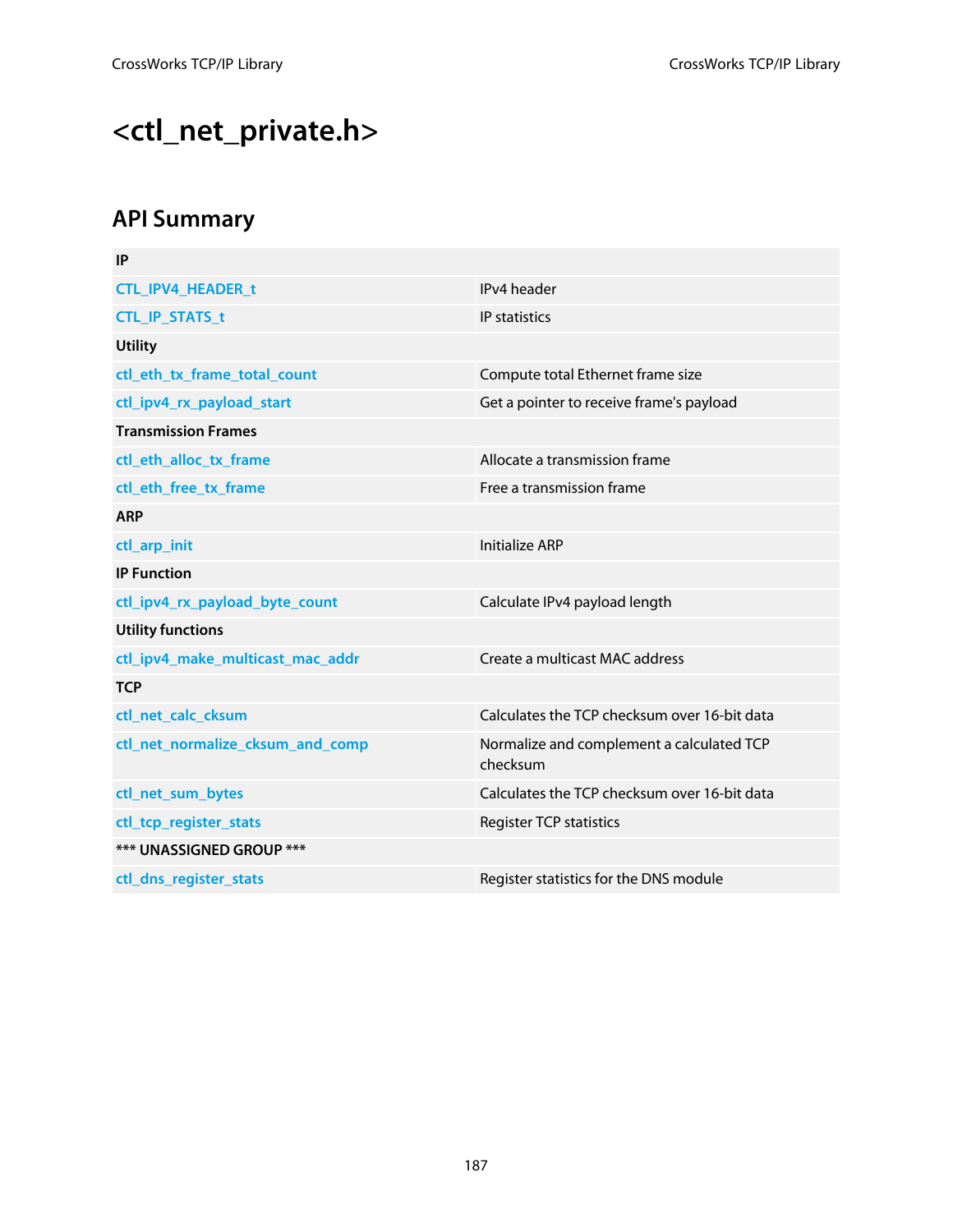# <span id="page-187-0"></span>**CTL\_IPV4\_HEADER\_t**

#### **Synopsis**

```
typedef struct {
  unsigned short __required_align;
  unsigned char ethDstMac[];
  unsigned char ethSrcMac[];
  unsigned short ethType;
  unsigned char ipVerHl;
  unsigned char ipDifServEcn;
  unsigned short ipTotalLen;
  unsigned short ipIdent;
  unsigned short ipFlagsFragOffst;
  unsigned char ipTtl;
  unsigned char ipProtocol;
  unsigned short ipHdrChecksum;
  unsigned long ipSrcAddr;
  unsigned long ipDstAddr;
  unsigned short ipOptions[];
} CTL_IPV4_HEADER_t;
```
### **Description**

**CTL\_IPV4\_HEADER\_t** describes the layout of the IPv4 header. We include the Ethernet header because they are always adjacent. But this is the last layer we can do this with. Because of the variable-length **ipOptions** field, we can't fix where the start of the transport (or user datagram) layer is after the IP layer.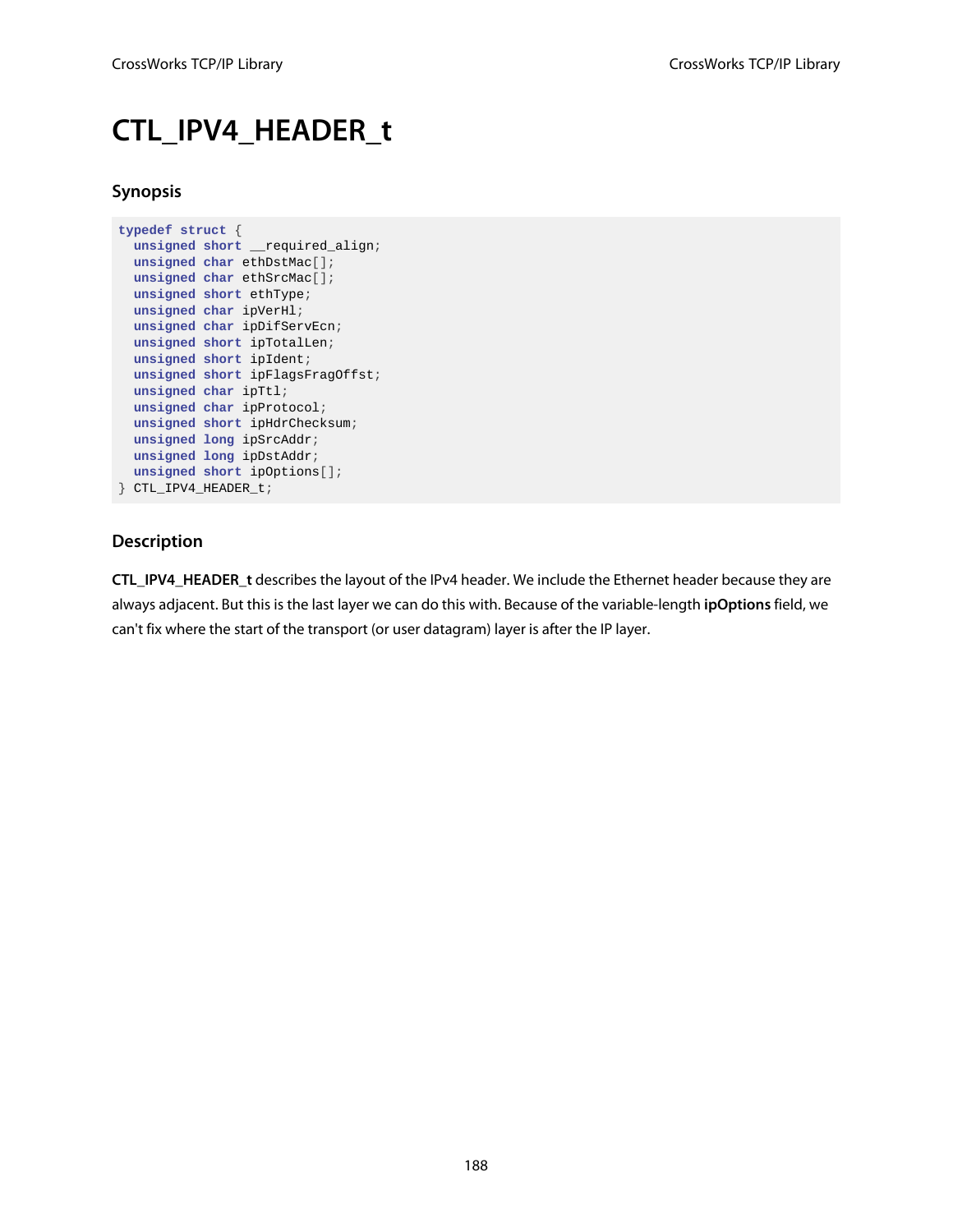# <span id="page-188-0"></span>**CTL\_IP\_STATS\_t**

### **Synopsis**

```
typedef struct {
   long rxPackets;
  long badRxHdrSize;
  long checksumFail;
  long badRxSize;
  long promiscousPacket;
  long rxBroadcastPacket;
  long badRxProt;
  long sendFragMallocFail;
  long unsupportedProtocol;
  long txFramesDropped;
  long txFramesHeldForARP;
  long txFramesDirectToMAC;
} CTL_IP_STATS_t;
```
## **Description**

**CTL\_IP\_STATS\_t** holds the statistics related to IP.

#### **txFramesHeldForARP**

The number of frames that required ARP lookup before being passed to the MAC driver.

#### **txFramesDirectToMAC**

The number of frames passed directly to the MAC driver as the Ethernet address of the frame is known without broadcasting an ARP request for it.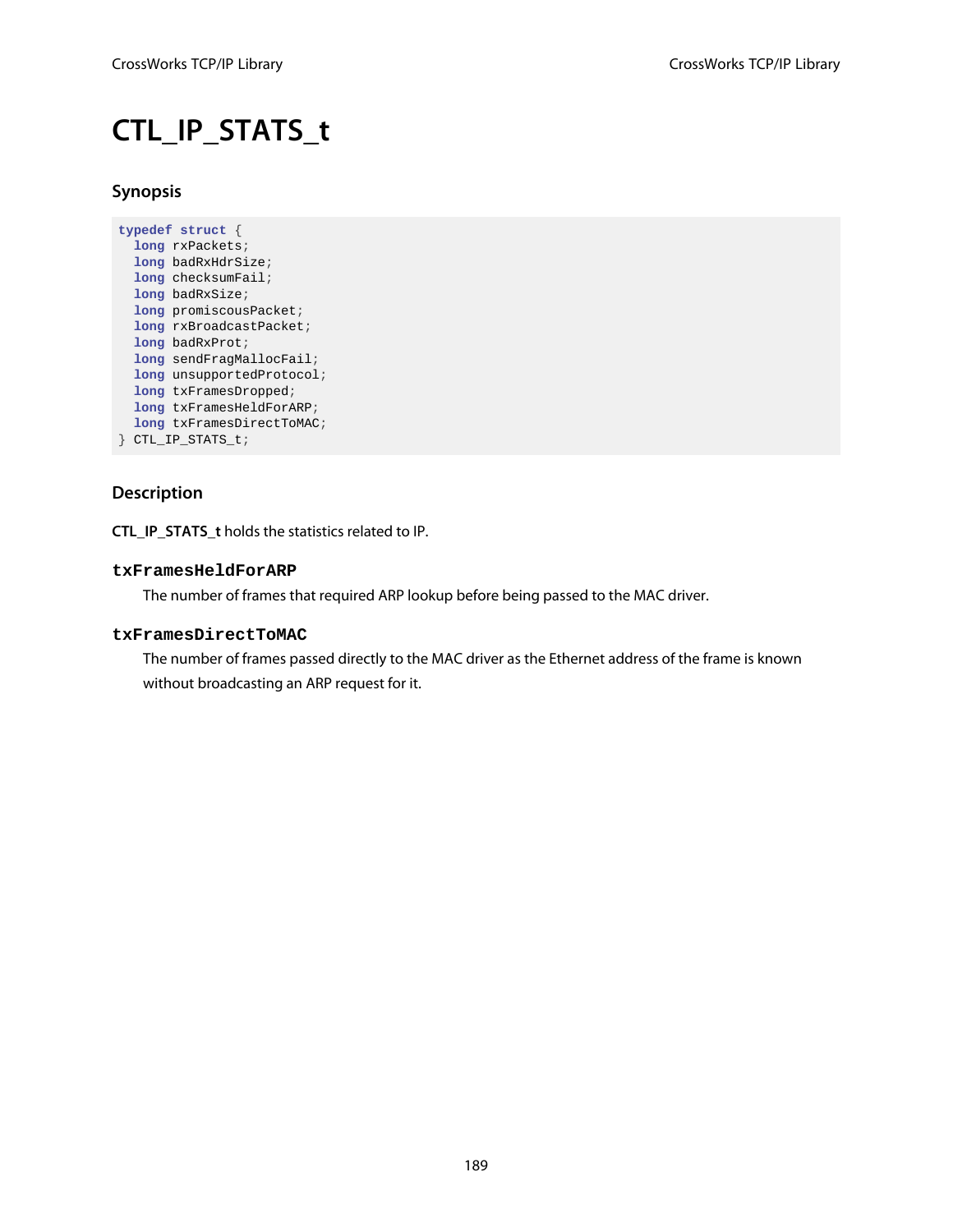# <span id="page-189-0"></span>**ctl\_arp\_init**

### **Synopsis**

CTL\_STATUS\_t **ctl\_arp\_init**(**void**);

### **Description**

**ctl\_arp\_init** initializes the ARP protocol and creates an ARP cache with a default eight entries. You *must* call **ctl\_arp\_init** before initializing other protocols.

By default the ARP cache will use the system memory allocator **ctl\_system\_memory\_allocator** to allocate its cache. If you want to use a different memory allocator, for instance to dedicate a fixed memory size to the ARP cache, you can replace the default allocator using **ctl\_arp\_set\_memory\_allocator**.

# **Thread Safety**

**ctl\_arp\_init** is thread-safe.

### **See Also**

**[ctl\\_arp\\_set\\_cache\\_size](#page-65-0)**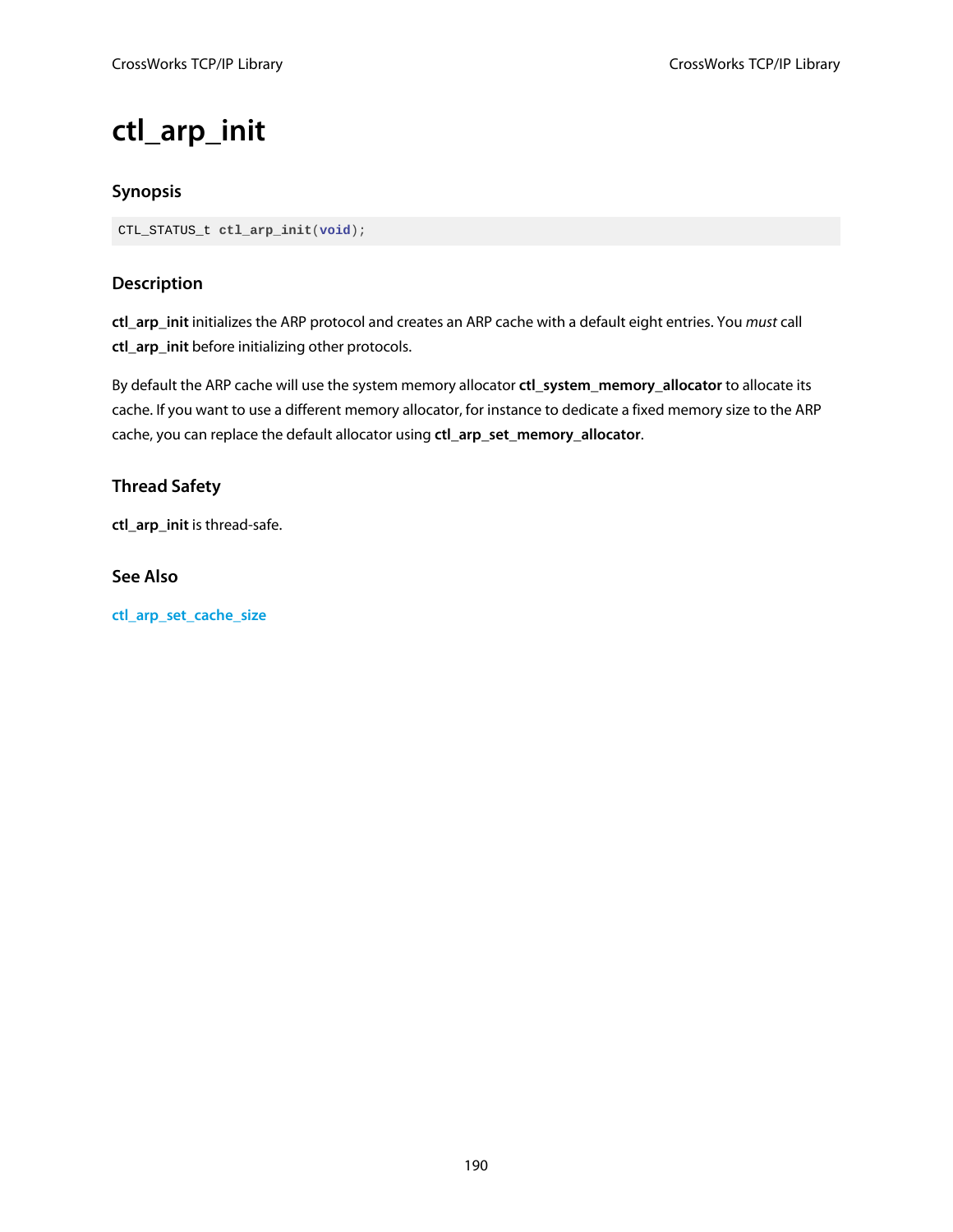# <span id="page-190-0"></span>**ctl\_dns\_register\_stats**

# **Synopsis**

**void ctl\_dns\_register\_stats**(**void**);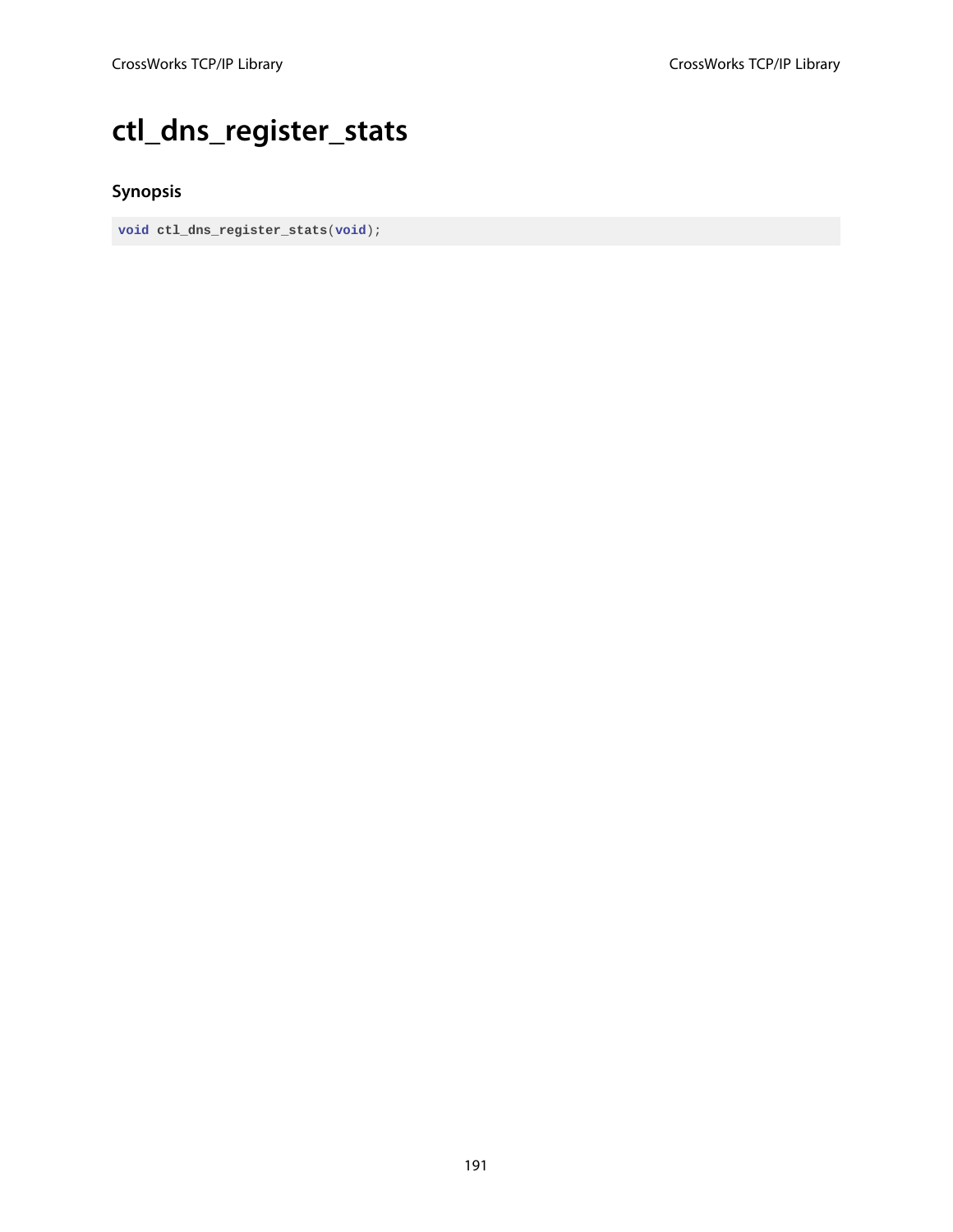# <span id="page-191-0"></span>**ctl\_eth\_alloc\_tx\_frame**

## **Synopsis**

```
CTL_ETH_TX_FRAME_t *ctl_eth_alloc_tx_frame(size_t header_byte_count,
                                             CTL_TIME_t timeout);
```
### **Description**

**ctl\_eth\_alloc\_tx\_frame** allocate a new transmission frame from network memory and initializes fields within the frame. A header is allocated and assigned to the **header** member of the allocated frame. **header\_byte\_count** is the number of byes to allocate for the header, *must* be a multiple of four, and *must* include the alignment short. If the header size is not a multiple of four, the frame isn't allocated.

Once allocated, the **header\_byte\_count** of the frame is initialized to the **header\_byte\_count** parameter adjusted to remove the alignment short size.

### **Return Value**

**ctl\_eth\_alloc\_tx\_frame** returns a pointer to the allocated frame or zero if the frame cannot be allocated.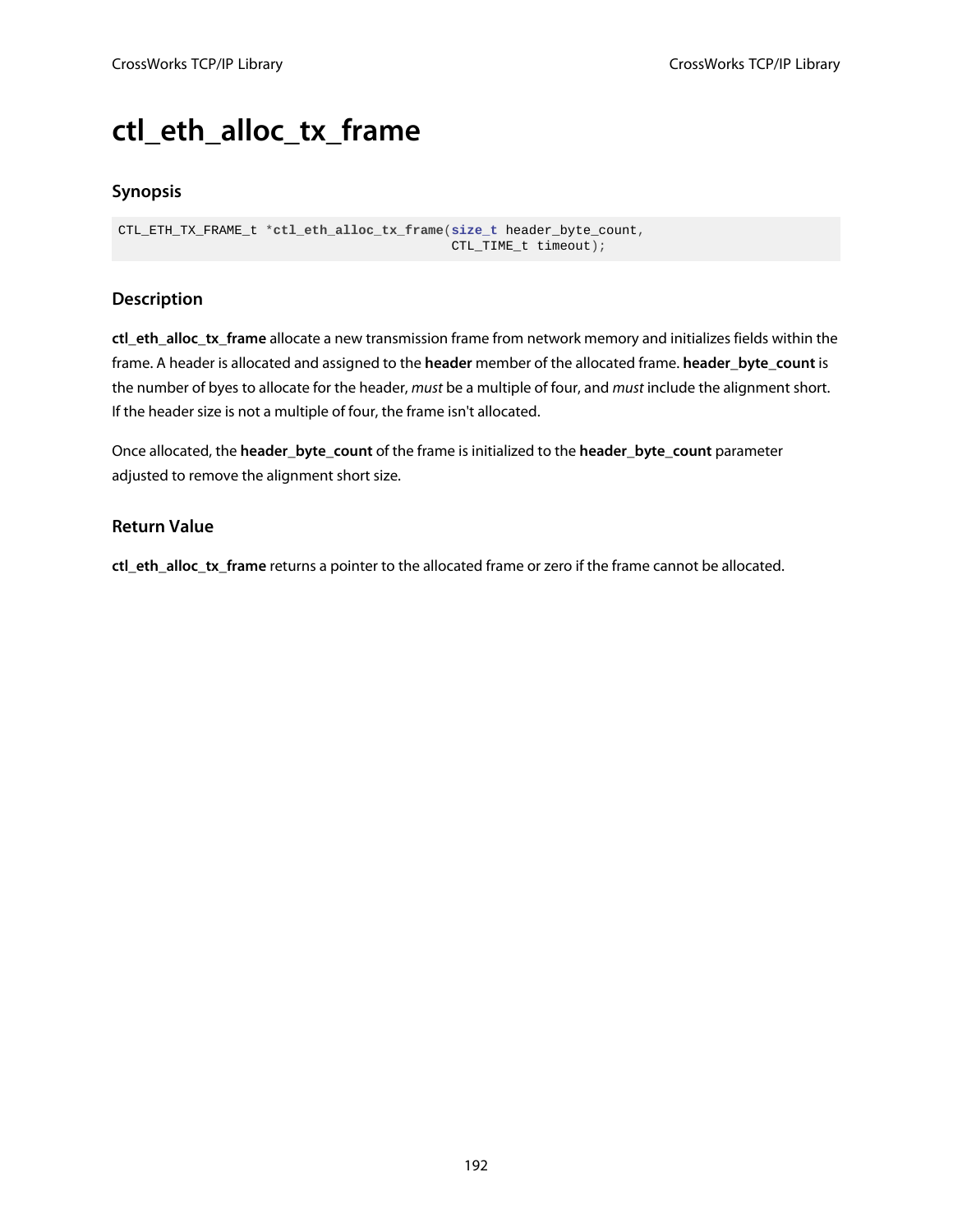# <span id="page-192-0"></span>**ctl\_eth\_free\_tx\_frame**

## **Synopsis**

**void ctl\_eth\_free\_tx\_frame**(CTL\_ETH\_TX\_FRAME\_t \*frame);

# **Description**

**ctl\_eth\_free\_tx\_frame** frees the transmission frame **frame** along with any memory that needs to be freed from the frame's header and payload.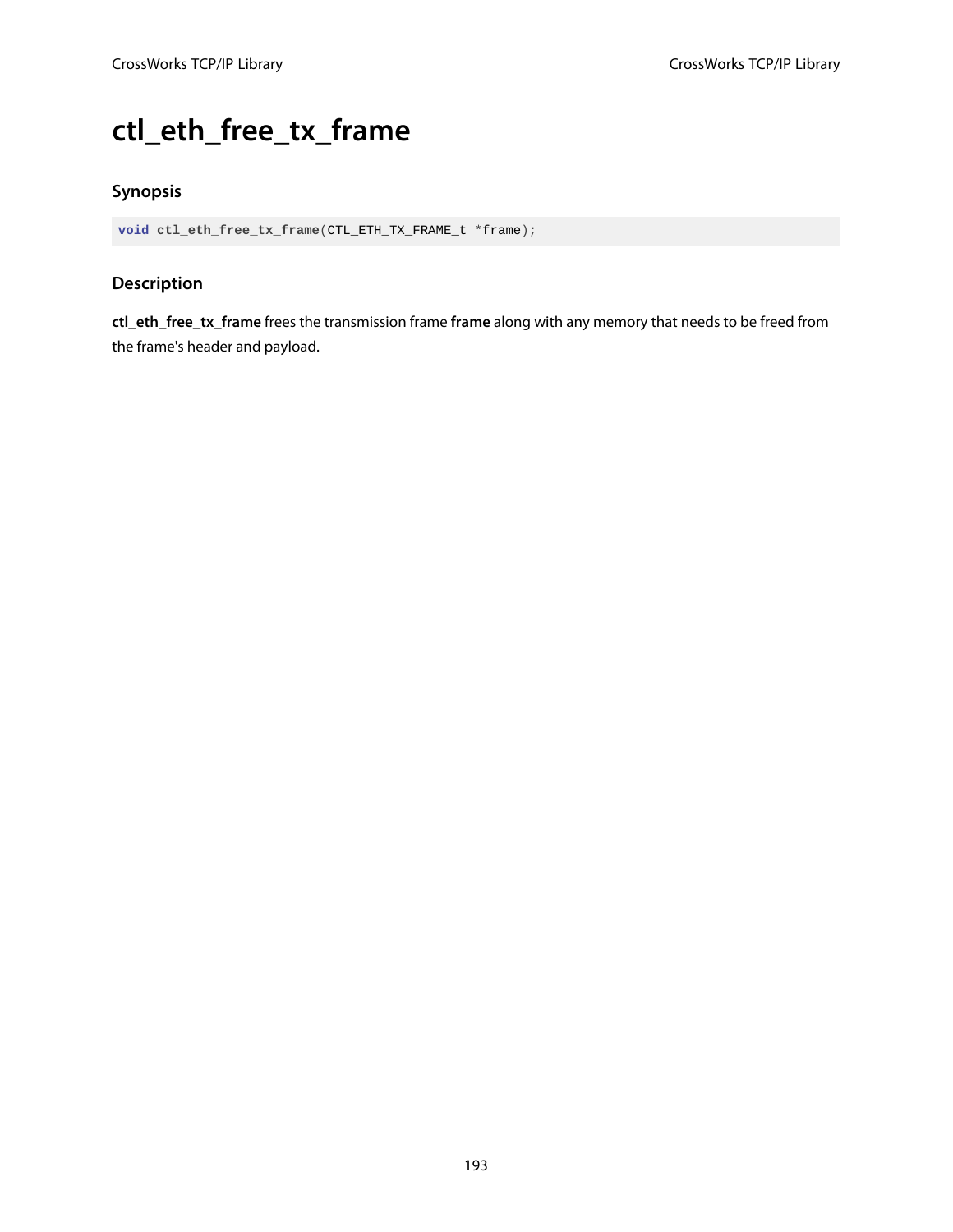# <span id="page-193-0"></span>**ctl\_eth\_tx\_frame\_total\_count**

## **Synopsis**

**unsigned long ctl\_eth\_tx\_frame\_total\_count**(**const** CTL\_ETH\_TX\_FRAME\_t \*frame);

# **Description**

**ctl\_eth\_tx\_frame\_total\_count** computes the total number of bytes in the Ethernet frame **frame** which is the sum of the header size and payload size. The header size includes the 12 bytes of Ethernet header.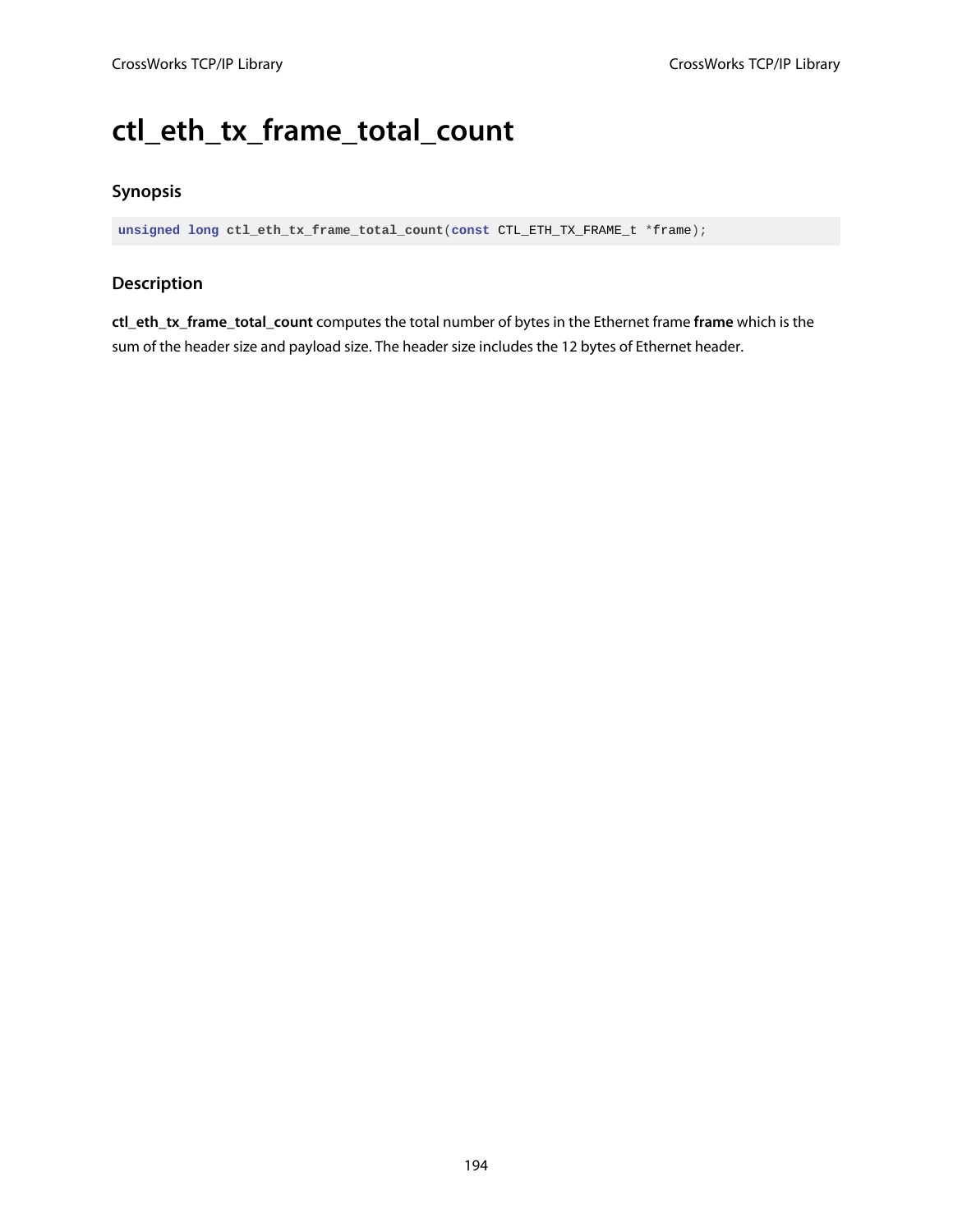# <span id="page-194-0"></span>**ctl\_ipv4\_make\_multicast\_mac\_addr**

# **Synopsis**

```
void ctl_ipv4_make_multicast_mac_addr(unsigned char *dst,
                                       CTL_NET_IPv4_ADDR_t ip_addr);
```
# **Description**

**ctl\_ipv4\_make\_multicast\_mac\_addr** creates a multicast Ethernet MAC address in **dst** for the IPv4 address **ip\_addr**.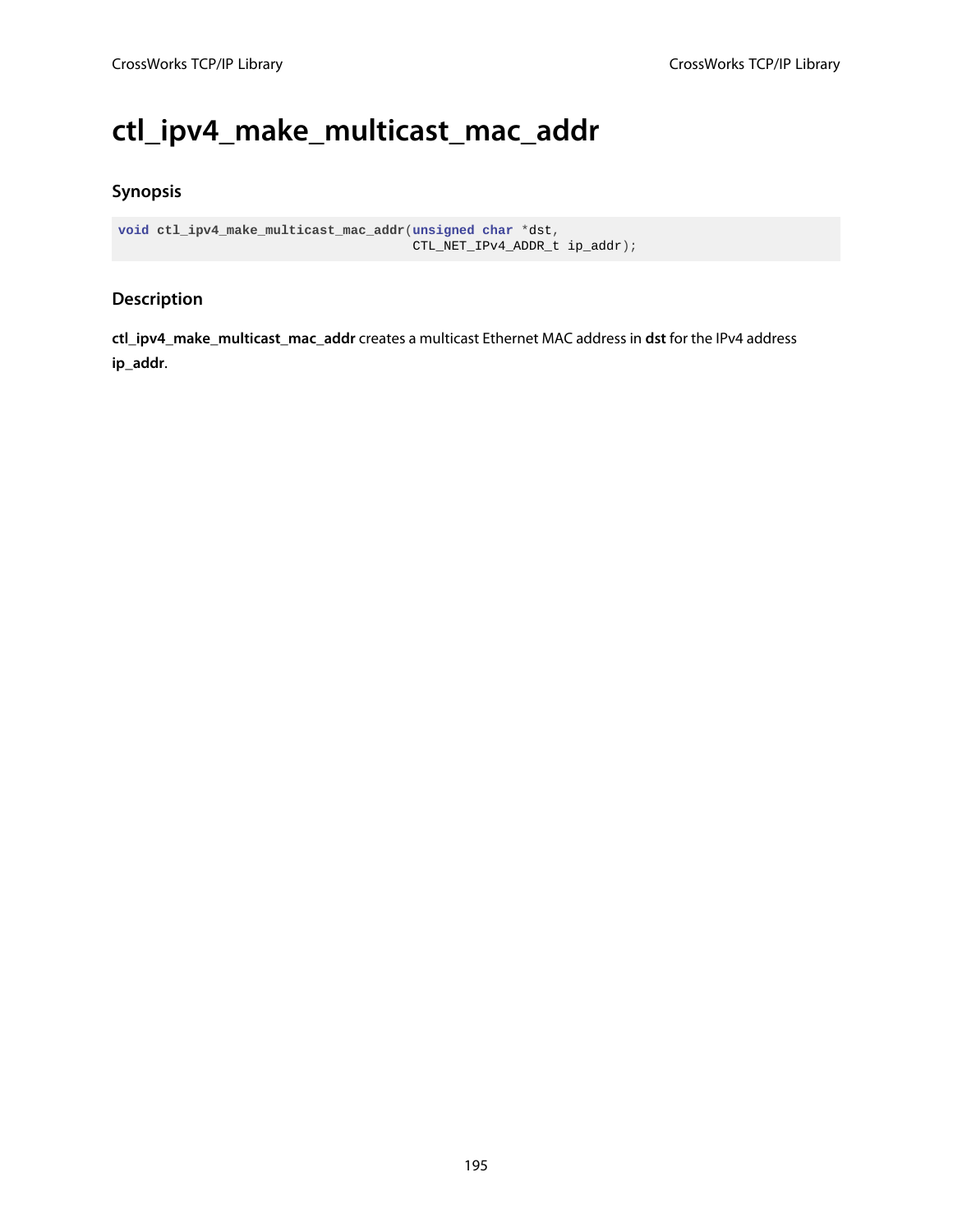# <span id="page-195-0"></span>**ctl\_ipv4\_rx\_payload\_byte\_count**

# **Synopsis**

**unsigned ctl\_ipv4\_rx\_payload\_byte\_count**(CTL\_ETH\_RX\_FRAME\_t \*frame);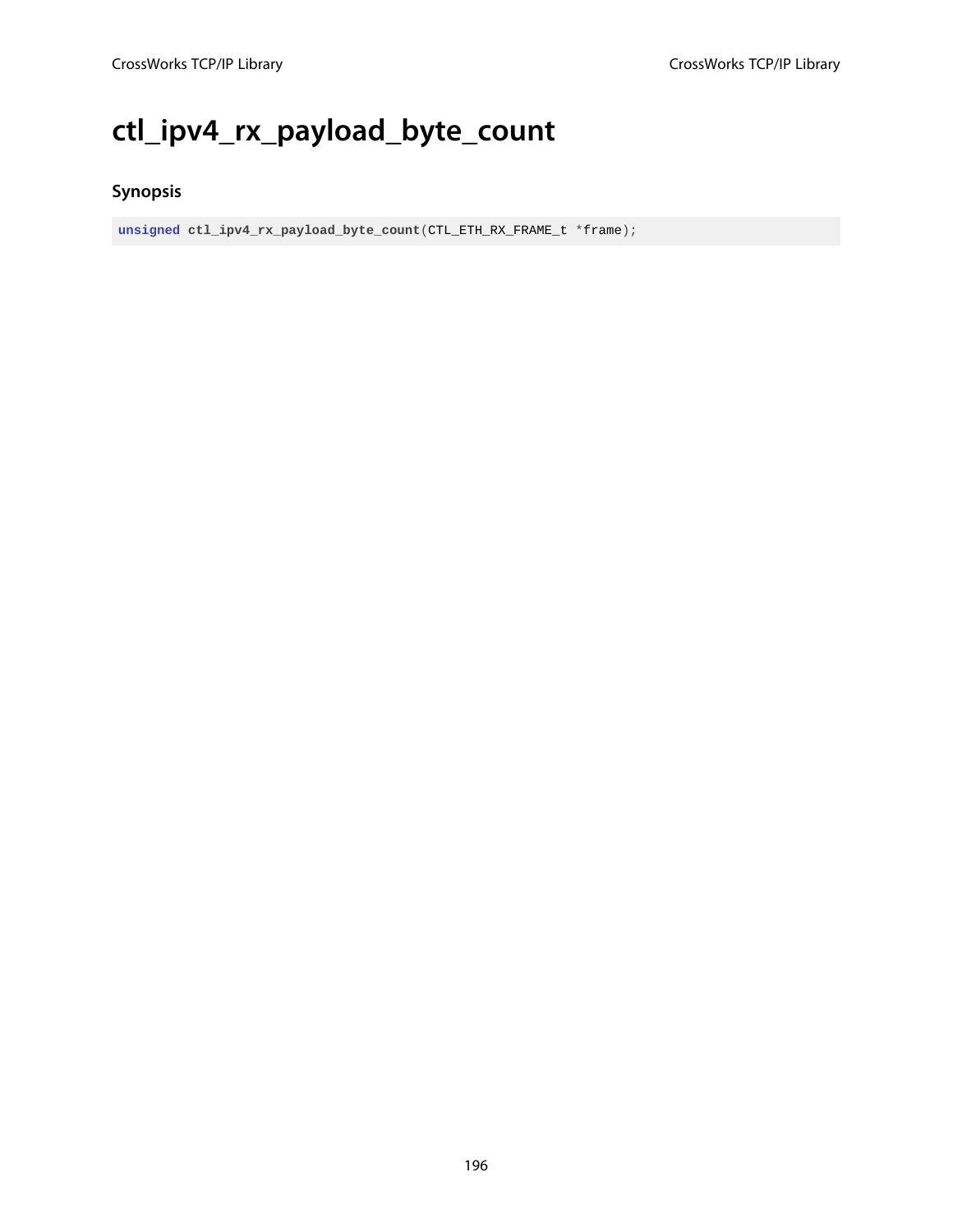# <span id="page-196-0"></span>**ctl\_ipv4\_rx\_payload\_start**

# **Synopsis**

**void** \***ctl\_ipv4\_rx\_payload\_start**(CTL\_ETH\_RX\_FRAME\_t \*rxFrame);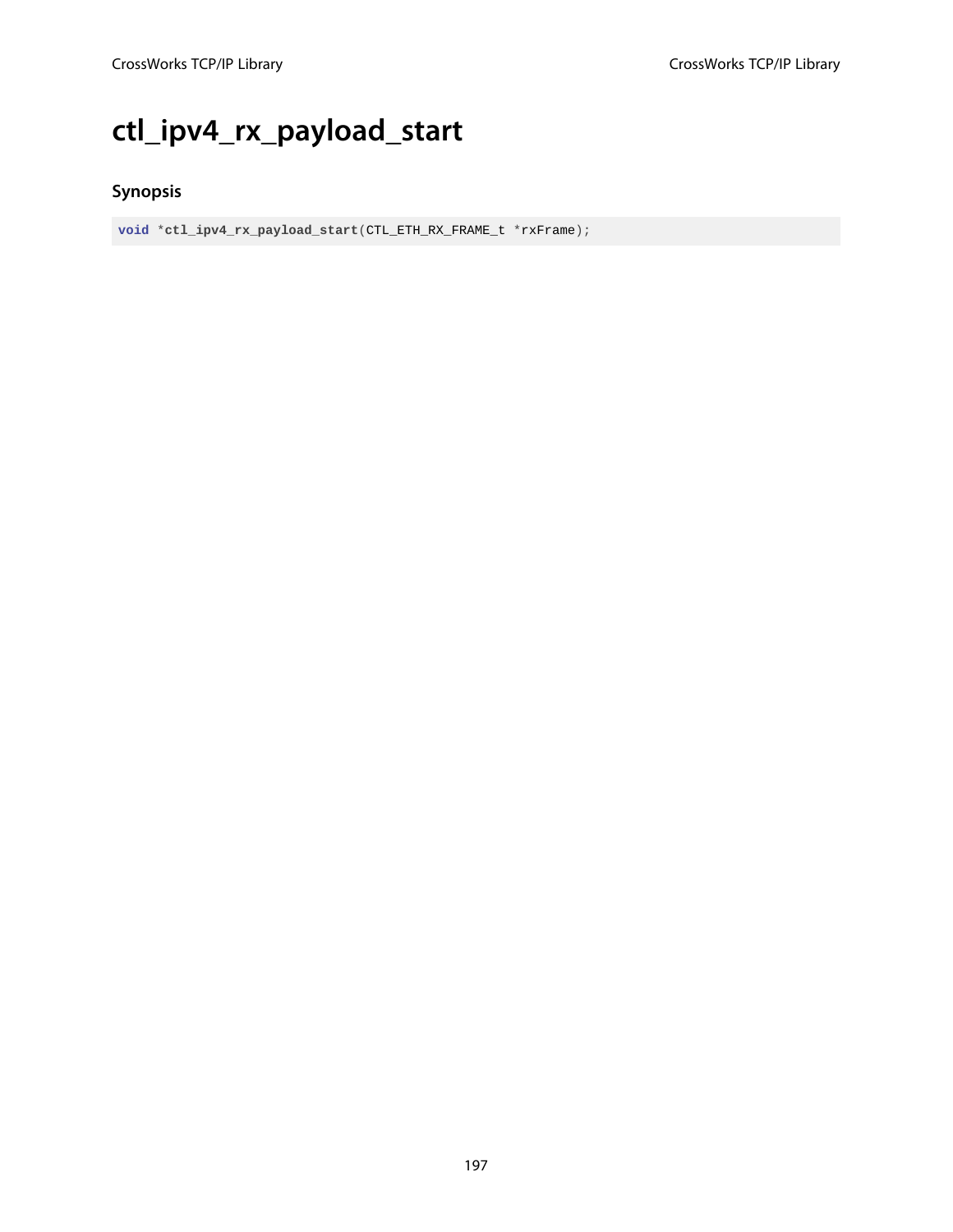# <span id="page-197-0"></span>**ctl\_net\_calc\_cksum**

### **Synopsis**

```
unsigned short ctl_net_calc_cksum(unsigned long seed,
                                   const unsigned short *data,
                                    size_t byte_count);
```
# **Description**

**ctl\_net\_calc\_cksum** calculates the checksum over an array of shorts. See RFC 1071. The returned value is 0 through 65535 with all end-around carries accounted for.

### **Note**

Data in and out of checksum functions are in network byte order. Actually, it doesn't matter which byte order is used as long as the answer is the same byte order.

**seed** contains the value calculated from the TCP or UDP pseudo-header.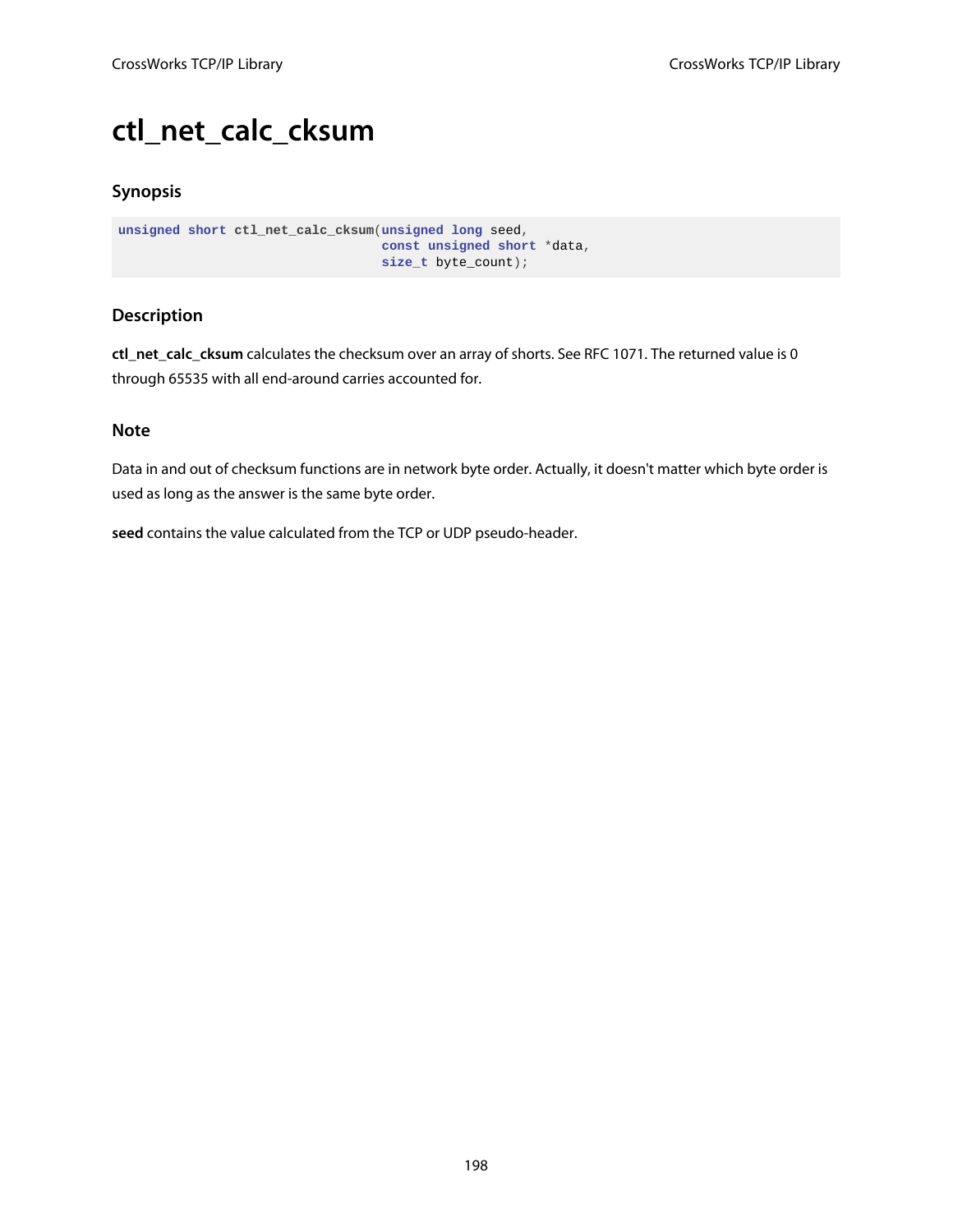# <span id="page-198-0"></span>**ctl\_net\_normalize\_cksum\_and\_comp**

## **Synopsis**

**unsigned short ctl\_net\_normalize\_cksum\_and\_comp**(**unsigned long** sum);

# **Description**

**ctl\_net\_normalize\_cksum\_and\_comp** normalizes the checksum **sum** and complements it such that the output is a correct 16-bit TCP checksum in network byte order. See RFC 1071.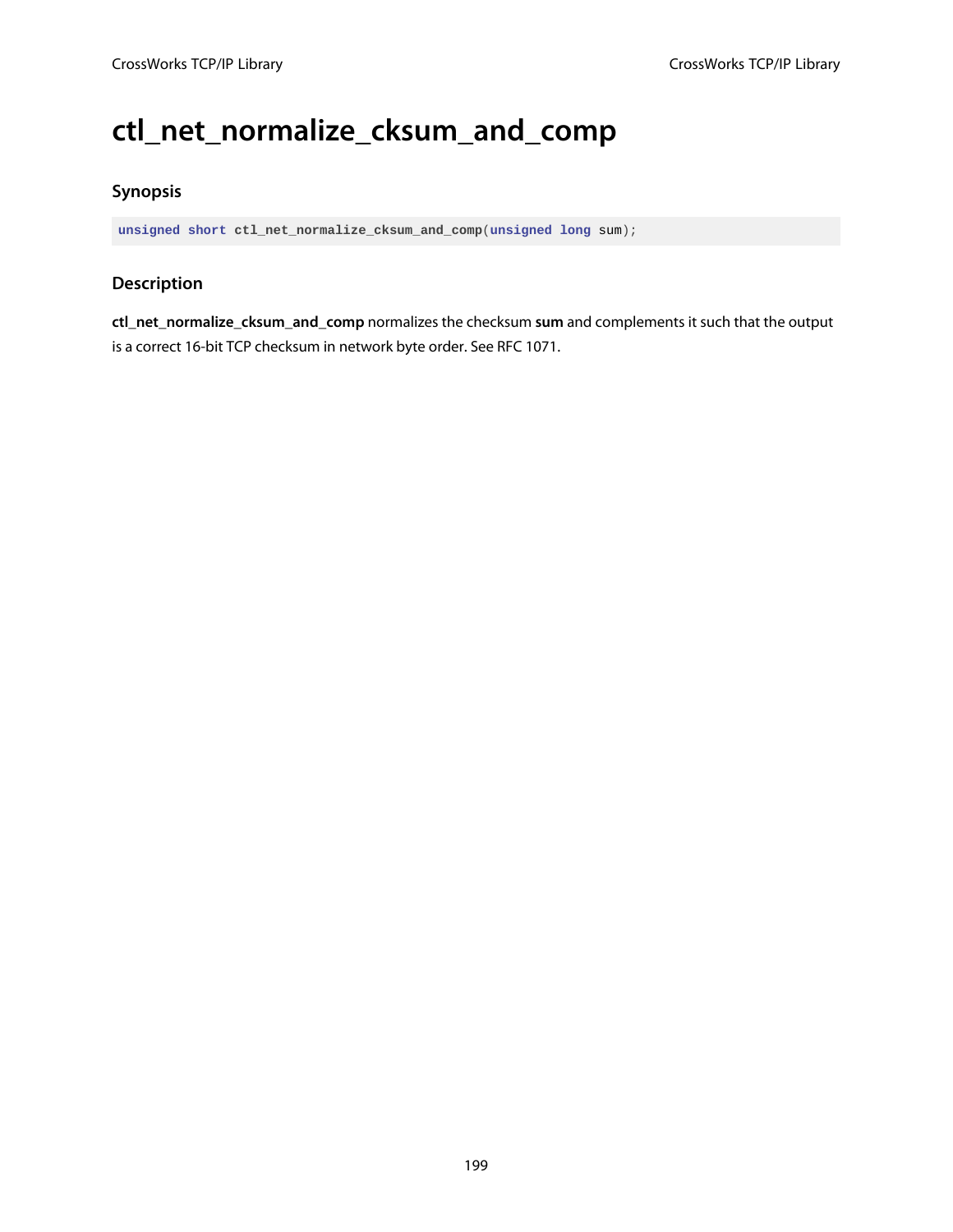# <span id="page-199-0"></span>**ctl\_net\_sum\_bytes**

### **Synopsis**

```
unsigned long ctl_net_sum_bytes(unsigned long sum,
                                 const unsigned char *data,
                                 size_t byte_count);
```
# **Description**

**ctl\_net\_sum\_bytes** calculates the checksum over an array of shorts. See RFC 1071. The returned value is 0 through 65535 with all end-around carries accounted for.

### **Note**

Data in and out of checksum functions are in network byte order. Actually, it doesn't matter which byte order is used as long as the answer is the same byte order.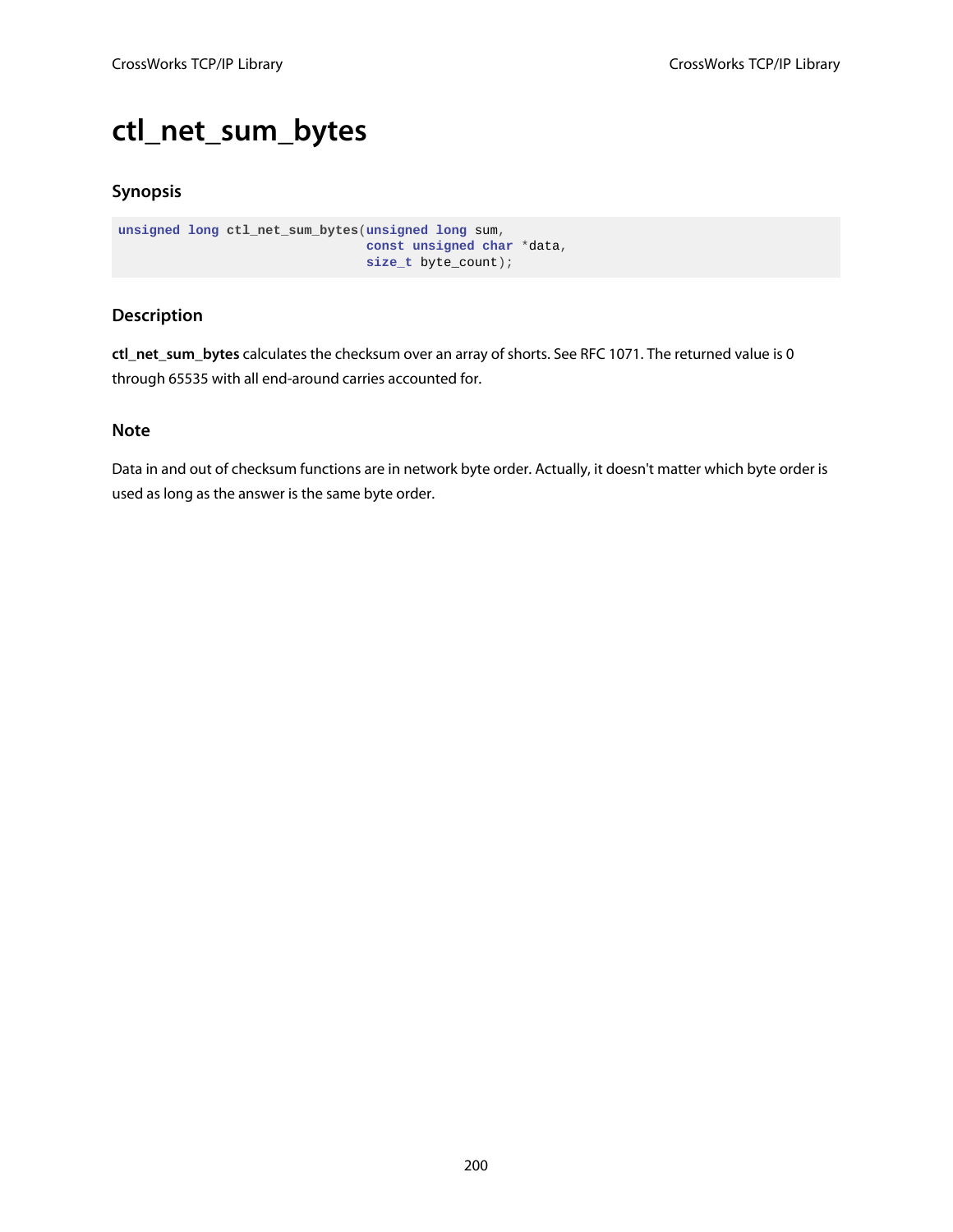# <span id="page-200-0"></span>**ctl\_tcp\_register\_stats**

#### **Synopsis**

**void ctl\_tcp\_register\_stats**(**void**);

#### **Description**

**ctl\_tcp\_register\_stats** registers the statistics associated with TCP. Note that statistics regarding TCP are always collected but they are exposed to the user only by registering with the statistics manager.

The statistics are:

#### **failed\_checksum**

The number of TCP segments received with a failed checksum.

#### **bad\_length**

The number of TCP segments received which had a bad length.

#### **tx\_malloc\_fail**

When a TCP segment is ready for transmission, the network stack attempts to allocate a transmission frame. If the stack fails allocate a transmission frame because there is insufficient memory, it is recorded in this statistic.

#### **state\_error**

This records the number of times that the TCP state machine is detected to be in error. This can happen when packets arrive that do not conform to the TCP state machine.

#### **bad\_mss**

The number of socket connections attempted with an invalid MSS.

#### **cnx\_refused\_unsupported**

The TCP connection request was refused because there are no listeners registered for the port.

#### **cnx\_refused\_ports**

The TCP connection request was refused because the maximum number of connections are already open for the port.

#### **cnx\_refused\_sockets**

The TCP connection request was refused because there are insufficient sockets in the socket pool to establish a connection.

#### **tx\_total\_retrans**

The total number of retransmission requests because an ACK from the other TCP was lost.

#### **tx\_1\_retrans**

A count of the number of segments that required a single retransmission as an ACK form the other TCP was lost.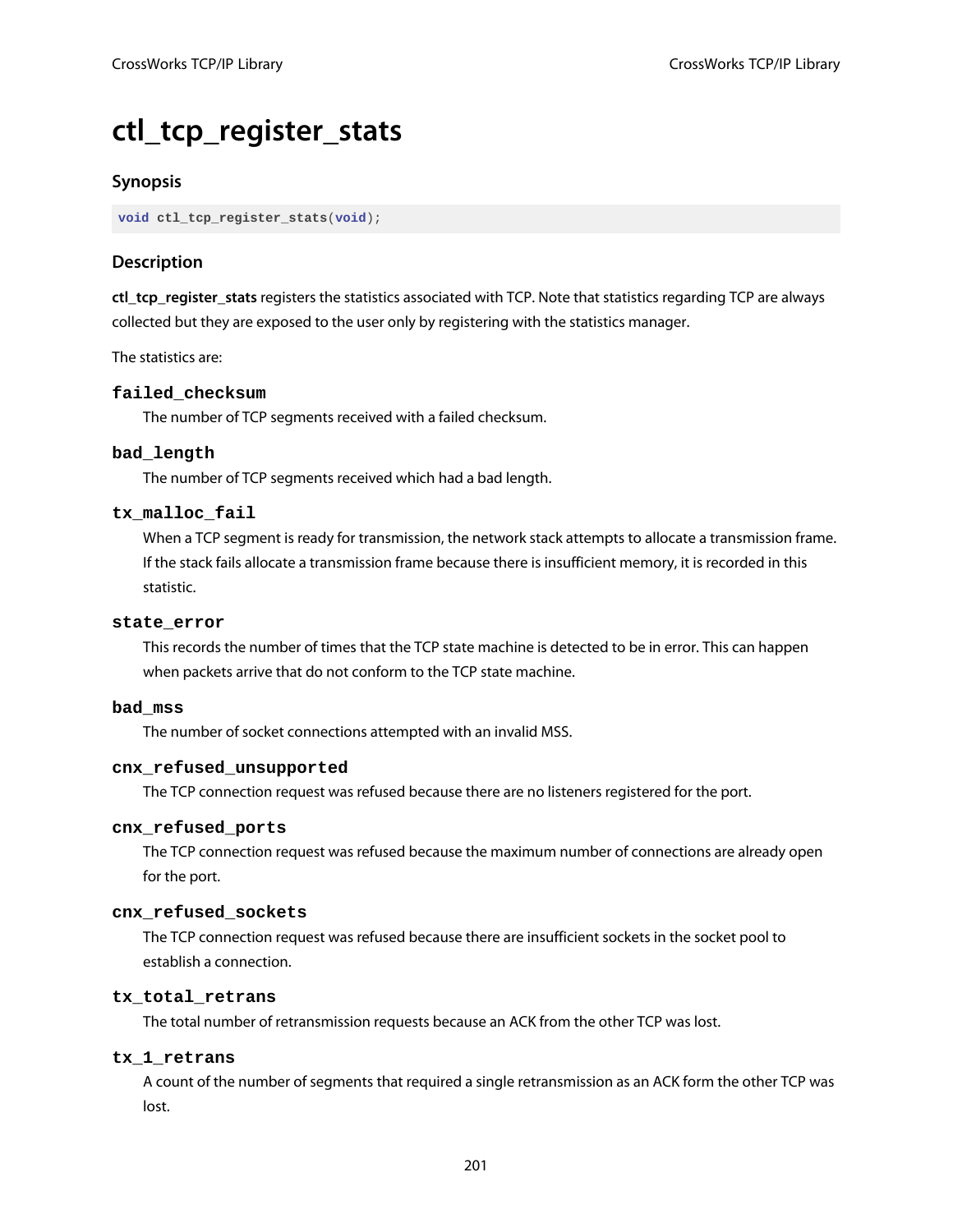#### **tx\_2\_retrans**

A count of the number of segments that required two retransmission as an ACK form the other TCP was lost.

### **tx\_unreach**

A count of the number of segments that exceeded two retransmissions and considered the other TCP unreachable.

### **rx\_fast\_retrans**

A count of the number of received segments that are lost and the network stack re-requested using the *fast restransmission* algorithm.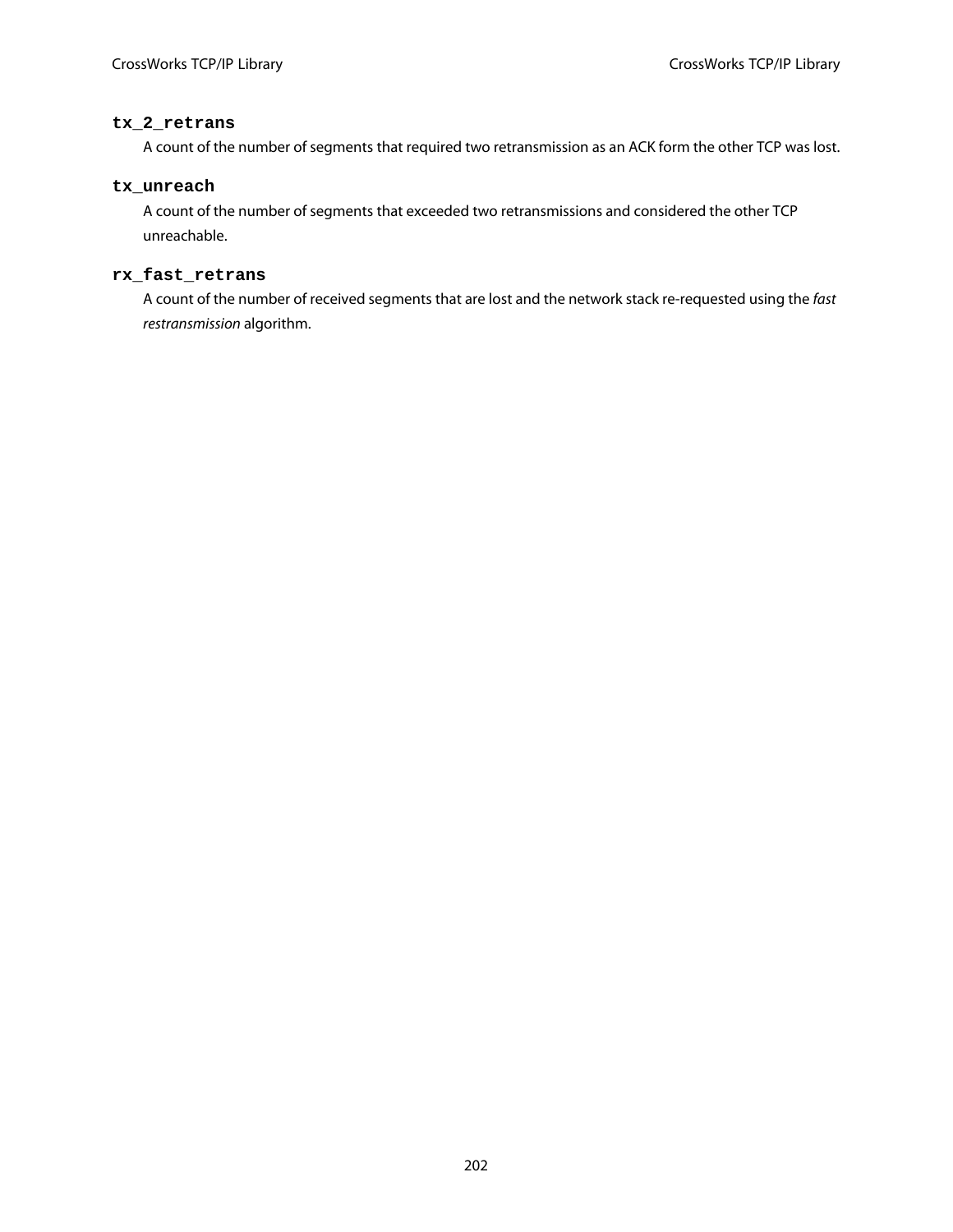# **<ctl\_net\_tcp\_private.h>**

# **API Summary**

| Segments                       |                           |
|--------------------------------|---------------------------|
| <b>CTL_TCP_SEGMENT_t</b>       | A TCP segment             |
| <b>Types</b>                   |                           |
| <b>CTL_TCP_APP_LAYER_CMD_t</b> | Application-layer command |
| <b>CTL_TCP_SOCKET_STATE_t</b>  | TCP socket states         |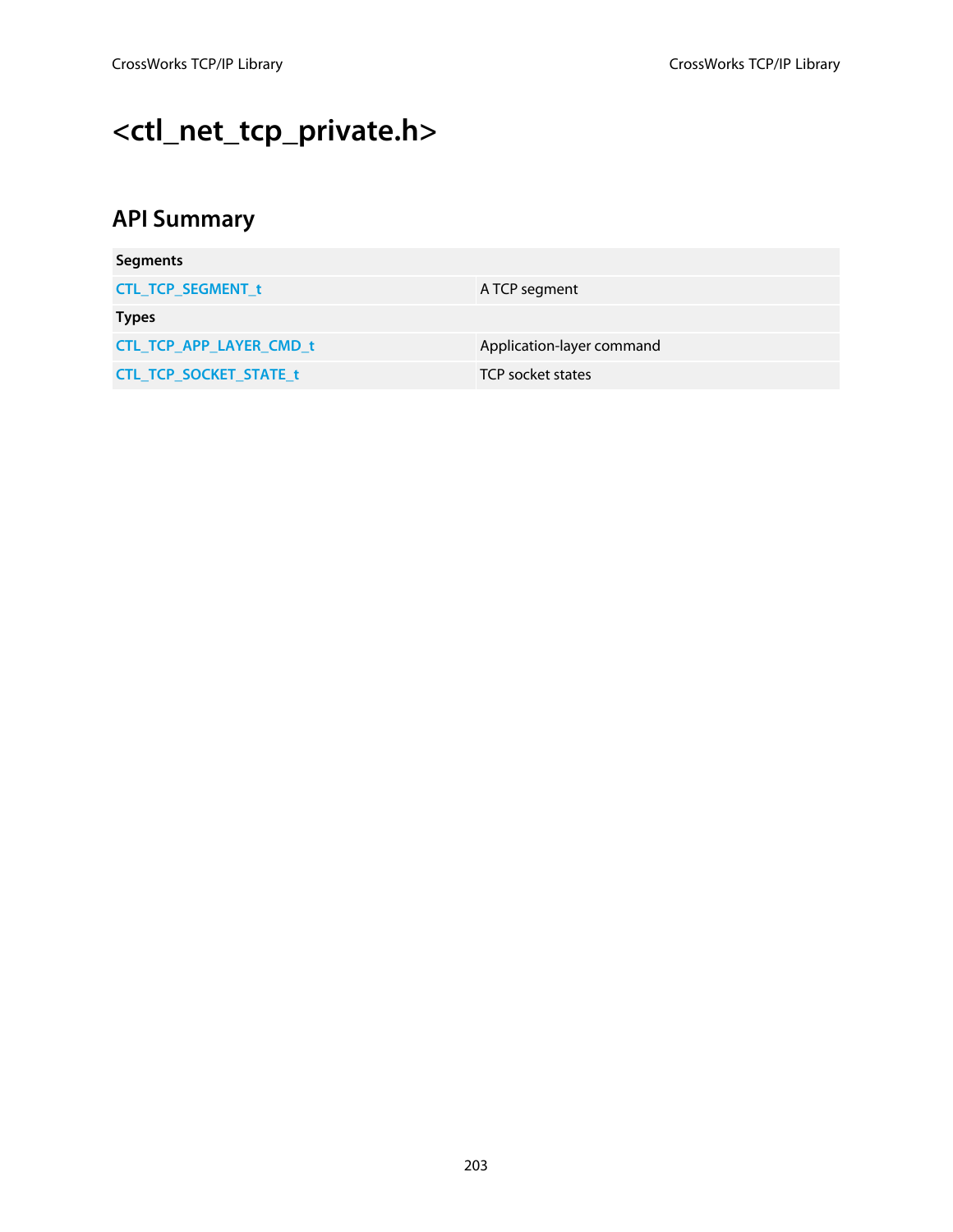# <span id="page-203-0"></span>**CTL\_TCP\_APP\_LAYER\_CMD\_t**

## **Synopsis**

**typedef enum** { alcNone, alcBlockedOnWrite, alcBlockedOnRead, alcConnect, alcConnectAndBlock, alcShutdown, alcCloseHard, alcCloseGraceful, alcLingeringClose, alcRecycle } CTL\_TCP\_APP\_LAYER\_CMD\_t;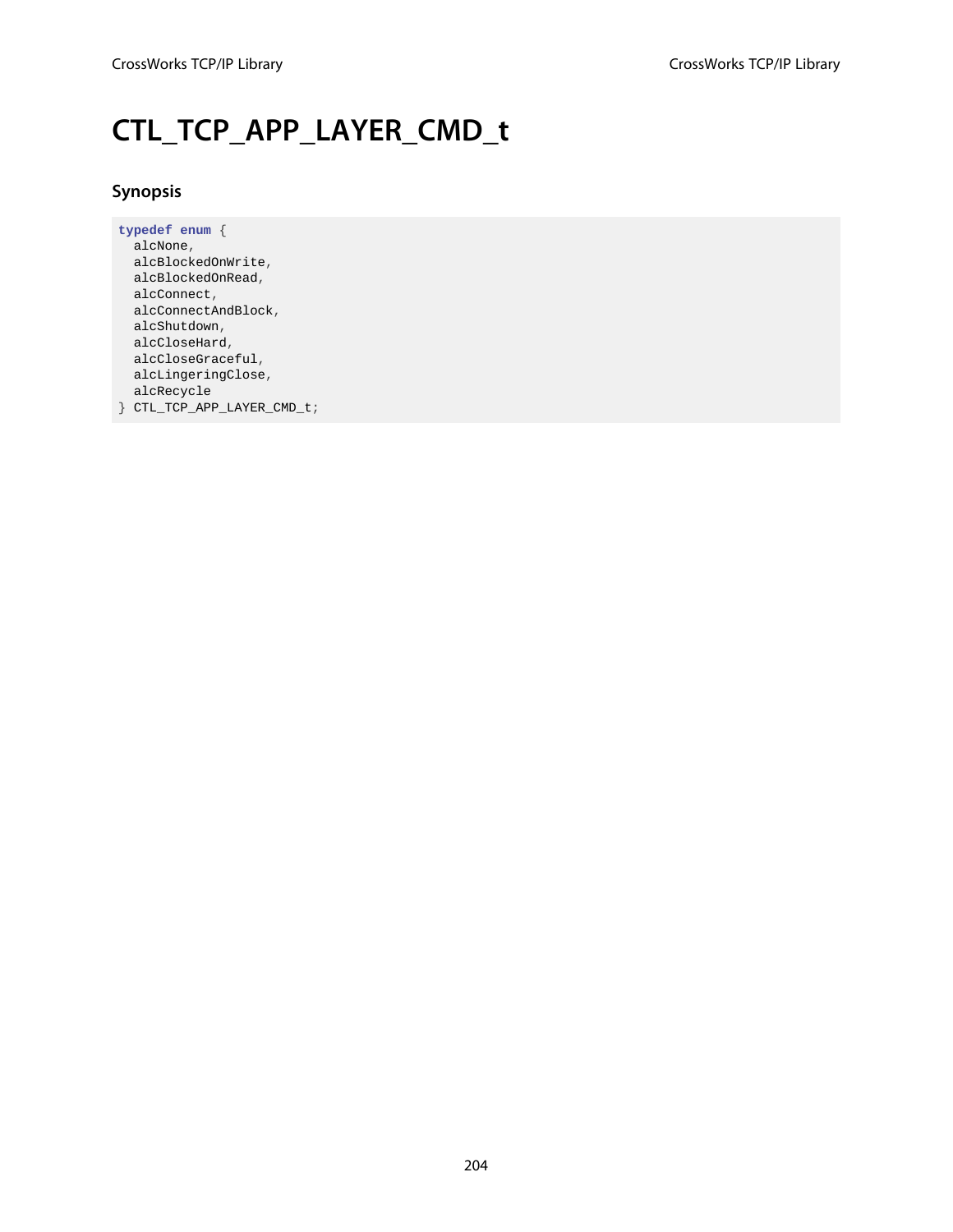# <span id="page-204-0"></span>**CTL\_TCP\_SEGMENT\_t**

#### **Synopsis**

```
typedef struct {
   CTL_TCP_SEGMENT_s *next;
   size_t allocatedByteSize;
  size_t byteCount;
  unsigned long segStart;
  CTL_TIME_t timeStamp;
  unsigned long *freeExternalBuf;
  unsigned short sentCount;
  unsigned char flags;
  unsigned long data[];
} CTL_TCP_SEGMENT_t;
```
### **Description**

**CTL\_TCP\_SEGMENT\_t** describes a single TCP segment in a transmit or receive queue.

#### **next**

The next segment in the list; null indicates no further segments.

#### **allocatedByteSize**

The number of bytes allocated to segment payload data (in the data member).

#### **byteCount**

The number of valid payload bytes in the payload data. This will be less than or equal to allocatedByteSize.

#### **segStart**

The segment start sequence number.

#### **timeStamp**

The last 'sent' time for a transmit segment or 'received' time for a receive segment.

#### **freeExternalBuf**

Additional memory to free when the segment is itself freed. Only transmit frames set this to a non-null value.

#### **sentCount**

A count of the number of times this frame has been sent; this is only manipulated for segments in the send queue.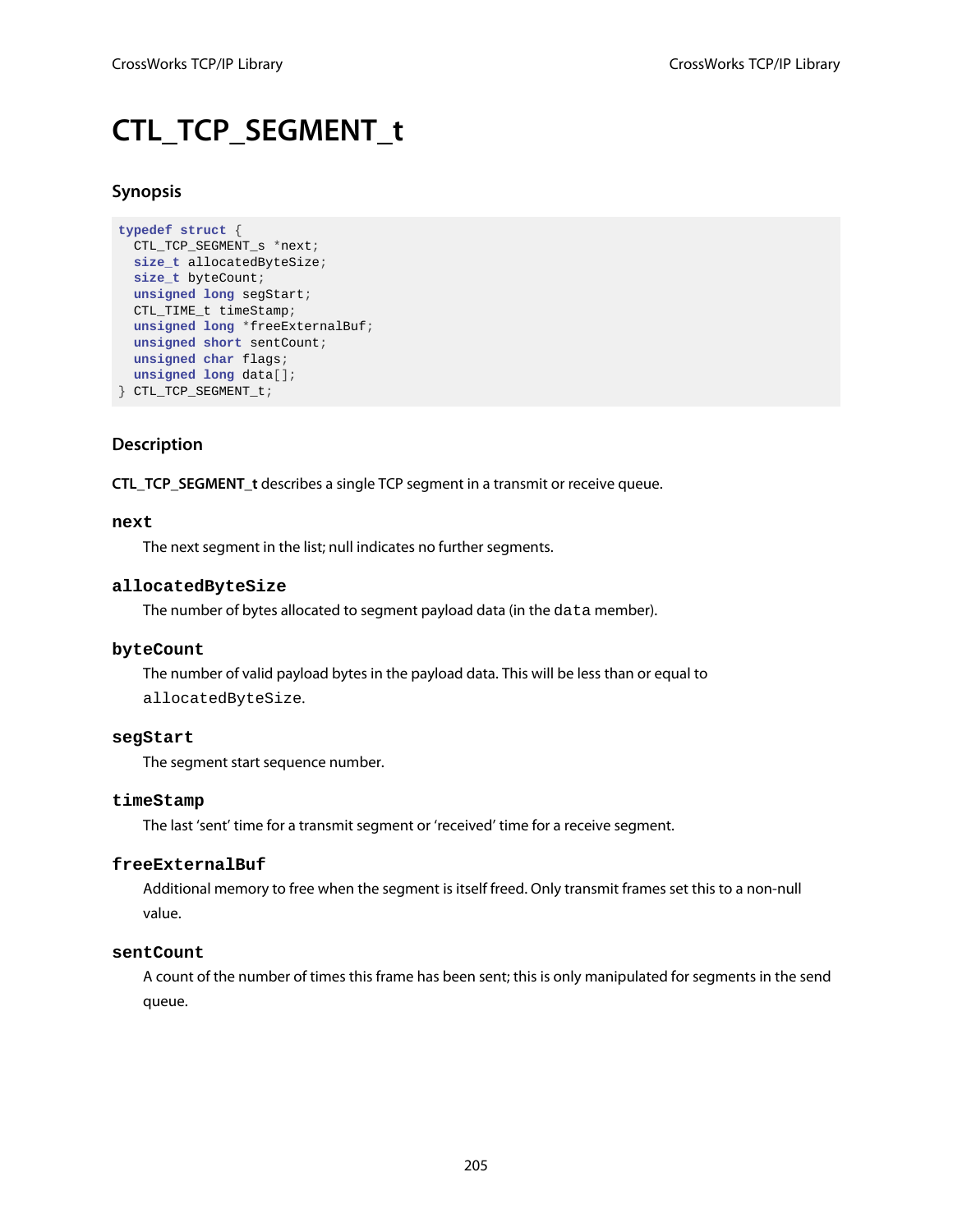# <span id="page-205-0"></span>**CTL\_TCP\_SOCKET\_STATE\_t**

#### **Synopsis**

```
typedef enum {
  CTL_NCP_SOCKET_STATE_UNALLOCATED,
 CTL NCP SOCKET STATE CLOSED,
 CTL NCP SOCKET STATE LISTEN,
  CTL_NCP_SOCKET_SYN_SENT,
  CTL_NCP_SOCKET_SYN_RECEIVED,
  CTL_NCP_SOCKET_ESTABLISHED,
  CTL_NCP_SOCKET_FIN_WAIT1,
  CTL_NCP_SOCKET_FIN_WAIT2,
  CTL_NCP_SOCKET_CLOSE_WAIT,
  CTL_NCP_SOCKET_CLOSING,
  CTL_NCP_SOCKET_LAST_ACK,
  CTL_NCP_SOCKET_TIME_WAIT
} CTL_TCP_SOCKET_STATE_t;
```
#### **Description**

**CTL\_TCP\_SOCKET\_STATE\_t** describes the state of the socket along the lines of RFC 793.

#### **CTL\_NCP\_SOCKET\_STATE\_UNALLOCATED**

NOT RFC 793...kind of like "Super Duper Closed". The RFC assumes that the system has dynamic socket allocation; we don't.

#### **CTL\_NCP\_SOCKET\_STATE\_CLOSED**

No connection state at all.

#### **CTL\_NCP\_SOCKET\_STATE\_LISTEN**

Waiting for a connection request from any remote TCP and port.

#### **CTL\_NCP\_SOCKET\_SYN\_SENT**

Waiting for a matching connection request after having sent a connection request.

#### **CTL\_NCP\_SOCKET\_SYN\_RECEIVED**

Waiting for a confirming connection request acknowledgment after having both received and sent a connection request.

#### **CTL\_NCP\_SOCKET\_ESTABLISHED**

An open connection, data received can be delivered to the user. The normal state for the data transfer phase of the connection.

#### **CTL\_NCP\_SOCKET\_FIN\_WAIT1**

Waiting for a connection termination request from the remote TCP, or an acknowledgment of the connection termination request previously sent.

#### **CTL\_NCP\_SOCKET\_FIN\_WAIT2**

Waiting for a connection termination request from the remote TCP.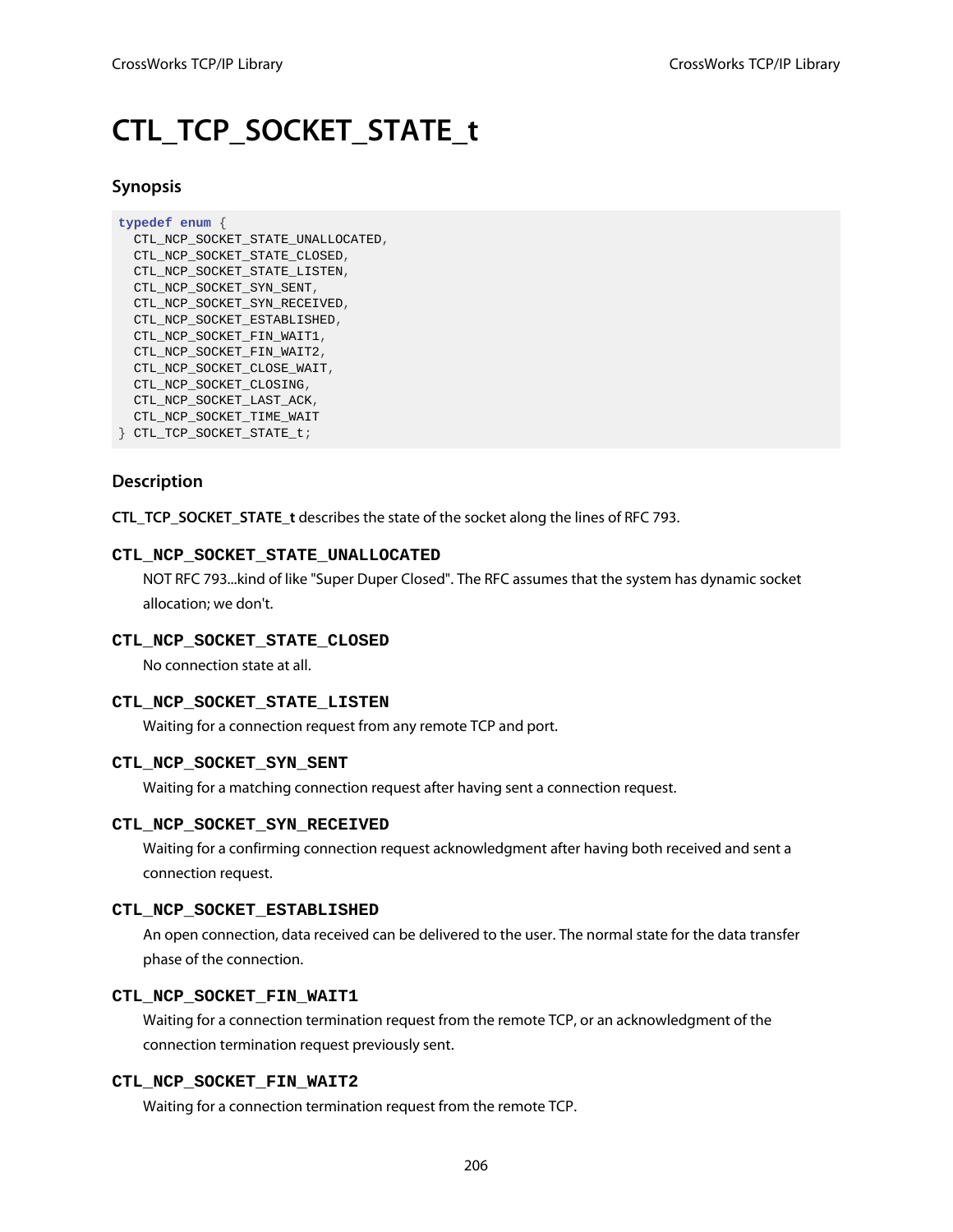#### **CTL\_NCP\_SOCKET\_CLOSE\_WAIT**

Waiting for a connection termination request from the local user.

#### **CTL\_NCP\_SOCKET\_CLOSING**

Waiting for a connection termination request acknowledgment from the remote TCP.

#### **CTL\_NCP\_SOCKET\_LAST\_ACK**

Waiting for an acknowledgment of the connection termination request previously sent to the remote TCP (which includes an acknowledgment of its connection termination request).

#### **CTL\_NCP\_SOCKET\_TIME\_WAIT**

Waiting for enough time to pass to be sure the remote TCP received the acknowledgment of its connection termination request.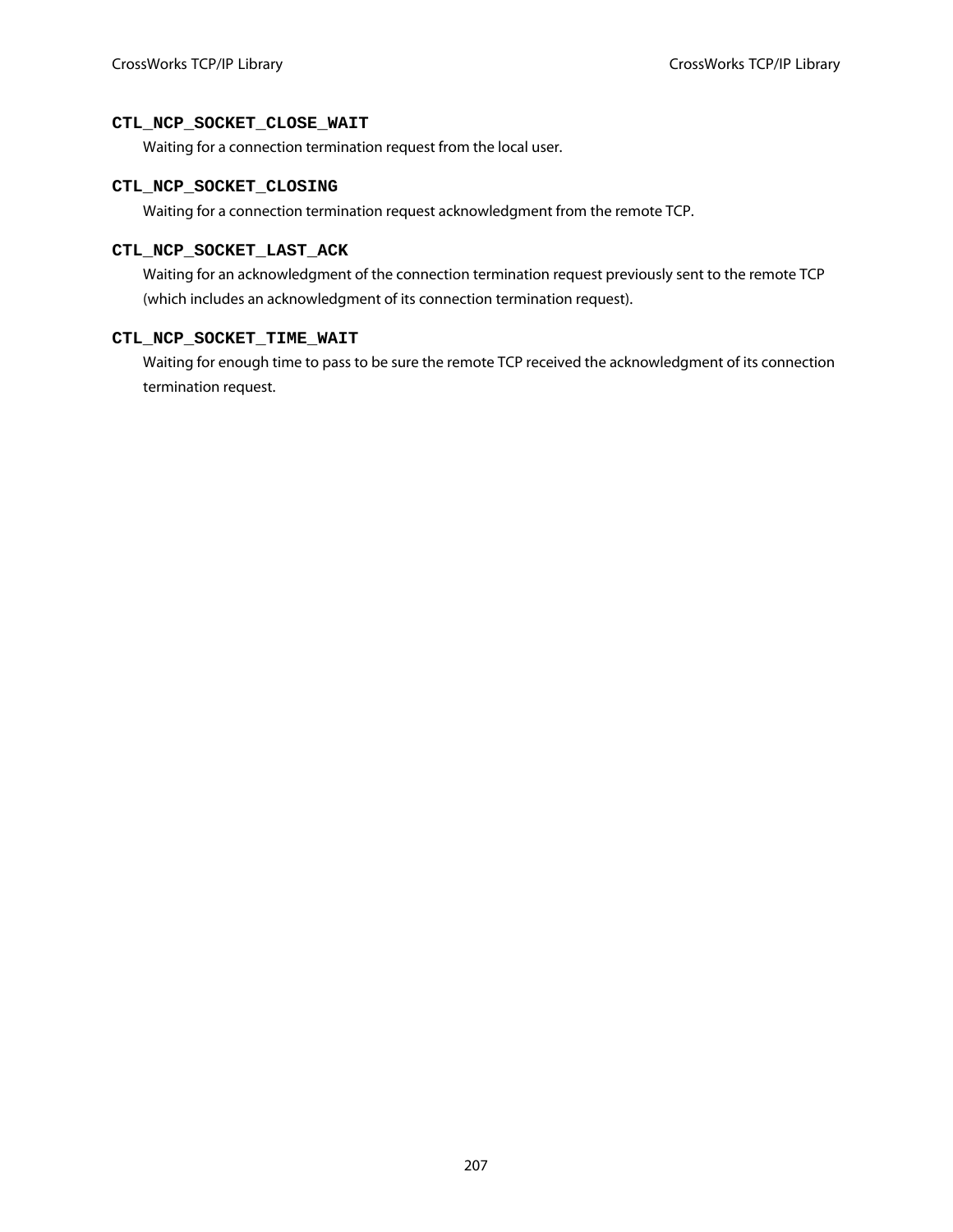# **<designware\_emac\_v2.h>**

# **Overview**

Synopsis DesignWare 10/100 Ethernet MAC driver.

This is implemented in the following device families:

- LPC1700
- LPC2300, LPC2400
- LPC3000, LPC3100, LPC3200

# **API Summary**

| Setup                              |                                  |
|------------------------------------|----------------------------------|
| designware_emac_v2_init_mac_driver | Initialize the network interface |
| Control                            |                                  |
| designware_emac_v2_isr             | Handle network interrupt         |
| designware_emac_v2_start           | Start the network interface      |
| <b>Status</b>                      |                                  |
| designware_emac_v2_first_free      | Return extent of memory consumed |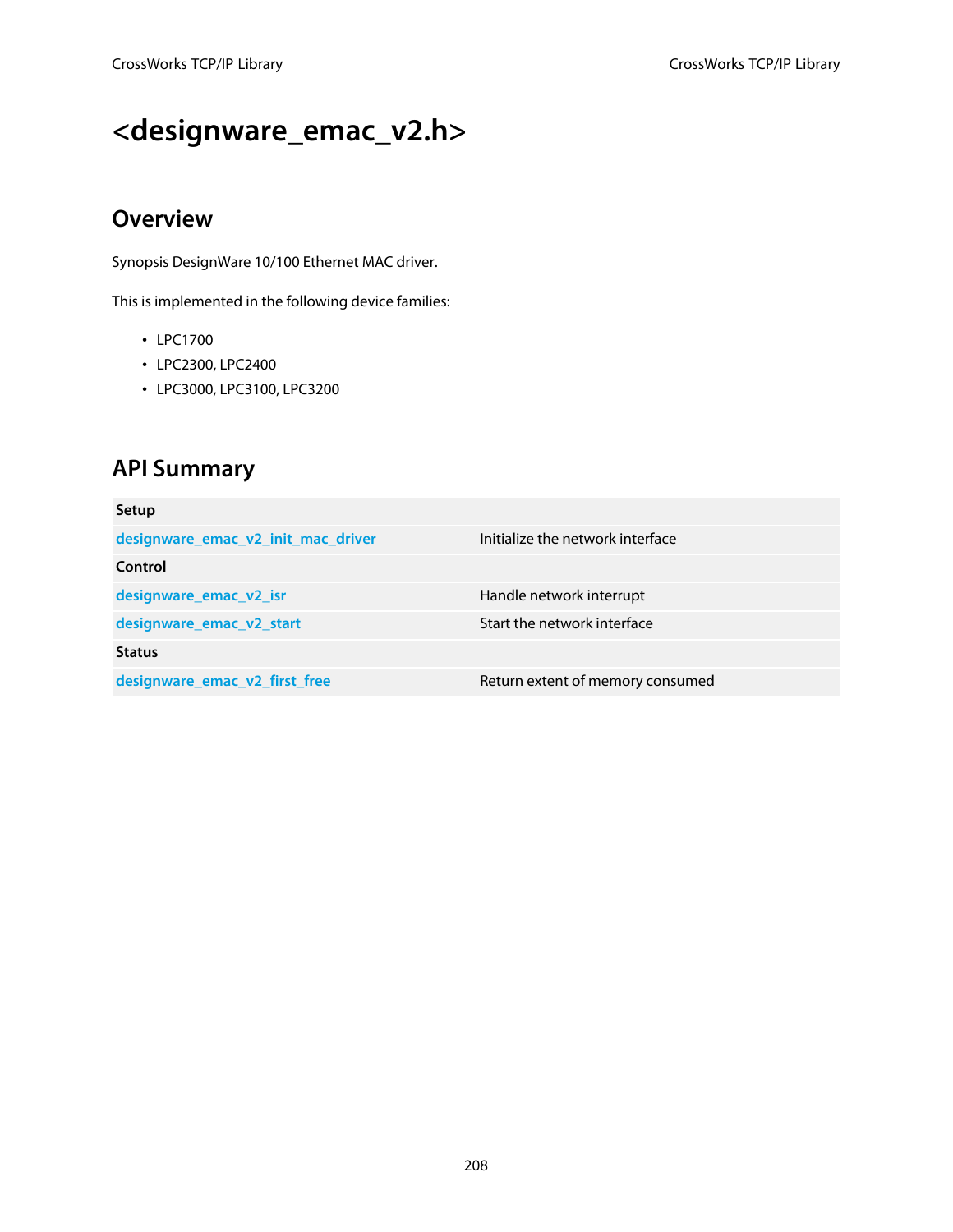# <span id="page-208-0"></span>**designware\_emac\_v2\_first\_free**

### **Synopsis**

**void** \***designware\_emac\_v2\_first\_free**(CTL\_NET\_INTERFACE\_t \*self);

## **Description**

**designware\_emac\_v2\_first\_free** returns a pointer to the first byte free for use by the application after the allocation of transmit and receive descriptors. The client can use this to add all remaining memory to the network heap, for example.

You can call this after initializing the network interface using **designware\_emac\_v2\_init**.

## **See Also**

**designware\_emac\_v2\_init**.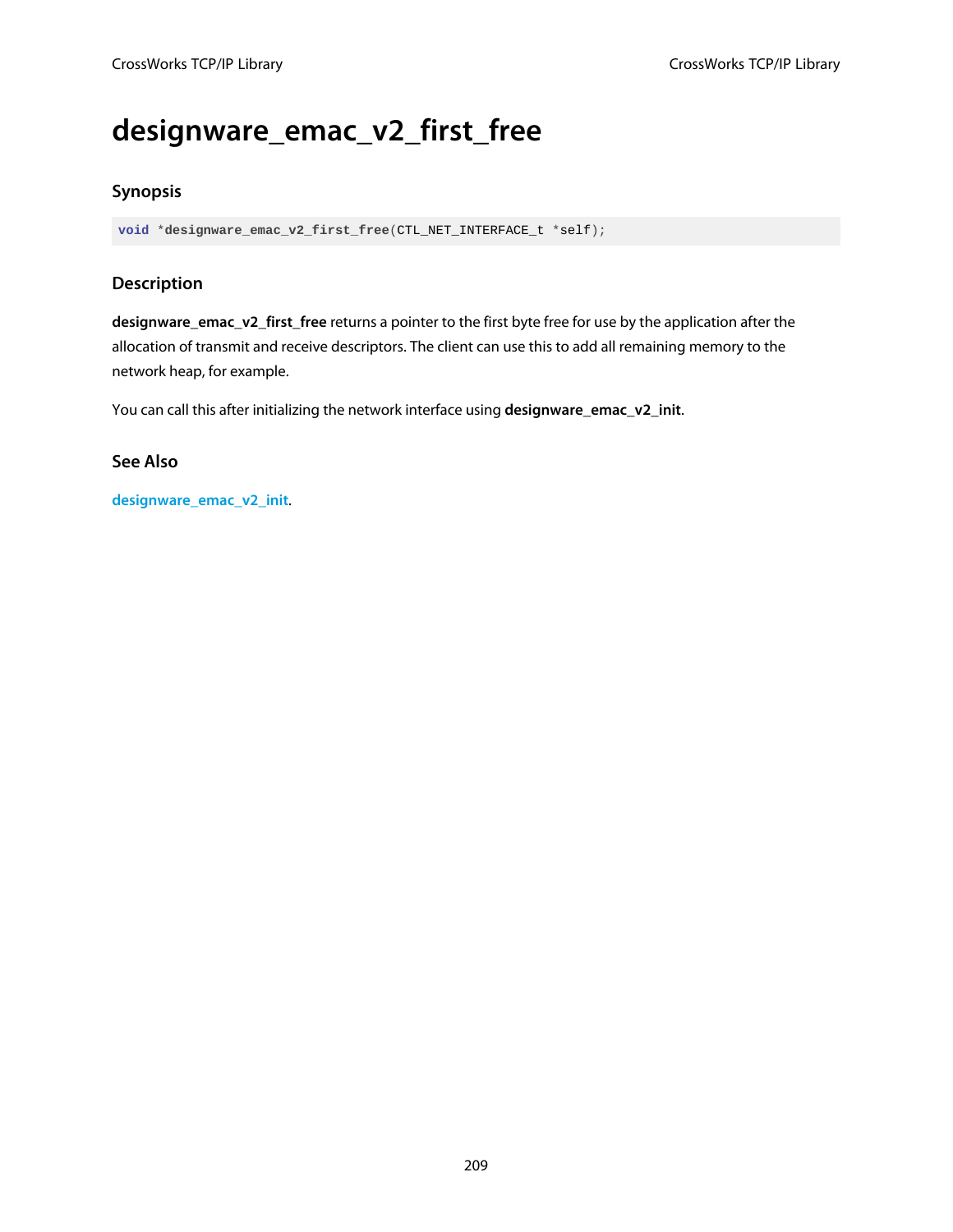# <span id="page-209-0"></span>**designware\_emac\_v2\_init\_mac\_driver**

### **Synopsis**

```
void designware_emac_v2_init_mac_driver(CTL_NET_INTERFACE_t *self,
                                          void *emac,
                                          void *mem,
                                          int tx_descriptor_count,
                                         int rx_descriptor_count,
                                         unsigned clock,
                                         int interruptSource);
```
### **Description**

**designware\_emac\_v2\_init\_mac\_driver** initializes the network interface **self** but does not start it. The DesignWare 10/100 EMAC register interface is specified in **emac** and the memory required to hold the transmit and receive descriptors is specified in **mem**.

The number of transmit and receive descriptors are passed in **tx\_descriptor\_count** and **rx\_descriptor\_count**. At least two transmit descriptors are required, and transmit performance of the TCP/IP library will scale with the number of descriptors allocated. At least one receive descriptor is required, and receive performance of the TCP/ IP library will scale with the number of descriptors allocated.

The clock provided to the module is passed in **clock**, in Hertz. The driver automatically configures the MAC to divide the module clock in order to clock the management interface at a maximum of 2.5 MHz.

The interrupt source associated with the MAC is passed in **interruptSource**.

#### **Note**

**mem** must be accessible by the DMA engine of the Ethernet MAC. Please ensure that you pass an appropriate address for the descriptors by consulting the user manual of your device.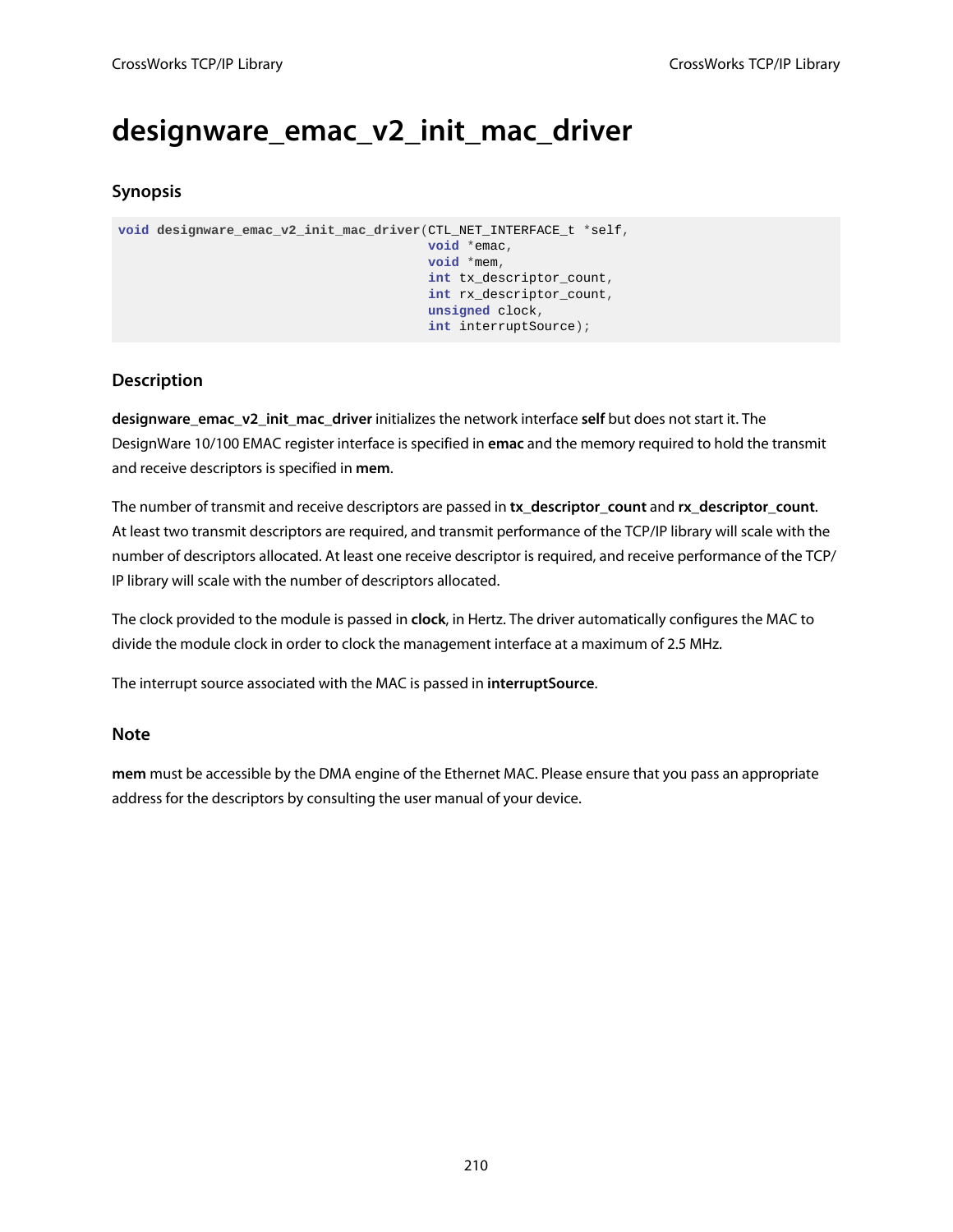# <span id="page-210-0"></span>**designware\_emac\_v2\_isr**

## **Synopsis**

**void designware\_emac\_v2\_isr**(CTL\_NET\_INTERFACE\_t \*self);

# **Description**

**designware\_emac\_v2\_isr** must be called to handle the interrupt generated by the network interface **self**. **designware\_emac\_v2\_isr** will iterate the transmit descriptors preparing for transmission and wake the network task to process received packets.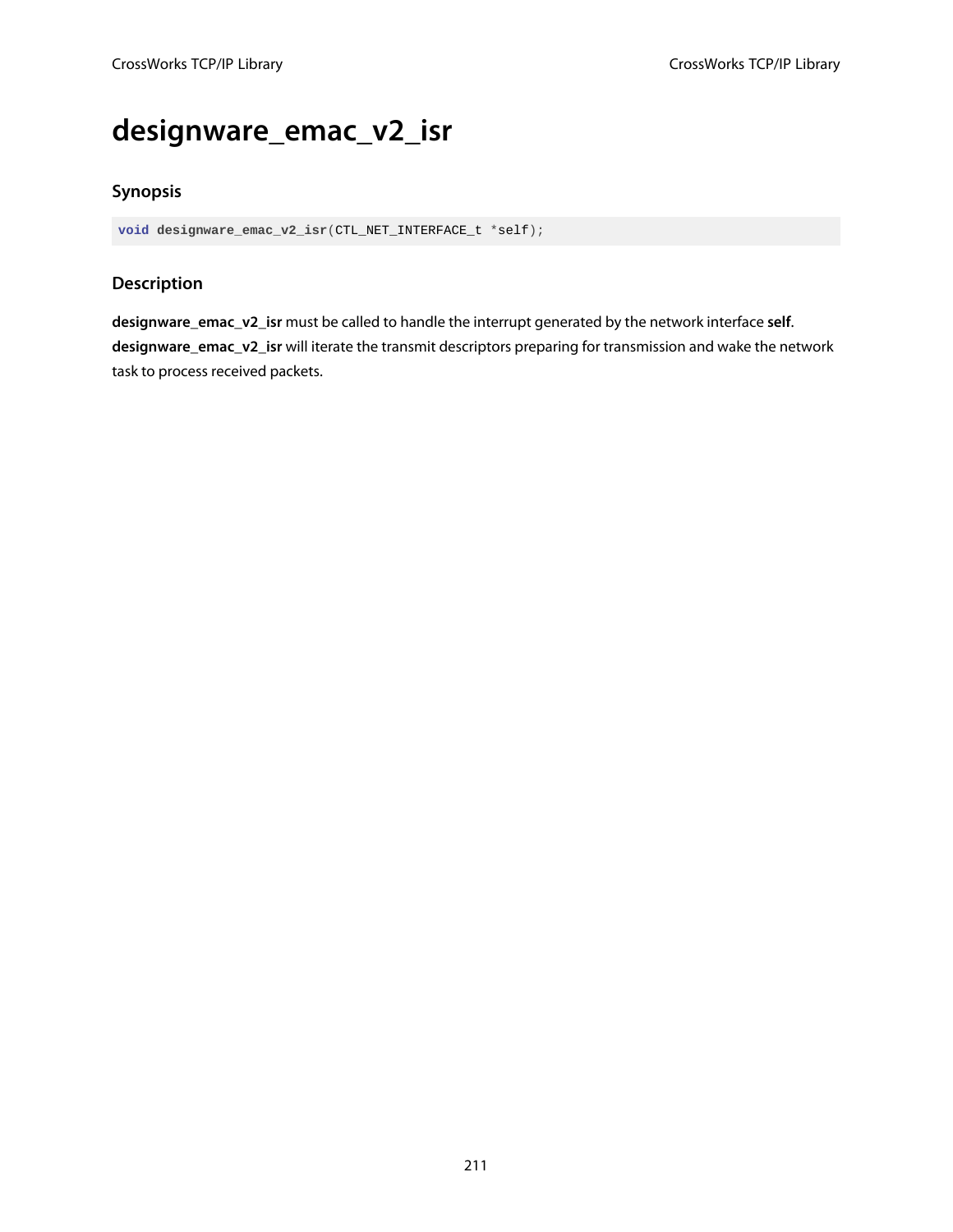# <span id="page-211-0"></span>**designware\_emac\_v2\_start**

# **Synopsis**

CTL\_STATUS\_t **designware\_emac\_v2\_start**(CTL\_NET\_INTERFACE\_t \*self);

# **Description**

**designware\_emac\_v2\_start** starts the network interface **self**. The start sequence calls the method to select and initialize the PHY, initialize the receive and transmit descriptors, and enable interrupts.

### **Return Value**

**designware\_emac\_v2\_start** returns a standard status code.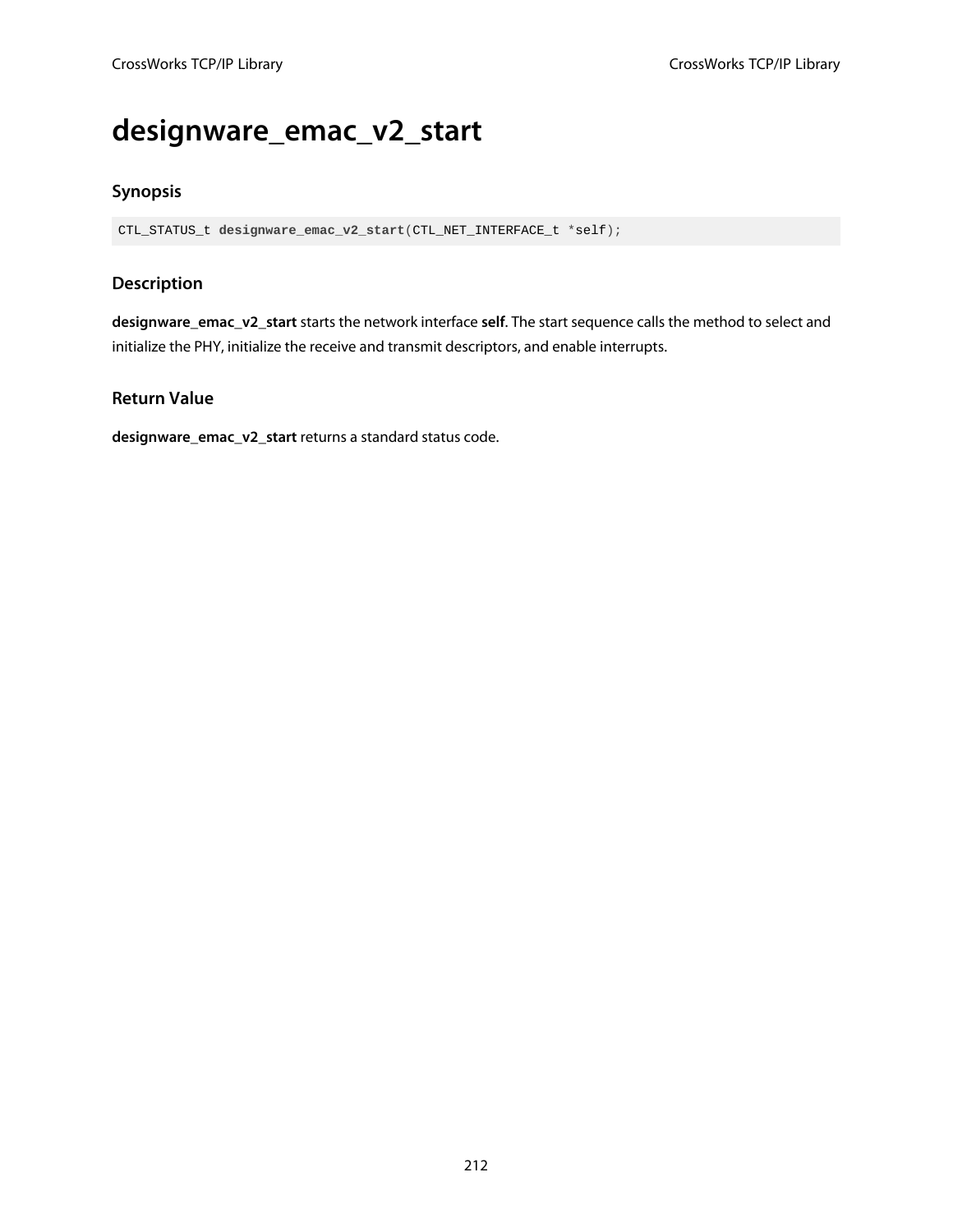# **<designware\_emac\_v3.h>**

# **Overview**

Synopsis DesignWare 10/100 Ethernet MAC driver.

This is implemented in the following device families:

- STM32F1, STM32F2, STM32F4
- LPC1800, LPC4000, LPC4300
- XMC4500
- TMC4129x

The following MAC versions are currently known and some of the marketing material from the various devices transcribed:

#### **Version 3.4**

- IEEE 802.3-2002 standard for Ethernet MAC
- IEEE 1588-2002 standard for precision networked clock synchronization

Present on STM32F1.

#### **Version 3.5**

- IEEE 802.3-2002 standard for Ethernet MAC
- IEEE 1588-2002 standard for precision networked clock synchronization

Present on STM32F4.

#### **Version 3.6**

Present on LPC4300.

#### **Version 3.7**

- IEEE 802.3-2008 standard for Ethernet MAC
- IEEE 1588-2008 standard for precision networked clock synchronization

Present on XMC4500 and TMC4129X.

# **API Summary**

| Setup                   |                                  |
|-------------------------|----------------------------------|
| designware_emac_v3_init | Initialize the network interface |
| Control                 |                                  |
| designware_emac_v3_isr  | Handle network interrupt         |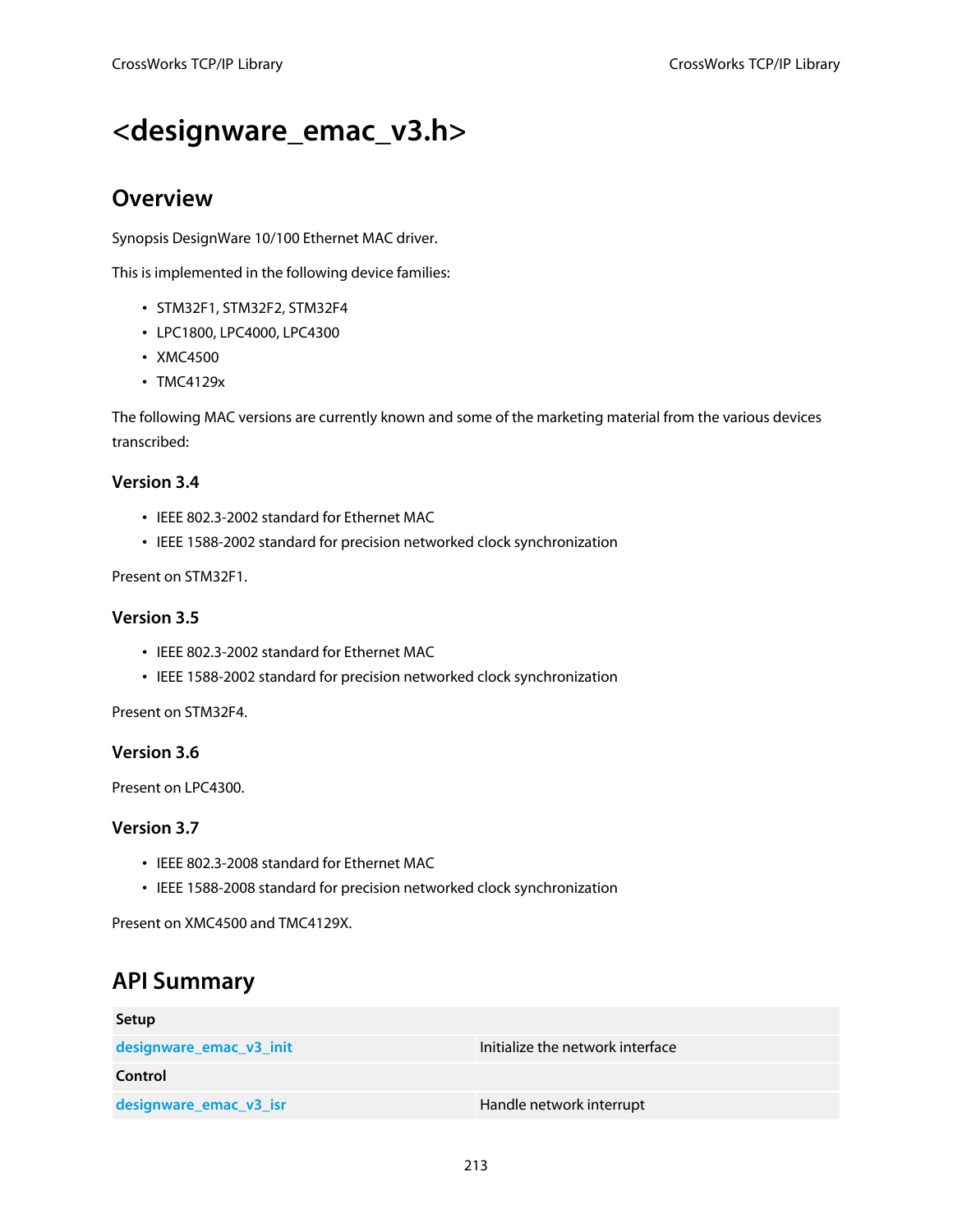| designware_emac_v3_start      | Start the network interface             |
|-------------------------------|-----------------------------------------|
| <b>Status</b>                 |                                         |
| designware_emac_v3_first_free | Return extent of memory consumed        |
| designware_emac_v3_version    | Return the Synopsis version of the EMAC |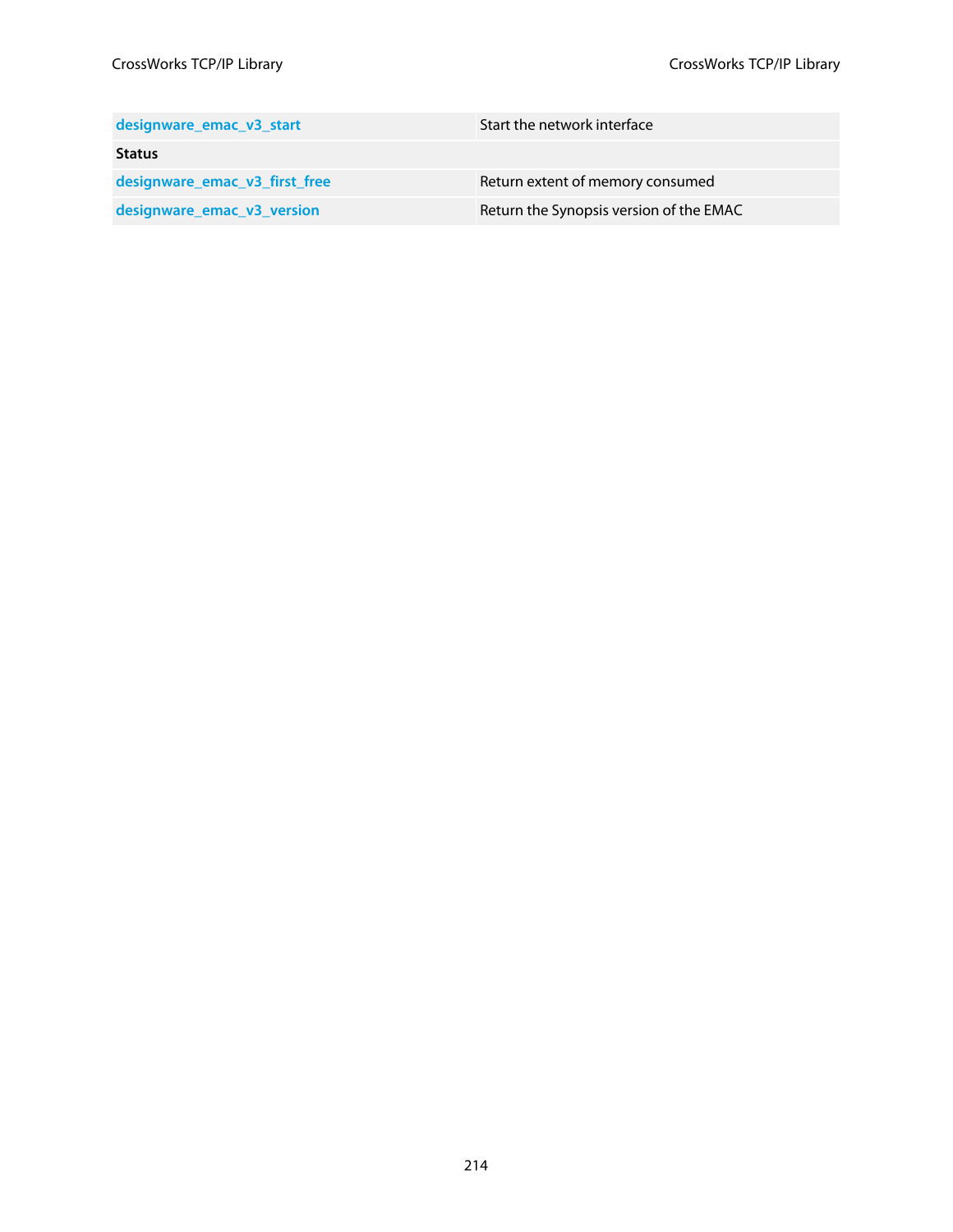# <span id="page-214-0"></span>**designware\_emac\_v3\_first\_free**

### **Synopsis**

**void** \***designware\_emac\_v3\_first\_free**(CTL\_NET\_INTERFACE\_t \*self);

# **Description**

**designware\_emac\_v3\_first\_free** returns a pointer to the first byte free for use by the application after the allocation of transmit and receive descriptors. The client can use this to add all remaining memory to the network heap, for example.

You can call this after initializing the network interface using **designware\_emac\_v3\_init**.

## **See Also**

**[designware\\_emac\\_v3\\_init](#page-215-0)**.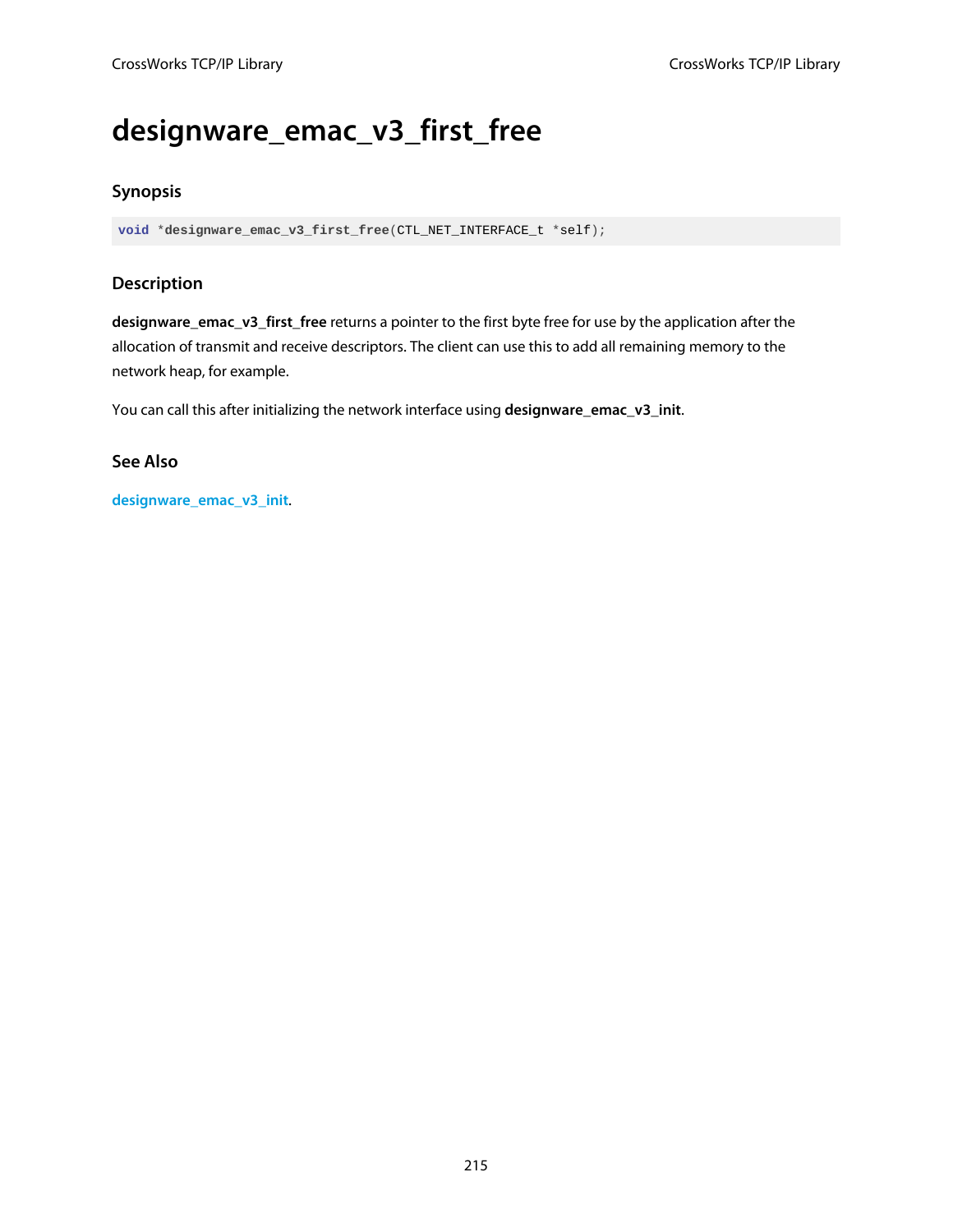# <span id="page-215-0"></span>**designware\_emac\_v3\_init**

### **Synopsis**

```
void designware_emac_v3_init(CTL_NET_INTERFACE_t *self,
                               void *emac,
                              void *mem,
                               int tx_descriptor_count,
                              int rx_descriptor_count,
                              int clock);
```
## **Description**

**designware\_emac\_v3\_init** initializes the network interface **self** but does not start it. The DesignWare 10/100 EMAC register interface is specified in **emac** and the memory required to hold the transmit and receive descriptors is specified in **mem**.

The number of transmit and receive descriptors are passed in **tx\_descriptor\_count** and **rx\_descriptor\_count**. At least two transmit descriptors are required, and transmit performance of the TCP/IP library will scale with the number of descriptors allocated. At least one receive descriptor is required, and receive performance of the TCP/ IP library will scale with the number of descriptors allocated.

The clock provided to the module is passed in **clock**, in Hertz. The driver automatically configures the MAC to divide the module clock in order to clock the management interface at a maximum of 2.5 MHz.

#### **Note**

**mem** must be accessible by the DMA engine of the Ethernet MAC. Please ensure that you pass an appropriate address for the descriptors by consulting the user manual of your device.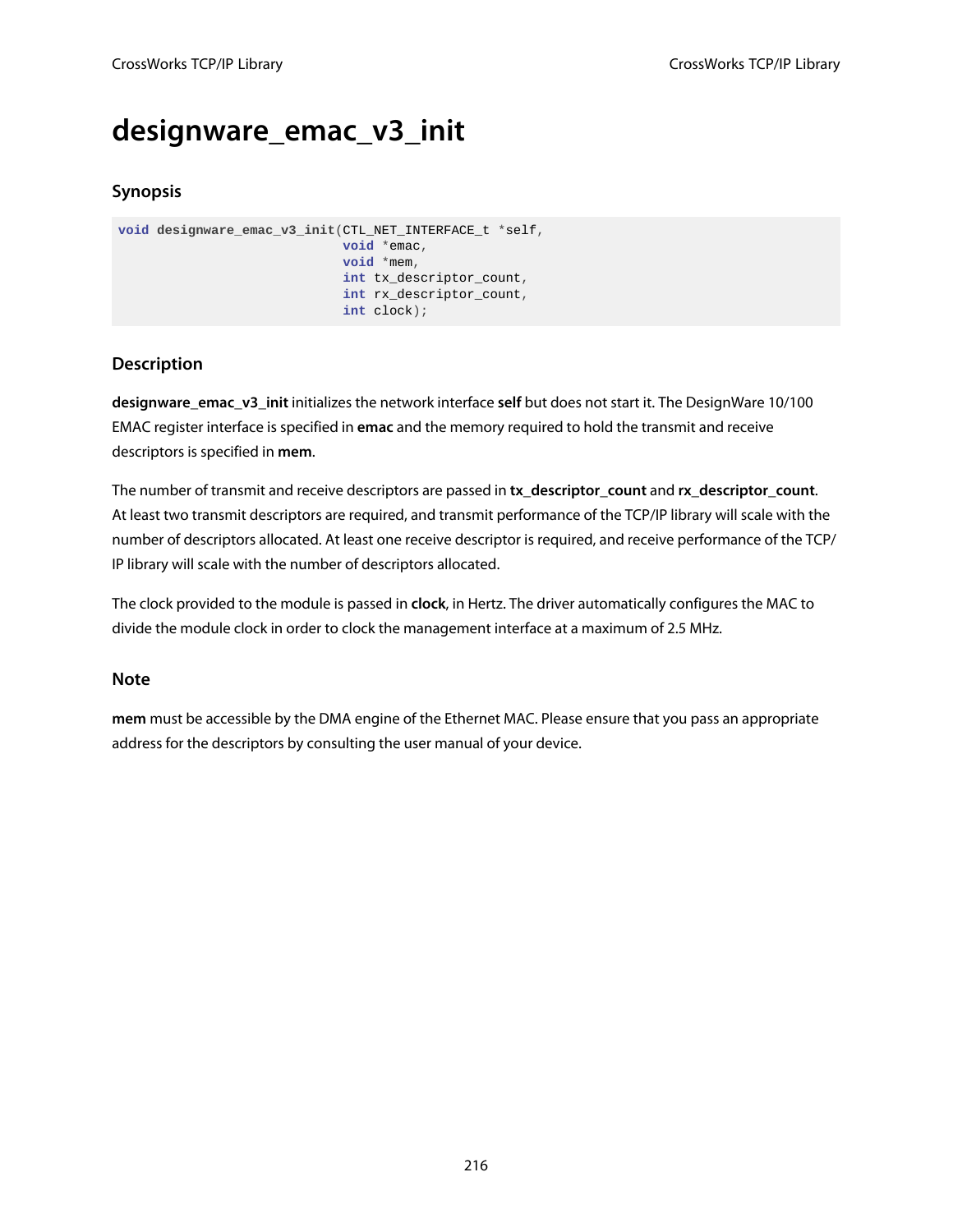## **designware\_emac\_v3\_isr**

#### **Synopsis**

**void designware\_emac\_v3\_isr**(CTL\_NET\_INTERFACE\_t \*self);

#### **Description**

**designware\_emac\_v3\_isr** must be called to handle the interrupt generated by the network interface **self**. **designware\_emac\_v3\_isr** will iterate the transmit descriptors preparing for transmission and wake the network task to process received packets.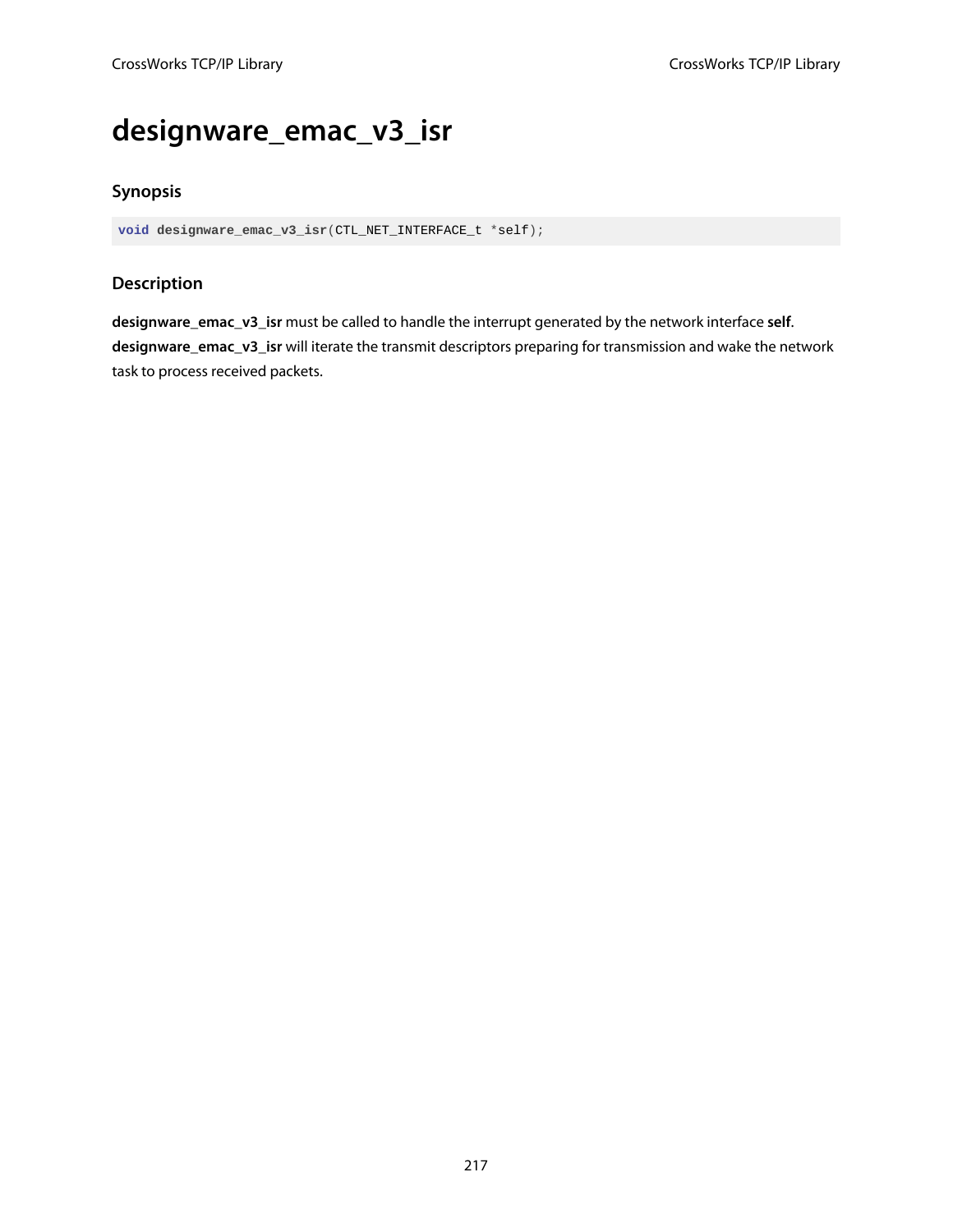### **designware\_emac\_v3\_start**

#### **Synopsis**

CTL\_STATUS\_t **designware\_emac\_v3\_start**(CTL\_NET\_INTERFACE\_t \*self);

#### **Description**

**designware\_emac\_v3\_start** starts the network interface **self**. The start sequence calls the method to select and initialize the PHY, initialize the receive and transmit descriptors, and enable interrupts.

#### **Return Value**

**designware\_emac\_v3\_start** returns a standard status code.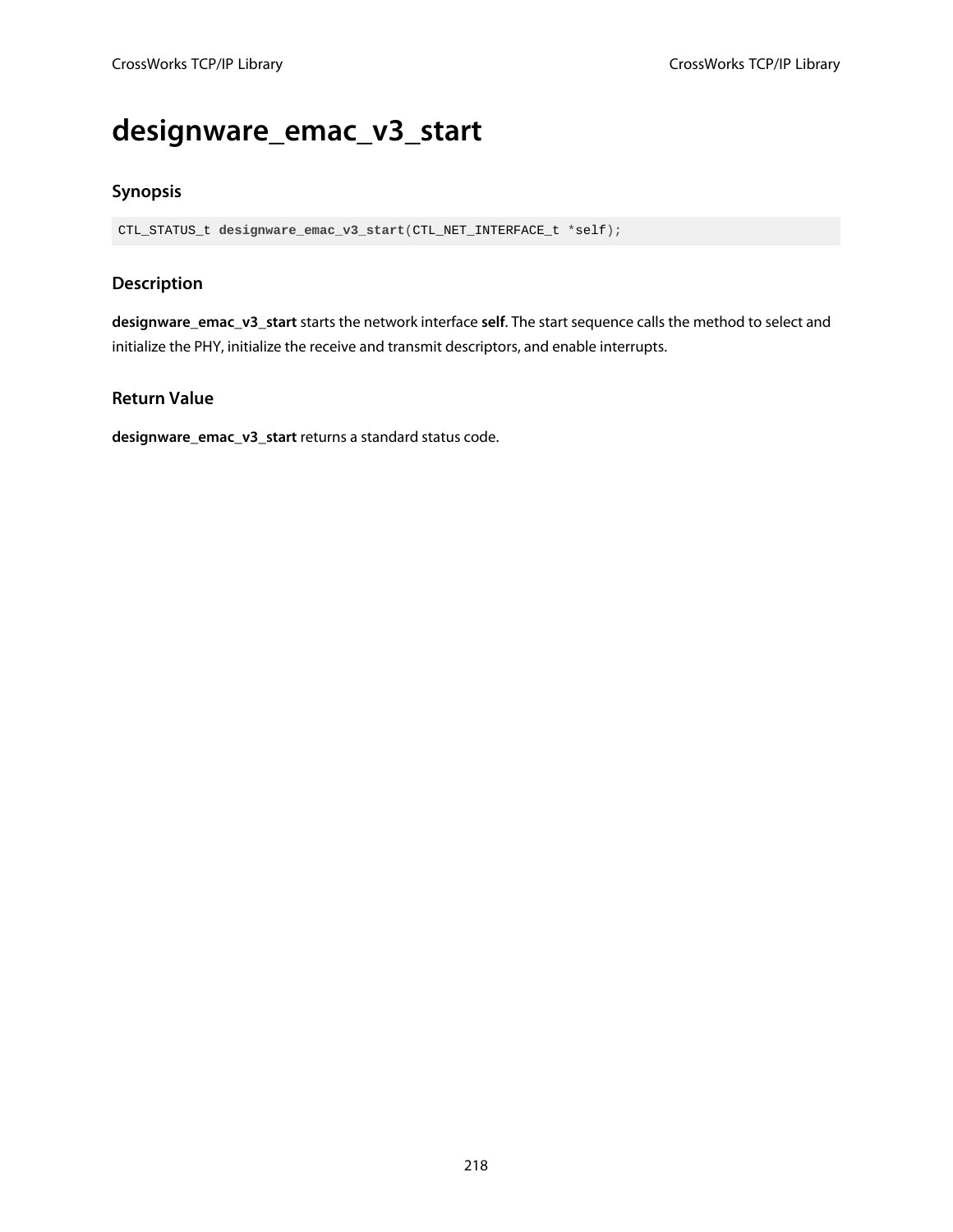### **designware\_emac\_v3\_version**

#### **Synopsis**

```
CTL_STATUS_t designware_emac_v3_version(CTL_NET_INTERFACE_t *self,
                                         char *version);
```
#### **Description**

**designware\_emac\_v3\_version** returns the Synopsis version number of the DesignWare 10/100 EMAC **self**.

If **version** is non-zero, it must point to an array of at least six characters where the decoded version number is written as a null-terminated string.

#### **Return Value**

The version number as an 8-bit value where the most significant four bits define the major version number and the least significant four bits define the minor version number.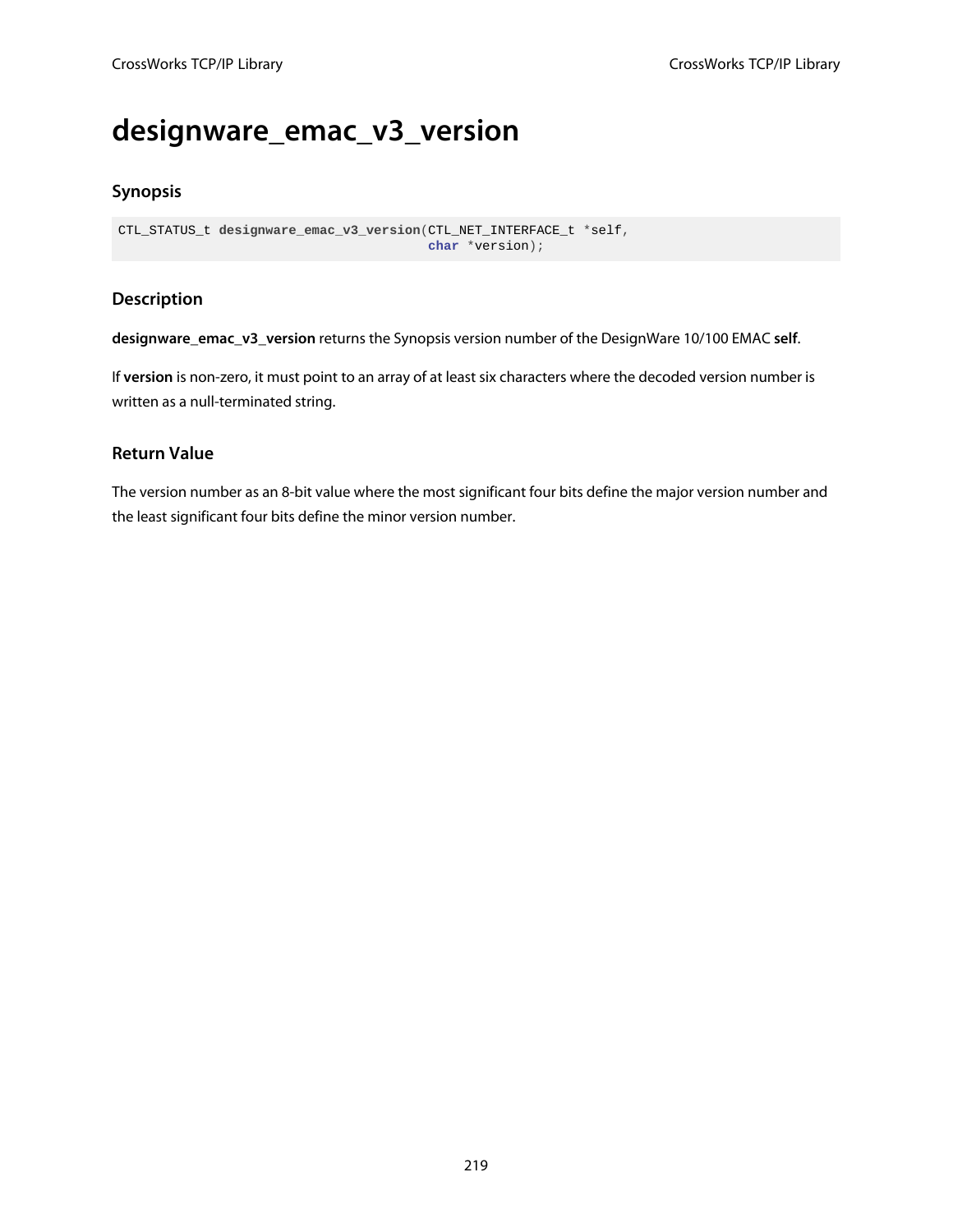# **<enc28j60.h>**

### **Overview**

Driver for a Microchip ENC28J60 MAC and integrated PHY.

| <b>MAC</b>               |                                           |
|--------------------------|-------------------------------------------|
| enc28j60_mac_setup       | Configure ENC28J60 MAC                    |
| <b>PHY</b>               |                                           |
| ENC28J60 PHY ID          | <b>PHY ID</b>                             |
| enc28j60_phy_init_driver | Initialize ENC28J60 integrated PHY driver |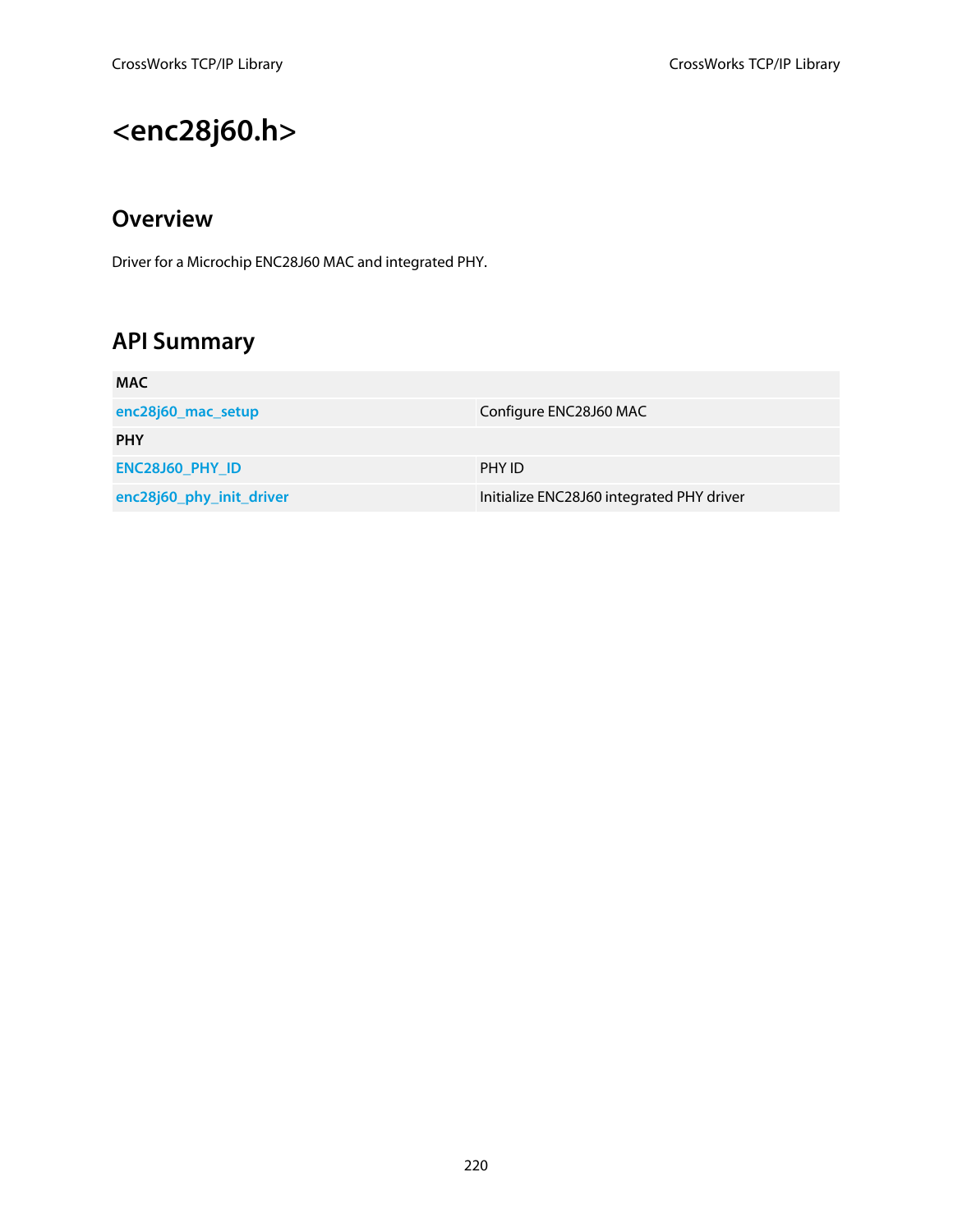## <span id="page-220-0"></span>**ENC28J60\_PHY\_ID**

#### **Synopsis**

#define ENC28J60\_PHY\_ID 0x00831400

**Description**

**ENC28J60\_PHY\_ID** is the ID returned by the ENC28J60 PHY.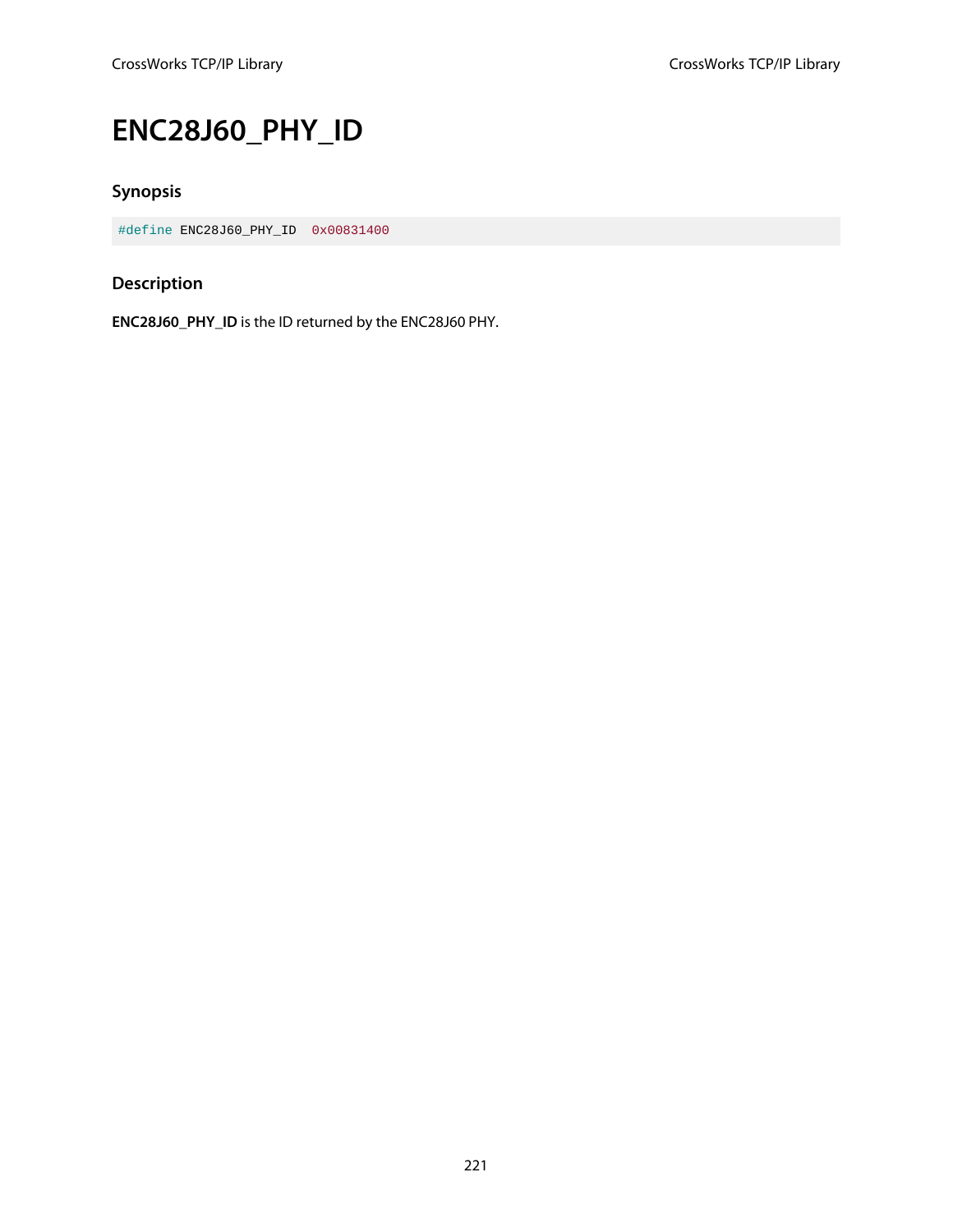### <span id="page-221-0"></span>**enc28j60\_mac\_setup**

#### **Synopsis**

```
CTL_STATUS_t enc28j60_mac_setup(CTL_NET_INTERFACE_t *self,
\verb|CTL_SPI_DEVICE_t * dev)| ;
```
#### **Description**

**enc28j60\_mac\_setup** initializes **self** with functions that implement the MAC interface for the ENC28J60. The ENC28J60 is addressed using the SPI device **dev**.

#### **Return Value**

**enc28j60\_mac\_setup** returns a standard status code.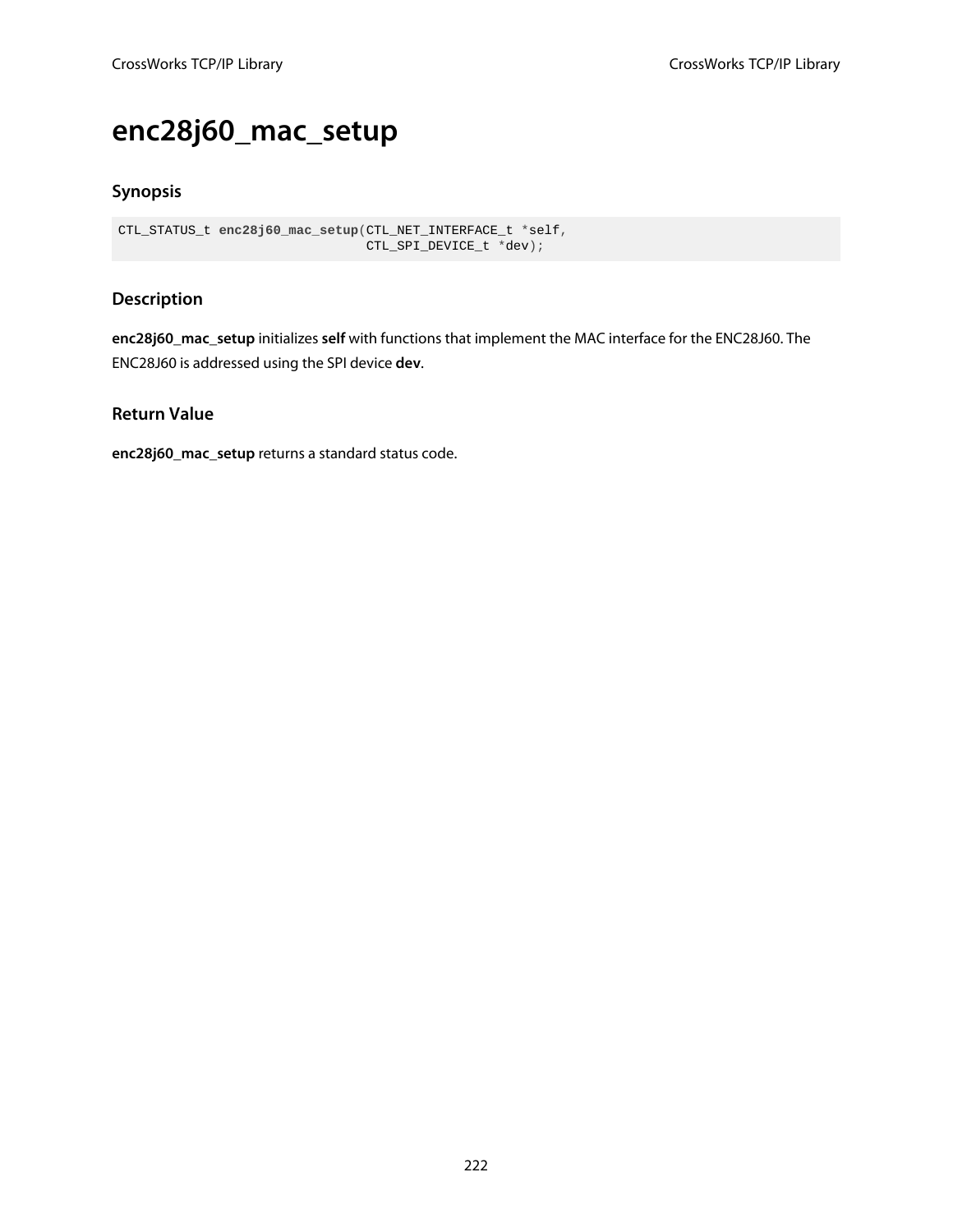## <span id="page-222-0"></span>**enc28j60\_phy\_init\_driver**

#### **Synopsis**

**void enc28j60\_phy\_init\_driver**(CTL\_NET\_PHY\_DRIVER\_t \*self);

#### **Description**

**enc28j60\_phy\_init\_driver** initializes **self** with functions that implement the PHY state machine for the Microchip ENC28J60 integrated PHY.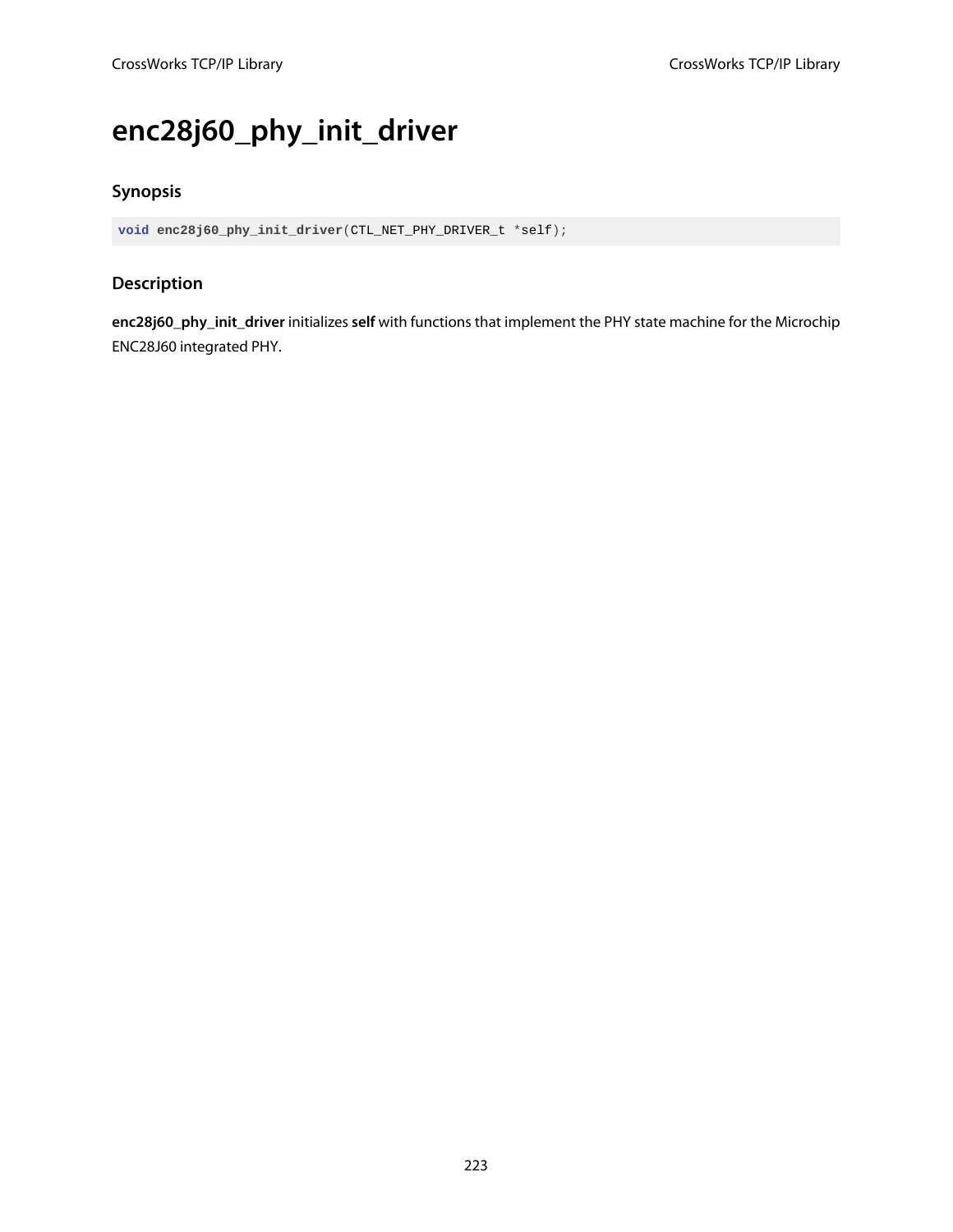## **<dp83848.h>**

### **Overview**

PHY driver for a Texas Instruments DP83848.

| <b>PHY</b>              |                  |
|-------------------------|------------------|
| <b>DP83848 PHY ID</b>   | PHY ID           |
| dp83848_phy_init_driver | PHY driver setup |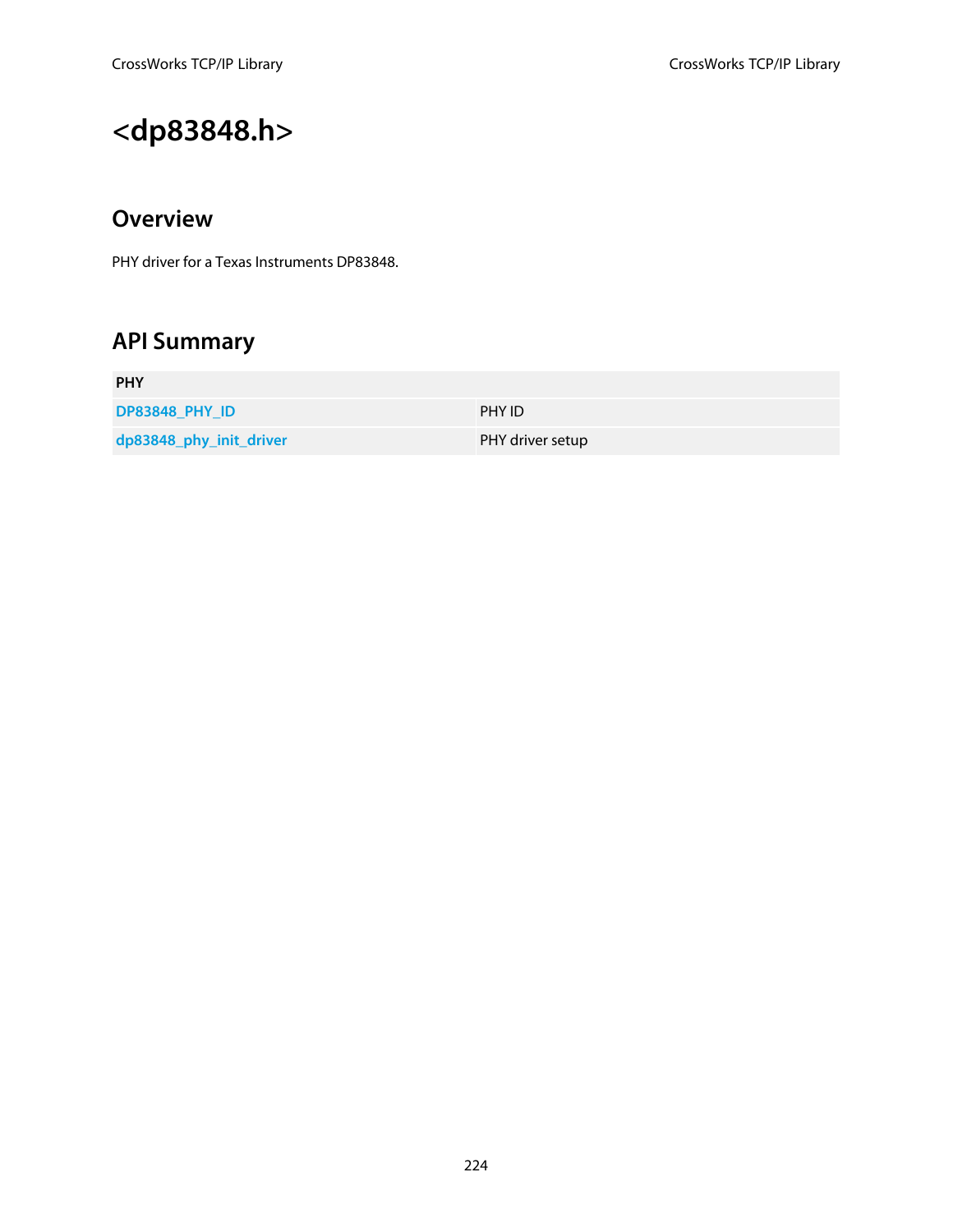## <span id="page-224-0"></span>**DP83848\_PHY\_ID**

#### **Synopsis**

#define DP83848\_PHY\_ID 0x20005C90

#### **Description**

**DP83848\_PHY\_ID** is the ID returned by the DP83848 PHY.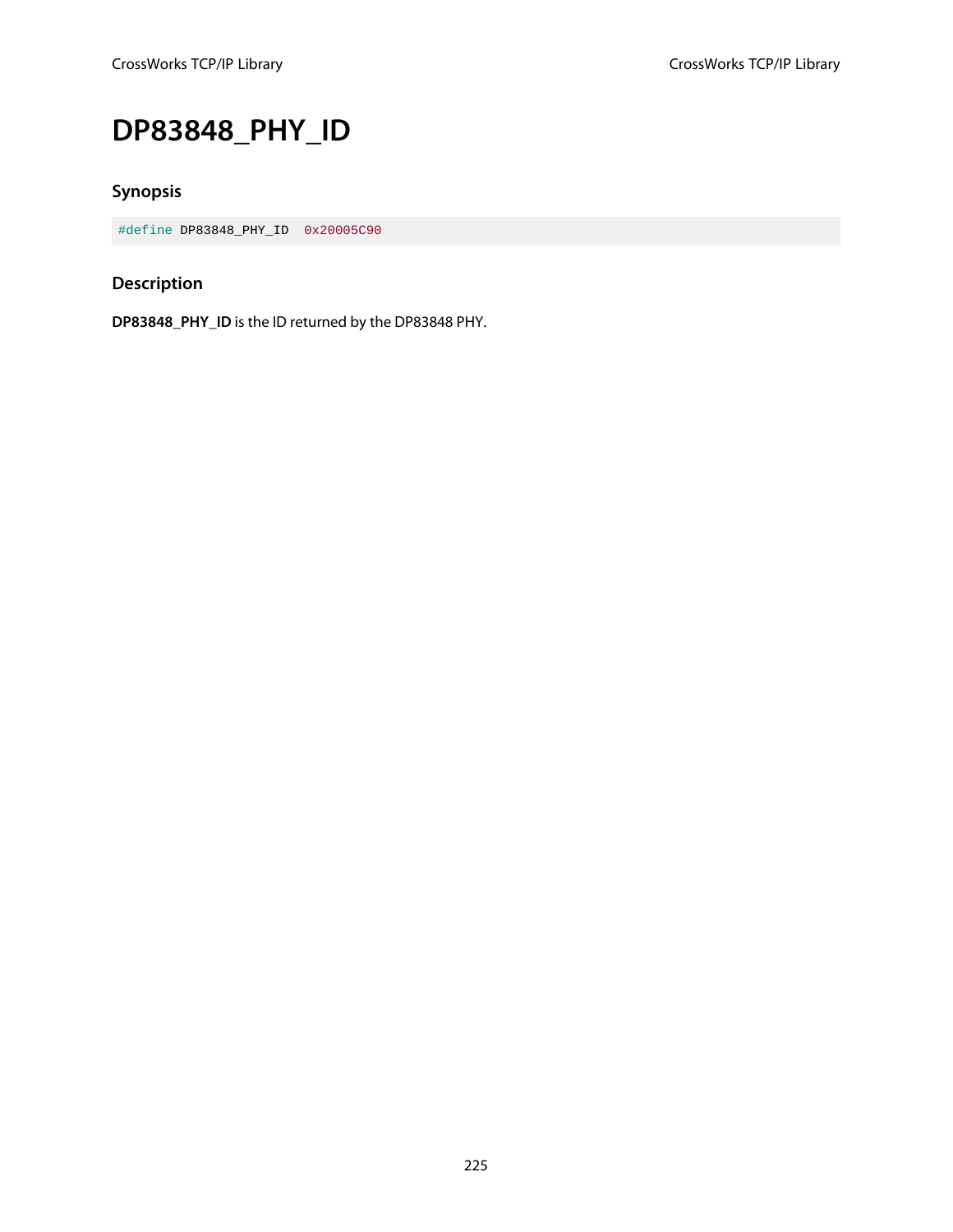# <span id="page-225-0"></span>**dp83848\_phy\_init\_driver**

#### **Synopsis**

**void dp83848\_phy\_init\_driver**(CTL\_NET\_PHY\_DRIVER\_t \*self);

#### **Description**

**dp83848\_phy\_init\_driver** initializes **self** with functions that implement the PHY state machine for the Texas Instruments DP83848.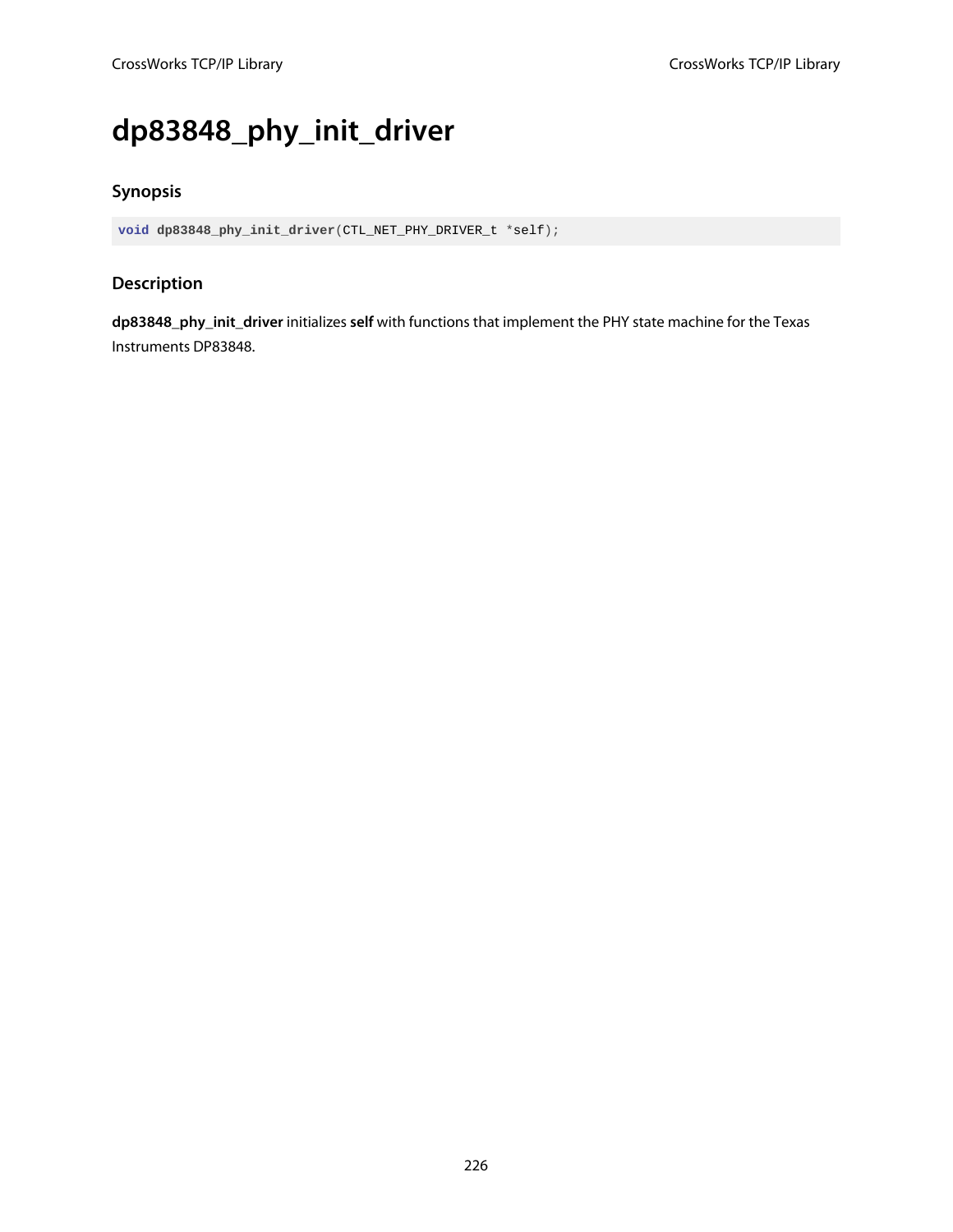## **<ksz8721bl.h>**

### **Overview**

PHY driver for a Micrel KSZ8721BL.

| <b>PHY</b>                |                         |
|---------------------------|-------------------------|
| KSZ8721BL PHY ID          | PHY ID                  |
| ksz8721bl_phy_init_driver | <b>PHY driver setup</b> |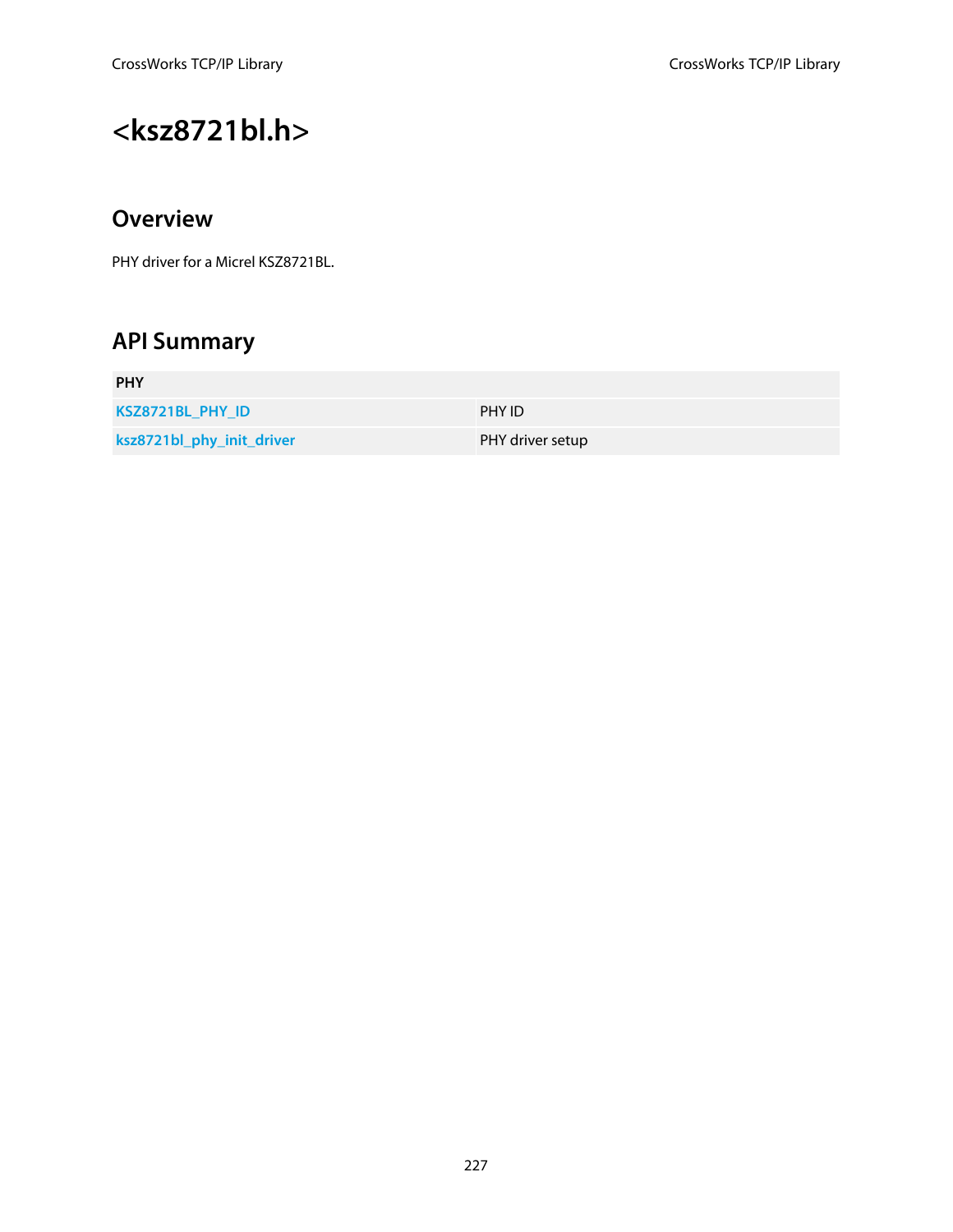## <span id="page-227-0"></span>**KSZ8721BL\_PHY\_ID**

#### **Synopsis**

#define KSZ8721BL\_PHY\_ID 0x00221610

**Description**

**KSZ8721BL\_PHY\_ID** is the ID returned by the KSZ8721BL PHY.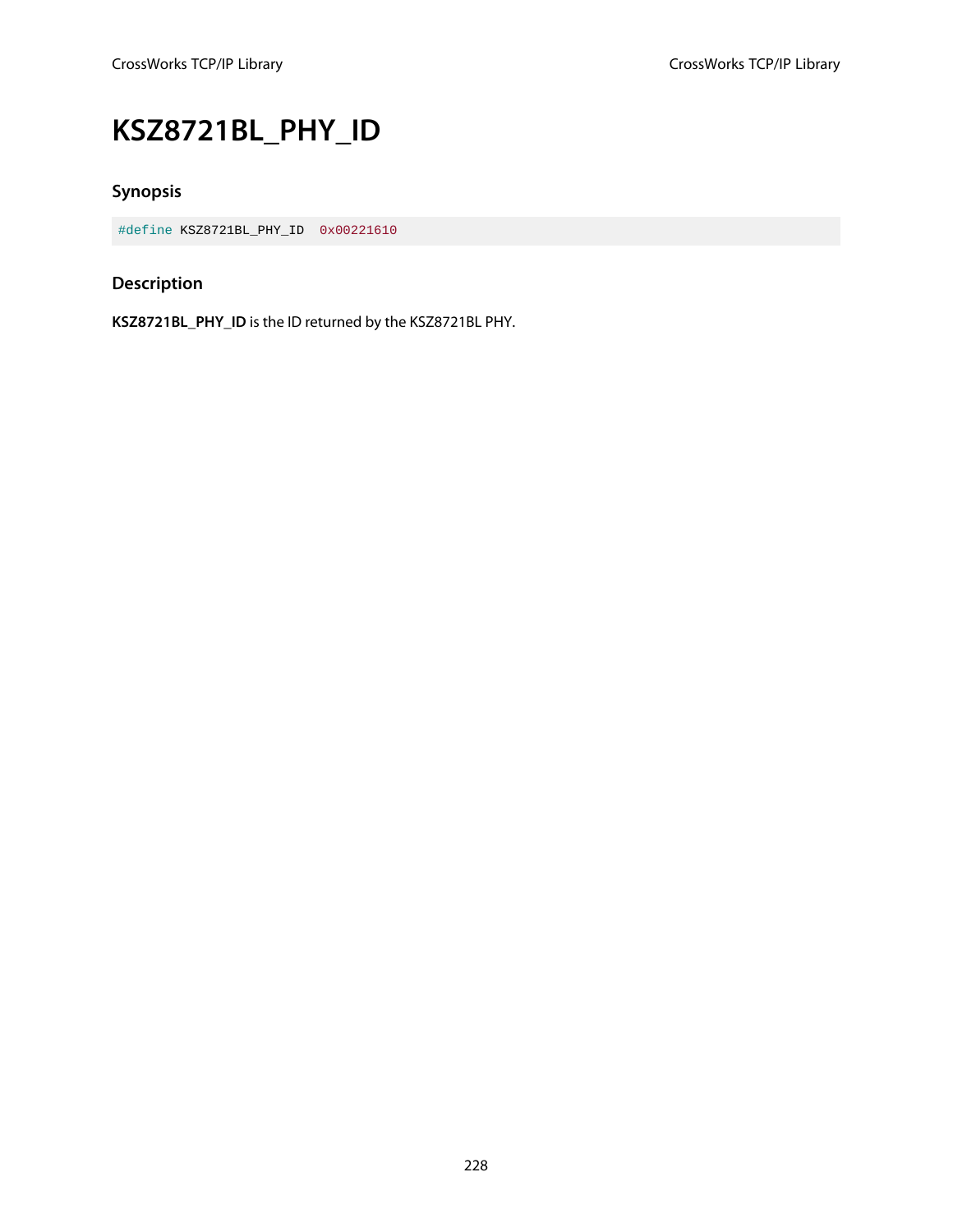# <span id="page-228-0"></span>**ksz8721bl\_phy\_init\_driver**

#### **Synopsis**

**void ksz8721bl\_phy\_init\_driver**(CTL\_NET\_PHY\_DRIVER\_t \*self);

#### **Description**

**ksz8721bl\_phy\_init\_driver** initializes **self** with functions that implement the PHY state machine for the Micrel KSZ8721BL.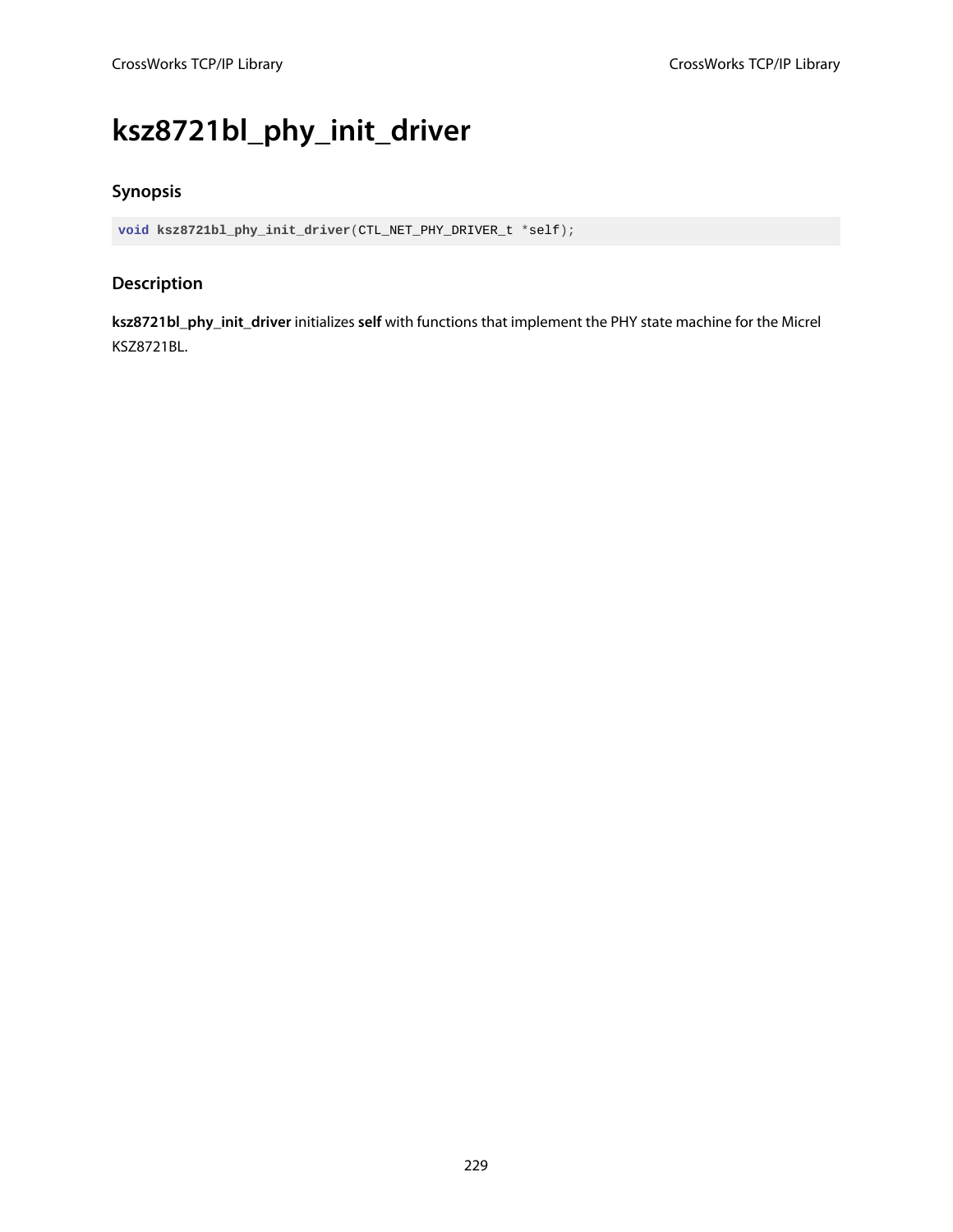## **<lan8720a.h>**

### **Overview**

PHY driver for a SMSC LAN8720A.

| <b>PHY</b>               |                         |
|--------------------------|-------------------------|
| LAN8720A_PHY_ID          | PHY ID                  |
| lan8720a_phy_init_driver | <b>PHY driver setup</b> |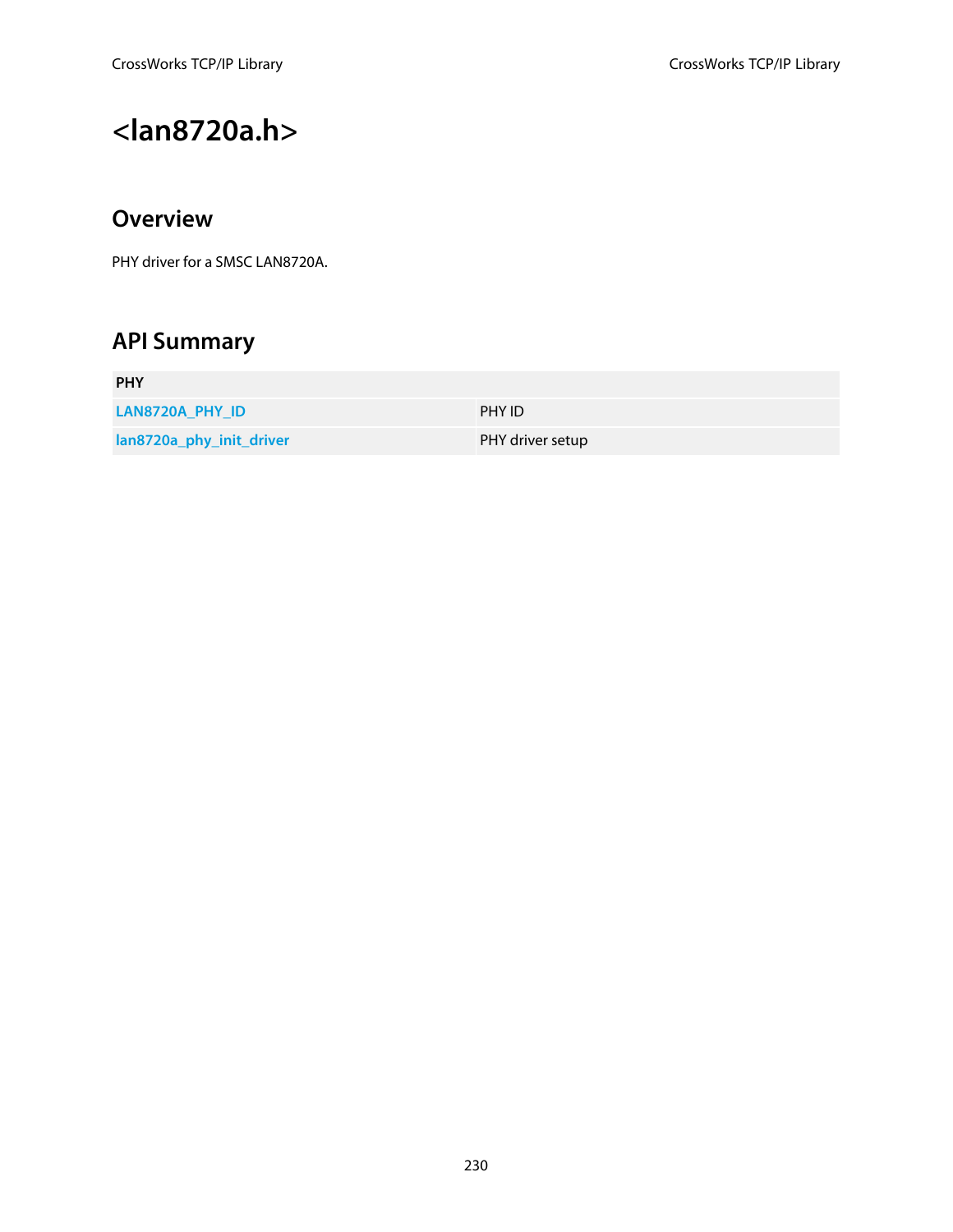## <span id="page-230-0"></span>**LAN8720A\_PHY\_ID**

#### **Synopsis**

#define LAN8720A\_PHY\_ID 0x0007C0F0

**Description**

**LAN8720A\_PHY\_ID** is the ID returned by the LAN8720A PHY.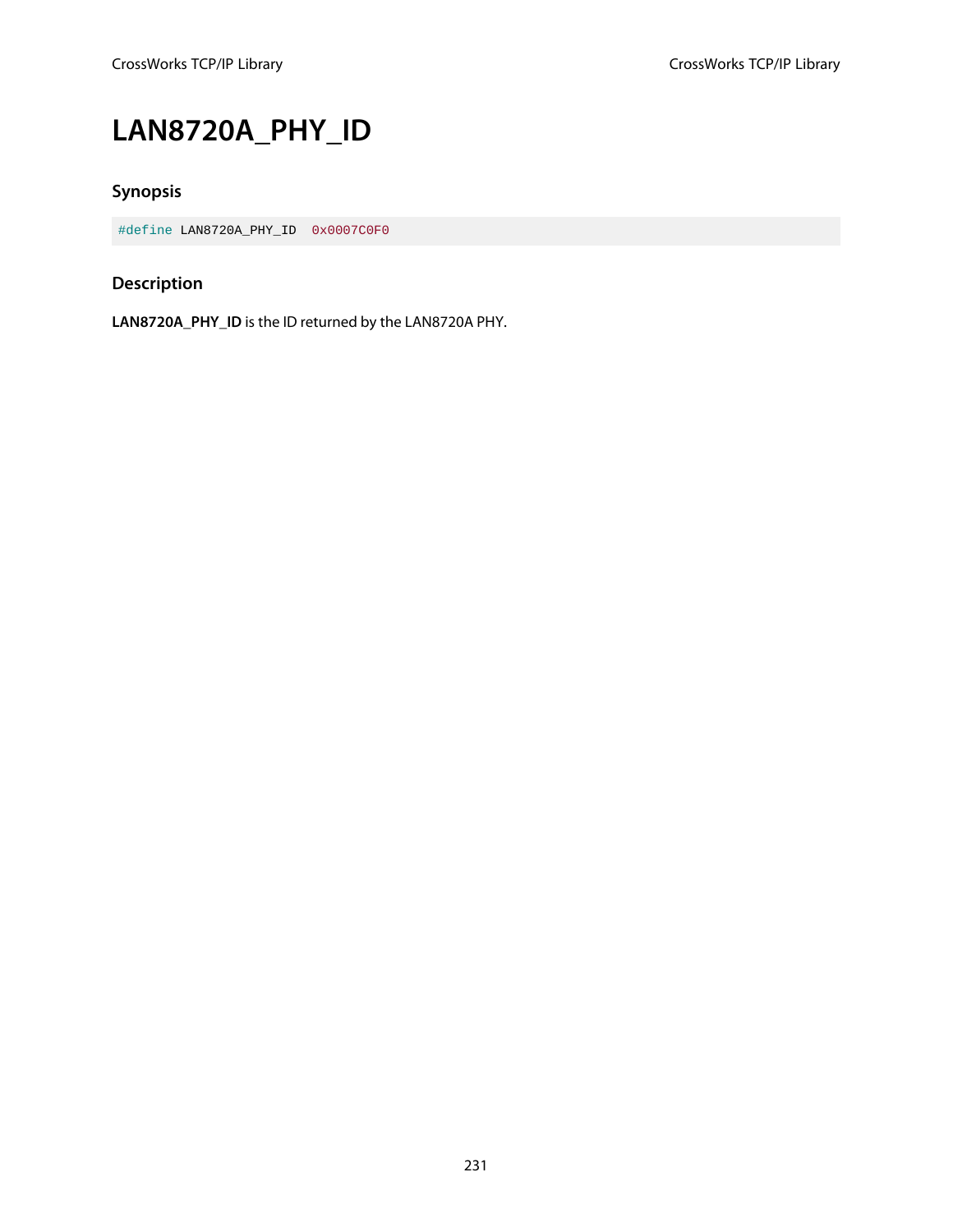# <span id="page-231-0"></span>**lan8720a\_phy\_init\_driver**

#### **Synopsis**

**void lan8720a\_phy\_init\_driver**(CTL\_NET\_PHY\_DRIVER\_t \*self);

#### **Description**

**lan8720a\_phy\_init\_driver** initializes **self** with functions that implement the PHY state machine for the SMSC LAN8720A.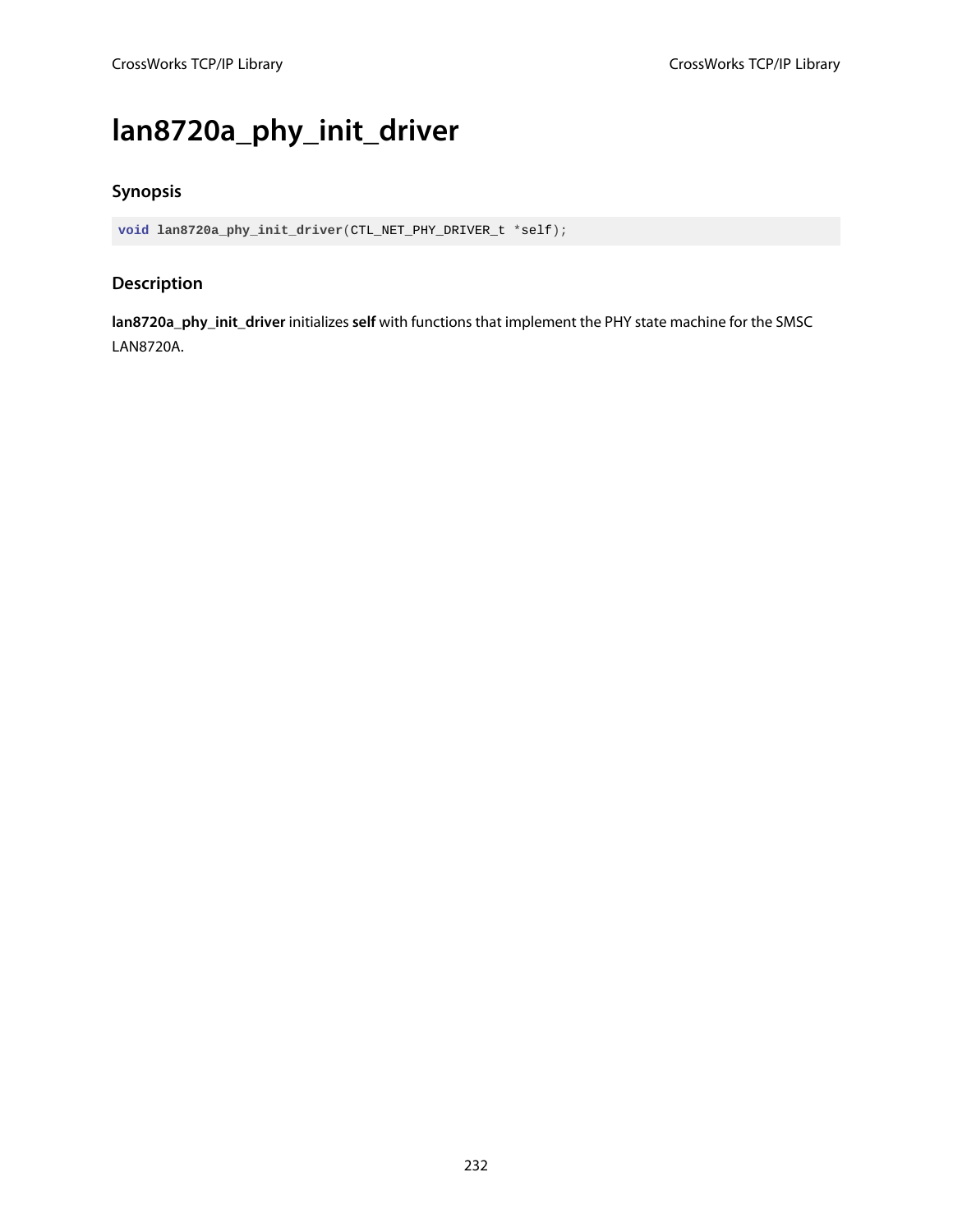# **<lm3s\_phy.h>**

### **Overview**

PHY driver for the integrated LM3S Stellaris PHY.

| <b>PHY</b>           |                  |
|----------------------|------------------|
| LM3S_PHY_ID          | PHY ID           |
| Im3s_phy_init_driver | PHY driver setup |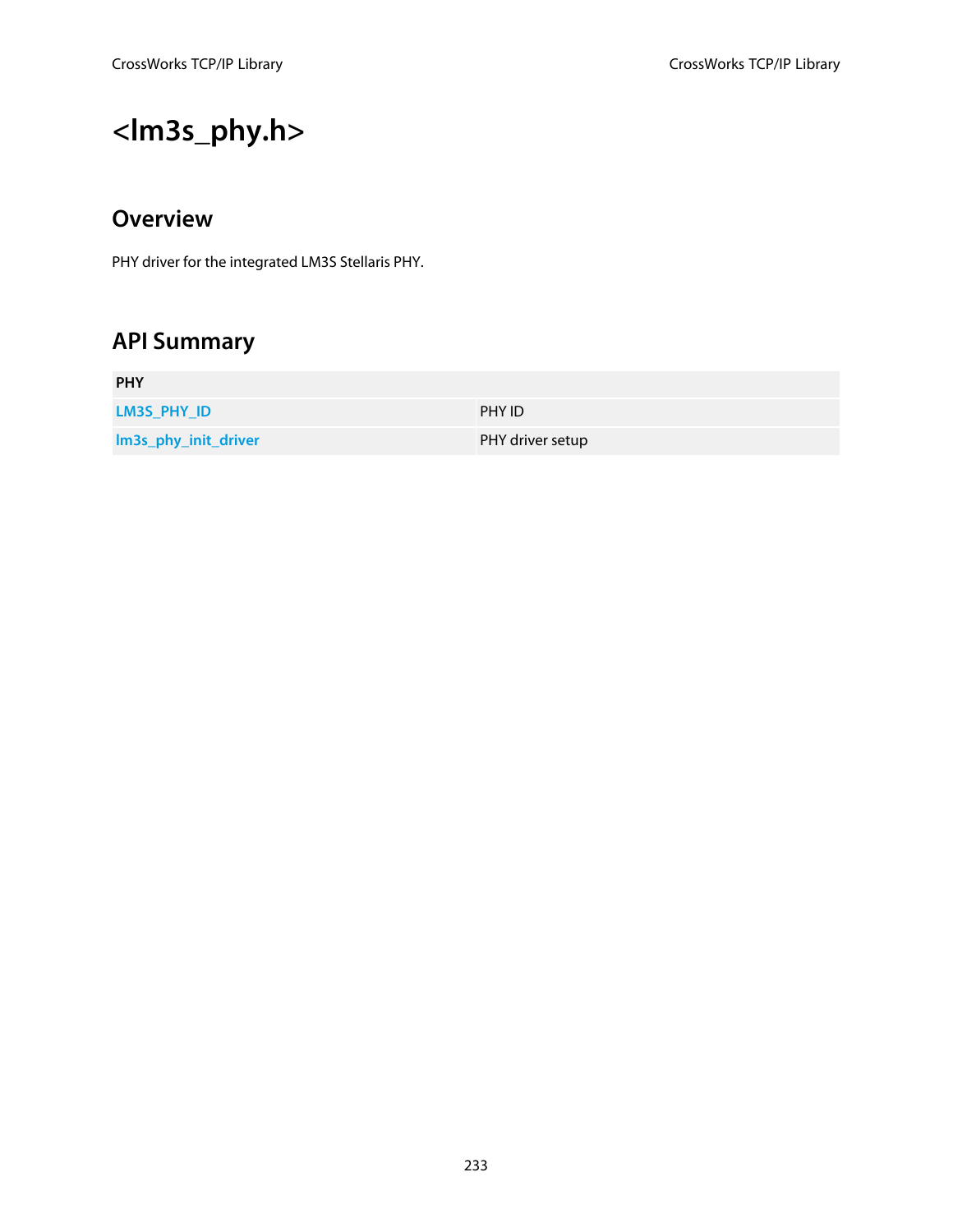# <span id="page-233-0"></span>**LM3S\_PHY\_ID**

#### **Synopsis**

#define LM3S\_PHY\_ID 0x0161B410

#### **Description**

**LM3S\_PHY\_ID** is the ID returned by the LM3S Stellaris PHY.